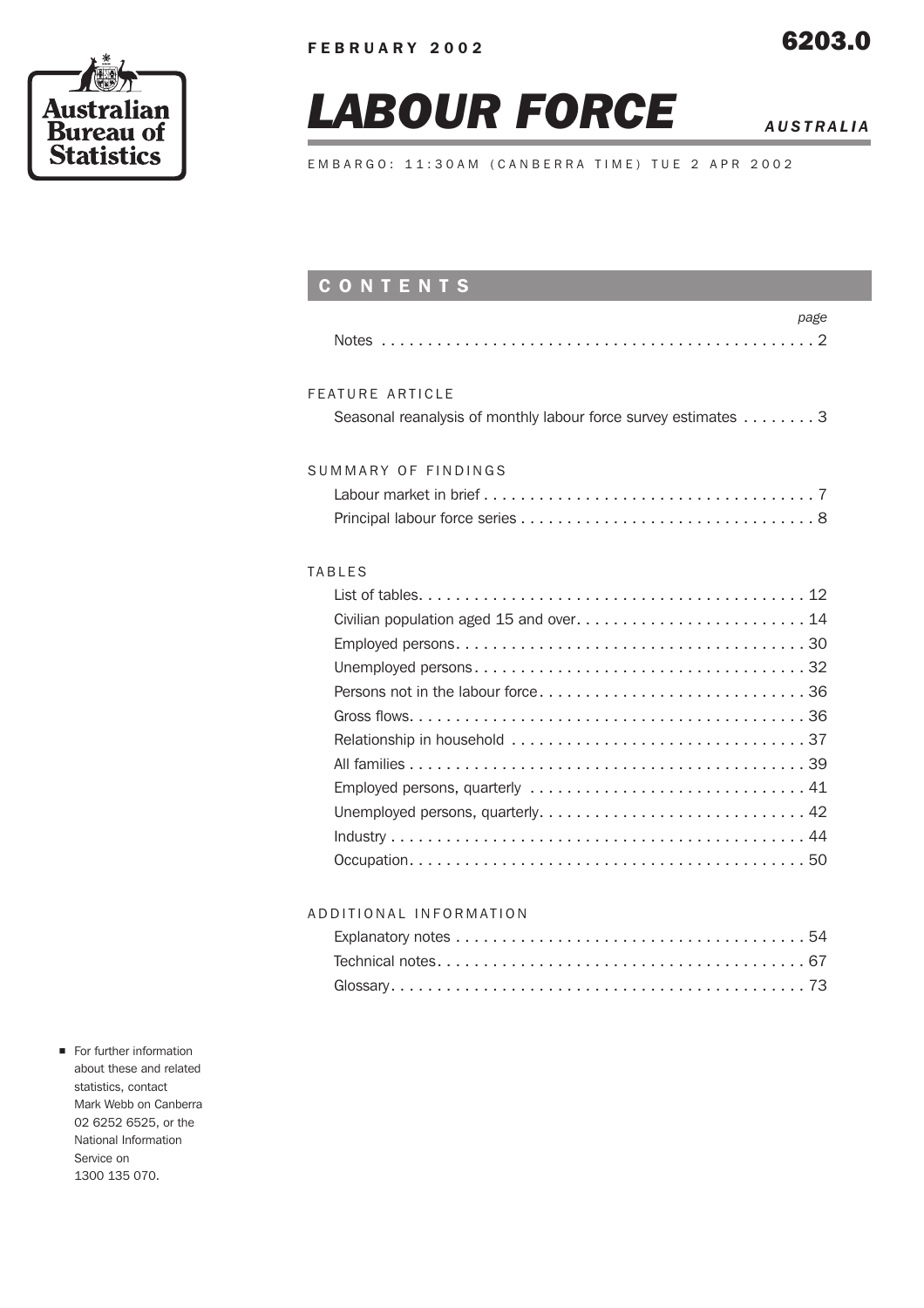# **NOTES**

| FORTHCOMING ISSUES | <b>Issue</b>                                                                                                                                                                                                                                                                                    | Release Date      |  |  |  |  |  |
|--------------------|-------------------------------------------------------------------------------------------------------------------------------------------------------------------------------------------------------------------------------------------------------------------------------------------------|-------------------|--|--|--|--|--|
|                    | March 2002                                                                                                                                                                                                                                                                                      | 26 April 2002     |  |  |  |  |  |
|                    | April 2002                                                                                                                                                                                                                                                                                      | 31 May 2002       |  |  |  |  |  |
|                    | May 2002                                                                                                                                                                                                                                                                                        | 28 June 2002      |  |  |  |  |  |
|                    | June $2002$                                                                                                                                                                                                                                                                                     | 26 July 2002      |  |  |  |  |  |
|                    | <b>July 2002</b>                                                                                                                                                                                                                                                                                | 30 August 2002    |  |  |  |  |  |
|                    | August 2002                                                                                                                                                                                                                                                                                     | 27 September 2002 |  |  |  |  |  |
| CHANGES THIS MONTH | Seasonally adjusted and trend estimates have been revised from February<br>1978 to reflect the annual reanalysis of seasonal factors, which occurs in                                                                                                                                           |                   |  |  |  |  |  |
|                    | February each year. More information about this is provided in the<br>feature article which appears in this issue.                                                                                                                                                                              |                   |  |  |  |  |  |
| STATE INQUIRIES    | For further inquiries about labour force data, contact Labour Force<br>Inquiries in ABS State offices: Sydney 02 9268 4633,<br>Melbourne 03 9615 7073, Brisbane 07 3222 6068,<br>Adelaide 08 8237 7365, Perth 08 9360 5940, Hobart 03 6220 5884,<br>Darwin 08 8943 2120, Canberra 02 6207 0283. |                   |  |  |  |  |  |

Dennis Trewin Australian Statistician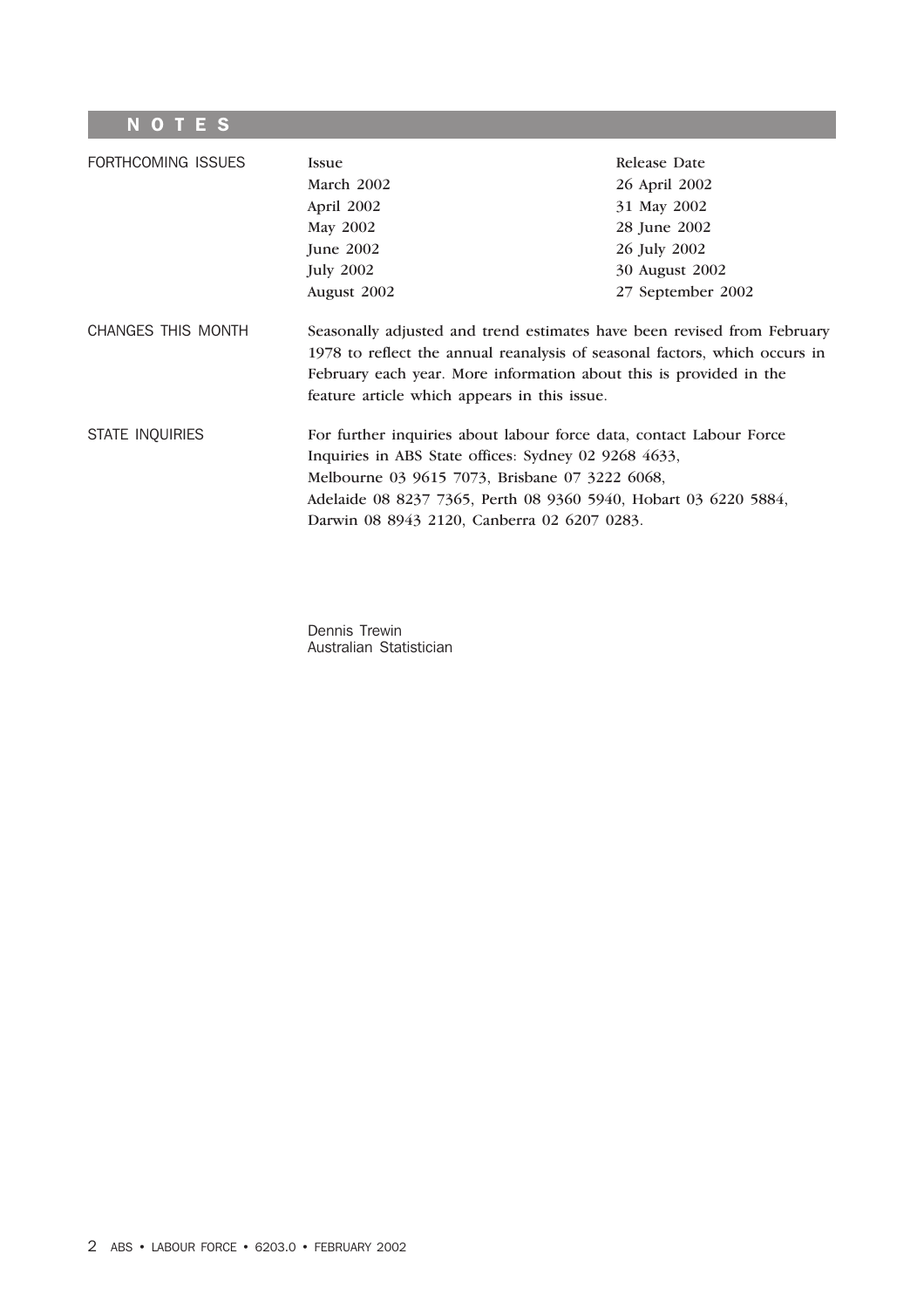# SEASONAL REANALYSIS OF MONTHLY LABOUR FORCE SURVEY ESTIMATES

| <b>INTRODUCTION</b>        | Each year, all seasonally adjusted and trend Labour Force Survey (LFS)<br>estimates are reanalysed and revised back to February 1978 after the<br>application of updated seasonal factors. Revisions resulting from the 2002<br>reanalysis were released electronically on 7 March 2002. This article<br>explains the annual seasonal reanalysis process and the methodology for<br>seasonal and trend series adjustment applied to LFS estimates. |  |  |  |  |  |  |
|----------------------------|----------------------------------------------------------------------------------------------------------------------------------------------------------------------------------------------------------------------------------------------------------------------------------------------------------------------------------------------------------------------------------------------------------------------------------------------------|--|--|--|--|--|--|
|                            | The impact of the revisions is illustrated in the table at the end of this<br>article, where the revised estimates are compared with previously<br>published estimates for selected seasonally adjusted series.                                                                                                                                                                                                                                    |  |  |  |  |  |  |
| SEASONAL REANALYSIS        | Seasonal adjustment is a means of removing the estimated effects of<br>regular seasonal variations from a time series of data, so that the effects<br>of other influences on the series can be recognised more clearly. The<br>seasonally adjusted estimates also reflect the sampling and non-sampling<br>errors present in the original data.                                                                                                    |  |  |  |  |  |  |
|                            | As with most ABS seasonally adjusted series, LFS seasonal factors are<br>reviewed annually. This process assesses possible changes in seasonality,<br>taking into account the most recent year's data, in order to derive the<br>seasonal adjustment factors for the coming year and any revisions to<br>seasonal factors for previous years.                                                                                                      |  |  |  |  |  |  |
| Seasonally adjusted series | For Australia, seasonally adjusted estimates for employed persons are<br>obtained by adding the following independently adjusted series for males<br>and females:                                                                                                                                                                                                                                                                                  |  |  |  |  |  |  |
|                            | aged 15 to 19 employed full time;                                                                                                                                                                                                                                                                                                                                                                                                                  |  |  |  |  |  |  |
|                            | aged 20 and over employed full time; and                                                                                                                                                                                                                                                                                                                                                                                                           |  |  |  |  |  |  |
|                            | employed part time.                                                                                                                                                                                                                                                                                                                                                                                                                                |  |  |  |  |  |  |
|                            | Original estimates of married females employed full time and employed<br>part time are also independently seasonally adjusted, but are not used in<br>the calculation of total female seasonally adjusted employment.                                                                                                                                                                                                                              |  |  |  |  |  |  |
|                            | Seasonally adjusted estimates for unemployed persons are obtained by<br>adding the following independently adjusted series for males and<br>females:                                                                                                                                                                                                                                                                                               |  |  |  |  |  |  |
|                            | aged 15 to 19 looking for full-time work;                                                                                                                                                                                                                                                                                                                                                                                                          |  |  |  |  |  |  |
|                            | aged 20 and over looking for full-time work; and                                                                                                                                                                                                                                                                                                                                                                                                   |  |  |  |  |  |  |
|                            | looking for part-time work.                                                                                                                                                                                                                                                                                                                                                                                                                        |  |  |  |  |  |  |
|                            |                                                                                                                                                                                                                                                                                                                                                                                                                                                    |  |  |  |  |  |  |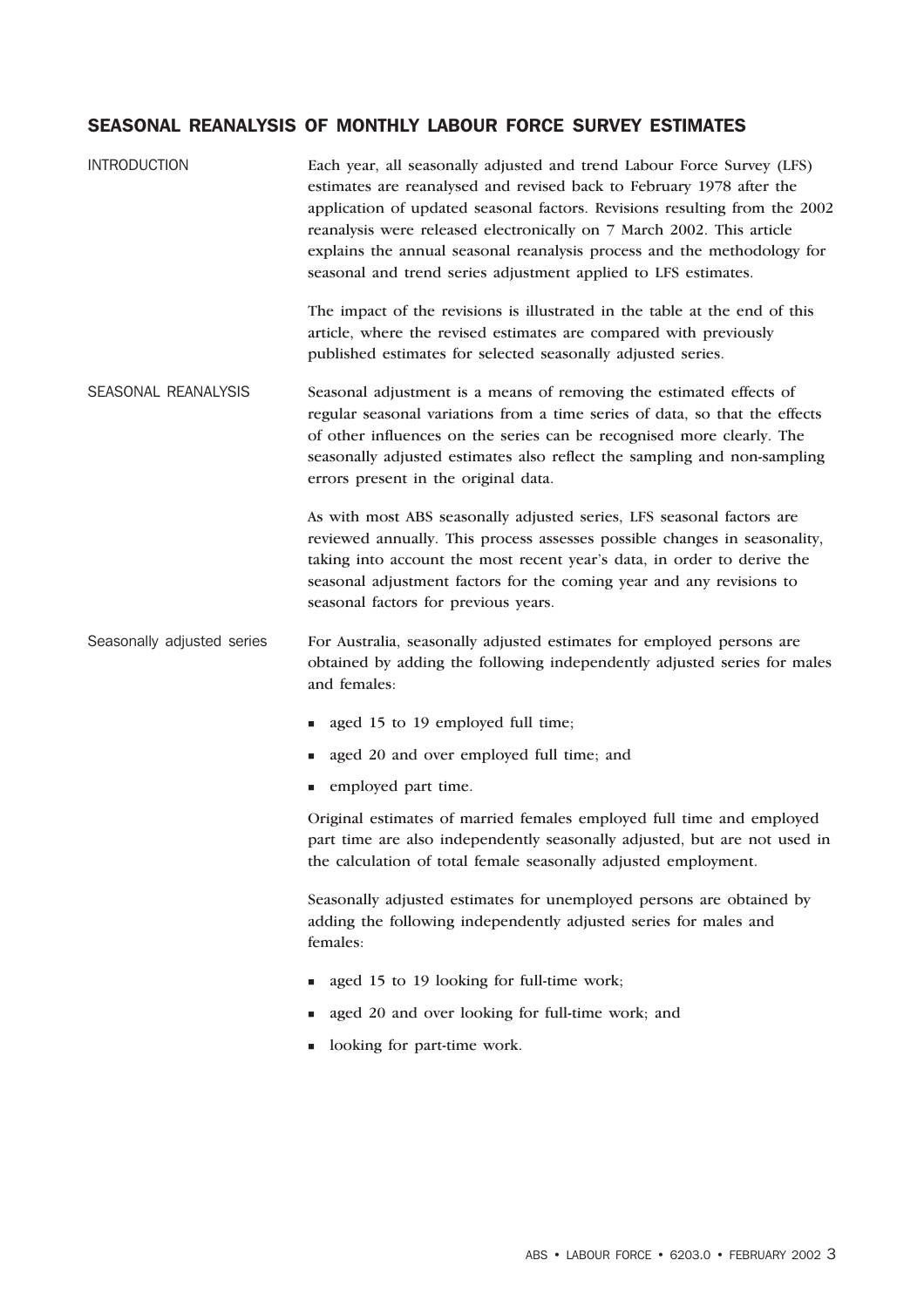SEASONAL REANALYSIS continued Original data for males and females aged 15 to 19 looking for *first* full-time job are also seasonally adjusted, but are not used in the calculation of the aggregate estimates. The series for married females looking for full-time and part-time work are also independently adjusted, but are not used in the calculation of total female seasonally adjusted unemployment.

> Seasonally adjusted estimates for the labour force are formed by adding the seasonally adjusted component series for the employed and unemployed. Seasonally adjusted unemployment rates are calculated using seasonally adjusted unemployment and labour force estimates. Seasonally adjusted participation rates are calculated using seasonally adjusted labour force and unadjusted population estimates. Seasonally adjusted unemployment to population ratios are calculated using seasonally adjusted unemployment and unadjusted population estimates.

> For the States and Territories, seasonally adjusted estimates of employment and unemployment are obtained by the addition of the independently adjusted series for males and females. Estimates of males and females employed full time are also adjusted, but are not used to generate total employment estimates.

> Given that estimates for Australia, States and Territories are adjusted independently, the addition of seasonally adjusted estimates across all States and Territories will not generally equal the seasonally adjusted Australian total. Seasonally adjusted estimates for the Northern Territory and the Australian Capital Territory are not published due to the high level of revision to these estimates after each seasonal reanalysis. See paragraph 41 of the Explanatory Notes for further information.

Seasonally adjusted estimates of long-term unemployment are obtained by independently adjusting the original series for males and females unemployed for 52 weeks and under 104 weeks; and the series for males and females unemployed for 104 weeks and over. Total long-term unemployment estimates are the aggregation of these component series.

The employed persons series for each ANZSIC Industry Division is independently seasonally adjusted. For this reason, the sum of seasonally adjusted employment estimates for Industry Divisions will not generally equal the seasonally adjusted estimate of total employment. For further information on the seasonal adjustment process, contact the Assistant Director, Time Series Analysis on 02 6252 6076.

Future developments Evolving seasonal patterns cause revisions to seasonal factors. If reanalyses were conducted more frequently than annual, the seasonal factors would stabilise sooner. The option of using more frequent seasonal reanalyses in Labour Force Survey statistics will be discussed with users in the months ahead.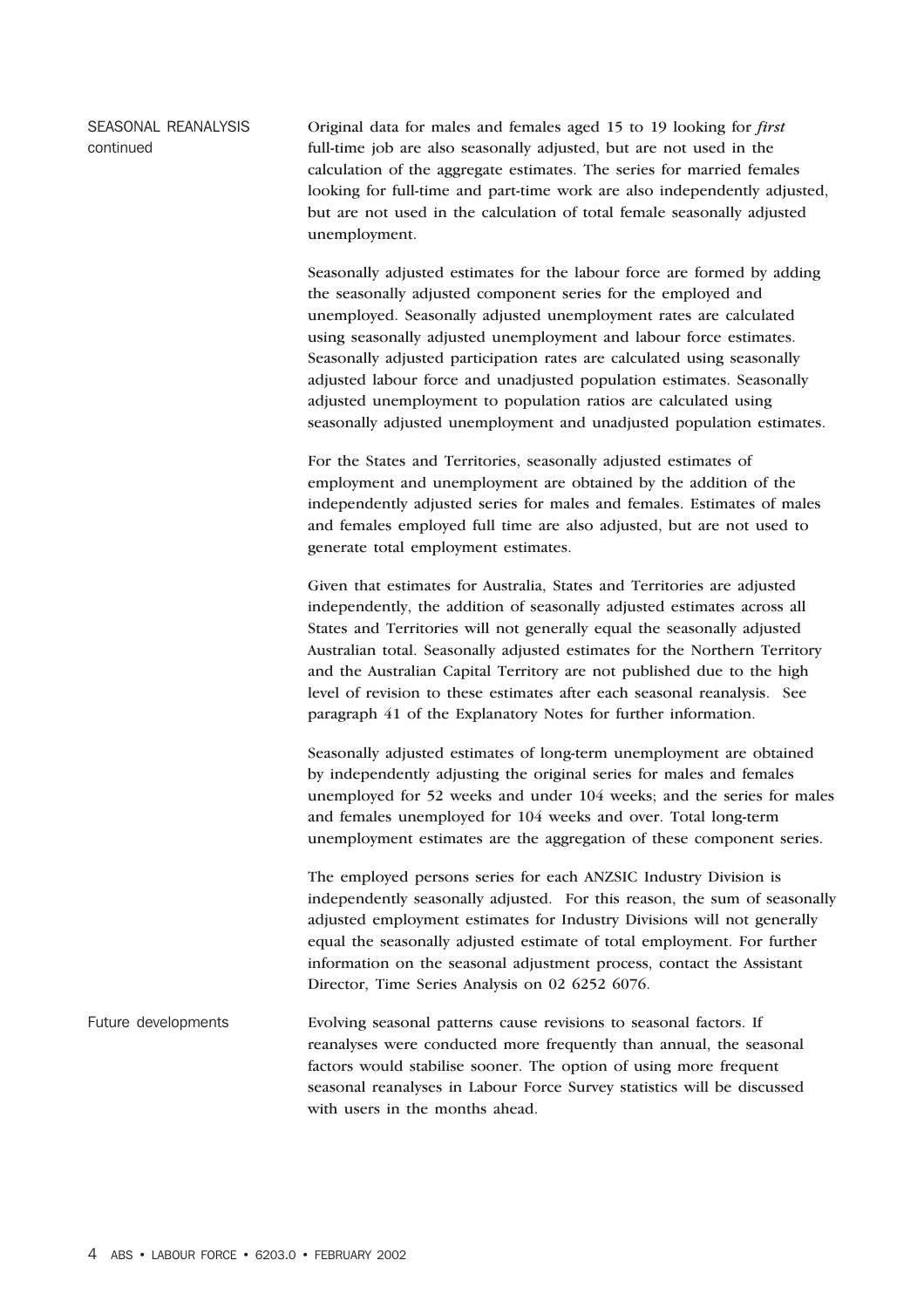| SEASONAL REANALYSIS<br>continued | Also, investigations are continuing into recent indications that variations<br>in the start date of Labour Force Survey interviewing (particularly during<br>the month of January) may have a slight impact on seasonal patterns in<br>the data. If such an effect is able to be identified and reliably estimated,<br>a correction may be incorporated in future seasonal reanalyses.                                                                                                                                                                                                                      |
|----------------------------------|-------------------------------------------------------------------------------------------------------------------------------------------------------------------------------------------------------------------------------------------------------------------------------------------------------------------------------------------------------------------------------------------------------------------------------------------------------------------------------------------------------------------------------------------------------------------------------------------------------------|
| Trend series                     | Smoothing the seasonally adjusted series produces a 'trend' series by<br>reducing the impact of the irregular movements in the series. A trend<br>series can be used to analyse the underlying behaviour of the series over<br>time.                                                                                                                                                                                                                                                                                                                                                                        |
|                                  | For monthly series, a 13-term Henderson-weighted moving average is<br>applied to the seasonally adjusted series, for all months except the last<br>six. The last six monthly trend estimates are obtained by applying<br>surrogates of the Henderson average to the seasonally adjusted series,<br>and are revised as later data become available. For quarterly series, a<br>7-term Henderson moving average is applied to the seasonally adjusted<br>series, with surrogate weights for the current end of the time series. See<br>paragraphs 39 and 40 of the Explanatory Notes for further information. |
|                                  | For the purpose of deriving trend estimates only, seasonally adjusted<br>observations are modified prior to the application of the Henderson<br>weights, in instances where there have been unusually large identified<br>outliers.                                                                                                                                                                                                                                                                                                                                                                         |
|                                  | Using the Henderson weights, trend series are produced corresponding<br>to each of the component seasonally adjusted series identified above.<br>Like their seasonally adjusted counterparts, aggregate level trend data are<br>the addition of these component series. Trend unemployment rates are<br>calculated by dividing trend unemployment by trend labour force<br>estimates. Trend participation rates and unemployment to population<br>ratios are derived by applying Henderson weights to the respective<br>seasonally adjusted rate and ratio series.                                          |
| RELEASE OF REVISED DATA          | Revised seasonally adjusted and trend labour force data were released<br>electronically on 7 March and were subsequently included in the<br>February 2002 issue of Labour Force, Australia, Preliminary (Cat. no.<br>6202.0) on 14 March 2002. Revised estimates from February 1978 to<br>January 2002 are available on AusStats, floppy disk or as a special data<br>service. Revised seasonal adjustment factors from February 1978 to<br>January 2003 are available on floppy disk or as a special data service.                                                                                         |
| Other series                     | For the LFS, only major National and State/Territory series are subject to<br>seasonal and trend adjustment. Other LFS series can be adjusted on a<br>consultancy basis by contacting the person listed below.                                                                                                                                                                                                                                                                                                                                                                                              |
| <b>FURTHER INFORMATION</b>       | For further information about revised labour force estimates, contact<br>Mark Webb on 02 6252 6525 or email mark.webb@abs.gov.au.                                                                                                                                                                                                                                                                                                                                                                                                                                                                           |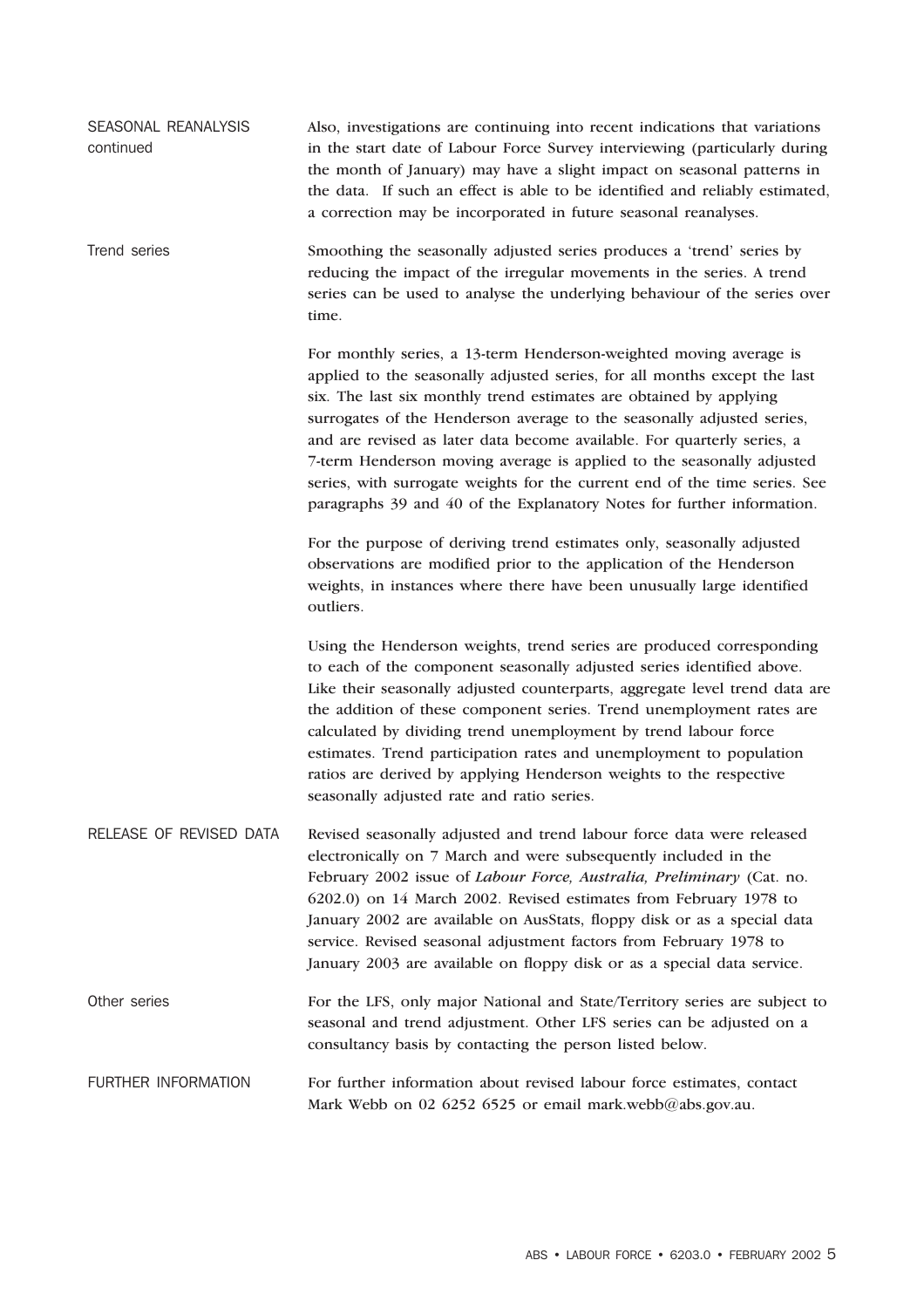TABLE 1. LABOUR FORCE REVISION, FEBRUARY 2002: DIFFERENCE BETWEEEN PREVIOUSLY PUBLISHED AND REVISED SEASONALLY ADJUSTED ESTIMATES OF EMPLOYED PERSONS, UNEMPLOYED PERSONS, UNEMPLOYMENT RATE AND PARTICIPATION RATE

|           |                         | Employed Persons ('000)            |                | Unemployed Persons ('000) |                                 |                |  |  |  |
|-----------|-------------------------|------------------------------------|----------------|---------------------------|---------------------------------|----------------|--|--|--|
|           | Previously<br>Published | Revised                            | Difference (a) | Previously<br>Published   | Revised                         | Difference (a) |  |  |  |
| 2000      |                         |                                    |                |                           |                                 |                |  |  |  |
| January   | 8 944.7                 | 8 9 3 4.5                          | $-10.2$        | 627.7                     | 627.0                           | $-0.7$         |  |  |  |
| February  | 8 9 8 1.5               | 8 9 8 1.3                          | $-0.2$         | 613.9                     | 615.6                           | 1.7            |  |  |  |
| March     | 8 9 9 7.6               | 9 0 0 8.3                          | 10.7           | 632.5                     | 633.4                           | 1.0            |  |  |  |
| April     | 9 0 3 1.1               | 9 0 3 3.3                          | 2.3            | 633.1                     | 625.1                           | $-7.9$         |  |  |  |
| May       | 9 0 5 0.6               | 9 0 5 4.2                          | 3.6            | 627.8                     | 621.6                           | $-6.2$         |  |  |  |
| June      | 9 0 6 4.8               | 9 0 63.6                           | $-1.2$         | 605.4                     | 602.4                           | $-3.0$         |  |  |  |
| July      | 9 1 28.8                | 9 1 2 7 . 3                        | $-1.4$         | 591.4                     | 590.7                           | $-0.7$         |  |  |  |
| August    | 9 160.6                 | 9 146.1                            | $-14.5$        | 595.6                     | 597.4                           | 1.8            |  |  |  |
| September | 9 135.5                 | 9 1 2 9 . 2                        | $-6.3$         | 582.2                     | 586.6                           | 4.4            |  |  |  |
| October   | 9 1 2 9 . 1             | 9 1 2 7 . 3                        | $-1.9$         | 587.5                     | 585.3                           | $-2.3$         |  |  |  |
| November  | 9 0 8 3.0               | 9 0 86.0                           | 3.0            | 606.0                     | 613.5                           | 7.5            |  |  |  |
| December  | 9 102.9                 | 9 1 2 0.7                          | 17.9           | 614.8                     | 620.2                           | 5.4            |  |  |  |
| 2001      |                         |                                    |                |                           |                                 |                |  |  |  |
| January   | 9 130.3                 | 9 1 1 5 .5                         | $-14.8$        | 616.9                     | 615.7                           | $-1.2$         |  |  |  |
| February  | 9 118.1                 | 9 1 1 7.7                          | $-0.4$         | 645.7                     | 647.5                           | 1.8            |  |  |  |
| March     | 9 1 1 5.5               | 9 1 2 7 . 4                        | 12.0           | 632.6                     | 633.5                           | 0.9            |  |  |  |
| April     | 9 155.6                 | 9 159.1                            | 3.5            | 670.8                     | 660.5                           | $-10.3$        |  |  |  |
| May       | 9 151.5                 | 9 1 5 5.9                          | 4.4            | 675.7                     | 668.3                           | $-7.4$         |  |  |  |
| June      | 9 1 48.5                | 9 147.3                            | $-1.2$         | 680.5                     | 675.8                           | $-4.7$         |  |  |  |
| July      | 9 135.9                 | 9 1 3 3.4                          | $-2.5$         | 674.0                     | 673.8                           | $-0.2$         |  |  |  |
| August    | 9 213.2                 | 9 1 9 4 . 1                        | $-19.0$        | 668.9                     | 671.3                           | 2.3            |  |  |  |
| September | 9 1 64.6                | 9 1 5 8.6                          | $-6.1$         | 657.5                     | 662.6                           | 5.1            |  |  |  |
| October   | 9 182.5                 | 9 1 7 9 . 4                        | $-3.1$         | 696.9                     | 693.6                           | $-3.3$         |  |  |  |
| November  | 9 186.6                 | 9 1 9 1.8                          | 5.1            | 660.8                     | 670.9                           | 10.1           |  |  |  |
| December  | 9 178.2                 | 9 1 9 9.0                          | 20.8           | 659.6                     | 665.3                           | 5.7            |  |  |  |
| 2002      |                         |                                    |                |                           |                                 |                |  |  |  |
|           |                         |                                    |                |                           |                                 |                |  |  |  |
| January   | 9 2 8 0.0               | 9 2 6 2.7<br>Unemployment Rate (%) | $-17.3$        | 694.1                     | 692.5<br>Participation Rate (%) | -1.6           |  |  |  |
|           | Previously              | Revised                            | Difference (a) | Previously                | Revised                         | Difference (a) |  |  |  |
|           | Published               |                                    |                | Published                 |                                 |                |  |  |  |
| 2000      |                         |                                    |                |                           |                                 |                |  |  |  |
| January   | 6.6                     | 6.6                                | $-0.0$         | 63.3                      | 63.2                            | $-0.1$         |  |  |  |
| February  | 6.4                     | 6.4                                | 0.0            | 63.4                      | 63.4                            | 0.0            |  |  |  |
| March     | 6.6                     | 6.6                                | 0.0            | 63.5                      | 63.6                            | 0.1            |  |  |  |
| April     | 6.6                     | 6.5                                | $-0.1$         | 63.7                      | 63.7                            | $-0.0$         |  |  |  |
| May       | 6.5                     | 6.4                                | $-0.1$         | 63.7                      | 63.7                            | $-0.0$         |  |  |  |
| June      | 6.3                     | 6.2                                | $-0.0$         | 63.6                      | 63.6                            | $-0.0$         |  |  |  |
| July      | 6.1                     | 6.1                                | $-0.0$         | 63.8                      | 63.8                            | $-0.0$         |  |  |  |
| August    | 6.1                     | 6.1                                | $0.0\,$        | 64.0                      | 63.9                            | $-0.1$         |  |  |  |
| September | 6.0                     | 6.0                                | 0.0            | 63.7                      | 63.7                            | $-0.0$         |  |  |  |
| October   | 6.0                     | 6.0                                | $-0.0$         | 63.6                      | 63.6                            | $-0.0$         |  |  |  |
| November  | 6.3                     | 6.3                                | $0.1\,$        | 63.4                      | 63.4                            | 0.1            |  |  |  |
| December  | 6.3                     | 6.4                                | 0.0            | 63.5                      | 63.6                            | 0.2            |  |  |  |
| 2001      |                         |                                    |                |                           |                                 |                |  |  |  |
| January   | 6.3                     | 6.3                                | $-0.0$         | 63.6                      | 63.5                            | $-0.1$         |  |  |  |
| February  | 6.6                     | 6.6                                | 0.0            | 63.6                      | 63.7                            | 0.0            |  |  |  |
| March     | 6.5                     | 6.5                                | 0.0            | 63.5                      | 63.6                            | 0.1            |  |  |  |
| April     | 6.8                     | 6.7                                | $-0.1$         | 63.9                      | 63.9                            | $-0.0$         |  |  |  |
| May       | 6.9                     | 6.8                                | $-0.1$         | 63.9                      | 63.8                            | $-0.0$         |  |  |  |
| June      | 6.9                     | 6.9                                | $-0.0$         | 63.8                      | 63.8                            | $-0.0$         |  |  |  |
| July      | 6.9                     | 6.9                                | $-0.0$         | 63.6                      | 63.6                            | $-0.0$         |  |  |  |
| August    | 6.8                     | 6.8                                | 0.0            | 64.0                      | 63.9                            | $-0.1$         |  |  |  |
| September | 6.7                     | 6.7                                | 0.1            | 63.5                      | 63.5                            | $-0.0$         |  |  |  |
| October   | 7.1                     | 7.0                                | $-0.0$         | 63.8                      | 63.8                            | $-0.0$         |  |  |  |
| November  | 6.7                     | 6.8                                | $0.1\,$        | 63.5                      | 63.6                            | 0.1            |  |  |  |
| December  | 6.7                     | 6.7                                | 0.0            | 63.4                      | 63.6                            | 0.2            |  |  |  |
| 2002      |                         |                                    |                |                           |                                 |                |  |  |  |
| January   | 7.0                     | 7.0                                | $-0.0$         | 64.2                      | 64.1                            | $-0.1$         |  |  |  |

(a) Calculated on unrounded estimates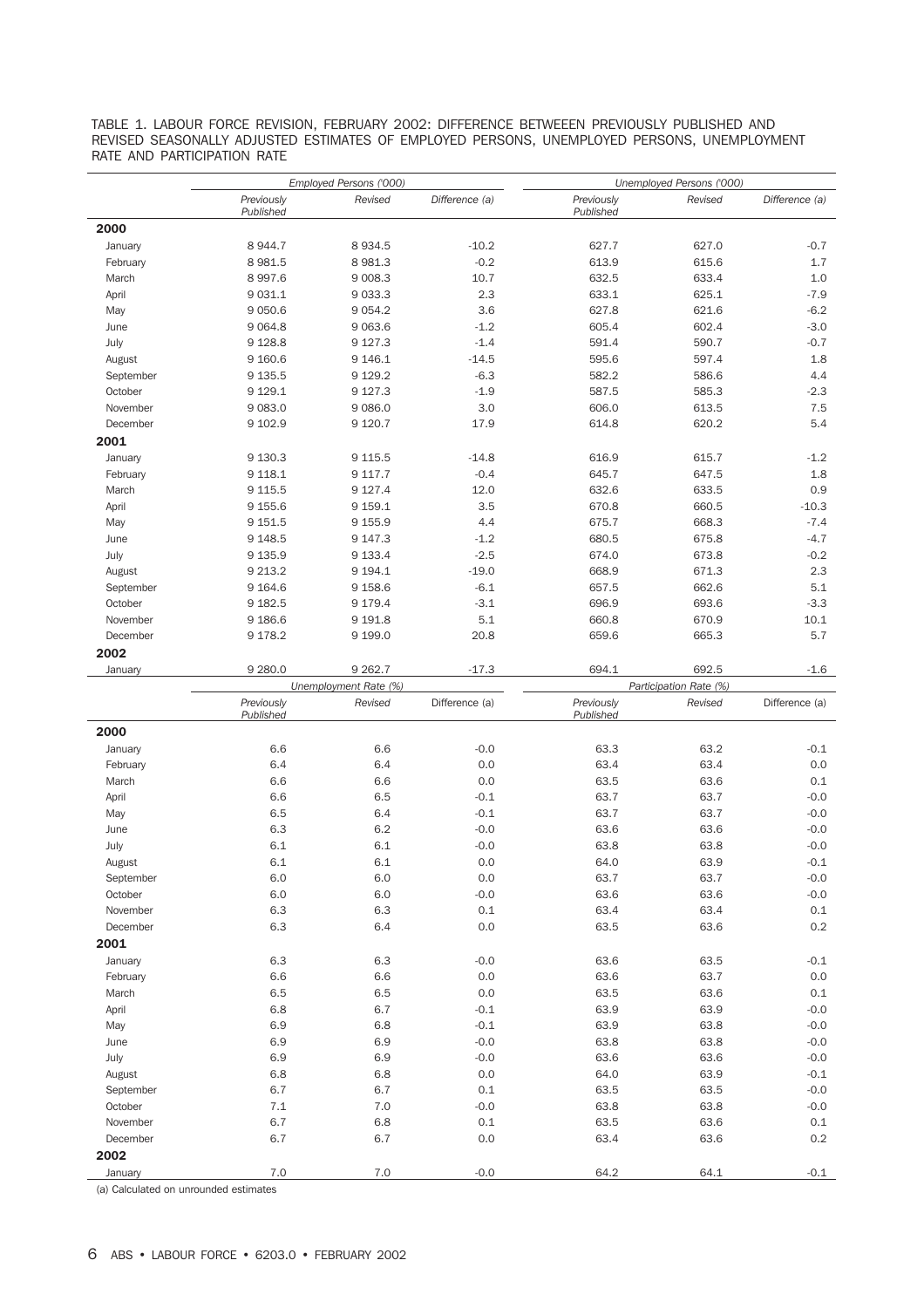# LABOUR MARKET IN BRIEF

| <b>TREND ESTIMATES</b> | The trend estimate of employed persons has been increasing since                             |
|------------------------|----------------------------------------------------------------------------------------------|
|                        | December 2000, reaching 9,258,600 in February 2002. Full-time                                |
|                        | employment rose to 6,665,200, and part-time employment rose to                               |
|                        | 2,593,400. The trend estimate of unemployment decreased to stand at                          |
|                        | 670,200 in February 2002. The trend unemployment rate in February                            |
|                        | 2002 decreased to 6.7%. The male unemployment rate remained steady                           |
|                        | at 6.9% while the female unemployment rate fell to 6.5%. The trend                           |
|                        | participation rate in February 2002 increased to 63.9%. The male                             |
|                        | participation rate increased to 72.5% while the female estimate remained<br>steady at 55.5%. |
| <b>EMPLOYMENT</b>      | The seasonally adjusted estimate of employment increased by 20,400 to                        |
|                        | 9,283,100 in February 2002. Full-time employment fell by 22,800 to                           |
|                        | 6,664,100 with male full-time employment decreasing by 15,800 to                             |
|                        | $4,431,700$ and female full-time employment decreasing by $7,000$ to                         |
|                        | 2,232,400. Part-time employment rose by 43,300 to 2,619,000. Male                            |
|                        | part-time employment rose by 36,500 to 752,300 and female part-time                          |
|                        | employment rose by $6,800$ to $1,866,700$ .                                                  |
| <b>UNEMPLOYMENT</b>    | The seasonally adjusted estimate of unemployment decreased by 40,000                         |
|                        | to 652,500 in February 2002. The number of unemployed persons                                |
|                        | seeking full-time work decreased by 16,900 to 501,600, with the number                       |
|                        | of females decreasing by 14,600 and the number of males decreasing by                        |
|                        | 2,400. The number of unemployed persons seeking part-time work fell by                       |
|                        | 23,000 to 150,900, with the number of females seeking part-time work                         |
|                        | decreasing by 16,100 and the number of males decreasing by 7,000.                            |
| UNEMPLOYMENT RATE      | The seasonally adjusted unemployment rate decreased to 6.6% in                               |
|                        | February 2002. The female rate fell by 0.7 percentage points to 6.2%                         |



PARTICIPATION RATE The seasonally adjusted labour force participation rate fell by 0.2 percentage points to 63.9% in February 2002. The female participation rate decreased by 0.4 percentage points to 55.5% and the male participation rate increased by 0.1 percentage point to 72.6%.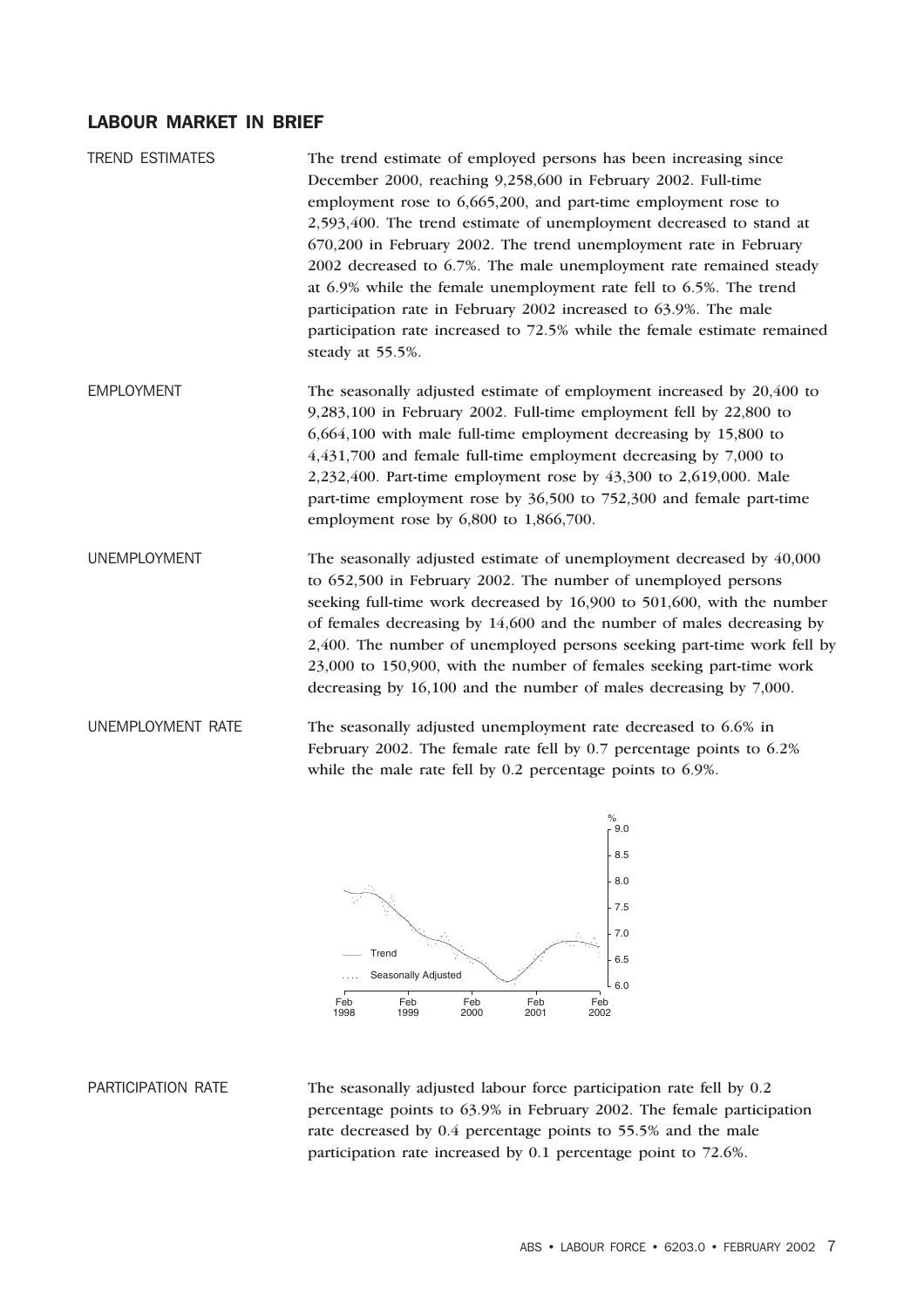# PRINCIPAL LABOUR FORCE SERIES

EMPLOYED PERSONS: TREND SERIES

New South Wales From a low of 2,542,600 in February 1993, the trend estimate of employment in New South Wales rose rapidly to 2,810,900 in December 1995. Over the next two years, the trend remained stable before rising to 3,057,400 in July 2000. Since then the trend estimate has remained relatively stable, and stood at 3,076,500 in February 2002.



Victoria The trend estimate of employment in Victoria rose strongly from a low of 1,927,900 in May 1993, to 2,069,400 in June 1995. Growth then slowed until mid 1997. Since then the trend has risen steadily to stand at 2,331,000 in February 2002.



Queensland The trend estimate of employment in Queensland has generally been rising since February 1992, when it stood at 1,326,800. The strongest growth over this period was recorded between mid 1993 and mid 1995. Recently the trend has risen to 1,731,800 in February 2002.

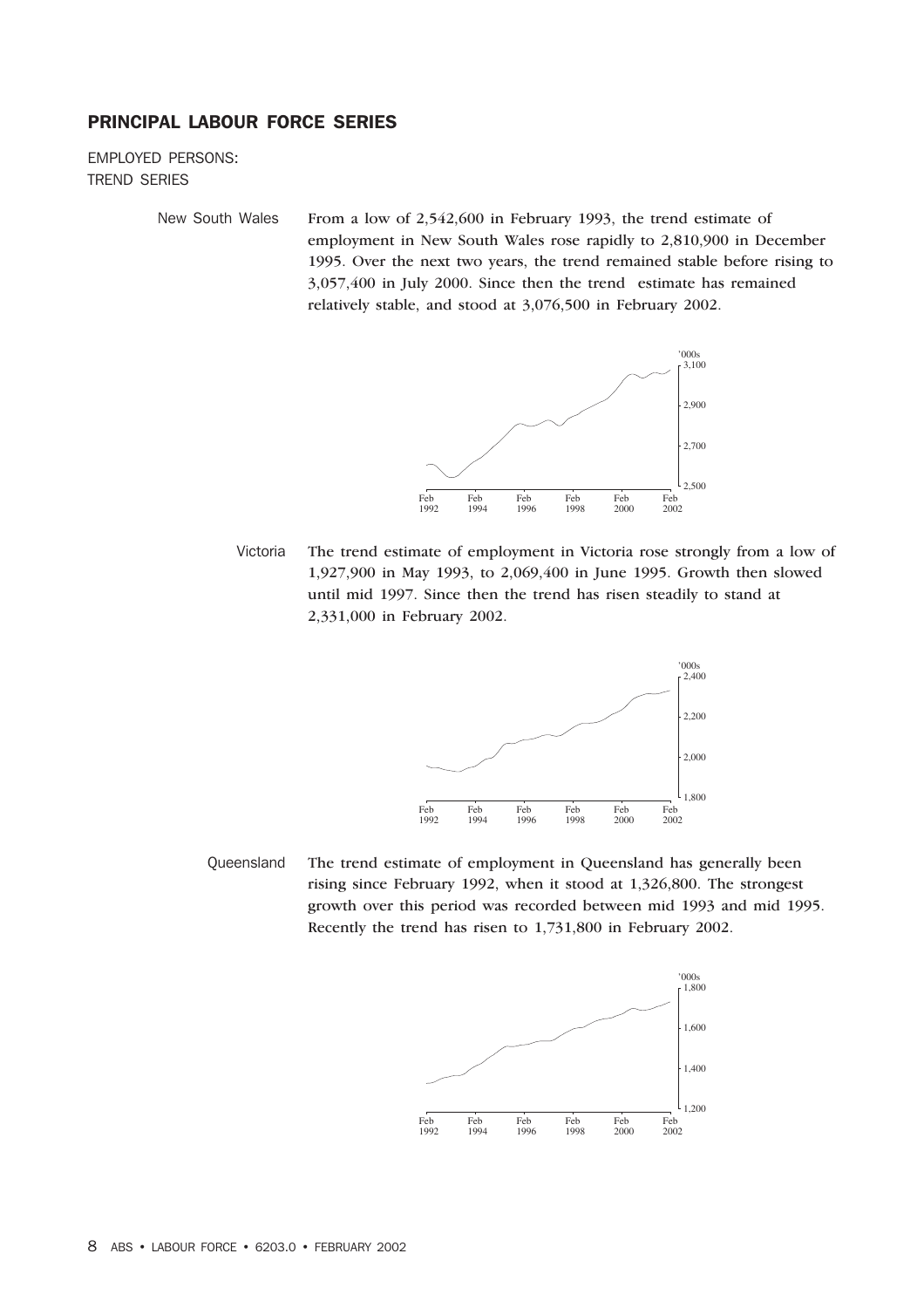# EMPLOYED PERSONS: TREND SERIES

South Australia The trend estimate of employment in South Australia, although fluctuating, generally rose from a low of 628,200 in May 1992 to 681,900 in August 2000. After a small decrease in late 2000, the trend estimate increased to stand at 686,200 in February 2002.



Western Australia The trend estimate of employment in Western Australia had generally been rising since February 1992, when it stood at 732,200. The strongest period of growth occurred between late 1992 and mid 1995. Growth of the trend estimate has slowed since January 2000 to stand at 948,500 in February 2002.



Tasmania After falling to a low of 190,900 in February 1993, the trend estimate of employment in Tasmania rose to a high of 202,300 in January 1996. The trend fell sharply to 192,200 in August 1997. The trend then generally rose to 202,000 in January 2001. Since then the trend has fallen slightly to stand at 199,100 in February 2002.

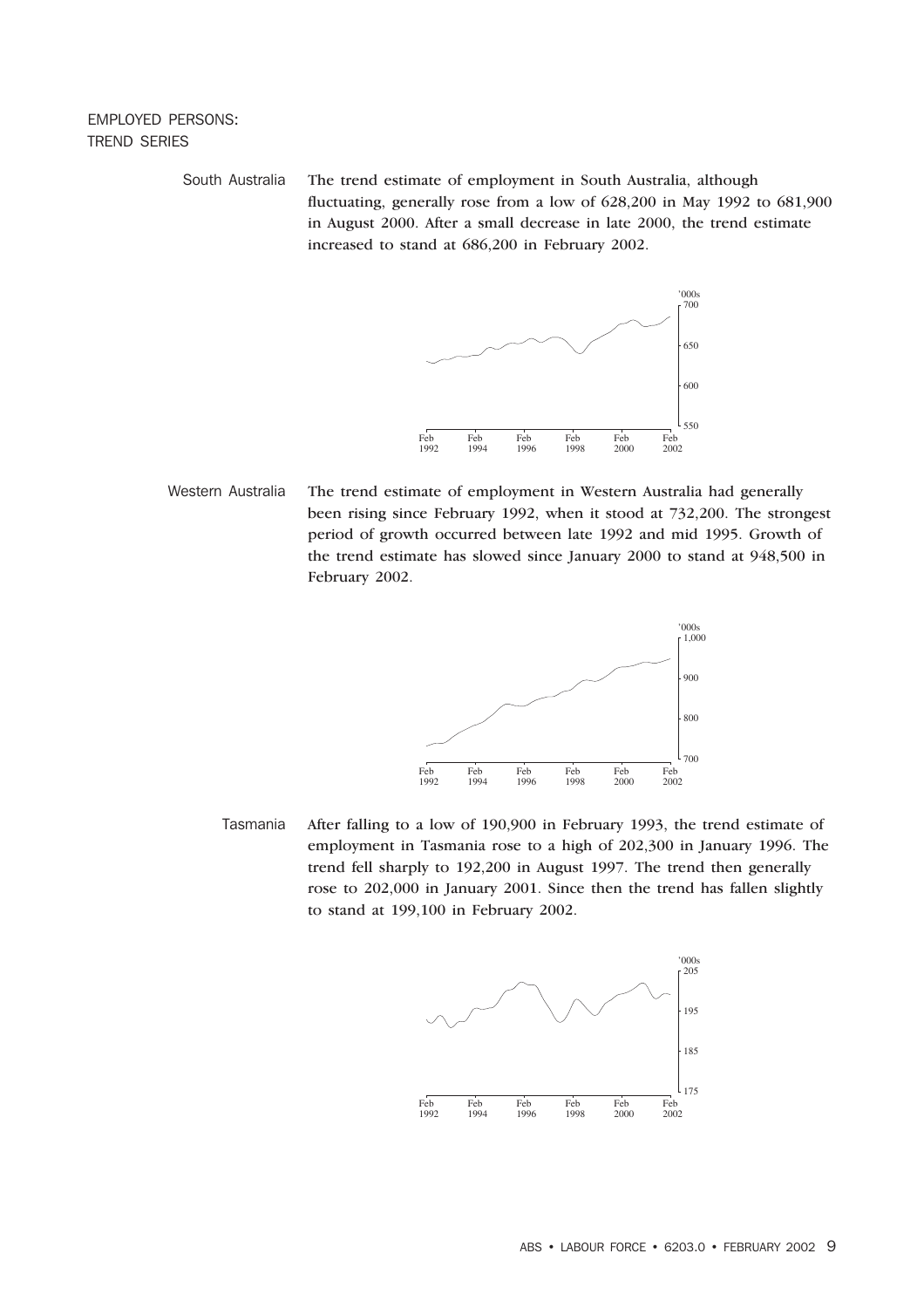## EMPLOYED PERSONS: TREND SERIES

Northern Territory The trend estimate of employment in the Northern Territory increased rapidly from a low of 72,300 in March 1994 to 85,900 in February 1995. The trend, although fluctuating, continued to rise, reaching 96,000 in February 1999. After decreasing for the next 16 months, it has since risen to stand at 98,700 in February 2002.



Australian Capital Territory The trend estimate of employment for the Australian Capital Territory increased from a low of 143,000 in May 1992 to 158,700 in October 1995, before falling to 150,800 in November 1996. The trend estimate then generally increased to 171,000 in October 2000. The trend then decreased to 166,400 in July 2001. Recently it has risen slightly and stood at 167,900 in February 2002.



Australia The trend estimate of employed persons rose strongly from a low of 7,634,000 in January 1993 until mid 1995. The trend then continued to rise at a slower rate until June 1997, before showing stronger growth to reach 9,126,300 in September 2000. Since then the trend has increased to stand at 9,258,600 in February 2002.

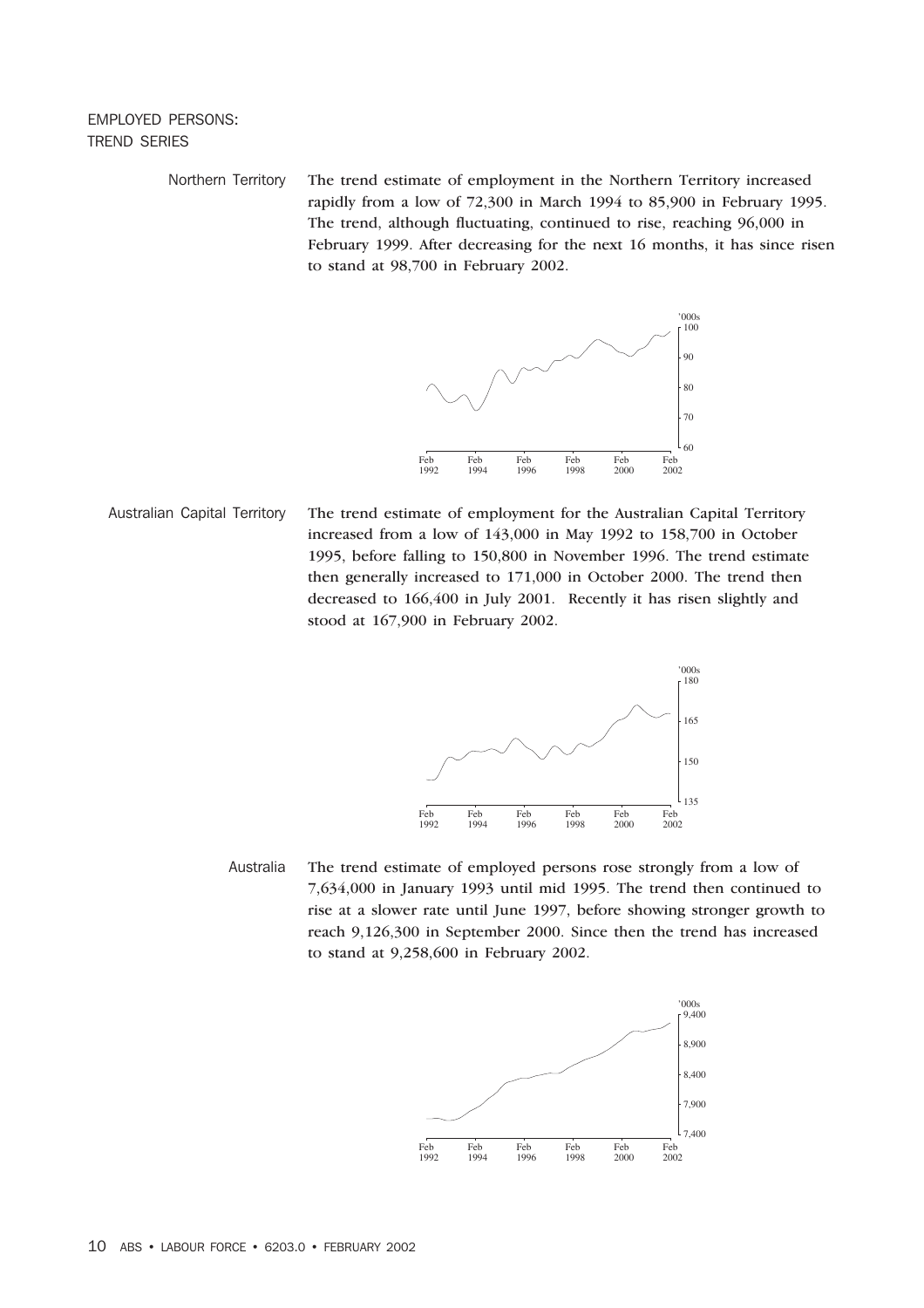# PRINCIPAL LABOUR FORCE SERIES: TREND SERIES

Unemployment The trend estimate of unemployed persons peaked at 920,600 in September 1993, before falling rapidly to 728,100 in July 1995. The trend then rose slowly, reaching 771,600 in February 1997 before falling to 591,800 in September 2000. It then rose to 675,600 in September 2001, before flattening to stand at 670,200 in February 2002.



Unemployment Rate After reaching a high of 10.7% in late 1992, the trend unemployment rate remained steady for twelve months, before falling rapidly to 8.1% in July 1995. The trend then rose slowly until February 1997, before falling to 6.1% in September 2000. The trend then rose until September 2001, before flattening to stand at 6.7% in February 2002.



Participation Rate From a low of 62.3% in April 1993, the trend estimate of the participation rate rose to 63.7% in November 1995, before generally decreasing to 63.0% in August 1997. The trend then remained steady until April 1999. Since then the trend estimate, although fluctuating, generally increased to stand at 63.9% in February 2002.

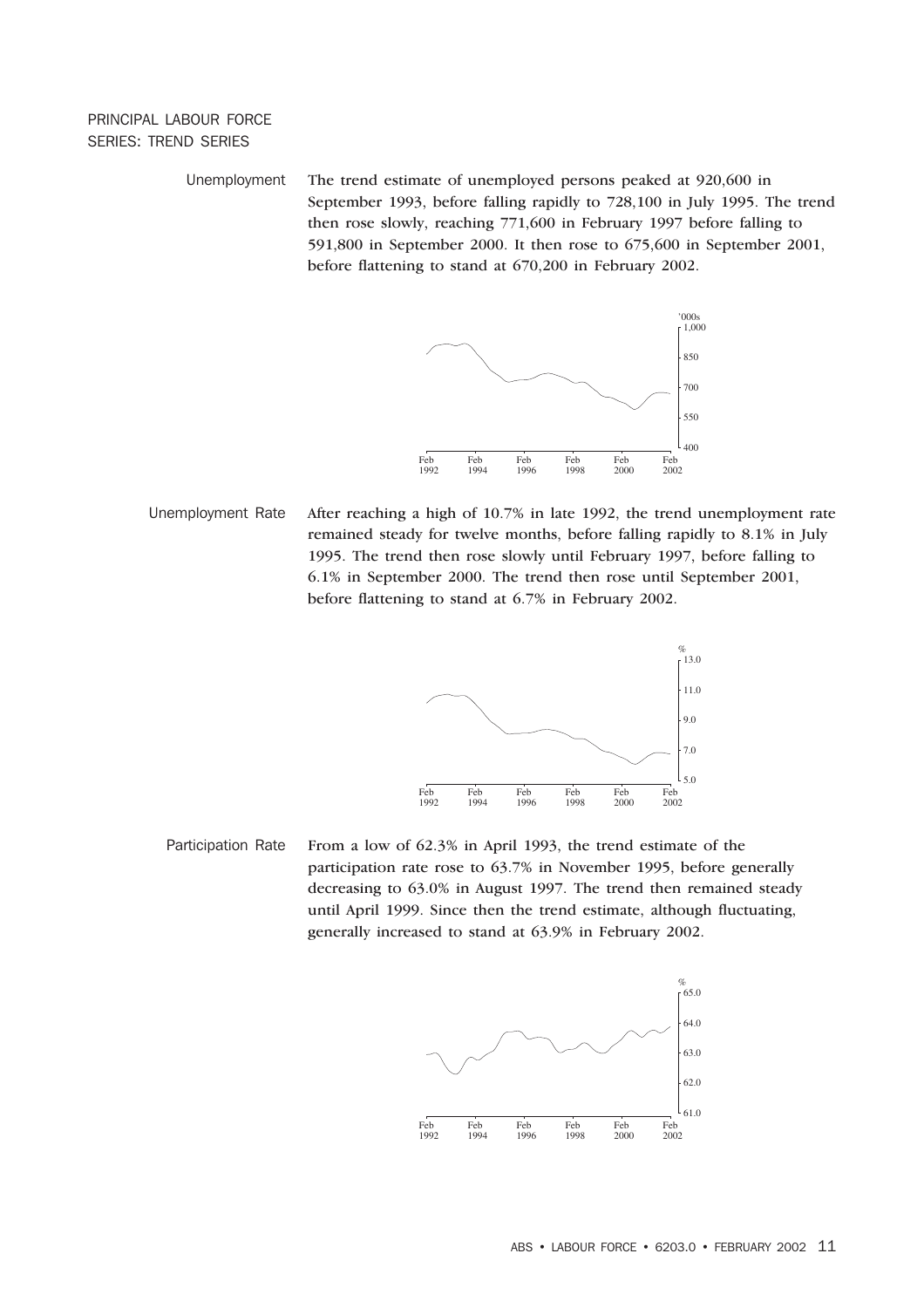# LIST OF TABLES

Civilian population aged 15 and over

|                                 | 1            | Original series, Australia                                                                   | 14 |
|---------------------------------|--------------|----------------------------------------------------------------------------------------------|----|
|                                 | $\mathbf{2}$ | Seasonally adjusted series, Australia                                                        | 16 |
|                                 | 3            | Trend series, Australia                                                                      | 17 |
|                                 | 4            | Marital status                                                                               | 18 |
|                                 | 5            | <b>State and Territories</b>                                                                 | 18 |
|                                 | 6            | State capital cities                                                                         | 19 |
|                                 | 7            | Australian Capital Territory                                                                 | 19 |
|                                 | 8            | Seasonally adjusted series, States                                                           | 20 |
|                                 | 9            | Trend series, States and Territories                                                         | 23 |
|                                 | 10           | Age                                                                                          | 27 |
|                                 | 11           | Aged 15 to 19 (single years)                                                                 | 27 |
|                                 | 12           | Aged 20 to 24 (single years)                                                                 | 28 |
|                                 | 13           | Participation rates                                                                          | 28 |
|                                 | 14           | Birthplace                                                                                   | 29 |
|                                 | 15           | Born outside Australia                                                                       | 30 |
| Employed persons                |              |                                                                                              |    |
|                                 | 16           | Full-time and part-time workers                                                              | 30 |
|                                 | 17           | Hours worked                                                                                 | 31 |
|                                 | 18           | Employment/population ratios                                                                 | 31 |
|                                 | 19           | Full-time workers who worked less than 35 hours                                              | 31 |
| Unemployed persons              |              |                                                                                              |    |
|                                 | 20           | States, by age                                                                               | 32 |
|                                 | 21           | Aged 15 to 19: duration of unemployment and school                                           |    |
|                                 |              | attendance                                                                                   | 32 |
|                                 | 22           | Age and whether looking for full-time or part-time work                                      | 33 |
|                                 | 23           | Birthplace                                                                                   | 33 |
|                                 | 24           | Long-term unemployment                                                                       | 34 |
|                                 | 25           | Duration of unemployment                                                                     | 35 |
| Persons not in the labour force |              |                                                                                              |    |
|                                 | 26           | Age and marital status                                                                       | 36 |
|                                 | 27           | Whether looking for work, etc.                                                               | 36 |
| Gross flows                     |              |                                                                                              |    |
|                                 | 28           | Estimates of labour force status and gross changes (flows)                                   |    |
|                                 |              | derived from matched records, January 2002 and February                                      |    |
|                                 |              | 2002                                                                                         | 36 |
| Relationship in household       |              |                                                                                              |    |
|                                 | 29           | Summary table                                                                                | 37 |
|                                 | 30           | Labour force status                                                                          | 38 |
| All families                    |              |                                                                                              |    |
|                                 | 31           | Number of family members, and labour force status                                            | 39 |
|                                 |              |                                                                                              |    |
|                                 |              |                                                                                              |    |
|                                 | 32           | Number of children under 15 present, number of dependants<br>present and labour force status | 40 |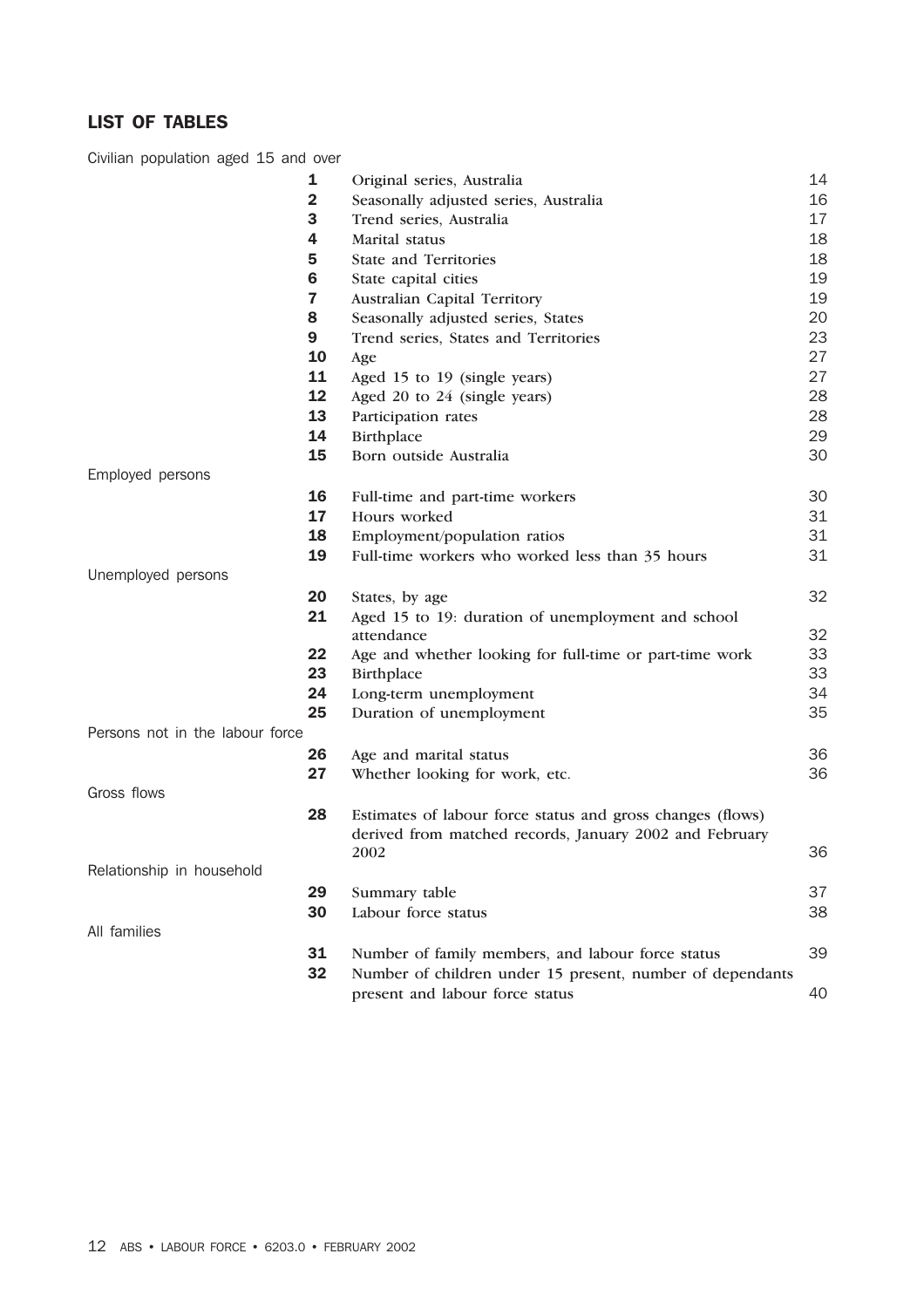| Employed persons, quarterly   |    |                                                         |    |
|-------------------------------|----|---------------------------------------------------------|----|
|                               | 33 | Part-time workers, whether preferred to work more hours |    |
|                               |    | by age                                                  | 41 |
|                               | 34 | Part-time workers, whether preferred to work more hours |    |
|                               |    | by hours worked                                         | 41 |
| Unemployed persons, quarterly |    |                                                         |    |
|                               | 35 | Industry and occupation of last job and duration of     |    |
|                               |    | unemployment                                            | 42 |
|                               | 36 | Reason for leaving last job                             | 43 |
|                               | 37 | Unemployed persons who had worked for 2 weeks or        |    |
|                               |    | more in the last 2 years: reason for ceasing last job   | 43 |
| Industry                      |    |                                                         |    |
|                               | 38 | Employed persons by Industry Divisions                  | 44 |
|                               | 39 | Employed persons by Industry Divisions - seasonally     |    |
|                               |    | adjusted                                                | 44 |
|                               | 40 | Employed persons by Industry Divisions — trend          | 45 |
|                               | 41 | Full-time and part-time workers                         | 46 |
|                               | 42 | Status in employment                                    | 46 |
|                               | 43 | Age and birthplace                                      | 46 |
|                               | 44 | Hours worked                                            | 47 |
|                               | 45 | Occupation                                              | 48 |
|                               | 46 | Industry Division and Subdivision                       | 49 |
| Occupation                    |    |                                                         |    |
|                               | 47 | Full-time and part-time workers                         | 50 |
|                               | 48 | Status in employment                                    | 50 |
|                               | 49 | Age and birthplace                                      | 50 |
|                               | 50 | Hours worked                                            | 51 |
|                               | 51 | Major, Sub-major and selected Minor occupation groups   | 52 |
| Unemployment rates by         |    |                                                         |    |
| Industry and Occupation       |    |                                                         |    |
|                               |    | $\sim$<br>$C_{\rm 1}$                                   |    |

 Industry and Occupation of last job — unemployment rates 53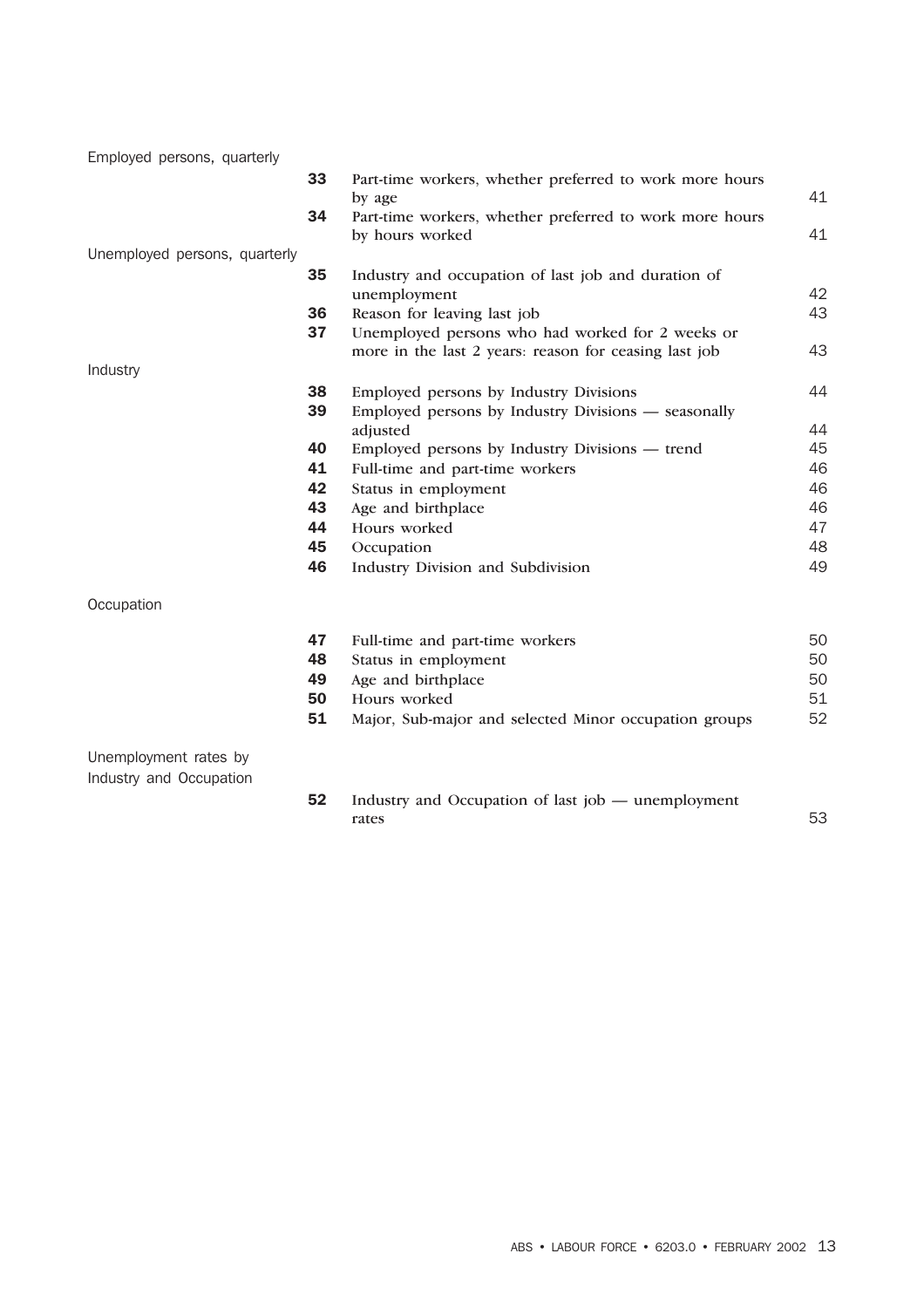|                     |           |           |         |                | Unemployed             |           |       |         |         |                        |         |         |
|---------------------|-----------|-----------|---------|----------------|------------------------|-----------|-------|---------|---------|------------------------|---------|---------|
|                     |           |           |         | Looking for    |                        |           |       |         |         |                        |         |         |
|                     |           |           |         | full-time work |                        |           |       |         |         |                        |         |         |
|                     |           |           |         | Aged           |                        | Looking   |       |         |         |                        |         |         |
|                     |           |           |         | $15 - 19$      |                        | for       |       |         |         | Civilian               |         |         |
|                     |           | Employed  |         | looking        |                        | part-     |       |         | Not in  | population             | Unemp-  | Partic- |
|                     | Full-time | Part-time |         | for            |                        | time      |       | Labour  | labour  | aged 15                | loyment | ipation |
|                     | workers   | workers   | Total   | first job      | Total                  | work      | Total | force   | force   | and over               | rate    | rate    |
| Month               |           |           |         |                |                        | $-7000 -$ |       |         |         |                        | - per   | cent -  |
|                     |           |           |         |                | <b>MALES</b>           |           |       |         |         |                        |         |         |
| $2000 -$            |           |           |         |                |                        |           |       |         |         |                        |         |         |
| December            | 4,512.4   | 663.7     | 5,176.1 | 29.1           | 304.7                  | 60.4      | 365.1 | 5,541.2 | 2,005.1 | 7,546.3                | 6.6     | 73.4    |
| $2001-$             |           |           |         |                |                        |           |       |         |         |                        |         |         |
| January             | 4,391.9   | 667.2     | 5,059.1 | 27.3           | 337.4                  | 55.2      | 392.6 | 5,451.7 | 2,102.9 | 7,554.6                | 7.2     | 72.2    |
| February            | 4,416.5   | 661.7     | 5,078.1 | 29.7           | 352.8                  | 62.2      | 415.0 | 5,493.2 | 2,069.7 | 7,562.9                | 7.6     | 72.6    |
| March               | 4,379.0   | 690.8     | 5,069.8 | 21.8           | 318.5                  | 65.7      | 384.2 | 5,454.0 | 2,117.1 | 7,571.1                | 7.0     | 72.0    |
| April               | 4,388.8   | 712.8     | 5,101.7 | 21.7           | 322.1                  | 63.3      | 385.4 | 5,487.1 | 2,092.4 | 7,579.4                | 7.0     | 72.4    |
| May                 | 4,374.1   | 721.7     | 5,095.8 | 23.4           | 316.8                  | 64.9      | 381.8 | 5,477.6 | 2,110.2 | 7,587.8                | 7.0     | 72.2    |
| June                | 4,359.3   | 744.2     | 5,103.5 | 23.8           | 316.9                  | 60.6      | 377.4 | 5,481.0 | 2,115.1 | 7,596.1                | 6.9     | 72.2    |
| July                | 4,384.2   | 748.6     | 5,132.8 | 19.6           | 307.1                  | 58.8      | 365.8 | 5,498.6 | 2,106.8 | 7,605.4                | 6.7     | 72.3    |
|                     |           | 747.8     | 5,085.4 | 17.5           |                        | 54.4      | 373.6 | 5,459.0 |         | 7,614.7                | 6.8     | 71.7    |
| August              | 4,337.6   |           |         |                | 319.1                  |           |       |         | 2,155.7 |                        |         |         |
| September           | 4,431.2   | 725.0     | 5,156.2 | 22.2           | 330.4                  | 66.3      | 396.7 | 5,552.9 | 2,071.1 | 7,624.0                | 7.1     | 72.8    |
| October             | 4,407.0   | 740.1     | 5,147.0 | 21.7           | 320.3                  | 60.5      | 380.9 | 5,527.9 | 2,105.7 | 7,633.7                | 6.9     | 72.4    |
| November            | 4,403.3   | 720.6     | 5,123.9 | 22.0           | 317.3                  | 54.1      | 371.4 | 5,495.3 | 2,148.1 | 7,643.3                | 6.8     | 71.9    |
| December            | 4,501.3   | 715.0     | 5,216.3 | 29.2           | 313.2                  | 63.3      | 376.5 | 5,592.8 | 2,060.2 | 7,653.0                | 6.7     | 73.1    |
| $2002 -$            |           |           |         |                |                        |           |       |         |         |                        |         |         |
| January             | 4,428.8   | 695.9     | 5,124.7 | 29.6           | 353.4                  | 69.3      | 422.8 | 5,547.5 | 2,113.8 | 7,661.3                | 7.6     | 72.4    |
| February            | 4,444.8   | 723.3     | 5,168.1 | 29.0           | 350.0                  | 66.8      | 416.8 | 5,584.8 | 2,084.7 | 7,669.5                | 7.5     | 72.8    |
|                     |           |           |         |                |                        |           |       |         |         |                        |         |         |
| Standard error of — |           |           |         |                |                        |           |       |         |         |                        |         |         |
| February 2002       |           |           |         |                |                        |           |       |         |         |                        |         |         |
| estimates           | 21.4      | 10.0      | 23.5    | 2.9            | 7.6                    | 4.1       | 8.1   | 24.8    | 15.3    | $\ddot{\phantom{0}}$   | 0.1     | 0.3     |
| Jan 02 to Feb 02    |           |           |         |                |                        |           |       |         |         |                        |         |         |
| movements           | 14.1      | 7.4       | 14.8    | 2.3            | 5.7                    | 3.2       | 6.1   | 15.2    | 10.8    | $\ddot{\phantom{0}}$   | 0.1     | 0.2     |
|                     |           |           |         |                | <b>MARRIED FEMALES</b> |           |       |         |         |                        |         |         |
| $2000 -$            |           |           |         |                |                        |           |       |         |         |                        |         |         |
| December            | 1,308.0   | 1,093.9   | 2,401.9 | $*1.3$         | 56.1                   | 22.1      | 78.3  | 2,480.1 | 1,922.3 | 4,402.4                | 3.2     | 56.3    |
| $2001 -$            |           |           |         |                |                        |           |       |         |         |                        |         |         |
| January             | 1,274.7   | 1,040.6   | 2,315.4 | $*1.0$         | 56.6                   | 28.1      | 84.7  | 2,400.0 | 2,023.4 | 4,423.4                | 3.5     | 54.3    |
| February            | 1,293.3   | 1,081.5   | 2,374.8 | $*0.5$         | 61.7                   | 37.2      | 98.9  | 2,473.7 | 1,930.8 | 4,404.5                | 4.0     | 56.2    |
| March               | 1,304.8   | 1,094.3   | 2,399.1 | $*0.2$         | 64.6                   | 30.5      | 95.1  | 2,494.2 | 1,890.9 | 4,385.1                | 3.8     | 56.9    |
| April               | 1,287.0   | 1,162.9   | 2,449.9 | $*1.0$         | 63.3                   | 32.3      | 95.6  | 2,545.4 | 1,883.2 | 4,428.6                | 3.8     | 57.5    |
|                     |           |           |         | $*1.1$         | 67.0                   |           | 99.3  | 2,560.0 |         | 4,465.8                | 3.9     | 57.3    |
| May                 | 1,310.1   | 1,150.5   | 2,460.6 |                |                        | 32.3      |       |         | 1,905.8 |                        |         |         |
| June                | 1,305.4   | 1,166.3   | 2,471.6 | $*0.8$         | 66.6                   | 33.9      | 100.5 | 2,572.2 | 1,892.4 | 4,464.6                | 3.9     | 57.6    |
| July                | 1,305.1   | 1,175.3   | 2,480.4 | $*1.3$         | 64.0                   | 30.6      | 94.6  | 2,575.0 | 1,902.7 | 4,477.7                | 3.7     | 57.5    |
| August              | 1,302.0   | 1,170.5   | 2,472.5 | $*1.3$         | 67.1                   | 30.9      | 98.0  | 2,570.4 | 1,911.6 | 4,482.1                | 3.8     | 57.3    |
| September           | 1,358.4   | 1,150.1   | 2,508.5 | $*1.9$         | 70.7                   | 29.0      | 99.7  | 2,608.2 | 1,879.3 | 4,487.6                | 3.8     | 58.1    |
| October             | 1,313.6   | 1,163.6   | 2,477.2 | $*1.6$         | 65.7                   | 35.4      | 101.1 | 2,578.3 | 1,897.6 | 4,475.9                | 3.9     | 57.6    |
| November            | 1,330.0   | 1,160.8   | 2,490.9 | $*0.2$         | 62.3                   | 32.2      | 94.5  | 2,585.3 | 1,899.0 | 4,484.3                | 3.7     | 57.7    |
| December            | 1,345.4   | 1,150.6   | 2,496.0 | $*0.3$         | 60.1                   | 28.3      | 88.4  | 2,584.4 | 1,917.6 | 4,501.9                | $3.4\,$ | 57.4    |
| $2002 -$            |           |           |         |                |                        |           |       |         |         |                        |         |         |
| January             | 1,322.9   | 1,092.6   | 2,415.5 | $*1.3$         | 67.6                   | 29.9      | 97.6  | 2,513.1 | 1,978.3 | 4,491.5                | 3.9     | 56.0    |
| February            | 1,328.5   | 1,142.3   | 2,470.8 | $*1.5$         | 70.0                   | 38.0      | 108.0 | 2,578.8 | 1,907.1 | 4,485.9                | 4.2     | 57.5    |
|                     |           |           |         |                |                        |           |       |         |         |                        |         |         |
| Standard error of — |           |           |         |                |                        |           |       |         |         |                        |         |         |
| February 2002       |           |           |         |                |                        |           |       |         |         |                        |         |         |
| estimates           | 12.7      | 12.0      | 16.4    | 0.6            | 4.2                    | 3.2       | 4.9   | 16.6    | 14.7    | $\ddot{\phantom{a}}$ . | $0.2\,$ | 0.4     |
| Jan 02 to Feb 02    |           |           |         |                |                        |           |       |         |         |                        |         |         |
| movements           | $9.2\,$   | 8.7       | 11.4    | $0.8\,$        | 3.2                    | 2.6       | 3.7   | 11.6    | 10.5    | $\ddot{\phantom{1}}$ . | 0.1     | $0.3\,$ |

**TABLE 1. LABOUR FORCE STATUS OF CIVILIAN POPULATION AGED 15 AND OVER**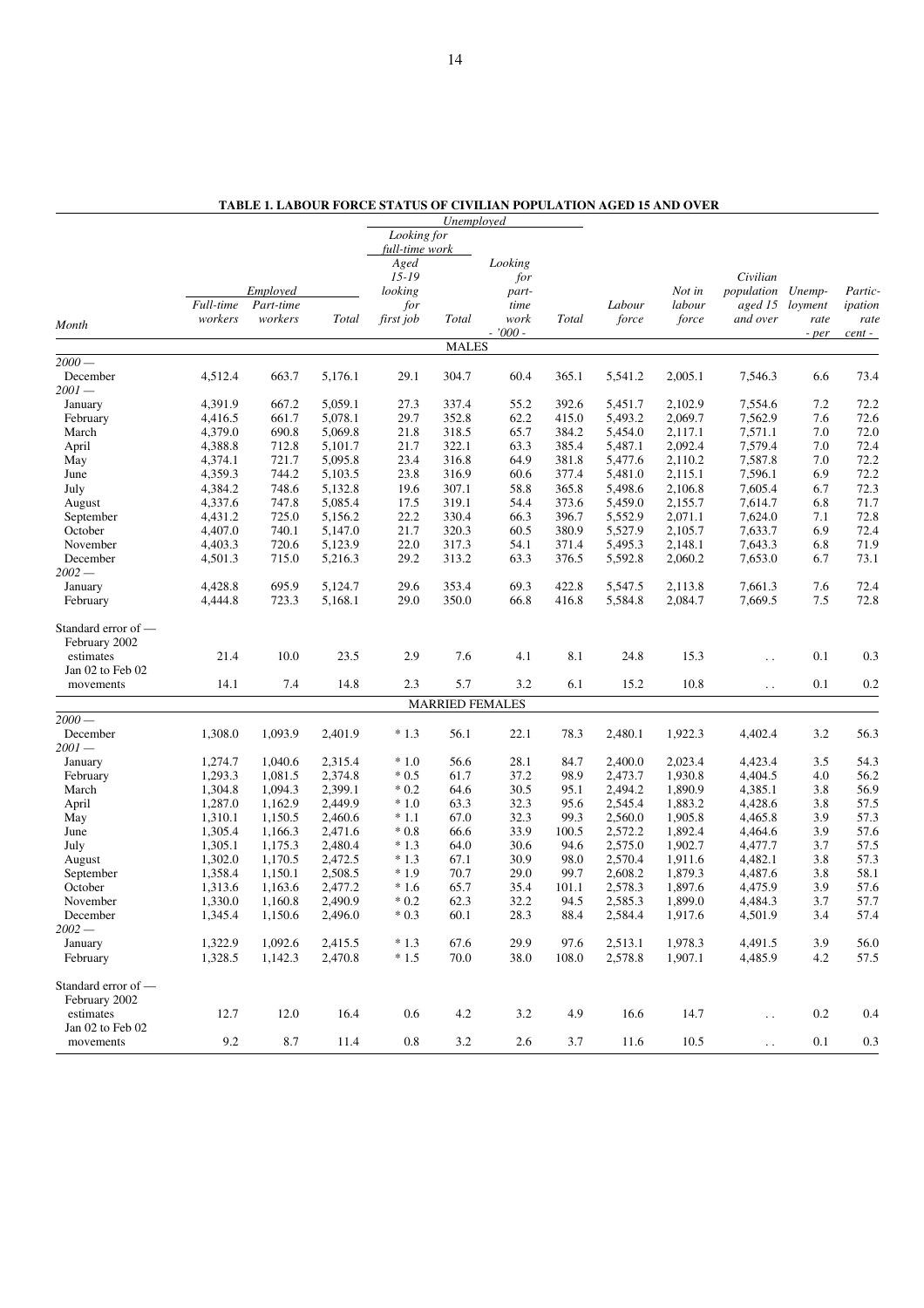|                     |           |           |              |                | Unemployed         |           |       |         |         |                        |         |         |
|---------------------|-----------|-----------|--------------|----------------|--------------------|-----------|-------|---------|---------|------------------------|---------|---------|
|                     |           |           |              | Looking for    |                    |           |       |         |         |                        |         |         |
|                     |           |           |              | full-time work |                    |           |       |         |         |                        |         |         |
|                     |           |           |              | Aged           |                    | Looking   |       |         |         |                        |         |         |
|                     |           |           |              | $15 - 19$      |                    | for       |       |         |         | Civilian               |         |         |
|                     |           | Employed  |              | looking        |                    | part-     |       |         | Not in  | population             | Unemp-  | Partic- |
|                     | Full-time | Part-time |              | for            |                    | time      |       | Labour  | labour  | aged 15                | loyment | ipation |
| Month               | workers   | workers   | <b>Total</b> | first job      | Total              | work      | Total | force   | force   | and over               | rate    | rate    |
|                     |           |           |              |                |                    | $-7000 -$ |       |         |         |                        | - per   | cent -  |
|                     |           |           |              |                | <b>ALL FEMALES</b> |           |       |         |         |                        |         |         |
| $2000-$             |           |           |              |                |                    |           |       |         |         |                        |         |         |
| December            | 2,313.5   | 1,751.5   | 4,065.0      | 22.2           | 167.0              | 85.0      | 252.0 | 4,317.0 | 3,447.0 | 7,764.0                | 5.8     | 55.6    |
| $2001 -$            |           |           |              |                |                    |           |       |         |         |                        |         |         |
| January             | 2,265.8   | 1,659.4   | 3,925.2      | 20.5           | 166.9              | 88.5      | 255.4 | 4,180.6 | 3,590.9 | 7,771.5                | 6.1     | 53.8    |
| February            | 2,286.8   | 1,705.1   | 3,991.8      | 24.4           | 189.9              | 116.6     | 306.6 | 4,298.4 | 3,480.5 | 7,778.9                | 7.1     | 55.3    |
| March               | 2,284.9   | 1,736.2   | 4,021.0      | 15.9           | 169.6              | 121.7     | 291.3 | 4,312.4 | 3,474.1 | 7,786.4                | 6.8     | 55.4    |
| April               | 2,240.1   | 1,813.8   | 4,053.9      | 18.6           | 169.9              | 113.9     | 283.8 | 4,337.7 | 3,456.5 | 7,794.1                | 6.5     | 55.7    |
| May                 | 2,241.1   | 1,797.0   | 4,038.2      | 19.1           | 184.0              | 106.0     | 289.9 | 4,328.1 | 3,473.7 | 7,801.8                | 6.7     | 55.5    |
| June                | 2,230.8   | 1,830.4   | 4,061.2      | 21.1           | 179.1              | 97.8      | 276.9 | 4,338.1 | 3,471.4 | 7,809.5                | 6.4     | 55.5    |
| July                | 2,236.0   | 1,822.2   | 4,058.2      | 18.9           | 167.1              | 84.7      | 251.8 | 4,310.0 | 3,508.4 | 7,818.4                | 5.8     | 55.1    |
| August              | 2,206.0   | 1,832.8   | 4,038.8      | 17.5           | 175.5              | 94.9      | 270.4 | 4,309.2 | 3,518.1 | 7,827.2                | 6.3     | 55.1    |
| September           | 2,286.5   | 1,812.4   | 4,098.9      | 18.2           | 179.3              | 96.6      | 275.9 | 4,374.7 | 3,461.4 | 7,836.1                | 6.3     | 55.8    |
| October             | 2,232.2   | 1,825.4   | 4,057.6      | 19.7           | 183.1              | 96.1      | 279.2 | 4,336.8 | 3,508.5 | 7,845.2                | 6.4     | 55.3    |
| November            | 2,229.4   | 1,837.1   | 4,066.5      | 18.3           | 170.1              | 87.9      | 258.1 | 4,324.6 | 3,529.8 | 7,854.3                | 6.0     | 55.1    |
| December            | 2,263.2   | 1,834.8   | 4,098.1      | 26.8           | 185.5              | 99.5      | 285.0 | 4,383.0 | 3,480.4 | 7,863.5                | 6.5     | 55.7    |
| $2002 -$            |           |           |              |                |                    |           |       |         |         |                        |         |         |
| January             | 2,249.0   | 1,750.1   | 3,999.1      | 24.7           | 208.5              | 96.0      | 304.5 | 4,303.7 | 3,567.7 | 7,871.4                | 7.1     | 54.7    |
| February            | 2,236.6   | 1,826.2   | 4,062.9      | 24.1           | 204.5              | 104.9     | 309.5 | 4,372.3 | 3,507.0 | 7,879.3                | 7.1     | 55.5    |
|                     |           |           |              |                |                    |           |       |         |         |                        |         |         |
| Standard error of — |           |           |              |                |                    |           |       |         |         |                        |         |         |
| February 2002       |           |           |              |                |                    |           |       |         |         |                        |         |         |
| estimates           | 15.7      | 14.5      | 20.4         | 2.7            | 6.2                | 4.8       | 7.2   | 21.2    | 18.9    | . .                    | 0.2     | 0.3     |
| Jan 02 to Feb 02    |           |           |              |                |                    |           |       |         |         |                        |         |         |
| movements           | 11.0      | 10.2      | 13.6         | 2.2            | 4.7                | 3.7       | 5.5   | 14.0    | 13.0    | $\ddotsc$              | 0.1     | 0.2     |
|                     |           |           |              |                | <b>PERSONS</b>     |           |       |         |         |                        |         |         |
| $2000 -$            |           |           |              |                |                    |           |       |         |         |                        |         |         |
| December            | 6,825.9   | 2,415.2   | 9,241.1      | 51.3           | 471.8              | 145.4     | 617.1 | 9,858.2 | 5,452.1 | 15,310.3               | 6.3     | 64.4    |
| $2001 -$            |           |           |              |                |                    |           |       |         |         |                        |         |         |
| January             | 6,657.7   | 2,326.6   | 8,984.3      | 47.9           | 504.3              | 143.7     | 648.0 | 9,632.3 | 5,693.8 | 15,326.1               | 6.7     | 62.8    |
| February            | 6,703.3   | 2,366.7   | 9,070.0      | 54.1           | 542.7              | 178.8     | 721.6 | 9,791.6 | 5,550.2 | 15,341.8               | 7.4     | 63.8    |
| March               | 6,663.9   | 2,427.0   | 9,090.8      | 37.7           | 488.1              | 187.5     | 675.5 | 9,766.4 | 5,591.2 | 15,357.6               | 6.9     | 63.6    |
| April               | 6,628.9   | 2,526.6   | 9,155.5      | 40.3           | 492.0              | 177.2     | 669.2 | 9,824.8 | 5,548.8 | 15,373.6               | 6.8     | 63.9    |
| May                 | 6,615.2   | 2,518.8   | 9,133.9      | 42.5           | 500.8              | 170.9     | 671.7 | 9,805.6 | 5,583.9 | 15,389.6               | 6.9     | 63.7    |
| June                | 6,590.1   | 2,574.7   | 9,164.7      | 44.9           | 496.0              | 158.3     | 654.3 | 9,819.1 | 5,586.6 | 15,405.6               | 6.7     | 63.7    |
| July                | 6,620.2   | 2,570.8   | 9,191.0      | 38.5           | 474.2              | 143.5     | 617.6 | 9,808.6 | 5,615.2 | 15,423.8               | 6.3     | 63.6    |
| August              | 6,543.6   | 2,580.6   | 9,124.2      | 35.0           | 494.6              | 149.3     | 644.0 | 9,768.2 | 5,673.7 | 15,441.9               | 6.6     | 63.3    |
| September           | 6,717.6   | 2,537.4   | 9,255.0      | 40.5           | 509.7              | 162.8     | 672.5 | 9,927.6 | 5,532.5 | 15,460.1               | 6.8     | 64.2    |
| October             | 6,639.2   | 2,565.4   | 9,204.6      | 41.4           | 503.4              | 156.7     | 660.1 | 9,864.7 | 5,614.2 | 15,478.9               | 6.7     | 63.7    |
| November            | 6,632.7   | 2,557.7   | 9,190.4      | 40.3           | 487.5              | 142.0     | 629.5 | 9,819.8 | 5,677.8 | 15,497.7               | 6.4     | 63.4    |
| December            | 6,764.5   | 2,549.9   | 9,314.4      | 56.0           | 498.7              | 162.8     | 661.5 | 9,975.8 | 5,540.6 | 15,516.5               | 6.6     | 64.3    |
| $2002 -$            |           |           |              |                |                    |           |       |         |         |                        |         |         |
| January             | 6,677.8   | 2.446.0   | 9,123.8      | 54.3           | 561.9              | 165.3     | 727.3 | 9,851.1 | 5,681.6 | 15,532.7               | 7.4     | 63.4    |
| February            | 6,681.4   | 2,549.5   | 9,230.9      | 53.1           | 554.5              | 171.7     | 726.2 | 9,957.2 | 5,591.7 | 15,548.8               | 7.3     | 64.0    |
| Standard error of - |           |           |              |                |                    |           |       |         |         |                        |         |         |
| February 2002       |           |           |              |                |                    |           |       |         |         |                        |         |         |
| estimates           | 28.3      |           |              |                |                    |           | 10.0  | 40.2    |         |                        | 0.1     | $0.3\,$ |
| Jan 02 to Feb 02    |           | 16.6      | 37.4         | 3.7            | 9.0                | 5.8       |       |         | 24.8    | $\ddot{\phantom{1}}$ . |         |         |
|                     | 16.2      |           |              | 2.9            | 6.7                | 4.4       | 7.4   |         |         |                        | 0.1     |         |
| movements           |           | 11.5      | 18.2         |                |                    |           |       | 18.7    | 15.3    | $\ddot{\phantom{1}}$ . |         | $0.1\,$ |

**TABLE 1. LABOUR FORCE STATUS OF CIVILIAN POPULATION AGED 15 AND OVER**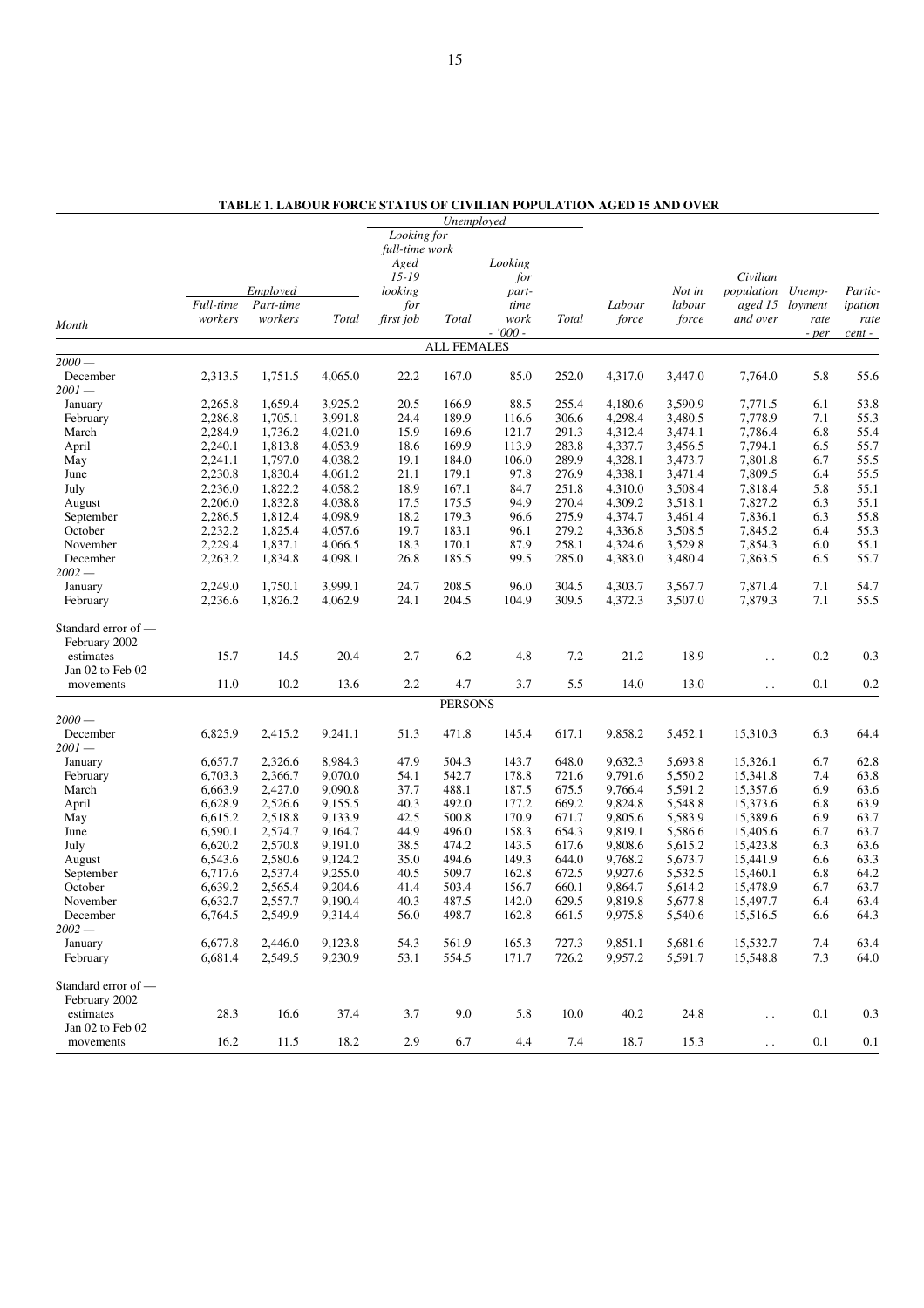# **TABLE 2. CIVILIAN LABOUR FORCE: SEASONALLY ADJUSTED SERIES(a)**

|                                 |                    |                    |                    |                           | Unemployed     |                |                |                    |                   |                    |
|---------------------------------|--------------------|--------------------|--------------------|---------------------------|----------------|----------------|----------------|--------------------|-------------------|--------------------|
|                                 |                    |                    |                    | Looking for               |                |                |                |                    |                   |                    |
|                                 |                    |                    |                    | full-time work            |                |                |                |                    |                   |                    |
|                                 |                    |                    |                    | Aged                      |                | Looking        |                |                    |                   |                    |
|                                 |                    | <b>Employed</b>    |                    | $15 - 19$                 |                | for            |                |                    |                   |                    |
|                                 | Full-time          | Part-time          |                    | looking<br>for            |                | part-<br>time  |                | Labour             | Unemp-<br>loyment | Partic-<br>ipation |
|                                 | workers            | workers            | Total              | first job                 | Total          | work           | Total          | force              | rate              | rate               |
| Month                           |                    |                    |                    |                           | $-7000 -$      |                |                |                    | - per             | cent -             |
|                                 |                    |                    |                    |                           |                |                |                |                    |                   |                    |
| $2000-$                         |                    |                    |                    | <b>MALES</b>              |                |                |                |                    |                   |                    |
| December                        | 4,435.7            | 672.5              | 5,108.2            | 21.4                      | 308.2          | 56.5           | 364.7          | 5,472.9            | 6.7               | 72.5               |
| $2001-$                         |                    |                    |                    |                           |                |                |                |                    |                   |                    |
| January<br>February             | 4,409.1<br>4,404.3 | 687.0<br>688.5     | 5.096.1<br>5,092.8 | 19.3<br>23.7              | 307.9<br>323.3 | 54.4<br>57.3   | 362.3<br>380.7 | 5,458.4<br>5,473.5 | 6.6<br>7.0        | 72.3<br>72.4       |
| March                           | 4,402.1            | 687.2              | 5,089.3            | 21.7                      | 314.0          | 57.6           | 371.6          | 5,460.9            | 6.8               | 72.1               |
| April                           | 4,405.6            | 697.0              | 5,102.6            | 23.1                      | 326.9          | 60.0           | 386.9          | 5,489.5            | 7.0               | 72.4               |
| May<br>June                     | 4,400.9<br>4,379.2 | 708.4<br>718.4     | 5,109.3<br>5,097.5 | 24.6<br>24.5              | 320.8<br>324.4 | 63.6<br>65.9   | 384.4<br>390.3 | 5,493.7<br>5,487.8 | 7.0<br>7.1        | 72.4<br>72.2       |
| July                            | 4,355.3            | 751.8              | 5,107.1            | 24.0                      | 325.0          | 67.2           | 392.2          | 5,499.4            | 7.1               | 72.3               |
| August                          | 4,382.5            | 743.9              | 5,126.4            | 23.5                      | 325.9          | 60.8           | 386.7          | 5,513.0            | 7.0               | 72.4               |
| September                       | 4,404.1            | 718.8              | 5,122.9            | 26.7                      | 327.7          | 60.4           | 388.1          | 5,511.1            | 7.0               | $72.3$<br>$72.5$   |
| October<br>November             | 4,399.9<br>4,406.5 | 734.9<br>733.8     | 5,134.7<br>5,140.2 | 26.2<br>25.0              | 337.1<br>326.1 | 64.3<br>60.7   | 401.4<br>386.8 | 5,536.2<br>5,527.0 | 7.3<br>7.0        | 72.3               |
| December                        | 4,424.3            | 725.8              | 5,150.1            | 21.4                      | 316.2          | 59.6           | 375.7          | 5,525.8            | 6.8               | 72.2               |
| $2002 -$                        |                    |                    |                    |                           |                |                |                |                    |                   |                    |
| January                         | 4,447.6            | 715.8<br>752.3     | 5,163.4            | 21.0<br>23.0              | 323.2<br>320.9 | 68.5           | 391.8<br>382.4 | 5,555.2            | 7.1<br>6.9        | 72.5<br>72.6       |
| February                        | 4,431.7            |                    | 5,184.0            |                           |                | 61.6           |                | 5,566.4            |                   |                    |
|                                 |                    |                    |                    | <b>MARRIED FEMALES</b>    |                |                |                |                    |                   |                    |
| $\overline{2000}$ —<br>December | 1,286.2            | 1,104.5            | 2,390.7            | n.a.                      | 60.6           | 26.8           | 87.5           | 2,478.2            | 3.5               | 56.3               |
| $2001-$                         |                    |                    |                    |                           |                |                |                |                    |                   |                    |
| January<br>February             | 1,288.2<br>1,303.9 | 1,122.9<br>1,100.3 | 2.411.2<br>2,404.3 | n.a.<br>n.a.              | 55.6<br>54.3   | 33.4<br>31.1   | 89.0<br>85.4   | 2,500.2<br>2,489.6 | 3.6<br>3.4        | 56.5<br>56.5       |
| March                           | 1,314.1            | 1,084.4            | 2,398.5            | n.a.                      | 59.1           | 27.6           | 86.8           | 2,485.3            | 3.5               | 56.7               |
| April                           | 1,300.6            | 1,151.4            | 2,452.0            | n.a.                      | 61.5           | 30.5           | 92.0           | 2,544.0            | 3.6               | 57.4               |
| May                             | 1,320.7            | 1,133.1            | 2,453.8            | n.a.                      | 66.7           | 30.4           | 97.1           | 2,550.9            | 3.8               | 57.1               |
| June<br>July                    | 1,315.4<br>1,284.8 | 1,139.1<br>1,162.8 | 2,454.5<br>2,447.6 | n.a.                      | 69.4<br>69.3   | 32.9<br>32.2   | 102.2<br>101.4 | 2,556.8<br>2,549.1 | 4.0<br>4.0        | 57.3<br>56.9       |
| August                          | 1,310.8            | 1,164.9            | 2,475.8            | n.a.<br>n.a.              | 69.9           | 31.0           | 100.9          | 2,576.6            | 3.9               | 57.5               |
| September                       | 1,336.6            | 1,122.8            | 2,459.3            | n.a.                      | 69.7           | 29.1           | 98.8           | 2,558.2            | 3.9               | 57.0               |
| October                         | 1,305.8            | 1,164.7            | 2,470.5            | n.a.                      | 67.8           | 36.2           | 104.0          | 2,574.5            | 4.0               | 57.5               |
| November<br>December            | 1,325.6<br>1,322.9 | 1,158.4<br>1,160.6 | 2,484.1<br>2,483.5 | n.a.                      | 64.4<br>64.9   | 33.8<br>34.4   | 98.1<br>99.3   | 2,582.2<br>2,582.8 | 3.8<br>3.8        | 57.6<br>57.4       |
| $2002-$                         |                    |                    |                    | n.a.                      |                |                |                |                    |                   |                    |
| January                         | 1,336.3<br>1,339.3 | 1,179.0<br>1,162.3 | 2,515.3<br>2,501.7 | n.a.                      | 66.5<br>61.7   | 35.6<br>31.7   | 102.1<br>93.4  | 2,617.4<br>2,595.1 | 3.9<br>3.6        | 58.3<br>57.9       |
| February                        |                    |                    |                    | n.a.                      |                |                |                |                    |                   |                    |
| $2000-$                         |                    |                    |                    | <b>ALL FEMALES</b>        |                |                |                |                    |                   |                    |
| December                        | 2,260.1            | 1,752.4            | 4,012.5            | 16.6                      | 163.9          | 91.6           | 255.5          | 4,268.0            | 6.0               | 55.0               |
| $2001-$                         |                    |                    |                    |                           |                |                |                |                    | 5.9               |                    |
| January<br>February             | 2.255.1<br>2,282.2 | 1.764.3<br>1,742.6 | 4.019.4<br>4.024.8 | 15.8<br>20.8              | 156.1<br>167.5 | 97.3<br>99.3   | 253.4<br>266.8 | 4.272.8<br>4,291.6 | 6.2               | 55.0               |
| March                           | 2,306.6            | 1,731.5            | 4,038.1            | 16.7                      | 159.5          | 102.4          | 261.9          | 4,300.0            | 6.1               | 55.2<br>55.2       |
| April                           | 2,259.3            | 1,797.1            | 4,056.4            | 17.7                      | 167.2          | 106.4          | 273.6          | 4,330.0            | 6.3               | 55.6               |
| May                             | 2,270.9            | 1,775.6            | 4,046.6            | 19.8                      | 180.4          | 103.5          | 283.9          | 4,330.4            | 6.6               | 55.5               |
| June<br>July                    | 2,251.9<br>2,201.6 | 1,797.9<br>1,824.7 | 4,049.8<br>4,026.3 | 24.1<br>22.5              | 186.0<br>185.3 | 99.5<br>96.3   | 285.5<br>281.6 | 4,335.3<br>4,307.9 | 6.6<br>6.5        | 55.5<br>55.1       |
| August                          | 2,241.1            | 1,826.7            | 4,067.8            | 20.8                      | 187.2          | 97.4           | 284.6          | 4,352.4            | 6.5               | 55.6               |
| September                       | 2,269.1            | 1,766.5            | 4,035.6            | 22.4                      | 181.3          | 93.1           | 274.5          | 4,310.1            | 6.4               | 55.0               |
| October                         | 2,223.2<br>2,231.3 | 1,821.5<br>1,820.2 | 4,044.6            | $\overline{22.0}$<br>19.2 | 190.9<br>184.0 | 101.2<br>100.1 | 292.2          | 4,336.8<br>4,335.6 | 6.7               | 55.3               |
| November<br>December            | 2,212.9            | 1,836.1            | 4,051.5<br>4,048.9 | 19.9                      | 182.3          | 107.3          | 284.1<br>289.5 | 4,338.5            | 6.6<br>6.7        | 55.2<br>55.2       |
| $2002-$                         |                    |                    |                    |                           |                |                |                |                    |                   |                    |
| January<br>February             | 2,239.4<br>2,232.4 | 1,859.9<br>1,866.7 | 4.099.3<br>4,099.1 | 19.3<br>20.4              | 195.3<br>180.7 | 105.4<br>89.4  | 300.7<br>270.1 | 4,400.1<br>4,369.2 | 6.8<br>6.2        | 55.9<br>55.5       |
|                                 |                    |                    |                    |                           |                |                |                |                    |                   |                    |
| $2000-$                         |                    |                    |                    | <b>PERSONS</b>            |                |                |                |                    |                   |                    |
| December<br>$2001 -$            | 6,695.9            | 2,424.9            | 9,120.7            | 38.0                      | 472.1          | 148.0          | 620.2          | 9,740.9            | 6.4               | 63.6               |
| January                         | 6,664.3            | 2,451.3            | 9,115.5            | 35.1                      | 464.0          | 151.7          | 615.7          | 9,731.3            | 6.3               | $63.5$<br>$63.7$   |
| February                        | 6,686.5            | 2,431.1            | 9,117.7            | 44.5                      | 490.9          | 156.6          | 647.5          | 9,765.1            | 6.6               |                    |
| March                           | 6,708.7<br>6,664.9 | 2,418.7<br>2,494.2 | 9,127.4<br>9,159.1 | 38.4<br>40.9              | 473.5<br>494.1 | 160.0<br>166.3 | 633.5<br>660.5 | 9,761.0<br>9,819.5 | 6.5<br>6.7        | 63.6<br>63.9       |
| April<br>May                    | 6,671.8            | 2,484.0            | 9,155.9            | 44.4                      | 501.2          | 167.1          | 668.3          | 9,824.2            | 6.8               | 63.8               |
| June                            | 6,631.1            | 2,516.2            | 9,147.3            | 48.6                      | 510.4          | 165.4          | 675.8          | 9,823.1            | 6.9               | 63.8               |
| July                            | 6,557.0            | 2,576.5            | 9,133.4            | 46.5                      | 510.3          | 163.5          | 673.8          | 9,807.2            | 6.9               | 63.6               |
| August<br>September             | 6,623.5<br>6,673.2 | 2,570.6<br>2,485.4 | 9,194.1<br>9,158.6 | 44.3<br>49.2              | 513.0<br>509.0 | 158.2<br>153.6 | 671.3<br>662.6 | 9,865.4<br>9,821.2 | 6.8<br>6.7        | 63.9<br>63.5       |
| October                         | 6,623.0            | 2,556.4            | 9,179.4            | 48.2                      | 528.0          | 165.6          | 693.6          | 9,873.0            | 7.0               | 63.8               |
| November                        | 6,637.8            | 2,554.0            | 9,191.8            | 44.1                      | 510.1          | 160.8          | 670.9          | 9,862.7            | 6.8               | 63.6               |
| December                        | 6,637.2            | 2,561.8            | 9,199.0            | 41.3                      | 498.4          | 166.9          | 665.3          | 9,864.3            | 6.7               | 63.6               |
| $2002 -$<br>January             | 6,687.0            | 2,575.7            | 9,262.7            | 40.3                      | 518.6          | 174.0          | 692.5          | 9,955.2            | 7.0               | 64.1               |
| February                        | 6,664.1            | 2,619.0            | 9,283.1            | 43.4                      | 501.6          | 150.9          | 652.5          | 9,935.7            | 6.6               | 63.9               |

(a) Revised due to seasonal reanalysis.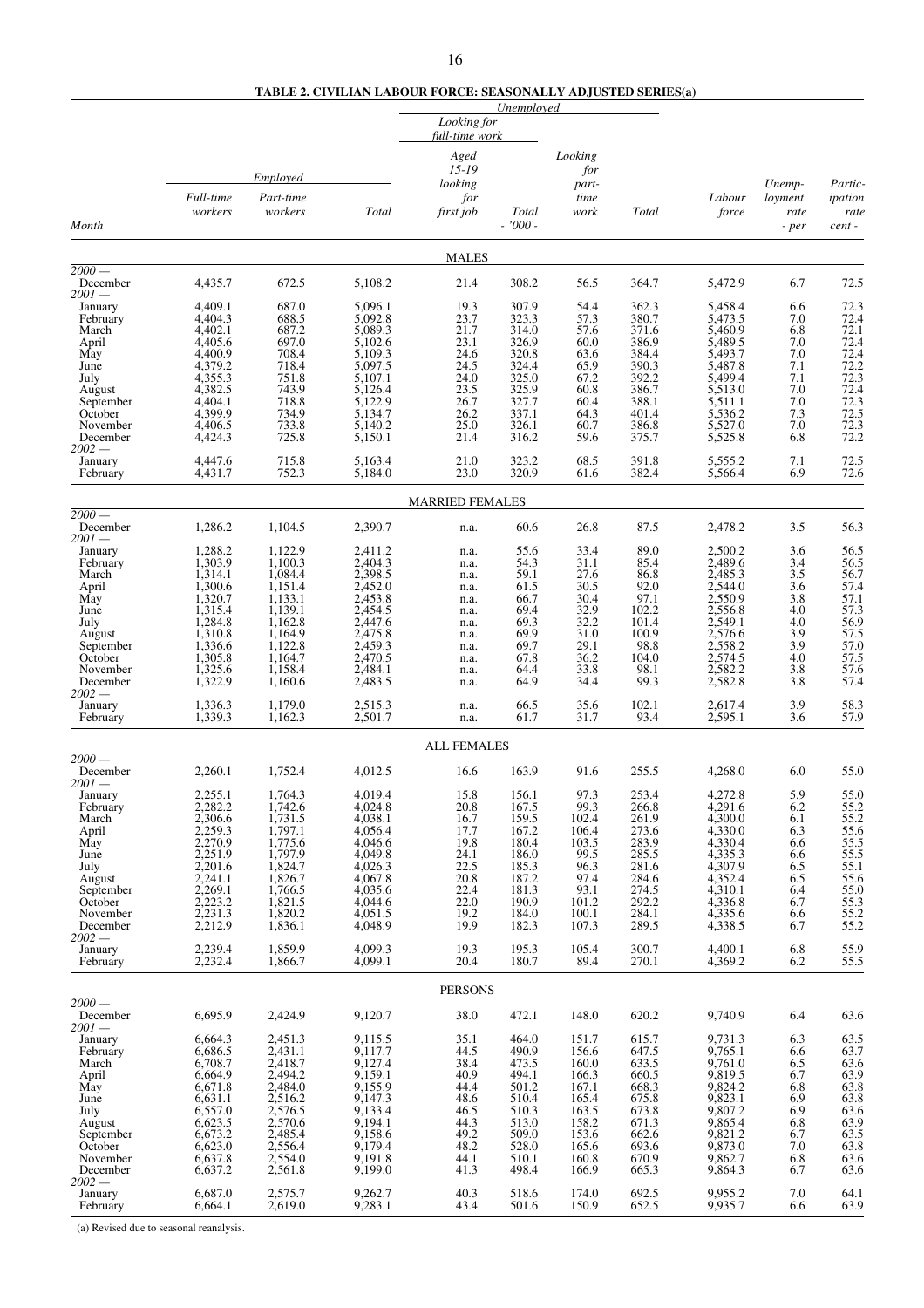**TABLE 3. CIVILIAN LABOUR FORCE: TREND SERIES(a)**

| full-time work<br>Aged<br>Looking<br>$15 - 19$<br>for<br>Employed<br>looking<br>part-<br>Unemp-<br>Partic-<br>Full-time<br>Part-time<br>time<br>for<br>Labour<br>loyment<br>ipation<br>workers<br>workers<br>Total<br>first job<br><b>Total</b><br>work<br>Total<br>force<br>rate<br>rate<br>Month<br>$-7000 -$<br>cent-<br>- per<br><b>MALES</b><br>$\frac{1}{2000}$<br>678.2<br>361.3<br>December<br>4,425.7<br>5.103.9<br>20.2<br>307.3<br>54.0<br>5,465.2<br>6.6<br>72.4<br>$2001-$<br>680.8<br>4,418.4<br>5,099.3<br>21.1<br>312.1<br>55.2<br>367.2<br>5,466.5<br>6.7<br>72.4<br>January<br>685.1<br>5,096.5<br>21.9<br>316.2<br>56.9<br>373.1<br>5,469.6<br>72.3<br>4,411.3<br>6.8<br>February<br>692.2<br>5,095.7<br>22.7<br>319.5<br>59.1<br>378.5<br>5,474.2<br>72.3<br>4,403.5<br>6.9<br>March<br>72.3<br>702.0<br>5,097.3<br>23.3<br>321.6<br>61.1<br>382.7<br>5,480.0<br>April<br>4,395.3<br>7.0<br>72.3<br>4,388.0<br>712.9<br>23.8<br>323.1<br>62.8<br>385.9<br>May<br>5,100.9<br>5,486.8<br>7.0<br>72.3<br>723.2<br>324.8<br>63.9<br>5,494.6<br>4,382.7<br>5,105.9<br>24.3<br>388.7<br>7.1<br>June<br>72.3<br>4,380.3<br>731.4<br>24.8<br>326.4<br>64.1<br>390.5<br>5,502.2<br>7.1<br>5,111.7<br>July<br>72.3<br>63.5<br>4,382.4<br>735.4<br>5,117.8<br>25.1<br>327.7<br>391.2<br>5,509.0<br>7.1<br>August<br>72.3<br>734.9<br>25.1<br>328.2<br>62.7<br>390.9<br>4,390.2<br>5,125.1<br>5,516.0<br>7.1<br>September<br>732.2<br>389.7<br>72.4<br>4,401.7<br>5,133.8<br>24.7<br>327.6<br>62.1<br>5,523.6<br>7.1<br>October<br>730.0<br>24.1<br>326.1<br>62.2<br>388.2<br>5,531.8<br>November<br>4,413.6<br>5,143.6<br>7.0<br>729.7<br>23.3<br>324.1<br>62.5<br>72.4<br>December<br>4,423.9<br>5,153.6<br>386.6<br>5,540.2<br>7.0<br>$2002 -$<br>22.6<br>322.2<br>63.0<br>385.2<br>6.9<br>72.4<br>4,432.6<br>730.5<br>5,548.4<br>January<br>5,163.2<br>72.5<br>733.2<br>21.9<br>320.5<br>384.1<br>4,438.2<br>5,171.4<br>63.6<br>5,555.6<br>6.9<br>February<br><b>MARRIED FEMALES</b><br>$2000-$<br>1,292.9<br>56.2<br>1,095.4<br>2,388.3<br>55.9<br>28.9<br>84.8<br>2,473.1<br>3.4<br>December<br>n.a.<br>$2001-$<br>1,296.1<br>1,101.0<br>2,397.0<br>56.8<br>29.4<br>86.2<br>2,483.3<br>3.5<br>56.4<br>January<br>n.a.<br>29.9<br>1.300.8<br>1,108.1<br>2,408.8<br>58.0<br>87.9<br>2,496.7<br>3.5<br>56.6<br>February<br>n.a.<br>2,421.9<br>59.8<br>30.4<br>90.1<br>2,512.1<br>56.9<br>1,304.8<br>1,117.1<br>3.6<br>March<br>n.a.<br>2,434.4<br>30.7<br>92.9<br>2,527.3<br>57.0<br>1,307.8<br>1,126.6<br>62.2<br>3.7<br>April<br>n.a.<br>1,309.1<br>1,135.9<br>2,445.0<br>30.8<br>2,541.0<br>57.1<br>65.2<br>96.0<br>3.8<br>May<br>n.a.<br>57.2<br>1,309.3<br>1,144.0<br>2,453.4<br>67.8<br>31.0<br>98.8<br>2,552.2<br>3.9<br>June<br>n.a.<br>31.4<br>57.2<br>July<br>1,309.6<br>1,149.6<br>2,459.2<br>69.4<br>100.7<br>2,559.9<br>3.9<br>n.a.<br>57.2<br>1,152.3<br>2,463.4<br>32.0<br>4.0<br>1,311.1<br>69.6<br>101.6<br>2,564.9<br>August<br>n.a.<br>57.3<br>32.6<br>1,314.6<br>1,153.3<br>2,467.8<br>68.9<br>101.4<br>2,569.3<br>3.9<br>September<br>n.a.<br>33.2<br>2,474.9<br>3.9<br>$57.4$<br>$57.5$<br>1,319.4<br>1,155.5<br>67.7<br>100.8<br>2,575.7<br>October<br>n.a.<br>1,324.3<br>1,158.9<br>2,483.3<br>33.7<br>100.1<br>2,583.4<br>3.9<br>November<br>66.4<br>n.a.<br>1,328.3<br>99.4<br>2,590.4<br>57.7<br>1,162.7<br>2,491.0<br>65.3<br>34.1<br>3.8<br>December<br>n.a.<br>$2002-$<br>1,330.1<br>64.3<br>34.2<br>98.5<br>3.8<br>57.8<br>1,166.1<br>2,496.1<br>2,594.6<br>January<br>n.a.<br>57.9<br>1,331.2<br>1,169.4<br>34.2<br>97.6<br>2,500.6<br>63.4<br>2,598.2<br>3.8<br>February<br>n.a.<br><b>ALL FEMALES</b><br>$\overline{2000}$ —<br>252.8<br>2,269.7<br>1,739.4<br>4,009.2<br>159.2<br>93.6<br>4,262.0<br>5.9<br>54.9<br>December<br>16.0<br>2001 —<br>2,273.3<br>4,016.5<br>160.8<br>96.8<br>257.7<br>4,274.2<br>6.0<br>55.0<br>January<br>1.743.2<br>16.8<br>2,276.8<br>1.750.3<br>17.6<br>163.2<br>99.9<br>263.0<br>4,290.1<br>55.1<br>4,027.0<br>6.1<br>February<br>March<br>2,275.9<br>1,761.3<br>4,037.2<br>18.5<br>166.7<br>102.1<br>268.8<br>4,306.0<br>6.2<br>55.3<br>2,270.2<br>1,774.1<br>4,044.2<br>171.2<br>274.0<br>4,318.3<br>6.3<br>55.4<br>19.4<br>102.8<br>April<br>1,786.7<br>2,260.6<br>4,047.3<br>20.4<br>176.4<br>102.1<br>278.5<br>4,325.8<br>55.4<br>May<br>6.4<br>1,797.0<br>4,047.5<br>4,329.1<br>55.4<br>2,250.5<br>21.4<br>181.4<br>100.2<br>281.6<br>June<br>6.5<br>1,804.0<br>4,045.9<br>22.0<br>282.9<br>4,328.8<br>55.4<br>2,241.9<br>184.7<br>98.2<br>6.5<br>July<br>1,807.2<br>22.2<br>2,236.5<br>4,043.7<br>186.3<br>97.5<br>4,327.4<br>55.3<br>283.8<br>6.6<br>August<br>2,234.5<br>1,809.4<br>4,044.0<br>98.1<br>284.7<br>4,328.7<br>$\frac{55.2}{55.2}$<br>21.8<br>186.6<br>September<br>6.6<br>4,334.4<br>2,233.6<br>1,815.0<br>4,048.6<br>21.1<br>99.5<br>285.8<br>186.3<br>October<br>6.6<br>55.3<br>2,232.3<br>1,824.4<br>4,056.7<br>20.5<br>100.8<br>287.0<br>4,343.7<br>November<br>186.2<br>6.6<br>55.4<br>2,230.5<br>1,836.3<br>4,066.8<br>20.0<br>186.3<br>101.2<br>287.5<br>4,354.4<br>December<br>6.6<br>$2002 -$<br>2,229.6<br>186.3<br>55.5<br>January<br>1,848.4<br>4,078.0<br>19.8<br>100.8<br>287.2<br>4,365.1<br>6.6<br>55.5<br>2,226.9<br>1,860.2<br>4,087.2<br>19.6<br>186.1<br>99.9<br>286.0<br>6.5<br>4,373.2<br>February<br><b>PERSONS</b><br>$2000-$<br>6,695.4<br>9,113.1<br>466.5<br>147.6<br>614.1<br>9,727.2<br>6.3<br>63.5<br>December<br>2,417.7<br>36.2<br>$2001-$<br>472.9<br>624.9<br>6.4<br>6,691.8<br>2,424.0<br>9,115.8<br>37.8<br>152.0<br>9,740.7<br>63.6<br>January<br>$63.6$<br>$63.7$<br>479.4<br>2,435.4<br>9,123.5<br>February<br>6,688.1<br>39.5<br>156.8<br>636.2<br>9,759.7<br>6.5<br>9,132.9<br>6,679.4<br>2,453.5<br>41.2<br>486.2<br>647.3<br>9,780.3<br>161.1<br>6.6<br>March<br>2,476.0<br>9,141.5<br>492.8<br>9,798.2<br>6,665.5<br>42.7<br>163.9<br>656.7<br>6.7<br>63.7<br>April<br>2,499.6<br>499.5<br>9,812.6<br>6,648.7<br>9,148.2<br>44.2<br>164.9<br>63.8<br>63.8<br>63.7<br>May<br>664.4<br>6.8<br>6,633.2<br>2,520.2<br>9,153.4<br>45.7<br>670.3<br>9,823.7<br>June<br>506.2<br>164.1<br>6.8<br>6,622.1<br>2,535.4<br>9,157.6<br>9,831.0<br>July<br>46.8<br>511.1<br>162.3<br>673.4<br>6.8<br>63.7<br>6,618.9<br>2,542.6<br>9,161.5<br>47.3<br>514.0<br>160.9<br>675.0<br>9,836.4<br>6.9<br>August<br>63.7<br>2,544.3<br>9,169.1<br>46.9<br>160.8<br>9,844.6<br>6,624.7<br>514.8<br>675.6<br>6.9<br>September<br>9,182.4<br>63.7<br>6,635.3<br>2,547.2<br>45.8<br>513.9<br>161.7<br>675.5<br>9,858.0<br>6.9<br>October<br>2,554.4<br>9,200.3<br>512.3<br>162.9<br>November<br>6,645.9<br>44.5<br>675.2<br>9,875.5<br>6.8<br>63.7<br>163.7<br>63.8<br>6,654.4<br>9,220.4<br>43.3<br>674.2<br>9,894.5<br>December<br>2,566.0<br>510.4<br>6.8<br>63.8<br>6,662.2<br>2,578.9<br>9,241.2<br>42.3<br>508.5<br>163.8<br>672.3<br>9,913.5<br>6.8<br>January<br>2,593.4<br>163.5<br>63.9<br>6,665.2<br>9,258.6<br>41.5<br>506.7<br>670.2<br>9,928.8<br>6.7<br>February |          |  | Looking for | Unemployed |  |  |  |
|----------------------------------------------------------------------------------------------------------------------------------------------------------------------------------------------------------------------------------------------------------------------------------------------------------------------------------------------------------------------------------------------------------------------------------------------------------------------------------------------------------------------------------------------------------------------------------------------------------------------------------------------------------------------------------------------------------------------------------------------------------------------------------------------------------------------------------------------------------------------------------------------------------------------------------------------------------------------------------------------------------------------------------------------------------------------------------------------------------------------------------------------------------------------------------------------------------------------------------------------------------------------------------------------------------------------------------------------------------------------------------------------------------------------------------------------------------------------------------------------------------------------------------------------------------------------------------------------------------------------------------------------------------------------------------------------------------------------------------------------------------------------------------------------------------------------------------------------------------------------------------------------------------------------------------------------------------------------------------------------------------------------------------------------------------------------------------------------------------------------------------------------------------------------------------------------------------------------------------------------------------------------------------------------------------------------------------------------------------------------------------------------------------------------------------------------------------------------------------------------------------------------------------------------------------------------------------------------------------------------------------------------------------------------------------------------------------------------------------------------------------------------------------------------------------------------------------------------------------------------------------------------------------------------------------------------------------------------------------------------------------------------------------------------------------------------------------------------------------------------------------------------------------------------------------------------------------------------------------------------------------------------------------------------------------------------------------------------------------------------------------------------------------------------------------------------------------------------------------------------------------------------------------------------------------------------------------------------------------------------------------------------------------------------------------------------------------------------------------------------------------------------------------------------------------------------------------------------------------------------------------------------------------------------------------------------------------------------------------------------------------------------------------------------------------------------------------------------------------------------------------------------------------------------------------------------------------------------------------------------------------------------------------------------------------------------------------------------------------------------------------------------------------------------------------------------------------------------------------------------------------------------------------------------------------------------------------------------------------------------------------------------------------------------------------------------------------------------------------------------------------------------------------------------------------------------------------------------------------------------------------------------------------------------------------------------------------------------------------------------------------------------------------------------------------------------------------------------------------------------------------------------------------------------------------------------------------------------------------------------------------------------------------------------------------------------------------------------------------------------------------------------------------------------------------------------------------------------------------------------------------------------------------------------------------------------------------------------------------------------------------------------------------------------------------------------------------------------------------------------------------------------------------------------------------------------------------------------------------------------------------------------------------------------------------------------------------------------------------------------------------------------------------------------------------------------------------------------------------------------------------------------------------------------------------------------------------------------------------------------------------------------------------------------------------------------------------------------------------------------------------------------------------------------------------------------------------------------------------------------------------------------------------------------------------------------------------------------------------------------------------------------------------------------------------------------------------------------------------------------------------------------------------------------------------------------------------------------------------------------------------------------------------------------------------------------------------------------------------------------------------|----------|--|-------------|------------|--|--|--|
|                                                                                                                                                                                                                                                                                                                                                                                                                                                                                                                                                                                                                                                                                                                                                                                                                                                                                                                                                                                                                                                                                                                                                                                                                                                                                                                                                                                                                                                                                                                                                                                                                                                                                                                                                                                                                                                                                                                                                                                                                                                                                                                                                                                                                                                                                                                                                                                                                                                                                                                                                                                                                                                                                                                                                                                                                                                                                                                                                                                                                                                                                                                                                                                                                                                                                                                                                                                                                                                                                                                                                                                                                                                                                                                                                                                                                                                                                                                                                                                                                                                                                                                                                                                                                                                                                                                                                                                                                                                                                                                                                                                                                                                                                                                                                                                                                                                                                                                                                                                                                                                                                                                                                                                                                                                                                                                                                                                                                                                                                                                                                                                                                                                                                                                                                                                                                                                                                                                                                                                                                                                                                                                                                                                                                                                                                                                                                                                                                                                                                                                                                                                                                                                                                                                                                                                                                                                                                                                                                                                                          |          |  |             |            |  |  |  |
|                                                                                                                                                                                                                                                                                                                                                                                                                                                                                                                                                                                                                                                                                                                                                                                                                                                                                                                                                                                                                                                                                                                                                                                                                                                                                                                                                                                                                                                                                                                                                                                                                                                                                                                                                                                                                                                                                                                                                                                                                                                                                                                                                                                                                                                                                                                                                                                                                                                                                                                                                                                                                                                                                                                                                                                                                                                                                                                                                                                                                                                                                                                                                                                                                                                                                                                                                                                                                                                                                                                                                                                                                                                                                                                                                                                                                                                                                                                                                                                                                                                                                                                                                                                                                                                                                                                                                                                                                                                                                                                                                                                                                                                                                                                                                                                                                                                                                                                                                                                                                                                                                                                                                                                                                                                                                                                                                                                                                                                                                                                                                                                                                                                                                                                                                                                                                                                                                                                                                                                                                                                                                                                                                                                                                                                                                                                                                                                                                                                                                                                                                                                                                                                                                                                                                                                                                                                                                                                                                                                                          |          |  |             |            |  |  |  |
|                                                                                                                                                                                                                                                                                                                                                                                                                                                                                                                                                                                                                                                                                                                                                                                                                                                                                                                                                                                                                                                                                                                                                                                                                                                                                                                                                                                                                                                                                                                                                                                                                                                                                                                                                                                                                                                                                                                                                                                                                                                                                                                                                                                                                                                                                                                                                                                                                                                                                                                                                                                                                                                                                                                                                                                                                                                                                                                                                                                                                                                                                                                                                                                                                                                                                                                                                                                                                                                                                                                                                                                                                                                                                                                                                                                                                                                                                                                                                                                                                                                                                                                                                                                                                                                                                                                                                                                                                                                                                                                                                                                                                                                                                                                                                                                                                                                                                                                                                                                                                                                                                                                                                                                                                                                                                                                                                                                                                                                                                                                                                                                                                                                                                                                                                                                                                                                                                                                                                                                                                                                                                                                                                                                                                                                                                                                                                                                                                                                                                                                                                                                                                                                                                                                                                                                                                                                                                                                                                                                                          |          |  |             |            |  |  |  |
|                                                                                                                                                                                                                                                                                                                                                                                                                                                                                                                                                                                                                                                                                                                                                                                                                                                                                                                                                                                                                                                                                                                                                                                                                                                                                                                                                                                                                                                                                                                                                                                                                                                                                                                                                                                                                                                                                                                                                                                                                                                                                                                                                                                                                                                                                                                                                                                                                                                                                                                                                                                                                                                                                                                                                                                                                                                                                                                                                                                                                                                                                                                                                                                                                                                                                                                                                                                                                                                                                                                                                                                                                                                                                                                                                                                                                                                                                                                                                                                                                                                                                                                                                                                                                                                                                                                                                                                                                                                                                                                                                                                                                                                                                                                                                                                                                                                                                                                                                                                                                                                                                                                                                                                                                                                                                                                                                                                                                                                                                                                                                                                                                                                                                                                                                                                                                                                                                                                                                                                                                                                                                                                                                                                                                                                                                                                                                                                                                                                                                                                                                                                                                                                                                                                                                                                                                                                                                                                                                                                                          |          |  |             |            |  |  |  |
|                                                                                                                                                                                                                                                                                                                                                                                                                                                                                                                                                                                                                                                                                                                                                                                                                                                                                                                                                                                                                                                                                                                                                                                                                                                                                                                                                                                                                                                                                                                                                                                                                                                                                                                                                                                                                                                                                                                                                                                                                                                                                                                                                                                                                                                                                                                                                                                                                                                                                                                                                                                                                                                                                                                                                                                                                                                                                                                                                                                                                                                                                                                                                                                                                                                                                                                                                                                                                                                                                                                                                                                                                                                                                                                                                                                                                                                                                                                                                                                                                                                                                                                                                                                                                                                                                                                                                                                                                                                                                                                                                                                                                                                                                                                                                                                                                                                                                                                                                                                                                                                                                                                                                                                                                                                                                                                                                                                                                                                                                                                                                                                                                                                                                                                                                                                                                                                                                                                                                                                                                                                                                                                                                                                                                                                                                                                                                                                                                                                                                                                                                                                                                                                                                                                                                                                                                                                                                                                                                                                                          |          |  |             |            |  |  |  |
|                                                                                                                                                                                                                                                                                                                                                                                                                                                                                                                                                                                                                                                                                                                                                                                                                                                                                                                                                                                                                                                                                                                                                                                                                                                                                                                                                                                                                                                                                                                                                                                                                                                                                                                                                                                                                                                                                                                                                                                                                                                                                                                                                                                                                                                                                                                                                                                                                                                                                                                                                                                                                                                                                                                                                                                                                                                                                                                                                                                                                                                                                                                                                                                                                                                                                                                                                                                                                                                                                                                                                                                                                                                                                                                                                                                                                                                                                                                                                                                                                                                                                                                                                                                                                                                                                                                                                                                                                                                                                                                                                                                                                                                                                                                                                                                                                                                                                                                                                                                                                                                                                                                                                                                                                                                                                                                                                                                                                                                                                                                                                                                                                                                                                                                                                                                                                                                                                                                                                                                                                                                                                                                                                                                                                                                                                                                                                                                                                                                                                                                                                                                                                                                                                                                                                                                                                                                                                                                                                                                                          |          |  |             |            |  |  |  |
| 72.4                                                                                                                                                                                                                                                                                                                                                                                                                                                                                                                                                                                                                                                                                                                                                                                                                                                                                                                                                                                                                                                                                                                                                                                                                                                                                                                                                                                                                                                                                                                                                                                                                                                                                                                                                                                                                                                                                                                                                                                                                                                                                                                                                                                                                                                                                                                                                                                                                                                                                                                                                                                                                                                                                                                                                                                                                                                                                                                                                                                                                                                                                                                                                                                                                                                                                                                                                                                                                                                                                                                                                                                                                                                                                                                                                                                                                                                                                                                                                                                                                                                                                                                                                                                                                                                                                                                                                                                                                                                                                                                                                                                                                                                                                                                                                                                                                                                                                                                                                                                                                                                                                                                                                                                                                                                                                                                                                                                                                                                                                                                                                                                                                                                                                                                                                                                                                                                                                                                                                                                                                                                                                                                                                                                                                                                                                                                                                                                                                                                                                                                                                                                                                                                                                                                                                                                                                                                                                                                                                                                                     |          |  |             |            |  |  |  |
|                                                                                                                                                                                                                                                                                                                                                                                                                                                                                                                                                                                                                                                                                                                                                                                                                                                                                                                                                                                                                                                                                                                                                                                                                                                                                                                                                                                                                                                                                                                                                                                                                                                                                                                                                                                                                                                                                                                                                                                                                                                                                                                                                                                                                                                                                                                                                                                                                                                                                                                                                                                                                                                                                                                                                                                                                                                                                                                                                                                                                                                                                                                                                                                                                                                                                                                                                                                                                                                                                                                                                                                                                                                                                                                                                                                                                                                                                                                                                                                                                                                                                                                                                                                                                                                                                                                                                                                                                                                                                                                                                                                                                                                                                                                                                                                                                                                                                                                                                                                                                                                                                                                                                                                                                                                                                                                                                                                                                                                                                                                                                                                                                                                                                                                                                                                                                                                                                                                                                                                                                                                                                                                                                                                                                                                                                                                                                                                                                                                                                                                                                                                                                                                                                                                                                                                                                                                                                                                                                                                                          |          |  |             |            |  |  |  |
|                                                                                                                                                                                                                                                                                                                                                                                                                                                                                                                                                                                                                                                                                                                                                                                                                                                                                                                                                                                                                                                                                                                                                                                                                                                                                                                                                                                                                                                                                                                                                                                                                                                                                                                                                                                                                                                                                                                                                                                                                                                                                                                                                                                                                                                                                                                                                                                                                                                                                                                                                                                                                                                                                                                                                                                                                                                                                                                                                                                                                                                                                                                                                                                                                                                                                                                                                                                                                                                                                                                                                                                                                                                                                                                                                                                                                                                                                                                                                                                                                                                                                                                                                                                                                                                                                                                                                                                                                                                                                                                                                                                                                                                                                                                                                                                                                                                                                                                                                                                                                                                                                                                                                                                                                                                                                                                                                                                                                                                                                                                                                                                                                                                                                                                                                                                                                                                                                                                                                                                                                                                                                                                                                                                                                                                                                                                                                                                                                                                                                                                                                                                                                                                                                                                                                                                                                                                                                                                                                                                                          |          |  |             |            |  |  |  |
|                                                                                                                                                                                                                                                                                                                                                                                                                                                                                                                                                                                                                                                                                                                                                                                                                                                                                                                                                                                                                                                                                                                                                                                                                                                                                                                                                                                                                                                                                                                                                                                                                                                                                                                                                                                                                                                                                                                                                                                                                                                                                                                                                                                                                                                                                                                                                                                                                                                                                                                                                                                                                                                                                                                                                                                                                                                                                                                                                                                                                                                                                                                                                                                                                                                                                                                                                                                                                                                                                                                                                                                                                                                                                                                                                                                                                                                                                                                                                                                                                                                                                                                                                                                                                                                                                                                                                                                                                                                                                                                                                                                                                                                                                                                                                                                                                                                                                                                                                                                                                                                                                                                                                                                                                                                                                                                                                                                                                                                                                                                                                                                                                                                                                                                                                                                                                                                                                                                                                                                                                                                                                                                                                                                                                                                                                                                                                                                                                                                                                                                                                                                                                                                                                                                                                                                                                                                                                                                                                                                                          |          |  |             |            |  |  |  |
|                                                                                                                                                                                                                                                                                                                                                                                                                                                                                                                                                                                                                                                                                                                                                                                                                                                                                                                                                                                                                                                                                                                                                                                                                                                                                                                                                                                                                                                                                                                                                                                                                                                                                                                                                                                                                                                                                                                                                                                                                                                                                                                                                                                                                                                                                                                                                                                                                                                                                                                                                                                                                                                                                                                                                                                                                                                                                                                                                                                                                                                                                                                                                                                                                                                                                                                                                                                                                                                                                                                                                                                                                                                                                                                                                                                                                                                                                                                                                                                                                                                                                                                                                                                                                                                                                                                                                                                                                                                                                                                                                                                                                                                                                                                                                                                                                                                                                                                                                                                                                                                                                                                                                                                                                                                                                                                                                                                                                                                                                                                                                                                                                                                                                                                                                                                                                                                                                                                                                                                                                                                                                                                                                                                                                                                                                                                                                                                                                                                                                                                                                                                                                                                                                                                                                                                                                                                                                                                                                                                                          |          |  |             |            |  |  |  |
|                                                                                                                                                                                                                                                                                                                                                                                                                                                                                                                                                                                                                                                                                                                                                                                                                                                                                                                                                                                                                                                                                                                                                                                                                                                                                                                                                                                                                                                                                                                                                                                                                                                                                                                                                                                                                                                                                                                                                                                                                                                                                                                                                                                                                                                                                                                                                                                                                                                                                                                                                                                                                                                                                                                                                                                                                                                                                                                                                                                                                                                                                                                                                                                                                                                                                                                                                                                                                                                                                                                                                                                                                                                                                                                                                                                                                                                                                                                                                                                                                                                                                                                                                                                                                                                                                                                                                                                                                                                                                                                                                                                                                                                                                                                                                                                                                                                                                                                                                                                                                                                                                                                                                                                                                                                                                                                                                                                                                                                                                                                                                                                                                                                                                                                                                                                                                                                                                                                                                                                                                                                                                                                                                                                                                                                                                                                                                                                                                                                                                                                                                                                                                                                                                                                                                                                                                                                                                                                                                                                                          |          |  |             |            |  |  |  |
|                                                                                                                                                                                                                                                                                                                                                                                                                                                                                                                                                                                                                                                                                                                                                                                                                                                                                                                                                                                                                                                                                                                                                                                                                                                                                                                                                                                                                                                                                                                                                                                                                                                                                                                                                                                                                                                                                                                                                                                                                                                                                                                                                                                                                                                                                                                                                                                                                                                                                                                                                                                                                                                                                                                                                                                                                                                                                                                                                                                                                                                                                                                                                                                                                                                                                                                                                                                                                                                                                                                                                                                                                                                                                                                                                                                                                                                                                                                                                                                                                                                                                                                                                                                                                                                                                                                                                                                                                                                                                                                                                                                                                                                                                                                                                                                                                                                                                                                                                                                                                                                                                                                                                                                                                                                                                                                                                                                                                                                                                                                                                                                                                                                                                                                                                                                                                                                                                                                                                                                                                                                                                                                                                                                                                                                                                                                                                                                                                                                                                                                                                                                                                                                                                                                                                                                                                                                                                                                                                                                                          |          |  |             |            |  |  |  |
|                                                                                                                                                                                                                                                                                                                                                                                                                                                                                                                                                                                                                                                                                                                                                                                                                                                                                                                                                                                                                                                                                                                                                                                                                                                                                                                                                                                                                                                                                                                                                                                                                                                                                                                                                                                                                                                                                                                                                                                                                                                                                                                                                                                                                                                                                                                                                                                                                                                                                                                                                                                                                                                                                                                                                                                                                                                                                                                                                                                                                                                                                                                                                                                                                                                                                                                                                                                                                                                                                                                                                                                                                                                                                                                                                                                                                                                                                                                                                                                                                                                                                                                                                                                                                                                                                                                                                                                                                                                                                                                                                                                                                                                                                                                                                                                                                                                                                                                                                                                                                                                                                                                                                                                                                                                                                                                                                                                                                                                                                                                                                                                                                                                                                                                                                                                                                                                                                                                                                                                                                                                                                                                                                                                                                                                                                                                                                                                                                                                                                                                                                                                                                                                                                                                                                                                                                                                                                                                                                                                                          |          |  |             |            |  |  |  |
|                                                                                                                                                                                                                                                                                                                                                                                                                                                                                                                                                                                                                                                                                                                                                                                                                                                                                                                                                                                                                                                                                                                                                                                                                                                                                                                                                                                                                                                                                                                                                                                                                                                                                                                                                                                                                                                                                                                                                                                                                                                                                                                                                                                                                                                                                                                                                                                                                                                                                                                                                                                                                                                                                                                                                                                                                                                                                                                                                                                                                                                                                                                                                                                                                                                                                                                                                                                                                                                                                                                                                                                                                                                                                                                                                                                                                                                                                                                                                                                                                                                                                                                                                                                                                                                                                                                                                                                                                                                                                                                                                                                                                                                                                                                                                                                                                                                                                                                                                                                                                                                                                                                                                                                                                                                                                                                                                                                                                                                                                                                                                                                                                                                                                                                                                                                                                                                                                                                                                                                                                                                                                                                                                                                                                                                                                                                                                                                                                                                                                                                                                                                                                                                                                                                                                                                                                                                                                                                                                                                                          |          |  |             |            |  |  |  |
|                                                                                                                                                                                                                                                                                                                                                                                                                                                                                                                                                                                                                                                                                                                                                                                                                                                                                                                                                                                                                                                                                                                                                                                                                                                                                                                                                                                                                                                                                                                                                                                                                                                                                                                                                                                                                                                                                                                                                                                                                                                                                                                                                                                                                                                                                                                                                                                                                                                                                                                                                                                                                                                                                                                                                                                                                                                                                                                                                                                                                                                                                                                                                                                                                                                                                                                                                                                                                                                                                                                                                                                                                                                                                                                                                                                                                                                                                                                                                                                                                                                                                                                                                                                                                                                                                                                                                                                                                                                                                                                                                                                                                                                                                                                                                                                                                                                                                                                                                                                                                                                                                                                                                                                                                                                                                                                                                                                                                                                                                                                                                                                                                                                                                                                                                                                                                                                                                                                                                                                                                                                                                                                                                                                                                                                                                                                                                                                                                                                                                                                                                                                                                                                                                                                                                                                                                                                                                                                                                                                                          |          |  |             |            |  |  |  |
|                                                                                                                                                                                                                                                                                                                                                                                                                                                                                                                                                                                                                                                                                                                                                                                                                                                                                                                                                                                                                                                                                                                                                                                                                                                                                                                                                                                                                                                                                                                                                                                                                                                                                                                                                                                                                                                                                                                                                                                                                                                                                                                                                                                                                                                                                                                                                                                                                                                                                                                                                                                                                                                                                                                                                                                                                                                                                                                                                                                                                                                                                                                                                                                                                                                                                                                                                                                                                                                                                                                                                                                                                                                                                                                                                                                                                                                                                                                                                                                                                                                                                                                                                                                                                                                                                                                                                                                                                                                                                                                                                                                                                                                                                                                                                                                                                                                                                                                                                                                                                                                                                                                                                                                                                                                                                                                                                                                                                                                                                                                                                                                                                                                                                                                                                                                                                                                                                                                                                                                                                                                                                                                                                                                                                                                                                                                                                                                                                                                                                                                                                                                                                                                                                                                                                                                                                                                                                                                                                                                                          |          |  |             |            |  |  |  |
|                                                                                                                                                                                                                                                                                                                                                                                                                                                                                                                                                                                                                                                                                                                                                                                                                                                                                                                                                                                                                                                                                                                                                                                                                                                                                                                                                                                                                                                                                                                                                                                                                                                                                                                                                                                                                                                                                                                                                                                                                                                                                                                                                                                                                                                                                                                                                                                                                                                                                                                                                                                                                                                                                                                                                                                                                                                                                                                                                                                                                                                                                                                                                                                                                                                                                                                                                                                                                                                                                                                                                                                                                                                                                                                                                                                                                                                                                                                                                                                                                                                                                                                                                                                                                                                                                                                                                                                                                                                                                                                                                                                                                                                                                                                                                                                                                                                                                                                                                                                                                                                                                                                                                                                                                                                                                                                                                                                                                                                                                                                                                                                                                                                                                                                                                                                                                                                                                                                                                                                                                                                                                                                                                                                                                                                                                                                                                                                                                                                                                                                                                                                                                                                                                                                                                                                                                                                                                                                                                                                                          |          |  |             |            |  |  |  |
|                                                                                                                                                                                                                                                                                                                                                                                                                                                                                                                                                                                                                                                                                                                                                                                                                                                                                                                                                                                                                                                                                                                                                                                                                                                                                                                                                                                                                                                                                                                                                                                                                                                                                                                                                                                                                                                                                                                                                                                                                                                                                                                                                                                                                                                                                                                                                                                                                                                                                                                                                                                                                                                                                                                                                                                                                                                                                                                                                                                                                                                                                                                                                                                                                                                                                                                                                                                                                                                                                                                                                                                                                                                                                                                                                                                                                                                                                                                                                                                                                                                                                                                                                                                                                                                                                                                                                                                                                                                                                                                                                                                                                                                                                                                                                                                                                                                                                                                                                                                                                                                                                                                                                                                                                                                                                                                                                                                                                                                                                                                                                                                                                                                                                                                                                                                                                                                                                                                                                                                                                                                                                                                                                                                                                                                                                                                                                                                                                                                                                                                                                                                                                                                                                                                                                                                                                                                                                                                                                                                                          |          |  |             |            |  |  |  |
|                                                                                                                                                                                                                                                                                                                                                                                                                                                                                                                                                                                                                                                                                                                                                                                                                                                                                                                                                                                                                                                                                                                                                                                                                                                                                                                                                                                                                                                                                                                                                                                                                                                                                                                                                                                                                                                                                                                                                                                                                                                                                                                                                                                                                                                                                                                                                                                                                                                                                                                                                                                                                                                                                                                                                                                                                                                                                                                                                                                                                                                                                                                                                                                                                                                                                                                                                                                                                                                                                                                                                                                                                                                                                                                                                                                                                                                                                                                                                                                                                                                                                                                                                                                                                                                                                                                                                                                                                                                                                                                                                                                                                                                                                                                                                                                                                                                                                                                                                                                                                                                                                                                                                                                                                                                                                                                                                                                                                                                                                                                                                                                                                                                                                                                                                                                                                                                                                                                                                                                                                                                                                                                                                                                                                                                                                                                                                                                                                                                                                                                                                                                                                                                                                                                                                                                                                                                                                                                                                                                                          |          |  |             |            |  |  |  |
|                                                                                                                                                                                                                                                                                                                                                                                                                                                                                                                                                                                                                                                                                                                                                                                                                                                                                                                                                                                                                                                                                                                                                                                                                                                                                                                                                                                                                                                                                                                                                                                                                                                                                                                                                                                                                                                                                                                                                                                                                                                                                                                                                                                                                                                                                                                                                                                                                                                                                                                                                                                                                                                                                                                                                                                                                                                                                                                                                                                                                                                                                                                                                                                                                                                                                                                                                                                                                                                                                                                                                                                                                                                                                                                                                                                                                                                                                                                                                                                                                                                                                                                                                                                                                                                                                                                                                                                                                                                                                                                                                                                                                                                                                                                                                                                                                                                                                                                                                                                                                                                                                                                                                                                                                                                                                                                                                                                                                                                                                                                                                                                                                                                                                                                                                                                                                                                                                                                                                                                                                                                                                                                                                                                                                                                                                                                                                                                                                                                                                                                                                                                                                                                                                                                                                                                                                                                                                                                                                                                                          |          |  |             |            |  |  |  |
|                                                                                                                                                                                                                                                                                                                                                                                                                                                                                                                                                                                                                                                                                                                                                                                                                                                                                                                                                                                                                                                                                                                                                                                                                                                                                                                                                                                                                                                                                                                                                                                                                                                                                                                                                                                                                                                                                                                                                                                                                                                                                                                                                                                                                                                                                                                                                                                                                                                                                                                                                                                                                                                                                                                                                                                                                                                                                                                                                                                                                                                                                                                                                                                                                                                                                                                                                                                                                                                                                                                                                                                                                                                                                                                                                                                                                                                                                                                                                                                                                                                                                                                                                                                                                                                                                                                                                                                                                                                                                                                                                                                                                                                                                                                                                                                                                                                                                                                                                                                                                                                                                                                                                                                                                                                                                                                                                                                                                                                                                                                                                                                                                                                                                                                                                                                                                                                                                                                                                                                                                                                                                                                                                                                                                                                                                                                                                                                                                                                                                                                                                                                                                                                                                                                                                                                                                                                                                                                                                                                                          |          |  |             |            |  |  |  |
|                                                                                                                                                                                                                                                                                                                                                                                                                                                                                                                                                                                                                                                                                                                                                                                                                                                                                                                                                                                                                                                                                                                                                                                                                                                                                                                                                                                                                                                                                                                                                                                                                                                                                                                                                                                                                                                                                                                                                                                                                                                                                                                                                                                                                                                                                                                                                                                                                                                                                                                                                                                                                                                                                                                                                                                                                                                                                                                                                                                                                                                                                                                                                                                                                                                                                                                                                                                                                                                                                                                                                                                                                                                                                                                                                                                                                                                                                                                                                                                                                                                                                                                                                                                                                                                                                                                                                                                                                                                                                                                                                                                                                                                                                                                                                                                                                                                                                                                                                                                                                                                                                                                                                                                                                                                                                                                                                                                                                                                                                                                                                                                                                                                                                                                                                                                                                                                                                                                                                                                                                                                                                                                                                                                                                                                                                                                                                                                                                                                                                                                                                                                                                                                                                                                                                                                                                                                                                                                                                                                                          |          |  |             |            |  |  |  |
|                                                                                                                                                                                                                                                                                                                                                                                                                                                                                                                                                                                                                                                                                                                                                                                                                                                                                                                                                                                                                                                                                                                                                                                                                                                                                                                                                                                                                                                                                                                                                                                                                                                                                                                                                                                                                                                                                                                                                                                                                                                                                                                                                                                                                                                                                                                                                                                                                                                                                                                                                                                                                                                                                                                                                                                                                                                                                                                                                                                                                                                                                                                                                                                                                                                                                                                                                                                                                                                                                                                                                                                                                                                                                                                                                                                                                                                                                                                                                                                                                                                                                                                                                                                                                                                                                                                                                                                                                                                                                                                                                                                                                                                                                                                                                                                                                                                                                                                                                                                                                                                                                                                                                                                                                                                                                                                                                                                                                                                                                                                                                                                                                                                                                                                                                                                                                                                                                                                                                                                                                                                                                                                                                                                                                                                                                                                                                                                                                                                                                                                                                                                                                                                                                                                                                                                                                                                                                                                                                                                                          |          |  |             |            |  |  |  |
|                                                                                                                                                                                                                                                                                                                                                                                                                                                                                                                                                                                                                                                                                                                                                                                                                                                                                                                                                                                                                                                                                                                                                                                                                                                                                                                                                                                                                                                                                                                                                                                                                                                                                                                                                                                                                                                                                                                                                                                                                                                                                                                                                                                                                                                                                                                                                                                                                                                                                                                                                                                                                                                                                                                                                                                                                                                                                                                                                                                                                                                                                                                                                                                                                                                                                                                                                                                                                                                                                                                                                                                                                                                                                                                                                                                                                                                                                                                                                                                                                                                                                                                                                                                                                                                                                                                                                                                                                                                                                                                                                                                                                                                                                                                                                                                                                                                                                                                                                                                                                                                                                                                                                                                                                                                                                                                                                                                                                                                                                                                                                                                                                                                                                                                                                                                                                                                                                                                                                                                                                                                                                                                                                                                                                                                                                                                                                                                                                                                                                                                                                                                                                                                                                                                                                                                                                                                                                                                                                                                                          |          |  |             |            |  |  |  |
|                                                                                                                                                                                                                                                                                                                                                                                                                                                                                                                                                                                                                                                                                                                                                                                                                                                                                                                                                                                                                                                                                                                                                                                                                                                                                                                                                                                                                                                                                                                                                                                                                                                                                                                                                                                                                                                                                                                                                                                                                                                                                                                                                                                                                                                                                                                                                                                                                                                                                                                                                                                                                                                                                                                                                                                                                                                                                                                                                                                                                                                                                                                                                                                                                                                                                                                                                                                                                                                                                                                                                                                                                                                                                                                                                                                                                                                                                                                                                                                                                                                                                                                                                                                                                                                                                                                                                                                                                                                                                                                                                                                                                                                                                                                                                                                                                                                                                                                                                                                                                                                                                                                                                                                                                                                                                                                                                                                                                                                                                                                                                                                                                                                                                                                                                                                                                                                                                                                                                                                                                                                                                                                                                                                                                                                                                                                                                                                                                                                                                                                                                                                                                                                                                                                                                                                                                                                                                                                                                                                                          |          |  |             |            |  |  |  |
|                                                                                                                                                                                                                                                                                                                                                                                                                                                                                                                                                                                                                                                                                                                                                                                                                                                                                                                                                                                                                                                                                                                                                                                                                                                                                                                                                                                                                                                                                                                                                                                                                                                                                                                                                                                                                                                                                                                                                                                                                                                                                                                                                                                                                                                                                                                                                                                                                                                                                                                                                                                                                                                                                                                                                                                                                                                                                                                                                                                                                                                                                                                                                                                                                                                                                                                                                                                                                                                                                                                                                                                                                                                                                                                                                                                                                                                                                                                                                                                                                                                                                                                                                                                                                                                                                                                                                                                                                                                                                                                                                                                                                                                                                                                                                                                                                                                                                                                                                                                                                                                                                                                                                                                                                                                                                                                                                                                                                                                                                                                                                                                                                                                                                                                                                                                                                                                                                                                                                                                                                                                                                                                                                                                                                                                                                                                                                                                                                                                                                                                                                                                                                                                                                                                                                                                                                                                                                                                                                                                                          |          |  |             |            |  |  |  |
|                                                                                                                                                                                                                                                                                                                                                                                                                                                                                                                                                                                                                                                                                                                                                                                                                                                                                                                                                                                                                                                                                                                                                                                                                                                                                                                                                                                                                                                                                                                                                                                                                                                                                                                                                                                                                                                                                                                                                                                                                                                                                                                                                                                                                                                                                                                                                                                                                                                                                                                                                                                                                                                                                                                                                                                                                                                                                                                                                                                                                                                                                                                                                                                                                                                                                                                                                                                                                                                                                                                                                                                                                                                                                                                                                                                                                                                                                                                                                                                                                                                                                                                                                                                                                                                                                                                                                                                                                                                                                                                                                                                                                                                                                                                                                                                                                                                                                                                                                                                                                                                                                                                                                                                                                                                                                                                                                                                                                                                                                                                                                                                                                                                                                                                                                                                                                                                                                                                                                                                                                                                                                                                                                                                                                                                                                                                                                                                                                                                                                                                                                                                                                                                                                                                                                                                                                                                                                                                                                                                                          |          |  |             |            |  |  |  |
|                                                                                                                                                                                                                                                                                                                                                                                                                                                                                                                                                                                                                                                                                                                                                                                                                                                                                                                                                                                                                                                                                                                                                                                                                                                                                                                                                                                                                                                                                                                                                                                                                                                                                                                                                                                                                                                                                                                                                                                                                                                                                                                                                                                                                                                                                                                                                                                                                                                                                                                                                                                                                                                                                                                                                                                                                                                                                                                                                                                                                                                                                                                                                                                                                                                                                                                                                                                                                                                                                                                                                                                                                                                                                                                                                                                                                                                                                                                                                                                                                                                                                                                                                                                                                                                                                                                                                                                                                                                                                                                                                                                                                                                                                                                                                                                                                                                                                                                                                                                                                                                                                                                                                                                                                                                                                                                                                                                                                                                                                                                                                                                                                                                                                                                                                                                                                                                                                                                                                                                                                                                                                                                                                                                                                                                                                                                                                                                                                                                                                                                                                                                                                                                                                                                                                                                                                                                                                                                                                                                                          |          |  |             |            |  |  |  |
|                                                                                                                                                                                                                                                                                                                                                                                                                                                                                                                                                                                                                                                                                                                                                                                                                                                                                                                                                                                                                                                                                                                                                                                                                                                                                                                                                                                                                                                                                                                                                                                                                                                                                                                                                                                                                                                                                                                                                                                                                                                                                                                                                                                                                                                                                                                                                                                                                                                                                                                                                                                                                                                                                                                                                                                                                                                                                                                                                                                                                                                                                                                                                                                                                                                                                                                                                                                                                                                                                                                                                                                                                                                                                                                                                                                                                                                                                                                                                                                                                                                                                                                                                                                                                                                                                                                                                                                                                                                                                                                                                                                                                                                                                                                                                                                                                                                                                                                                                                                                                                                                                                                                                                                                                                                                                                                                                                                                                                                                                                                                                                                                                                                                                                                                                                                                                                                                                                                                                                                                                                                                                                                                                                                                                                                                                                                                                                                                                                                                                                                                                                                                                                                                                                                                                                                                                                                                                                                                                                                                          |          |  |             |            |  |  |  |
|                                                                                                                                                                                                                                                                                                                                                                                                                                                                                                                                                                                                                                                                                                                                                                                                                                                                                                                                                                                                                                                                                                                                                                                                                                                                                                                                                                                                                                                                                                                                                                                                                                                                                                                                                                                                                                                                                                                                                                                                                                                                                                                                                                                                                                                                                                                                                                                                                                                                                                                                                                                                                                                                                                                                                                                                                                                                                                                                                                                                                                                                                                                                                                                                                                                                                                                                                                                                                                                                                                                                                                                                                                                                                                                                                                                                                                                                                                                                                                                                                                                                                                                                                                                                                                                                                                                                                                                                                                                                                                                                                                                                                                                                                                                                                                                                                                                                                                                                                                                                                                                                                                                                                                                                                                                                                                                                                                                                                                                                                                                                                                                                                                                                                                                                                                                                                                                                                                                                                                                                                                                                                                                                                                                                                                                                                                                                                                                                                                                                                                                                                                                                                                                                                                                                                                                                                                                                                                                                                                                                          |          |  |             |            |  |  |  |
|                                                                                                                                                                                                                                                                                                                                                                                                                                                                                                                                                                                                                                                                                                                                                                                                                                                                                                                                                                                                                                                                                                                                                                                                                                                                                                                                                                                                                                                                                                                                                                                                                                                                                                                                                                                                                                                                                                                                                                                                                                                                                                                                                                                                                                                                                                                                                                                                                                                                                                                                                                                                                                                                                                                                                                                                                                                                                                                                                                                                                                                                                                                                                                                                                                                                                                                                                                                                                                                                                                                                                                                                                                                                                                                                                                                                                                                                                                                                                                                                                                                                                                                                                                                                                                                                                                                                                                                                                                                                                                                                                                                                                                                                                                                                                                                                                                                                                                                                                                                                                                                                                                                                                                                                                                                                                                                                                                                                                                                                                                                                                                                                                                                                                                                                                                                                                                                                                                                                                                                                                                                                                                                                                                                                                                                                                                                                                                                                                                                                                                                                                                                                                                                                                                                                                                                                                                                                                                                                                                                                          |          |  |             |            |  |  |  |
|                                                                                                                                                                                                                                                                                                                                                                                                                                                                                                                                                                                                                                                                                                                                                                                                                                                                                                                                                                                                                                                                                                                                                                                                                                                                                                                                                                                                                                                                                                                                                                                                                                                                                                                                                                                                                                                                                                                                                                                                                                                                                                                                                                                                                                                                                                                                                                                                                                                                                                                                                                                                                                                                                                                                                                                                                                                                                                                                                                                                                                                                                                                                                                                                                                                                                                                                                                                                                                                                                                                                                                                                                                                                                                                                                                                                                                                                                                                                                                                                                                                                                                                                                                                                                                                                                                                                                                                                                                                                                                                                                                                                                                                                                                                                                                                                                                                                                                                                                                                                                                                                                                                                                                                                                                                                                                                                                                                                                                                                                                                                                                                                                                                                                                                                                                                                                                                                                                                                                                                                                                                                                                                                                                                                                                                                                                                                                                                                                                                                                                                                                                                                                                                                                                                                                                                                                                                                                                                                                                                                          |          |  |             |            |  |  |  |
|                                                                                                                                                                                                                                                                                                                                                                                                                                                                                                                                                                                                                                                                                                                                                                                                                                                                                                                                                                                                                                                                                                                                                                                                                                                                                                                                                                                                                                                                                                                                                                                                                                                                                                                                                                                                                                                                                                                                                                                                                                                                                                                                                                                                                                                                                                                                                                                                                                                                                                                                                                                                                                                                                                                                                                                                                                                                                                                                                                                                                                                                                                                                                                                                                                                                                                                                                                                                                                                                                                                                                                                                                                                                                                                                                                                                                                                                                                                                                                                                                                                                                                                                                                                                                                                                                                                                                                                                                                                                                                                                                                                                                                                                                                                                                                                                                                                                                                                                                                                                                                                                                                                                                                                                                                                                                                                                                                                                                                                                                                                                                                                                                                                                                                                                                                                                                                                                                                                                                                                                                                                                                                                                                                                                                                                                                                                                                                                                                                                                                                                                                                                                                                                                                                                                                                                                                                                                                                                                                                                                          |          |  |             |            |  |  |  |
|                                                                                                                                                                                                                                                                                                                                                                                                                                                                                                                                                                                                                                                                                                                                                                                                                                                                                                                                                                                                                                                                                                                                                                                                                                                                                                                                                                                                                                                                                                                                                                                                                                                                                                                                                                                                                                                                                                                                                                                                                                                                                                                                                                                                                                                                                                                                                                                                                                                                                                                                                                                                                                                                                                                                                                                                                                                                                                                                                                                                                                                                                                                                                                                                                                                                                                                                                                                                                                                                                                                                                                                                                                                                                                                                                                                                                                                                                                                                                                                                                                                                                                                                                                                                                                                                                                                                                                                                                                                                                                                                                                                                                                                                                                                                                                                                                                                                                                                                                                                                                                                                                                                                                                                                                                                                                                                                                                                                                                                                                                                                                                                                                                                                                                                                                                                                                                                                                                                                                                                                                                                                                                                                                                                                                                                                                                                                                                                                                                                                                                                                                                                                                                                                                                                                                                                                                                                                                                                                                                                                          |          |  |             |            |  |  |  |
|                                                                                                                                                                                                                                                                                                                                                                                                                                                                                                                                                                                                                                                                                                                                                                                                                                                                                                                                                                                                                                                                                                                                                                                                                                                                                                                                                                                                                                                                                                                                                                                                                                                                                                                                                                                                                                                                                                                                                                                                                                                                                                                                                                                                                                                                                                                                                                                                                                                                                                                                                                                                                                                                                                                                                                                                                                                                                                                                                                                                                                                                                                                                                                                                                                                                                                                                                                                                                                                                                                                                                                                                                                                                                                                                                                                                                                                                                                                                                                                                                                                                                                                                                                                                                                                                                                                                                                                                                                                                                                                                                                                                                                                                                                                                                                                                                                                                                                                                                                                                                                                                                                                                                                                                                                                                                                                                                                                                                                                                                                                                                                                                                                                                                                                                                                                                                                                                                                                                                                                                                                                                                                                                                                                                                                                                                                                                                                                                                                                                                                                                                                                                                                                                                                                                                                                                                                                                                                                                                                                                          |          |  |             |            |  |  |  |
|                                                                                                                                                                                                                                                                                                                                                                                                                                                                                                                                                                                                                                                                                                                                                                                                                                                                                                                                                                                                                                                                                                                                                                                                                                                                                                                                                                                                                                                                                                                                                                                                                                                                                                                                                                                                                                                                                                                                                                                                                                                                                                                                                                                                                                                                                                                                                                                                                                                                                                                                                                                                                                                                                                                                                                                                                                                                                                                                                                                                                                                                                                                                                                                                                                                                                                                                                                                                                                                                                                                                                                                                                                                                                                                                                                                                                                                                                                                                                                                                                                                                                                                                                                                                                                                                                                                                                                                                                                                                                                                                                                                                                                                                                                                                                                                                                                                                                                                                                                                                                                                                                                                                                                                                                                                                                                                                                                                                                                                                                                                                                                                                                                                                                                                                                                                                                                                                                                                                                                                                                                                                                                                                                                                                                                                                                                                                                                                                                                                                                                                                                                                                                                                                                                                                                                                                                                                                                                                                                                                                          |          |  |             |            |  |  |  |
|                                                                                                                                                                                                                                                                                                                                                                                                                                                                                                                                                                                                                                                                                                                                                                                                                                                                                                                                                                                                                                                                                                                                                                                                                                                                                                                                                                                                                                                                                                                                                                                                                                                                                                                                                                                                                                                                                                                                                                                                                                                                                                                                                                                                                                                                                                                                                                                                                                                                                                                                                                                                                                                                                                                                                                                                                                                                                                                                                                                                                                                                                                                                                                                                                                                                                                                                                                                                                                                                                                                                                                                                                                                                                                                                                                                                                                                                                                                                                                                                                                                                                                                                                                                                                                                                                                                                                                                                                                                                                                                                                                                                                                                                                                                                                                                                                                                                                                                                                                                                                                                                                                                                                                                                                                                                                                                                                                                                                                                                                                                                                                                                                                                                                                                                                                                                                                                                                                                                                                                                                                                                                                                                                                                                                                                                                                                                                                                                                                                                                                                                                                                                                                                                                                                                                                                                                                                                                                                                                                                                          |          |  |             |            |  |  |  |
|                                                                                                                                                                                                                                                                                                                                                                                                                                                                                                                                                                                                                                                                                                                                                                                                                                                                                                                                                                                                                                                                                                                                                                                                                                                                                                                                                                                                                                                                                                                                                                                                                                                                                                                                                                                                                                                                                                                                                                                                                                                                                                                                                                                                                                                                                                                                                                                                                                                                                                                                                                                                                                                                                                                                                                                                                                                                                                                                                                                                                                                                                                                                                                                                                                                                                                                                                                                                                                                                                                                                                                                                                                                                                                                                                                                                                                                                                                                                                                                                                                                                                                                                                                                                                                                                                                                                                                                                                                                                                                                                                                                                                                                                                                                                                                                                                                                                                                                                                                                                                                                                                                                                                                                                                                                                                                                                                                                                                                                                                                                                                                                                                                                                                                                                                                                                                                                                                                                                                                                                                                                                                                                                                                                                                                                                                                                                                                                                                                                                                                                                                                                                                                                                                                                                                                                                                                                                                                                                                                                                          |          |  |             |            |  |  |  |
|                                                                                                                                                                                                                                                                                                                                                                                                                                                                                                                                                                                                                                                                                                                                                                                                                                                                                                                                                                                                                                                                                                                                                                                                                                                                                                                                                                                                                                                                                                                                                                                                                                                                                                                                                                                                                                                                                                                                                                                                                                                                                                                                                                                                                                                                                                                                                                                                                                                                                                                                                                                                                                                                                                                                                                                                                                                                                                                                                                                                                                                                                                                                                                                                                                                                                                                                                                                                                                                                                                                                                                                                                                                                                                                                                                                                                                                                                                                                                                                                                                                                                                                                                                                                                                                                                                                                                                                                                                                                                                                                                                                                                                                                                                                                                                                                                                                                                                                                                                                                                                                                                                                                                                                                                                                                                                                                                                                                                                                                                                                                                                                                                                                                                                                                                                                                                                                                                                                                                                                                                                                                                                                                                                                                                                                                                                                                                                                                                                                                                                                                                                                                                                                                                                                                                                                                                                                                                                                                                                                                          |          |  |             |            |  |  |  |
|                                                                                                                                                                                                                                                                                                                                                                                                                                                                                                                                                                                                                                                                                                                                                                                                                                                                                                                                                                                                                                                                                                                                                                                                                                                                                                                                                                                                                                                                                                                                                                                                                                                                                                                                                                                                                                                                                                                                                                                                                                                                                                                                                                                                                                                                                                                                                                                                                                                                                                                                                                                                                                                                                                                                                                                                                                                                                                                                                                                                                                                                                                                                                                                                                                                                                                                                                                                                                                                                                                                                                                                                                                                                                                                                                                                                                                                                                                                                                                                                                                                                                                                                                                                                                                                                                                                                                                                                                                                                                                                                                                                                                                                                                                                                                                                                                                                                                                                                                                                                                                                                                                                                                                                                                                                                                                                                                                                                                                                                                                                                                                                                                                                                                                                                                                                                                                                                                                                                                                                                                                                                                                                                                                                                                                                                                                                                                                                                                                                                                                                                                                                                                                                                                                                                                                                                                                                                                                                                                                                                          |          |  |             |            |  |  |  |
|                                                                                                                                                                                                                                                                                                                                                                                                                                                                                                                                                                                                                                                                                                                                                                                                                                                                                                                                                                                                                                                                                                                                                                                                                                                                                                                                                                                                                                                                                                                                                                                                                                                                                                                                                                                                                                                                                                                                                                                                                                                                                                                                                                                                                                                                                                                                                                                                                                                                                                                                                                                                                                                                                                                                                                                                                                                                                                                                                                                                                                                                                                                                                                                                                                                                                                                                                                                                                                                                                                                                                                                                                                                                                                                                                                                                                                                                                                                                                                                                                                                                                                                                                                                                                                                                                                                                                                                                                                                                                                                                                                                                                                                                                                                                                                                                                                                                                                                                                                                                                                                                                                                                                                                                                                                                                                                                                                                                                                                                                                                                                                                                                                                                                                                                                                                                                                                                                                                                                                                                                                                                                                                                                                                                                                                                                                                                                                                                                                                                                                                                                                                                                                                                                                                                                                                                                                                                                                                                                                                                          |          |  |             |            |  |  |  |
|                                                                                                                                                                                                                                                                                                                                                                                                                                                                                                                                                                                                                                                                                                                                                                                                                                                                                                                                                                                                                                                                                                                                                                                                                                                                                                                                                                                                                                                                                                                                                                                                                                                                                                                                                                                                                                                                                                                                                                                                                                                                                                                                                                                                                                                                                                                                                                                                                                                                                                                                                                                                                                                                                                                                                                                                                                                                                                                                                                                                                                                                                                                                                                                                                                                                                                                                                                                                                                                                                                                                                                                                                                                                                                                                                                                                                                                                                                                                                                                                                                                                                                                                                                                                                                                                                                                                                                                                                                                                                                                                                                                                                                                                                                                                                                                                                                                                                                                                                                                                                                                                                                                                                                                                                                                                                                                                                                                                                                                                                                                                                                                                                                                                                                                                                                                                                                                                                                                                                                                                                                                                                                                                                                                                                                                                                                                                                                                                                                                                                                                                                                                                                                                                                                                                                                                                                                                                                                                                                                                                          |          |  |             |            |  |  |  |
|                                                                                                                                                                                                                                                                                                                                                                                                                                                                                                                                                                                                                                                                                                                                                                                                                                                                                                                                                                                                                                                                                                                                                                                                                                                                                                                                                                                                                                                                                                                                                                                                                                                                                                                                                                                                                                                                                                                                                                                                                                                                                                                                                                                                                                                                                                                                                                                                                                                                                                                                                                                                                                                                                                                                                                                                                                                                                                                                                                                                                                                                                                                                                                                                                                                                                                                                                                                                                                                                                                                                                                                                                                                                                                                                                                                                                                                                                                                                                                                                                                                                                                                                                                                                                                                                                                                                                                                                                                                                                                                                                                                                                                                                                                                                                                                                                                                                                                                                                                                                                                                                                                                                                                                                                                                                                                                                                                                                                                                                                                                                                                                                                                                                                                                                                                                                                                                                                                                                                                                                                                                                                                                                                                                                                                                                                                                                                                                                                                                                                                                                                                                                                                                                                                                                                                                                                                                                                                                                                                                                          |          |  |             |            |  |  |  |
|                                                                                                                                                                                                                                                                                                                                                                                                                                                                                                                                                                                                                                                                                                                                                                                                                                                                                                                                                                                                                                                                                                                                                                                                                                                                                                                                                                                                                                                                                                                                                                                                                                                                                                                                                                                                                                                                                                                                                                                                                                                                                                                                                                                                                                                                                                                                                                                                                                                                                                                                                                                                                                                                                                                                                                                                                                                                                                                                                                                                                                                                                                                                                                                                                                                                                                                                                                                                                                                                                                                                                                                                                                                                                                                                                                                                                                                                                                                                                                                                                                                                                                                                                                                                                                                                                                                                                                                                                                                                                                                                                                                                                                                                                                                                                                                                                                                                                                                                                                                                                                                                                                                                                                                                                                                                                                                                                                                                                                                                                                                                                                                                                                                                                                                                                                                                                                                                                                                                                                                                                                                                                                                                                                                                                                                                                                                                                                                                                                                                                                                                                                                                                                                                                                                                                                                                                                                                                                                                                                                                          |          |  |             |            |  |  |  |
|                                                                                                                                                                                                                                                                                                                                                                                                                                                                                                                                                                                                                                                                                                                                                                                                                                                                                                                                                                                                                                                                                                                                                                                                                                                                                                                                                                                                                                                                                                                                                                                                                                                                                                                                                                                                                                                                                                                                                                                                                                                                                                                                                                                                                                                                                                                                                                                                                                                                                                                                                                                                                                                                                                                                                                                                                                                                                                                                                                                                                                                                                                                                                                                                                                                                                                                                                                                                                                                                                                                                                                                                                                                                                                                                                                                                                                                                                                                                                                                                                                                                                                                                                                                                                                                                                                                                                                                                                                                                                                                                                                                                                                                                                                                                                                                                                                                                                                                                                                                                                                                                                                                                                                                                                                                                                                                                                                                                                                                                                                                                                                                                                                                                                                                                                                                                                                                                                                                                                                                                                                                                                                                                                                                                                                                                                                                                                                                                                                                                                                                                                                                                                                                                                                                                                                                                                                                                                                                                                                                                          |          |  |             |            |  |  |  |
|                                                                                                                                                                                                                                                                                                                                                                                                                                                                                                                                                                                                                                                                                                                                                                                                                                                                                                                                                                                                                                                                                                                                                                                                                                                                                                                                                                                                                                                                                                                                                                                                                                                                                                                                                                                                                                                                                                                                                                                                                                                                                                                                                                                                                                                                                                                                                                                                                                                                                                                                                                                                                                                                                                                                                                                                                                                                                                                                                                                                                                                                                                                                                                                                                                                                                                                                                                                                                                                                                                                                                                                                                                                                                                                                                                                                                                                                                                                                                                                                                                                                                                                                                                                                                                                                                                                                                                                                                                                                                                                                                                                                                                                                                                                                                                                                                                                                                                                                                                                                                                                                                                                                                                                                                                                                                                                                                                                                                                                                                                                                                                                                                                                                                                                                                                                                                                                                                                                                                                                                                                                                                                                                                                                                                                                                                                                                                                                                                                                                                                                                                                                                                                                                                                                                                                                                                                                                                                                                                                                                          |          |  |             |            |  |  |  |
|                                                                                                                                                                                                                                                                                                                                                                                                                                                                                                                                                                                                                                                                                                                                                                                                                                                                                                                                                                                                                                                                                                                                                                                                                                                                                                                                                                                                                                                                                                                                                                                                                                                                                                                                                                                                                                                                                                                                                                                                                                                                                                                                                                                                                                                                                                                                                                                                                                                                                                                                                                                                                                                                                                                                                                                                                                                                                                                                                                                                                                                                                                                                                                                                                                                                                                                                                                                                                                                                                                                                                                                                                                                                                                                                                                                                                                                                                                                                                                                                                                                                                                                                                                                                                                                                                                                                                                                                                                                                                                                                                                                                                                                                                                                                                                                                                                                                                                                                                                                                                                                                                                                                                                                                                                                                                                                                                                                                                                                                                                                                                                                                                                                                                                                                                                                                                                                                                                                                                                                                                                                                                                                                                                                                                                                                                                                                                                                                                                                                                                                                                                                                                                                                                                                                                                                                                                                                                                                                                                                                          |          |  |             |            |  |  |  |
|                                                                                                                                                                                                                                                                                                                                                                                                                                                                                                                                                                                                                                                                                                                                                                                                                                                                                                                                                                                                                                                                                                                                                                                                                                                                                                                                                                                                                                                                                                                                                                                                                                                                                                                                                                                                                                                                                                                                                                                                                                                                                                                                                                                                                                                                                                                                                                                                                                                                                                                                                                                                                                                                                                                                                                                                                                                                                                                                                                                                                                                                                                                                                                                                                                                                                                                                                                                                                                                                                                                                                                                                                                                                                                                                                                                                                                                                                                                                                                                                                                                                                                                                                                                                                                                                                                                                                                                                                                                                                                                                                                                                                                                                                                                                                                                                                                                                                                                                                                                                                                                                                                                                                                                                                                                                                                                                                                                                                                                                                                                                                                                                                                                                                                                                                                                                                                                                                                                                                                                                                                                                                                                                                                                                                                                                                                                                                                                                                                                                                                                                                                                                                                                                                                                                                                                                                                                                                                                                                                                                          |          |  |             |            |  |  |  |
|                                                                                                                                                                                                                                                                                                                                                                                                                                                                                                                                                                                                                                                                                                                                                                                                                                                                                                                                                                                                                                                                                                                                                                                                                                                                                                                                                                                                                                                                                                                                                                                                                                                                                                                                                                                                                                                                                                                                                                                                                                                                                                                                                                                                                                                                                                                                                                                                                                                                                                                                                                                                                                                                                                                                                                                                                                                                                                                                                                                                                                                                                                                                                                                                                                                                                                                                                                                                                                                                                                                                                                                                                                                                                                                                                                                                                                                                                                                                                                                                                                                                                                                                                                                                                                                                                                                                                                                                                                                                                                                                                                                                                                                                                                                                                                                                                                                                                                                                                                                                                                                                                                                                                                                                                                                                                                                                                                                                                                                                                                                                                                                                                                                                                                                                                                                                                                                                                                                                                                                                                                                                                                                                                                                                                                                                                                                                                                                                                                                                                                                                                                                                                                                                                                                                                                                                                                                                                                                                                                                                          |          |  |             |            |  |  |  |
|                                                                                                                                                                                                                                                                                                                                                                                                                                                                                                                                                                                                                                                                                                                                                                                                                                                                                                                                                                                                                                                                                                                                                                                                                                                                                                                                                                                                                                                                                                                                                                                                                                                                                                                                                                                                                                                                                                                                                                                                                                                                                                                                                                                                                                                                                                                                                                                                                                                                                                                                                                                                                                                                                                                                                                                                                                                                                                                                                                                                                                                                                                                                                                                                                                                                                                                                                                                                                                                                                                                                                                                                                                                                                                                                                                                                                                                                                                                                                                                                                                                                                                                                                                                                                                                                                                                                                                                                                                                                                                                                                                                                                                                                                                                                                                                                                                                                                                                                                                                                                                                                                                                                                                                                                                                                                                                                                                                                                                                                                                                                                                                                                                                                                                                                                                                                                                                                                                                                                                                                                                                                                                                                                                                                                                                                                                                                                                                                                                                                                                                                                                                                                                                                                                                                                                                                                                                                                                                                                                                                          |          |  |             |            |  |  |  |
|                                                                                                                                                                                                                                                                                                                                                                                                                                                                                                                                                                                                                                                                                                                                                                                                                                                                                                                                                                                                                                                                                                                                                                                                                                                                                                                                                                                                                                                                                                                                                                                                                                                                                                                                                                                                                                                                                                                                                                                                                                                                                                                                                                                                                                                                                                                                                                                                                                                                                                                                                                                                                                                                                                                                                                                                                                                                                                                                                                                                                                                                                                                                                                                                                                                                                                                                                                                                                                                                                                                                                                                                                                                                                                                                                                                                                                                                                                                                                                                                                                                                                                                                                                                                                                                                                                                                                                                                                                                                                                                                                                                                                                                                                                                                                                                                                                                                                                                                                                                                                                                                                                                                                                                                                                                                                                                                                                                                                                                                                                                                                                                                                                                                                                                                                                                                                                                                                                                                                                                                                                                                                                                                                                                                                                                                                                                                                                                                                                                                                                                                                                                                                                                                                                                                                                                                                                                                                                                                                                                                          |          |  |             |            |  |  |  |
|                                                                                                                                                                                                                                                                                                                                                                                                                                                                                                                                                                                                                                                                                                                                                                                                                                                                                                                                                                                                                                                                                                                                                                                                                                                                                                                                                                                                                                                                                                                                                                                                                                                                                                                                                                                                                                                                                                                                                                                                                                                                                                                                                                                                                                                                                                                                                                                                                                                                                                                                                                                                                                                                                                                                                                                                                                                                                                                                                                                                                                                                                                                                                                                                                                                                                                                                                                                                                                                                                                                                                                                                                                                                                                                                                                                                                                                                                                                                                                                                                                                                                                                                                                                                                                                                                                                                                                                                                                                                                                                                                                                                                                                                                                                                                                                                                                                                                                                                                                                                                                                                                                                                                                                                                                                                                                                                                                                                                                                                                                                                                                                                                                                                                                                                                                                                                                                                                                                                                                                                                                                                                                                                                                                                                                                                                                                                                                                                                                                                                                                                                                                                                                                                                                                                                                                                                                                                                                                                                                                                          |          |  |             |            |  |  |  |
|                                                                                                                                                                                                                                                                                                                                                                                                                                                                                                                                                                                                                                                                                                                                                                                                                                                                                                                                                                                                                                                                                                                                                                                                                                                                                                                                                                                                                                                                                                                                                                                                                                                                                                                                                                                                                                                                                                                                                                                                                                                                                                                                                                                                                                                                                                                                                                                                                                                                                                                                                                                                                                                                                                                                                                                                                                                                                                                                                                                                                                                                                                                                                                                                                                                                                                                                                                                                                                                                                                                                                                                                                                                                                                                                                                                                                                                                                                                                                                                                                                                                                                                                                                                                                                                                                                                                                                                                                                                                                                                                                                                                                                                                                                                                                                                                                                                                                                                                                                                                                                                                                                                                                                                                                                                                                                                                                                                                                                                                                                                                                                                                                                                                                                                                                                                                                                                                                                                                                                                                                                                                                                                                                                                                                                                                                                                                                                                                                                                                                                                                                                                                                                                                                                                                                                                                                                                                                                                                                                                                          |          |  |             |            |  |  |  |
|                                                                                                                                                                                                                                                                                                                                                                                                                                                                                                                                                                                                                                                                                                                                                                                                                                                                                                                                                                                                                                                                                                                                                                                                                                                                                                                                                                                                                                                                                                                                                                                                                                                                                                                                                                                                                                                                                                                                                                                                                                                                                                                                                                                                                                                                                                                                                                                                                                                                                                                                                                                                                                                                                                                                                                                                                                                                                                                                                                                                                                                                                                                                                                                                                                                                                                                                                                                                                                                                                                                                                                                                                                                                                                                                                                                                                                                                                                                                                                                                                                                                                                                                                                                                                                                                                                                                                                                                                                                                                                                                                                                                                                                                                                                                                                                                                                                                                                                                                                                                                                                                                                                                                                                                                                                                                                                                                                                                                                                                                                                                                                                                                                                                                                                                                                                                                                                                                                                                                                                                                                                                                                                                                                                                                                                                                                                                                                                                                                                                                                                                                                                                                                                                                                                                                                                                                                                                                                                                                                                                          |          |  |             |            |  |  |  |
|                                                                                                                                                                                                                                                                                                                                                                                                                                                                                                                                                                                                                                                                                                                                                                                                                                                                                                                                                                                                                                                                                                                                                                                                                                                                                                                                                                                                                                                                                                                                                                                                                                                                                                                                                                                                                                                                                                                                                                                                                                                                                                                                                                                                                                                                                                                                                                                                                                                                                                                                                                                                                                                                                                                                                                                                                                                                                                                                                                                                                                                                                                                                                                                                                                                                                                                                                                                                                                                                                                                                                                                                                                                                                                                                                                                                                                                                                                                                                                                                                                                                                                                                                                                                                                                                                                                                                                                                                                                                                                                                                                                                                                                                                                                                                                                                                                                                                                                                                                                                                                                                                                                                                                                                                                                                                                                                                                                                                                                                                                                                                                                                                                                                                                                                                                                                                                                                                                                                                                                                                                                                                                                                                                                                                                                                                                                                                                                                                                                                                                                                                                                                                                                                                                                                                                                                                                                                                                                                                                                                          |          |  |             |            |  |  |  |
|                                                                                                                                                                                                                                                                                                                                                                                                                                                                                                                                                                                                                                                                                                                                                                                                                                                                                                                                                                                                                                                                                                                                                                                                                                                                                                                                                                                                                                                                                                                                                                                                                                                                                                                                                                                                                                                                                                                                                                                                                                                                                                                                                                                                                                                                                                                                                                                                                                                                                                                                                                                                                                                                                                                                                                                                                                                                                                                                                                                                                                                                                                                                                                                                                                                                                                                                                                                                                                                                                                                                                                                                                                                                                                                                                                                                                                                                                                                                                                                                                                                                                                                                                                                                                                                                                                                                                                                                                                                                                                                                                                                                                                                                                                                                                                                                                                                                                                                                                                                                                                                                                                                                                                                                                                                                                                                                                                                                                                                                                                                                                                                                                                                                                                                                                                                                                                                                                                                                                                                                                                                                                                                                                                                                                                                                                                                                                                                                                                                                                                                                                                                                                                                                                                                                                                                                                                                                                                                                                                                                          |          |  |             |            |  |  |  |
|                                                                                                                                                                                                                                                                                                                                                                                                                                                                                                                                                                                                                                                                                                                                                                                                                                                                                                                                                                                                                                                                                                                                                                                                                                                                                                                                                                                                                                                                                                                                                                                                                                                                                                                                                                                                                                                                                                                                                                                                                                                                                                                                                                                                                                                                                                                                                                                                                                                                                                                                                                                                                                                                                                                                                                                                                                                                                                                                                                                                                                                                                                                                                                                                                                                                                                                                                                                                                                                                                                                                                                                                                                                                                                                                                                                                                                                                                                                                                                                                                                                                                                                                                                                                                                                                                                                                                                                                                                                                                                                                                                                                                                                                                                                                                                                                                                                                                                                                                                                                                                                                                                                                                                                                                                                                                                                                                                                                                                                                                                                                                                                                                                                                                                                                                                                                                                                                                                                                                                                                                                                                                                                                                                                                                                                                                                                                                                                                                                                                                                                                                                                                                                                                                                                                                                                                                                                                                                                                                                                                          |          |  |             |            |  |  |  |
|                                                                                                                                                                                                                                                                                                                                                                                                                                                                                                                                                                                                                                                                                                                                                                                                                                                                                                                                                                                                                                                                                                                                                                                                                                                                                                                                                                                                                                                                                                                                                                                                                                                                                                                                                                                                                                                                                                                                                                                                                                                                                                                                                                                                                                                                                                                                                                                                                                                                                                                                                                                                                                                                                                                                                                                                                                                                                                                                                                                                                                                                                                                                                                                                                                                                                                                                                                                                                                                                                                                                                                                                                                                                                                                                                                                                                                                                                                                                                                                                                                                                                                                                                                                                                                                                                                                                                                                                                                                                                                                                                                                                                                                                                                                                                                                                                                                                                                                                                                                                                                                                                                                                                                                                                                                                                                                                                                                                                                                                                                                                                                                                                                                                                                                                                                                                                                                                                                                                                                                                                                                                                                                                                                                                                                                                                                                                                                                                                                                                                                                                                                                                                                                                                                                                                                                                                                                                                                                                                                                                          |          |  |             |            |  |  |  |
|                                                                                                                                                                                                                                                                                                                                                                                                                                                                                                                                                                                                                                                                                                                                                                                                                                                                                                                                                                                                                                                                                                                                                                                                                                                                                                                                                                                                                                                                                                                                                                                                                                                                                                                                                                                                                                                                                                                                                                                                                                                                                                                                                                                                                                                                                                                                                                                                                                                                                                                                                                                                                                                                                                                                                                                                                                                                                                                                                                                                                                                                                                                                                                                                                                                                                                                                                                                                                                                                                                                                                                                                                                                                                                                                                                                                                                                                                                                                                                                                                                                                                                                                                                                                                                                                                                                                                                                                                                                                                                                                                                                                                                                                                                                                                                                                                                                                                                                                                                                                                                                                                                                                                                                                                                                                                                                                                                                                                                                                                                                                                                                                                                                                                                                                                                                                                                                                                                                                                                                                                                                                                                                                                                                                                                                                                                                                                                                                                                                                                                                                                                                                                                                                                                                                                                                                                                                                                                                                                                                                          | $2002 -$ |  |             |            |  |  |  |
|                                                                                                                                                                                                                                                                                                                                                                                                                                                                                                                                                                                                                                                                                                                                                                                                                                                                                                                                                                                                                                                                                                                                                                                                                                                                                                                                                                                                                                                                                                                                                                                                                                                                                                                                                                                                                                                                                                                                                                                                                                                                                                                                                                                                                                                                                                                                                                                                                                                                                                                                                                                                                                                                                                                                                                                                                                                                                                                                                                                                                                                                                                                                                                                                                                                                                                                                                                                                                                                                                                                                                                                                                                                                                                                                                                                                                                                                                                                                                                                                                                                                                                                                                                                                                                                                                                                                                                                                                                                                                                                                                                                                                                                                                                                                                                                                                                                                                                                                                                                                                                                                                                                                                                                                                                                                                                                                                                                                                                                                                                                                                                                                                                                                                                                                                                                                                                                                                                                                                                                                                                                                                                                                                                                                                                                                                                                                                                                                                                                                                                                                                                                                                                                                                                                                                                                                                                                                                                                                                                                                          |          |  |             |            |  |  |  |

(a) Revised due to seasonal reanalysis.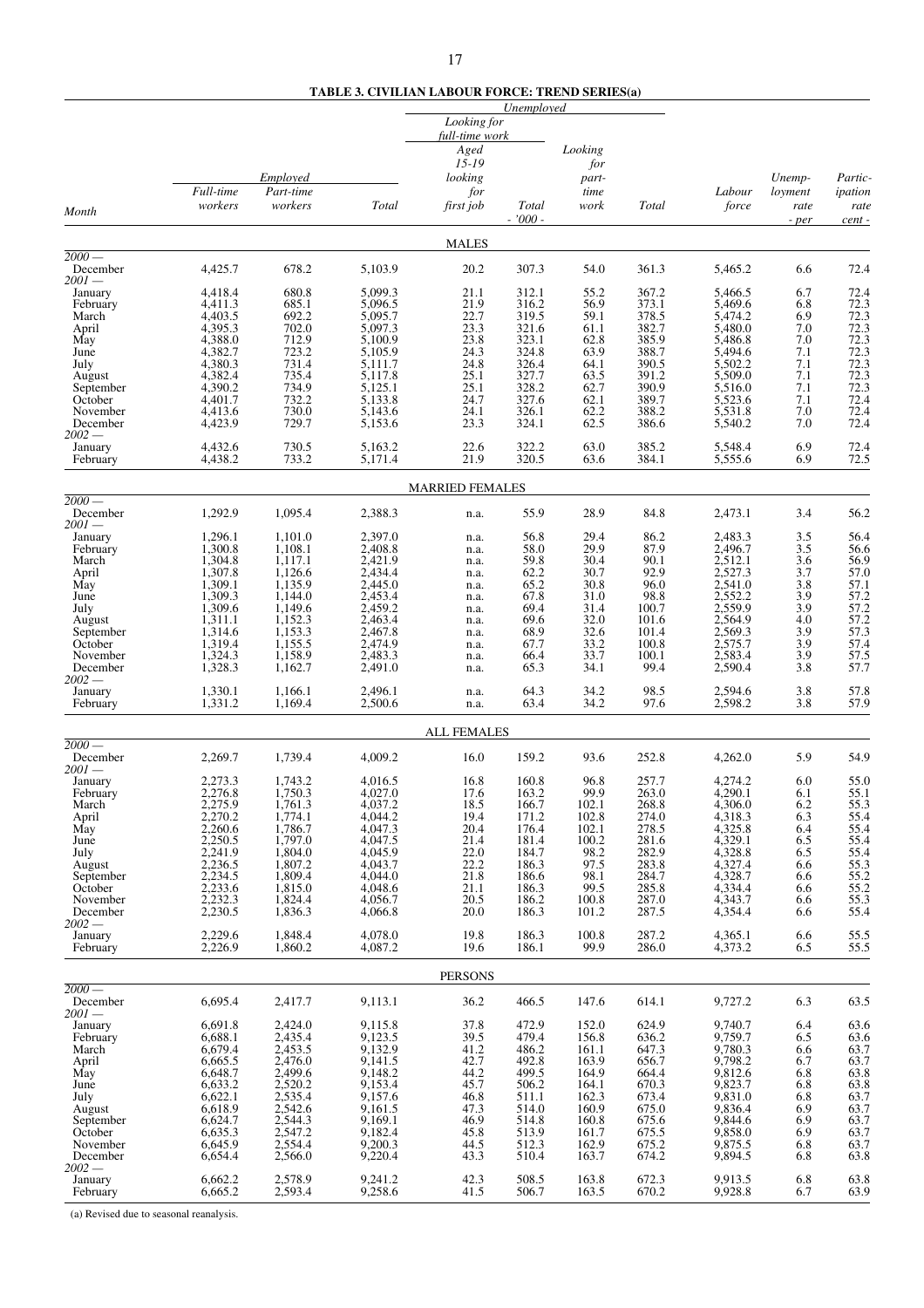#### **TABLE 4. LABOUR FORCE STATUS OF THE CIVILIAN POPULATION AGED 15 AND OVER: MARITAL STATUS, FEBRUARY 2002**

|                |                      |                                  |         |                                   | Unemployed                                     |       |                 |                           | Civilian<br>popula-         |                           |                                            |
|----------------|----------------------|----------------------------------|---------|-----------------------------------|------------------------------------------------|-------|-----------------|---------------------------|-----------------------------|---------------------------|--------------------------------------------|
|                | Full-time<br>workers | Employed<br>Part-time<br>workers | Total   | Looking<br>for full-<br>time work | Looking<br>for part-<br>time work<br>$-7000 -$ | Total | Labour<br>force | Not in<br>labour<br>force | tion<br>aged 15<br>and over | Unemp-<br>loyment<br>rate | Partici-<br>pation<br>rate<br>- per cent - |
| Males          | 4.444.8              | 723.3                            | 5.168.1 | 350.0                             | 66.8                                           | 416.8 | 5.584.8         | 2.084.7                   | 7,669.5                     | 7.5                       | 72.8                                       |
| Married        | 3.033.9              | 294.2                            | 3.328.2 | 133.4                             | 11.0                                           | 144.3 | 3.472.5         | 1,156.1                   | 4,628.6                     | 4.2                       | 75.0                                       |
| Not married    | 1.410.8              | 429.1                            | 1,839.9 | 216.6                             | 55.8                                           | 272.4 | 2.112.3         | 928.6                     | 3,041.0                     | 12.9                      | 69.5                                       |
| Females        | 2.236.6              | 1.826.2                          | 4.062.9 | 204.5                             | 104.9                                          | 309.5 | 4.372.3         | 3.507.0                   | 7.879.3                     | 7.1                       | 55.5                                       |
| Married        | 1.328.5              | 1.142.3                          | 2.470.8 | 70.0                              | 38.0                                           | 108.0 | 2.578.8         | 1.907.1                   | 4.485.9                     | 4.2                       | 57.5                                       |
| Not married    | 908.1                | 684.0                            | 1,592.0 | 134.5                             | 67.0                                           | 201.5 | 1,793.5         | 1,599.9                   | 3,393.4                     | 11.2                      | 52.9                                       |
| <b>Persons</b> | 6,681.4              | 2.549.5                          | 9,230.9 | 554.5                             | 171.7                                          | 726.2 | 9,957.2         | 5,591.7                   | 15,548.8                    | 7.3                       | 64.0                                       |

#### **TABLE 5. LABOUR FORCE STATUS OF THE CIVILIAN POPULATION AGED 15 AND OVER: STATES AND TERRITORIES, FEBRUARY 2002**

|                           |           |           |         |           |                       |       |         |         | Civilian        |                 |          |
|---------------------------|-----------|-----------|---------|-----------|-----------------------|-------|---------|---------|-----------------|-----------------|----------|
|                           |           | Employed  |         | Looking   | Unemployed<br>Looking |       |         | Not in  | popula-<br>tion |                 | Partici- |
|                           | Full-time | Part-time |         | for full- | for part-             |       | Labour  | labour  | aged 15         | Unemp-          |          |
| State or                  | workers   | workers   | Total   | time work | time work             | Total | force   | force   | and over        | loyment<br>rate | pation   |
| Territory                 |           |           |         |           | $-7000 -$             |       |         |         |                 | - percent -     | rate     |
|                           |           |           |         |           | <b>MALES</b>          |       |         |         |                 |                 |          |
|                           |           |           |         |           |                       |       |         |         |                 |                 |          |
| New South Wales           | 1,498.8   | 225.8     | 1,724.6 | 110.3     | 18.3                  | 128.7 | 1,853.3 | 731.8   | 2,585.0         | 6.9             | 71.7     |
| Victoria                  | 1,133.0   | 176.4     | 1,309.5 | 76.9      | 18.1                  | 95.0  | 1,404.5 | 516.6   | 1,921.1         | 6.8             | 73.1     |
| Oueensland                | 821.4     | 143.4     | 964.9   | 79.8      | 14.9                  | 94.7  | 1,059.5 | 369.3   | 1,428.8         | 8.9             | 74.2     |
| South Australia           | 318.9     | 62.4      | 381.3   | 30.3      | 4.4                   | 34.7  | 416.0   | 179.9   | 595.9           | 8.3             | 69.8     |
| Western Australia         | 461.8     | 75.8      | 537.7   | 36.4      | 7.0                   | 43.4  | 581.1   | 181.7   | 762.8           | 7.5             | 76.2     |
| Tasmania                  | 94.7      | 15.6      | 110.3   | 9.6       | 1.6                   | 11.2  | 121.5   | 59.7    | 181.3           | 9.2             | 67.0     |
| Northern Territory        | 41.9      | 11.1      | 53.0    | 2.8       | 1.0                   | 3.9   | 56.9    | 17.2    | 74.1            | 6.8             | 76.8     |
| <b>Australian Capital</b> |           |           |         |           |                       |       |         |         |                 |                 |          |
| Territory                 | 74.2      | 12.6      | 86.8    | 3.9       | 1.4                   | 5.2   | 92.1    | 28.5    | 120.5           | 5.7             | 76.4     |
| Australia                 | 4,444.8   | 723.3     | 5,168.1 | 350.0     | 66.8                  | 416.8 | 5,584.8 | 2,084.7 | 7,669.5         | 7.5             | 72.8     |
|                           |           |           |         |           | <b>FEMALES</b>        |       |         |         |                 |                 |          |
|                           |           |           |         |           |                       |       |         |         |                 |                 |          |
| New South Wales           | 775.6     | 573.3     | 1,348.9 | 57.5      | 32.2                  | 89.7  | 1,438.6 | 1,217.5 | 2,656.1         | 6.2             | 54.2     |
| Victoria                  | 552.7     | 462.3     | 1,014.9 | 51.1      | 27.8                  | 78.9  | 1,093.8 | 897.7   | 1,991.5         | 7.2             | 54.9     |
| Oueensland                | 425.2     | 342.1     | 767.3   | 51.5      | 21.4                  | 73.0  | 840.3   | 620.6   | 1,460.9         | 8.7             | 57.5     |
| South Australia           | 152.6     | 152.3     | 304.9   | 15.2      | 7.0                   | 22.2  | 327.1   | 293.8   | 620.9           | 6.8             | 52.7     |
| Western Australia         | 208.0     | 207.8     | 415.8   | 19.5      | 11.0                  | 30.5  | 446.2   | 317.1   | 763.4           | 6.8             | 58.5     |
| Tasmania                  | 44.3      | 43.6      | 87.9    | 6.3       | 2.2                   | 8.5   | 96.4    | 95.7    | 192.0           | 8.8             | 50.2     |
| Northern Territory        | 28.1      | 15.2      | 43.3    | 1.8       | 1.3                   | 3.0   | 46.4    | 22.3    | 68.7            | 6.6             | 67.6     |
| Australian Capital        |           |           |         |           |                       |       |         |         |                 |                 |          |
| Territory                 | 50.1      | 29.7      | 79.8    | 1.6       | 2.0                   | 3.7   | 83.5    | 42.4    | 125.9           | 4.4             | 66.3     |
| Australia                 | 2,236.6   | 1,826.2   | 4,062.9 | 204.5     | 104.9                 | 309.5 | 4,372.3 | 3,507.0 | 7,879.3         | 7.1             | 55.5     |
|                           |           |           |         |           | <b>PERSONS</b>        |       |         |         |                 |                 |          |
|                           |           |           |         |           |                       |       |         |         |                 |                 |          |
| New South Wales           | 2,274.5   | 799.1     | 3,073.5 | 167.9     | 50.5                  | 218.4 | 3,291.9 | 1,949.2 | 5,241.1         | 6.6             | 62.8     |
| Victoria                  | 1,685.7   | 638.7     | 2,324.4 | 128.0     | 45.9                  | 173.9 | 2,498.3 | 1,414.3 | 3,912.6         | 7.0             | 63.9     |
| Oueensland                | 1,246.6   | 485.5     | 1,732.2 | 131.3     | 36.4                  | 167.7 | 1,899.8 | 989.9   | 2,889.8         | 8.8             | 65.7     |
| South Australia           | 471.5     | 214.7     | 686.2   | 45.5      | 11.5                  | 56.9  | 743.1   | 473.6   | 1,216.7         | 7.7             | 61.1     |
| Western Australia         | 669.8     | 283.6     | 953.4   | 55.9      | 18.0                  | 73.9  | 1,027.3 | 498.8   | 1,526.2         | 7.2             | 67.3     |
| Tasmania                  | 139.0     | 59.2      | 198.2   | 15.9      | 3.8                   | 19.7  | 217.9   | 155.4   | 373.3           | 9.0             | 58.4     |
| Northern Territory        | 70.0      | 26.3      | 96.4    | 4.6       | 2.3                   | 6.9   | 103.3   | 39.5    | 142.8           | 6.7             | 72.3     |
| <b>Australian Capital</b> |           |           |         |           |                       |       |         |         |                 |                 |          |
| Territory                 | 124.3     | 42.3      | 166.7   | 5.5       | 3.4                   | 8.9   | 175.6   | 70.8    | 246.4           | 5.1             | 71.3     |
| Australia                 | 6,681.4   | 2,549.5   | 9,230.9 | 554.5     | 171.7                 | 726.2 | 9,957.2 | 5,591.7 | 15,548.8        | 7.3             | 64.0     |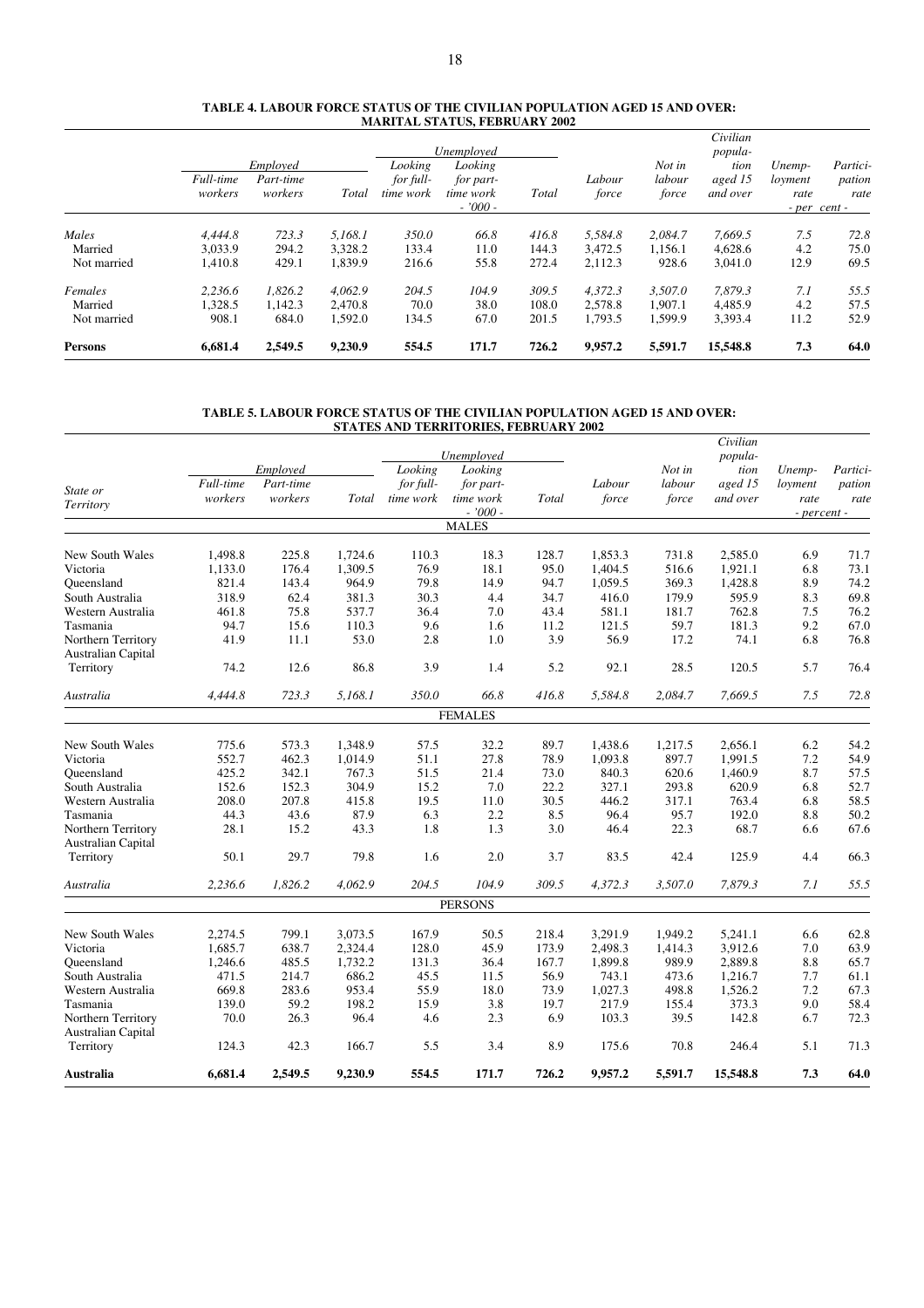|                 |           |         |           | Unemployed             |       |         |         | Civilian<br>popula- |         |          |
|-----------------|-----------|---------|-----------|------------------------|-------|---------|---------|---------------------|---------|----------|
|                 | Employed  |         | Looking   | Looking                |       |         | Not in  | tion                | Unemp-  | Partici- |
|                 | Full-time |         | for full- | for part-              |       | Labour  | labour  | aged 15             | loyment | pation   |
| Capital city    | workers   | Total   | time work | time work<br>$-7000 -$ | Total | force   | force   | and over            | rate    | rate     |
|                 |           |         |           | <b>MALES</b>           |       |         |         |                     | - per   | cent -   |
| Sydney          | 1,009.1   | 1,156.3 | 57.4      | 11.3                   | 68.7  | 1,224.9 | 425.3   | 1,650.2             | 5.6     | 74.2     |
| Melbourne       | 837.9     | 969.8   | 53.0      | 15.2                   | 68.3  | 1.038.0 | 370.1   | 1,408.1             | 6.6     | 73.7     |
| <b>Brisbane</b> | 392.3     | 455.2   | 30.3      | 8.6                    | 39.0  | 494.2   | 158.6   | 652.7               | 7.9     | 75.7     |
| Adelaide        | 234.4     | 280.3   | 22.4      | 3.8                    | 26.2  | 306.5   | 131.5   | 438.0               | 8.5     | 70.0     |
| Perth           | 330.4     | 390.3   | 27.0      | 6.1                    | 33.1  | 423.3   | 136.7   | 560.0               | 7.8     | 75.6     |
| Hobart          | 36.7      | 44.1    | 3.1       | 0.7                    | 3.8   | 47.9    | 26.6    | 74.5                | 8.0     | 64.3     |
| Total           | 2,840.8   | 3,295.9 | 193.2     | 45.7                   | 238.9 | 3,534.9 | 1,248.7 | 4,783.6             | 6.8     | 73.9     |
|                 |           |         |           | <b>FEMALES</b>         |       |         |         |                     |         |          |
| Sydney          | 567.7     | 913.4   | 34.1      | 18.7                   | 52.8  | 966.2   | 733.6   | 1,699.8             | 5.5     | 56.8     |
| Melbourne       | 427.1     | 761.5   | 39.4      | 21.4                   | 60.8  | 822.3   | 644.0   | 1,466.3             | 7.4     | 56.1     |
| <b>Brisbane</b> | 212.4     | 371.3   | 25.1      | 11.1                   | 36.3  | 407.5   | 273.6   | 681.1               | 8.9     | 59.8     |
| Adelaide        | 119.4     | 228.8   | 11.6      | 6.1                    | 17.6  | 246.5   | 218.8   | 465.3               | 7.2     | 53.0     |
| Perth           | 160.6     | 311.8   | 14.7      | 7.9                    | 22.7  | 334.5   | 241.6   | 576.1               | 6.8     | 58.1     |
| Hobart          | 20.3      | 38.2    | 2.2       | 0.9                    | 3.2   | 41.4    | 39.8    | 81.2                | 7.7     | 51.0     |
| <b>Total</b>    | 1.507.4   | 2,625.0 | 127.2     | 66.2                   | 193.4 | 2,818.5 | 2,151.4 | 4.969.9             | 6.9     | 56.7     |
|                 |           |         |           | <b>PERSONS</b>         |       |         |         |                     |         |          |
| Sydney          | 1,576.8   | 2,069.7 | 91.5      | 30.0                   | 121.5 | 2,191.1 | 1,158.8 | 3,350.0             | 5.5     | 65.4     |
| Melbourne       | 1.265.0   | 1.731.3 | 92.4      | 36.7                   | 129.1 | 1,860.4 | 1,014.1 | 2,874.5             | 6.9     | 64.7     |
| <b>Brisbane</b> | 604.6     | 826.5   | 55.5      | 19.8                   | 75.2  | 901.7   | 432.2   | 1,333.9             | 8.3     | 67.6     |
| Adelaide        | 353.8     | 509.1   | 34.0      | 9.9                    | 43.8  | 553.0   | 350.3   | 903.2               | 7.9     | 61.2     |
| Perth           | 491.0     | 702.1   | 41.7      | 14.0                   | 55.7  | 757.8   | 378.3   | 1,136.1             | 7.4     | 66.7     |
| Hobart          | 57.0      | 82.3    | 5.4       | 1.6                    | 7.0   | 89.3    | 66.4    | 155.7               | 7.8     | 57.3     |
| <b>Total</b>    | 4,348.2   | 5,921.0 | 320.4     | 111.9                  | 432.4 | 6,353.3 | 3,400.1 | 9,753.5             | 6.8     | 65.1     |

#### **TABLE 7. LABOUR FORCE STATUS OF THE CIVILIAN POPULATION AGED 15 AND OVER: AUSTRALIAN CAPITAL TERRITORY, FEBRUARY 2002**

|                                          |       |                  |       |           | Persons              |                      |       |
|------------------------------------------|-------|------------------|-------|-----------|----------------------|----------------------|-------|
|                                          |       |                  |       |           |                      | Aged                 |       |
|                                          |       | Females          |       | Aged      | Aged                 | $25$ and             |       |
|                                          | Males | Married          | Total | $15 - 19$ | $20 - 24$            | over                 | Total |
|                                          |       | $-7000-$         |       |           |                      |                      |       |
| Employed                                 | 86.8  | 48.3             | 79.8  | 10.8      | 21.3                 | 134.5                | 166.7 |
| Full-time workers                        | 74.2  | 30.9             | 50.1  | 3.5       | 14.3                 | 106.5                | 124.3 |
| Part-time workers                        | 12.6  | 17.5             | 29.7  | 7.3       | 7.0                  | 28.0                 | 42.3  |
| Unemployed                               | 5.2   | $*1.0$           | 3.7   | 2.7       | 2.1                  | 4.1                  | 8.9   |
| Looking for full-time work               | 3.9   | $*0.1$           | 1.6   | 1.2       | 1.7                  | 2.6                  | 5.5   |
| Looking for part-time work               | 1.4   | $*0.9$           | 2.0   | 1.6       | $*0.3$               | 1.5                  | 3.4   |
| Labour force                             | 92.1  | 49.4             | 83.5  | 13.6      | 23.3                 | 138.6                | 175.6 |
| Not in labour force                      | 28.5  | 23.3             | 42.4  | 10.2      | 4.1                  | 56.5                 | 70.8  |
| Aged 15-19 attending school              | 4.6   | $*0.0$           | 3.7   | 8.3       | $\ddot{\phantom{0}}$ | $\ddot{\phantom{0}}$ | 8.3   |
| Civilian population                      | 120.5 | 72.7             | 125.9 | 23.8      | 27.5                 | 195.1                | 246.4 |
|                                          |       | $-$ per cent $-$ |       |           |                      |                      |       |
| Unemployment rate                        | 5.7   | $*2.1$           | 4.4   | 20.2      | 8.9                  | 2.9                  | 5.1   |
| Looking for full-time work               | 4.9   | $*0.3$           | 3.2   | 25.2      | 10.9                 | 2.4                  | 4.2   |
| Participation rate                       | 76.4  | 67.9             | 66.3  | 57.0      | 85.0                 | 71.1                 | 71.3  |
| Employment/population ratio              | 72.1  | 66.5             | 63.4  | 45.5      | 77.5                 | 69.0                 | 67.6  |
|                                          |       | $-$ number $-$   |       |           |                      |                      |       |
| Average weekly hours worked              |       |                  |       |           |                      |                      |       |
| by employed persons                      | 38.3  | 30.8             | 30.0  | 20.0      | 32.2                 | 35.8                 | 34.3  |
| Average duration of unemployment (weeks) | 47.4  | $*2.7$           | 19.2  | 10.0      | 35.4                 | 53.1                 | 35.7  |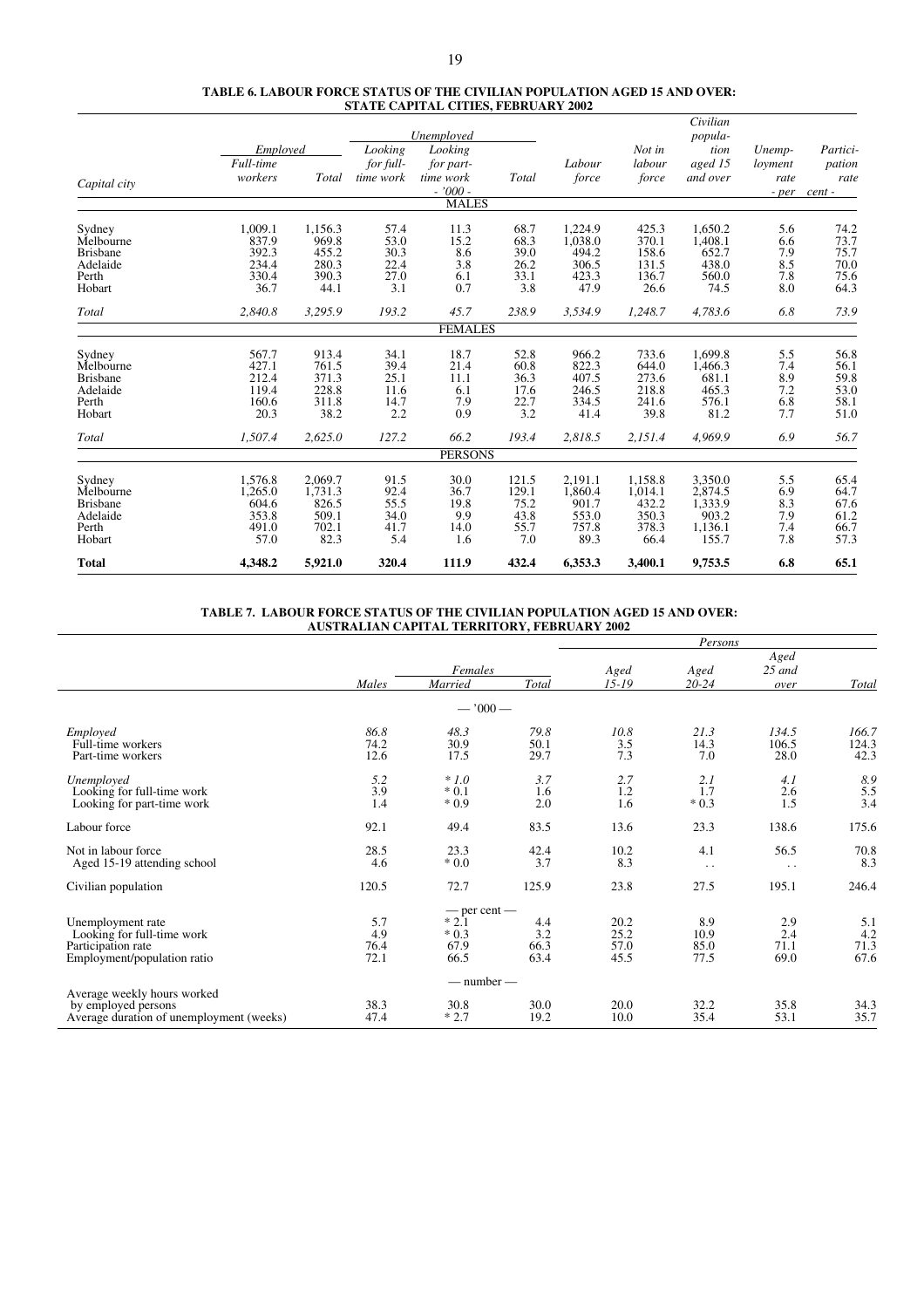|           |                 |                 | Males     |               |                |              |                  |                        | Females   |              |                       |              |                 |                 | Persons   |               |                |              |
|-----------|-----------------|-----------------|-----------|---------------|----------------|--------------|------------------|------------------------|-----------|--------------|-----------------------|--------------|-----------------|-----------------|-----------|---------------|----------------|--------------|
|           | Employed        |                 |           |               | Unemp-         | Partic       | Employed         |                        |           |              | Unemp-                | Partic       | Employed        |                 |           |               | Unemp-         | Partic       |
|           | Full-time       |                 | Unemp-    |               | Labour loyment | ipation      | <i>Full-time</i> |                        |           |              | Unemp- Labour loyment | ipation      | Full-time       |                 | Unemp-    |               | Labour loyment | ipation      |
|           | workers         | Total           | loyed     | force         | rate           | rate         | workers          | Total                  | loved     | force        | rate                  | rate         | workers         | Total           | loyed     | force         | rate           | rate         |
| Month     |                 |                 | $-7000 -$ |               |                | - per cent - |                  |                        | $-7000 -$ |              |                       | - per cent - |                 |                 | $-7000 -$ |               |                | - per cent - |
|           |                 |                 |           |               |                |              |                  | <b>NEW SOUTH WALES</b> |           |              |                       |              |                 |                 |           |               |                |              |
| $2000-$   |                 |                 |           |               |                |              |                  |                        |           |              |                       |              |                 |                 |           |               |                |              |
| December  | 1,489.8 1,710.7 |                 |           | 109.4 1,820.1 | 6.0            | 71.4         |                  | 781.9 1,325.7          |           | 74.8 1,400.6 | 5.3                   | 53.3         | 2,271.6 3,036.4 |                 |           | 184.2 3,220.7 | 5.7            | 62.2         |
| $2001 -$  |                 |                 |           |               |                |              |                  |                        |           |              |                       |              |                 |                 |           |               |                |              |
| January   | 1.482.1 1.702.3 |                 |           | 109.0 1,811.2 | 6.0            | 71.0         |                  | 786.0 1,338.5          |           | 69.5 1.408.0 | 4.9                   | 53.6         |                 | 2.268.1 3.040.8 |           | 178.5 3,219.3 | 5.5            | 62.2         |
| February  | 1,483.7 1,698.2 |                 | 113.1     | 1,811.3       | 6.2            | 70.9         |                  | 795.1 1,340.9          |           | 76.0 1,416.9 | 5.4                   | 53.9         | 2,278.8         | 3,039.1         |           | 189.1 3,228.2 | 5.9            | 62.3         |
| March     | 1,488.4 1,705.0 |                 |           | 104.6 1,809.6 | 5.8            | 70.8         |                  | 805.2 1,335.8          |           | 72.0 1,407.8 | 5.1                   | 53.5         | 2,293.7 3,040.8 |                 |           | 176.6 3,217.3 | 5.5            | 62.0         |
| April     | 1,486.0 1,711.8 |                 |           | 109.8 1,821.6 | 6.0            | 71.2         |                  | 789.1 1,355.1          |           | 77.3 1,432.4 | 5.4                   | 54.4         | 2,275.1         | 3,066.9         |           | 187.1 3,254.0 | 5.7            | 62.7         |
| May       | 1,486.6 1,714.2 |                 |           | 112.3 1,826.4 | 6.1            | 71.3         |                  | 791.0 1,347.3          |           | 78.0 1,425.3 | 5.5                   | 54.1         |                 | 2,277.6 3,061.5 |           | 190.3 3,251.7 | 5.9            | 62.6         |
| June      | 1,484.2 1,713.2 |                 |           | 114.9 1,828.1 | 6.3            | 71.3         |                  | 797.5 1,347.2          |           | 83.6 1,430.8 | 5.8                   | 54.3         |                 | 2,281.6 3,060.4 |           | 198.5 3,258.9 | 6.1            | 62.7         |
| July      | 1,470.8 1,717.3 |                 |           | 113.9 1,831.3 | 6.2            | 71.4         |                  | 779.0 1,340.3          |           | 83.3 1,423.6 | 5.8                   | 53.9         |                 | 2,249.8 3,057.6 |           | 197.2 3,254.8 | 6.1            | 62.5         |
| August    | 1,485.8 1,724.6 |                 |           | 103.0 1,827.6 | 5.6            | 71.2         |                  | 780.6 1,352.6          |           | 89.0 1,441.6 | 6.2                   | 54.6         |                 | 2,266.5 3,077.2 |           | 192.0 3,269.2 | 5.9            | 62.8         |
| September | 1,487.7 1,718.8 |                 |           | 116.4 1,835.2 | 6.3            | 71.4         |                  | 780.2 1,336.2          |           | 86.9 1,423.1 | 6.1                   | 53.8         |                 | 2,267.8 3,055.0 |           | 203.3 3,258.3 | 6.2            | 62.5         |
| October   | 1,483.9 1,718.8 |                 |           | 120.0 1,838.7 | 6.5            | 71.4         |                  | 760.2 1,333.5          |           | 97.5 1,431.0 | 6.8                   | 54.1         | 2,244.1         | 3,052.2         |           | 217.4 3,269.7 | 6.7            | 62.6         |
| November  |                 | 1,479.9 1,719.0 |           | 118.1 1,837.1 | 6.4            | 71.3         |                  | 762.7 1,337.8          |           | 89.5 1,427.3 | 6.3                   | 53.9         |                 | 2,242.6 3,056.8 |           | 207.6 3,264.4 | 6.4            | 62.5         |
| December  |                 | 1,492.5 1,721.2 |           | 108.2 1,829.4 | 5.9            | 70.9         |                  | 759.0 1,334.7          |           | 90.7 1,425.4 | 6.4                   | 53.8         | 2,251.5 3,055.9 |                 |           | 198.9 3,254.8 | 6.1            | 62.2         |
| $2002 -$  |                 |                 |           |               |                |              |                  |                        |           |              |                       |              |                 |                 |           |               |                |              |
| January   | 1,496.6 1,721.2 |                 |           | 113.5 1,834.6 | 6.2            | 71.0         |                  | 787.9 1,378.3          |           | 97.3 1,475.6 | 6.6                   | 55.6         |                 | 2,284.4 3,099.4 |           | 210.8 3,310.2 | 6.4            | 63.2         |
| February  |                 | 1,503.4 1,738.0 |           | 117.2 1,855.2 | 6.3            | 71.8         |                  | 780.0 1,369.0          |           | 75.0 1,444.0 | 5.2                   | 54.4         |                 | 2,283.4 3,107.0 |           | 192.2 3,299.2 | 5.8            | 62.9         |
|           |                 |                 |           |               |                |              |                  | <b>VICTORIA</b>        |           |              |                       |              |                 |                 |           |               |                |              |
| $2000-$   |                 |                 |           |               |                |              |                  |                        |           |              |                       |              |                 |                 |           |               |                |              |
| December  | 1,130.6 1,300.0 |                 |           | 87.3 1,387.4  | 6.3            | 73.7         |                  | 566.0 1,005.0          |           | 57.5 1,062.4 | 5.4                   | 54.2         |                 | 1,696.6 2,305.0 |           | 144.8 2,449.8 | 5.9            | 63.7         |
| $2001 -$  |                 |                 |           |               |                |              |                  |                        |           |              |                       |              |                 |                 |           |               |                |              |
| January   | 1,126.8 1,302.7 |                 |           | 81.5 1,384.2  | 5.9            | 73.4         |                  | 565.1 1,011.9          |           | 63.9 1,075.8 | 5.9                   | 54.8         |                 | 1,691.9 2,314.6 |           | 145.4 2,460.0 | 5.9            | 63.9         |
| February  | 1,119.7 1,308.2 |                 |           | 84.4 1,392.6  | 6.1            | 73.7         |                  | 569.5 1,014.4          |           | 65.9 1.080.3 | 6.1                   | 55.0         |                 | 1,689.2 2,322.6 |           | 150.2 2,472.8 | 6.1            | 64.2         |
| March     | 1,118.4 1,291.8 |                 |           | 83.9 1,375.8  | 6.1            | 72.7         |                  | 569.7 1,016.8          |           | 66.7 1,083.5 | 6.2                   | 55.1         | 1,688.1 2,308.7 |                 |           | 150.6 2,459.3 | 6.1            | 63.7         |
| April     | 1,124.4 1,303.7 |                 |           | 86.9 1,390.6  | 6.3            | 73.4         |                  | 569.8 1,011.1          |           | 66.7 1,077.9 | 6.2                   | 54.7         |                 | 1,694.2 2,314.8 |           | 153.7 2,468.5 | 6.2            | 63.9         |
| May       | 1,116.3 1,302.6 |                 |           | 82.8 1,385.4  | 6.0            | 73.0         |                  | 568.8 1,014.5          |           | 75.7 1,090.3 | 6.9                   | 55.3         | 1,685.0 2,317.1 |                 |           | 158.5 2,475.6 | 6.4            | 64.0         |
| June      | 1,115.8 1,304.6 |                 |           | 83.3 1,387.9  | 6.0            | 73.1         |                  | 559.3 1,011.6          |           | 69.6 1,081.2 | 6.4                   | 54.8         |                 | 1,675.1 2,316.2 |           | 153.0 2,469.1 | 6.2            | 63.8         |
| July      | 1,108.0 1,299.8 |                 |           | 88.3 1,388.1  | 6.4            | 73.0         |                  | 546.5 1,007.5          |           | 67.9 1,075.4 | 6.3                   | 54.4         | 1,654.5 2,307.3 |                 |           | 156.2 2,463.5 | 6.3            | 63.5         |
| August    | 1,110.3 1,300.8 |                 |           | 89.2 1,390.0  | 6.4            | 73.0         |                  | 561.8 1,021.0          |           | 67.1 1,088.2 | 6.2                   | 55.0         |                 | 1,672.1 2,321.8 |           | 156.4 2,478.2 | 6.3            | 63.8         |
| September | 1,118.5 1,304.1 |                 |           | 90.1 1,394.1  | 6.5            | 73.1         |                  | 573.8 1,015.1          |           | 61.0 1,076.1 | 5.7                   | 54.4         | 1,692.3 2,319.1 |                 |           | 151.1 2,470.2 | 6.1            | 63.6         |
| October   | 1,115.5 1,301.6 |                 |           | 101.9 1.403.6 | 7.3            | 73.5         |                  | 566.5 1,016.4          |           | 72.0 1.088.4 | 6.6                   | 54.9         | 1,682.1 2,318.1 |                 |           | 173.9 2,492.0 | 7.0            | 64.0         |
| November  | 1,125.9 1,305.6 |                 |           | 87.8 1,393.4  | 6.3            | 72.8         |                  | 566.1 1,019.3          |           | 71.0 1,090.3 | 6.5                   | 54.9         |                 | 1,692.0 2,324.8 |           | 158.9 2,483.7 | 6.4            | 63.7         |
| December  | 1,133.1 1,308.9 |                 |           | 88.2 1,397.0  | 6.3            | 72.9         |                  | 557.3 1,014.1          |           | 74.5 1,088.6 | 6.8                   | 54.8         |                 | 1,690.4 2,322.9 |           | 162.7 2,485.6 | 6.5            | 63.7         |
| $2002 -$  |                 |                 |           |               |                |              |                  |                        |           |              |                       |              |                 |                 |           |               |                |              |
| January   |                 | 1,135.3 1,317.6 |           | 94.8 1,412.4  | 6.7            | 73.6         |                  | 559.1 1.036.1          |           | 71.5 1.107.6 | 6.5                   | 55.7         |                 | 1,694.5 2,353.7 |           | 166.3 2,520.0 | 6.6            | 64.5         |
| February  | 1,117.8 1,303.7 |                 |           | 89.7 1,393.4  | 6.4            | 72.5         |                  | 549.7 1,027.4          |           | 67.9 1.095.3 | 6.2                   | 55.0         | 1,667.5 2,331.1 |                 |           | 157.6 2,488.7 | 6.3            | 63.6         |

**TABLE 8. CIVILIAN LABOUR FORCE, STATES: SEASONALLY ADJUSTED SERIES(a)**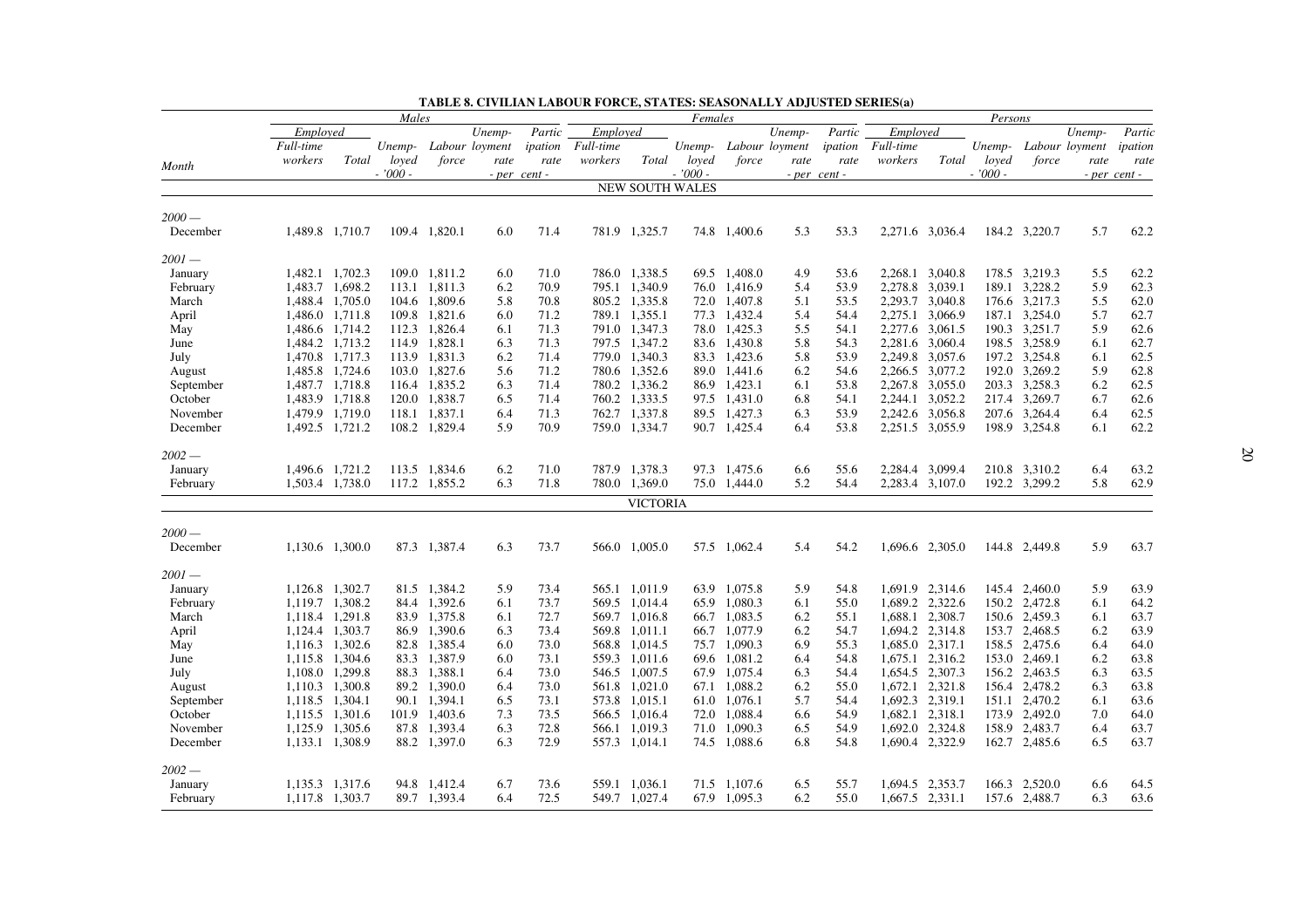|           |           |       | Males    |              |                |              |           |                   | Females         |       |                       |              |           |                 | Persons   |               |                |                |
|-----------|-----------|-------|----------|--------------|----------------|--------------|-----------|-------------------|-----------------|-------|-----------------------|--------------|-----------|-----------------|-----------|---------------|----------------|----------------|
|           | Employed  |       |          |              | Unemp-         | Partic       | Employed  |                   |                 |       | Unemp-                | Partic       | Employed  |                 |           |               | Unemp-         | Partic         |
|           | Full-time |       | Unemp-   |              | Labour loyment | ipation      | Full-time |                   |                 |       | Unemp- Labour loyment | ipation      | Full-time |                 | Unemp-    |               | Labour loyment | ipation        |
|           | workers   | Total | loved    | force        | rate           | rate         | workers   | Total             | loved           | force | rate                  | rate         | workers   | Total           | loved     | force         | rate           | rate           |
| Month     |           |       | - '000 - |              |                | - per cent - |           |                   | $-7000 -$       |       |                       | - per cent - |           |                 | $-7000 -$ |               |                | $- per cent -$ |
|           |           |       |          |              |                |              |           | <b>OUEENSLAND</b> |                 |       |                       |              |           |                 |           |               |                |                |
| $2000-$   |           |       |          |              |                |              |           |                   |                 |       |                       |              |           |                 |           |               |                |                |
| December  | 824.1     | 948.2 |          | 78.0 1,026.2 | 7.6            | 73.3         | 413.4     | 751.8             | 65.8            | 817.6 | 8.0                   | 57.2         |           | 1,237.6 1,700.0 |           | 143.8 1,843.8 | 7.8            | 65.2           |
| $2001 -$  |           |       |          |              |                |              |           |                   |                 |       |                       |              |           |                 |           |               |                |                |
| January   | 810.4     | 933.3 |          | 82.9 1.016.3 | 8.2            | 72.5         | 408.3     | 755.6             | 59.5            | 815.2 | 7.3                   | 57.0         |           | 1,218.6 1,689.0 |           | 142.5 1,831.4 | 7.8            | 64.6           |
| February  | 808.7     | 931.7 |          | 87.7 1,019.4 | 8.6            | 72.6         | 419.0     | 752.2             | 67.7            | 820.0 | 8.3                   | 57.2         | 1,227.7   | 1,683.9         | 155.4     | 1,839.3       | 8.4            | 64.8           |
| March     | 813.5     | 938.8 | 89.4     | 1,028.2      | 8.7            | 73.1         | 420.4     | 755.4             | 67.7            | 823.1 | 8.2                   | 57.3         |           | 1,233.9 1,694.2 | 157.0     | 1,851.3       | 8.5            | 65.1           |
| April     | 810.2     | 935.9 | 92.8     | 1,028.7      | 9.0            | 73.0         | 409.7     | 757.2             | 71.3            | 828.5 | 8.6                   | 57.6         |           | 1,219.9 1,693.1 | 164.1     | 1,857.2       | 8.8            | 65.2           |
| May       | 809.8     | 941.3 | 95.5     | 1,036.8      | 9.2            | 73.5         | 417.1     | 760.4             | 69.4            | 829.9 | 8.4                   | 57.6         |           | 1,226.9 1,701.7 | 165.0     | 1,866.6       | 8.8            | 65.5           |
| June      | 795.4     | 934.3 |          | 92.0 1,026.2 | 9.0            | 72.7         | 414.0     | 760.5             | 65.9            | 826.4 | 8.0                   | 57.3         |           | 1,209.4 1,694.8 | 157.9     | 1,852.7       | 8.5            | 64.9           |
| July      | 804.7     | 942.1 | 86.1     | 1.028.3      | 8.4            | 72.7         | 399.6     | 764.7             | 65.5            | 830.2 | 7.9                   | 57.5         |           | 1,204.3 1,706.9 | 151.7     | 1,858.5       | 8.2            | 65.0           |
| August    | 805.7     | 951.4 |          | 87.7 1,039.1 | 8.4            | 73.3         | 414.3     | 764.0             | 66.1            | 830.2 | 8.0                   | 57.4         |           | 1,220.0 1,715.4 | 153.8     | 1,869.3       | 8.2            | 65.3           |
| September | 814.5     | 949.3 | 86.9     | 1.036.2      | 8.4            | 73.0         | 415.8     | 760.2             | 64.0            | 824.1 | 7.8                   | 56.9         |           | 1,230.3 1,709.4 | 150.9     | 1,860.4       | 8.1            | 64.9           |
| October   | 815.9     | 954.3 | 83.8     | 1,038.1      | 8.1            | 73.1         | 411.9     | 761.4             | 67.1            | 828.6 | 8.1                   | 57.1         |           | 1,227.8 1,715.8 | 150.9     | 1,866.7       | 8.1            | 65.0           |
| November  | 811.9     | 952.7 | 86.0     | 1.038.7      | 8.3            | 73.0         | 413.3     | 761.3             | 62.6            | 823.9 | 7.6                   | 56.7         |           | 1,225.2 1,714.0 | 148.5     | 1,862.5       | 8.0            | 64.7           |
| December  | 816.3     | 958.5 |          | 88.2 1,046.8 | 8.4            | 73.5         | 413.7     | 766.0             | 62.9            | 828.9 | 7.6                   | 56.9         |           | 1,230.1 1,724.5 | 151.1     | 1,875.6       | 8.1            | 65.1           |
| $2002-$   |           |       |          |              |                |              |           |                   |                 |       |                       |              |           |                 |           |               |                |                |
| January   | 817.5     | 956.8 | 89.9     | 1,046.8      | 8.6            | 73.4         | 414.2     | 766.2             | 62.6            | 828.8 | 7.5                   | 56.8         |           | 1,231.7 1,723.1 | 152.5     | 1,875.6       | 8.1            | 65.0           |
| February  | 824.8     | 970.0 |          | 85.6 1,055.7 | 8.1            | 73.9         | 424.9     | 772.2             | 65.0            | 837.1 | 7.8                   | 57.3         |           | 1,249.6 1,742.2 |           | 150.6 1,892.8 | 8.0            | 65.5           |
|           |           |       |          |              |                |              |           |                   | SOUTH AUSTRALIA |       |                       |              |           |                 |           |               |                |                |
| $2000-$   |           |       |          |              |                |              |           |                   |                 |       |                       |              |           |                 |           |               |                |                |
| December  | 324.0     | 375.4 | 32.0     | 407.4        | 7.8            | 68.9         | 155.3     | 296.9             | 20.1            | 317.0 | 6.3                   | 51.4         | 479.3     | 672.3           | 52.1      | 724.4         | 7.2            | 59.9           |
| $2001 -$  |           |       |          |              |                |              |           |                   |                 |       |                       |              |           |                 |           |               |                |                |
| January   | 321.5     | 377.1 | 32.4     | 409.5        | 7.9            | 69.2         | 157.6     | 297.4             | 19.2            | 316.6 | 6.1                   | 51.3         | 479.0     | 674.6           | 51.6      | 726.1         | 7.1            | 60.1           |
| February  | 319.5     | 375.3 | 32.5     | 407.8        | 8.0            | 68.9         | 155.7     | 301.5             | 18.9            | 320.4 | 5.9                   | 51.9         | 475.3     | 676.8           | 51.4      | 728.3         | 7.1            | 60.2           |
| March     | 312.4     | 369.0 | 32.7     | 401.6        | 8.1            | 67.8         | 156.6     | 301.5             | 17.0            | 318.5 | 5.3                   | 51.6         | 469.0     | 670.5           | 49.7      | 720.1         | 6.9            | 59.5           |
| April     | 316.8     | 371.7 | 34.7     | 406.4        | 8.5            | 68.6         | 154.4     | 302.6             | 19.7            | 322.3 | 6.1                   | 52.2         | 471.2     | 674.3           | 54.4      | 728.7         | 7.5            | 60.2           |
| May       | 319.8     | 373.7 | 34.3     | 408.0        | 8.4            | 68.8         | 155.8     | 304.1             | 20.0            | 324.1 | 6.2                   | 52.5         | 475.5     | 677.8           | 54.3      | 732.1         | 7.4            | 60.5           |
| June      | 314.3     | 371.8 | 32.7     | 404.5        | 8.1            | 68.2         | 156.1     | 305.1             | 20.9            | 326.0 | 6.4                   | 52.7         | 470.5     | 676.8           | 53.7      | 730.5         | 7.3            | 60.3           |
| July      | 314.2     | 370.8 | 36.1     | 407.0        | 8.9            | 68.6         | 156.4     | 302.5             | 20.7            | 323.2 | 6.4                   | 52.3         | 470.6     | 673.3           | 56.9      | 730.2         | 7.8            | 60.2           |
| August    | 317.8     | 374.1 | 32.6     | 406.7        | 8.0            | 68.5         | 151.8     | 302.7             | 20.8            | 323.5 | 6.4                   | 52.3         | 469.6     | 676.8           | 53.4      | 730.2         | 7.3            | 60.2           |
| September | 316.9     | 374.4 | 31.8     | 406.2        | 7.8            | 68.3         | 156.3     | 301.6             | 20.7            | 322.3 | 6.4                   | 52.0         | 473.2     | 676.0           | 52.5      | 728.5         | 7.2            | 60.0           |
| October   | 318.4     | 374.9 | 32.7     | 407.5        | 8.0            | 68.5         | 154.0     | 303.5             | 20.0            | 323.4 | 6.2                   | 52.2         | 472.4     | 678.4           | 52.6      | 731.0         | 7.2            | 60.2           |
| November  | 318.8     | 376.4 | 32.1     | 408.5        | 7.9            | 68.7         | 159.3     | 307.9             | 18.4            | 326.3 | 5.6                   | 52.6         | 478.2     | 684.3           | 50.5      | 734.8         | 6.9            | 60.5           |
| December  | 317.6     | 377.3 | 31.7     | 409.0        | 7.8            | 68.7         | 154.7     | 303.8             | 20.4            | 324.2 | 6.3                   | 52.3         | 472.3     | 681.1           | 52.1      | 733.2         | 7.1            | 60.3           |
| $2002 -$  |           |       |          |              |                |              |           |                   |                 |       |                       |              |           |                 |           |               |                |                |
| January   | 323.0     | 380.6 | 31.2     | 411.9        | 7.6            | 69.2         | 151.8     | 304.9             | 21.1            | 326.0 | 6.5                   | 52.5         | 474.8     | 685.5           | 52.4      | 737.9         | 7.1            | 60.7           |
| February  | 317.3     | 381.2 | 32.5     | 413.7        | 7.8            | 69.4         | 151.0     | 305.7             | 20.6            | 326.4 | 6.3                   | 52.6         | 468.3     | 687.0           | 53.1      | 740.0         | 7.2            | 60.8           |
|           |           |       |          |              |                |              |           |                   |                 |       |                       |              |           |                 |           |               |                |                |

|  |  |  |  |  | <b>TABLE 8. CIVILIAN LABOUR FORCE, STATES: SEASONALLY ADJUSTED SERIES(a)—continued</b> |  |  |  |
|--|--|--|--|--|----------------------------------------------------------------------------------------|--|--|--|
|--|--|--|--|--|----------------------------------------------------------------------------------------|--|--|--|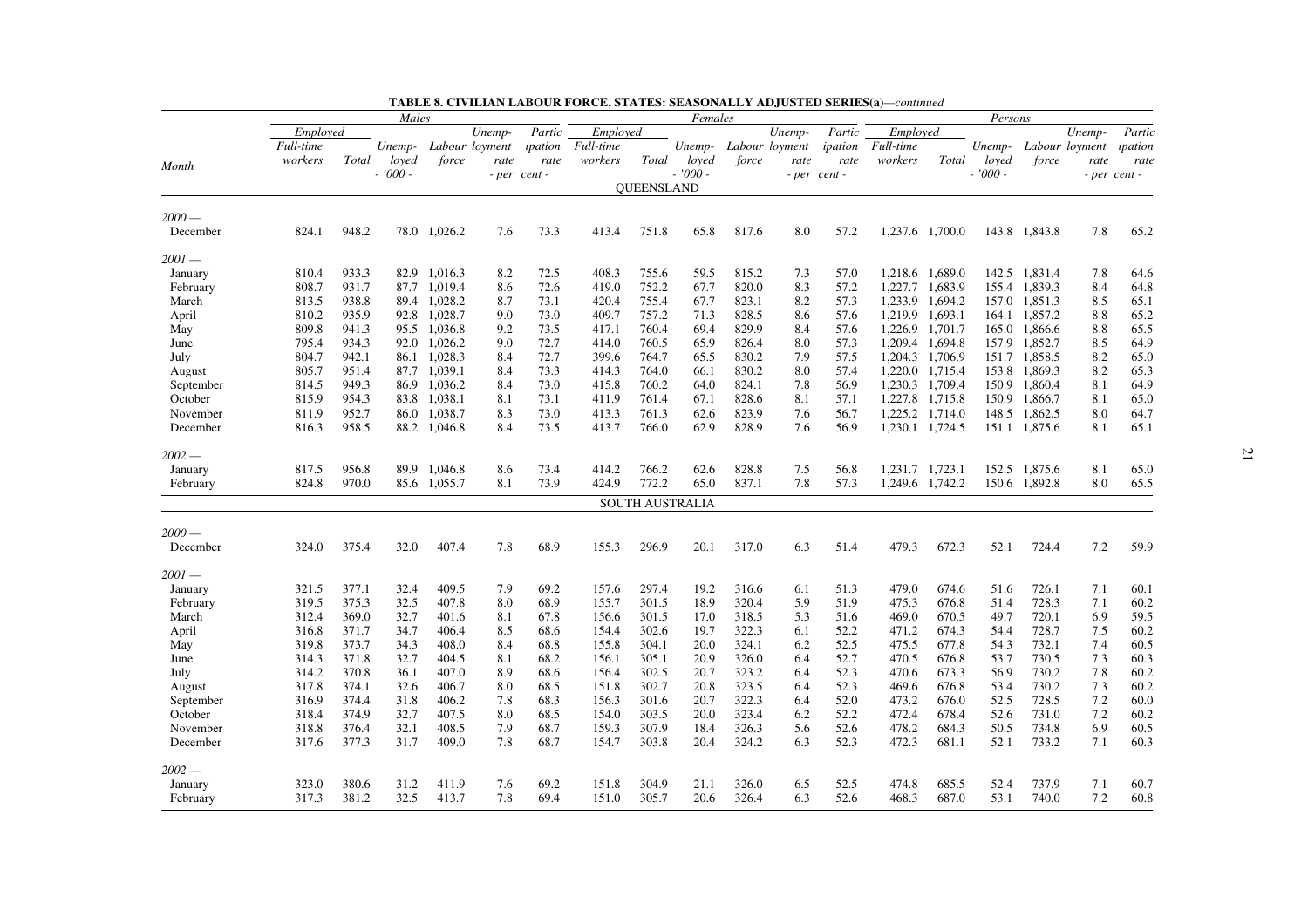|           |           | Males |           |       |                  |         |           |                 | Females                  |       |                       |                  |           |       | Persons   |                |        |              |
|-----------|-----------|-------|-----------|-------|------------------|---------|-----------|-----------------|--------------------------|-------|-----------------------|------------------|-----------|-------|-----------|----------------|--------|--------------|
|           | Employed  |       |           |       | Unemp-           | Partic  | Employed  |                 |                          |       | Unemp-                | Partic           | Employed  |       |           |                | Unemp- | Partic       |
|           | Full-time |       | Unemp-    |       | Labour loyment   | ipation | Full-time |                 |                          |       | Unemp- Labour loyment | ipation          | Full-time |       | Unemp-    | Labour loyment |        | ipation      |
|           | workers   | Total | loved     | force | rate             | rate    | workers   | Total           | loved                    | force | rate                  | rate             | workers   | Total | loyed     | force          | rate   | rate         |
| Month     |           |       | $-7000 -$ |       | $- per$ cent $-$ |         |           |                 | $-7000 -$                |       |                       | $-$ per cent $-$ |           |       | $-7000 -$ |                |        | - per cent - |
|           |           |       |           |       |                  |         |           |                 | <b>WESTERN AUSTRALIA</b> |       |                       |                  |           |       |           |                |        |              |
| $2000-$   |           |       |           |       |                  |         |           |                 |                          |       |                       |                  |           |       |           |                |        |              |
| December  | 458.9     | 525.4 | 37.3      | 562.8 | 6.6              | 75.2    | 220.4     | 415.6           | 23.9                     | 439.5 | 5.4                   | 58.6             | 679.2     | 941.0 | 61.2      | 1,002.3        | 6.1    | 66.9         |
| 2001 —    |           |       |           |       |                  |         |           |                 |                          |       |                       |                  |           |       |           |                |        |              |
| January   | 452.4     | 528.0 | 35.9      | 563.8 | 6.4              | 75.2    | 218.0     | 415.1           | 24.4                     | 439.5 | 5.6                   | 58.6             | 670.5     | 943.0 | 60.3      | 1,003.3        | 6.0    | 66.9         |
| February  | 459.7     | 528.8 | 41.0      | 569.8 | 7.2              | 75.9    | 221.8     | 413.7           | 24.9                     | 438.5 | 5.7                   | 58.4             | 681.5     | 942.5 | 65.9      | 1,008.3        | 6.5    | 67.1         |
| March     | 446.8     | 523.3 | 43.2      | 566.5 | 7.6              | 75.4    | 220.3     | 413.6           | 25.9                     | 439.5 | 5.9                   | 58.4             | 667.1     | 936.9 | 69.1      | 1,006.1        | 6.9    | 66.9         |
| April     | 452.0     | 526.9 | 42.2      | 569.1 | 7.4              | 75.6    | 214.0     | 415.4           | 27.2                     | 442.6 | 6.1                   | 58.8             | 666.0     | 942.3 | 69.4      | 1,011.7        | 6.9    | 67.2         |
| May       | 451.9     | 525.3 | 41.8      | 567.1 | 7.4              | 75.3    | 213.4     | 410.8           | 31.2                     | 441.9 | 7.1                   | 58.6             | 665.3     | 936.1 | 73.0      | 1,009.1        | 7.2    | 66.9         |
| June      | 454.2     | 528.8 | 44.6      | 573.4 | 7.8              | 76.0    | 207.8     | 408.2           | 35.7                     | 443.9 | 8.0                   | 58.8             | 662.0     | 937.0 | 80.3      | 1,017.3        | 7.9    | 67.4         |
| July      | 453.4     | 528.7 | 43.7      | 572.5 | 7.6              | 75.8    | 207.3     | 408.1           | 29.2                     | 437.3 | 6.7                   | 57.8             | 660.7     | 936.8 | 73.0      | 1,009.7        | 7.2    | 66.8         |
| August    | 452.8     | 527.3 | 43.6      | 570.9 | 7.6              | 75.4    | 212.3     | 413.3           | 25.8                     | 439.1 | 5.9                   | 58.0             | 665.1     | 940.6 | 69.3      | 1.009.9        | 6.9    | 66.7         |
| September | 452.7     | 527.2 | 41.5      | 568.8 | 7.3              | 75.1    | 212.1     | 411.5           | 28.3                     | 439.8 | 6.4                   | 58.0             | 664.8     | 938.7 | 69.8      | 1,008.5        | 6.9    | 66.5         |
| October   | 454.1     | 529.8 | 40.1      | 569.9 | 7.0              | 75.1    | 206.0     | 411.4           | 28.8                     | 440.2 | 6.6                   | 58.0             | 660.1     | 941.2 | 68.9      | 1,010.2        | 6.8    | 66.5         |
| November  | 464.3     | 536.5 | 38.2      | 574.7 | 6.6              | 75.6    | 206.7     | 412.7           | 26.0                     | 438.8 | 5.9                   | 57.7             | 671.0     | 949.2 | 64.2      | 1,013.4        | 6.3    | 66.7         |
| December  | 457.2     | 533.7 | 38.6      | 572.3 | 6.7              | 75.2    | 203.7     | 409.4           | 25.6                     | 435.0 | 5.9                   | 57.1             | 660.8     | 943.1 | 64.2      | 1,007.3        | 6.4    | 66.2         |
| $2002 -$  |           |       |           |       |                  |         |           |                 |                          |       |                       |                  |           |       |           |                |        |              |
| January   | 460.9     | 533.1 | 39.9      | 573.0 | 7.0              | 75.2    | 203.6     | 407.4           | 30.6                     | 438.1 | 7.0                   | 57.5             | 664.5     | 940.5 | 70.6      | 1,011.1        | 7.0    | 66.3         |
| February  | 461.3     | 537.5 | 38.7      | 576.3 | 6.7              | 75.5    | 207.4     | 417.7           | 25.6                     | 443.3 | 5.8                   | 58.1             | 668.7     | 955.2 |           | 64.3 1,019.5   | 6.3    | 66.8         |
|           |           |       |           |       |                  |         |           | <b>TASMANIA</b> |                          |       |                       |                  |           |       |           |                |        |              |
| $2000-$   |           |       |           |       |                  |         |           |                 |                          |       |                       |                  |           |       |           |                |        |              |
| December  | 95.1      | 112.8 | 12.0      | 124.7 | 9.6              | 69.0    | 43.6      | 91.1            | 6.8                      | 97.9  | 6.9                   | 51.2             | 138.8     | 203.8 | 18.8      | 222.6          | 8.4    | 59.9         |
| 2001 —    |           |       |           |       |                  |         |           |                 |                          |       |                       |                  |           |       |           |                |        |              |
| January   | 93.6      | 112.1 | 12.5      | 124.6 | 10.0             | 68.9    | 43.2      | 89.6            | 7.5                      | 97.2  | 7.7                   | 50.9             | 136.7     | 201.8 | 20.0      | 221.8          | 9.0    | 59.6         |
| February  | 96.3      | 111.4 | 12.8      | 124.2 | 10.3             | 68.6    | 43.9      | 90.2            | 6.2                      | 96.4  | 6.4                   | 50.4             | 140.2     | 201.6 | 18.9      | 220.5          | 8.6    | 59.3         |
| March     | 96.2      | 111.1 | 11.4      | 122.5 | 9.3              | 67.7    | 43.0      | 89.2            | 6.7                      | 95.9  | 7.0                   | 50.1             | 139.3     | 200.3 | 18.1      | 218.4          | 8.3    | 58.7         |
| April     | 94.8      | 110.2 | 12.8      | 123.0 | 10.4             | 68.0    | 43.2      | 89.7            | 6.8                      | 96.5  | 7.1                   | 50.5             | 138.1     | 199.9 | 19.6      | 219.6          | 8.9    | 59.0         |
| May       | 95.0      | 110.2 | 11.8      | 122.0 | 9.6              | 67.4    | 42.3      | 89.5            | 5.9                      | 95.4  | 6.2                   | 49.9             | 137.3     | 199.7 | 17.6      | 217.4          | 8.1    | 58.4         |
| June      | 94.3      | 109.9 | 11.8      | 121.7 | 9.7              | 67.2    | 42.3      | 88.5            | 6.9                      | 95.4  | 7.3                   | 49.8             | 136.5     | 198.3 | 18.7      | 217.1          | 8.6    | 58.3         |
| July      | 93.8      | 109.1 | 12.4      | 121.5 | 10.2             | 67.1    | 42.7      | 88.4            | 8.3                      | 96.7  | 8.5                   | 50.5             | 136.6     | 197.6 | 20.7      | 218.2          | 9.5    | 58.6         |
| August    | 92.8      | 107.1 | 13.0      | 120.1 | 10.8             | 66.3    | 43.8      | 89.0            | 7.5                      | 96.5  | 7.8                   | 50.4             | 136.5     | 196.1 | 20.5      | 216.6          | 9.5    | 58.1         |
| September | 95.5      | 109.7 | 13.1      | 122.8 | 10.7             | 67.8    | 47.1      | 89.9            | 7.6                      | 97.5  | 7.7                   | 50.8             | 142.6     | 199.6 | 20.6      | 220.2          | 9.4    | 59.1         |
| October   | 92.5      | 109.9 | 12.4      | 122.3 | 10.1             | 67.5    | 45.0      | 90.1            | 6.5                      | 96.6  | 6.7                   | 50.4             | 137.5     | 200.1 | 18.9      | 219.0          | 8.6    | 58.7         |
| November  | 93.9      | 110.6 | 12.7      | 123.3 | 10.3             | 68.0    | 44.9      | 90.3            | 6.6                      | 96.9  | 6.8                   | 50.5             | 138.8     | 200.9 | 19.3      | 220.2          | 8.8    | 59.0         |
| December  | 94.0      | 109.7 | 11.5      | 121.2 | 9.5              | 66.9    | 44.6      | 88.8            | 7.0                      | 95.9  | 7.3                   | 50.0             | 138.6     | 198.5 | 18.6      | 217.1          | 8.6    | 58.2         |
| $2002 -$  |           |       |           |       |                  |         |           |                 |                          |       |                       |                  |           |       |           |                |        |              |
| January   | 93.8      | 110.8 | 11.4      | 122.2 | 9.3              | 67.4    | 44.5      | 87.6            | 8.2                      | 95.8  | 8.5                   | 49.9             | 138.4     | 198.4 | 19.6      | 218.0          | 9.0    | 58.4         |
| February  | 94.0      | 110.6 | 10.5      | 121.0 | 8.6              | 66.8    | 43.0      | 88.3            | 8.4                      | 96.6  | 8.6                   | 50.3             | 137.0     | 198.9 | 18.8      | 217.7          | 8.6    | 58.3         |

| <b>TABLE 8. CIVILIAN LABOUR FORCE, STATES: SEASONALLY ADJUSTED SERIES(a)—continued</b> |  |  |  |
|----------------------------------------------------------------------------------------|--|--|--|
|----------------------------------------------------------------------------------------|--|--|--|

(a) Revised due to seasonal reanalysis.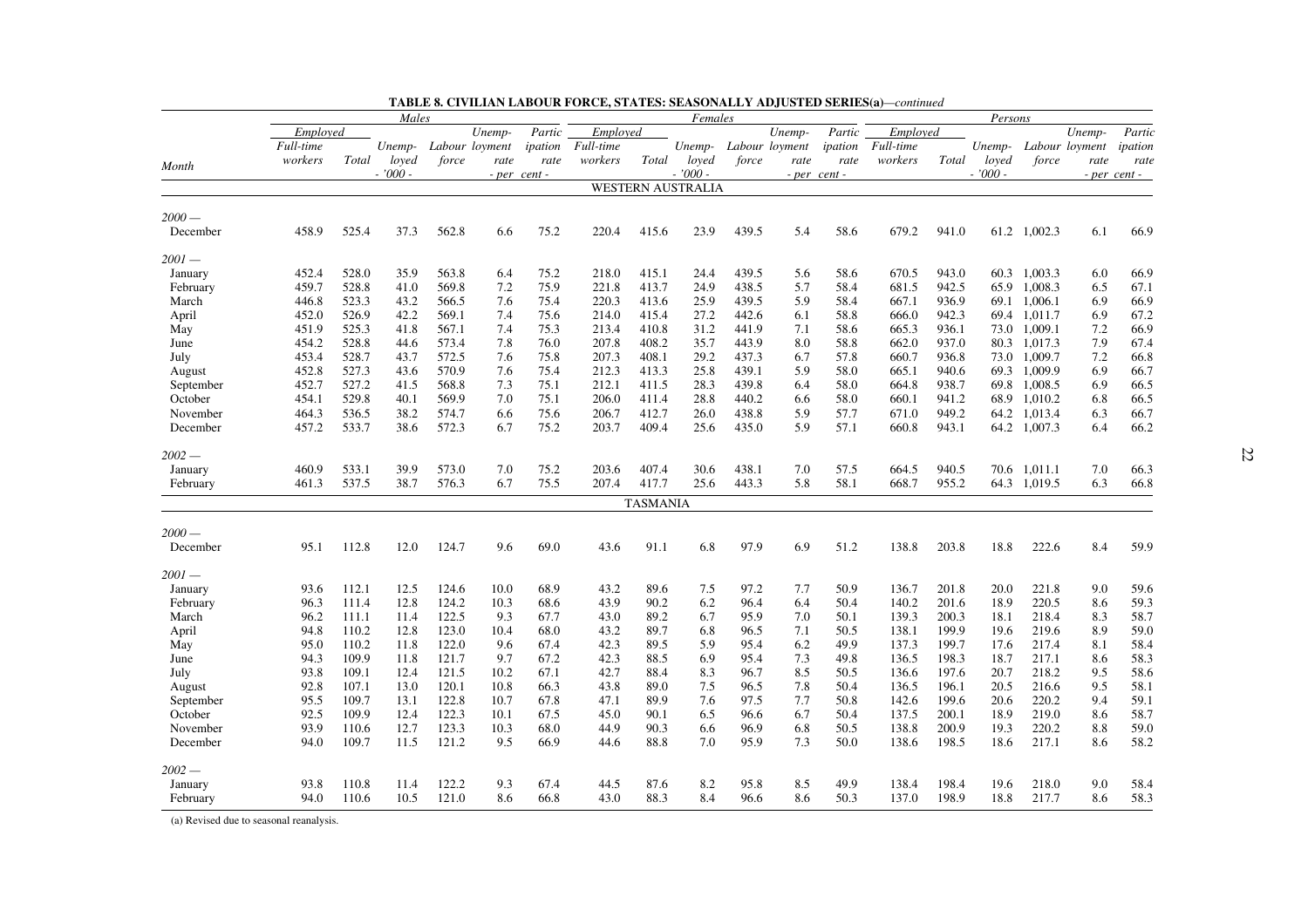|           |                                    |                 | Males     |                              |                       |              |                  |                                | Females                |                              |                       |              |                 |                 | Persons   |                                |                |              |
|-----------|------------------------------------|-----------------|-----------|------------------------------|-----------------------|--------------|------------------|--------------------------------|------------------------|------------------------------|-----------------------|--------------|-----------------|-----------------|-----------|--------------------------------|----------------|--------------|
|           | Employed                           |                 |           |                              | Unemp-                | Partic-      | Employed         |                                |                        |                              | Unemp-                | Partic-      | Employed        |                 |           |                                | Unemp-         | Partic-      |
|           | Full-time                          |                 |           |                              | Unemp- Labour loyment | ipation      | <i>Full-time</i> |                                |                        |                              | Unemp- Labour loyment | ipation      | Full-time       |                 | Unemp-    |                                | Labour loyment | ipation      |
|           | workers                            | Total           | loved     | force                        | rate                  | rate         | workers          | Total                          | loved                  | force                        | rate                  | rate         | workers         | Total           | loved     | force                          | rate           | rate         |
| Month     |                                    |                 | $-7000 -$ |                              |                       | - per cent - |                  |                                | $-7000 -$              |                              |                       | - per cent - |                 |                 | $-7000 -$ |                                |                | - per cent - |
|           |                                    |                 |           |                              |                       |              |                  |                                | <b>NEW SOUTH WALES</b> |                              |                       |              |                 |                 |           |                                |                |              |
| $2000-$   |                                    |                 |           |                              |                       |              |                  |                                |                        |                              |                       |              |                 |                 |           |                                |                |              |
| December  | 1,489.8 1,708.2                    |                 |           | 106.2 1,814.4                | 5.9                   | 71.2         |                  | 787.5 1,329.8                  |                        | 72.1 1,401.9                 | 5.1                   | 53.4         | 2,277.3 3,038.0 |                 |           | 178.3 3,216.3                  | 5.5            | 62.1         |
| $2001 -$  |                                    |                 |           |                              |                       |              |                  |                                |                        |                              |                       |              |                 |                 |           |                                |                |              |
| January   | 1,487.1 1,705.2                    |                 |           | 108.0 1,813.1                | 6.0                   | 71.1         |                  | 789.4 1,333.0                  |                        | 72.9 1,405.9                 | 5.2                   | 53.5         | 2,276.5 3,038.1 |                 |           | 180.9 3,219.0                  | 5.6            | 62.2         |
| February  | 1,485.8 1,704.1                    |                 |           | 109.4 1,813.5                | 6.0                   | 71.0         |                  | 792.4 1,337.9                  |                        | 73.6 1,411.6                 | 5.2                   | 53.7         | 2,278.2 3,042.0 |                 |           | 183.0 3,225.1                  | 5.7            | 62.2         |
| March     | 1,485.0 1,705.3                    |                 |           | 110.3 1,815.6                | 6.1                   | 71.1         |                  | 794.6 1,342.9                  |                        | 74.8 1,417.8                 | 5.3                   | 53.9         | 2,279.6 3,048.2 |                 |           | 185.1 3,233.3                  | 5.7            | 62.3         |
| April     | 1,484.2 1,708.4                    |                 |           | 110.7 1,819.0                | 6.1                   | 71.1         |                  | 795.2 1,346.5                  |                        | 76.5 1,423.0                 | 5.4                   | 54.1         | 2,279.4 3,054.8 |                 |           | 187.2 3,242.0                  | 5.8            | 62.5         |
| May       | 1,483.6 1,712.1                    |                 |           | 110.8 1,822.9                | 6.1                   | 71.2         |                  | 793.6 1,347.9                  |                        | 78.9 1.426.8                 | 5.5                   | 54.2         | 2,277.2 3,060.0 |                 |           | 189.7 3,249.7                  | 5.8            | 62.6         |
| June      | 1,482.8 1,715.6                    |                 |           | 111.4 1,827.0                | 6.1                   | 71.3         |                  | 790.1 1,347.4                  |                        | 81.9 1,429.3                 | 5.7                   | 54.2         | 2,272.9 3,063.0 |                 |           | 193.3 3,256.3                  | 5.9            | 62.6         |
| July      | 1,481.9 1,718.1                    |                 |           | 112.3 1,830.4                | 6.1                   | 71.3         |                  | 785.1 1,345.6                  |                        | 84.8 1,430.5                 | 5.9                   | 54.2         | 2,266.9 3,063.7 |                 |           | 197.2 3,260.9                  | 6.0            | 62.7         |
| August    | 1,481.5 1,719.1                    |                 |           | 113.3 1,832.4                | 6.2                   | 71.3         |                  | 778.8 1,342.3                  |                        | 87.9 1,430.2                 | 6.1                   | 54.1         | 2,260.3 3,061.4 |                 |           | 201.1 3,262.5                  | 6.2            | 62.6         |
| September | 1,482.4 1,719.3                    |                 |           | 113.9 1,833.3                | 6.2                   | 71.3         |                  | 772.7 1,339.0                  |                        | 90.3 1,429.3                 | 6.3                   | 54.1         | 2,255.1 3,058.3 |                 |           | 204.2 3,262.6                  | 6.3            | 62.6         |
| October   | 1,484.7 1,719.9                    |                 |           | 114.3 1,834.2                | 6.2                   | 71.2         |                  | 767.6 1,337.4                  |                        | 91.5 1,429.0                 | 6.4                   | 54.0         |                 | 2,252.3 3,057.3 |           | 205.9 3,263.2                  | 6.3            | 62.5         |
| November  |                                    | 1,487.8 1,721.0 |           | 114.7 1,835.7                | 6.2                   | 71.2         |                  | 764.4 1,338.1                  |                        | 91.6 1,429.7                 | 6.4                   | 54.0         | 2,252.2 3,059.1 |                 |           | 206.3 3,265.4                  | 6.3            | 62.5         |
| December  | 1,491.3 1,722.9                    |                 |           | 114.8 1,837.8                | 6.2                   | 71.2         |                  | 763.2 1,340.6                  |                        | 90.6 1,431.2                 | 6.3                   | 54.0         | 2,254.5 3,063.5 |                 |           | 205.5 3,269.0                  | 6.3            | 62.5         |
| $2002 -$  |                                    |                 |           |                              |                       |              |                  |                                |                        |                              |                       |              |                 |                 |           |                                |                |              |
| January   | 1,495.0 1,725.3                    |                 |           | 114.9 1,840.2                | 6.2                   | 71.3         | 763.6            | 1,344.5                        |                        | 89.0 1,433.5                 | 6.2                   | 54.0         |                 | 2,258.7 3,069.9 |           | 203.9 3,273.7                  | 6.2            | 62.5         |
| February  | 1,497.8 1,727.8                    |                 |           | 115.2 1,843.0                | 6.2                   | 71.3         |                  | 764.7 1,348.7                  |                        | 86.8 1,435.4                 | 6.0                   | 54.1         |                 | 2,262.5 3,076.5 |           | 201.9 3,278.4                  | 6.2            | 62.6         |
|           |                                    |                 |           |                              |                       |              |                  | <b>VICTORIA</b>                |                        |                              |                       |              |                 |                 |           |                                |                |              |
| $2000 -$  |                                    |                 |           |                              |                       |              |                  |                                |                        |                              |                       |              |                 |                 |           |                                |                |              |
| December  | 1,128.2 1,301.1                    |                 |           | 84.6 1,385.7                 | 6.1                   | 73.6         |                  | 566.8 1,006.5                  |                        | 60.6 1.067.1                 | 5.7                   | 54.4         |                 | 1,694.9 2,307.6 |           | 145.2 2,452.8                  | 5.9            | 63.8         |
|           |                                    |                 |           |                              |                       |              |                  |                                |                        |                              |                       |              |                 |                 |           |                                |                |              |
| $2001 -$  |                                    |                 |           |                              |                       |              |                  |                                |                        |                              |                       |              |                 |                 |           |                                |                | 63.9         |
| January   | 1,127.0 1,302.1<br>1,124.7 1,302.3 |                 |           | 84.6 1,386.7<br>84.3 1,386.6 | 6.1<br>6.1            | 73.5<br>73.4 |                  | 568.3 1,009.2<br>569.0 1,011.8 |                        | 62.3 1,071.6<br>64.8 1,076.6 | 5.8<br>6.0            | 54.6<br>54.8 | 1,693.7         | 1,695.3 2,311.3 |           | 146.9 2,458.2<br>149.1 2,463.2 | 6.0<br>6.1     | 63.9         |
| February  |                                    |                 |           |                              |                       | 73.3         |                  |                                |                        |                              |                       |              |                 | 2,314.1         |           |                                |                | 63.9         |
| March     | 1,121.5 1,301.9                    |                 |           | 84.1 1,386.0<br>84.0 1,385.6 | 6.1<br>6.1            | 73.1         |                  | 568.2 1,013.3                  |                        | 67.4 1,080.7<br>69.3 1.083.0 | 6.2<br>6.4            | 54.9         |                 | 1,689.8 2,315.3 |           | 151.5 2,466.8                  | 6.1<br>6.2     | 63.9         |
| April     | 1,118.5 1,301.6                    |                 |           |                              |                       | 73.1         |                  | 566.2 1,013.7                  |                        |                              |                       | 55.0         |                 | 1,684.8 2,315.3 |           | 153.2 2,468.6                  |                |              |
| May       | 1,115.9 1,301.6                    |                 |           | 84.5 1,386.1                 | 6.1                   |              |                  | 563.7 1,013.4                  |                        | 69.8 1,083.2                 | 6.4                   | 54.9         | 1,679.6 2,314.9 |                 |           | 154.3 2,469.3                  | 6.3            | 63.8         |
| June      | 1,113.8 1,301.6                    |                 |           | 85.9 1,387.5                 | 6.2                   | 73.1         |                  | 561.7 1.013.1                  |                        | 69.3 1.082.4                 | 6.4                   | 54.9         | 1,675.5 2,314.7 |                 |           | 155.2 2,469.9                  | 6.3            | 63.8         |
| July      | 1,112.6 1,301.6                    |                 |           | 87.8 1,389.4                 | 6.3                   | 73.1         |                  | 561.1 1,013.6                  |                        | 68.3 1,081.9                 | 6.3                   | 54.8         |                 | 1,673.7 2,315.2 |           | 156.1 2,471.3                  | 6.3            | 63.7         |
| August    | 1,113.3 1,302.0                    |                 |           | 89.8 1.391.7                 | 6.5                   | 73.1         |                  | 562.1 1.014.5                  |                        | 67.8 1.082.3                 | 6.3                   | 54.7         |                 | 1,675.4 2,316.4 |           | 157.6 2.474.0                  | 6.4            | 63.7         |
| September | 1,116.1 1,302.9                    |                 |           | 91.4 1,394.3                 | 6.6                   | 73.1         |                  | 563.7 1,015.5                  |                        | 68.0 1,083.4                 | 6.3                   | 54.7         |                 | 1,679.8 2,318.4 |           | 159.4 2,477.8                  | 6.4            | 63.7         |
| October   | 1,120.3 1,304.4                    |                 |           | 92.3 1,396.7                 | 6.6                   | 73.1         |                  | 564.5 1,016.4                  |                        | 68.9 1,085.3                 | 6.3                   | 54.7         |                 | 1,684.8 2,320.8 |           | 161.2 2,482.0                  | 6.5            | 63.8         |
| November  | 1,124.2 1,306.4                    |                 |           | 92.4 1,398.7                 | 6.6                   | 73.1         |                  | 563.7 1,017.4                  |                        | 70.1 1,087.5                 | 6.4                   | 54.8         |                 | 1,687.8 2,323.8 |           | 162.5 2,486.3                  | 6.5            | 63.8         |
| December  | 1,127.0                            | 1,308.1         |           | 92.0 1,400.1                 | 6.6                   | 73.1         |                  | 561.2 1,018.5                  |                        | 71.1 1,089.5                 | 6.5                   | 54.8         |                 | 1,688.2 2,326.6 |           | 163.1 2,489.7                  | 6.6            | 63.8         |
| $2002 -$  |                                    |                 |           |                              |                       |              |                  |                                |                        |                              |                       |              |                 |                 |           |                                |                |              |
| January   | 1,128.7 1,309.5                    |                 |           | 91.5 1,401.0                 | 6.5                   | 73.0         |                  | 558.3 1,019.8                  |                        | 71.5 1,091.3                 | 6.6                   | 54.9         |                 | 1,687.1 2,329.3 |           | 163.1 2,492.4                  | 6.5            | 63.8         |
| February  | 1,129.3 1,310.3                    |                 |           | 91.1 1,401.4                 | 6.5                   | 73.0         |                  | 554.6 1,020.7                  |                        | 71.7 1,092.4                 | 6.6                   | 54.9         |                 | 1,683.9 2,331.0 |           | 162.8 2,493.8                  | 6.5            | 63.8         |

**TABLE 9. CIVILIAN LABOUR FORCE, STATES AND TERRITORIES: TREND SERIES(a)**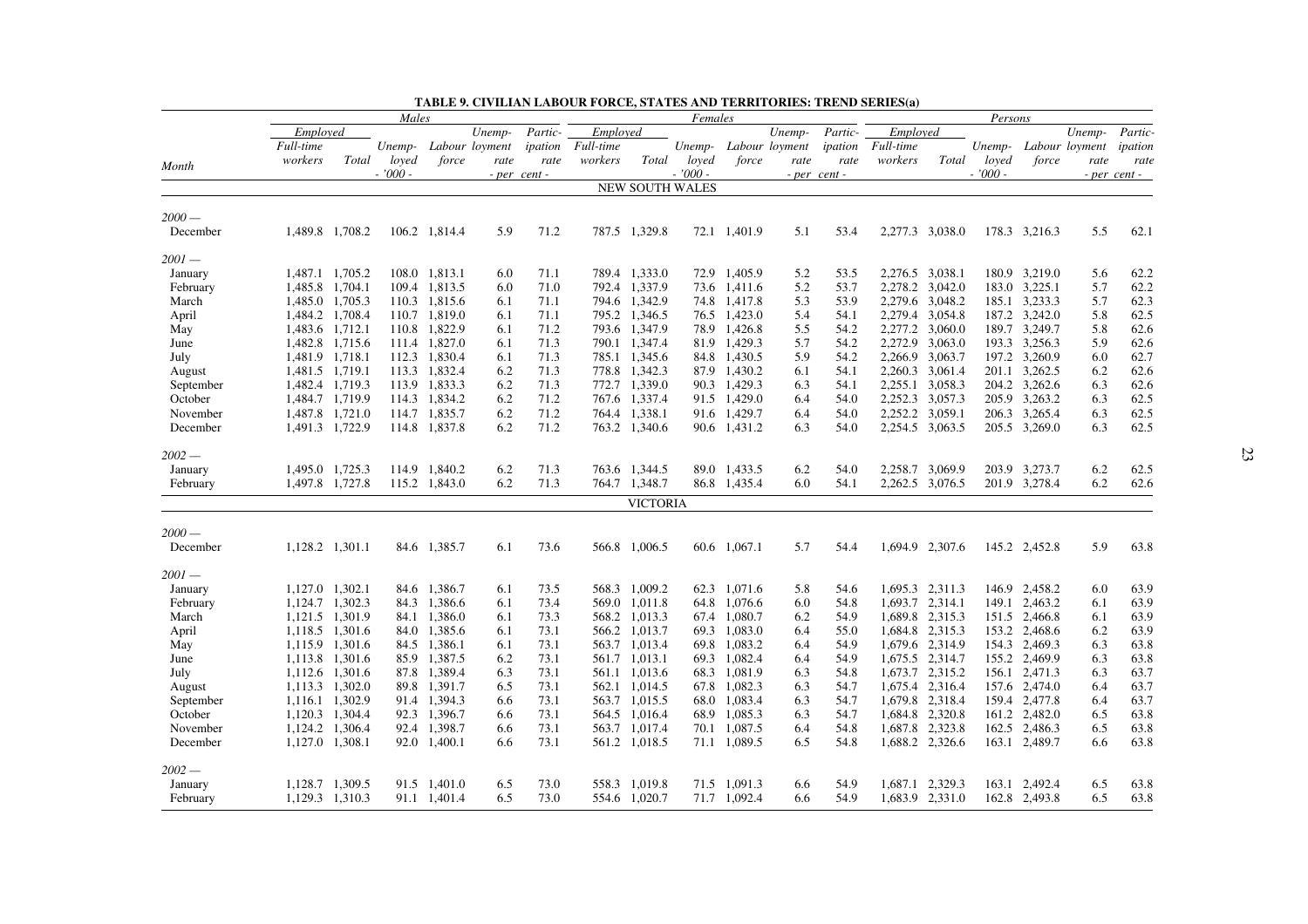| Partic-<br>Employed<br>Unemp-<br>Partic-<br>Employed<br>Unemp-<br>Partic-<br>Employed<br>Unemp-<br>Full-time<br>Full-time<br>ipation<br><i>Full-time</i><br>ipation<br>Unemp-<br>Labour loyment<br>Unemp- Labour loyment<br>Unemp-<br>Labour loyment<br>ipation<br>force<br>workers<br>Total<br>force<br>workers<br>Total<br>loved<br>workers<br>Total<br>loyed<br>loved<br>rate<br>force<br>rate<br>rate<br>rate<br>rate<br>rate<br>Month<br>$-7000 -$<br>$-7000 -$<br>$-7000 -$<br>$- per cent -$<br>- per cent -<br>- per cent -<br><b>OUEENSLAND</b><br>$2000-$<br>939.6<br>812.5<br>816.6<br>80.2 1,019.7<br>7.9<br>72.8<br>415.3<br>749.9<br>62.6<br>7.7<br>56.9<br>1,231.9 1,689.5<br>142.8 1,832.3<br>7.8<br>64.8<br>December<br>2001 —<br>937.6<br>64.8<br>814.5<br>83.3 1,020.9<br>8.2<br>72.8<br>415.2<br>751.5<br>64.6<br>816.1<br>7.9<br>57.0<br>1,229.7 1,689.1<br>148.0 1,837.1<br>8.1<br>January<br>936.2<br>1,023.1<br>8.5<br>72.8<br>415.3<br>753.8<br>820.3<br>8.1<br>57.2<br>1,227.8<br>1,690.1<br>1,843.4<br>8.3<br>65.0<br>812.4<br>86.9<br>66.5<br>153.3<br>February<br>810.1<br>935.7<br>1,025.5<br>72.9<br>756.1<br>823.9<br>57.4<br>1,225.1<br>1,691.8<br>1,849.5<br>8.5<br>65.1<br>89.9<br>8.8<br>415.1<br>67.9<br>8.2<br>157.7<br>March<br>807.5<br>936.1<br>91.8 1,027.9<br>73.0<br>758.1<br>826.6<br>57.5<br>1,221.8<br>1.694.2<br>1,854.4<br>65.2<br>8.9<br>414.3<br>68.5<br>8.3<br>160.2<br>8.6<br>April<br>805.5<br>937.7<br>92.2 1.029.9<br>73.0<br>413.0<br>759.8<br>68.4<br>828.2<br>8.3<br>57.5<br>1,218.6 1,697.5<br>1,858.1<br>65.2<br>9.0<br>160.6<br>8.6<br>May<br>65.2<br>804.8<br>940.3<br>91.2 1,031.5<br>73.0<br>761.2<br>67.7<br>829.0<br>8.2<br>57.5<br>1,216.5 1,701.5<br>1,860.5<br>8.5<br>8.8<br>411.7<br>159.0<br>June<br>805.4<br>943.5<br>89.4 1.032.9<br>73.0<br>410.9<br>762.1<br>66.8<br>828.9<br>8.1<br>57.4<br>1,216.3 1,705.6<br>156.2<br>1,861.7<br>8.4<br>65.1<br>July<br>8.7<br>65.0<br>807.1<br>946.5<br>87.6 1.034.1<br>8.5<br>73.0<br>410.7<br>762.3<br>65.7<br>828.0<br>7.9<br>57.2<br>1.217.8 1.708.8<br>153.3<br>1.862.1<br>8.2<br>August<br>809.7<br>949.6<br>86.4 1,036.0<br>8.3<br>73.0<br>411.4<br>762.2<br>64.9<br>827.1<br>7.9<br>57.1<br>1,221.2 1,711.8<br>151.4<br>1,863.1<br>8.1<br>65.0<br>September<br>64.9<br>October<br>812.7<br>952.6<br>86.2 1,038.7<br>8.3<br>73.1<br>412.6<br>762.5<br>64.4<br>826.9<br>7.8<br>57.0<br>1,225.3 1,715.0<br>150.6<br>1,865.6<br>8.1<br>763.5<br>1,229.3 1,718.8<br>8.1<br>65.0<br>November<br>815.2<br>955.4<br>86.5<br>1,041.9<br>8.3<br>73.2<br>414.1<br>64.0<br>827.5<br>7.7<br>56.9<br>150.5<br>1,869.4<br>8.0<br>65.0<br>December<br>817.3<br>958.1<br>87.0 1,045.1<br>8.3<br>73.3<br>415.6<br>765.0<br>63.7<br>828.6<br>7.7<br>56.9<br>1,232.9 1,723.1<br>150.6<br>1,873.7<br>2002 —<br>960.9<br>830.2<br>8.0<br>819.1<br>87.4 1,048.2<br>8.3<br>73.5<br>417.3<br>766.7<br>63.4<br>7.6<br>56.9<br>1,236.5 1,727.6<br>150.8<br>1,878.4<br>65.1<br>January<br>57.0<br>65.2<br>820.8<br>963.2<br>87.5 1,050.8<br>8.3<br>73.6<br>418.3<br>768.6<br>63.3<br>831.9<br>7.6<br>1,239.2 1,731.8<br>150.8<br>1,882.7<br>8.0<br>February<br><b>SOUTH AUSTRALIA</b><br>$2000-$<br>377.7<br>31.9<br>409.6<br>69.2<br>297.8<br>20.0<br>317.7<br>6.3<br>51.5<br>480.2<br>51.9<br>727.3<br>7.1<br>60.2<br>323.6<br>7.8<br>156.7<br>675.4<br>December<br>$2001-$<br>32.3<br>407.9<br>68.9<br>298.5<br>477.3<br>7.1<br>60.0<br>321.2<br>375.6<br>7.9<br>156.2<br>19.4<br>317.9<br>6.1<br>51.5<br>674.1<br>51.7<br>725.8<br>January<br>373.8<br>32.8<br>406.6<br>300.0<br>18.9<br>318.9<br>5.9<br>51.7<br>474.9<br>673.8<br>51.7<br>725.5<br>7.1<br>60.0<br>318.9<br>8.1<br>68.7<br>156.0<br>February<br>7.2<br>372.5<br>405.8<br>8.2<br>301.6<br>18.9<br>320.4<br>5.9<br>51.9<br>473.1<br>52.2<br>60.0<br>317.2<br>33.3<br>68.5<br>155.9<br>674.1<br>726.2<br>March<br>371.8<br>33.8<br>405.6<br>8.3<br>302.8<br>19.2<br>322.0<br>52.1<br>471.9<br>674.6<br>52.9<br>727.6<br>7.3<br>60.1<br>April<br>316.1<br>68.4<br>155.8<br>6.0<br>371.6<br>405.7<br>303.4<br>19.8<br>323.2<br>52.3<br>675.0<br>53.8<br>728.8<br>7.4<br>60.2<br>315.7<br>34.1<br>8.4<br>68.4<br>155.5<br>6.1<br>471.2<br>May<br>315.8<br>371.8<br>34.1<br>405.9<br>8.4<br>68.4<br>155.2<br>303.4<br>20.4<br>323.8<br>6.3<br>52.4<br>471.0<br>675.3<br>54.4<br>729.7<br>7.5<br>60.2<br>June<br>60.2<br>316.1<br>372.4<br>33.8<br>406.2<br>8.3<br>155.1<br>303.3<br>20.6<br>323.9<br>52.4<br>471.2<br>675.7<br>54.5<br>730.1<br>7.5<br>68.4<br>6.4<br>July<br>406.5<br>53.9<br>60.2<br>316.6<br>373.1<br>33.3<br>8.2<br>68.4<br>155.3<br>303.2<br>20.6<br>323.8<br>6.4<br>52.3<br>471.9<br>676.4<br>730.3<br>7.4<br>August<br>406.9<br>60.2<br>317.2<br>374.1<br>32.8<br>8.1<br>68.5<br>155.5<br>303.4<br>20.3<br>323.8<br>6.3<br>52.3<br>472.6<br>677.5<br>53.1<br>730.6<br>7.3<br>September<br>407.6<br>52.4<br>7.2<br>60.3<br>October<br>317.9<br>375.3<br>32.3<br>7.9<br>68.6<br>155.4<br>303.9<br>20.1<br>324.0<br>6.2<br>52.3<br>473.3<br>679.1<br>731.6<br>408.7<br>20.0<br>52.0<br>7.1<br>60.4<br>November<br>318.7<br>376.7<br>32.0<br>7.8<br>68.7<br>155.1<br>304.5<br>324.5<br>6.2<br>52.3<br>473.8<br>681.2<br>733.2<br>378.1<br>409.9<br>7.8<br>305.0<br>325.1<br>6.2<br>51.9<br>7.1<br>60.5<br>319.2<br>31.8<br>68.9<br>154.5<br>20.1<br>52.4<br>473.7<br>683.1<br>735.0<br>December<br>$2002 -$<br>69.0<br>305.4<br>20.3<br>325.7<br>6.2<br>473.1<br>684.9<br>51.9<br>7.1<br>60.6<br>319.5<br>379.4<br>31.7<br>411.1<br>7.7<br>153.6<br>52.5<br>736.8<br>January |       |       | Males |       |     |      |       |       | Females |       |     |      |       |       | Persons |       |     |      |
|----------------------------------------------------------------------------------------------------------------------------------------------------------------------------------------------------------------------------------------------------------------------------------------------------------------------------------------------------------------------------------------------------------------------------------------------------------------------------------------------------------------------------------------------------------------------------------------------------------------------------------------------------------------------------------------------------------------------------------------------------------------------------------------------------------------------------------------------------------------------------------------------------------------------------------------------------------------------------------------------------------------------------------------------------------------------------------------------------------------------------------------------------------------------------------------------------------------------------------------------------------------------------------------------------------------------------------------------------------------------------------------------------------------------------------------------------------------------------------------------------------------------------------------------------------------------------------------------------------------------------------------------------------------------------------------------------------------------------------------------------------------------------------------------------------------------------------------------------------------------------------------------------------------------------------------------------------------------------------------------------------------------------------------------------------------------------------------------------------------------------------------------------------------------------------------------------------------------------------------------------------------------------------------------------------------------------------------------------------------------------------------------------------------------------------------------------------------------------------------------------------------------------------------------------------------------------------------------------------------------------------------------------------------------------------------------------------------------------------------------------------------------------------------------------------------------------------------------------------------------------------------------------------------------------------------------------------------------------------------------------------------------------------------------------------------------------------------------------------------------------------------------------------------------------------------------------------------------------------------------------------------------------------------------------------------------------------------------------------------------------------------------------------------------------------------------------------------------------------------------------------------------------------------------------------------------------------------------------------------------------------------------------------------------------------------------------------------------------------------------------------------------------------------------------------------------------------------------------------------------------------------------------------------------------------------------------------------------------------------------------------------------------------------------------------------------------------------------------------------------------------------------------------------------------------------------------------------------------------------------------------------------------------------------------------------------------------------------------------------------------------------------------------------------------------------------------------------------------------------------------------------------------------------------------------------------------------------------------------------------------------------------------------------------------------------------------------------------------------------------------------------------------------------------------------------------------------------------------------------------------------------------------------------------------------------------------------------------------------------------------------------------------------------------------------------------------------------------------------------------------------------------------------------------------------------------------------------------------------------------------------------------------------------------------------------------------------------------------------------------------------------------------------------------------------------------------------------------------------------------------------------------------------------------------------|-------|-------|-------|-------|-----|------|-------|-------|---------|-------|-----|------|-------|-------|---------|-------|-----|------|
|                                                                                                                                                                                                                                                                                                                                                                                                                                                                                                                                                                                                                                                                                                                                                                                                                                                                                                                                                                                                                                                                                                                                                                                                                                                                                                                                                                                                                                                                                                                                                                                                                                                                                                                                                                                                                                                                                                                                                                                                                                                                                                                                                                                                                                                                                                                                                                                                                                                                                                                                                                                                                                                                                                                                                                                                                                                                                                                                                                                                                                                                                                                                                                                                                                                                                                                                                                                                                                                                                                                                                                                                                                                                                                                                                                                                                                                                                                                                                                                                                                                                                                                                                                                                                                                                                                                                                                                                                                                                                                                                                                                                                                                                                                                                                                                                                                                                                                                                                                                                                                                                                                                                                                                                                                                                                                                                                                                                                                                                                                                                                          |       |       |       |       |     |      |       |       |         |       |     |      |       |       |         |       |     |      |
|                                                                                                                                                                                                                                                                                                                                                                                                                                                                                                                                                                                                                                                                                                                                                                                                                                                                                                                                                                                                                                                                                                                                                                                                                                                                                                                                                                                                                                                                                                                                                                                                                                                                                                                                                                                                                                                                                                                                                                                                                                                                                                                                                                                                                                                                                                                                                                                                                                                                                                                                                                                                                                                                                                                                                                                                                                                                                                                                                                                                                                                                                                                                                                                                                                                                                                                                                                                                                                                                                                                                                                                                                                                                                                                                                                                                                                                                                                                                                                                                                                                                                                                                                                                                                                                                                                                                                                                                                                                                                                                                                                                                                                                                                                                                                                                                                                                                                                                                                                                                                                                                                                                                                                                                                                                                                                                                                                                                                                                                                                                                                          |       |       |       |       |     |      |       |       |         |       |     |      |       |       |         |       |     |      |
|                                                                                                                                                                                                                                                                                                                                                                                                                                                                                                                                                                                                                                                                                                                                                                                                                                                                                                                                                                                                                                                                                                                                                                                                                                                                                                                                                                                                                                                                                                                                                                                                                                                                                                                                                                                                                                                                                                                                                                                                                                                                                                                                                                                                                                                                                                                                                                                                                                                                                                                                                                                                                                                                                                                                                                                                                                                                                                                                                                                                                                                                                                                                                                                                                                                                                                                                                                                                                                                                                                                                                                                                                                                                                                                                                                                                                                                                                                                                                                                                                                                                                                                                                                                                                                                                                                                                                                                                                                                                                                                                                                                                                                                                                                                                                                                                                                                                                                                                                                                                                                                                                                                                                                                                                                                                                                                                                                                                                                                                                                                                                          |       |       |       |       |     |      |       |       |         |       |     |      |       |       |         |       |     |      |
|                                                                                                                                                                                                                                                                                                                                                                                                                                                                                                                                                                                                                                                                                                                                                                                                                                                                                                                                                                                                                                                                                                                                                                                                                                                                                                                                                                                                                                                                                                                                                                                                                                                                                                                                                                                                                                                                                                                                                                                                                                                                                                                                                                                                                                                                                                                                                                                                                                                                                                                                                                                                                                                                                                                                                                                                                                                                                                                                                                                                                                                                                                                                                                                                                                                                                                                                                                                                                                                                                                                                                                                                                                                                                                                                                                                                                                                                                                                                                                                                                                                                                                                                                                                                                                                                                                                                                                                                                                                                                                                                                                                                                                                                                                                                                                                                                                                                                                                                                                                                                                                                                                                                                                                                                                                                                                                                                                                                                                                                                                                                                          |       |       |       |       |     |      |       |       |         |       |     |      |       |       |         |       |     |      |
|                                                                                                                                                                                                                                                                                                                                                                                                                                                                                                                                                                                                                                                                                                                                                                                                                                                                                                                                                                                                                                                                                                                                                                                                                                                                                                                                                                                                                                                                                                                                                                                                                                                                                                                                                                                                                                                                                                                                                                                                                                                                                                                                                                                                                                                                                                                                                                                                                                                                                                                                                                                                                                                                                                                                                                                                                                                                                                                                                                                                                                                                                                                                                                                                                                                                                                                                                                                                                                                                                                                                                                                                                                                                                                                                                                                                                                                                                                                                                                                                                                                                                                                                                                                                                                                                                                                                                                                                                                                                                                                                                                                                                                                                                                                                                                                                                                                                                                                                                                                                                                                                                                                                                                                                                                                                                                                                                                                                                                                                                                                                                          |       |       |       |       |     |      |       |       |         |       |     |      |       |       |         |       |     |      |
|                                                                                                                                                                                                                                                                                                                                                                                                                                                                                                                                                                                                                                                                                                                                                                                                                                                                                                                                                                                                                                                                                                                                                                                                                                                                                                                                                                                                                                                                                                                                                                                                                                                                                                                                                                                                                                                                                                                                                                                                                                                                                                                                                                                                                                                                                                                                                                                                                                                                                                                                                                                                                                                                                                                                                                                                                                                                                                                                                                                                                                                                                                                                                                                                                                                                                                                                                                                                                                                                                                                                                                                                                                                                                                                                                                                                                                                                                                                                                                                                                                                                                                                                                                                                                                                                                                                                                                                                                                                                                                                                                                                                                                                                                                                                                                                                                                                                                                                                                                                                                                                                                                                                                                                                                                                                                                                                                                                                                                                                                                                                                          |       |       |       |       |     |      |       |       |         |       |     |      |       |       |         |       |     |      |
|                                                                                                                                                                                                                                                                                                                                                                                                                                                                                                                                                                                                                                                                                                                                                                                                                                                                                                                                                                                                                                                                                                                                                                                                                                                                                                                                                                                                                                                                                                                                                                                                                                                                                                                                                                                                                                                                                                                                                                                                                                                                                                                                                                                                                                                                                                                                                                                                                                                                                                                                                                                                                                                                                                                                                                                                                                                                                                                                                                                                                                                                                                                                                                                                                                                                                                                                                                                                                                                                                                                                                                                                                                                                                                                                                                                                                                                                                                                                                                                                                                                                                                                                                                                                                                                                                                                                                                                                                                                                                                                                                                                                                                                                                                                                                                                                                                                                                                                                                                                                                                                                                                                                                                                                                                                                                                                                                                                                                                                                                                                                                          |       |       |       |       |     |      |       |       |         |       |     |      |       |       |         |       |     |      |
|                                                                                                                                                                                                                                                                                                                                                                                                                                                                                                                                                                                                                                                                                                                                                                                                                                                                                                                                                                                                                                                                                                                                                                                                                                                                                                                                                                                                                                                                                                                                                                                                                                                                                                                                                                                                                                                                                                                                                                                                                                                                                                                                                                                                                                                                                                                                                                                                                                                                                                                                                                                                                                                                                                                                                                                                                                                                                                                                                                                                                                                                                                                                                                                                                                                                                                                                                                                                                                                                                                                                                                                                                                                                                                                                                                                                                                                                                                                                                                                                                                                                                                                                                                                                                                                                                                                                                                                                                                                                                                                                                                                                                                                                                                                                                                                                                                                                                                                                                                                                                                                                                                                                                                                                                                                                                                                                                                                                                                                                                                                                                          |       |       |       |       |     |      |       |       |         |       |     |      |       |       |         |       |     |      |
|                                                                                                                                                                                                                                                                                                                                                                                                                                                                                                                                                                                                                                                                                                                                                                                                                                                                                                                                                                                                                                                                                                                                                                                                                                                                                                                                                                                                                                                                                                                                                                                                                                                                                                                                                                                                                                                                                                                                                                                                                                                                                                                                                                                                                                                                                                                                                                                                                                                                                                                                                                                                                                                                                                                                                                                                                                                                                                                                                                                                                                                                                                                                                                                                                                                                                                                                                                                                                                                                                                                                                                                                                                                                                                                                                                                                                                                                                                                                                                                                                                                                                                                                                                                                                                                                                                                                                                                                                                                                                                                                                                                                                                                                                                                                                                                                                                                                                                                                                                                                                                                                                                                                                                                                                                                                                                                                                                                                                                                                                                                                                          |       |       |       |       |     |      |       |       |         |       |     |      |       |       |         |       |     |      |
|                                                                                                                                                                                                                                                                                                                                                                                                                                                                                                                                                                                                                                                                                                                                                                                                                                                                                                                                                                                                                                                                                                                                                                                                                                                                                                                                                                                                                                                                                                                                                                                                                                                                                                                                                                                                                                                                                                                                                                                                                                                                                                                                                                                                                                                                                                                                                                                                                                                                                                                                                                                                                                                                                                                                                                                                                                                                                                                                                                                                                                                                                                                                                                                                                                                                                                                                                                                                                                                                                                                                                                                                                                                                                                                                                                                                                                                                                                                                                                                                                                                                                                                                                                                                                                                                                                                                                                                                                                                                                                                                                                                                                                                                                                                                                                                                                                                                                                                                                                                                                                                                                                                                                                                                                                                                                                                                                                                                                                                                                                                                                          |       |       |       |       |     |      |       |       |         |       |     |      |       |       |         |       |     |      |
|                                                                                                                                                                                                                                                                                                                                                                                                                                                                                                                                                                                                                                                                                                                                                                                                                                                                                                                                                                                                                                                                                                                                                                                                                                                                                                                                                                                                                                                                                                                                                                                                                                                                                                                                                                                                                                                                                                                                                                                                                                                                                                                                                                                                                                                                                                                                                                                                                                                                                                                                                                                                                                                                                                                                                                                                                                                                                                                                                                                                                                                                                                                                                                                                                                                                                                                                                                                                                                                                                                                                                                                                                                                                                                                                                                                                                                                                                                                                                                                                                                                                                                                                                                                                                                                                                                                                                                                                                                                                                                                                                                                                                                                                                                                                                                                                                                                                                                                                                                                                                                                                                                                                                                                                                                                                                                                                                                                                                                                                                                                                                          |       |       |       |       |     |      |       |       |         |       |     |      |       |       |         |       |     |      |
|                                                                                                                                                                                                                                                                                                                                                                                                                                                                                                                                                                                                                                                                                                                                                                                                                                                                                                                                                                                                                                                                                                                                                                                                                                                                                                                                                                                                                                                                                                                                                                                                                                                                                                                                                                                                                                                                                                                                                                                                                                                                                                                                                                                                                                                                                                                                                                                                                                                                                                                                                                                                                                                                                                                                                                                                                                                                                                                                                                                                                                                                                                                                                                                                                                                                                                                                                                                                                                                                                                                                                                                                                                                                                                                                                                                                                                                                                                                                                                                                                                                                                                                                                                                                                                                                                                                                                                                                                                                                                                                                                                                                                                                                                                                                                                                                                                                                                                                                                                                                                                                                                                                                                                                                                                                                                                                                                                                                                                                                                                                                                          |       |       |       |       |     |      |       |       |         |       |     |      |       |       |         |       |     |      |
|                                                                                                                                                                                                                                                                                                                                                                                                                                                                                                                                                                                                                                                                                                                                                                                                                                                                                                                                                                                                                                                                                                                                                                                                                                                                                                                                                                                                                                                                                                                                                                                                                                                                                                                                                                                                                                                                                                                                                                                                                                                                                                                                                                                                                                                                                                                                                                                                                                                                                                                                                                                                                                                                                                                                                                                                                                                                                                                                                                                                                                                                                                                                                                                                                                                                                                                                                                                                                                                                                                                                                                                                                                                                                                                                                                                                                                                                                                                                                                                                                                                                                                                                                                                                                                                                                                                                                                                                                                                                                                                                                                                                                                                                                                                                                                                                                                                                                                                                                                                                                                                                                                                                                                                                                                                                                                                                                                                                                                                                                                                                                          |       |       |       |       |     |      |       |       |         |       |     |      |       |       |         |       |     |      |
|                                                                                                                                                                                                                                                                                                                                                                                                                                                                                                                                                                                                                                                                                                                                                                                                                                                                                                                                                                                                                                                                                                                                                                                                                                                                                                                                                                                                                                                                                                                                                                                                                                                                                                                                                                                                                                                                                                                                                                                                                                                                                                                                                                                                                                                                                                                                                                                                                                                                                                                                                                                                                                                                                                                                                                                                                                                                                                                                                                                                                                                                                                                                                                                                                                                                                                                                                                                                                                                                                                                                                                                                                                                                                                                                                                                                                                                                                                                                                                                                                                                                                                                                                                                                                                                                                                                                                                                                                                                                                                                                                                                                                                                                                                                                                                                                                                                                                                                                                                                                                                                                                                                                                                                                                                                                                                                                                                                                                                                                                                                                                          |       |       |       |       |     |      |       |       |         |       |     |      |       |       |         |       |     |      |
|                                                                                                                                                                                                                                                                                                                                                                                                                                                                                                                                                                                                                                                                                                                                                                                                                                                                                                                                                                                                                                                                                                                                                                                                                                                                                                                                                                                                                                                                                                                                                                                                                                                                                                                                                                                                                                                                                                                                                                                                                                                                                                                                                                                                                                                                                                                                                                                                                                                                                                                                                                                                                                                                                                                                                                                                                                                                                                                                                                                                                                                                                                                                                                                                                                                                                                                                                                                                                                                                                                                                                                                                                                                                                                                                                                                                                                                                                                                                                                                                                                                                                                                                                                                                                                                                                                                                                                                                                                                                                                                                                                                                                                                                                                                                                                                                                                                                                                                                                                                                                                                                                                                                                                                                                                                                                                                                                                                                                                                                                                                                                          |       |       |       |       |     |      |       |       |         |       |     |      |       |       |         |       |     |      |
|                                                                                                                                                                                                                                                                                                                                                                                                                                                                                                                                                                                                                                                                                                                                                                                                                                                                                                                                                                                                                                                                                                                                                                                                                                                                                                                                                                                                                                                                                                                                                                                                                                                                                                                                                                                                                                                                                                                                                                                                                                                                                                                                                                                                                                                                                                                                                                                                                                                                                                                                                                                                                                                                                                                                                                                                                                                                                                                                                                                                                                                                                                                                                                                                                                                                                                                                                                                                                                                                                                                                                                                                                                                                                                                                                                                                                                                                                                                                                                                                                                                                                                                                                                                                                                                                                                                                                                                                                                                                                                                                                                                                                                                                                                                                                                                                                                                                                                                                                                                                                                                                                                                                                                                                                                                                                                                                                                                                                                                                                                                                                          |       |       |       |       |     |      |       |       |         |       |     |      |       |       |         |       |     |      |
|                                                                                                                                                                                                                                                                                                                                                                                                                                                                                                                                                                                                                                                                                                                                                                                                                                                                                                                                                                                                                                                                                                                                                                                                                                                                                                                                                                                                                                                                                                                                                                                                                                                                                                                                                                                                                                                                                                                                                                                                                                                                                                                                                                                                                                                                                                                                                                                                                                                                                                                                                                                                                                                                                                                                                                                                                                                                                                                                                                                                                                                                                                                                                                                                                                                                                                                                                                                                                                                                                                                                                                                                                                                                                                                                                                                                                                                                                                                                                                                                                                                                                                                                                                                                                                                                                                                                                                                                                                                                                                                                                                                                                                                                                                                                                                                                                                                                                                                                                                                                                                                                                                                                                                                                                                                                                                                                                                                                                                                                                                                                                          |       |       |       |       |     |      |       |       |         |       |     |      |       |       |         |       |     |      |
|                                                                                                                                                                                                                                                                                                                                                                                                                                                                                                                                                                                                                                                                                                                                                                                                                                                                                                                                                                                                                                                                                                                                                                                                                                                                                                                                                                                                                                                                                                                                                                                                                                                                                                                                                                                                                                                                                                                                                                                                                                                                                                                                                                                                                                                                                                                                                                                                                                                                                                                                                                                                                                                                                                                                                                                                                                                                                                                                                                                                                                                                                                                                                                                                                                                                                                                                                                                                                                                                                                                                                                                                                                                                                                                                                                                                                                                                                                                                                                                                                                                                                                                                                                                                                                                                                                                                                                                                                                                                                                                                                                                                                                                                                                                                                                                                                                                                                                                                                                                                                                                                                                                                                                                                                                                                                                                                                                                                                                                                                                                                                          |       |       |       |       |     |      |       |       |         |       |     |      |       |       |         |       |     |      |
|                                                                                                                                                                                                                                                                                                                                                                                                                                                                                                                                                                                                                                                                                                                                                                                                                                                                                                                                                                                                                                                                                                                                                                                                                                                                                                                                                                                                                                                                                                                                                                                                                                                                                                                                                                                                                                                                                                                                                                                                                                                                                                                                                                                                                                                                                                                                                                                                                                                                                                                                                                                                                                                                                                                                                                                                                                                                                                                                                                                                                                                                                                                                                                                                                                                                                                                                                                                                                                                                                                                                                                                                                                                                                                                                                                                                                                                                                                                                                                                                                                                                                                                                                                                                                                                                                                                                                                                                                                                                                                                                                                                                                                                                                                                                                                                                                                                                                                                                                                                                                                                                                                                                                                                                                                                                                                                                                                                                                                                                                                                                                          |       |       |       |       |     |      |       |       |         |       |     |      |       |       |         |       |     |      |
|                                                                                                                                                                                                                                                                                                                                                                                                                                                                                                                                                                                                                                                                                                                                                                                                                                                                                                                                                                                                                                                                                                                                                                                                                                                                                                                                                                                                                                                                                                                                                                                                                                                                                                                                                                                                                                                                                                                                                                                                                                                                                                                                                                                                                                                                                                                                                                                                                                                                                                                                                                                                                                                                                                                                                                                                                                                                                                                                                                                                                                                                                                                                                                                                                                                                                                                                                                                                                                                                                                                                                                                                                                                                                                                                                                                                                                                                                                                                                                                                                                                                                                                                                                                                                                                                                                                                                                                                                                                                                                                                                                                                                                                                                                                                                                                                                                                                                                                                                                                                                                                                                                                                                                                                                                                                                                                                                                                                                                                                                                                                                          |       |       |       |       |     |      |       |       |         |       |     |      |       |       |         |       |     |      |
|                                                                                                                                                                                                                                                                                                                                                                                                                                                                                                                                                                                                                                                                                                                                                                                                                                                                                                                                                                                                                                                                                                                                                                                                                                                                                                                                                                                                                                                                                                                                                                                                                                                                                                                                                                                                                                                                                                                                                                                                                                                                                                                                                                                                                                                                                                                                                                                                                                                                                                                                                                                                                                                                                                                                                                                                                                                                                                                                                                                                                                                                                                                                                                                                                                                                                                                                                                                                                                                                                                                                                                                                                                                                                                                                                                                                                                                                                                                                                                                                                                                                                                                                                                                                                                                                                                                                                                                                                                                                                                                                                                                                                                                                                                                                                                                                                                                                                                                                                                                                                                                                                                                                                                                                                                                                                                                                                                                                                                                                                                                                                          |       |       |       |       |     |      |       |       |         |       |     |      |       |       |         |       |     |      |
|                                                                                                                                                                                                                                                                                                                                                                                                                                                                                                                                                                                                                                                                                                                                                                                                                                                                                                                                                                                                                                                                                                                                                                                                                                                                                                                                                                                                                                                                                                                                                                                                                                                                                                                                                                                                                                                                                                                                                                                                                                                                                                                                                                                                                                                                                                                                                                                                                                                                                                                                                                                                                                                                                                                                                                                                                                                                                                                                                                                                                                                                                                                                                                                                                                                                                                                                                                                                                                                                                                                                                                                                                                                                                                                                                                                                                                                                                                                                                                                                                                                                                                                                                                                                                                                                                                                                                                                                                                                                                                                                                                                                                                                                                                                                                                                                                                                                                                                                                                                                                                                                                                                                                                                                                                                                                                                                                                                                                                                                                                                                                          |       |       |       |       |     |      |       |       |         |       |     |      |       |       |         |       |     |      |
|                                                                                                                                                                                                                                                                                                                                                                                                                                                                                                                                                                                                                                                                                                                                                                                                                                                                                                                                                                                                                                                                                                                                                                                                                                                                                                                                                                                                                                                                                                                                                                                                                                                                                                                                                                                                                                                                                                                                                                                                                                                                                                                                                                                                                                                                                                                                                                                                                                                                                                                                                                                                                                                                                                                                                                                                                                                                                                                                                                                                                                                                                                                                                                                                                                                                                                                                                                                                                                                                                                                                                                                                                                                                                                                                                                                                                                                                                                                                                                                                                                                                                                                                                                                                                                                                                                                                                                                                                                                                                                                                                                                                                                                                                                                                                                                                                                                                                                                                                                                                                                                                                                                                                                                                                                                                                                                                                                                                                                                                                                                                                          |       |       |       |       |     |      |       |       |         |       |     |      |       |       |         |       |     |      |
|                                                                                                                                                                                                                                                                                                                                                                                                                                                                                                                                                                                                                                                                                                                                                                                                                                                                                                                                                                                                                                                                                                                                                                                                                                                                                                                                                                                                                                                                                                                                                                                                                                                                                                                                                                                                                                                                                                                                                                                                                                                                                                                                                                                                                                                                                                                                                                                                                                                                                                                                                                                                                                                                                                                                                                                                                                                                                                                                                                                                                                                                                                                                                                                                                                                                                                                                                                                                                                                                                                                                                                                                                                                                                                                                                                                                                                                                                                                                                                                                                                                                                                                                                                                                                                                                                                                                                                                                                                                                                                                                                                                                                                                                                                                                                                                                                                                                                                                                                                                                                                                                                                                                                                                                                                                                                                                                                                                                                                                                                                                                                          |       |       |       |       |     |      |       |       |         |       |     |      |       |       |         |       |     |      |
|                                                                                                                                                                                                                                                                                                                                                                                                                                                                                                                                                                                                                                                                                                                                                                                                                                                                                                                                                                                                                                                                                                                                                                                                                                                                                                                                                                                                                                                                                                                                                                                                                                                                                                                                                                                                                                                                                                                                                                                                                                                                                                                                                                                                                                                                                                                                                                                                                                                                                                                                                                                                                                                                                                                                                                                                                                                                                                                                                                                                                                                                                                                                                                                                                                                                                                                                                                                                                                                                                                                                                                                                                                                                                                                                                                                                                                                                                                                                                                                                                                                                                                                                                                                                                                                                                                                                                                                                                                                                                                                                                                                                                                                                                                                                                                                                                                                                                                                                                                                                                                                                                                                                                                                                                                                                                                                                                                                                                                                                                                                                                          |       |       |       |       |     |      |       |       |         |       |     |      |       |       |         |       |     |      |
|                                                                                                                                                                                                                                                                                                                                                                                                                                                                                                                                                                                                                                                                                                                                                                                                                                                                                                                                                                                                                                                                                                                                                                                                                                                                                                                                                                                                                                                                                                                                                                                                                                                                                                                                                                                                                                                                                                                                                                                                                                                                                                                                                                                                                                                                                                                                                                                                                                                                                                                                                                                                                                                                                                                                                                                                                                                                                                                                                                                                                                                                                                                                                                                                                                                                                                                                                                                                                                                                                                                                                                                                                                                                                                                                                                                                                                                                                                                                                                                                                                                                                                                                                                                                                                                                                                                                                                                                                                                                                                                                                                                                                                                                                                                                                                                                                                                                                                                                                                                                                                                                                                                                                                                                                                                                                                                                                                                                                                                                                                                                                          |       |       |       |       |     |      |       |       |         |       |     |      |       |       |         |       |     |      |
|                                                                                                                                                                                                                                                                                                                                                                                                                                                                                                                                                                                                                                                                                                                                                                                                                                                                                                                                                                                                                                                                                                                                                                                                                                                                                                                                                                                                                                                                                                                                                                                                                                                                                                                                                                                                                                                                                                                                                                                                                                                                                                                                                                                                                                                                                                                                                                                                                                                                                                                                                                                                                                                                                                                                                                                                                                                                                                                                                                                                                                                                                                                                                                                                                                                                                                                                                                                                                                                                                                                                                                                                                                                                                                                                                                                                                                                                                                                                                                                                                                                                                                                                                                                                                                                                                                                                                                                                                                                                                                                                                                                                                                                                                                                                                                                                                                                                                                                                                                                                                                                                                                                                                                                                                                                                                                                                                                                                                                                                                                                                                          |       |       |       |       |     |      |       |       |         |       |     |      |       |       |         |       |     |      |
|                                                                                                                                                                                                                                                                                                                                                                                                                                                                                                                                                                                                                                                                                                                                                                                                                                                                                                                                                                                                                                                                                                                                                                                                                                                                                                                                                                                                                                                                                                                                                                                                                                                                                                                                                                                                                                                                                                                                                                                                                                                                                                                                                                                                                                                                                                                                                                                                                                                                                                                                                                                                                                                                                                                                                                                                                                                                                                                                                                                                                                                                                                                                                                                                                                                                                                                                                                                                                                                                                                                                                                                                                                                                                                                                                                                                                                                                                                                                                                                                                                                                                                                                                                                                                                                                                                                                                                                                                                                                                                                                                                                                                                                                                                                                                                                                                                                                                                                                                                                                                                                                                                                                                                                                                                                                                                                                                                                                                                                                                                                                                          |       |       |       |       |     |      |       |       |         |       |     |      |       |       |         |       |     |      |
|                                                                                                                                                                                                                                                                                                                                                                                                                                                                                                                                                                                                                                                                                                                                                                                                                                                                                                                                                                                                                                                                                                                                                                                                                                                                                                                                                                                                                                                                                                                                                                                                                                                                                                                                                                                                                                                                                                                                                                                                                                                                                                                                                                                                                                                                                                                                                                                                                                                                                                                                                                                                                                                                                                                                                                                                                                                                                                                                                                                                                                                                                                                                                                                                                                                                                                                                                                                                                                                                                                                                                                                                                                                                                                                                                                                                                                                                                                                                                                                                                                                                                                                                                                                                                                                                                                                                                                                                                                                                                                                                                                                                                                                                                                                                                                                                                                                                                                                                                                                                                                                                                                                                                                                                                                                                                                                                                                                                                                                                                                                                                          |       |       |       |       |     |      |       |       |         |       |     |      |       |       |         |       |     |      |
|                                                                                                                                                                                                                                                                                                                                                                                                                                                                                                                                                                                                                                                                                                                                                                                                                                                                                                                                                                                                                                                                                                                                                                                                                                                                                                                                                                                                                                                                                                                                                                                                                                                                                                                                                                                                                                                                                                                                                                                                                                                                                                                                                                                                                                                                                                                                                                                                                                                                                                                                                                                                                                                                                                                                                                                                                                                                                                                                                                                                                                                                                                                                                                                                                                                                                                                                                                                                                                                                                                                                                                                                                                                                                                                                                                                                                                                                                                                                                                                                                                                                                                                                                                                                                                                                                                                                                                                                                                                                                                                                                                                                                                                                                                                                                                                                                                                                                                                                                                                                                                                                                                                                                                                                                                                                                                                                                                                                                                                                                                                                                          |       |       |       |       |     |      |       |       |         |       |     |      |       |       |         |       |     |      |
|                                                                                                                                                                                                                                                                                                                                                                                                                                                                                                                                                                                                                                                                                                                                                                                                                                                                                                                                                                                                                                                                                                                                                                                                                                                                                                                                                                                                                                                                                                                                                                                                                                                                                                                                                                                                                                                                                                                                                                                                                                                                                                                                                                                                                                                                                                                                                                                                                                                                                                                                                                                                                                                                                                                                                                                                                                                                                                                                                                                                                                                                                                                                                                                                                                                                                                                                                                                                                                                                                                                                                                                                                                                                                                                                                                                                                                                                                                                                                                                                                                                                                                                                                                                                                                                                                                                                                                                                                                                                                                                                                                                                                                                                                                                                                                                                                                                                                                                                                                                                                                                                                                                                                                                                                                                                                                                                                                                                                                                                                                                                                          |       |       |       |       |     |      |       |       |         |       |     |      |       |       |         |       |     |      |
|                                                                                                                                                                                                                                                                                                                                                                                                                                                                                                                                                                                                                                                                                                                                                                                                                                                                                                                                                                                                                                                                                                                                                                                                                                                                                                                                                                                                                                                                                                                                                                                                                                                                                                                                                                                                                                                                                                                                                                                                                                                                                                                                                                                                                                                                                                                                                                                                                                                                                                                                                                                                                                                                                                                                                                                                                                                                                                                                                                                                                                                                                                                                                                                                                                                                                                                                                                                                                                                                                                                                                                                                                                                                                                                                                                                                                                                                                                                                                                                                                                                                                                                                                                                                                                                                                                                                                                                                                                                                                                                                                                                                                                                                                                                                                                                                                                                                                                                                                                                                                                                                                                                                                                                                                                                                                                                                                                                                                                                                                                                                                          |       |       |       |       |     |      |       |       |         |       |     |      |       |       |         |       |     |      |
|                                                                                                                                                                                                                                                                                                                                                                                                                                                                                                                                                                                                                                                                                                                                                                                                                                                                                                                                                                                                                                                                                                                                                                                                                                                                                                                                                                                                                                                                                                                                                                                                                                                                                                                                                                                                                                                                                                                                                                                                                                                                                                                                                                                                                                                                                                                                                                                                                                                                                                                                                                                                                                                                                                                                                                                                                                                                                                                                                                                                                                                                                                                                                                                                                                                                                                                                                                                                                                                                                                                                                                                                                                                                                                                                                                                                                                                                                                                                                                                                                                                                                                                                                                                                                                                                                                                                                                                                                                                                                                                                                                                                                                                                                                                                                                                                                                                                                                                                                                                                                                                                                                                                                                                                                                                                                                                                                                                                                                                                                                                                                          |       |       |       |       |     |      |       |       |         |       |     |      |       |       |         |       |     |      |
|                                                                                                                                                                                                                                                                                                                                                                                                                                                                                                                                                                                                                                                                                                                                                                                                                                                                                                                                                                                                                                                                                                                                                                                                                                                                                                                                                                                                                                                                                                                                                                                                                                                                                                                                                                                                                                                                                                                                                                                                                                                                                                                                                                                                                                                                                                                                                                                                                                                                                                                                                                                                                                                                                                                                                                                                                                                                                                                                                                                                                                                                                                                                                                                                                                                                                                                                                                                                                                                                                                                                                                                                                                                                                                                                                                                                                                                                                                                                                                                                                                                                                                                                                                                                                                                                                                                                                                                                                                                                                                                                                                                                                                                                                                                                                                                                                                                                                                                                                                                                                                                                                                                                                                                                                                                                                                                                                                                                                                                                                                                                                          |       |       |       |       |     |      |       |       |         |       |     |      |       |       |         |       |     |      |
|                                                                                                                                                                                                                                                                                                                                                                                                                                                                                                                                                                                                                                                                                                                                                                                                                                                                                                                                                                                                                                                                                                                                                                                                                                                                                                                                                                                                                                                                                                                                                                                                                                                                                                                                                                                                                                                                                                                                                                                                                                                                                                                                                                                                                                                                                                                                                                                                                                                                                                                                                                                                                                                                                                                                                                                                                                                                                                                                                                                                                                                                                                                                                                                                                                                                                                                                                                                                                                                                                                                                                                                                                                                                                                                                                                                                                                                                                                                                                                                                                                                                                                                                                                                                                                                                                                                                                                                                                                                                                                                                                                                                                                                                                                                                                                                                                                                                                                                                                                                                                                                                                                                                                                                                                                                                                                                                                                                                                                                                                                                                                          |       |       |       |       |     |      |       |       |         |       |     |      |       |       |         |       |     |      |
|                                                                                                                                                                                                                                                                                                                                                                                                                                                                                                                                                                                                                                                                                                                                                                                                                                                                                                                                                                                                                                                                                                                                                                                                                                                                                                                                                                                                                                                                                                                                                                                                                                                                                                                                                                                                                                                                                                                                                                                                                                                                                                                                                                                                                                                                                                                                                                                                                                                                                                                                                                                                                                                                                                                                                                                                                                                                                                                                                                                                                                                                                                                                                                                                                                                                                                                                                                                                                                                                                                                                                                                                                                                                                                                                                                                                                                                                                                                                                                                                                                                                                                                                                                                                                                                                                                                                                                                                                                                                                                                                                                                                                                                                                                                                                                                                                                                                                                                                                                                                                                                                                                                                                                                                                                                                                                                                                                                                                                                                                                                                                          |       |       |       |       |     |      |       |       |         |       |     |      |       |       |         |       |     |      |
|                                                                                                                                                                                                                                                                                                                                                                                                                                                                                                                                                                                                                                                                                                                                                                                                                                                                                                                                                                                                                                                                                                                                                                                                                                                                                                                                                                                                                                                                                                                                                                                                                                                                                                                                                                                                                                                                                                                                                                                                                                                                                                                                                                                                                                                                                                                                                                                                                                                                                                                                                                                                                                                                                                                                                                                                                                                                                                                                                                                                                                                                                                                                                                                                                                                                                                                                                                                                                                                                                                                                                                                                                                                                                                                                                                                                                                                                                                                                                                                                                                                                                                                                                                                                                                                                                                                                                                                                                                                                                                                                                                                                                                                                                                                                                                                                                                                                                                                                                                                                                                                                                                                                                                                                                                                                                                                                                                                                                                                                                                                                                          |       |       |       |       |     |      |       |       |         |       |     |      |       |       |         |       |     |      |
|                                                                                                                                                                                                                                                                                                                                                                                                                                                                                                                                                                                                                                                                                                                                                                                                                                                                                                                                                                                                                                                                                                                                                                                                                                                                                                                                                                                                                                                                                                                                                                                                                                                                                                                                                                                                                                                                                                                                                                                                                                                                                                                                                                                                                                                                                                                                                                                                                                                                                                                                                                                                                                                                                                                                                                                                                                                                                                                                                                                                                                                                                                                                                                                                                                                                                                                                                                                                                                                                                                                                                                                                                                                                                                                                                                                                                                                                                                                                                                                                                                                                                                                                                                                                                                                                                                                                                                                                                                                                                                                                                                                                                                                                                                                                                                                                                                                                                                                                                                                                                                                                                                                                                                                                                                                                                                                                                                                                                                                                                                                                                          |       |       |       |       |     |      |       |       |         |       |     |      |       |       |         |       |     |      |
|                                                                                                                                                                                                                                                                                                                                                                                                                                                                                                                                                                                                                                                                                                                                                                                                                                                                                                                                                                                                                                                                                                                                                                                                                                                                                                                                                                                                                                                                                                                                                                                                                                                                                                                                                                                                                                                                                                                                                                                                                                                                                                                                                                                                                                                                                                                                                                                                                                                                                                                                                                                                                                                                                                                                                                                                                                                                                                                                                                                                                                                                                                                                                                                                                                                                                                                                                                                                                                                                                                                                                                                                                                                                                                                                                                                                                                                                                                                                                                                                                                                                                                                                                                                                                                                                                                                                                                                                                                                                                                                                                                                                                                                                                                                                                                                                                                                                                                                                                                                                                                                                                                                                                                                                                                                                                                                                                                                                                                                                                                                                                          |       |       |       |       |     |      |       |       |         |       |     |      |       |       |         |       |     |      |
|                                                                                                                                                                                                                                                                                                                                                                                                                                                                                                                                                                                                                                                                                                                                                                                                                                                                                                                                                                                                                                                                                                                                                                                                                                                                                                                                                                                                                                                                                                                                                                                                                                                                                                                                                                                                                                                                                                                                                                                                                                                                                                                                                                                                                                                                                                                                                                                                                                                                                                                                                                                                                                                                                                                                                                                                                                                                                                                                                                                                                                                                                                                                                                                                                                                                                                                                                                                                                                                                                                                                                                                                                                                                                                                                                                                                                                                                                                                                                                                                                                                                                                                                                                                                                                                                                                                                                                                                                                                                                                                                                                                                                                                                                                                                                                                                                                                                                                                                                                                                                                                                                                                                                                                                                                                                                                                                                                                                                                                                                                                                                          |       |       |       |       |     |      |       |       |         |       |     |      |       |       |         |       |     |      |
|                                                                                                                                                                                                                                                                                                                                                                                                                                                                                                                                                                                                                                                                                                                                                                                                                                                                                                                                                                                                                                                                                                                                                                                                                                                                                                                                                                                                                                                                                                                                                                                                                                                                                                                                                                                                                                                                                                                                                                                                                                                                                                                                                                                                                                                                                                                                                                                                                                                                                                                                                                                                                                                                                                                                                                                                                                                                                                                                                                                                                                                                                                                                                                                                                                                                                                                                                                                                                                                                                                                                                                                                                                                                                                                                                                                                                                                                                                                                                                                                                                                                                                                                                                                                                                                                                                                                                                                                                                                                                                                                                                                                                                                                                                                                                                                                                                                                                                                                                                                                                                                                                                                                                                                                                                                                                                                                                                                                                                                                                                                                                          |       |       |       |       |     |      |       |       |         |       |     |      |       |       |         |       |     |      |
| February                                                                                                                                                                                                                                                                                                                                                                                                                                                                                                                                                                                                                                                                                                                                                                                                                                                                                                                                                                                                                                                                                                                                                                                                                                                                                                                                                                                                                                                                                                                                                                                                                                                                                                                                                                                                                                                                                                                                                                                                                                                                                                                                                                                                                                                                                                                                                                                                                                                                                                                                                                                                                                                                                                                                                                                                                                                                                                                                                                                                                                                                                                                                                                                                                                                                                                                                                                                                                                                                                                                                                                                                                                                                                                                                                                                                                                                                                                                                                                                                                                                                                                                                                                                                                                                                                                                                                                                                                                                                                                                                                                                                                                                                                                                                                                                                                                                                                                                                                                                                                                                                                                                                                                                                                                                                                                                                                                                                                                                                                                                                                 | 319.5 | 380.5 | 31.8  | 412.3 | 7.7 | 69.2 | 152.9 | 305.7 | 20.4    | 326.2 | 6.3 | 52.5 | 472.4 | 686.2 | 52.3    | 738.5 | 7.1 | 60.7 |

| <b>TABLE 9. CIVILIAN LABOUR FORCE, STATES AND TERRITORIES: TREND SERIES(a)—continued</b> |  |  |  |
|------------------------------------------------------------------------------------------|--|--|--|
|------------------------------------------------------------------------------------------|--|--|--|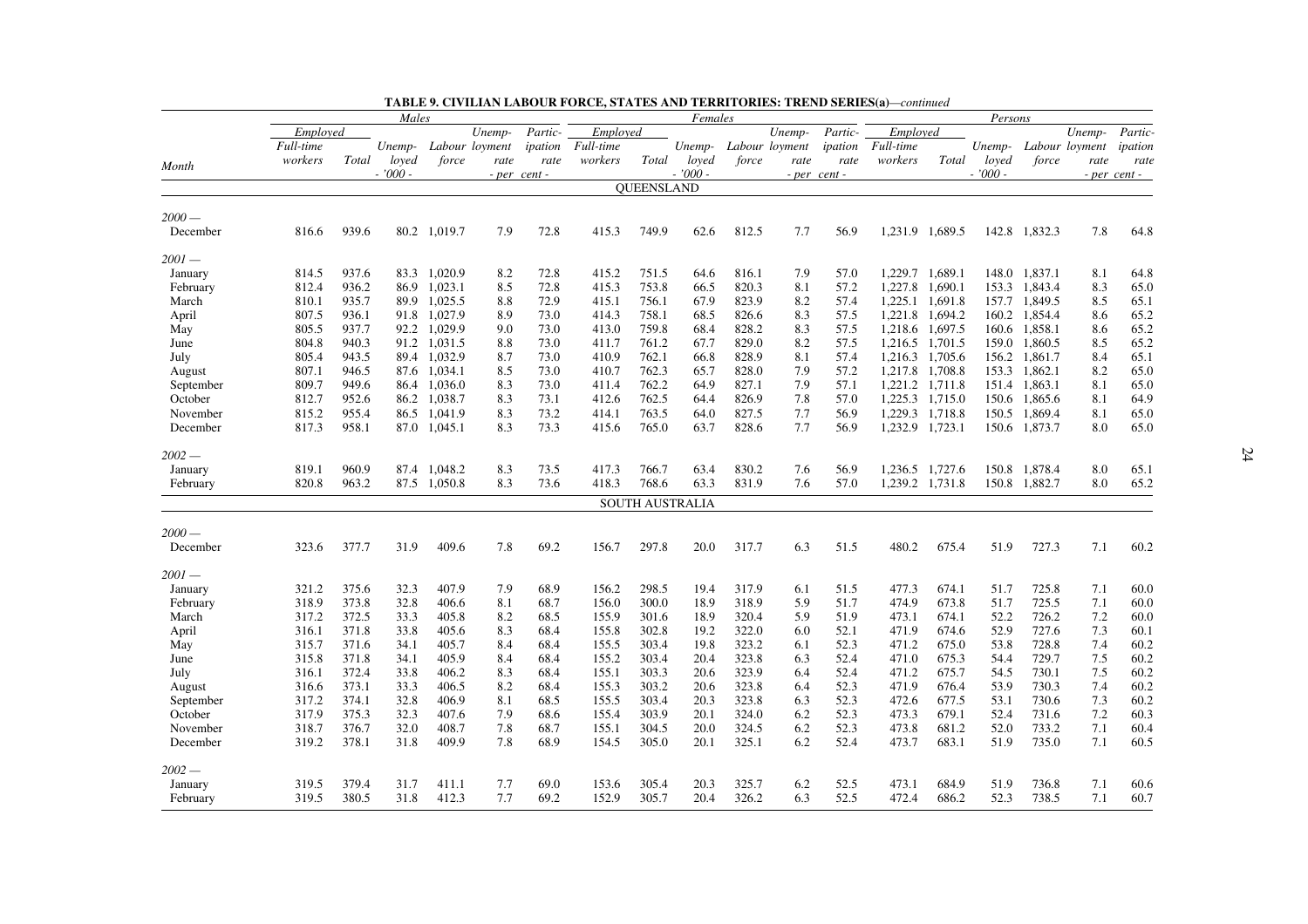|           | Males     |       |           |       |                | Females                                 |           |                 |                          |       |                       | Persons      |           |       |           |              |                |                |
|-----------|-----------|-------|-----------|-------|----------------|-----------------------------------------|-----------|-----------------|--------------------------|-------|-----------------------|--------------|-----------|-------|-----------|--------------|----------------|----------------|
|           | Employed  |       |           |       | Unemp-         | $\ensuremath{\mathit{Partic}}\xspace$ - | Employed  |                 |                          |       | Unemp-                | Partic-      | Employed  |       |           |              | Unemp-         | Partic-        |
|           | Full-time |       | Unemp-    |       | Labour loyment | ipation                                 | Full-time |                 |                          |       | Unemp- Labour loyment | ipation      | Full-time |       | Unemp-    |              | Labour loyment | ipation        |
|           | workers   | Total | loyed     | force | rate           | rate                                    | workers   | Total           | loved                    | force | rate                  | rate         | workers   | Total | loved     | force        | rate           | rate           |
| Month     |           |       | $-7000 -$ |       |                | - per cent -                            |           |                 | $-7000 -$                |       |                       | - per cent - |           |       | $-7000 -$ |              |                | $- per cent -$ |
|           |           |       |           |       |                |                                         |           |                 | <b>WESTERN AUSTRALIA</b> |       |                       |              |           |       |           |              |                |                |
| $2000-$   |           |       |           |       |                |                                         |           |                 |                          |       |                       |              |           |       |           |              |                |                |
| December  | 454.4     | 525.1 | 37.3      | 562.3 | 6.6            | 75.1                                    | 220.3     | 413.5           | 24.2                     | 437.6 | 5.5                   | 58.4         | 674.7     | 938.5 | 61.4      | 999.9        | 6.1            | 66.8           |
| 2001 —    |           |       |           |       |                |                                         |           |                 |                          |       |                       |              |           |       |           |              |                |                |
| January   | 454.2     | 525.7 | 38.4      | 564.1 | 6.8            | 75.3                                    | 220.4     | 414.1           | 24.6                     | 438.8 | 5.6                   | 58.5         | 674.7     | 939.9 |           | 63.0 1,002.9 | 6.3            | 66.9           |
| February  | 453.7     | 526.3 | 39.9      | 566.1 | 7.0            | 75.4                                    | 219.5     | 414.2           | 25.6                     | 439.8 | 5.8                   | 58.5         | 673.2     | 940.5 | 65.5      | 1,006.0      | 6.5            | 67.0           |
| March     | 453.0     | 526.6 | 41.3      | 567.9 | 7.3            | 75.6                                    | 217.6     | 413.7           | 27.1                     | 440.8 | 6.2                   | 58.6         | 670.6     | 940.3 | 68.5      | 1,008.7      | 6.8            | 67.1           |
| April     | 452.4     | 526.7 | 42.6      | 569.2 | 7.5            | 75.6                                    | 215.2     | 412.7           | 28.7                     | 441.4 | 6.5                   | 58.6         | 667.6     | 939.4 | 71.2      | 1,010.6      | 7.0            | 67.1           |
| May       | 451.9     | 526.7 | 43.4      | 570.1 | 7.6            | 75.7                                    | 213.0     | 411.5           | 29.9                     | 441.4 | 6.8                   | 58.5         | 664.9     | 938.1 | 73.3      | 1,011.5      | 7.2            | 67.1           |
| June      | 452.0     | 526.9 | 43.7      | 570.6 | 7.7            | 75.6                                    | 211.1     | 410.6           | 30.5                     | 441.1 | 6.9                   | 58.4         | 663.2     | 937.5 | 74.2      | 1,011.7      | 7.3            | 67.0           |
| July      | 452.7     | 527.5 | 43.4      | 570.8 | 7.6            | 75.6                                    | 210.0     | 410.5           | 30.2                     | 440.7 | 6.8                   | 58.3         | 662.7     | 938.0 | 73.5      | 1,011.5      | 7.3            | 66.9           |
| August    | 453.6     | 528.4 | 42.6      | 571.0 | 7.5            | 75.5                                    | 209.2     | 410.6           | 29.2                     | 439.8 | 6.6                   | 58.1         | 662.9     | 939.0 | 71.8      | 1.010.8      | 7.1            | 66.8           |
| September | 454.9     | 529.5 | 41.6      | 571.1 | 7.3            | 75.4                                    | 208.6     | 410.9           | 28.2                     | 439.0 | 6.4                   | 57.9         | 663.5     | 940.4 | 69.8      | 1,010.1      | 6.9            | 66.6           |
| October   | 456.4     | 530.9 | 40.5      | 571.4 | 7.1            | 75.3                                    | 207.7     | 411.1           | 27.4                     | 438.6 | 6.3                   | 57.7         | 664.1     | 942.0 | 68.0      | 1,010.0      | 6.7            | 66.5           |
| November  | 458.0     | 532.4 | 39.6      | 572.0 | 6.9            | 75.3                                    | 206.6     | 411.3           | 27.2                     | 438.5 | 6.2                   | 57.7         | 664.6     | 943.7 | 66.8      | 1,010.5      | 6.6            | 66.5           |
| December  | 459.5     | 533.9 | 39.0      | 572.9 | 6.8            | 75.3                                    | 205.6     | 411.4           | 27.2                     | 438.6 | 6.2                   | 57.6         | 665.1     | 945.3 | 66.2      | 1,011.6      | 6.5            | 66.4           |
| 2002 —    |           |       |           |       |                |                                         |           |                 |                          |       |                       |              |           |       |           |              |                |                |
| January   | 460.7     | 535.2 | 38.7      | 573.9 | 6.7            | 75.3                                    | 204.9     | 411.8           | 27.3                     | 439.0 | 6.2                   | 57.6         | 665.7     | 947.0 | 65.9      | 1,012.9      | 6.5            | 66.5           |
| February  | 461.7     | 536.4 | 38.5      | 574.8 | 6.7            | 75.4                                    | 204.3     | 412.1           | 27.3                     | 439.4 | 6.2                   | 57.6         | 666.0     | 948.5 |           | 65.8 1,014.2 | 6.5            | 66.5           |
|           |           |       |           |       |                |                                         |           | <b>TASMANIA</b> |                          |       |                       |              |           |       |           |              |                |                |
| $2000-$   |           |       |           |       |                |                                         |           |                 |                          |       |                       |              |           |       |           |              |                |                |
| December  | 94.8      | 111.9 | 12.2      | 124.2 | 9.9            | 68.7                                    | 43.7      | 90.1            | 7.0                      | 97.1  | 7.2                   | 50.9         | 138.5     | 202.0 | 19.3      | 221.3        | 8.7            | 59.5           |
| $2001-$   |           |       |           |       |                |                                         |           |                 |                          |       |                       |              |           |       |           |              |                |                |
| January   | 95.1      | 111.9 | 12.3      | 124.2 | 9.9            | 68.6                                    | 43.6      | 90.1            | 6.9                      | 97.0  | 7.1                   | 50.8         | 138.7     | 202.0 | 19.1      | 221.1        | 8.6            | 59.5           |
| February  | 95.3      | 111.6 | 12.2      | 123.9 | 9.9            | 68.5                                    | 43.4      | 90.0            | 6.7                      | 96.7  | 6.9                   | 50.6         | 138.8     | 201.6 | 18.9      | 220.5        | 8.6            | 59.3           |
| March     | 95.4      | 111.2 | 12.2      | 123.3 | 9.9            | 68.2                                    | 43.1      | 89.7            | 6.6                      | 96.3  | 6.8                   | 50.4         | 138.4     | 200.9 | 18.7      | 219.6        | 8.5            | 59.0           |
| April     | 95.2      | 110.5 | 12.1      | 122.7 | 9.9            | 67.8                                    | 42.7      | 89.3            | 6.6                      | 95.9  | 6.9                   | 50.2         | 137.9     | 199.9 | 18.7      | 218.6        | 8.6            | 58.7           |
| May       | 94.8      | 109.9 | 12.1      | 122.0 | 9.9            | 67.4                                    | 42.7      | 89.0            | 6.8                      | 95.9  | 7.1                   | 50.1         | 137.5     | 198.9 | 19.0      | 217.9        | 8.7            | 58.5           |
| June      | 94.4      | 109.4 | 12.3      | 121.6 | 10.1           | 67.2                                    | 42.9      | 88.9            | 7.1                      | 96.0  | 7.4                   | 50.2         | 137.4     | 198.3 | 19.3      | 217.6        | 8.9            | 58.4           |
| July      | 94.0      | 109.1 | 12.5      | 121.5 | 10.3           | 67.1                                    | 43.5      | 89.1            | 7.3                      | 96.3  | 7.5                   | 50.3         | 137.5     | 198.1 | 19.7      | 217.8        | 9.1            | 58.5           |
| August    | 93.8      | 109.0 | 12.7      | 121.7 | 10.4           | 67.2                                    | 44.2      | 89.3            | 7.3                      | 96.6  | 7.6                   | 50.4         | 138.0     | 198.3 | 20.0      | 218.3        | 9.1            | 58.6           |
| September | 93.7      | 109.2 | 12.7      | 121.9 | 10.4           | 67.3                                    | 44.8      | 89.5            | 7.2                      | 96.7  | 7.5                   | 50.5         | 138.5     | 198.7 | 19.9      | 218.6        | 9.1            | 58.7           |
| October   | 93.7      | 109.5 | 12.6      | 122.1 | 10.3           | 67.4                                    | 45.1      | 89.6            | 7.1                      | 96.7  | 7.4                   | 50.5         | 138.8     | 199.1 | 19.7      | 218.8        | 9.0            | 58.7           |
| November  | 93.8      | 110.0 | 12.2      | 122.2 | 10.0           | 67.4                                    | 45.0      | 89.4            | 7.2                      | 96.6  | 7.4                   | 50.4         | 138.8     | 199.4 | 19.4      | 218.8        | 8.9            | 58.7           |
| December  | 93.8      | 110.3 | 11.8      | 122.1 | 9.7            | 67.4                                    | 44.7      | 89.1            | 7.3                      | 96.4  | 7.6                   | 50.2         | 138.5     | 199.4 | 19.1      | 218.5        | 8.8            | 58.6           |
| $2002 -$  |           |       |           |       |                |                                         |           |                 |                          |       |                       |              |           |       |           |              |                |                |
| January   | 93.9      | 110.6 | 11.4      | 121.9 | 9.3            | 67.3                                    | 44.3      | 88.7            | 7.6                      | 96.2  | 7.8                   | 50.1         | 138.2     | 199.2 | 18.9      | 218.2        | 8.7            | 58.5           |
| February  | 93.9      | 110.8 | 11.0      | 121.8 | 9.0            | 67.2                                    | 43.9      | 88.3            | 7.9                      | 96.1  | 8.2                   | 50.1         | 137.8     | 199.1 | 18.8      | 217.9        | 8.6            | 58.4           |
|           |           |       |           |       |                |                                         |           |                 |                          |       |                       |              |           |       |           |              |                |                |

| <b>TABLE 9. CIVILIAN LABOUR FORCE, STATES AND TERRITORIES: TREND SERIES(a)—continued</b> |  |  |
|------------------------------------------------------------------------------------------|--|--|
|------------------------------------------------------------------------------------------|--|--|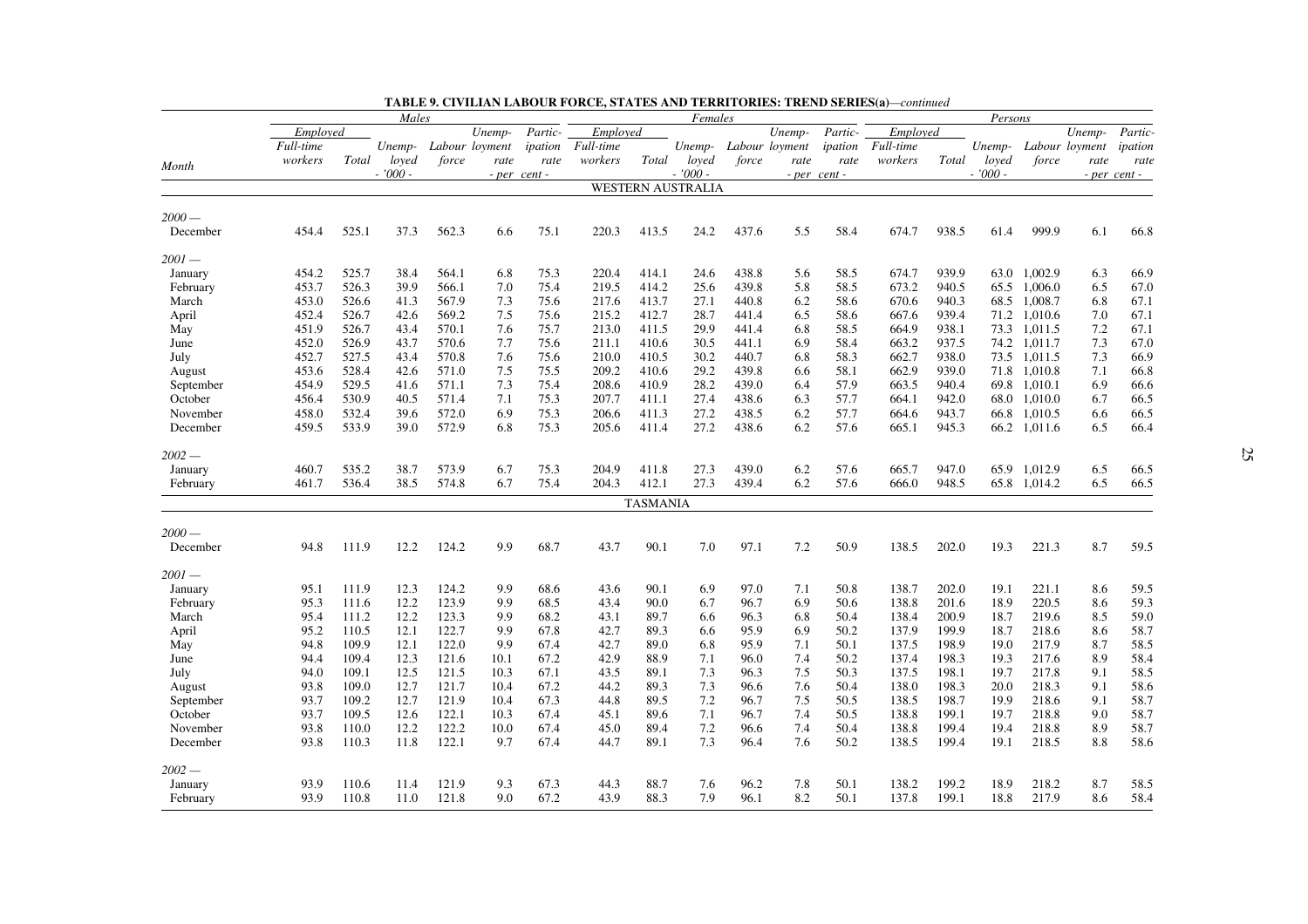|              | Males     |       |           |       |                | Females |                              |       |                    |       |                       | Persons      |           |       |           |                |        |              |
|--------------|-----------|-------|-----------|-------|----------------|---------|------------------------------|-------|--------------------|-------|-----------------------|--------------|-----------|-------|-----------|----------------|--------|--------------|
|              | Employed  |       |           |       | Unemp-         | Partic- | Employed                     |       |                    |       | Unemp-                | Partic-      | Employed  |       |           |                | Unemp- | Partic-      |
|              | Full-time |       | Unemp-    |       | Labour loyment | ipation | Full-time                    |       |                    |       | Unemp- Labour loyment | ipation      | Full-time |       | Unemp-    | Labour loyment |        | ipation      |
| Month        | workers   | Total | loved     | force | rate           | rate    | workers                      | Total | loved              | force | rate                  | rate         | workers   | Total | loved     | force          | rate   | rate         |
|              |           |       | $-7000 -$ |       | - per cent -   |         |                              |       | $-7000 -$          |       |                       | - per cent - |           |       | $-7000 -$ |                |        | - per cent - |
|              |           |       |           |       |                |         |                              |       | NORTHERN TERRITORY |       |                       |              |           |       |           |                |        |              |
| $2000-$      |           |       |           |       |                |         |                              |       |                    |       |                       |              |           |       |           |                |        |              |
| December     | 43.9      | 52.0  | 3.7       | 55.7  | 6.7            | 75.5    | 28.6                         | 41.1  | 1.7                | 42.8  | 4.0                   | 63.4         | 72.5      | 93.0  | 5.5       | 98.5           | 5.5    | 69.7         |
| $2001-$      |           |       |           |       |                |         |                              |       |                    |       |                       |              |           |       |           |                |        |              |
| January      | 44.0      | 52.1  | 3.8       | 55.9  | 6.8            | 75.7    | 28.9                         | 41.2  | 1.7                | 42.9  | 4.0                   | 63.5         | 72.9      | 93.3  | 5.5       | 98.8           | 5.6    | 69.8         |
| February     | 44.1      | 52.2  | 3.8       | 56.0  | 6.8            | 75.8    | 29.2                         | 41.5  | 1.8                | 43.3  | 4.1                   | 63.9         | 73.3      | 93.6  | 5.6       | 99.2           | 5.7    | 70.1         |
| March        | 44.3      | 52.3  | 3.9       | 56.2  | 7.0            | 76.1    | 29.6                         | 42.0  | 1.9                | 44.0  | 4.4                   | 64.8         | 73.9      | 94.4  | 5.9       | 100.2          | 5.8    | 70.7         |
| April        | 44.6      | 52.7  | 4.1       | 56.7  | 7.2            | 76.8    | 29.9                         | 42.7  | 2.2                | 44.9  | 4.9                   | 66.1         | 74.5      | 95.4  | 6.3       | 101.6          | 6.2    | 71.7         |
| May          | 44.9      | 53.2  | 4.2       | 57.4  | 7.3            | 77.7    | 30.0                         | 43.3  | 2.5                | 45.8  | 5.5                   | 67.3         | 74.8      | 96.5  | 6.7       | 103.2          | 6.5    | 72.7         |
| June         | 45.0      | 53.8  | 4.3       | 58.1  | 7.4            | 78.7    | 29.8                         | 43.4  | 2.9                | 46.3  | 6.3                   | 68.0         | 74.8      | 97.2  | 7.2       | 104.5          | 6.9    | 73.5         |
| July         | 45.0      | 54.3  | 4.4       | 58.7  | 7.5            | 79.4    | 29.4                         | 43.3  | 3.3                | 46.5  | 7.0                   | 68.2         | 74.4      | 97.5  | 7.7       | 105.2          | 7.3    | 74.0         |
| August       | 44.8      | 54.6  | 4.4       | 59.0  | 7.5            | 79.8    | 28.8                         | 42.9  | 3.6                | 46.5  | 7.7                   | 68.0         | 73.7      | 97.4  | 8.0       | 105.5          | 7.6    | 74.1         |
| September    | 44.6      | 54.6  | 4.5       | 59.1  | 7.6            | 79.8    | 28.4                         | 42.6  | 3.7                | 46.4  | 8.1                   | 67.8         | 73.0      | 97.2  | 8.2       | 105.4          | 7.8    | 74.0         |
| October      | 44.3      | 54.4  | 4.6       | 59.0  | 7.8            | 79.6    | 28.1                         | 42.6  | 3.8                | 46.4  | 8.1                   | 67.7         | 72.5      | 97.0  | 8.3       | 105.4          | 7.9    | 73.9         |
| November     | 44.1      | 54.3  | 4.6       | 58.9  | 7.9            | 79.5    | 28.1                         | 42.8  | 3.7                | 46.5  | 7.9                   | 67.9         | 72.2      | 97.1  | 8.3       | 105.4          | 7.9    | 73.9         |
| December (b) | 43.9      | 54.3  | 4.6       | 58.9  | 7.8            | 79.4    | 28.1                         | 43.2  | 3.6                | 46.8  | 7.6                   | 68.2         | 72.1      | 97.5  | 8.2       | 105.7          | 7.7    | 74.1         |
| $2002-$      |           |       |           |       |                |         |                              |       |                    |       |                       |              |           |       |           |                |        |              |
| January (b)  | 43.8      | 54.4  | 4.5       | 58.9  | 7.7            | 79.4    | 28.2                         | 43.7  | 3.4                | 47.1  | 7.2                   | 68.6         | 72.0      | 98.1  | 7.9       | 106.0          | 7.5    | 74.2         |
| February (b) | 43.7      | 54.5  | 4.3       | 58.9  | 7.4            | 79.4    | 28.4                         | 44.1  | 3.2                | 47.3  | 6.8                   | 69.0         | 72.1      | 98.7  | 7.5       | 106.2          | 7.1    | 74.4         |
|              |           |       |           |       |                |         | AUSTRALIAN CAPITAL TERRITORY |       |                    |       |                       |              |           |       |           |                |        |              |
| $2000-$      |           |       |           |       |                |         |                              |       |                    |       |                       |              |           |       |           |                |        |              |
| December     | 75.4      | 88.8  | 4.8       | 93.6  | 5.2            | 78.7    | 50.7                         | 81.0  | 3.1                | 84.1  | 3.7                   | 67.7         | 126.0     | 169.8 | 8.0       | 177.7          | 4.5    | 73.0         |
| $2001-$      |           |       |           |       |                |         |                              |       |                    |       |                       |              |           |       |           |                |        |              |
| January      | 75.2      | 88.4  | 4.9       | 93.3  | 5.2            | 78.4    | 50.4                         | 80.6  | 3.3                | 83.8  | 3.9                   | 67.4         | 125.6     | 169.0 | 8.1       | 177.1          | 4.6    | 72.8         |
| February     | 75.1      | 88.1  | 5.0       | 93.1  | 5.4            | 78.2    | 50.2                         | 80.2  | 3.4                | 83.6  | 4.1                   | 67.2         | 125.3     | 168.3 | 8.4       | 176.7          | 4.7    | 72.6         |
| March        | 74.8      | 87.8  | 5.3       | 93.0  | 5.7            | 78.2    | 49.9                         | 80.0  | 3.6                | 83.5  | 4.3                   | 67.1         | 124.8     | 167.8 | 8.8       | 176.6          | 5.0    | 72.5         |
| April        | 74.4      | 87.5  | 5.6       | 93.1  | 6.0            | 78.2    | 49.6                         | 79.8  | 3.7                | 83.4  | 4.4                   | 66.9         | 124.0     | 167.2 | 9.3       | 176.5          | 5.3    | 72.4         |
| May          | 73.9      | 87.3  | 6.0       | 93.2  | 6.4            | 78.2    | 49.3                         | 79.6  | 3.7                | 83.3  | 4.4                   | 66.8         | 123.2     | 166.9 | 9.7       | 176.5          | 5.5    | 72.4         |
| June         | 73.3      | 87.1  | 6.1       | 93.3  | 6.6            | 78.2    | 49.2                         | 79.5  | 3.6                | 83.1  | 4.3                   | 66.5         | 122.6     | 166.6 | 9.7       | 176.3          | 5.5    | 72.2         |
| July         | 72.9      | 87.1  | 6.1       | 93.1  | 6.5            | 78.0    | 49.4                         | 79.3  | 3.4                | 82.8  | 4.2                   | 66.2         | 122.4     | 166.4 | 9.5       | 175.9          | 5.4    | 72.0         |
| August       | 72.8      | 87.2  | 5.8       | 93.0  | 6.2            | 77.7    | 49.9                         | 79.2  | 3.3                | 82.5  | 4.0                   | 65.9         | 122.6     | 166.4 | 9.0       | 175.5          | 5.1    | 71.7         |
| September    | 72.9      | 87.5  | 5.4       | 92.8  | 5.8            | 77.5    | 50.4                         | 79.3  | 3.1                | 82.4  | 3.7                   | 65.7         | 123.2     | 166.8 | 8.4       | 175.2          | 4.8    | 71.5         |
| October      | 73.0      | 87.8  | 5.0       | 92.8  | 5.4            | 77.4    | 50.9                         | 79.4  | 3.0                | 82.4  | 3.6                   | 65.7         | 123.9     | 167.2 | 8.0       | 175.2          | 4.5    | 71.4         |
| November     | 73.2      | 88.0  | 4.8       | 92.8  | 5.2            | 77.3    | 51.2                         | 79.6  | 2.9                | 82.5  | 3.5                   | 65.7         | 124.3     | 167.6 | 7.7       | 175.3          | 4.4    | 71.4         |
| December (b) | 73.3      | 88.1  | 4.7       | 92.8  | 5.1            | 77.2    | 51.2                         | 79.7  | 2.8                | 82.5  | 3.4                   | 65.7         | 124.5     | 167.8 | 7.5       | 175.4          | 4.3    | 71.3         |
|              |           |       |           |       |                |         |                              |       |                    |       |                       |              |           |       |           |                |        |              |
| $2002 -$     |           |       |           |       |                |         |                              |       |                    |       |                       |              |           |       |           |                |        |              |
| January (b)  | 73.4      | 88.1  | 4.7       | 92.8  | 5.0            | 77.1    | 51.0                         | 79.8  | 2.8                | 82.6  | 3.4                   | 65.7         | 124.4     | 167.9 | 7.5       | 175.4          | 4.3    | 71.3         |
| February (b) | 73.4      | 88.0  | 4.7       | 92.8  | 5.1            | 77.0    | 50.7                         | 79.8  | 2.9                | 82.7  | 3.5                   | 65.7         | 124.1     | 167.9 | 7.6       | 175.5          | 4.3    | 71.2         |

**TABLE 9. CIVILIAN LABOUR FORCE, STATES AND TERRITORIES: TREND SERIES(a)** *—continued*

(a) Revised due to seasonal reanalysis.

(b) These estimates may be subject to significant revisions as data for later months become available.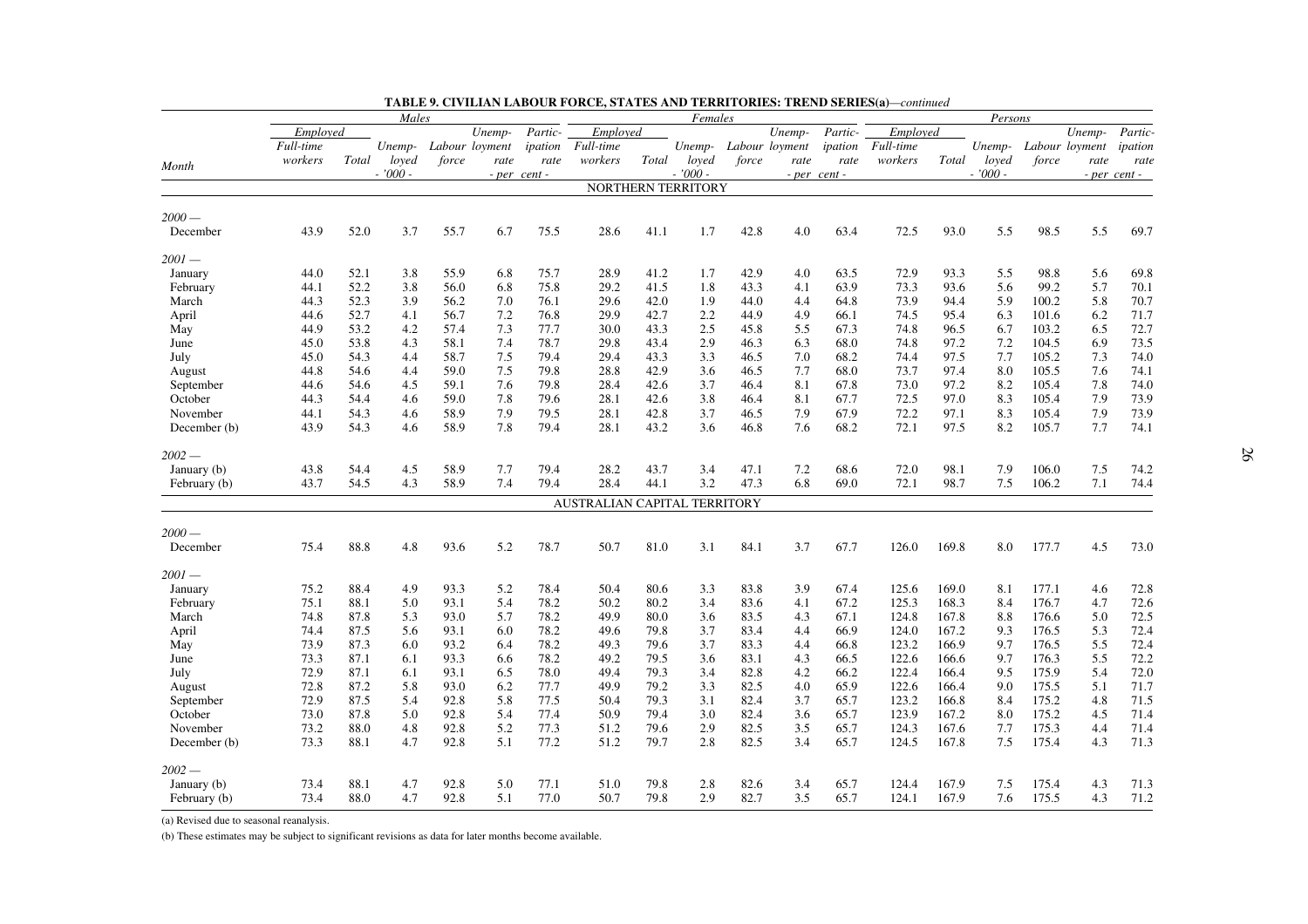|  |  |  |  | TABLE 10. CIVILIAN LABOUR FORCE. BY AGE. FEBRUARY 2002 |
|--|--|--|--|--------------------------------------------------------|
|--|--|--|--|--------------------------------------------------------|

|              |         |         | Number('000) |         |         | Participation rate (per cent) |         |            |       |         |  |  |  |
|--------------|---------|---------|--------------|---------|---------|-------------------------------|---------|------------|-------|---------|--|--|--|
|              |         |         | Females      |         |         |                               |         | Females    |       |         |  |  |  |
| Age group    |         |         | Not          |         |         |                               |         | <b>Not</b> |       |         |  |  |  |
|              | Males   | Married | married      | Total   | Persons | Males                         | Married | married    | Total | Persons |  |  |  |
| $15-64$      | 5,475.5 | 2,548.4 | 1,774.8      | 4,323.3 | 9,798.8 | 83.0                          | 65.0    | 68.2       | 66.3  | 74.7    |  |  |  |
| $15-19$      | 428.3   | 18.6    | 391.9        | 410.5   | 838.8   | 61.4                          | 73.6    | 61.1       | 61.6  | 61.5    |  |  |  |
| $20 - 24$    | 618.6   | 149.4   | 383.3        | 532.7   | 1,151.4 | 87.8                          | 73.2    | 80.2       | 78.1  | 83.0    |  |  |  |
| 25-34        | ,337.4  | 630.8   | 391.2        | 1,022.1 | 2,359.5 | 92.1                          | 67.2    | 76.1       | 70.4  | 81.2    |  |  |  |
| 35-44        | .334.2  | 776.4   | 275.0        | 1.051.4 | 2,385.7 | 91.1                          | 71.2    | 71.1       | 71.2  | 81.1    |  |  |  |
| 45-54        | .161.0  | 714.1   | 224.7        | 938.8   | 2,099.8 | 87.2                          | 71.6    | 68.9       | 70.9  | 79.1    |  |  |  |
| 55-59        | 391.1   | 193.3   | 73.5         | 266.8   | 657.9   | 73.4                          | 50.2    | 56.3       | 51.7  | 62.7    |  |  |  |
| 60-64        | 204.8   | 65.7    | 35.2         | 100.9   | 305.8   | 49.7                          | 23.5    | 27.6       | 24.8  | 37.3    |  |  |  |
| 65 and over  | 109.3   | 30.4    | 18.7         | 49.0    | 158.4   | 10.2                          | 5.4     | 2.4        | 3.6   | 6.5     |  |  |  |
| <b>Total</b> | 5,584.8 | 2,578.8 | 1,793.5      | 4,372.3 | 9,957.2 | 72.8                          | 57.5    | 52.9       | 55.5  | 64.0    |  |  |  |

#### **TABLE 11. LABOUR FORCE STATUS OF THE CIVILIAN POPULATION AGED 15 TO 19: ATTENDANCE AT SCHOOL OR A TERTIARY EDUCATIONAL INSTITUTION, FEBRUARY 2002**

|                                                             | Employed                                                                      |                                          | Looking                                | Unemployed<br>Looking                                                                                    |                                                                     |                                                 | Not in                                  | Civilian<br>popula-<br>tion               | Unemp-                                   | Partici-                                 |
|-------------------------------------------------------------|-------------------------------------------------------------------------------|------------------------------------------|----------------------------------------|----------------------------------------------------------------------------------------------------------|---------------------------------------------------------------------|-------------------------------------------------|-----------------------------------------|-------------------------------------------|------------------------------------------|------------------------------------------|
|                                                             | Full-time<br>workers                                                          |                                          | for full-<br>Total time work           | for part-<br>time work                                                                                   | Total                                                               | Labour<br>force                                 | labour<br>force                         | aged<br>$15 - 19$                         | loyment<br>rate                          | pation<br>rate                           |
|                                                             | ATTENDING NEITHER SCHOOL NOR A TERTIARY EDUCATIONAL INSTITUTION FULL TIME (a) |                                          |                                        | $-7000 -$                                                                                                |                                                                     |                                                 |                                         |                                           |                                          | $- per$ cent $-$                         |
| Males<br>Females<br>Persons                                 | 136.8<br>78.2<br>215.0                                                        | 189.6<br>139.8<br>329.3                  | 43.7<br>24.7<br>68.4                   | $*2.3$<br>$*1.1$<br>$*3.4$                                                                               | 46.0<br>25.9<br>71.8                                                | 235.5<br>165.6<br>401.2                         | 23.7<br>31.4<br>55.1                    | 259.3<br>197.0<br>456.3                   | 19.5<br>15.6<br>17.9                     | 90.8<br>84.1<br>87.9                     |
| Left school -<br>Before 1999<br>1999<br>2000 to survey date | 28.1<br>53.4<br>133.5                                                         | 36.0<br>74.7<br>218.7                    | 7.7<br>9.2<br>51.4                     | $*0.2$<br>$*0.2$<br>$*3.0$                                                                               | 7.9<br>9.5<br>54.5                                                  | 43.9<br>84.2<br>273.1                           | 10.9<br>8.8<br>33.9                     | 54.7<br>93.0<br>307.1                     | 18.0<br>11.2<br>19.9                     | 80.1<br>90.5<br>88.9                     |
| $Age-15$<br>16<br>17<br>$18\,$<br>19                        | $*3.8$<br>15.2<br>34.5<br>69.8<br>91.7                                        | 5.4<br>21.8<br>59.1<br>115.4<br>127.6    | $*2.9$<br>8.3<br>17.3<br>22.8<br>17.1  | $*0.0$<br>$*0.5$<br>$*1.7$<br>$*0.9$<br>$*0.3$<br>ATTENDING A TERTIARY EDUCATIONAL INSTITUTION FULL TIME | $*2.9$<br>8.8<br>19.1<br>23.6<br>17.4                               | 8.3<br>30.6<br>78.2<br>139.1<br>145.0           | $*3.5$<br>5.5<br>10.6<br>16.3<br>19.1   | 11.8<br>36.1<br>88.8<br>155.4<br>164.1    | $*35.2$<br>28.7<br>24.4<br>17.0<br>12.0  | 70.2<br>84.7<br>88.0<br>89.5<br>88.3     |
| Males<br>Females<br>Persons                                 | 10.9<br>6.8<br>17.7                                                           | 62.0<br>85.7<br>147.7                    | $*3.7$<br>4.4<br>8.1                   | 12.3<br>16.2<br>28.4                                                                                     | 16.0<br>20.6<br>36.5                                                | 78.0<br>106.2<br>184.2                          | 46.4<br>49.2<br>95.6                    | 124.4<br>155.4<br>279.8                   | 20.5<br>19.4<br>19.8                     | 62.7<br>68.4<br>65.8                     |
| Left school -<br>Before 1999<br>1999<br>2000 to survey date | $*0.3$<br>$*4.3$<br>13.1                                                      | $*1.9$<br>27.4<br>118.3                  | $*0.2$<br>$*0.9$<br>6.9                | $*0.7$<br>$*2.6$<br>25.2                                                                                 | $*0.9$<br>$*3.5$<br>32.1                                            | $*2.8$<br>30.9<br>150.5                         | $*1.6$<br>11.8<br>82.2                  | 4.4<br>42.7<br>232.7                      | $*31.4$<br>$*11.4$<br>21.3               | $*64.2$<br>72.4<br>64.7                  |
| $Age -$<br>$15$ and 16<br>17<br>18<br>19                    | $*0.9$<br>$*0.9$<br>6.8<br>9.1                                                | $*2.3$<br>24.5<br>50.3<br>70.6           | $*1.3$<br>$*1.8$<br>$*3.3$<br>$*1.7$   | $*2.7$<br>$\frac{5.9}{11.7}$<br>8.2                                                                      | $*4.0$<br>7.7<br>15.0<br>9.9                                        | 6.3<br>32.2<br>65.3<br>80.5                     | 5.6<br>18.4<br>38.9<br>32.7             | 12.0<br>50.5<br>104.2<br>113.1            | $*63.2$<br>$\frac{23.9}{22.9}$<br>12.3   | 52.8<br>63.7<br>62.6<br>71.1             |
|                                                             |                                                                               |                                          |                                        | <b>ATTENDING SCHOOL</b>                                                                                  |                                                                     |                                                 |                                         |                                           |                                          |                                          |
| Males<br>Females<br>Persons                                 | $*0.6$<br>$*0.0$<br>$*0.6$                                                    | 86.0<br>114.2<br>200.2                   | $*3.3$<br>$*2.2$<br>5.6                | 25.4<br>$\frac{22.2}{47.6}$                                                                              | 28.8<br>24.4<br>53.2                                                | 114.8<br>138.6<br>253.4                         | 199.0<br>175.4<br>374.5                 | 313.9<br>314.0<br>627.9                   | 25.1<br>17.6<br>21.0                     | 36.6<br>44.1<br>40.4                     |
| ${\rm Age}-15$<br>16<br>17<br>18 and 19                     | $*0.3$<br>$*0.2$<br>$*0.1$<br>$*0.0$                                          | 62.4<br>82.5<br>52.0<br>$*3.4$           | $*0.9$<br>$*2.6$<br>$*1.7$<br>$*0.4$   | 22.8<br>16.4<br>$7.2$<br>$*1.2$                                                                          | 23.7<br>19.0<br>8.9<br>$*1.6$                                       | 86.1<br>101.5<br>60.9<br>5.0                    | 165.1<br>123.6<br>71.6<br>14.2          | 251.2<br>225.0<br>132.6<br>19.1           | 27.5<br>18.7<br>14.6<br>$*32.1$          | 34.3<br>45.1<br>46.0<br>26.0             |
|                                                             |                                                                               |                                          |                                        | <b>TOTAL</b>                                                                                             |                                                                     |                                                 |                                         |                                           |                                          |                                          |
| Males<br>Females<br><b>Persons</b>                          | $\underset{85.1}{^{148.3}}$<br>233.4                                          | 337.6<br>339.7<br>677.3                  | 50.7<br>31.3<br>82.0                   | 40.0<br>39.5<br>79.5                                                                                     | 90.7<br>70.8<br>161.5                                               | 428.3<br>410.5<br>838.8                         | 269.2<br>256.0<br>525.2                 | 697.5<br>666.5<br>1,364.0                 | 21.2<br>17.3<br>19.3                     | 61.4<br>61.6<br>61.5                     |
| ${\rm Age}-15$<br>16<br>17<br>18<br>19                      | $*4.1$<br>16.3<br>35.5<br>76.7<br>100.8                                       | 68.0<br>106.4<br>135.6<br>168.7<br>198.6 | $*4.3$<br>11.7<br>20.9<br>26.4<br>18.8 | 23.0<br>19.4<br>14.8<br>13.6<br>8.7                                                                      | $\begin{array}{c} 27.3 \\ 31.0 \end{array}$<br>35.7<br>40.0<br>27.5 | $\frac{95.3}{137.4}$<br>171.3<br>208.6<br>226.2 | 170.9<br>132.4<br>100.6<br>67.6<br>53.6 | 266.2<br>269.8<br>271.9<br>276.2<br>279.8 | $^{28.7}_{22.6}$<br>20.8<br>19.2<br>12.2 | $35.8$<br>$50.9$<br>63.0<br>75.5<br>80.8 |

(a) The components of the 'Left school' category in the 'Not in labour force' and 'Civilian population aged 15-19' columns do not add to the total because institutionalised persons are not asked the 'school attendance' question.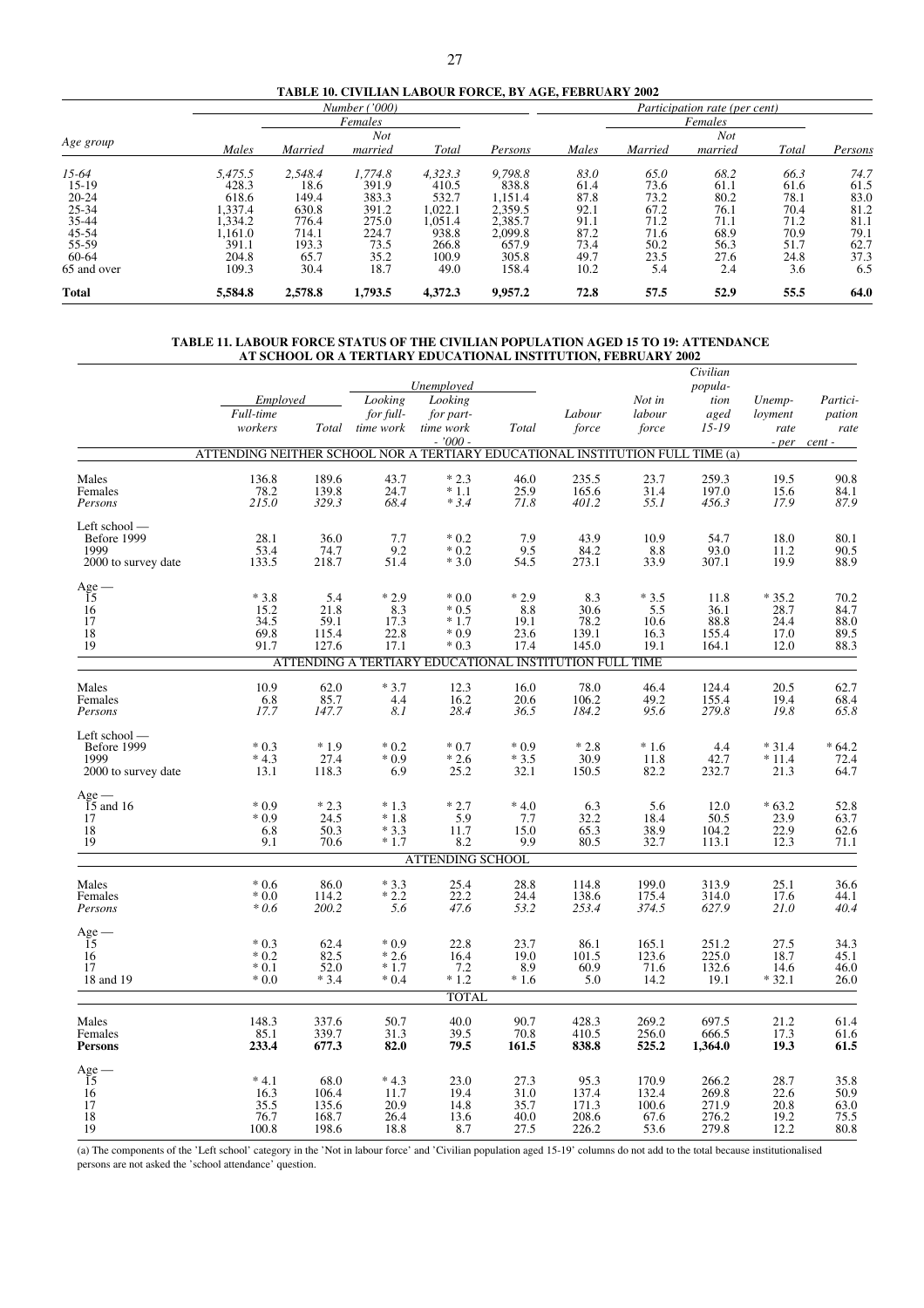|                |           |         |           |                                                            |        |         |        | Civilian  |         |          |
|----------------|-----------|---------|-----------|------------------------------------------------------------|--------|---------|--------|-----------|---------|----------|
|                |           |         |           | Unemployed                                                 |        |         |        | popula-   |         |          |
|                | Employed  |         | Looking   | Looking                                                    |        |         | Not in | tion      | Unemp-  | Partici- |
|                | Full-time |         | for full- | for part-                                                  |        | Labour  | labour | aged      | loyment | pation   |
|                | workers   | Total   | time work | time work                                                  | Total  | force   | force  | $20 - 24$ | rate    | rate     |
|                |           |         |           | $-7000 -$                                                  |        |         |        |           | - per   | cent -   |
|                |           |         |           | NOT ATTENDING A TERTIARY EDUCATIONAL INSTITUTION FULL TIME |        |         |        |           |         |          |
| Males          | 412.1     | 472.8   | 58.7      | $*1.0$                                                     | 59.7   | 532.5   | 39.4   | 571.9     | 11.2    | 93.1     |
| Females        | 292.4     | 384.7   | 39.1      | 6.5                                                        | 45.7   | 430.4   | 102.2  | 532.6     | 10.6    | 80.8     |
| Persons        | 704.6     | 857.5   | 97.9      | 7.5                                                        | 105.4  | 962.9   | 141.6  | 1,104.5   | 10.9    | 87.2     |
| $Age -$        |           |         |           |                                                            |        |         |        |           |         |          |
| 20             | 104.1     | 136.1   | 20.7      | $*1.7$                                                     | 22.4   | 158.5   | 23.6   | 182.2     | 14.1    | 87.0     |
| 21             | 124.5     | 154.6   | 20.5      | $*0.5$                                                     | 20.9   | 175.6   | 28.5   | 204.1     | 11.9    | 86.0     |
| 22             | 144.7     | 176.7   | 23.3      | $*2.0$                                                     | 25.2   | 202.0   | 24.3   | 226.3     | 12.5    | 89.3     |
| 23             | 160.9     | 189.5   | 15.4      | $*1.4$                                                     | 16.8   | 206.3   | 33.4   | 239.7     | 8.1     | 86.1     |
| 24             | 170.5     | 200.5   | 18.0      | $*2.0$                                                     | 20.0   | 220.5   | 31.8   | 252.3     | 9.1     | 87.4     |
|                |           |         |           | ATTENDING A TERTIARY EDUCATIONAL INSTITUTION FULL TIME     |        |         |        |           |         |          |
| Males          | 24.1      | 73.5    | 4.5       | 8.1                                                        | 12.6   | 86.1    | 47.0   | 133.1     | 14.6    | 64.7     |
| Females        | 15.9      | 91.3    | 4.9       | 6.3                                                        | 11.1   | 102.4   | 46.7   | 149.1     | 10.9    | 68.7     |
| Persons        | 40.0      | 164.8   | 9.4       | 14.3                                                       | 23.7   | 188.5   | 93.7   | 282.2     | 12.6    | 66.8     |
| $Age -$        |           |         |           |                                                            |        |         |        |           |         |          |
| 20             | 10.4      | 57.2    | $*3.0$    | 6.1                                                        | 9.0    | 66.3    | 31.5   | 97.8      | 13.6    | 67.8     |
| 21             | 10.4      | 45.1    | $*2.3$    | $*2.8$                                                     | 5.2    | 50.3    | 24.3   | 74.6      | 10.3    | 67.4     |
| 22             | 7.9       | 30.0    | $*1.0$    | $*2.2$                                                     | $*3.2$ | 33.3    | 16.6   | 49.8      | $*9.7$  | 66.7     |
| 23             | 6.0       | 20.3    | $*1.2$    | $*2.1$                                                     | $*3.3$ | 23.7    | 12.6   | 36.3      | $*14.1$ | 65.3     |
| 24             | 5.3       | 12.1    | $*1.8$    | $*1.1$                                                     | $*2.9$ | 15.0    | 8.7    | 23.7      | $*19.5$ | 63.3     |
|                |           |         |           | <b>TOTAL</b>                                               |        |         |        |           |         |          |
| Males          | 436.2     | 546.3   | 63.3      | 9.0                                                        | 72.3   | 618.6   | 86.3   | 705.0     | 11.7    | 87.8     |
| Females        | 308.4     | 476.0   | 44.0      | 12.8                                                       | 56.8   | 532.7   | 149.0  | 681.7     | 10.7    | 78.1     |
| <b>Persons</b> | 744.6     | 1,022.3 | 107.2     | 21.8                                                       | 129.1  | 1,151.4 | 235.3  | 1,386.7   | 11.2    | 83.0     |
| $Age -$        |           |         |           |                                                            |        |         |        |           |         |          |
| 20             | 114.5     | 193.4   | 23.7      | 7.7                                                        | 31.4   | 224.8   | 55.1   | 279.9     | 14.0    | 80.3     |
| 21             | 134.8     | 199.7   | 22.8      | $*3.3$                                                     | 26.1   | 225.9   | 52.8   | 278.7     | 11.6    | 81.0     |
| 22             | 152.6     | 206.8   | 24.3      | $*4.1$                                                     | 28.5   | 235.2   | 40.9   | 276.1     | 12.1    | 85.2     |
| 23             | 167.0     | 209.9   | 16.6      | $*3.5$                                                     | 20.1   | 230.0   | 46.0   | 276.0     | 8.7     | 83.3     |
| 24             | 175.8     | 212.6   | 19.8      | $*3.1$                                                     | 22.9   | 235.5   | 40.5   | 276.0     | 9.7     | 85.3     |
|                |           |         |           |                                                            |        |         |        |           |         |          |

#### **TABLE 12. LABOUR FORCE STATUS OF THE CIVILIAN POPULATION AGED 20-24: FULL-TIME ATTENDANCE AT A TERTIARY EDUCATIONAL INSTITUTION, FEBRUARY 2002**

# **TABLE 13. LABOUR FORCE PARTICIPATION RATES(a), BY AGE AND BIRTHPLACE, FEBRUARY 2002**

| (per cent)   |       |                   |         |                        |         |         |  |  |  |  |  |  |
|--------------|-------|-------------------|---------|------------------------|---------|---------|--|--|--|--|--|--|
|              |       | Born in Australia |         | Born outside Australia |         |         |  |  |  |  |  |  |
| Age group    | Males | Females           | Persons | Males                  | Females | Persons |  |  |  |  |  |  |
| $15-64$      | 84.3  | 69.1              | 76.8    | 80.8                   | 58.9    | 69.8    |  |  |  |  |  |  |
| $15-19$      | 63.7  | 64.5              | 64.1    | 47.1                   | 45.4    | 46.2    |  |  |  |  |  |  |
| $20 - 24$    | 90.4  | 80.4              | 85.5    | 77.5                   | 68.5    | 72.9    |  |  |  |  |  |  |
| 25-34        | 93.0  | 72.0              | 82.6    | 90.9                   | 65.0    | 77.6    |  |  |  |  |  |  |
| 35-44        | 91.2  | 73.2              | 82.3    | 91.9                   | 66.8    | 78.9    |  |  |  |  |  |  |
| 45-54        | 88.3  | 74.4              | 81.3    | 86.2                   | 64.0    | 75.3    |  |  |  |  |  |  |
| 55-59        | 74.3  | 54.4              | 64.4    | 72.0                   | 47.2    | 60.0    |  |  |  |  |  |  |
| 60-64        | 51.5  | 27.7              | 39.4    | 47.9                   | 19.9    | 34.4    |  |  |  |  |  |  |
| 65 and over  | 12.0  | 4.5               | 7.8     | 8.8                    | 3.3     | 6.0     |  |  |  |  |  |  |
| <b>Total</b> | 75.9  | 59.8              | 67.8    | 67.8                   | 48.7    | 58.2    |  |  |  |  |  |  |

(a) Calculated using population estimates which exclude those in institutions.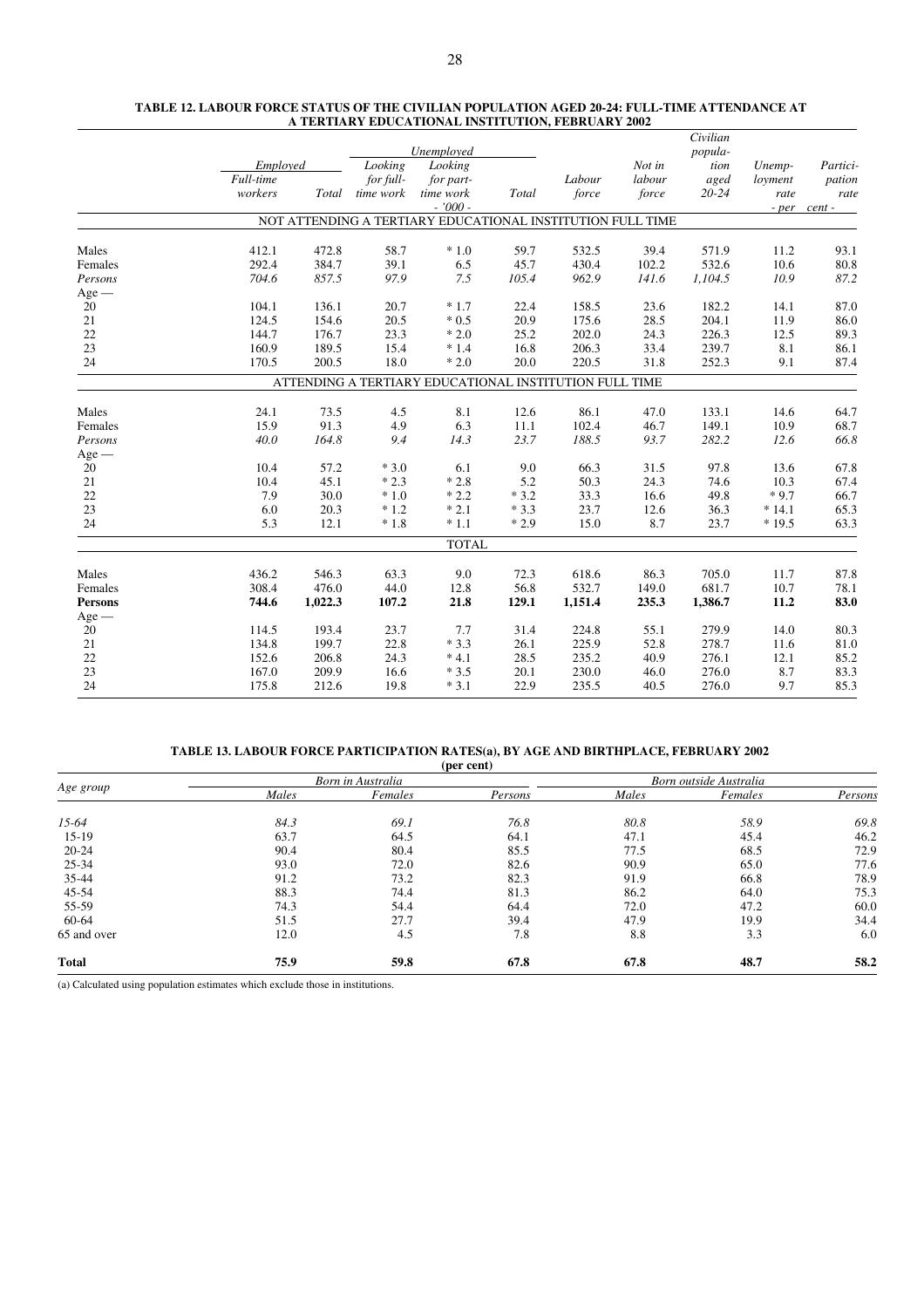# **TABLE 14. CIVILIAN LABOUR FORCE BY BIRTHPLACE(a), FEBRUARY 2002**

|                                                           |                      |                           | Unemployed             |                  |                  |                  |                   |
|-----------------------------------------------------------|----------------------|---------------------------|------------------------|------------------|------------------|------------------|-------------------|
|                                                           | Employed             |                           | Looking                |                  |                  | Unemp-           | Partici-          |
|                                                           | Full-time<br>workers | Total                     | for full-<br>time work | Total            | Labour<br>force  | loyment<br>rate  | pation<br>rate(b) |
|                                                           |                      | <b>MALES</b>              | $-7000 -$              |                  |                  | - per cent -     |                   |
| Born in Australia                                         | 3,310.4              | 3,863.8                   | 256.3                  | 307.7            | 4.171.5          | 7.4              | 75.9              |
| Born outside Australia                                    | 1,134.3              | 1,304.3                   | 93.7                   | 109.0            | 1,413.3          | 7.7              | 67.8              |
| Main English Speaking Countries<br><b>Other Countries</b> | 480.3<br>654.1       | 538.9<br>765.3            | 34.6<br>59.1           | 38.2<br>70.8     | 577.1<br>836.2   | 6.6<br>8.5       | 73.6<br>64.3      |
| Oceania                                                   | 149.3                | 169.4                     | 8.6                    | 10.3             | 179.7            | 5.7              | 84.3              |
| New Zealand                                               | 115.2                | 130.2                     | 7.0                    | 8.2              | 138.4            | 5.9              | 84.9              |
| Europe and the Former USSR<br>Germany                     | 568.9<br>29.9        | 643.8<br>34.2             | 45.5<br>$*2.7$         | 49.1<br>$*2.7$   | 692.9<br>36.9    | 7.1<br>$*7.4$    | 60.8<br>59.7      |
| Greece                                                    | 24.9                 | 27.3                      | $*0.9$                 | $*0.9$           | 28.2             | $*3.0$           | 42.1              |
| Italy                                                     | 52.5                 | 59.0                      | $*2.3$                 | $*2.3$           | 61.3             | $*3.7$           | 49.2              |
| Netherlands<br>UK and Ireland                             | 20.1<br>311.5        | 22.7<br>347.2             | $*1.8$<br>23.4         | $*1.9$<br>25.2   | 24.6<br>372.4    | $*7.8$<br>6.8    | 58.5<br>68.8      |
| Former Yugoslav Republics                                 | 46.1                 | 54.9                      | 6.3                    | 7.0              | 61.8             | 11.3             | 55.4              |
| The Middle East and North Africa                          | 58.6                 | 70.5                      | 9.4                    | 10.4             | 80.9             | 12.9             | 67.4              |
| Lebanon<br>Southeast Asia                                 | 13.6<br>120.4        | 19.5<br>139.6             | $*2.8$<br>11.8         | $*2.8$<br>16.2   | 22.3<br>155.9    | $*12.7$<br>10.4  | 62.7<br>74.5      |
| Malaysia                                                  | 19.9                 | 23.7                      | $*1.7$                 | $*2.4$           | 26.1             | $*9.1$           | 76.5              |
| Philippines                                               | 23.3                 | 26.4                      | $*0.8$                 | $*1.0$           | 27.3             | $*3.6$           | 82.1              |
| Viet Nam                                                  | 44.7                 | 50.3                      | 5.7                    | 7.1              | 57.3             | 12.3             | 78.7              |
| Northeast Asia<br>China                                   | 75.5<br>36.9         | 92.7<br>45.6              | 5.3<br>$*2.5$          | 7.4<br>$*3.4$    | 100.1<br>49.0    | 7.4<br>$*7.0$    | 68.7<br>65.3      |
| The Americas                                              | 44.6                 | 51.7                      | $*4.0$                 | $*4.3$           | 56.0             | $*7.6$           | 75.6              |
| Other                                                     | 117.0                | 136.4                     | 9.1                    | 11.4             | 147.9            | 7.7              | 81.4              |
| India                                                     | 33.7                 | 38.4                      | $*1.5$                 | $*2.0$           | 40.5             | $*5.0$           | 81.8              |
| Born in Australia                                         | 1,673.3              | <b>FEMALES</b><br>3,115.4 | 143.1                  | 228.7            | 3,344.0          | 6.8              | 59.8              |
| Born outside Australia                                    | 563.3                | 947.5                     | 61.4                   | 80.8             | 1,028.3          | 7.9              | 48.7              |
| Main English Speaking Countries<br><b>Other Countries</b> | 226.7<br>336.6       | 397.9<br>549.5            | 15.6<br>45.8           | 22.0<br>58.8     | 419.9<br>608.4   | 5.2<br>9.7       | 55.1<br>45.1      |
| Oceania                                                   | 84.4                 | 134.3                     | 8.4                    | 12.4             | 146.6            | 8.4              | 66.3              |
| New Zealand                                               | 62.6<br>237.7        | 103.4<br>440.3            | 5.1<br>18.7            | 7.7<br>25.7      | 111.1<br>466.0   | 6.9<br>5.5       | 68.3<br>42.7      |
| Europe and the Former USSR<br>Germany                     | 11.8                 | 22.1                      | $*1.2$                 | $*1.4$           | 23.4             | $*5.9$           | 37.1              |
| Greece                                                    | 8.0                  | 15.8                      | $*0.5$                 | $*0.5$           | 16.4             | $*3.3$           | 25.2              |
| Italy                                                     | 12.3<br>7.4          | 28.6                      | $*0.6$                 | $*1.2$<br>$*0.2$ | 29.8             | $*4.1$           | 28.4              |
| Netherlands<br>UK and Ireland                             | 134.6                | 15.5<br>247.6             | $*0.2$<br>8.2          | 11.2             | 15.7<br>258.9    | $*1.6$<br>4.3    | 37.2<br>50.0      |
| Former Yugoslav Republics                                 | 22.3                 | 38.8                      | $*3.2$                 | 5.1              | 43.8             | 11.5             | 40.6              |
| The Middle East and North Africa                          | 20.9                 | 36.7                      | 4.4                    | 5.8              | 42.5             | 13.7             | 38.0              |
| Lebanon<br>Southeast Asia                                 | 6.0<br>90.8          | 10.8<br>133.8             | $*1.0$<br>13.5         | $*1.6$<br>15.7   | 12.4<br>149.4    | $*12.8$<br>10.5  | 31.8<br>54.8      |
| Malaysia                                                  | 15.0                 | 25.9                      | $*1.0$                 | $*1.6$           | 27.5             | $*5.8$           | 65.0              |
| Philippines                                               | 30.1                 | 41.3                      | 5.6                    | 5.7              | 47.1             | 12.2             | 67.6              |
| Viet Nam                                                  | 26.4                 | 33.6<br>74.0              | $*3.7$                 | $*4.2$           | 37.7             | $*11.0$<br>7.9   | 46.1<br>46.9      |
| Northeast Asia<br>China                                   | 46.9<br>23.8         | 34.9                      | 4.7<br>$*2.2$          | 6.3<br>$*2.6$    | 80.3<br>37.5     | $*6.8$           | 47.1              |
| The Americas                                              | 27.9                 | 45.3                      | $*3.8$                 | $*4.2$           | 49.6             | $*8.6$           | 58.2              |
| Other                                                     | 54.7                 | 83.1                      | 7.9                    | 10.7             | 93.8             | 11.4             | 59.1              |
| India                                                     | 17.2                 | 24.6<br><b>PERSONS</b>    | $*1.9$                 | $*2.6$           | 27.2             | $*9.7$           | 60.0              |
| Born in Australia                                         | 4,983.7              | 6,979.2                   | 399.4                  | 536.4            | 7,515.6          | 7.1              | 67.8              |
| Born outside Australia                                    | 1,697.7              | 2,251.7                   | 155.1                  | 189.8            | 2,441.6          | 7.8              | 58.2              |
| Main English Speaking Countries<br><b>Other Countries</b> | 707.0<br>990.7       | 936.8<br>1,314.9          | 50.2<br>104.9          | 60.2<br>129.6    | 997.1<br>1,444.5 | 6.0<br>9.0       | 64.5<br>54.5      |
| Oceania<br>New Zealand                                    | 233.8<br>177.9       | 303.7                     | 17.0                   | 22.6<br>15.9     | 326.3            | 6.9<br>6.4       | 75.1              |
| Europe and the Former USSR                                | 806.5                | 233.6<br>1,084.2          | 12.2<br>64.2           | 74.7             | 249.5<br>1,158.9 | 6.4              | 76.6<br>52.0      |
| Germany                                                   | 41.7                 | 56.2                      | $*3.9$                 | $*4.1$           | 60.3             | $*6.8$           | 48.3              |
| Greece                                                    | 32.9                 | 43.2                      | $*1.4$                 | $*1.4$           | 44.6             | $*3.1$           | 33.8              |
| Italy<br>Netherlands                                      | 64.8<br>27.4         | 87.6<br>38.2              | $*2.9$<br>$*2.1$       | $*3.5$<br>$*2.2$ | 91.1<br>40.4     | $*3.8$<br>$*5.3$ | 39.7<br>47.9      |
| UK and Ireland                                            | 446.1                | 594.9                     | 31.6                   | 36.4             | 631.3            | 5.8              | 59.6              |
| Former Yugoslav Republics                                 | 68.4                 | 93.6                      | 9.5                    | 12.0             | 105.7            | 11.4             | 48.2              |
| The Middle East and North Africa<br>Lebanon               | 79.5<br>19.6         | 107.2<br>30.2             | 13.8<br>$*3.8$         | 16.3<br>4.4      | 123.4<br>34.7    | 13.2<br>12.7     | 53.3<br>46.6      |
| Southeast Asia                                            | 211.1                | 273.4                     | 25.4                   | 31.9             | 305.3            | 10.4             | 63.3              |
| Malaysia                                                  | 34.9                 | 49.6                      | $*2.7$                 | $*4.0$           | 53.6             | $*7.4$           | 70.1              |
| Philippines                                               | 53.4<br>71.2         | 67.7<br>83.8              | 6.3<br>9.3             | 6.7<br>11.2      | 74.4<br>95.0     | 9.0<br>11.8      | 72.3<br>61.5      |
| Viet Nam<br>Northeast Asia                                | 122.4                | 166.7                     | 10.0                   | 13.7             | 180.4            | 7.6              | 56.9              |
| China                                                     | 60.7                 | 80.5                      | 4.7                    | 6.0              | 86.5             | 6.9              | 56.0              |
| The Americas<br>Other                                     | 72.5<br>171.7        | 97.1<br>219.6             | 7.8<br>17.0            | 8.5<br>22.1      | 105.5<br>241.7   | 8.0<br>9.2       | 66.3<br>71.0      |
| India                                                     | 50.8                 | 63.0                      | $*3.4$                 | 4.7              | 67.7             | 6.9              | 71.3              |

(a) See paragraph 54 of the Explanatory Notes. (b) Calculated using population estimates which exclude those in institutions.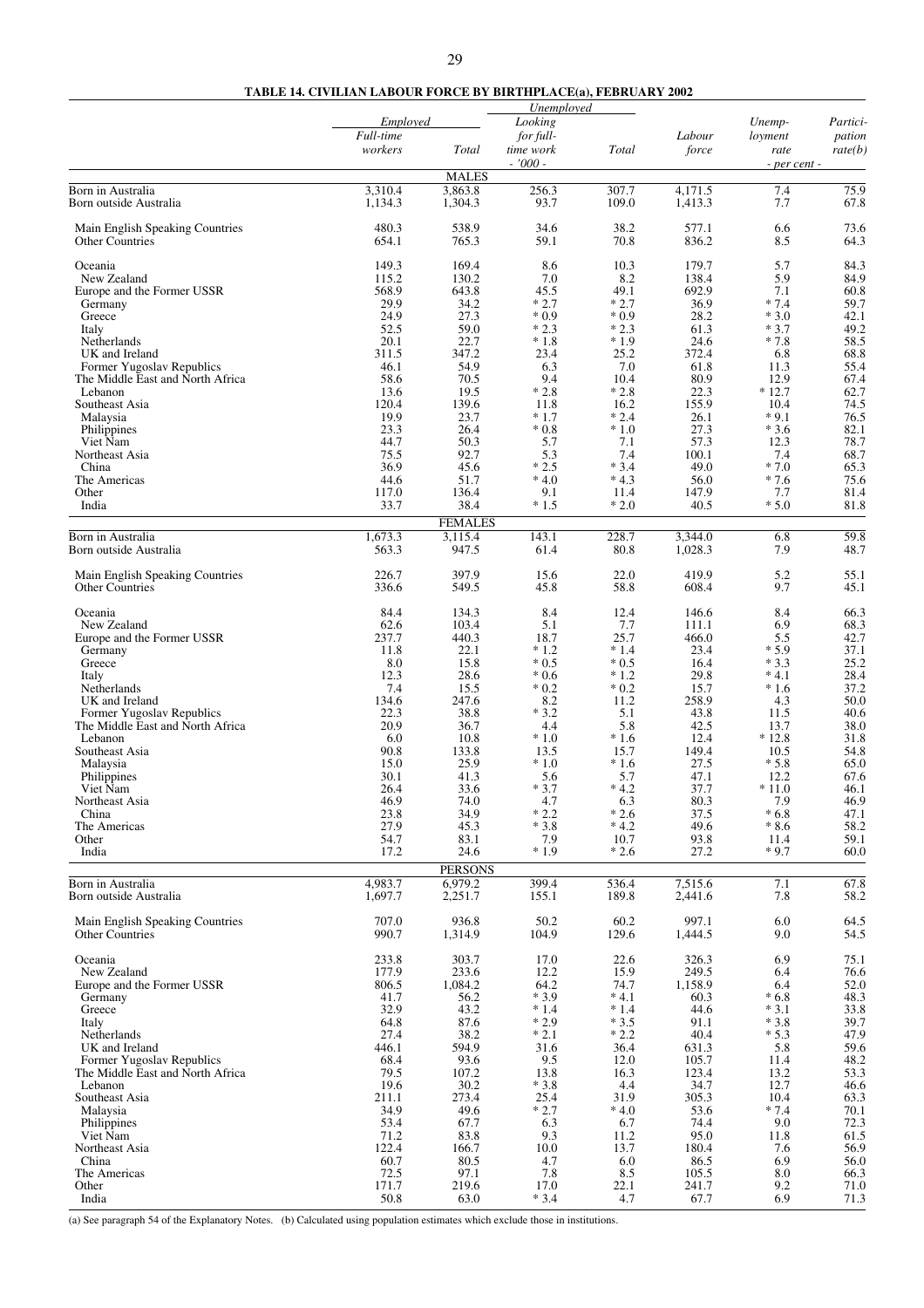|                                               | TABLE 15. CIVILIAN LABOUR FORCE BORN OUTSIDE AUSTRALIA: BIRTHPLACE AND |
|-----------------------------------------------|------------------------------------------------------------------------|
| PERIOD OF ARRIVAL IN AUSTRALIA, FEBRUARY 2002 |                                                                        |

|                                                                                                                               |                                                        |                                                                          |                                                          |                                                                              |                                                         |                                                         | Born outside Australia                                                              |                                                            |                                                                           |                                                                                   |                                                       |                                                         |                                                                         |
|-------------------------------------------------------------------------------------------------------------------------------|--------------------------------------------------------|--------------------------------------------------------------------------|----------------------------------------------------------|------------------------------------------------------------------------------|---------------------------------------------------------|---------------------------------------------------------|-------------------------------------------------------------------------------------|------------------------------------------------------------|---------------------------------------------------------------------------|-----------------------------------------------------------------------------------|-------------------------------------------------------|---------------------------------------------------------|-------------------------------------------------------------------------|
|                                                                                                                               |                                                        |                                                                          | Europe & the                                             |                                                                              | The                                                     |                                                         |                                                                                     |                                                            |                                                                           |                                                                                   |                                                       |                                                         |                                                                         |
|                                                                                                                               | Oceania                                                |                                                                          | Former USSR                                              |                                                                              | Middle                                                  |                                                         |                                                                                     |                                                            |                                                                           |                                                                                   |                                                       |                                                         |                                                                         |
|                                                                                                                               | <b>New</b>                                             | Other<br>count-                                                          | U.K.<br>and                                              | count-                                                                       | Other East and<br>North                                 | South-<br>east                                          | North-<br>east                                                                      | <b>The</b><br>Amer-                                        |                                                                           |                                                                                   | Total<br>Females                                      |                                                         |                                                                         |
| Period of arrival                                                                                                             | Zealand                                                | ries                                                                     | <b>Ireland</b>                                           | ries                                                                         | Africa                                                  | Asia                                                    | Asia                                                                                | icas                                                       | Other                                                                     |                                                                                   | Males Married                                         |                                                         | Total Persons                                                           |
|                                                                                                                               |                                                        |                                                                          |                                                          |                                                                              | <b>EMPLOYED</b>                                         | 000                                                     |                                                                                     |                                                            |                                                                           |                                                                                   |                                                       |                                                         |                                                                         |
| Before 1976<br>$1976 - 1980$<br>$\frac{1981 - 1985}{1986 - 1990}$<br>$1991 - 1995$<br>1996 to survey date                     | $\frac{41.3}{37.8}$<br>33.0<br>45.0<br>18.9<br>57.6    | 16.6<br>5.4<br>8.1<br>20.0<br>$\frac{5.8}{14.2}$                         | 350.0<br>46.7<br>$\frac{56.5}{52.9}$<br>33.9<br>54.9     | 316.6<br>29.2<br>40.6<br>34.3<br>$\frac{30.9}{37.2}$                         | 38.5<br>10.5<br>16.1<br>19.6<br>$\frac{14.2}{8.2}$      | $^{21.9}_{44.6}$<br>64.6<br>67.2<br>$\frac{36.8}{38.2}$ | $^{13.5}_{12.2}$<br>18.0<br>50.6<br>31.1<br>41.2                                    | $^{26.8}_{13.5}$<br>13.0<br>19.6<br>$\frac{9.1}{15.1}$     | $52.3$<br>18.3<br>$\frac{31.5}{35.4}$<br>$\frac{28.3}{53.8}$              | $528.7$<br>$124.6$<br>153.1<br>196.8<br>117.0<br>184.0                            | $\frac{255.2}{60.7}$<br>82.1<br>93.9<br>59.2<br>89.7  | 348.9<br>93.7<br>128.2<br>147.8<br>$\frac{92.1}{136.8}$ | 877.6<br>218.3<br>281.3<br>344.6<br>209.1<br>320.8                      |
|                                                                                                                               |                                                        |                                                                          |                                                          |                                                                              | <b>UNEMPLOYED</b>                                       | 000                                                     |                                                                                     |                                                            |                                                                           |                                                                                   |                                                       |                                                         |                                                                         |
| Before 1976<br>$1976 - 1980$<br>$\frac{1981 - 1985}{1986 - 1990}$<br>$1991 - 1995$<br>1996 to survey date                     | $*1.1$<br>$*1.5$<br>$*3.1$<br>$*3.0$<br>$*0.5$<br>6.6  | $*1.1$<br>$*0.0$<br>$*1.4$<br>$*1.2$<br>$*0.6$<br>$*2.4$                 | 20.4<br>$*1.9$<br>$*3.6$<br>$*3.2$<br>$*2.2$<br>5.2      | 18.3<br>$*1.9$<br>$*3.9$<br>$*4.2$<br>$*3.1$<br>6.9                          | $*3.9$<br>$*0.3$<br>$*1.7$<br>$*1.5$<br>$*3.3$<br>5.6   | $*1.7$<br>$*3.5$<br>7.5<br>9.1<br>5.7<br>4.4            | $*0.5$<br>$*0.0$<br>$*0.9$<br>$*2.8$<br>4.4<br>5.1                                  | $*0.8$<br>$*1.9$<br>$*1.2$<br>$*2.1$<br>$*1.3$<br>$*1.2$   | $*1.4$<br>$*0.7$<br>$*2.0$<br>$*3.1$<br>5.6<br>9.3                        | 34.3<br>7.0<br>11.9<br>16.4<br>13.4<br>25.9                                       | 7.7<br>$*1.8$<br>$*4.2$<br>4.5<br>5.9<br>13.7         | 14.9<br>4.7<br>13.4<br>13.8<br>13.2<br>20.8             | 49.2<br>11.7<br>25.3<br>30.2<br>26.6<br>46.7                            |
|                                                                                                                               |                                                        |                                                                          |                                                          |                                                                              | <b>LABOUR FORCE</b>                                     | 000                                                     |                                                                                     |                                                            |                                                                           |                                                                                   |                                                       |                                                         |                                                                         |
| Before 1976<br>$\begin{array}{l} 1976 - 1980 \\ 1981 - 1985 \\ 1986 - 1990 \\ 1991 - 1995 \end{array}$<br>1996 to survey date | 42.4<br>39.4<br>36.1<br>48.0<br>$\frac{19.4}{64.2}$    | 17.7<br>$\begin{array}{c} 5.4 \\ 9.4 \\ 21.2 \\ 6.5 \\ 16.5 \end{array}$ | 370.4<br>$^{48.5}_{60.1}$<br>56.1<br>36.1<br>60.1        | $\begin{array}{c} 334.9 \\ 31.2 \\ 44.5 \end{array}$<br>38.5<br>34.0<br>44.5 | $^{42.4}_{10.8}$<br>17.8<br>$^{21.1}_{17.5}$<br>13.8    | 23.6<br>$\frac{48.1}{72.1}$<br>76.3<br>$42.5$<br>$42.7$ | 14.0<br>$\begin{array}{c} 12.2 \\ 12.2 \\ 18.9 \\ 53.5 \\ 35.5 \\ 46.3 \end{array}$ | $27.6$<br>$15.5$<br>$14.2$<br>21.7<br>10.4<br>16.3         | 53.7<br>$\frac{19.0}{33.5}$<br>$\frac{38.5}{33.9}$<br>$\frac{33.9}{63.1}$ | 563.0<br>131.6<br>$\begin{array}{c} 165.0 \\ 213.2 \\ 130.4 \end{array}$<br>210.0 | $\frac{262.9}{62.5}$<br>86.3<br>98.4<br>65.2<br>103.4 | 363.8<br>98.4<br>141.6<br>161.6<br>105.3<br>157.6       | 926.8<br>230.1<br>306.6<br>374.8<br>235.7<br>367.6                      |
|                                                                                                                               |                                                        |                                                                          |                                                          |                                                                              | <b>UNEMPLOYMENT RATE</b> (per cent)                     |                                                         |                                                                                     |                                                            |                                                                           |                                                                                   |                                                       |                                                         |                                                                         |
| Before 1976<br>$1976 - 1980$<br>$\frac{1981}{1986} - \frac{1985}{1990}$<br>$1991 - 1995$<br>1996 to survey date               | $*3.7$<br>$*3.9$<br>$*8.7$<br>$*6.2$<br>$*2.6$<br>10.3 | $*6.4$<br>$*0.0$<br>$*14.3$<br>$*5.8$<br>$*9.9$<br>$*14.3$               | $* \frac{5.5}{3.8}$<br>$*5.9$<br>$*5.7$<br>$*6.2$<br>8.7 | $* \frac{5.5}{6.2}$<br>$*8.8$<br>$*10.9$<br>$*9.1$<br>15.5                   | $*9.2$<br>$*2.3$<br>$*9.7$<br>$*7.0$<br>$*18.7$<br>40.7 | $*7.1$<br>$*7.3$<br>10.4<br>11.9<br>13.4<br>10.4        | $*3.6$<br>$*0.0$<br>$*4.6$<br>$*5.3$<br>12.3<br>11.1                                | $*2.9$<br>$*12.5$<br>$*8.5$<br>$*9.8$<br>$*12.1$<br>$*7.3$ | $*3.7$<br>$*3.8$<br>$*5.9$<br>$*8.0$<br>16.5<br>14.7                      | $6.1$<br>5.3<br>$7.2$<br>$7.7$<br>10.3<br>12.4                                    | $* \frac{2.9}{2.8}$<br>$*4.9$<br>4.6<br>9.1<br>13.3   | $^{4.1}_{4.8}$<br>9.5<br>8.5<br>12.6<br>13.2            | $\begin{array}{c} 5.3 \\ 5.1 \\ 8.2 \\ 8.1 \\ 11.3 \\ 12.7 \end{array}$ |
|                                                                                                                               |                                                        |                                                                          |                                                          |                                                                              | <b>PARTICIPATION RATE(a)</b> (per cent)                 |                                                         |                                                                                     |                                                            |                                                                           |                                                                                   |                                                       |                                                         |                                                                         |
| Before 1976<br>$1976 - 1980$<br>$\frac{1981 - 1985}{1986 - 1990}$<br>$1991 - 1995$<br>1996 to survey date                     | 65.0<br>80.4<br>79.6<br>77.8<br>72.1<br>82.9           | $78.1$<br>61.6<br>77.5<br>76.0<br>53.6<br>66.1                           | 51.5<br>72.2<br>77.6<br>75.4<br>76.3<br>81.6             | $\begin{array}{c} 38.4 \\ 69.3 \end{array}$<br>68.8<br>68.4<br>63.7<br>56.2  | 47.8<br>43.9<br>65.7<br>67.5<br>55.3<br>48.5            | $^{61.3}_{71.5}$<br>71.1<br>67.3<br>57.7<br>48.6        | 51.8<br>68.2<br>64.0<br>65.9<br>59.4<br>45.7                                        | 59.4<br>73.9<br>68.4<br>69.8<br>71.6<br>63.7               | 65.7<br>72.7<br>81.7<br>77.3<br>74.4<br>65.7                              | 55.8<br>82.4<br>82.0<br>82.1<br>76.6<br>73.9                                      | $^{41.3}_{58.5}$<br>64.3<br>61.2<br>54.5<br>53.9      | $38.2$<br>59.0<br>64.9<br>60.5<br>54.1<br>50.8          | $\frac{47.2}{70.4}$<br>73.1<br>71.1<br>64.6<br>61.8                     |

(a) Calculated using population estimates which exclude those in institutions.

#### **TABLE 16. EMPLOYED PERSONS: FULL-TIME AND PART-TIME WORKERS, BY AGE, FEBRUARY 2002**

|                   |           |           |           | (2000)                 |           |       |       |                |         |
|-------------------|-----------|-----------|-----------|------------------------|-----------|-------|-------|----------------|---------|
|                   |           |           |           | Age group              |           |       |       |                |         |
|                   | $15 - 19$ | $20 - 24$ | $25 - 34$ | 35-44                  | $45 - 54$ | 55-59 | 60-64 | 65 and<br>over | Total   |
|                   |           |           |           | <b>MALES</b>           |           |       |       |                |         |
| Full-time workers | 148.3     | 436.2     | 1,128.0   | 1,174.1                | 1,028.2   | 321.8 | 149.6 | 58.5           | 4,444.8 |
| Part-time workers | 189.3     | 110.1     | 110.1     | 95.4                   | 77.0      | 45.9  | 45.4  | 50.1           | 723.3   |
| Total             | 337.6     | 546.3     | 1,238.1   | 1,269.5                | 1,105.2   | 367.7 | 195.0 | 108.6          | 5,168.1 |
|                   |           |           |           | <b>MARRIED FEMALES</b> |           |       |       |                |         |
| Full-time workers | 8.0       | 100.2     | 360.2     | 357.7                  | 380.9     | 90.2  | 22.0  | 9.3            | 1,328.5 |
| Part-time workers | 7.6       | 36.3      | 237.7     | 387.1                  | 312.3     | 98.0  | 42.6  | 20.7           | 1,142.3 |
| Total             | 15.5      | 136.5     | 597.9     | 744.8                  | 693.2     | 188.2 | 64.6  | 30.1           | 2,470.8 |
|                   |           |           |           | <b>ALL FEMALES</b>     |           |       |       |                |         |
| Full-time workers | 85.1      | 308.4     | 622.1     | 516.8                  | 515.9     | 133.6 | 39.1  | 15.6           | 2,236.6 |
| Part-time workers | 254.6     | 167.6     | 327.1     | 478.0                  | 382.4     | 124.2 | 59.8  | 32.5           | 1,826.2 |
| Total             | 339.7     | 476.0     | 949.2     | 994.8                  | 898.3     | 257.8 | 98.9  | 48.1           | 4,062.9 |
|                   |           |           |           | <b>PERSONS</b>         |           |       |       |                |         |
| Full-time workers | 233.4     | 744.6     | 1,750.1   | 1,690.9                | 1,544.0   | 455.5 | 188.7 | 74.1           | 6,681.4 |
| Part-time workers | 443.9     | 277.7     | 437.2     | 573.4                  | 459.4     | 170.1 | 105.2 | 82.6           | 2,549.5 |
| <b>Total</b>      | 677.3     | 1,022.3   | 2,187.4   | 2,264.3                | 2,003.4   | 625.6 | 293.9 | 156.8          | 9,230.9 |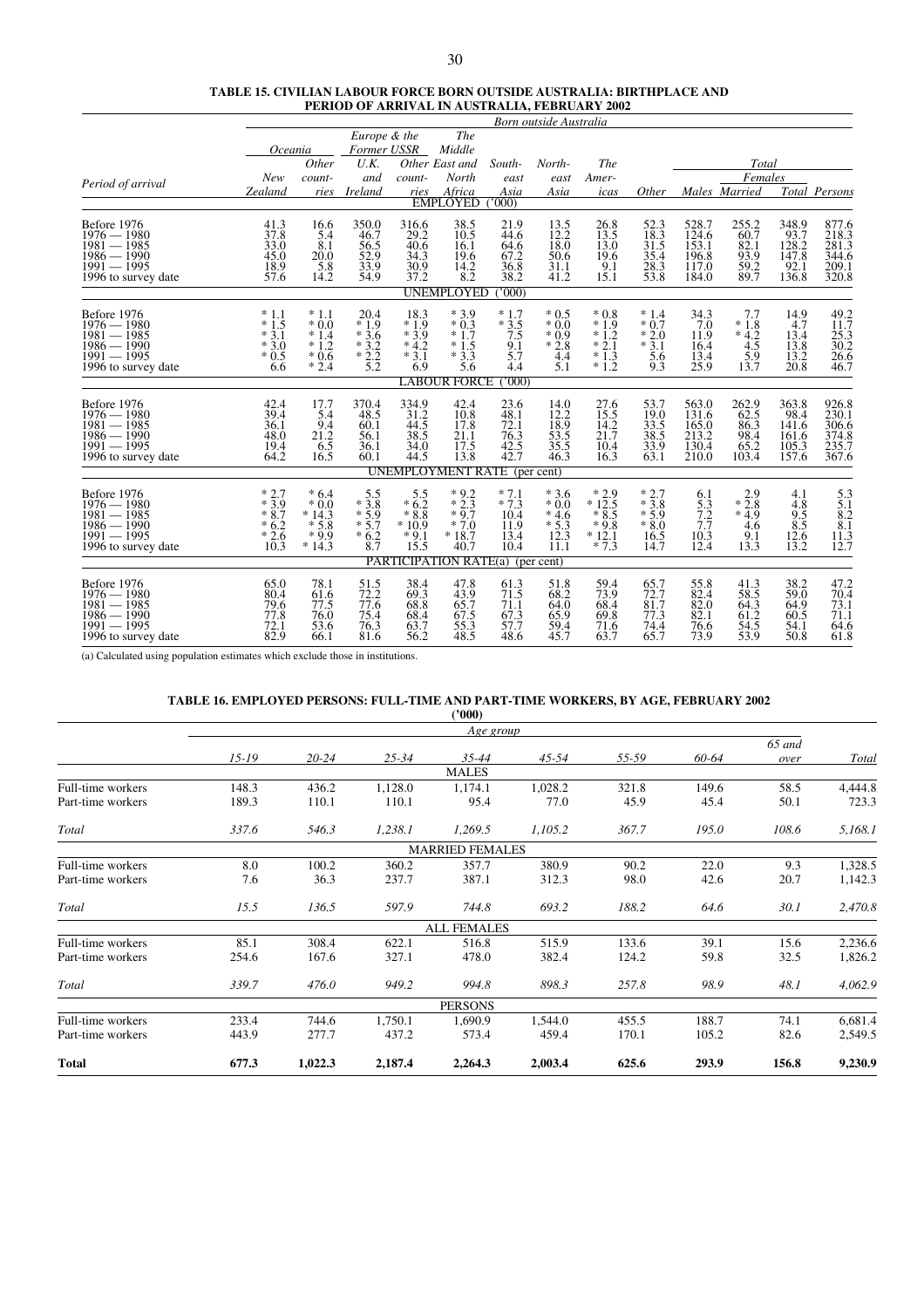|                                                                              |                        |         | Females    |         |         |
|------------------------------------------------------------------------------|------------------------|---------|------------|---------|---------|
|                                                                              |                        |         | <b>Not</b> |         |         |
|                                                                              | Males                  | Married | married    | Total   | Persons |
|                                                                              | <b>NUMBER EMPLOYED</b> | (000)   |            |         |         |
| Weekly Hours worked -                                                        |                        |         |            |         |         |
| 0                                                                            | 266.8                  | 143.3   | 86.8       | 230.1   | 496.9   |
| $1 - 15$                                                                     | 342.9                  | 414.1   | 328.1      | 742.2   | 1,085.1 |
| 16-29                                                                        | 382.8                  | 534.8   | 265.9      | 800.7   | 1,183.5 |
| $30-34$                                                                      | 283.9                  | 237.7   | 128.3      | 366.0   | 650.0   |
| 35-39                                                                        | 757.7                  | 373.8   | 283.0      | 656.8   | 1,414.4 |
| 40                                                                           | 888.4                  | 283.7   | 198.8      | 482.5   | 1,370.9 |
| $41 - 44$                                                                    | 288.7                  | 108.5   | 74.6       | 183.1   | 471.9   |
| 45-48                                                                        | 550.3                  | 118.6   | 91.2       | 209.8   | 760.0   |
| 49 and over                                                                  | 1,406.6                | 256.2   | 135.4      | 391.6   | 1,798.3 |
| <b>Total</b>                                                                 | 5,168.1                | 2,470.8 | 1,592.0    | 4,062.9 | 9,230.9 |
|                                                                              | WEEKLY HOURS WORKED    |         |            |         |         |
| Aggregate weekly hours worked (million)                                      | 206.2                  | 73.3    | 46.3       | 119.6   | 325.8   |
| By full-time workers                                                         | 194.4                  | 53.6    | 36.0       | 89.6    | 284.0   |
| By part-time workers                                                         | 11.8                   | 19.7    | 10.3       | 30.0    | 41.8    |
| Average weekly hours worked                                                  | 39.9                   | 29.7    | 29.1       | 29.4    | 35.3    |
| By full-time workers                                                         | 43.7                   | 40.4    | 39.6       | 40.1    | 42.5    |
| By part-time workers                                                         | 16.4                   | 17.2    | 15.1       | 16.4    | 16.4    |
| Average weekly hours worked by persons<br>who worked one hour or more in the |                        |         |            |         |         |
| reference week                                                               | 42.1                   | 31.5    | 30.8       | 31.2    | 37.3    |
| By full-time workers                                                         | 46.0                   | 42.4    | 41.3       | 41.9    | 44.6    |
| By part-time workers                                                         | 17.6                   | 18.5    | 16.3       | 17.7    | 17.7    |
|                                                                              |                        |         |            |         |         |

# **TABLE 17. EMPLOYED PERSONS: HOURS WORKED, FEBRUARY 2002**

# **TABLE 18. EMPLOYED PERSONS: EMPLOYMENT/POPULATION RATIOS BY AGE AND MARITAL STATUS, FEBRUARY 2002**

|              |         |            | (per cent) |         |         |       |         |  |
|--------------|---------|------------|------------|---------|---------|-------|---------|--|
|              |         | Males      |            |         | Females |       |         |  |
| Age group    |         | <b>Not</b> |            |         | Not     |       |         |  |
|              | Married | married    | Total      | Married | married | Total | Persons |  |
| $15-19$      | 60.2    | 48.2       | 48.4       | 61.4    | 50.6    | 51.0  | 49.7    |  |
| $20 - 24$    | 81.8    | 76.7       | 77.5       | 66.9    | 71.1    | 69.8  | 73.7    |  |
| 25-34        | 90.6    | 78.1       | 85.3       | 63.7    | 68.3    | 65.4  | 75.3    |  |
| 35-44        | 90.8    | 74.9       | 86.7       | 68.3    | 64.6    | 67.3  | 77.0    |  |
| 45-54        | 87.4    | 66.5       | 83.0       | 69.5    | 62.9    | 67.8  | 75.4    |  |
| 55-59        | 72.4    | 54.7       | 69.0       | 48.9    | 53.2    | 50.0  | 59.6    |  |
| 60-64        | 50.6    | 34.0       | 47.3       | 23.1    | 27.0    | 24.3  | 35.9    |  |
| 65 and over  | 11.6    | 6.4        | 10.1       | 5.3     | 2.3     | 3.6   | 6.5     |  |
| <b>Total</b> | 71.9    | 60.5       | 67.4       | 55.1    | 46.9    | 51.6  | 59.4    |  |

#### **TABLE 19. FULL-TIME WORKERS WHO WORKED LESS THAN 35 HOURS, BY REASON, FEBRUARY 2002 ('000)**

|                                              |       |         | Females |        |         |
|----------------------------------------------|-------|---------|---------|--------|---------|
|                                              |       |         | Not     |        |         |
| Reason for working less than 35 hours        | Males | Married | married | Total  | Persons |
| Leave, holiday or flextime/personal reasons  | 267.3 | 105.6   | 61.0    | 166.6  | 433.9   |
| Own illness or injury                        | 99.9  | 42.2    | 31.0    | 73.2   | 173.1   |
| Bad weather, plant breakdown, etc.           | 47.5  | $*2.9$  | $*0.7$  | $*3.6$ | 51.1    |
| Began or left job in the reference week      | 12.2  | $*2.1$  | $*3.2$  | 5.3    | 17.5    |
| Stood down, on short time, insufficient work | 46.1  | 8.0     | 8.2     | 16.2   | 62.3    |
| Shift work, standard work arrangements       | 68.0  | 20.1    | 18.5    | 38.6   | 106.5   |
| Other                                        | 12.2  | 6.8     | $*2.5$  | 9.3    | 21.5    |
| <b>Total</b>                                 | 553.1 | 187.8   | 125.0   | 312.8  | 865.9   |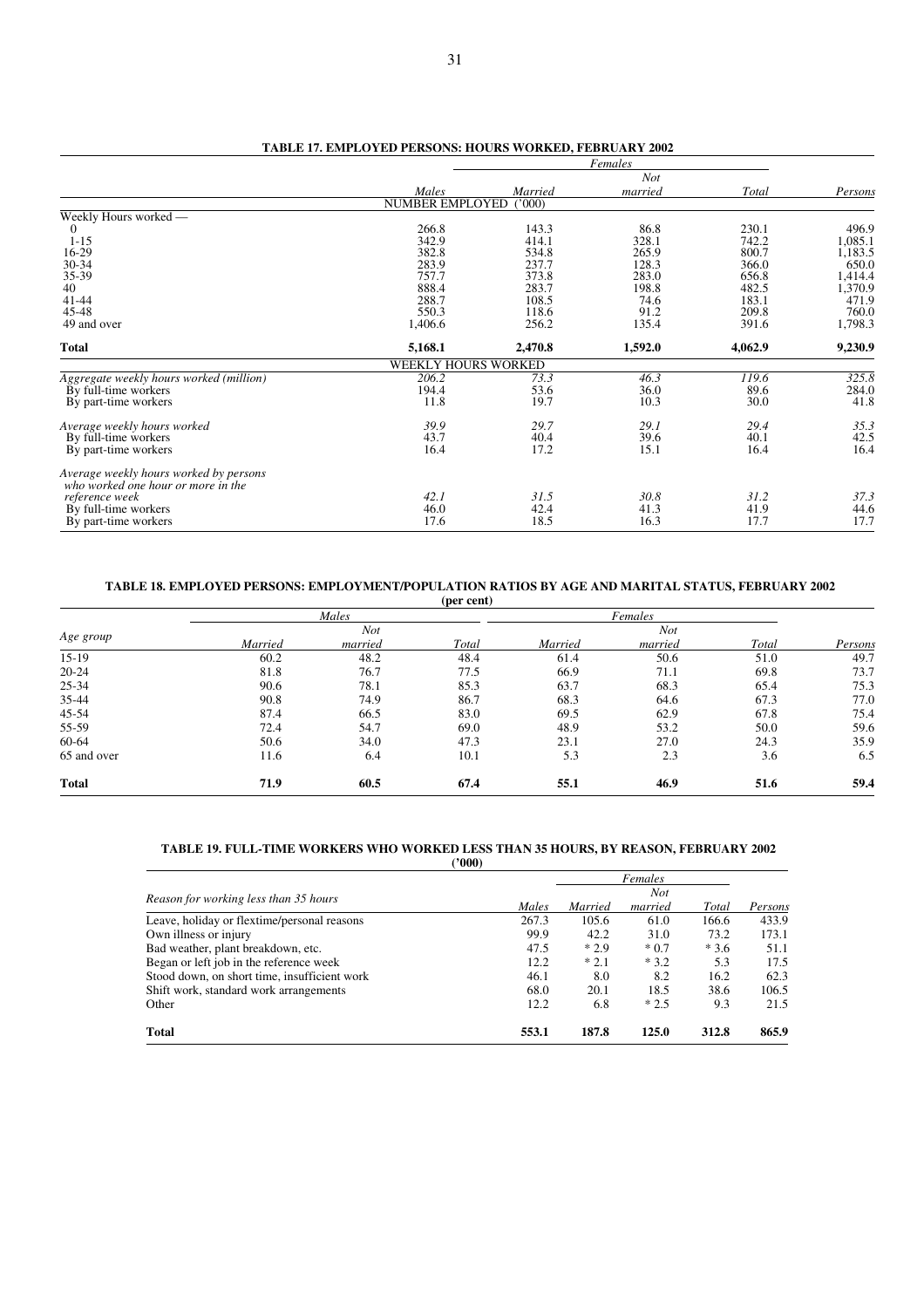| Age group                    | New South |          |                | South     | Western    |          |           |
|------------------------------|-----------|----------|----------------|-----------|------------|----------|-----------|
|                              | Wales     | Victoria | Oueensland     | Australia | Australia  | Tasmania | Australia |
|                              |           |          | <b>MALES</b>   |           |            |          |           |
| $15-19$                      | 27.8      | 18.6     | 24.9           | 7.0       | 8.9        | 1.8      | 90.7      |
| $20 - 24$                    | 20.2      | 17.9     | 16.8           | 5.4       | 7.7        | 2.2      | 72.3      |
| 25-34                        | 29.9      | 23.3     | 21.5           | 9.0       | 10.1       | 3.1      | 99.3      |
| 35-44                        | 21.1      | 14.6     | 10.7           | 5.8       | 9.0<br>7.7 | 1.5      | 64.7      |
| 45 and over                  | 29.6      | 20.5     | 20.7           | 7.5       |            | 2.6      | 89.8      |
| Total                        | 128.7     | 95.0     | 94.7           | 34.7      | 43.4       | 11.2     | 416.8     |
|                              |           |          | <b>FEMALES</b> |           |            |          |           |
| $15-19$                      | 20.4      | 18.4     | 15.1           | 5.6       | 6.7        | 2.6      | 70.8      |
| $20 - 24$                    | 16.8      | 14.3     | 14.8           | 3.5       | 5.0        | 1.2      | 56.8      |
| $25 - 34$                    | 23.9      | 16.4     | 16.5           | 5.4       | 7.5        | 2.0      | 72.8      |
| 35-44                        | 15.2      | 14.3     | 12.4           | 4.1       | 7.5        | 1.6      | 56.6      |
| 45 and over                  | 13.4      | 15.4     | 14.2           | 3.6       | 3.8        | 1.2      | 52.4      |
| Total                        | 89.7      | 78.9     | 73.0           | 22.2      | 30.5       | 8.5      | 309.5     |
|                              |           |          | <b>PERSONS</b> |           |            |          |           |
| Looking for full-time work — |           |          |                |           |            |          |           |
| $15-19$                      | 21.6      | 15.3     | 25.0           | 7.8       | 7.9        | 2.4      | 82.0      |
| $20 - 24$                    | 31.9      | 27.1     | 25.8           | 7.0       | 10.2       | 2.7      | 107.2     |
| $25 - 34$                    | 49.4      | 33.1     | 31.4           | 12.1      | 14.9       | 4.4      | 147.3     |
| 35-44                        | 28.8      | 21.2     | 19.3           | 8.8       | 14.1       | 2.7      | 97.3      |
| $45 - 54$                    | 26.1      | 21.0     | 20.2           | 6.4       | 6.0        | 2.6      | 83.1      |
| 55 and over                  | 10.1      | 10.3     | 9.7            | 3.4       | 2.8        | $*1.0$   | 37.6      |
| Total looking for            |           |          |                |           |            |          |           |
| full-time work               | 167.9     | 128.0    | 131.3          | 45.5      | 55.9       | 15.9     | 554.5     |
| $Total -$                    |           |          |                |           |            |          |           |
| $15-19$                      | 48.2      | 37.1     | 40.1           | 12.6      | 15.6       | 4.3      | 161.5     |
| $20 - 24$                    | 37.0      | 32.3     | 31.6           | 8.9       | 12.7       | 3.3      | 129.1     |
| $25 - 34$                    | 53.8      | 39.7     | 38.0           | 14.5      | 17.7       | 5.1      | 172.1     |
| 35-44                        | 36.4      | 28.9     | 23.2           | 9.9       | 16.5       | 3.1      | 121.3     |
| $45 - 54$                    | 30.4      | 24.0     | 23.6           | 6.7       | 7.8        | 2.6      | 96.3      |
| 55 and over                  | 12.6      | 11.9     | 11.3           | 4.3       | 3.7        | 1.2      | 45.9      |
| <b>Total</b>                 | 218.4     | 173.9    | 167.7          | 56.9      | 73.9       | 19.7     | 726.2     |

| TABLE 20. UNEMPLOYED PERSONS: STATES, BY AGE, FEBRUARY 2002 |        |  |  |
|-------------------------------------------------------------|--------|--|--|
|                                                             | (2000) |  |  |

**TABLE 21. UNEMPLOYED PERSONS AGED 15-19: DURATION OF UNEMPLOYMENT AND SCHOOL ATTENDANCE, FEBRUARY 2002**

|                                    |                                  | Not attending school |                  |       |
|------------------------------------|----------------------------------|----------------------|------------------|-------|
|                                    | Attending                        | Left school          | Left school 2000 |       |
|                                    | school                           | before 2000          | to survey date   | Total |
|                                    | NUMBER ('000)                    |                      |                  |       |
| Duration of unemployment (weeks) — |                                  |                      |                  |       |
| Under 4                            | 16.7                             | 4.4                  | 27.3             | 48.4  |
| 4 and under 13                     | 17.3                             | 6.2                  | 36.5             | 60.0  |
| 13 and under 26                    | 8.7                              | $*4.2$               | 10.6             | 23.5  |
| 26 and over                        | 10.6                             | 6.9                  | 12.2             | 29.7  |
| Total                              | 53.2                             | 21.7                 | 86.6             | 161.5 |
|                                    | DURATION OF UNEMPLOYMENT (weeks) |                      |                  |       |
| Average duration —                 |                                  |                      |                  |       |
| Males                              | 16.5                             | 38.8                 | 11.1             | 17.9  |
| Females                            | 13.8                             | $*26.4$              | 14.3             | 15.0  |
| Persons                            | 15.3                             | 35.8                 | 12.6             | 16.6  |
| Looking for full-time work         | $*23.4$                          | 39.4                 | 12.5             | 19.2  |
| Looking for part-time work         | 14.3                             | $*17.5$              | 12.9             | 14.0  |
| Median duration —                  |                                  |                      |                  |       |
| Males                              | 8                                | 14                   |                  | 9     |
| Females                            | 8                                | $*8$                 | 6                |       |
| Persons                            | 8                                | 13                   |                  |       |
| Looking for full-time work         | $*13$                            | 14                   |                  | 9     |
| Looking for part-time work         | 8                                | $*10$                |                  | 8     |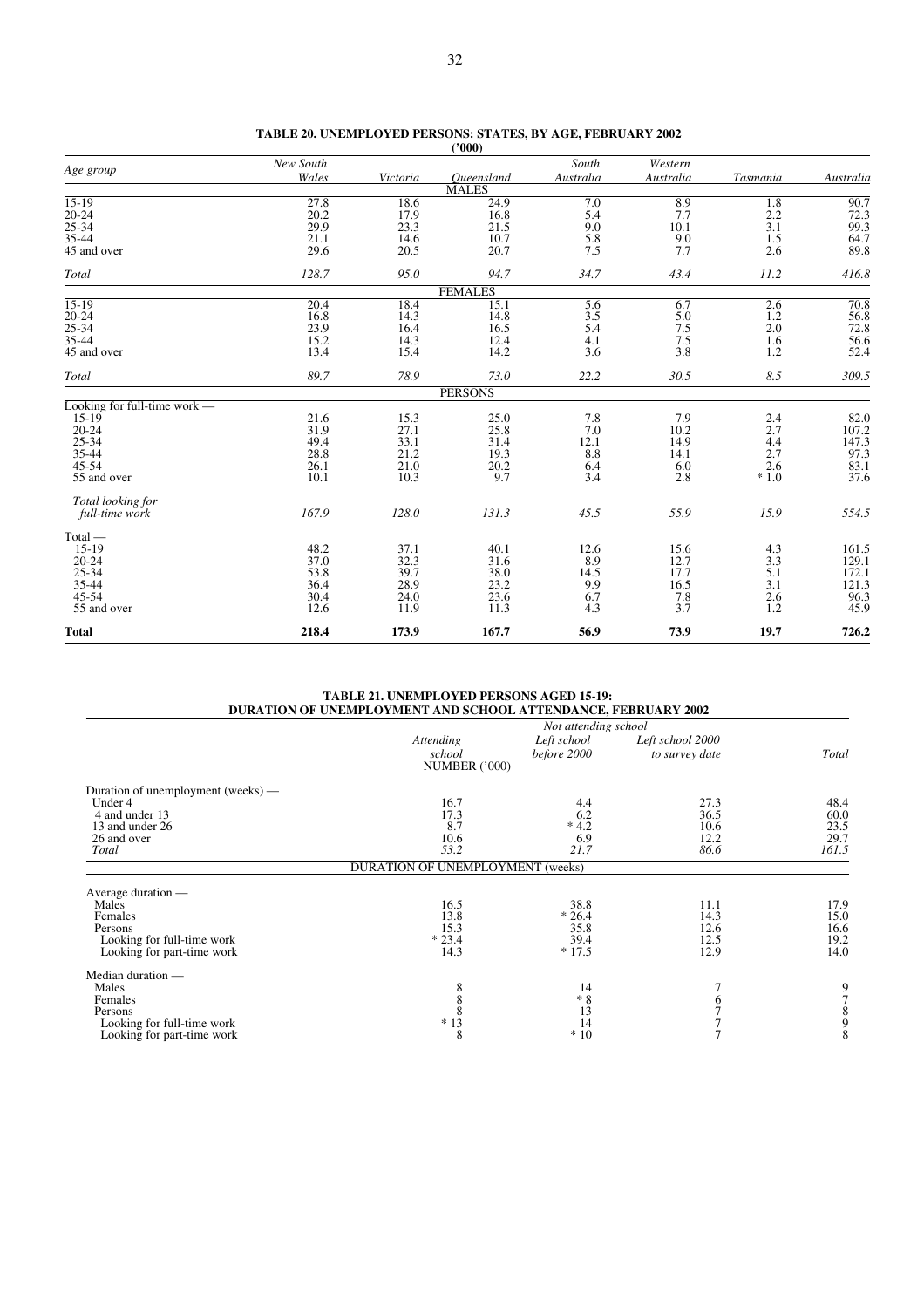#### **TABLE 22. UNEMPLOYED PERSONS: BY AGE AND WHETHER LOOKING FOR FULL-TIME OR PART-TIME WORK,**

|                                  |                          |        |                                   | <b>FEBRUARY 2002</b> |         |                  |              |                              |                  |                        |
|----------------------------------|--------------------------|--------|-----------------------------------|----------------------|---------|------------------|--------------|------------------------------|------------------|------------------------|
|                                  | Number unemployed ('000) |        |                                   |                      |         |                  |              | Unemployment rate (per cent) |                  |                        |
|                                  | Males                    |        | Females                           |                      |         | Males            |              | Females                      |                  |                        |
|                                  | Married                  | Total  | Married                           | Total                | Persons | Married          | Total        | Married                      | Total            | Persons                |
|                                  |                          |        | <b>LOOKING FOR FULL-TIME WORK</b> |                      |         |                  |              |                              |                  |                        |
| Total                            | 133.4                    | 350.0  | 70.0                              | 204.5                | 554.5   | 4.2              | 7.3          | $\overline{5.0}$             | 8.4              | 7.7                    |
| Aged 15-19                       | $*3.0$                   | 50.7   | $*2.1$                            | 31.3                 | 82.0    | $*43.0$          | 25.5         | $*21.1$                      | 26.9             | 26.0                   |
| Looking for first job            | $*0.8$                   | 29.0   | $*1.5$                            | 24.1                 | 53.1    | $\ddotsc$        | $\epsilon$ . | $\ddot{\phantom{1}}$ .       | $\sim$ .         |                        |
| Attending school                 | $*0.0$                   | $*3.3$ | $*0.0$                            | $*2.2$               | 5.6     | n.a.             | n.a.         | n.a.                         | n.a.             | n.a.                   |
| Attending a tertiary educational |                          |        |                                   |                      |         |                  |              |                              |                  |                        |
| institution full time            | $*0.4$                   | $*3.7$ | $*0.3$                            | 4.4                  | 8.1     | n.a.             | n.a.         | n.a.                         | n.a.             | n.a.                   |
| Aged 20 and over                 | 130.3                    | 299.3  | 67.9                              | 173.2                | 472.5   | 4.1              | 6.5          | 4.9                          | 7.4              | 6.8                    |
| $20 - 24$                        | 12.5                     | 63.3   | 8.5                               | 44.0                 | 107.2   | 12.6             | 12.7         | 7.8                          | 12.5             | 12.6                   |
| Looking for first job            | $*1.2$                   | 17.7   | $*2.9$                            | 18.7                 | 36.4    | $\ddotsc$        | $\ldots$     | $\ddotsc$                    | $\cdot$ .        | $\ddot{\phantom{1}}$ . |
| 25-34                            | 34.7                     | 93.0   | 22.2                              | 54.3                 | 147.3   | 4.7              | 7.6          | 5.8                          | 8.0              | 7.8                    |
| 35-44                            | 31.2                     | 59.9   | 19.0                              | 37.3                 | 97.3    | 3.3              | 4.9          | 5.0                          | 6.7              | 5.4                    |
| 45-54                            | 31.3                     | 53.0   | 14.3                              | 30.1                 | 83.1    | 3.5              | 4.9          | 3.6                          | 5.5              | 5.1                    |
| 55 and over                      | 20.6                     | 30.1   | $*3.9$                            | 7.5                  | 37.6    | 4.4              | 5.4          | $*3.1$                       | 3.8              | 5.0                    |
| Aged 15-64                       | 133.1                    | 349.5  | 69.8                              | 204.2                | 553.7   | 4.3              | 7.4          | 5.0                          | 8.4              | 7.7                    |
|                                  |                          |        | <b>LOOKING FOR PART-TIME WORK</b> |                      |         |                  |              |                              |                  |                        |
| Total                            | $\overline{11.0}$        | 66.8   | $\overline{38.0}$                 | 104.9                | 171.7   | $\overline{3.6}$ | 8.5          | $\overline{3.2}$             | $\overline{5.4}$ | $\overline{6.3}$       |
| Aged 15-19                       | $*0.0$                   | 40.0   | $*1.0$                            | 39.5                 | 79.5    | $*0.0$           | 17.4         | $*11.5$                      | 13.4             | $15.2$<br>19.3         |
| Attending school                 | $*0.0$                   | 25.4   | $*0.2$                            | 22.2                 | 47.6    | $*0.0$           | 22.9         | $*46.7$                      | 16.3             |                        |
| Attending a tertiary educational |                          |        |                                   |                      |         |                  |              |                              |                  |                        |
| institution full time            | $*0.0$                   | 12.3   | $*0.6$                            | 16.2                 | 28.4    | $*0.0$           | 19.4         | $*31.7$                      | 17.0             | 18.0                   |
| Aged 20 and over                 | 11.0                     | 26.8   | 37.0                              | 65.4                 | 92.2    | 3.6              | 4.8          | 3.2                          | 4.0              | 4.2                    |
| $20 - 24$                        | $*1.0$                   | 9.0    | 4.4                               | 12.8                 | 21.8    | $*9.6$           | 7.6          | 10.8                         | 7.1              | 7.3                    |
| Attending a tertiary educational |                          |        |                                   |                      |         |                  |              |                              |                  |                        |
| institution full time            | $*0.6$                   | 8.1    | $*0.7$                            | 6.3                  | 14.3    | $*36.0$          | 14.0         | $*11.3$                      | 7.7              | 10.3                   |
| 25-34                            | $*3.0$                   | 6.3    | 10.7                              | 18.5                 | 24.8    | $*6.0$           | 5.4          | 4.3                          | 5.3              | 5.4                    |
| 35-44                            | $*2.5$                   | 4.8    | 12.7                              | 19.2                 | 24.0    | $*3.8$           | 4.8          | 3.2                          | 3.9              | 4.0                    |
| 45 and over                      | 4.4                      | 6.6    | 9.1                               | 14.9                 | 21.6    | 2.5              | 3.0          | 1.9                          | 2.4              | 2.6                    |
| Aged 15-64                       | 10.8                     | 66.6   | 38.0                              | 104.3                | 170.9   | 4.1              | 9.0          | 3.3                          | 5.5              | 6.5                    |
|                                  |                          |        |                                   | <b>TOTAL</b>         |         |                  |              |                              |                  |                        |
| <b>Total</b>                     | 144.3                    | 416.8  | 108.0                             | 309.5                | 726.2   | 4.2              | 7.5          | $\overline{4.2}$             | 7.1              | $\overline{7.3}$       |
| Aged 15-19                       | $*3.0$                   | 90.7   | $*3.1$                            | 70.8                 | 161.5   | $*31.6$          | 21.2         | $*16.7$                      | 17.3             | 19.3                   |
| Attending school                 | $*0.0$                   | 28.8   | $*0.2$                            | 24.4                 | 53.2    | $*0.0$           | 25.1         | $*46.7$                      | 17.6             | 21.0                   |
| Attending a tertiary educational |                          |        |                                   |                      |         |                  |              |                              |                  |                        |
| institution full time            | $*0.4$                   | 16.0   | $*0.8$                            | 20.6                 | 36.5    | $*44.9$          | 20.5         | $*40.6$                      | 19.4             | 19.8                   |
| Aged 20 and over(a)              | 141.3                    | 326.1  | 104.9                             | 238.6                | 564.7   | 4.1              | 6.3          | 4.1                          | 6.0              | 6.2                    |
| $20 - 24$                        | 13.4                     | 72.3   | 12.9                              | 56.8                 | 129.1   | 12.4             | 11.7         | 8.6                          | 10.7             | 11.2                   |
| Attending a tertiary educational |                          |        |                                   |                      |         |                  |              |                              |                  |                        |
| institution full time            | $*0.7$                   | 12.6   | $*1.7$                            | 11.1                 | 23.7    | $*23.4$          | 14.6         | $*19.0$                      | 10.9             | 12.6                   |
| 25-34                            | 37.8                     | 99.3   | 32.9                              | 72.8                 | 172.1   | 4.8              | 7.4          | 5.2                          | 7.1              | 7.3                    |
| 35-44                            | 33.7                     | 64.7   | 31.6                              | 56.6                 | 121.3   | 3.3              | 4.9          | 4.1                          | 5.4              | 5.1                    |
| 45-54                            | 33.1                     | 55.8   | 20.9                              | 40.5                 | 96.3    | 3.5              | 4.8          | 2.9                          | 4.3              | 4.6                    |
| 55-59                            | 16.9                     | 23.4   | 5.1                               | 9.0                  | 32.4    | 5.2              | 6.0          | 2.6                          | 3.4              | 4.9                    |
| 60-64                            | 5.9                      | 9.9    | $*1.1$                            | $*2.0$               | 11.9    | 3.4              | 4.8          | $*1.7$                       | $*2.0$           | 3.9                    |
| Aged 15-64                       | 143.9                    | 416.1  | 107.7                             | 308.5                | 724.6   | 4.3              | 7.6          | 4.2                          | 7.1              | 7.4                    |

(a) Includes unemployed persons aged 65 and over, details for whom are not shown separately.

|                            | <b>TABLE 23. UNEMPLOYED PERSONS: BIRTHPLACE BY AGE, FEBRUARY 2002</b> |                               |         |                              |         |         |  |
|----------------------------|-----------------------------------------------------------------------|-------------------------------|---------|------------------------------|---------|---------|--|
|                            |                                                                       | Number unemployed ('000)      |         | Unemployment rate (per cent) |         |         |  |
|                            | Males                                                                 | Females                       | Persons | Males                        | Females | Persons |  |
|                            |                                                                       | <b>BORN IN AUSTRALIA</b>      |         |                              |         |         |  |
| Total                      | 307.7                                                                 | 228.7                         | 536.4   | 7.4                          | 6.8     | 7.1     |  |
| Looking for full-time work | 256.3                                                                 | 143.1                         | 399.4   | 7.2                          | 7.9     | 7.4     |  |
| Looking for part-time work | 51.5                                                                  | 85.5                          | 137.0   | 8.5                          | 5.6     | 6.4     |  |
| Aged 15-19                 | 78.6                                                                  | 62.8                          | 141.4   | 20.2                         | 16.8    | 18.6    |  |
| Aged 20 and over           | 229.1                                                                 | 165.9                         | 395.0   | 6.1                          | 5.6     | 5.8     |  |
| $20 - 24$                  | 58.6                                                                  | 44.0                          | 102.7   | 11.1                         | 9.8     | 10.5    |  |
| $25 - 34$                  | 75.5                                                                  | 51.4                          | 126.9   | 7.1                          | 6.3     | 6.8     |  |
| 35-44                      | 41.7                                                                  | 36.5                          | 78.2    | 4.4                          | 4.9     | 4.6     |  |
| $45 - 54$                  | 33.7                                                                  | 26.0                          | 59.7    | 4.3                          | 3.9     | 4.1     |  |
| 55 and over                | 19.6                                                                  | 8.0                           | 27.5    | 4.3                          | 2.8     | 3.7     |  |
| Aged 15-64                 | 307.4                                                                 | 228.0                         | 535.4   | 7.5                          | 6.9     | 7.2     |  |
|                            |                                                                       | <b>BORN OUTSIDE AUSTRALIA</b> |         |                              |         |         |  |
| Total                      | 109.0                                                                 | 80.8                          | 189.8   | 7.7                          | 7.9     | 7.8     |  |
| Looking for full-time work | 93.7                                                                  | 61.4                          | 155.1   | 7.6                          | 9.8     | 8.4     |  |
| Looking for part-time work | 15.3                                                                  | 19.4                          | 34.7    | 8.3                          | 4.8     | 5.9     |  |
| Aged 15-19                 | 12.1                                                                  | 8.1                           | 20.1    | 30.7                         | 21.3    | 26.1    |  |
| Aged 20 and over           | 96.9                                                                  | 72.8                          | 169.7   | 7.1                          | 7.3     | 7.2     |  |
| $20 - 24$                  | 13.7                                                                  | 12.7                          | 26.4    | 14.9                         | 15.4    | 15.1    |  |
| $25 - 34$                  | 23.7                                                                  | 21.5                          | 45.2    | 8.6                          | 10.2    | 9.3     |  |
| 35-44                      | 23.0                                                                  | 20.1                          | 43.1    | 6.0                          | 6.7     | 6.3     |  |
| 45-54                      | 22.1                                                                  | 14.6                          | 36.7    | 5.9                          | 5.4     | 5.7     |  |
| 55 and over                | 14.4                                                                  | $*3.9$                        | 18.3    | 5.8                          | $*3.1$  | 4.9     |  |
| Aged 15-64                 | 108.7                                                                 | 80.5                          | 189.2   | 7.9                          | 7.9     | 7.9     |  |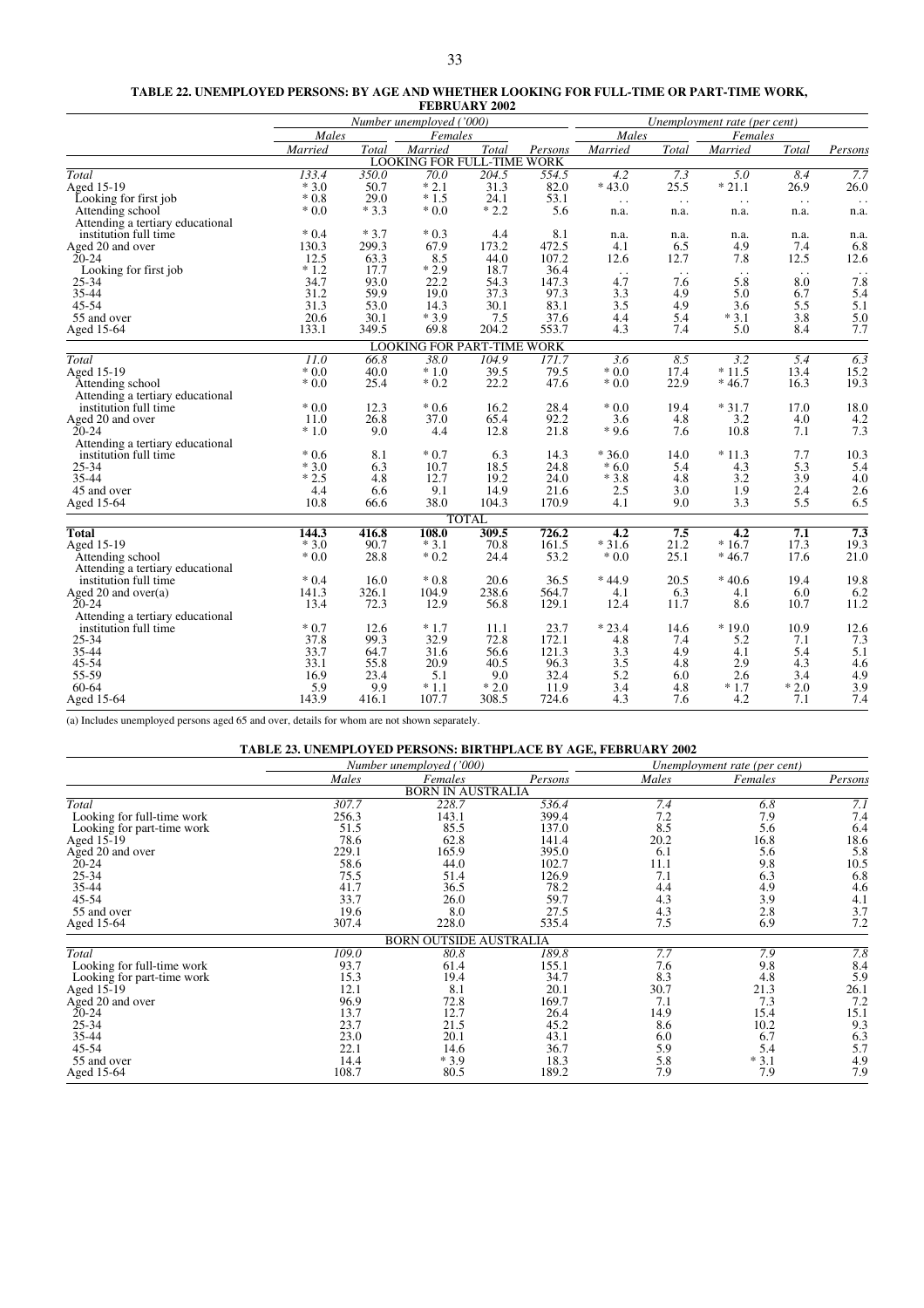|                      |              |                                   |              |              |                        | <b>TABLE 24. LONG-TERM UNEMPLOYMENT</b> |              |                  |                |              |                        |              |
|----------------------|--------------|-----------------------------------|--------------|--------------|------------------------|-----------------------------------------|--------------|------------------|----------------|--------------|------------------------|--------------|
|                      |              |                                   |              |              | Long-term unemployment |                                         |              |                  |                |              | Long-term unemployment |              |
|                      |              | Unemployed                        |              |              | Unemployed             |                                         |              |                  |                |              | as a proportion of     |              |
|                      |              | 52 weeks and under 104<br>Females |              |              | 104 weeks and over     |                                         | Males        | Total<br>Females |                |              | total unemployment     |              |
| Month                | Males        |                                   | Persons      | Males        | Females<br>$-7000-$    | Persons                                 |              |                  | Persons        | Males        | Females<br>per cent    | Persons      |
|                      |              |                                   |              |              | ORIGINAL               |                                         |              |                  |                |              |                        |              |
|                      |              |                                   |              |              |                        |                                         |              |                  |                |              |                        |              |
| $2000 -$             |              |                                   |              |              |                        |                                         |              |                  |                |              |                        |              |
| December             | 36.4         | 22.8                              | 59.2         | 57.4         | 25.6                   | 83.0                                    | 93.8         | 48.4             | 142.2          | 25.7         | 19.2                   | 23.0         |
|                      |              |                                   |              |              |                        |                                         |              |                  |                |              |                        |              |
| $2001 -$<br>January  | 39.3         | 22.0                              | 61.3         | 54.4         | 20.8                   | 75.2                                    | 93.7         | 42.8             | 136.5          | 23.9         | 16.7                   | 21.1         |
| February             | 36.6         | 26.5                              | 63.2         | 59.6         | 31.4                   | 91.0                                    | 96.3         | 57.9             | 154.2          | 23.2         | 18.9                   | 21.4         |
| March                | 38.9         | 25.5                              | 64.4         | 52.2         | 29.3                   | 81.5                                    | 91.1         | 54.8             | 145.9          | 23.7         | 18.8                   | 21.6         |
| April                | 37.8         | 24.1                              | 61.9         | 60.3         | 27.5                   | 87.9                                    | 98.1         | 51.7             | 149.8          | 25.5         | 18.2                   | 22.4         |
| May                  | 40.0         | 24.0                              | 63.9         | 58.4         | 27.8                   | 86.2                                    | 98.4         | 51.7             | 150.2          | 25.8         | 17.8                   | 22.4         |
| June                 | 34.2         | 26.2                              | 60.5         | 59.4         | 31.6                   | 91.0                                    | 93.7         | 57.8             | 151.5          | 24.8         | 20.9                   | 23.1         |
| July                 | 34.1         | 22.6                              | 56.6         | 55.2         | 28.6                   | 83.8                                    | 89.3         | 51.2             | 140.4          | 24.4         | 20.3                   | 22.7         |
| August               | 28.0         | 17.8                              | 45.8         | 61.8         | 30.9                   | 92.7                                    | 89.8         | 48.6             | 138.5          | 24.1         | 18.0                   | 21.5         |
| September            | 33.3         | 23.1                              | 56.4         | 67.3         | 28.9                   | 96.2                                    | 100.6        | 52.0             | 152.6          | 25.4         | 18.8                   | 22.7         |
| October              | 33.6         | 24.0                              | 57.6         | 57.6         | 30.9                   | 88.4                                    | 91.2         | 54.9             | 146.1          | 23.9         | 19.7                   | 22.1         |
| November             | 33.1         | 22.7                              | 55.9         | 55.5         | 27.7                   | 83.2                                    | 88.7         | 50.4             | 139.1          | 23.9         | 19.5                   | 22.1         |
| December             | 32.4         | 25.0                              | 57.4         | 54.3         | 32.7                   | 87.0                                    | 86.7         | 57.7             | 144.4          | 23.0         | 20.3                   | 21.8         |
|                      |              |                                   |              |              |                        |                                         |              |                  |                |              |                        |              |
| $2002 -$             |              |                                   |              |              |                        |                                         |              |                  |                |              |                        |              |
| January              | 33.5         | 24.3                              | 57.9         | 60.1         | 31.8                   | 91.9                                    | 93.6         | 56.2             | 149.8          | 22.1         | 18.4                   | 20.6         |
| February             | 45.7         | 24.1                              | 69.8         | 61.6         | 32.1                   | 93.7                                    | 107.3        | 56.2             | 163.5          | 25.7         | 18.2                   | 22.5         |
|                      |              |                                   |              |              |                        | SEASONALLY ADJUSTED(a)                  |              |                  |                |              |                        |              |
| $2000 -$             |              |                                   |              |              |                        |                                         |              |                  |                |              |                        |              |
| December             | 37.0         | 22.7                              | 59.7         | 57.7         | 26.1                   | 83.8                                    | 94.7         | 48.8             | 143.5          | 26.0         | 19.1                   | 23.1         |
|                      |              |                                   |              |              |                        |                                         |              |                  |                |              |                        |              |
| $2001 -$             |              |                                   |              |              |                        |                                         |              |                  |                |              |                        |              |
| January              | 38.5         | 21.9                              | 60.4         | 54.4         | 22.2                   | 76.7                                    | 92.9         | 44.2             | 137.0          | 25.6         | 17.4                   | 22.3         |
| February             | 36.0         | 22.9                              | 58.9         | 54.6         | 28.6                   | 83.2                                    | 90.6         | 51.5             | 142.1          | 23.8         | 19.3                   | 22.0         |
| March                | 39.4         | 24.6                              | 64.0         | 52.5         | 27.5                   | 80.0                                    | 91.9         | 52.1             | 144.0          | 24.7         | 19.9                   | 22.7         |
| April                | 38.6         | 24.7                              | 63.4         | 62.4         | 27.2                   | 89.6                                    | 101.1        | 51.9             | 153.0          | 26.1         | 19.0                   | 23.2         |
| May                  | 38.8         | 23.0                              | 61.8         | 59.3         | 29.4                   | 88.7                                    | 98.1         | 52.4             | 150.5          | 25.5         | 18.5                   | 22.5         |
| June                 | 35.4         | 30.5                              | 65.8         | 61.7         | 32.1                   | 93.8                                    | 97.1         | 62.6             | 159.6          | 24.9         | 21.9                   | 23.6         |
| July                 | 35.1         | 24.7                              | 59.8         | 59.3         | 29.6                   | 88.9                                    | 94.4         | 54.3             | 148.7          | 24.1         | 19.3                   | 22.1         |
| August               | 28.5         | 17.4                              | 45.9         | 63.0         | 31.3                   | 94.3                                    | 91.5         | 48.7             | 140.2          | 23.7         | 17.1                   | 20.9         |
| September            | 32.6         | 22.0                              | 54.6         | 61.5         | 26.5                   | 88.0                                    | 94.1         | 48.5             | 142.6          | 24.2         | 17.7                   | 21.5         |
| October              | 32.6         | 25.2                              | 57.8         | 57.4         | 30.6                   | 88.0                                    | 90.0         | 55.8             | 145.8          | 22.4         | 19.1                   | 21.0         |
| November             | 32.9         | 23.1                              | 56.0         | 55.9         | 30.0                   | 85.9                                    | 88.8         | 53.1             | 141.9          | 23.0         | 18.7                   | 21.2         |
| December             | 32.8         | 25.1                              | 57.9         | 54.5         | 33.3                   | 87.8                                    | 87.3         | 58.4             | 145.7          | 23.2         | 20.2                   | 21.9         |
| $2002 -$             |              |                                   |              |              |                        |                                         |              |                  |                |              |                        |              |
| January              | 32.9         | 24.3                              | 57.1         | 60.1         | 33.9                   | 94.0                                    | 93.0         | 58.2             | 151.2          | 23.7         | 19.4                   | 21.8         |
| February             | 45.1         | 20.8                              | 65.9         | 56.5         | 29.3                   | 85.8                                    | 101.5        | 50.1             | 151.7          | 26.5         | 18.6                   | 23.2         |
|                      |              |                                   |              |              | TREND SERIES(a)        |                                         |              |                  |                |              |                        |              |
|                      |              |                                   |              |              |                        |                                         |              |                  |                |              |                        |              |
| $2000 -$             |              |                                   |              |              |                        |                                         |              |                  |                |              |                        |              |
| December             | 36.6         | 22.6                              | 59.2         | 55.7         | 25.7                   | 81.4                                    | 92.3         | 48.3             | 140.6          | 25.6         | 19.1                   | 22.9         |
|                      |              |                                   |              |              |                        |                                         |              |                  |                |              |                        |              |
| $2001 -$             |              |                                   |              |              |                        |                                         |              |                  |                |              |                        |              |
| January              | 37.4         | 22.8                              | 60.3         | 55.5         | 25.7                   | 81.2                                    | 92.9         | 48.6             | 141.5          | 25.3         | 18.9                   | 22.6         |
| February             | 38.2         | 23.4                              | 61.6         | 55.7         | 26.3                   | 82.0                                    | 93.9         | 49.7             | 143.6          | 25.2         | 18.9                   | 22.6         |
| March                | 38.5         | 24.3                              | 62.7         | 56.6         | 27.3                   | 83.9                                    | 95.1         | 51.6             | 146.6          | 25.1         | 19.2                   | 22.6         |
| April                | 38.1         | 24.9                              | 63.0         | 58.0         | 28.5                   | 86.5                                    | 96.1         | 53.3             | 149.4          | 25.1         | 19.4                   | 22.7         |
| May                  | 37.1         | 25.0                              | 62.2         | 59.6         | 29.4                   | 89.0                                    | 96.8         | 54.4             | 151.2          | 25.1         | 19.5                   | 22.8         |
| June                 | 35.6         | 24.6                              | 60.2         | 60.9         | 29.9                   | 90.8                                    | 96.5         | 54.5             | 151.0          | 24.8         | 19.4                   | 22.5         |
| July                 | 34.0         | 23.9                              | 57.9         | 61.3         | 29.9                   | 91.2                                    | 95.4         | 53.7             | 149.1          | 24.4         | 19.0                   | 22.1         |
| August               | 32.5<br>31.7 | 23.2<br>22.9                      | 55.7<br>54.6 | 60.8<br>59.7 | 29.8<br>29.9           | 90.6<br>89.7                            | 93.3<br>91.4 | 53.0             | 146.3          | 23.9         | 18.7                   | 21.7         |
| September<br>October | 31.9         | 23.0                              | 54.9         | 58.6         | 30.3                   | 88.8                                    | 90.5         | 52.8<br>53.3     | 144.2<br>143.7 | 23.4<br>23.2 | 18.5<br>18.6           | 21.3<br>21.3 |
| November             | 32.9         | 23.3                              | 56.3         | 57.7         | 30.8                   | 88.5                                    | 90.6         | 54.1             | 144.7          | 23.3         | 18.8                   | 21.4         |
| December             | 34.5         | 23.6                              | 58.1         | 57.0         | 31.4                   | 88.4                                    | 91.5         | 54.9             | 146.4          | 23.7         | 19.1                   | 21.7         |
|                      |              |                                   |              |              |                        |                                         |              |                  |                |              |                        |              |
| $2002 -$             |              |                                   |              |              |                        |                                         |              |                  |                |              |                        |              |
| January              | 36.3         | 23.6                              | 60.0         | 56.7         | 31.8                   | 88.5                                    | 93.0         | 55.4             | 148.4          | 24.1         | 19.3                   | 22.1         |
| February             | 38.4         | 23.7                              | 62.1         | 56.3         | 32.0                   | 88.3                                    | 94.7         | 55.7             | 150.4          | 24.7         | 19.4                   | 22.5         |

(a) Revised due to seasonal reanalysis.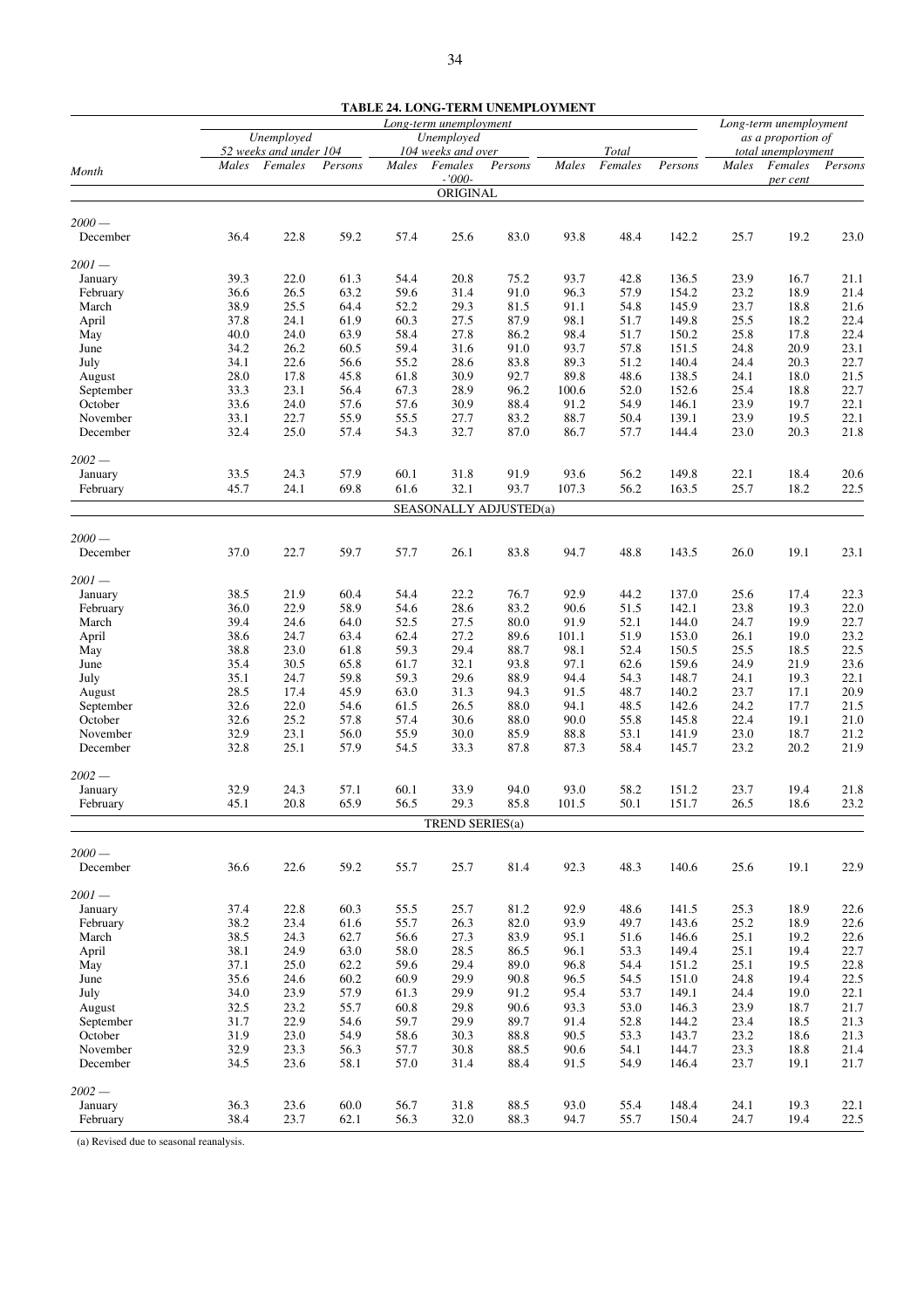| Duration of                             |                  |               |                         |             |              |                |              | Looking for - |               |
|-----------------------------------------|------------------|---------------|-------------------------|-------------|--------------|----------------|--------------|---------------|---------------|
| unemployment (weeks)                    |                  |               | Age group               |             |              |                | Not          | Full-time     | Part-time     |
|                                         | $15 - 19$        | 20-24         | $25 - 34$               | 35-54       | Total(a)     | Married        | married      | work          | work          |
|                                         |                  |               | <b>MALES</b><br>$-1000$ |             |              |                |              |               |               |
| Under 52                                | 82.5             | 54.7          | 74.5                    | 79.4        | 309.5        | 101.8          | 207.7        | 251.5         | 58.0          |
| under 2                                 | 10.4             | 7.8           | 9.3                     | 8.6         | 38.9         | 13.0           | 25.9         | 30.9          | 8.0           |
| 2 and under 4                           | 14.8             | 5.9           | 7.4                     | 14.1        | 44.3         | 14.5           | 29.8         | 34.6          | 9.7           |
| 4 and under 8                           | 14.0             | 10.8          | 16.4                    | 13.2        | 57.6         | 18.9           | 38.7         | 45.3          | 12.3          |
| 8 and under 13                          | 19.0             | 13.1          | 14.1                    | 13.4        | 61.8         | 18.4           | 43.3         | 49.1          | 12.7          |
| 13 and under 26                         | 15.2             | 10.4          | 16.4                    | 16.2        | 62.1         | 21.4           | 40.7         | 54.1          | 8.0           |
| 26 and under 39                         | 6.2              | 4.9           | 7.2                     | 9.6         | 30.6         | 11.0           | 19.5         | 25.2          | 5.3           |
| 39 and under 52                         | $*2.8$           | $*1.7$        | $*3.7$                  | 4.4         | 14.3         | 4.6            | 9.6          | 12.3          | $*1.9$        |
| 52 and over                             | 8.2              | 17.7          | 24.8                    | 41.2        | 107.3        | 42.5           | 64.8         | 98.5          | 8.8           |
| 52 and under 65                         | 5.3              | 6.4           | 8.2                     | 5.0         | 26.4         | 9.0            | 17.4         | 22.0          | 4.4           |
| 65 and under 104                        | $*0.5$           | $*4.2$        | $*3.7$                  | 9.5         | 19.2         | 8.9            | 10.3         | 18.0          | $*1.2$        |
| 104 and over                            | $*2.5$           | 7.1           | 13.0                    | 26.7        | 61.6         | 24.5           | 37.1         | 58.4          | $*3.2$        |
| Total                                   | 90.7             | 72.3          | 99.3                    | 120.6       | 416.8        | 144.3          | 272.4        | 350.0         | 66.8          |
| Average duration —                      | 17.9             | 35.9          | — weeks —<br>46.3       | 73.8        | 52.1         | 53.5           | 51.4         | 58.0          | 21.4          |
| Median duration —                       | 9                | 12            | 14                      | 19          | 13           | 15             | 12           | 14            | 8             |
|                                         |                  |               | <b>FEMALES</b>          |             |              |                |              |               |               |
|                                         |                  |               | $000^{\circ}$           |             |              |                |              |               |               |
| Under 52                                | 65.5             | 47.2          | 61.8                    | 71.4        | 253.2        | 87.9           | 165.3        | 160.1         | 93.2          |
| under 2                                 | 13.1             | 7.2           | 13.5                    | 13.6        | 48.6         | 18.7           | 29.9         | 23.7          | 24.9          |
| 2 and under 4                           | 10.1             | 6.3           | 8.2                     | 11.5        | 37.8         | 16.2           | 21.6         | 21.6          | 16.1          |
| 4 and under 8                           | 13.5             | 10.7          | 13.1                    | 10.4        | 48.3         | 16.8           | 31.5         | 33.1          | 15.2          |
| 8 and under 13                          | 13.4             | 8.0           | 8.6                     | 9.2         | 40.5         | 11.3           | 29.3         | 25.6          | 14.9          |
| 13 and under 26                         | 8.3              | 8.2           | 9.5                     | 14.9        | 42.5         | 12.5           | 30.0         | 29.5          | 13.0          |
| 26 and under 39                         | 5.6              | 5.0           | 6.0                     | 6.7         | 23.9         | 7.5            | 16.4         | 18.3          | 5.6           |
| 39 and under 52                         | $*1.5$           | $*1.8$        | $*2.8$                  | 5.2         | 11.6         | 5.0            | 6.6          | 8.2           | $*3.4$        |
| 52 and over                             | 5.3              | 9.5           | 11.1                    | 25.7        | 56.2         | 20.1           | 36.2         | 44.5          | 11.8          |
| 52 and under 65                         | $*3.0$           | $*2.0$        | $*2.9$                  | 5.8         | 14.7         | 6.9            | 7.8          | 10.1          | 4.6           |
| 65 and under 104<br>104 and over        | $*0.9$<br>$*1.5$ | $*1.9$<br>5.6 | $*1.7$<br>6.4           | 4.4<br>15.5 | 9.4<br>32.1  | $*2.5$<br>10.7 | 6.9<br>21.4  | 7.9<br>26.5   | $*1.5$<br>5.6 |
|                                         |                  |               |                         |             |              |                |              |               |               |
| Total                                   | 70.8             | 56.8          | 72.8                    | 97.1        | 309.5        | 108.0          | 201.5        | 204.5         | 104.9         |
| Average duration —                      | 15.0             | 33.7          | – weeks –<br>31.7       | 55.9        | 38.5         | 34.0           | 40.9         | 46.6          | 22.9          |
| Median duration -                       | 7                | 10            | 8                       | 14          | 10           | 8              | 10           | 12            | 6             |
|                                         |                  |               | <b>PERSONS</b>          |             |              |                |              |               |               |
|                                         |                  |               | $-7000-$                |             |              |                |              |               |               |
| Under 52                                | 148.0            | 101.9         | 136.2                   | 150.8       | 562.7        | 189.8          | 373.0        | 411.6         | 151.2         |
| under 2                                 | 23.5             | 15.1          | 22.8                    | 22.2        | 87.5         | 31.7           | 55.8         | 54.6          | 32.9          |
| 2 and under 4                           | 24.9             | 12.2          | 15.6                    | 25.6        | 82.1         | 30.7           | 51.4         | 56.2          | 25.8          |
| 4 and under 8                           | 27.6             | 21.5          | 29.5                    | 23.6        | 105.9        | 35.7           | 70.2         | 78.4          | 27.6          |
| 8 and under 13                          | 32.4             | 21.1          | 22.7                    | 22.6        | 102.3        | 29.7           | 72.6         | 74.7          | 27.6          |
| 13 and under 26                         | 23.5             | 18.5          | 26.0                    | 31.1        | 104.6        | 33.9           | 70.7         | 83.5          | 21.0          |
| 26 and under 39<br>39 and under 52      | 11.8<br>4.4      | 9.9<br>$*3.6$ | 13.2<br>6.5             | 16.2<br>9.6 | 54.5<br>25.9 | 18.5<br>9.6    | 36.0<br>16.3 | 43.6<br>20.5  | 10.9<br>5.4   |
| 52 and over                             | 13.5             | 27.2          | 35.9                    | 66.9        | 163.5        | 62.6           | 100.9        | 143.0         | 20.5          |
| 52 and under 65                         | 8.2              | 8.4           | 11.1                    | 10.7        | 41.2         | 15.9           | 25.3         | 32.2          | 9.0           |
| 65 and under 104                        | $*1.3$           | 6.1           | 5.4                     | 13.9        | 28.6         | 11.4           | 17.2         | 25.9          | $*2.7$        |
| 104 and over                            | $*4.0$           | 12.7          | 19.4                    | 42.2        | 93.7         | 35.2           | 58.5         | 84.9          | 8.8           |
| Total                                   | 161.5            | 129.1         | 172.1                   | 217.7       | 726.2        | 252.3          | 473.9        | 554.5         | 171.7         |
|                                         |                  |               | — weeks —               |             |              |                |              |               |               |
| Average duration —<br>Median duration — | 16.6<br>8        | 34.9<br>11    | 40.1<br>11              | 65.8<br>17  | 46.3<br>12   | 45.1<br>12     | 47.0<br>11   | 53.8<br>13    | 22.3<br>7     |
|                                         |                  |               |                         |             |              |                |              |               |               |

#### **TABLE 25. UNEMPLOYED PERSONS: DURATION OF UNEMPLOYMENT BY AGE, MARITAL STATUS AND FULL-TIME/PART-TIME STATUS, FEBRUARY 2002 ('000)**

(a) Includes persons aged 55 and over, details for whom are not shown separately.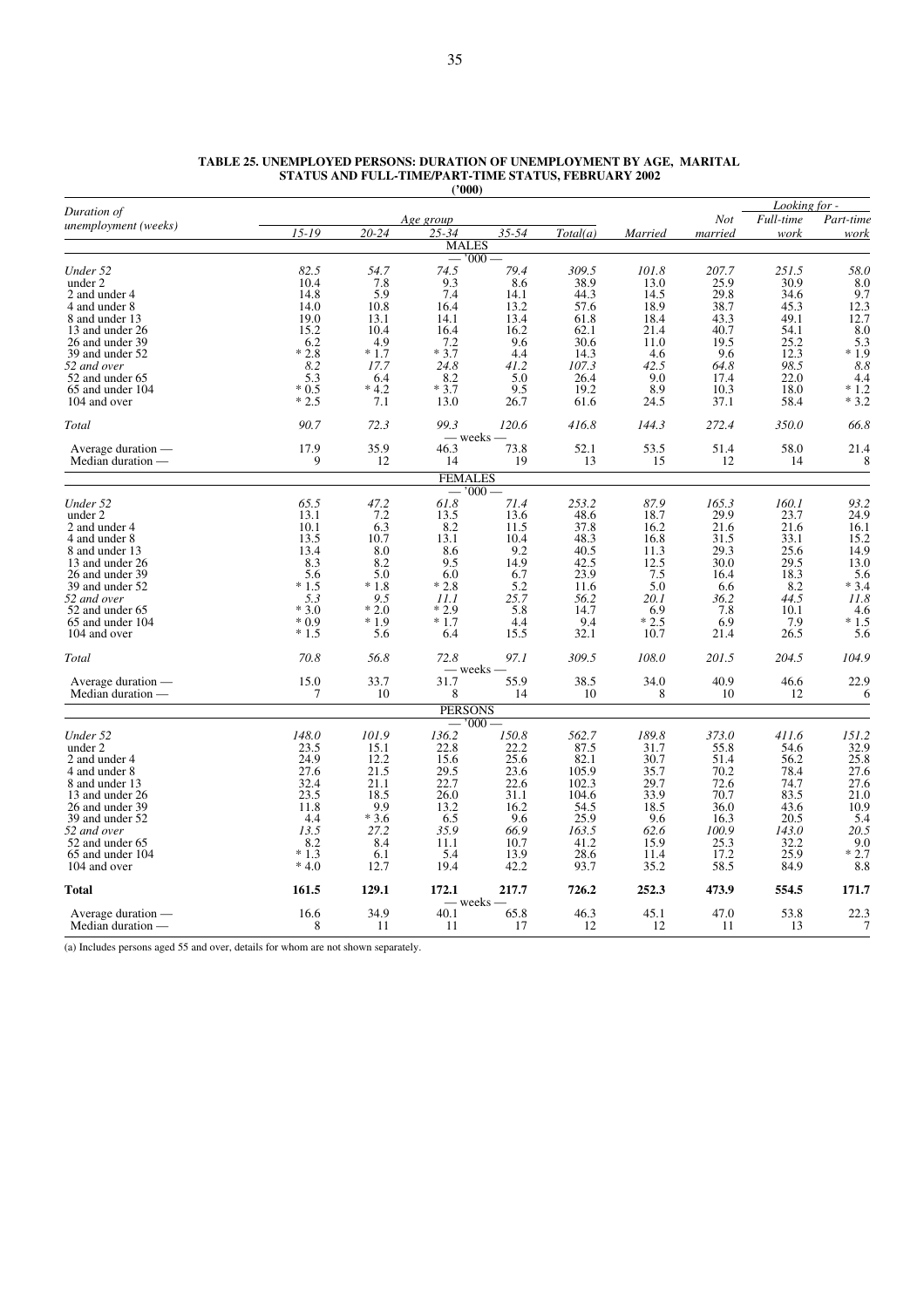|              |         | Males      |         |           | Females    |         |         |                  |
|--------------|---------|------------|---------|-----------|------------|---------|---------|------------------|
|              |         | <b>Not</b> |         |           | <b>Not</b> |         |         | Proportion of    |
|              | Married | married    | Total   | Married   | married    | Total   | Persons | population       |
| Age group    |         |            |         | $-7000 -$ |            |         |         | $-$ per cent $-$ |
| $15-19$      | $*1.3$  | 267.9      | 269.2   | 6.7       | 249.3      | 256.0   | 525.2   | 38.5             |
| $20 - 24$    | 7.8     | 78.6       | 86.3    | 54.6      | 94.3       | 149.0   | 235.3   | 17.0             |
| $25 - 34$    | 40.4    | 74.1       | 114.5   | 307.5     | 123.0      | 430.4   | 544.9   | 18.8             |
| 35-44        | 65.8    | 64.3       | 130.1   | 314.1     | 111.8      | 425.9   | 556.0   | 18.9             |
| $45 - 54$    | 98.8    | 71.7       | 170.6   | 283.9     | 101.5      | 385.3   | 555.9   | 20.9             |
| 55-59        | 101.6   | 40.3       | 141.9   | 192.0     | 57.2       | 249.2   | 391.1   | 37.3             |
| 60-64        | 157.6   | 49.8       | 207.4   | 213.9     | 92.1       | 306.0   | 513.5   | 62.7             |
| 65-69        | 212.7   | 54.3       | 267.0   | 201.8     | 112.7      | 314.5   | 581.5   | 85.4             |
| 70 and over  | 470.0   | 227.7      | 697.6   | 332.6     | 658.0      | 990.7   | 1,688.3 | 96.6             |
| <b>Total</b> | 1,156.1 | 928.6      | 2,084.7 | 1,907.1   | 1,599.9    | 3,507.0 | 5,591.7 | 36.0             |
|              |         |            |         |           |            |         |         |                  |

## **TABLE 26. PERSONS NOT IN THE LABOUR FORCE: AGE AND MARITAL STATUS, FEBRUARY 2002**

**TABLE 27. PERSONS NOT IN THE LABOUR FORCE: WHETHER LOOKING FOR WORK, ETC., FEBRUARY 2002 ('000)**

|                                           | Males<br>Not |         |         | Females<br>Not |         |         |         |
|-------------------------------------------|--------------|---------|---------|----------------|---------|---------|---------|
|                                           |              |         |         |                |         |         |         |
|                                           | Married      | married | Total   | Married        | married | Total   | Persons |
| Looking for work                          | 22.7         | 34.3    | 57.0    | 35.7           | 41.9    | 77.6    | 134.6   |
| Took active steps to find work $(a)$      | 10.9         | 18.3    | 29.2    | 16.3           | 15.6    | 31.9    | 61.1    |
| Available to start work within four weeks | 7.0          | 13.0    | 20.1    | 11.6           | 11.4    | 23.0    | 43.0    |
| Unavailable to start within four weeks    | $*3.9$       | 5.3     | 9.1     | 4.8            | $*4.2$  | 8.9     | 18.1    |
| Did not take active steps to find work    | 11.7         | 16.0    | 27.8    | 19.4           | 26.4    | 45.8    | 73.5    |
| Not looking for work                      | 1,065.5      | 785.8   | 1,851.3 | 1,831.5        | 1,364.3 | 3,195.9 | 5,047.2 |
| Permanently unable to work                | 46.7         | 40.7    | 87.4    | 25.5           | 36.5    | 62.0    | 149.4   |
| In institutions                           | 21.2         | 67.8    | 89.0    | 14.3           | 157.1   | 171.5   | 260.4   |
| <b>Total</b>                              | 1,156.1      | 928.6   | 2,084.7 | 1,907.1        | 1,599.9 | 3.507.0 | 5,591.7 |

(a) Not available to start work in the reference week.

#### **TABLE 28. ESTIMATES OF LABOUR FORCE STATUS AND GROSS CHANGES (FLOWS) DERIVED FROM MATCHED RECORDS JANUARY 2002 AND FEBRUARY 2002 ('000)**

|                                     | Labour force status in February 2002 |           |            |              |  |
|-------------------------------------|--------------------------------------|-----------|------------|--------------|--|
|                                     | Employed                             | Employed  |            | Not in the   |  |
| Labour force status in January 2002 | full time                            | part time | Unemployed | labour force |  |
|                                     | <b>MALES</b>                         |           |            |              |  |
| Employed full time                  | 3.391.9                              | 103.5     | 29.5       | 36.9         |  |
| Employed part time                  | 105.3                                | 380.6     | 23.0       | 41.8         |  |
| Unemployed                          | 35.1                                 | 30.8      | 208.9      | 50.5         |  |
| Not in the labour force             | 42.9                                 | 51.2      | 63.6       | 1,434.2      |  |
|                                     | <b>MARRIED FEMALES</b>               |           |            |              |  |
| Employed full time                  | 958.3                                | 92.5      | $*4.1$     | 15.7         |  |
| Employed part time                  | 82.8                                 | 757.7     | 6.8        | 45.0         |  |
| Unemployed                          | 7.9                                  | 11.6      | 41.3       | 18.1         |  |
| Not in the labour force             | 20.8                                 | 74.6      | 30.5       | 1,440.0      |  |
|                                     | <b>ALL FEMALES</b>                   |           |            |              |  |
| Employed full time                  | 1,610.0                              | 148.7     | 11.5       | 23.1         |  |
| Employed part time                  | 128.5                                | 1,181.0   | 16.9       | 75.5         |  |
| Unemployed                          | 16.9                                 | 35.0      | 132.1      | 55.1         |  |
| Not in the labour force             | 33.6                                 | 109.7     | 73.2       | 2,491.7      |  |
|                                     | <b>PERSONS</b>                       |           |            |              |  |
| Employed full time                  | 5,001.9                              | 252.2     | 41.0       | 60.0         |  |
| Employed part time                  | 233.8                                | 1,561.6   | 39.9       | 117.3        |  |
| Unemployed                          | 51.9                                 | 65.8      | 341.0      | 105.6        |  |
| Not in the labour force.            | 76.4                                 | 161.0     | 136.8      | 3,926.0      |  |

### POPULATION REPRESENTED BY THE MATCHED SAMPLE

| Males         | Married | Total   | rsons    |
|---------------|---------|---------|----------|
| റാവ<br>しいムラ・1 | 3,607.7 | 3,142.5 | 14.114.4 |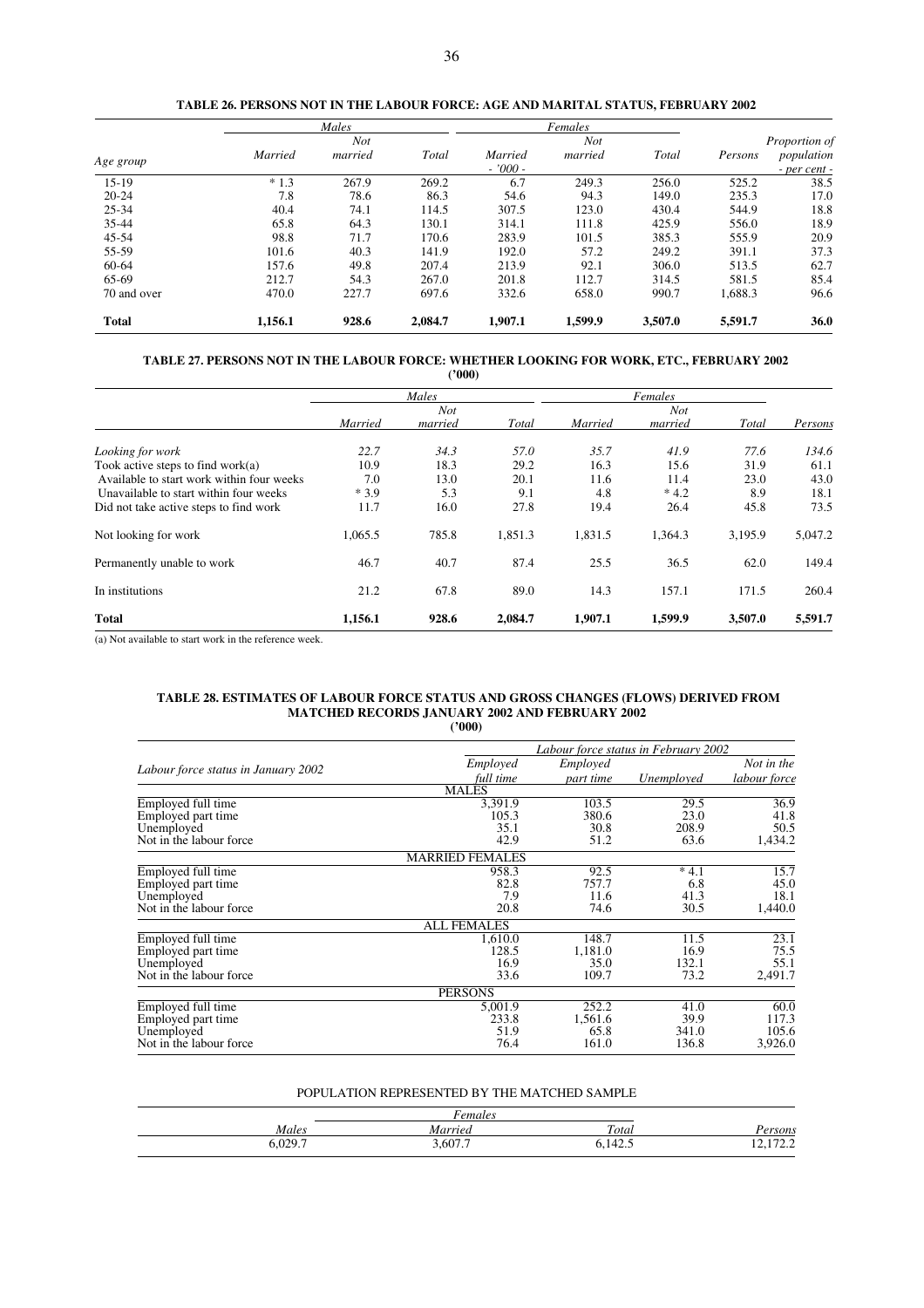| TABLE 29. RELATIONSHIP IN HOUSEHOLD. THE CIVILIAN POPULATION AGED 15 AND OVER: SUMMARY TABLE. |
|-----------------------------------------------------------------------------------------------|
| <b>FEBRUARY 2002</b>                                                                          |

|                                                                                                                          |                                                     |                                           | Labour                                              | Not in<br>labour                                |                                                     | Civilian population aged 15 and over                |                                                     |
|--------------------------------------------------------------------------------------------------------------------------|-----------------------------------------------------|-------------------------------------------|-----------------------------------------------------|-------------------------------------------------|-----------------------------------------------------|-----------------------------------------------------|-----------------------------------------------------|
|                                                                                                                          | Employed                                            | Unemployed<br>PÉRSONS ('000)              | force                                               | force                                           | Males                                               | Females                                             | Persons                                             |
| Family member                                                                                                            | 7,579.6                                             | 553.6                                     | 8,133.2                                             | 4,073.4                                         | 6.060.9                                             | 6,145.7                                             | 12,206.6                                            |
| Husband, wife or partner<br>With children under 15<br>Without children under 15<br>With dependants<br>Without dependants | 5,623.9<br>2,475.6<br>3,148.3<br>2.952.8<br>2,671.2 | 241.8<br>119.7<br>122.1<br>136.7<br>105.1 | 5,865.8<br>2,595.3<br>3,270.4<br>3,089.5<br>2,776.3 | 2,927.8<br>752.3<br>2,175.5<br>855.1<br>2,072.7 | 4.480.7<br>1,716.8<br>2,763.9<br>2,020.9<br>2,459.8 | 4,312.9<br>1,630.9<br>2,682.0<br>1,923.6<br>2,389.2 | 8,793.6<br>3,347.7<br>5,445.9<br>3,944.6<br>4,849.0 |
| Lone parent<br>With children under 15<br>With dependent students but                                                     | 385.2<br>231.7                                      | 55.6<br>43.6                              | 440.7<br>275.3                                      | 380.6<br>226.5                                  | 131.6<br>56.5                                       | 689.7<br>445.2                                      | 821.3<br>501.8                                      |
| without children under 15<br>Without dependants                                                                          | 65.0<br>88.5                                        | 6.2<br>5.8                                | 71.2<br>94.3                                        | 20.8<br>133.3                                   | 20.2<br>54.8                                        | 71.7<br>172.8                                       | 92.0<br>227.6                                       |
| Dependent student                                                                                                        | 413.2                                               | 89.2                                      | 502.4                                               | 451.3                                           | 465.9                                               | 487.7                                               | 953.6                                               |
| Non-dependent $child(a)$                                                                                                 | 1,012.8                                             | 144.4                                     | 1,157.2                                             | 159.8                                           | 835.2                                               | 481.7                                               | 1,317.0                                             |
| Other family person                                                                                                      | 144.4                                               | 22.7                                      | 167.1                                               | 154.0                                           | 147.6                                               | 173.6                                               | 321.1                                               |
| Non-family member<br>Lone person<br>Not living alone                                                                     | 1,312.7<br>800.5<br>512.1                           | 138.2<br>71.3<br>66.9                     | 1,450.9<br>871.8<br>579.1                           | 1,037.4<br>893.7<br>143.7                       | 1,222.4<br>789.8<br>432.5                           | 1,265.9<br>975.6<br>290.2                           | 2,488.2<br>1,765.5<br>722.8                         |
| Usual resident of a household where<br>relationship was determined                                                       | 8,892.2                                             | 691.8                                     | 9,584.1                                             | 5,110.8                                         | 7,283.3                                             | 7,411.5                                             | 14,694.9                                            |
| Usual resident of a household where relationship<br>was not determined                                                   | 190.1                                               | 15.4                                      | 205.4                                               | 77.3                                            | 126.4                                               | 156.4                                               | 282.8                                               |
| Total usual residents of private dwellings                                                                               | 9,082.3                                             | 707.2                                     | 9,789.5                                             | 5,188.1                                         | 7,409.7                                             | 7,567.9                                             | 14,977.6                                            |
| Visitors to private dwellings                                                                                            | 43.5                                                | 10.4                                      | 53.9                                                | 44.3                                            | 49.7                                                | 48.6                                                | 98.3                                                |
| Persons enumerated in non-private dwellings                                                                              | 105.1                                               | 8.6                                       | 113.7                                               | 359.2                                           | 210.1                                               | 262.8                                               | 472.9                                               |
| Total                                                                                                                    | 9,230.9                                             | 726.2                                     | 9,957.2                                             | 5,591.7                                         | 7,669.5                                             | 7,879.3                                             | 15,548.8                                            |
| Family member                                                                                                            | 82.1                                                | PROPORTION OF TOTAL (per cent)<br>76.2    | 81.7                                                | 72.8                                            | 79.0                                                | 78.0                                                | 78.5                                                |
| Husband, wife or partner<br>With children under 15<br>Without children under 15<br>With dependants<br>Without dependants | 60.9<br>26.8<br>34.1<br>32.0<br>28.9                | 33.3<br>16.5<br>16.8<br>18.8<br>14.5      | 58.9<br>26.1<br>32.8<br>31.0<br>27.9                | 52.4<br>13.5<br>38.9<br>15.3<br>37.1            | 58.4<br>22.4<br>36.0<br>26.3<br>32.1                | 54.7<br>20.7<br>34.0<br>24.4<br>30.3                | $\frac{56.6}{21.5}$<br>35.0<br>25.4<br>31.2         |
| Lone parent<br>With children under 15<br>With dependent students but<br>without children under 15                        | $^{4.2}_{2.5}$<br>0.7                               | 7.6<br>6.0<br>0.8                         | 4.4<br>2.8<br>0.7                                   | 6.8<br>4.1<br>0.4                               | 1.7<br>0.7<br>0.3                                   | 8.8<br>5.7<br>0.9                                   | $\frac{5.3}{3.2}$<br>0.6                            |
| Without dependants                                                                                                       | 1.0                                                 | 0.8                                       | 0.9                                                 | 2.4                                             | 0.7                                                 | 2.2                                                 | 1.5                                                 |
| Dependent student                                                                                                        | 4.5                                                 | 12.3                                      | 5.0                                                 | 8.1                                             | 6.1                                                 | 6.2                                                 | 6.1                                                 |
| Non-dependent $child(a)$                                                                                                 | 11.0                                                | 19.9                                      | 11.6                                                | 2.9                                             | 10.9                                                | 6.1                                                 | 8.5                                                 |
| Other family person                                                                                                      | 1.6                                                 | 3.1                                       | 1.7                                                 | 2.8                                             | 1.9                                                 | 2.2                                                 | 2.1                                                 |
| Non-family member<br>Lone person<br>Not living alone                                                                     | 14.2<br>8.7<br>5.5                                  | 19.0<br>9.8<br>9.2                        | 14.6<br>8.8<br>5.8                                  | 18.6<br>16.0<br>2.6                             | 15.9<br>10.3<br>5.6                                 | 16.1<br>12.4<br>3.7                                 | 16.0<br>11.4<br>4.6                                 |
| Usual resident of a household where<br>relationship was determined                                                       | 96.3                                                | 95.3                                      | 96.3                                                | 91.4                                            | 95.0                                                | 94.1                                                | 94.5                                                |
| Usual resident of a household where relationship<br>was not determined                                                   | 2.1                                                 | 2.1                                       | 2.1                                                 | 1.4                                             | 1.6                                                 | 2.0                                                 | 1.8                                                 |
| Total usual residents of private dwellings                                                                               | 98.4                                                | 97.4                                      | 98.3                                                | 92.8                                            | 96.6                                                | 96.0                                                | 96.3                                                |
| Visitors to private dwellings                                                                                            | 0.5                                                 | 1.4                                       | 0.5                                                 | 0.8                                             | 0.6                                                 | 0.6                                                 | 0.6                                                 |
| Persons enumerated in non-private dwellings                                                                              | 1.1                                                 | 1.2                                       | 1.1                                                 | 6.4                                             | 2.7                                                 | 3.3                                                 | 3.0                                                 |
| <b>Total</b>                                                                                                             | 100.0                                               | 100.0                                     | 100.0                                               | 100.0                                           | <b>100.0</b>                                        | 100.0                                               | 100.0                                               |

(a) Aged 15 and over.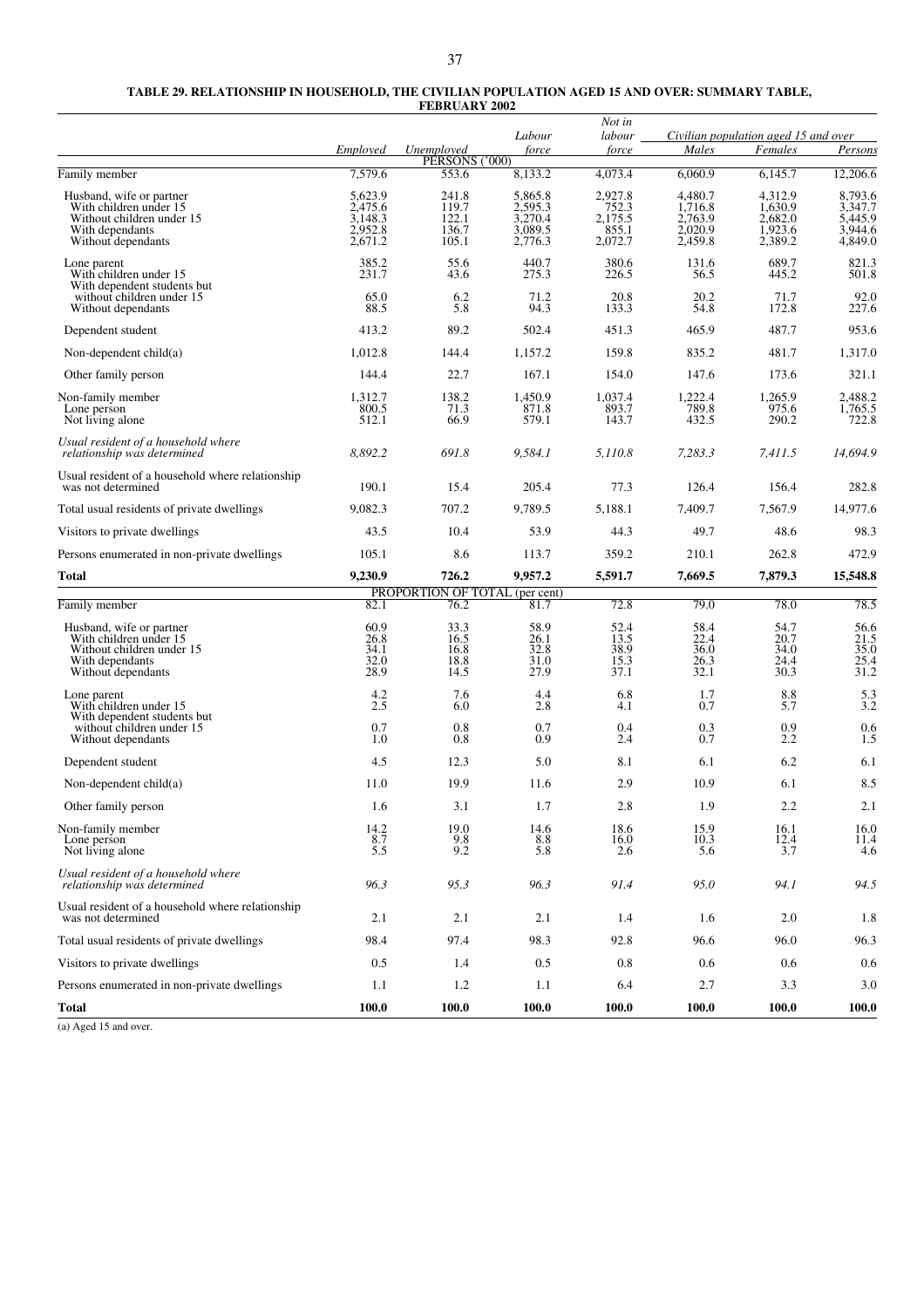#### **TABLE 30. RELATIONSHIP IN HOUSEHOLD AND LABOUR FORCE STATUS OF PERSONS AGED 15 AND OVER(a), FEBRUARY 2002**

|                                                                                                                          |                                                     | Employed                                    |                                                     | Unemployed<br>Looking<br>for            |                                           |                                                     |                                                 | Civilian<br>populat-                                |                                    |                                                 |
|--------------------------------------------------------------------------------------------------------------------------|-----------------------------------------------------|---------------------------------------------|-----------------------------------------------------|-----------------------------------------|-------------------------------------------|-----------------------------------------------------|-------------------------------------------------|-----------------------------------------------------|------------------------------------|-------------------------------------------------|
|                                                                                                                          | Full-<br>time<br>workers                            | Part-<br>time<br>workers                    | Total                                               | full-<br>time<br>work                   | Total<br>$-7000 -$                        | Labour<br>force                                     | Not in<br>labour<br>force                       | ion aged<br>$15$ and<br>over                        | Unemp-<br>loyment<br>rate<br>- per | Partici-<br>pation<br>rate<br>cent -            |
| Family member                                                                                                            | 3,639.4                                             | 584.2                                       | <b>MALES</b><br>4,223.6                             | 252.0                                   | 304.0                                     | 4,527.6                                             | 1,533.3                                         | 6,060.9                                             | 6.7                                | 74.7                                            |
| Husband or partner<br>With children under 15<br>Without children under 15<br>With dependants<br>Without dependants       | 2,958.5<br>1,431.1<br>1,527.4<br>1,677.8<br>1,280.7 | 283.5<br>97.6<br>185.9<br>115.2<br>168.3    | 3,242.0<br>1,528.6<br>1,713.4<br>1,793.0<br>1,449.0 | 129.7<br>63.1<br>66.6<br>71.0<br>58.7   | 139.5<br>66.3<br>73.2<br>75.2<br>64.3     | 3,381.5<br>1,594.9<br>1,786.6<br>1,868.2<br>1,513.3 | 1,099.2<br>121.9<br>977.4<br>152.7<br>946.5     | 4,480.7<br>1,716.8<br>2,763.9<br>2.020.9<br>2,459.8 | 4.1<br>4.2<br>4.1<br>4.0<br>4.2    | 75.5<br>92.9<br>64.6<br>92.4<br>61.5            |
| Lone parent<br>With children under 15                                                                                    | 65.2<br>26.8                                        | 12.8<br>6.8                                 | 78.0<br>33.5                                        | 7.2<br>4.7                              | 8.4<br>5.9                                | 86.4<br>39.5                                        | 45.2<br>17.1                                    | 131.6<br>56.5                                       | 9.8<br>15.0                        | 65.7<br>69.8                                    |
| With dependent students but<br>without children under 15<br>Without dependants                                           | 14.6<br>23.8                                        | $*1.9$<br>$*4.1$                            | 16.6<br>27.8                                        | $*0.9$<br>$*1.6$                        | $*0.9$<br>$*1.6$                          | 17.4<br>29.5                                        | $*2.8$<br>25.3                                  | 20.2<br>54.8                                        | $*5.0$<br>$*5.6$                   | 86.2<br>53.8                                    |
| Dependent student                                                                                                        | 24.3                                                | 157.8                                       | 182.1                                               | 7.7                                     | 43.2                                      | 225.3                                               | 240.6                                           | 465.9                                               | 19.2                               | 48.4                                            |
| Non-dependent child(b)                                                                                                   | 527.9                                               | 112.6                                       | 640.5                                               | 94.0                                    | 97.7                                      | 738.2                                               | 97.1                                            | 835.2                                               | 13.2                               | 88.4                                            |
| Other family person                                                                                                      | 63.6                                                | 17.5                                        | 81.1                                                | 13.4                                    | 15.1                                      | 96.3                                                | 51.3                                            | 147.6                                               | 15.7                               | 65.2                                            |
| Non-family member<br>Lone person<br>Not living alone                                                                     | 659.3<br>399.6<br>259.7                             | 102.8<br>55.6<br>47.2                       | 762.1<br>455.2<br>306.9                             | 81.5<br>42.5<br>39.0                    | 92.6<br>47.4<br>45.2                      | 854.7<br>502.6<br>352.1                             | 367.7<br>287.2<br>80.5                          | 1,222.4<br>789.8<br>432.5                           | 10.8<br>9.4<br>12.8                | 69.9<br>63.6<br>81.4                            |
| Total                                                                                                                    | 4,298.7                                             | 687.0                                       | 4,985.7                                             | 333.5                                   | 396.6                                     | 5,382.3                                             | 1,901.0                                         | 7,283.3                                             | 7.4                                | 73.9                                            |
| Family member                                                                                                            | 1,755.9                                             | 1,600.1                                     | <b>FEMALES</b><br>3,356.0                           | 155.1                                   | 249.6                                     | 3,605.6                                             | 2,540.1                                         | 6,145.7                                             | 6.9                                | 58.7                                            |
| Wife or partner<br>With children under 15<br>Without children under 15<br>With dependants<br>Without dependants          | 1,275.0<br>364.5<br>910.5<br>482.9<br>792.2         | 1,106.9<br>582.5<br>524.4<br>676.9<br>430.0 | 2,381.9<br>947.0<br>1,435.0<br>1,159.8<br>1,222.2   | 67.2<br>27.8<br>39.4<br>33.4<br>33.8    | 102.3<br>53.5<br>48.8<br>61.5<br>40.8     | 2,484.3<br>1,000.4<br>1,483.8<br>1,221.3<br>1,263.0 | 1,828.6<br>630.5<br>1,198.1<br>702.4<br>1,126.3 | 4,312.9<br>1,630.9<br>2,682.0<br>1,923.6<br>2,389.2 | 4.1<br>5.3<br>3.3<br>5.0<br>3.2    | 57.6<br>61.3<br>55.3<br>63.5<br>52.9            |
| Lone parent<br>With children under 15<br>With dependent students but                                                     | 152.5<br>79.1                                       | 154.7<br>119.0                              | 307.2<br>198.1                                      | 29.0<br>20.7                            | 47.1<br>37.7                              | 354.3<br>235.8                                      | 335.4<br>209.4                                  | 689.7<br>445.2                                      | 13.3<br>16.0                       | 51.4<br>53.0                                    |
| without children under 15<br>Without dependants                                                                          | 31.6<br>41.8                                        | 16.8<br>18.9                                | 48.4<br>60.6                                        | $*4.2$<br>$*4.1$                        | 5.3<br>$*4.1$                             | 53.7<br>64.8                                        | 18.0<br>108.0                                   | 71.7<br>172.8                                       | 9.9<br>$*6.4$                      | 74.9<br>37.5                                    |
| Dependent student                                                                                                        | 15.2                                                | 215.9                                       | 231.1                                               | 7.2                                     | 45.9                                      | 277.1                                               | 210.7                                           | 487.7                                               | 16.6                               | 56.8                                            |
| Non-dependent child(b)                                                                                                   | 266.7                                               | 105.7                                       | 372.4                                               | 45.3                                    | 46.7                                      | 419.0                                               | 62.7                                            | 481.7                                               | 11.1                               | 87.0                                            |
| Other family person                                                                                                      | 46.5                                                | 16.9                                        | 63.3                                                | 6.4                                     | 7.5                                       | 70.9                                                | 102.7                                           | 173.6                                               | 10.6                               | 40.8                                            |
| Non-family member<br>Lone person<br>Not living alone                                                                     | 392.4<br>246.4<br>145.9                             | 158.2<br>98.8<br>59.3                       | 550.5<br>345.3<br>205.3                             | 39.5<br>21.6<br>18.0                    | 45.7<br>23.9<br>21.8                      | 596.2<br>369.2<br>227.0                             | 669.7<br>606.5<br>63.2                          | 1,265.9<br>975.6<br>290.2                           | 7.7<br>6.5<br>9.6                  | 47.1<br>37.8<br>78.2                            |
| Total                                                                                                                    | 2,148.3                                             | 1,758.2                                     | 3,906.5                                             | 194.6                                   | 295.3                                     | 4,201.8                                             | 3,209.8                                         | 7,411.5                                             | 7.0                                | 56.7                                            |
| Family member                                                                                                            | 5,395.3                                             | 2,184.3                                     | <b>PERSONS</b><br>7,579.6                           | 407.2                                   | 553.6                                     | 8,133.2                                             | 4,073.4                                         | 12,206.6                                            | 6.8                                | 66.6                                            |
| Husband, wife or partner<br>With children under 15<br>Without children under 15<br>With dependants<br>Without dependants | 4,233.6<br>1,795.6<br>2,438.0<br>2,160.7<br>2,072.9 | 1,390.4<br>680.0<br>710.3<br>792.1<br>598.3 | 5,623.9<br>2,475.6<br>3,148.3<br>2,952.8<br>2,671.2 | 196.9<br>90.9<br>106.0<br>104.4<br>92.6 | 241.8<br>119.7<br>122.1<br>136.7<br>105.1 | 5,865.8<br>2,595.3<br>3,270.4<br>3,089.5<br>2,776.3 | 2,927.8<br>752.3<br>2,175.5<br>855.1<br>2,072.7 | 8,793.6<br>3,347.7<br>5,445.9<br>3,944.6<br>4,849.0 | 4.1<br>4.6<br>3.7<br>4.4<br>3.8    | $\frac{66.7}{77.5}$<br>60.1<br>$78.3$<br>$57.3$ |
| Lone parent<br>With children under 15<br>With dependent students but                                                     | 217.7<br>105.9                                      | 167.5<br>125.8                              | 385.2<br>231.7                                      | 36.2<br>25.3                            | 55.6<br>43.6                              | 440.7<br>275.3                                      | 380.6<br>226.5                                  | 821.3<br>501.8                                      | 12.6<br>15.8                       | 53.7<br>54.9                                    |
| without children under 15<br>Without dependants                                                                          | 46.3<br>65.5                                        | $^{18.7}_{23.0}$                            | 65.0<br>88.5                                        | 5.1<br>5.8                              | $6.2$<br>5.8                              | $71.2$<br>94.3                                      | 20.8<br>133.3                                   | 92.0<br>227.6                                       | 8.7<br>6.1                         | $77.4$<br>$41.4$                                |
| Dependent student                                                                                                        | 39.5                                                | 373.7                                       | 413.2                                               | 14.9                                    | 89.2                                      | 502.4                                               | 451.3                                           | 953.6                                               | 17.7                               | 52.7                                            |
| Non-dependent child(b)                                                                                                   | 794.5                                               | 218.3                                       | 1,012.8                                             | 139.3                                   | 144.4                                     | 1,157.2                                             | 159.8                                           | 1,317.0                                             | 12.5                               | 87.9                                            |
| Other family person                                                                                                      | 110.0                                               | 34.4                                        | 144.4                                               | 19.8                                    | 22.7                                      | 167.1                                               | 154.0                                           | 321.1                                               | 13.6                               | 52.0                                            |
| Non-family member<br>Lone person<br>Not living alone                                                                     | 1,051.7<br>646.1<br>405.6                           | 261.0<br>154.4<br>106.5                     | 1,312.7<br>800.5<br>512.1                           | 121.0<br>64.0<br>57.0                   | 138.2<br>71.3<br>66.9                     | 1,450.9<br>871.8<br>579.1                           | 1,037.4<br>893.7<br>143.7                       | 2,488.2<br>1,765.5<br>722.8                         | 9.5<br>8.2<br>11.6                 | 58.3<br>49.4<br>80.1                            |
| Total                                                                                                                    | 6,447.0                                             | 2,445.3                                     | 8,892.2                                             | 528.2                                   | 691.8                                     | 9,584.1                                             | 5,110.8                                         | 14,694.9                                            | 7.2                                | 65.2                                            |

(a) Civilians who were residents of private dwellings where family status was determined. See Explanatory Notes paragraphs 52 and 53. (b) Aged 15 and over.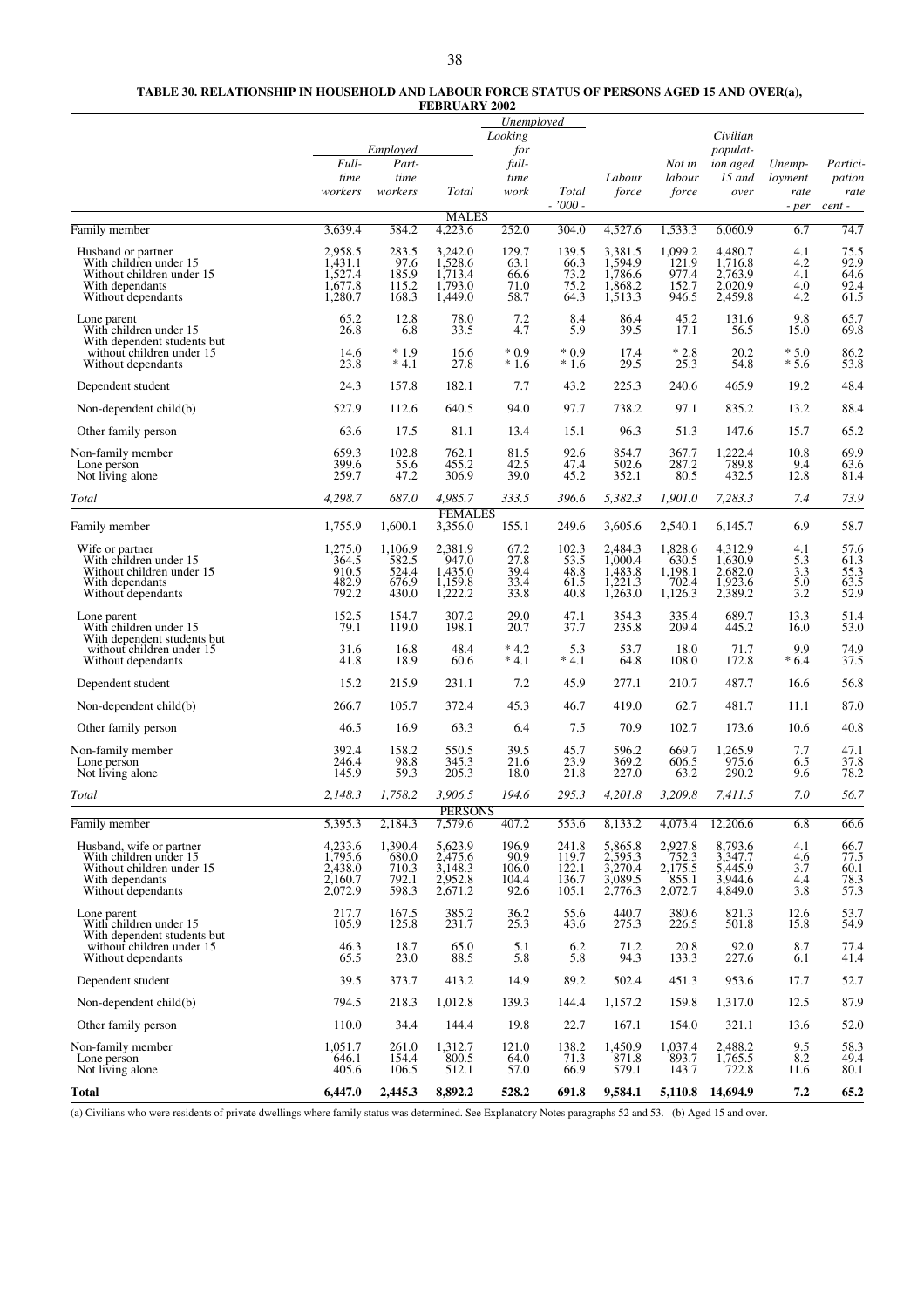| TABLE 31. ALL FAMILIES(a): FAMILY TYPE, NUMBER OF FAMILY MEMBERS AND LABOUR FORCE STATUS, |
|-------------------------------------------------------------------------------------------|
| <b>FEBRUARY 2002</b>                                                                      |
| ('000 families)                                                                           |

|                                        |         | None employed |         |         | One employed                         |              |         | Two or more employed   |         |         | Total  |         |
|----------------------------------------|---------|---------------|---------|---------|--------------------------------------|--------------|---------|------------------------|---------|---------|--------|---------|
|                                        |         | One or        |         |         | One or                               |              |         | One or                 |         |         | One or |         |
|                                        | None    | more          |         | None    | more                                 |              | None    | more                   |         | None    | more   |         |
| Number of family<br>members of any age | unemp-  | unemp-        |         | unemp-  | unemp-                               |              | unemp-  | unemp-                 |         | unemp-  | unemp- |         |
|                                        | loved   | loved         | Total   | loyed   | loved                                | <b>Total</b> | loved   | loved                  | Total   | loved   | loved  | Total   |
|                                        |         |               |         |         | <b>COUPLE FAMILY</b>                 |              |         |                        |         |         |        |         |
| Two                                    | 702.2   | 25.8          | 728.1   | 292.5   | 52.1                                 | 344.6        | 860.2   | $\ddotsc$              | 860.2   | 1,854.9 | 77.9   | 1,932.9 |
| Three                                  | 48.8    | 26.2          | 75.0    | 242.8   | 35.4                                 | 278.2        | 488.7   | 28.3                   | 517.0   | 780.3   | 89.9   | 870.2   |
| Four                                   | 26.4    | 19.7          | 46.0    | 238.0   | 39.7                                 | 277.7        | 624.0   | 55.7                   | 679.7   | 888.4   | 115.1  | 1,003.4 |
| Five                                   | 14.3    | 10.1          | 24.4    | 111.4   | 15.1                                 | 126.4        | 263.3   | 24.2                   | 287.5   | 389.0   | 49.4   | 438.4   |
| Six or more                            | 9.7     | 7.8           | 17.5    | 46.4    | 7.8                                  | 54.2         | 82.7    | 8.6                    | 91.3    | 138.9   | 24.2   | 163.0   |
| Total                                  | 801.5   | 89.5          | 891.0   | 931.1   | 150.1                                | 1,081.2      | 2,318.9 | 116.8                  | 2,435.7 | 4,051.5 | 356.4  | 4,407.9 |
|                                        |         |               |         |         | ONE PARENT FAMILY WITH A MALE PARENT |              |         |                        |         |         |        |         |
| Two                                    | 15.5    | 7.6           | 23.1    | 35.5    | $*4.2$                               | 39.8         | 19.7    | $\ddot{\phantom{1}}$ . | 19.7    | 70.7    | 11.8   | 82.6    |
| Three or more                          | 9.9     | $*2.4$        | 12.2    | 16.3    | 4.5                                  | 20.8         | 15.6    | $*2.8$                 | 18.4    | 41.7    | 9.7    | 51.4    |
| Total                                  | 25.4    | 10.0          | 35.3    | 51.8    | 8.8                                  | 60.6         | 35.3    | $*2.8$                 | 38.1    | 112.5   | 21.5   | 134.0   |
| ONE PARENT FAMILY WITH A FEMALE PARENT |         |               |         |         |                                      |              |         |                        |         |         |        |         |
| Two                                    | 107.5   | 27.0          | 134.4   | 156.5   | 9.9                                  | 166.4        | 46.6    | $\ddotsc$              | 46.6    | 310.6   | 36.8   | 347.4   |
| Three                                  | 73.1    | 22.3          | 95.4    | 76.8    | 10.9                                 | 87.8         | 45.4    | 7.2                    | 52.6    | 195.3   | 40.4   | 235.8   |
| Four                                   | 31.2    | 6.6           | 37.8    | 23.6    | 4.9                                  | 28.5         | 14.7    | $*2.1$                 | 16.8    | 69.4    | 13.6   | 83.1    |
| Five or more                           | 15.1    | $*2.3$        | 17.5    | 8.2     | $*3.6$                               | 11.8         | $*3.8$  | $*1.2$                 | 5.1     | 27.2    | 7.1    | 34.3    |
| Total                                  | 226.9   | 58.2          | 285.1   | 265.1   | 29.3                                 | 294.4        | 110.5   | 10.6                   | 121.1   | 602.5   | 98.1   | 700.6   |
|                                        |         |               |         |         | ONE PARENT FAMILIES: TOTAL           |              |         |                        |         |         |        |         |
| Two                                    | 123.0   | 34.5          | 157.5   | 192.0   | 14.1                                 | 206.1        | 66.3    | $\ddotsc$              | 66.3    | 381.3   | 48.7   | 430.0   |
| Three                                  | 78.9    | 23.6          | 102.4   | 89.0    | 14.9                                 | 103.9        | 57.0    | 9.7                    | 66.7    | 224.9   | 48.2   | 273.1   |
| Four                                   | 34.7    | 7.3           | 41.9    | 26.8    | 5.4                                  | 32.2         | 18.2    | $*2.4$                 | 20.6    | 79.7    | 15.1   | 94.7    |
| Five or more                           | 15.8    | $*2.7$        | 18.5    | 9.2     | $*3.6$                               | 12.7         | $*4.2$  | $*1.3$                 | 5.5     | 29.2    | 7.6    | 36.8    |
| Total                                  | 252.3   | 68.1          | 320.4   | 316.9   | 38.0                                 | 355.0        | 145.8   | 13.4                   | 159.2   | 715.0   | 119.6  | 834.6   |
|                                        |         |               |         |         | <b>OTHER FAMILY</b>                  |              |         |                        |         |         |        |         |
| Two                                    | 15.8    | 4.9           | 20.7    | 13.1    | 5.0                                  | 18.1         | 35.3    | $\ddot{\phantom{a}}$   | 35.3    | 64.2    | 9.8    | 74.1    |
| Three or more                          | $*0.6$  | $*0.2$        | $*0.8$  | $*0.5$  | $*0.0$                               | $*0.5$       | $*2.2$  | $*0.0*$                | $*2.2$  | $*3.3$  | $*0.2$ | $*3.5$  |
| Total                                  | 16.4    | 5.1           | 21.5    | 13.7    | 5.0                                  | 18.6         | 37.5    | $*0.0$                 | 37.5    | 67.6    | 10.0   | 77.6    |
|                                        |         |               |         |         | <b>TOTAL</b>                         |              |         |                        |         |         |        |         |
| Two                                    | 841.0   | 65.3          | 906.3   | 497.7   | 71.2                                 | 568.9        | 961.8   | $\ddot{\phantom{1}}$ . | 961.8   | 2,300.5 | 136.4  | 2,436.9 |
| Three                                  | 128.2   | 49.9          | 178.2   | 332.1   | 50.3                                 | 382.4        | 547.8   | 38.0                   | 585.8   | 1,008.2 | 138.3  | 1,146.4 |
| Four                                   | 61.0    | 26.9          | 87.9    | 265.0   | 45.1                                 | 310.1        | 642.4   | 58.1                   | 700.5   | 968.4   | 130.1  | 1,098.5 |
| Five                                   | 24.8    | 11.4          | 36.2    | 118.3   | 17.6                                 | 135.9        | 266.3   | 25.6                   | 291.8   | 409.3   | 54.6   | 463.9   |
| Six or more                            | 15.1    | 9.2           | 24.3    | 48.7    | 8.8                                  | 57.5         | 84.0    | 8.6                    | 92.5    | 147.8   | 26.6   | 174.3   |
| <b>Total</b>                           | 1,070.2 | 162.7         | 1,232.9 | 1,261.7 | 193.1                                | 1,454.8      | 2,502.1 | 130.2                  | 2,632.4 | 4,834.1 | 486.0  | 5,320.1 |

(a) See Explanatory Notes paragraphs 52 and 53 for details of exclusions to family tables.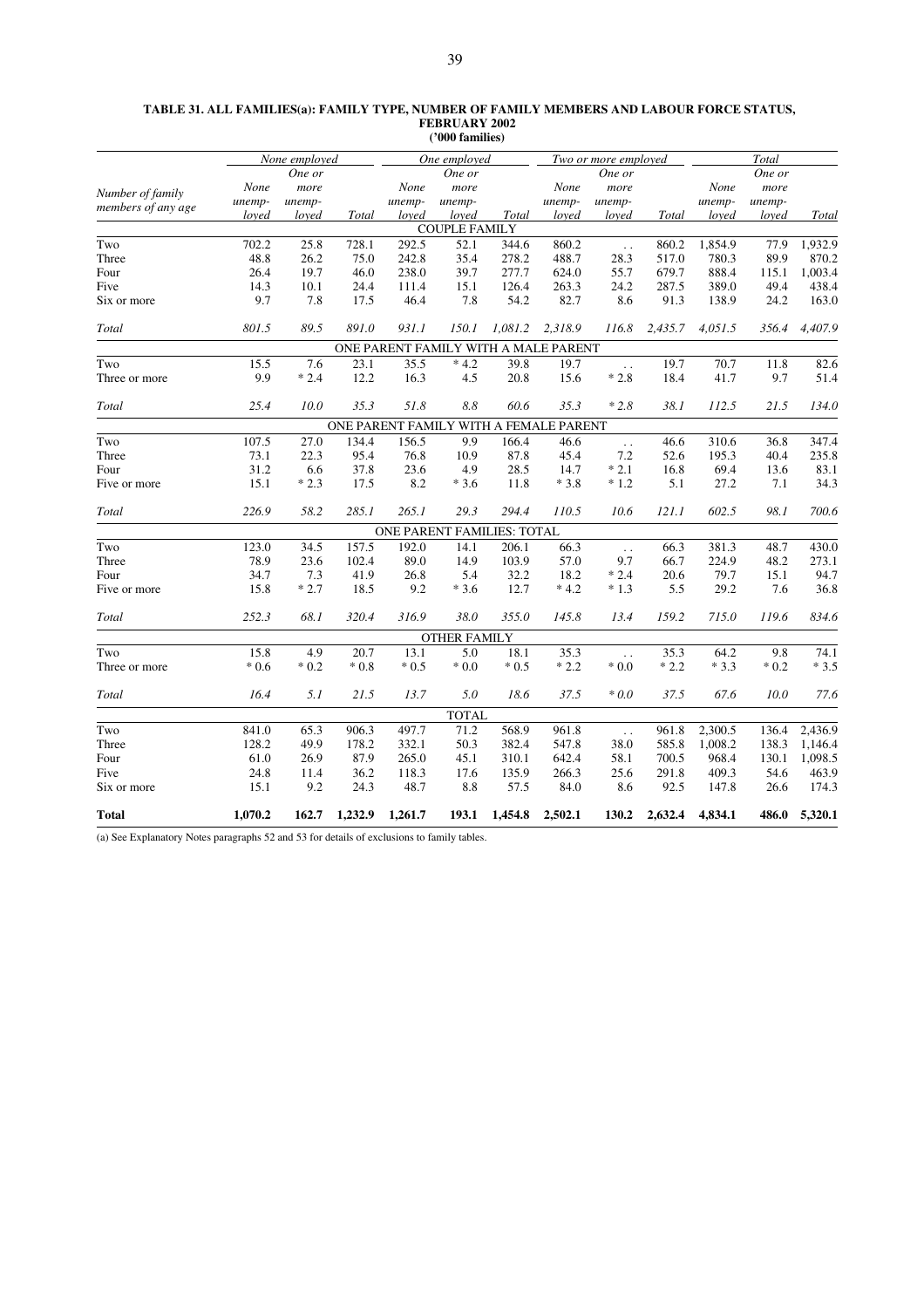#### **TABLE 32. ALL FAMILIES(a): FAMILY TYPE, NUMBER OF CHILDREN UNDER 15 PRESENT, NUMBER OF DEPENDANTS AND LABOUR FORCE STATUS, FEBRUARY 2002**

**('000 families)**

|                                                                                                    |                                                | Number of children under 15       |                                                |                  |                                              |                                              |                 |
|----------------------------------------------------------------------------------------------------|------------------------------------------------|-----------------------------------|------------------------------------------------|------------------|----------------------------------------------|----------------------------------------------|-----------------|
|                                                                                                    |                                                |                                   | Two or                                         |                  | Number of dependants                         |                                              |                 |
|                                                                                                    | None                                           | <b>One</b>                        | more                                           | None             | <b>One</b>                                   | Two or<br>more                               | Total           |
|                                                                                                    | NO FAMILY MEMBER EMPLOYED                      |                                   |                                                |                  |                                              |                                              |                 |
| Couple family                                                                                      | 781.8                                          | 39.4                              | 69.8                                           | 769.6            | 42.1                                         | 79.3                                         | 891.0           |
| One or both spouses unemployed $(b)(c)$<br>Husband unemployed, wife unemployed                     | 32.8<br>11.2                                   | 16.1<br>$*4.0$                    | 27.7<br>4.9                                    | 29.5<br>9.5      | 16.6<br>$*4.0$                               | 30.5<br>6.6                                  | 76.6<br>20.1    |
| Husband unemployed, wife not in the labour force                                                   | 18.0                                           | 10.0                              | 21.4                                           | 16.9             | 10.2                                         | 22.3                                         | 49.4            |
| Neither spouse unemployed $(c)$                                                                    | 749.0                                          | 23.3                              | 42.1                                           | 740.1            | 25.5                                         | 48.8                                         | 814.4           |
| One parent families                                                                                | 72.3                                           | 119.7                             | 128.4                                          | 54.1             | 122.2                                        | 144.1                                        | 320.4           |
| Parent unemployed                                                                                  | 7.0                                            | 19.5                              | 19.5                                           | $*2.2$           | 21.0                                         | 22.8                                         | 46.0            |
| Male parent unemployed<br>Female parent unemployed                                                 | $*1.6$<br>5.4                                  | $*4.1$<br>15.4                    | $*1.6$<br>17.9                                 | $*0.9$<br>$*1.3$ | 4.8<br>16.2                                  | $*1.6$<br>21.2                               | 7.3<br>38.6     |
| Parent not unemployed                                                                              | 65.3                                           | 100.2                             | 109.0                                          | 52.0             | 101.2                                        | 121.3                                        | 274.5           |
| Male parent not in the labour force                                                                | 12.3                                           | 8.5                               | 7.2                                            | 10.3             | 8.8                                          | 8.9                                          | 28.0            |
| Female parent not in the labour force                                                              | 53.0                                           | 91.7                              | 101.8                                          | 41.6             | 92.4                                         | 112.4                                        | 246.5           |
| Other family                                                                                       | 21.5                                           | $\ddot{\phantom{0}}$              | $\ddot{\phantom{0}}$                           | 21.5             | $\ddot{\phantom{0}}$                         | $\ddot{\phantom{0}}$                         | 21.5            |
| Family reference person unemployed                                                                 | $*3.7$                                         | $\ddot{\phantom{0}}$              | $\ddot{\phantom{0}}$                           | $*3.7$           | $\ddot{\phantom{0}}$                         | $\ddot{\phantom{0}}$                         | $*3.7$          |
| Family reference person not unemployed<br>Family reference person not in the labour force          | 17.8<br>17.8                                   | $\ddot{\phantom{a}}$<br>$\ddotsc$ | $\ddot{\phantom{0}}$<br>$\ddot{\phantom{0}}$   | 17.8<br>17.8     | $\ddot{\phantom{0}}$<br>$\ddot{\phantom{0}}$ | $\ddotsc$<br>$\ddot{\phantom{0}}$            | 17.8<br>17.8    |
|                                                                                                    |                                                |                                   |                                                |                  |                                              |                                              |                 |
| Total                                                                                              | 875.7                                          | 159.1                             | 198.2                                          | 845.3            | 164.3                                        | 223.4                                        | 1,232.9         |
| Couple family                                                                                      | ONE OR MORE FAMILY MEMBERS EMPLOYED<br>1.954.7 | 601.7                             | 960.5                                          | 1,662.9          | 633.0                                        | 1,221.0                                      | 3,516.9         |
| One or both spouses unemployed $(b)(c)$                                                            | 77.6                                           | 29.5                              | 36.8                                           | 66.1             | 31.3                                         | 46.4                                         | 143.9           |
| Husband employed, wife unemployed                                                                  | 33.3                                           | 18.1                              | 23.8                                           | 28.1             | 18.4                                         | 28.6                                         | 75.1            |
| Husband unemployed, wife employed                                                                  | 37.8<br>$*1.0$                                 | 9.9<br>$*0.5$                     | 11.6<br>$*0.0$                                 | 33.9<br>$*0.0$   | 11.2<br>$*0.3$                               | 14.2<br>$*1.1$                               | 59.3<br>$*1.4$  |
| Husband unemployed, wife unemployed<br>Husband unemployed, wife not in the labour force            | $*4.1$                                         | $*1.1$                            | $*1.2$                                         | $*2.7$           | $*1.3$                                       | $*2.3$                                       | 6.4             |
| Neither spouse unemployed $(c)$                                                                    | 1,877.1                                        | 572.1                             | 923.7                                          | 1,596.7          | 601.7                                        | 1,174.6                                      | 3,373.0         |
| Husband employed, wife employed                                                                    | 1,305.5                                        | 363.5                             | 541.8                                          | 1,100.8          | 375.5                                        | 734.5                                        | 2,210.8         |
| Husband employed, wife not in the labour force<br>Husband not in the labour force, wife employed   | 348.9<br>121.6                                 | 180.8<br>22.2                     | 358.8<br>20.8                                  | 295.1<br>109.4   | 189.0<br>26.0                                | 404.5<br>29.3                                | 888.6<br>164.7  |
| Husband not in the labour force, wife not in the                                                   |                                                |                                   |                                                |                  |                                              |                                              |                 |
| labour force                                                                                       | 94.3                                           | 5.6                               | $*2.2$                                         | 84.8             | 11.1                                         | 6.2                                          | 102.0           |
| One parent families                                                                                | 259.5                                          | 148.4                             | 106.3                                          | 182.7            | 180.3                                        | 151.1                                        | 514.1           |
| Parent unemployed<br>Parent not unemployed                                                         | 5.2<br>254.2                                   | $*3.3$<br>145.1                   | $*1.5$<br>104.8                                | $*3.7$<br>179.0  | $*2.5$<br>177.8                              | $*3.8$<br>147.3                              | 10.0<br>504.1   |
| Male parent employed                                                                               | 46.2                                           | 20.3                              | 13.0                                           | 29.1             | 31.0                                         | 19.3                                         | 79.4            |
| Female parent employed                                                                             | 113.6                                          | 114.9                             | 84.3                                           | 63.9             | 135.1                                        | 113.8                                        | 312.7           |
| Male parent not in the labour force                                                                | 16.7<br>77.7                                   | $*1.1$<br>8.9                     | $*0.3$<br>7.3                                  | 15.8<br>70.2     | $*0.8$<br>10.8                               | $*1.3$<br>12.9                               | 18.0<br>93.9    |
| Female parent not in the labour force                                                              |                                                |                                   |                                                |                  |                                              |                                              |                 |
| Other family                                                                                       | 56.1                                           |                                   | $\ddot{\phantom{0}}$ .                         | 56.1             | $\ddot{\phantom{0}}$                         | $\ddot{\phantom{0}}$                         | 56.1            |
| Family reference person unemployed<br>Family reference person not unemployed                       | $*3.0$<br>53.1                                 | . .<br>$\ddotsc$                  | $\ddotsc$<br>$\ddot{\phantom{0}}$              | $*3.0$<br>53.1   | $\ddot{\phantom{0}}$<br>$\ddot{\phantom{0}}$ | $\ddot{\phantom{0}}$<br>$\ddot{\phantom{0}}$ | $*3.0$<br>53.1  |
| Family reference person employed                                                                   | 45.6                                           | . .                               | $\ddot{\phantom{0}}$                           | 45.6             | $\ddot{\phantom{0}}$                         | $\ddot{\phantom{0}}$                         | 45.6            |
| Family reference person not in the labour force                                                    | 7.6                                            | $\ddotsc$                         | $\ddot{\phantom{0}}$                           | 7.6              | $\ddot{\phantom{0}}$                         | $\ddot{\phantom{0}}$                         | 7.6             |
| <b>Total</b>                                                                                       | 2,270.3                                        | 750.0                             | 1.066.8                                        | 1,901.7          | 813.3                                        | 1,372.1                                      | 4,087.1         |
|                                                                                                    |                                                | <b>TOTAL</b>                      |                                                |                  |                                              |                                              |                 |
| Couple family                                                                                      | 2,736.5                                        | 641.0                             | 1,030.3                                        | 2,432.5          | 675.1                                        | 1,300.3                                      | 4.407.9         |
| One or both spouses unemployed $(b)(c)$<br>Husband employed, wife unemployed                       | 110.4<br>33.3                                  | 45.7<br>18.1                      | 64.5<br>23.8                                   | 95.7<br>28.1     | 47.9<br>18.4                                 | 76.9<br>28.6                                 | 220.6<br>75.1   |
| Husband unemployed, wife employed                                                                  | 37.8                                           | 9.9                               | 11.6                                           | 33.9             | 11.2                                         | 14.2                                         | 59.3            |
| Husband unemployed, wife unemployed                                                                | 12.2                                           | 4.5                               | 4.9                                            | 9.5              | $*4.3$                                       | 7.7                                          | 21.5            |
| Husband unemployed, wife not in the labour force<br>Neither spouse unemployed $(c)$                | 22.1<br>2,626.1                                | 11.1<br>595.4                     | 22.7<br>965.8                                  | 19.7<br>2,336.8  | 11.5<br>627.2                                | 24.7<br>1,223.3                              | 55.8<br>4,187.3 |
| Husband employed, wife employed                                                                    | 1,305.5                                        | 363.5                             | 541.8                                          | 1,100.8          | 375.5                                        | 734.5                                        | 2,210.8         |
| Husband employed, wife not in the labour force                                                     | 348.9                                          | 180.8                             | 358.8                                          | 295.1            | 189.0                                        | 404.5                                        | 888.6           |
| Husband not in the labour force, wife employed<br>Husband not in the labour force, wife not in the | 121.6                                          | 22.2                              | 20.8                                           | 109.4            | 26.0                                         | 29.3                                         | 164.7           |
| labour force                                                                                       | 842.9                                          | 28.8                              | 44.3                                           | 824.5            | 36.6                                         | 55.0                                         | 916.1           |
| One parent families                                                                                | 331.8                                          | 268.0                             | 234.7                                          | 236.9            | 302.5                                        | 295.2                                        | 834.6           |
| Parent unemployed                                                                                  | 12.3                                           | 22.7                              | 21.0                                           | 5.9              | 23.5                                         | 26.6                                         | 56.0            |
| Male parent unemployed                                                                             | $*2.6$                                         | 4.4                               | $*1.6$                                         | $*1.6$           | 5.3                                          | $*1.6$                                       | 8.5             |
| Female parent unemployed<br>Parent not unemployed                                                  | 9.7<br>319.5                                   | 18.4<br>245.3                     | 19.4<br>213.8                                  | $*4.2$<br>231.0  | 18.2<br>279.0                                | 25.0<br>268.6                                | 47.4<br>778.6   |
| Male parent employed                                                                               | 46.2                                           | 20.3                              | 13.0                                           | 29.1             | 31.0                                         | 19.3                                         | 79.4            |
| Female parent employed                                                                             | 113.6                                          | 114.9                             | 84.3                                           | 63.9             | 135.1                                        | 113.8                                        | 312.7           |
| Male parent not in the labour force                                                                | 29.0<br>130.7                                  | 9.6<br>100.6                      | 7.4<br>109.1                                   | 26.2<br>111.9    | 9.6<br>103.2                                 | 10.2<br>125.3                                | 46.1<br>340.4   |
| Female parent not in the labour force                                                              |                                                |                                   |                                                |                  |                                              |                                              |                 |
| Other family                                                                                       | 77.6                                           | . .                               | $\ddotsc$                                      | 77.6             | $\ddot{\phantom{0}}$                         | $\ddotsc$                                    | 77.6            |
| Family reference person unemployed<br>Family reference person not unemployed                       | 6.7<br>70.9                                    | $\ddotsc$<br>$\ddot{\phantom{0}}$ | $\ddot{\phantom{1}}$ .<br>$\ddot{\phantom{0}}$ | 6.7<br>70.9      | $\ddot{\phantom{0}}$<br>$\ddotsc$            | $\ddotsc$<br>$\ddotsc$                       | 6.7<br>70.9     |
| Family reference person employed                                                                   | 45.6                                           | $\ddotsc$                         | $\ddot{\phantom{0}}$                           | 45.6             | $\ddot{\phantom{0}}$                         | $\ddot{\phantom{0}}$                         | 45.6            |
| Family reference person not in the labour force                                                    | 25.4                                           | $\ddot{\phantom{0}}$              | $\ddot{\phantom{0}}$                           | 25.4             | $\ddot{\phantom{0}}$                         | $\ddot{\phantom{1}}$ .                       | 25.4            |
| Total                                                                                              | 3,145.9                                        | 909.1                             | 1,265.1                                        | 2,747.0          | 977.6                                        | 1,595.5                                      | 5,320.1         |

(a) See Explanatory Notes paragraphs 52 and 53 for details of exclusions to family tables. (b) Includes a small number of families with husband not in the labour force and wife unemployed. (c) Includes same sex couples.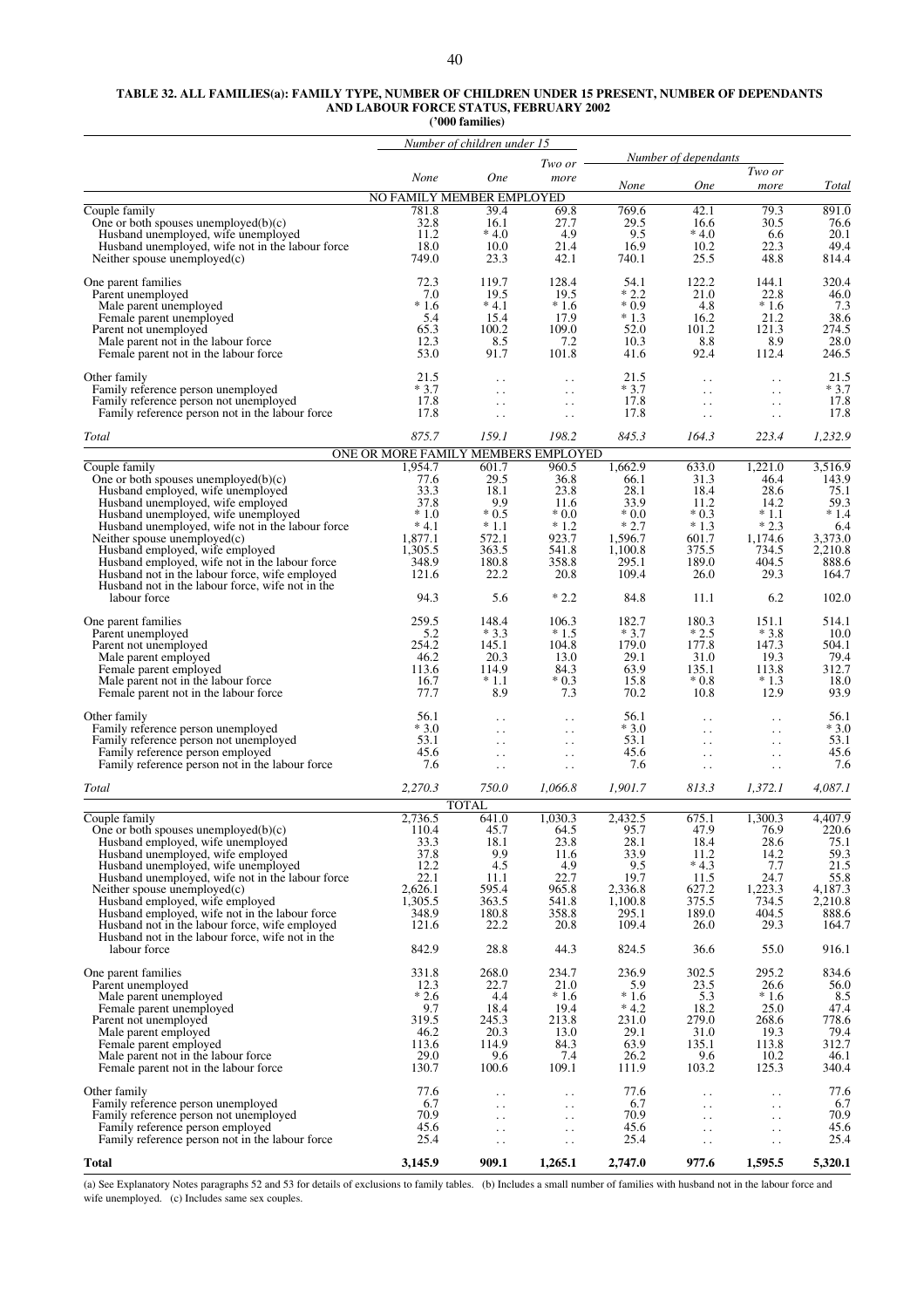#### **TABLE 33. PART-TIME WORKERS: WHETHER PREFERRED TO WORK MORE HOURS, BY AGE, FEBRUARY 2002 ('000)**

|                                       | Age group |                        |           |       |           |          |         |  |  |  |  |  |
|---------------------------------------|-----------|------------------------|-----------|-------|-----------|----------|---------|--|--|--|--|--|
|                                       |           |                        |           |       |           | 55       |         |  |  |  |  |  |
|                                       | $15 - 19$ | $20 - 24$              | $25 - 34$ | 35-44 | $45 - 54$ | and over | Total   |  |  |  |  |  |
|                                       |           | <b>MALES</b>           |           |       |           |          |         |  |  |  |  |  |
| Total                                 | 189.3     | 110.1                  | 110.1     | 95.4  | 77.0      | 141.4    | 723.3   |  |  |  |  |  |
| Preferred not to work more hours      | 122.6     | 63.4                   | 56.2      | 45.6  | 44.9      | 116.7    | 449.5   |  |  |  |  |  |
| Preferred to work more hours          | 66.7      | 46.7                   | 53.9      | 49.8  | 32.1      | 24.7     | 273.8   |  |  |  |  |  |
| Had actively looked for more hours    |           |                        |           |       |           |          |         |  |  |  |  |  |
| and were available to work more hours | 29.7      | 22.1                   | 28.1      | 22.7  | 11.7      | 6.6      | 120.8   |  |  |  |  |  |
| Wanted to work full-time              | 17.4      | 19.3                   | 25.4      | 21.6  | 10.1      | 5.1      | 98.8    |  |  |  |  |  |
|                                       |           | <b>MARRIED FEMALES</b> |           |       |           |          |         |  |  |  |  |  |
| Total                                 | 7.6       | 36.3                   | 237.7     | 387.1 | 312.3     | 161.4    | 1,142.3 |  |  |  |  |  |
| Preferred not to work more hours      | $*3.1$    | 23.8                   | 193.6     | 322.4 | 264.6     | 146.3    | 953.9   |  |  |  |  |  |
| Preferred to work more hours          | 4.4       | 12.5                   | 44.1      | 64.6  | 47.6      | 15.1     | 188.4   |  |  |  |  |  |
| Had actively looked for more hours    |           |                        |           |       |           |          |         |  |  |  |  |  |
| and were available to work more hours | $*3.0$    | 5.6                    | 11.5      | 17.8  | 11.0      | $*2.9$   | 51.8    |  |  |  |  |  |
| Wanted to work full-time              | $*2.8$    | $*4.3$                 | 6.7       | 10.5  | 7.5       | $*2.0$   | 33.8    |  |  |  |  |  |
|                                       |           | <b>ALL FEMALES</b>     |           |       |           |          |         |  |  |  |  |  |
| Total                                 | 254.6     | 167.6                  | 327.1     | 478.0 | 382.4     | 216.5    | 1,826.2 |  |  |  |  |  |
| Preferred not to work more hours      | 172.0     | 97.5                   | 251.1     | 379.0 | 304.8     | 191.4    | 1,395.7 |  |  |  |  |  |
| Preferred to work more hours          | 82.6      | 70.1                   | 76.0      | 99.0  | 77.6      | 25.1     | 430.5   |  |  |  |  |  |
| Had actively looked for more hours    |           |                        |           |       |           |          |         |  |  |  |  |  |
| and were available to work more hours | 37.3      | 29.6                   | 24.7      | 29.8  | 21.7      | 5.1      | 148.3   |  |  |  |  |  |
| Wanted to work full-time              | 19.0      | 20.2                   | 17.0      | 19.4  | 15.5      | $*3.6$   | 94.8    |  |  |  |  |  |
|                                       |           | <b>PERSONS</b>         |           |       |           |          |         |  |  |  |  |  |
| <b>Total</b>                          | 443.9     | 277.7                  | 437.2     | 573.4 | 459.4     | 357.9    | 2,549.5 |  |  |  |  |  |
| Preferred not to work more hours      | 294.6     | 160.9                  | 307.3     | 424.6 | 349.7     | 308.1    | 1,845.2 |  |  |  |  |  |
| Preferred to work more hours          | 149.3     | 116.8                  | 129.9     | 148.8 | 109.7     | 49.8     | 704.3   |  |  |  |  |  |
| Had actively looked for more hours    |           |                        |           |       |           |          |         |  |  |  |  |  |
| and were available to work more hours | 67.0      | 51.7                   | 52.8      | 52.6  | 33.3      | 11.7     | 269.1   |  |  |  |  |  |
| Wanted to work full-time              | 36.4      | 39.5                   | 42.5      | 41.0  | 25.7      | 8.7      | 193.6   |  |  |  |  |  |

## **TABLE 34. PART-TIME WORKERS: WHETHER PREFERRED TO WORK MORE HOURS, BY HOURS WORKED, FEBRUARY 2002**

|                                       |        | (2000)                 |                              |           |           |       |                      |         |
|---------------------------------------|--------|------------------------|------------------------------|-----------|-----------|-------|----------------------|---------|
|                                       |        |                        |                              |           |           |       | Persons who          |         |
|                                       |        |                        | Hours worked by persons who  |           |           |       | did not              |         |
|                                       |        |                        | worked in the reference week |           |           |       | work in the          |         |
|                                       | $1-5$  | $6 - 10$               | $11 - 15$                    | $16 - 20$ | $21 - 29$ |       | 30-34 reference week | Total   |
|                                       |        | <b>MALES</b>           |                              |           |           |       |                      |         |
| Total                                 | 69.2   | 120.0                  | 106.2                        | 134.2     | 125.7     | 115.9 | 52.1                 | 723.3   |
| Preferred not to work more hours      | 38.6   | 75.0                   | 67.6                         | 83.1      | 73.9      | 79.8  | 31.4                 | 449.5   |
| Preferred to work more hours          | 30.5   | 45.0                   | 38.6                         | 51.0      | 51.8      | 36.1  | 20.7                 | 273.8   |
| Had actively looked for more hours    |        |                        |                              |           |           |       |                      |         |
| and were available to work more hours | 15.6   | 23.3                   | 20.8                         | 22.4      | 20.9      | 12.9  | 4.9                  | 120.8   |
| Wanted to work full-time              | 9.8    | 18.2                   | 15.8                         | 19.6      | 19.4      | 12.5  | $*3.5$               | 98.8    |
|                                       |        | <b>MARRIED FEMALES</b> |                              |           |           |       |                      |         |
| Total                                 | 94.9   | 158.2                  | 150.6                        | 213.2     | 270.2     | 174.9 | 80.3                 | 1,142.3 |
| Preferred not to work more hours      | 73.1   | 123.4                  | 119.0                        | 182.3     | 234.4     | 155.6 | 66.1                 | 953.9   |
| Preferred to work more hours          | 21.8   | 34.8                   | 31.7                         | 30.9      | 35.8      | 19.2  | 14.3                 | 188.4   |
| Had actively looked for more hours    |        |                        |                              |           |           |       |                      |         |
| and were available to work more hours | 5.9    | 10.1                   | 9.4                          | 9.7       | 9.6       | 5.2   | $*1.9$               | 51.8    |
| Wanted to work full-time              | $*2.6$ | 5.0                    | 5.2                          | 6.9       | 7.8       | 5.0   | $*1.3$               | 33.8    |
|                                       |        | <b>ALL FEMALES</b>     |                              |           |           |       |                      |         |
| Total                                 | 177.1  | 296.2                  | 252.7                        | 319.2     | 393.9     | 256.5 | 130.5                | 1,826.2 |
| Preferred not to work more hours      | 120.4  | 212.9                  | 182.7                        | 252.8     | 315.7     | 214.7 | 96.5                 | 1,395.7 |
| Preferred to work more hours          | 56.7   | 83.4                   | 70.0                         | 66.4      | 78.2      | 41.8  | 34.0                 | 430.5   |
| Had actively looked for more hours    |        |                        |                              |           |           |       |                      |         |
| and were available to work more hours | 19.5   | 30.5                   | 27.6                         | 28.8      | 22.7      | 12.7  | 6.5                  | 148.3   |
| Wanted to work full-time              | 8.1    | 16.5                   | 15.8                         | 20.2      | 18.6      | 12.4  | $*3.2$               | 94.8    |
|                                       |        | <b>PERSONS</b>         |                              |           |           |       |                      |         |
| <b>Total</b>                          | 246.3  | 416.3                  | 358.9                        | 453.4     | 519.6     | 372.4 | 182.6                | 2,549.5 |
| Preferred not to work more hours      | 159.1  | 287.9                  | 250.3                        | 335.9     | 389.6     | 294.5 | 127.9                | 1,845.2 |
| Preferred to work more hours          | 87.2   | 128.4                  | 108.6                        | 117.5     | 130.0     | 77.9  | 54.8                 | 704.3   |
| Had actively looked for more hours    |        |                        |                              |           |           |       |                      |         |
| and were available to work more hours | 35.0   | 53.9                   | 48.4                         | 51.2      | 43.6      | 25.6  | 11.4                 | 269.1   |
| Wanted to work full-time              | 17.9   | 34.7                   | 31.5                         | 39.8      | 38.0      | 25.0  | 6.7                  | 193.6   |
|                                       |        |                        |                              |           |           |       |                      |         |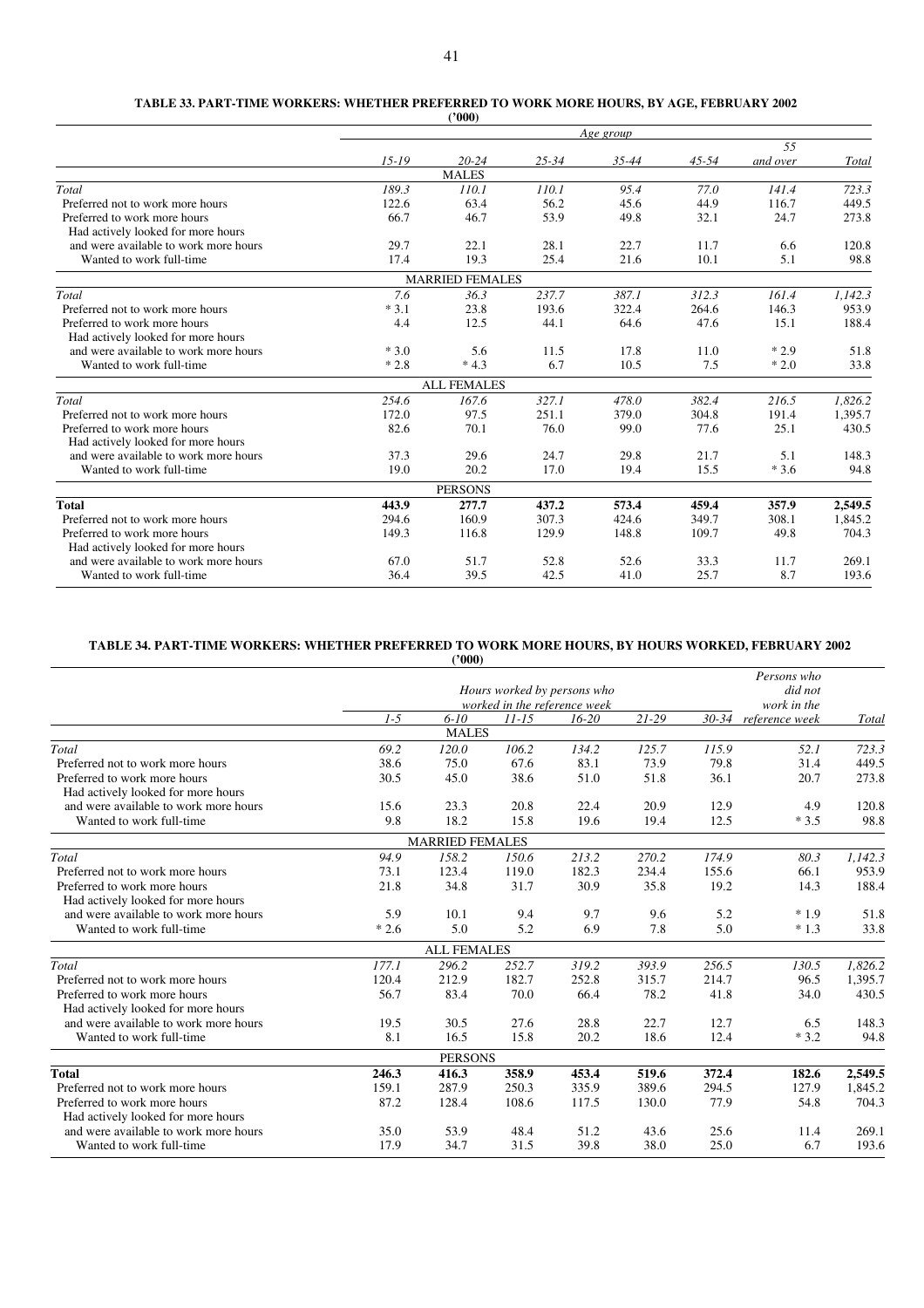|                                                  |         | (2000)   |                                  |          |        |        |                       |       |
|--------------------------------------------------|---------|----------|----------------------------------|----------|--------|--------|-----------------------|-------|
|                                                  |         |          | Duration of unemployment (weeks) |          |        |        |                       |       |
|                                                  |         | 4 and    | $13$ and                         | $26$ and | 52 and |        | Total                 |       |
|                                                  | Under 4 | under 13 | under 26                         | under 52 | over   |        | Males Females Persons |       |
| Had worked for two weeks or                      |         |          |                                  |          |        |        |                       |       |
| more in the last two years                       | 118.2   | 141.5    | 76.3                             | 52.8     | 42.7   | 264.8  | 166.8                 | 431.5 |
| Industry division —                              |         |          |                                  |          |        |        |                       |       |
| Agriculture, Forestry and Fishing                | 5.0     | 7.1      | 6.3                              | $*3.8$   | $*3.4$ | 20.0   | 5.6                   | 25.6  |
| Manufacturing                                    | 14.9    | 16.0     | 12.5                             | 8.5      | 11.1   | 47.4   | 15.5                  | 62.9  |
| Construction                                     | 9.6     | 14.9     | 6.5                              | $*4.3$   | $*3.4$ | 36.8   | $*1.9$                | 38.7  |
| <b>Wholesale Trade</b>                           | 5.0     | 5.5      | $*2.5$                           | $*3.1$   | $*2.3$ | 12.2   | 6.2                   | 18.4  |
| <b>Retail Trade</b>                              | 24.6    | 26.4     | 10.4                             | 10.3     | 5.9    | 39.0   | 38.5                  | 77.5  |
| Accommodation, Cafes and Restaurants             | 11.3    | 13.9     | 6.0                              | $*4.1$   | $*2.8$ | 16.3   | 21.7                  | 38.1  |
| <b>Transport and Storage</b>                     | $*1.6$  | 7.2      | 4.9                              | $*1.2$   | $*2.3$ | 12.7   | 4.5                   | 17.2  |
| Property and Business Services                   | 14.1    | 14.3     | 11.4                             | 6.6      | $*2.1$ | 31.6   | 16.9                  | 48.6  |
| Government Administration and Defence            | $*3.7$  | $*4.2$   | $*2.1$                           | $*0.8$   | $*1.4$ | 8.1    | $*4.1$                | 12.2  |
| Education                                        | 5.6     | 8.4      | $*2.7$                           | $*1.0$   | $*0.0$ | 5.1    | 12.5                  | 17.7  |
| Health and Community Services                    | 7.4     | 6.2      | $*2.6$                           | $*3.2$   | $*2.1$ | $*3.6$ | 17.9                  | 21.5  |
| <b>Cultural and Recreational Services</b>        | $*2.8$  | 5.3      | $*2.3$                           | $*0.9$   | $*1.9$ | 8.9    | 4.4                   | 13.2  |
| Personal and Other Services                      | $*3.7$  | $*3.0$   | $*2.7$                           | $*2.5$   | $*0.8$ | 6.7    | 6.0                   | 12.7  |
| Other industries                                 | 9.0     | 9.1      | $*3.5$                           | $*2.6$   | $*3.1$ | 16.1   | 11.2                  | 27.3  |
| Occupation group $-$                             |         |          |                                  |          |        |        |                       |       |
| Managers and Administrators                      | $*3.1$  | $*2.6$   | $*3.3$                           | $*1.6$   | $*1.6$ | 9.7    | $*2.4$                | 12.2  |
| Professionals                                    | 11.3    | 15.4     | 8.9                              | 5.8      | $*1.5$ | 22.6   | 20.4                  | 43.0  |
| <b>Associate Professionals</b>                   | 7.9     | 9.6      | $*3.5$                           | $*1.0$   | $*2.6$ | 14.9   | 9.6                   | 24.5  |
| Tradespersons and Related Workers                | 16.7    | 16.0     | 7.0                              | 4.7      | 6.7    | 47.0   | $*4.2$                | 51.2  |
| Advanced Clerical and Service Workers            | $*1.8$  | $*2.9$   | $*2.0$                           | $*1.3$   | $*0.9$ | $*2.5$ | 6.4                   | 8.9   |
| Intermediate Clerical, Sales and Service Workers | 21.5    | 27.6     | 10.2                             | 9.6      | 5.0    | 20.1   | 53.7                  | 73.8  |
| Intermediate Production and Transport Workers    | 11.4    | 15.5     | 9.9                              | 6.5      | 6.5    | 45.8   | $*4.0$                | 49.8  |
| Elementary Clerical, Sales and Service Workers   | 24.4    | 20.8     | 11.4                             | 8.1      | 4.8    | 29.4   | 40.1                  | 69.5  |
| Labourers and Related Workers                    | 20.0    | 31.1     | 20.2                             | 14.4     | 13.1   | 72.7   | 26.0                  | 98.8  |
| Other                                            | 51.4    | 66.7     | 28.2                             | 27.5     | 119.9  | 152.0  | 142.7                 | 294.7 |
| Looking for first job                            | 29.9    | 39.8     | 16.9                             | 12.8     | 20.9   | 61.9   | 58.5                  | 120.3 |
| Looking for full-time work                       | 13.9    | 21.9     | 9.0                              | 6.1      | 15.1   | 33.3   | 32.6                  | 65.9  |
| Former workers                                   | 21.5    | 26.9     | 11.3                             | 14.7     | 99.0   | 90.1   | 84.3                  | 174.4 |
| <b>Total</b>                                     | 169.6   | 208.2    | 104.6                            | 80.4     | 162.5  | 416.8  | 309.5                 | 726.2 |

#### **TABLE 35. UNEMPLOYED PERSONS: INDUSTRY AND OCCUPATION OF LAST JOB AND DURATION OF UNEMPLOYMENT, FEBRUARY 2002**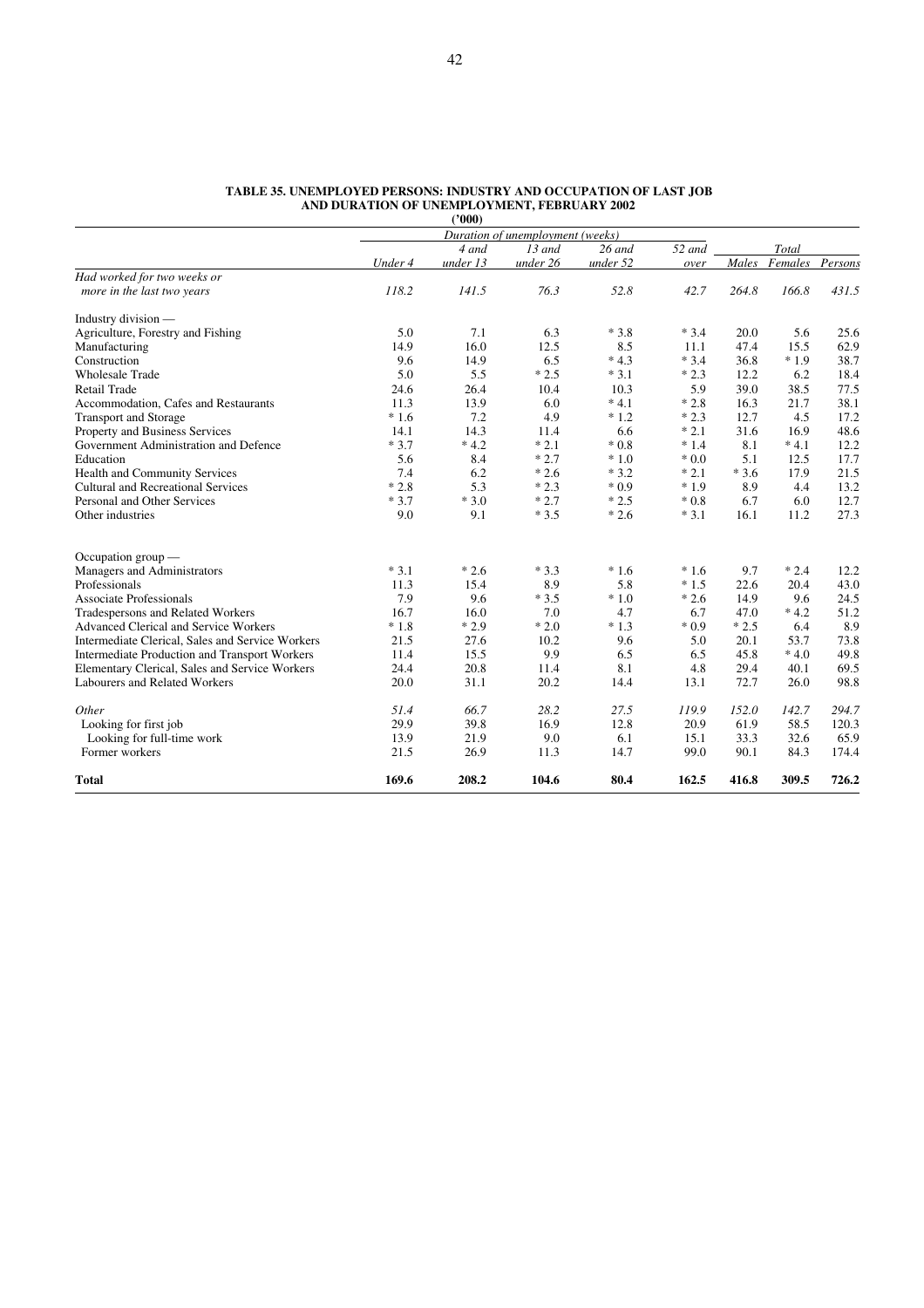|          | TABLE 36. UNEMPLOYED PERSONS: REASON FOR LEAVING LAST JOB |       | Reason for unemployment                                 |       |                            |      |           | Per cent of unemployed |                                                |                   |
|----------|-----------------------------------------------------------|-------|---------------------------------------------------------|-------|----------------------------|------|-----------|------------------------|------------------------------------------------|-------------------|
| Month    | Job loser                                                 |       | Looking for<br>Job<br>first job<br>leaver<br>$-7000'$ - |       | Former<br>Total<br>workers |      | Job loser | Job<br>leaver          | Looking for<br>first job<br>$-$ 'per cent' $-$ | Former<br>workers |
| $2001 -$ |                                                           |       |                                                         |       |                            |      |           |                        |                                                |                   |
| May      | 268.8                                                     | 154.3 | 99.9                                                    | 148.7 | 671.7                      | 40.0 | 23.0      | 14.9                   | 22.1                                           |                   |
| August   | 250.9                                                     | 143.3 | 93.5                                                    | 156.3 | 644.0                      | 39.0 | 22.3      | 14.5                   | 24.3                                           |                   |
| November | 249.7                                                     | 132.6 | 104.6                                                   | 142.6 | 629.5                      | 39.7 | 21.1      | 16.6                   | 22.6                                           |                   |
| $2002 -$ |                                                           |       |                                                         |       |                            |      |           |                        |                                                |                   |
| February | 289.5                                                     | 142.0 | 120.3                                                   | 174.4 | 726.2                      | 39.9 | 19.6      | 16.6                   | 24.0                                           |                   |

**TABLE 36. UNEMPLOYED PERSONS: REASON FOR LEAVING LAST JOB**

## **TABLE 37. UNEMPLOYED PERSONS WHO HAD WORKED FOR TWO WEEKS OR MORE IN THE LAST TWO YEARS: REASON FOR CEASING LAST JOB, INDUSTRY AND OCCUPATION OF LAST JOB AND AGE, FEBRUARY 2002**

|                                     |                             |                      |           | (2000) |         |         |        |            |         |       |  |  |  |
|-------------------------------------|-----------------------------|----------------------|-----------|--------|---------|---------|--------|------------|---------|-------|--|--|--|
|                                     | Reason for ceasing last job |                      |           |        |         |         |        |            |         |       |  |  |  |
|                                     |                             |                      | Job loser |        |         |         |        |            |         |       |  |  |  |
|                                     |                             | Laid-off, retrenched |           |        | Total   |         |        | Job leaver |         |       |  |  |  |
|                                     | Males                       | Females              | Persons   | Males  | Females | Persons | Males  | Females    | Persons | Total |  |  |  |
| Industry division -                 |                             |                      |           |        |         |         |        |            |         |       |  |  |  |
| Agriculture, Forestry and Fishing   | $*2.6$                      | $*1.2$               | $*3.8$    | 16.4   | 4.4     | 20.9    | $*3.6$ | $*1.2$     | 4.8     | 25.6  |  |  |  |
| Manufacturing                       | 23.6                        | 5.8                  | 29.4      | 39.5   | 12.5    | 52.0    | 7.9    | $*3.0$     | 10.9    | 62.9  |  |  |  |
| Construction                        | 15.3                        | $*0.7$               | 16.0      | 30.7   | $*1.3$  | 32.0    | 6.1    | $*0.6$     | 6.7     | 38.7  |  |  |  |
| <b>Wholesale Trade</b>              | $*3.8$                      | $*1.8$               | 5.6       | 8.4    | $*2.2$  | 10.5    | $*3.8$ | $*4.0$     | 7.8     | 18.4  |  |  |  |
| Retail Trade                        | 15.5                        | 9.1                  | 24.6      | 21.5   | 16.7    | 38.3    | 17.5   | 21.7       | 39.2    | 77.5  |  |  |  |
| Accommodation, Cafes & Restaurants  | 4.8                         | 6.5                  | 11.3      | 9.8    | 9.8     | 19.5    | 6.5    | 12.0       | 18.5    | 38.1  |  |  |  |
| <b>Transport and Storage</b>        | 6.3                         | $*1.9$               | 8.2       | 10.5   | $*3.0$  | 13.6    | $*2.2$ | $*1.4$     | $*3.6$  | 17.2  |  |  |  |
| Government Administration & Defence | $*1.6$                      | $*1.1$               | $*2.7$    | 5.4    | $*2.8$  | 8.2     | $*2.7$ | $*1.4$     | $*4.0$  | 12.2  |  |  |  |
| Education                           | $*1.1$                      | $*1.9$               | $*3.0$    | $*4.3$ | 8.4     | 12.6    | $*0.9$ | $*4.2$     | 5.0     | 17.7  |  |  |  |
| Health and Community Services       | $*1.9$                      | $*1.9$               | $*3.8$    | $*2.8$ | 9.3     | 12.0    | $*0.9$ | 8.6        | 9.5     | 21.5  |  |  |  |
| Cultural and Recreational Services  | $*1.8$                      | $*0.7$               | $*2.5$    | 6.5    | $*2.8$  | 9.3     | $*2.4$ | $*1.6$     | $*4.0$  | 13.2  |  |  |  |
| Personal and Other Services         | $*2.4$                      | $*1.5$               | $*4.0$    | 4.7    | $*4.0$  | 8.7     | $*2.0$ | $*2.0$     | $*4.0$  | 12.7  |  |  |  |
| Other Industries                    | 18.4                        | 8.2                  | 26.6      | 33.6   | 18.2    | 51.8    | 14.2   | 9.8        | 24.0    | 75.9  |  |  |  |
| Occupation group -                  |                             |                      |           |        |         |         |        |            |         |       |  |  |  |
| Managers and Administrators         | 5.1                         | $*0.4$               | 5.5       | 7.9    | $*1.3$  | 9.2     | $*1.9$ | $*1.2$     | $*3.0$  | 12.2  |  |  |  |
| Professionals                       | 6.8                         | $*4.0$               | 10.8      | 17.1   | 11.8    | 28.9    | 5.6    | 8.5        | 14.1    | 43.0  |  |  |  |
| <b>Associate Professionals</b>      | 5.6                         | $*1.7$               | 7.3       | 10.7   | 4.9     | 15.6    | $*4.2$ | 4.7        | 8.8     | 24.5  |  |  |  |
| Tradespersons and Related Workers   | 22.1                        | $*1.2$               | 23.3      | 38.5   | $*2.0$  | 40.5    | 8.5    | $*2.2$     | 10.7    | 51.2  |  |  |  |
| Advanced Clerical and Service       |                             |                      |           |        |         |         |        |            |         |       |  |  |  |
| Workers                             | $*1.3$                      | $*1.3$               | $*2.6$    | $*2.1$ | $*2.8$  | 4.9     | $*0.4$ | $*3.6$     | $*4.0$  | 8.9   |  |  |  |
| Intermediate Clerical, Sales and    |                             |                      |           |        |         |         |        |            |         |       |  |  |  |
| Service Workers                     | 7.4                         | 14.7                 | 22.2      | 11.5   | 31.8    | 43.3    | 8.7    | 21.9       | 30.5    | 73.8  |  |  |  |
| Intermediate Production and         |                             |                      |           |        |         |         |        |            |         |       |  |  |  |
| <b>Transport Workers</b>            | 18.5                        | $*2.2$               | 20.6      | 33.3   | $*3.5$  | 36.8    | 12.5   | $*0.5$     | 13.0    | 49.8  |  |  |  |
| Elementary Clerical, Sales and      |                             |                      |           |        |         |         |        |            |         |       |  |  |  |
| Service Workers                     | 11.9                        | 10.0                 | 21.9      | 16.9   | 18.5    | 35.4    | 12.5   | 21.6       | 34.1    | 69.5  |  |  |  |
| Labourers and Related Workers       | 20.4                        | 7.0                  | 27.4      | 56.3   | 18.7    | 75.0    | 16.5   | 7.3        | 23.8    | 98.8  |  |  |  |
| Age group                           |                             |                      |           |        |         |         |        |            |         |       |  |  |  |
| $15-19$                             | 12.2                        | 7.1                  | 19.3      | 24.7   | 15.1    | 39.8    | 16.5   | 13.1       | 29.6    | 69.4  |  |  |  |
| $20 - 24$                           | 17.7                        | 10.2                 | 27.9      | 36.5   | 17.5    | 53.9    | 15.5   | 18.9       | 34.4    | 88.3  |  |  |  |
| 25-34                               | 25.0                        | 11.3                 | 36.4      | 52.6   | 24.9    | 77.5    | 21.9   | 18.4       | 40.3    | 117.9 |  |  |  |
| 35-44                               | 19.9                        | 6.5                  | 26.4      | 34.7   | 18.4    | 53.1    | 9.7    | 12.3       | 22.0    | 75.2  |  |  |  |
| 45-54                               | 15.7                        | 6.0                  | 21.6      | 29.2   | 15.5    | 44.7    | 4.5    | 6.8        | 11.3    | 56.0  |  |  |  |
| 55 and over                         | 8.5                         | $*1.4$               | 9.9       | 16.5   | $*3.9$  | 20.4    | $*2.4$ | $*2.0$     | 4.4     | 24.8  |  |  |  |
| <b>Total</b>                        | 99.0                        | 42.5                 | 141.5     | 194.2  | 95.3    | 289.5   | 70.6   | 71.4       | 142.0   | 431.5 |  |  |  |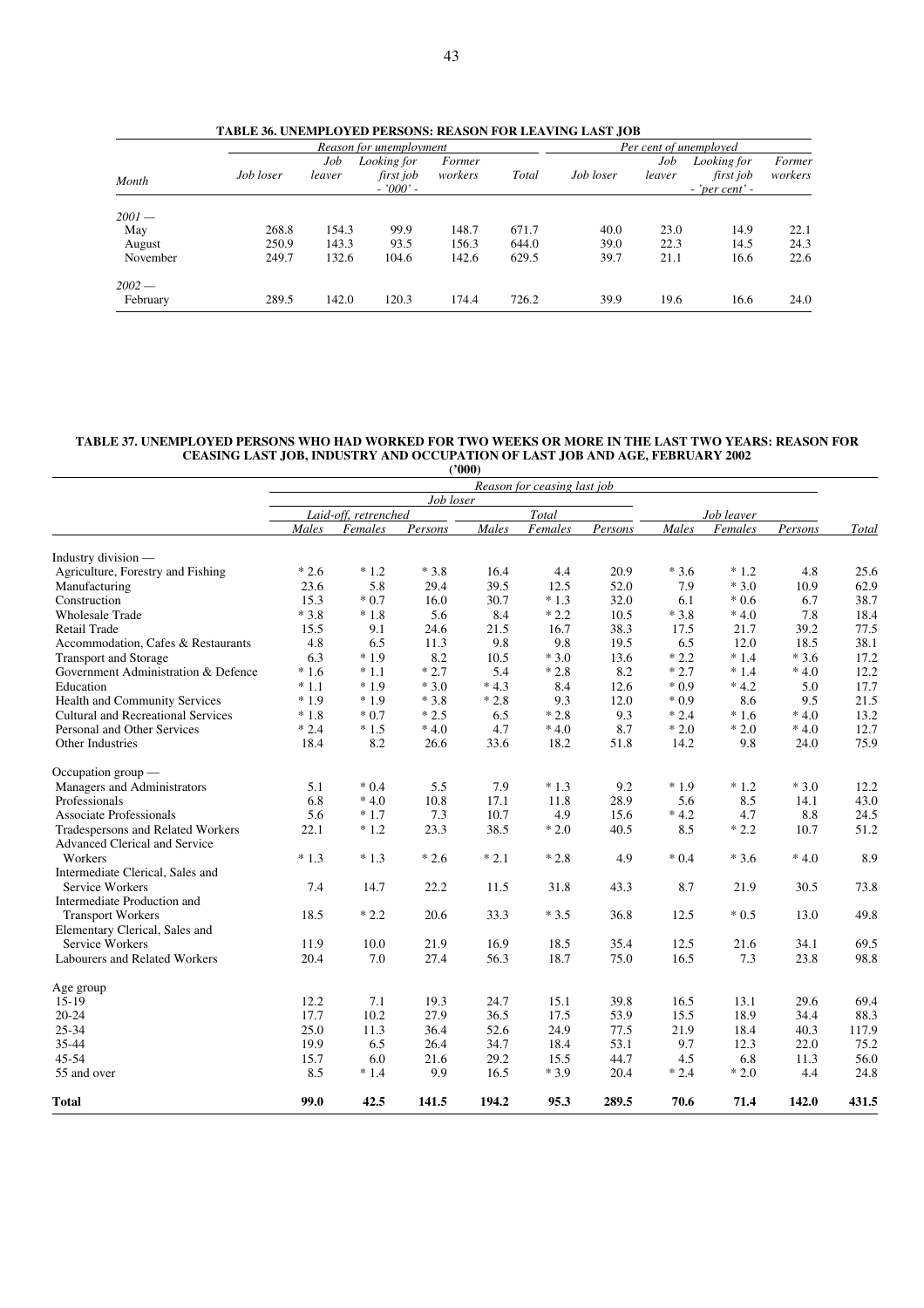# **TABLE 38. EMPLOYED PERSONS BY INDUSTRY(a)**

**('000)**

|          |        |         | Elect- |        |        |         | Accomm-  |               |          |               |          | Govern-  |        |          | Cult-    |          |
|----------|--------|---------|--------|--------|--------|---------|----------|---------------|----------|---------------|----------|----------|--------|----------|----------|----------|
| Agri-    |        |         | ricity |        |        |         | odation, |               |          |               |          | ment     |        | Health   | ural     |          |
| culture, |        |         | gas    |        |        |         | cafes    | <i>Trans-</i> |          | Finance       | Property | adminis- |        | and      | and      | Personal |
| forestry |        | Manu-   | and    | Const- | Whole- |         | and      | port          | Commu-   | and           | and      | tration  |        | commu-   | recrea-  | and      |
| and      |        | fact-   | water  | ruc-   | sale   | Retail  | restau-  | and           | nication | <i>insur-</i> | business | and      | Educa- | nity     | tional   | other    |
| fishing  | Mining | uring   | supply | tion   | trade  | trade   | rants    | storage       | services | ance          | services | defence  | tion   | services | services | services |
|          |        |         |        |        |        |         |          |               |          |               |          |          |        |          |          |          |
| 444.6    | 82.5   | 1,121.0 | 58.8   | 696.2  | 481.9  | 1,346.3 | 442.0    | 398.5         | 181.8    | 343.3         | 983.6    | 348.7    | 574.1  | 838.5    | 229.5    | 363.0    |
| 438.7    | 75.8   | 1,176.4 | 67.6   | 709.3  | 437.8  | 1,324.4 | 450.6    | 418.7         | 180.4    | 336.7         | 1,026.4  | 347.1    | 616.3  | 858.5    | 218.9    | 349.0    |
| 444.4    | 79.4   | 1,146.1 | 65.0   | 715.4  | 455.5  | 1,312.7 | 461.2    | 419.0         | 175.2    | 330.0         | 1.071.8  | 349.8    | 635.2  | 855.1    | 222.0    | 333.1    |
| 429.3    | 80.4   | 1,128.2 | 68.2   | 689.9  | 444.1  | 1,342.0 | 481.5    | 417.7         | 180.3    | 331.9         | 1,082.4  | 364.9    | 628.0  | 853.9    | 231.0    | 333.1    |
| 413.2    | 75.2   | 1,131.6 | 62.0   | 659.7  | 425.6  | 1.338.4 | 474.8    | 426.1         | 186.4    | 334.4         | 1,110.1  | 377.3    | 594.1  | 887.6    | 226.1    | 347.4    |
| 429.4    | 78.3   | 1,119.4 | 67.5   | 667.6  | 431.1  | 1,347.9 | 465.1    | 424.2         | 188.5    | 353.9         | 1,066.0  | 372.7    | 629.2  | 909.9    | 224.6    | 358.5    |
| 447.2    | 78.7   | 1,091.7 | 71.7   | 677.9  | 419.7  | 1,374.9 | 451.7    | 423.3         | 171.6    | 352.5         | 1,048.8  | 384.6    | 658.3  | 888.1    | 215.4    | 368.3    |
| 445.0    | 81.6   | 1,095.9 | 68.5   | 711.8  | 438.4  | 1,399.8 | 458.5    | 421.7         | 162.0    | 351.1         | 1,006.4  | 384.1    | 654.0  | 909.8    | 233.4    | 368.3    |
| 434.7    | 82.4   | 1,095.7 | 63.6   | 712.9  | 442.0  | 1,398.8 | 474.9    | 404.1         | 178.3    | 349.2         | 1,056.7  | 404.2    | 620.0  | 916.0    | 241.2    | 356.4    |
|          |        |         |        |        |        |         |          |               |          |               |          |          |        |          |          |          |

(a) Data from February 2000 onwards are not strictly comparable with earlier data. See paragraph 25 of the Explanatory Notes.

#### **TABLE 39. EMPLOYED PERSONS BY INDUSTRY (a): SEASONALLY ADJUSTED SERIES(b)**

|          |          |        |         |        |        |        |         |          | '000)   |          |               |          |                 |        |          |          |          |
|----------|----------|--------|---------|--------|--------|--------|---------|----------|---------|----------|---------------|----------|-----------------|--------|----------|----------|----------|
|          |          |        |         | Elect- |        |        |         | Accomm-  |         |          |               |          | Govern-         |        |          | Cult     |          |
|          | Agri-    |        |         | ricity |        |        |         | odation, |         |          |               |          | ment            |        | Health   | ural     |          |
|          | culture, |        |         | gas    |        |        |         | cafes    | Trans-  |          | Finance       | Property | <i>adminis-</i> |        | and      | and      | Personal |
|          | forestry |        | Manu-   | and    | Const- | Whole- |         | and      | port    | Commu-   | and           | and      | tration         |        | commu-   | recrea-  | and      |
| Month    | and      |        | fact-   | water  | ruc-   | sale   | Retail  | restau-  | and     | nication | <i>insur-</i> | business | and             | Educa- | nity     | tional   | other    |
|          | fishing  | Mining | uring   | supply | tion   | trade  | trade   | rants    | storage | services | ance          | services | defence         | tion   | services | services | services |
| $2000-$  |          |        |         |        |        |        |         |          |         |          |               |          |                 |        |          |          |          |
| February | 439.4    | 85.1   | 1,121.3 | 63.8   | 704.2  | 484.0  | 1,337.8 | 442.0    | 393.1   | 182.7    | 343.7         | 987.9    | 343.1           | 603.1  | 839.0    | 229.4    | 360.8    |
| May      | 441.7    | 75.3   | 1,176.2 | 65.3   | 711.2  | 432.2  | 1,330.6 | 447.0    | 415.1   | 178.7    | 335.1         | 1,029.3  | 347.9           | 607.4  | 850.6    | 218.1    | 350.3    |
| August   | 442.7    | 78.9   | 1,147.3 | 62.6   | 716.5  | 457.7  | 1,325.3 | 470.1    | 422.6   | 178.0    | 332.9         | 1,062.2  | 354.8           | 622.0  | 865.0    | 227.9    | 335.3    |
| November | 432.8    | 78.8   | 1,127.3 | 67.8   | 678.4  | 445.5  | 1,332.0 | 476.1    | 423.5   | 178.6    | 330.2         | 1,084.7  | 364.9           | 620.6  | 852.0    | 225.9    | 331.9    |
| $2001 -$ |          |        |         |        |        |        |         |          |         |          |               |          |                 |        |          |          |          |
| February | 409.0    | 77.8   | 1,131.7 | 67.4   | 668.3  | 427.3  | 1,329.4 | 474.7    | 420.7   | 187.3    | 334.7         | 1,114.4  | 371.3           | 623.9  | 887.4    | 226.1    | 345.0    |
| May      | 432.1    | 77.9   | 1,118.3 | 65.3   | 669.6  | 426.3  | 1,354.6 | 461.9    | 420.4   | 186.5    | 352.4         | 1.069.4  | 373.6           | 620.6  | 901.3    | 223.8    | 360.2    |
| August   | 444.9    | 78.2   | 1,093.5 | 68.9   | 678.3  | 421.5  | 1,387.6 | 460.2    | 426.8   | 174.5    | 355.6         | 1,039.0  | 389.9           | 644.0  | 899.2    | 221.0    | 370.3    |
| November | 449.0    | 80.0   | 1,095.3 | 68.1   | 700.1  | 439.7  | 1,389.6 | 453.3    | 427.6   | 160.4    | 349.2         | 1,009.0  | 384.5           | 646.4  | 907.7    | 228.5    | 367.3    |
| $2002-$  |          |        |         |        |        |        |         |          |         |          |               |          |                 |        |          |          |          |
| February | 430.7    | 85.2   | 1,095.6 | 69.1   | 722.7  | 443.6  | 1,389.1 | 474.8    | 399.1   | 179.1    | 349.5         | 1,060.5  | 397.8           | 651.0  | 915.5    | 241.3    | 353.7    |

(a) Data from February 2000 onwards are not strictly comparable with earlier data. See paragraph 25 of the Explanatory Notes.

(b) Revised due to seasonal reanalysis.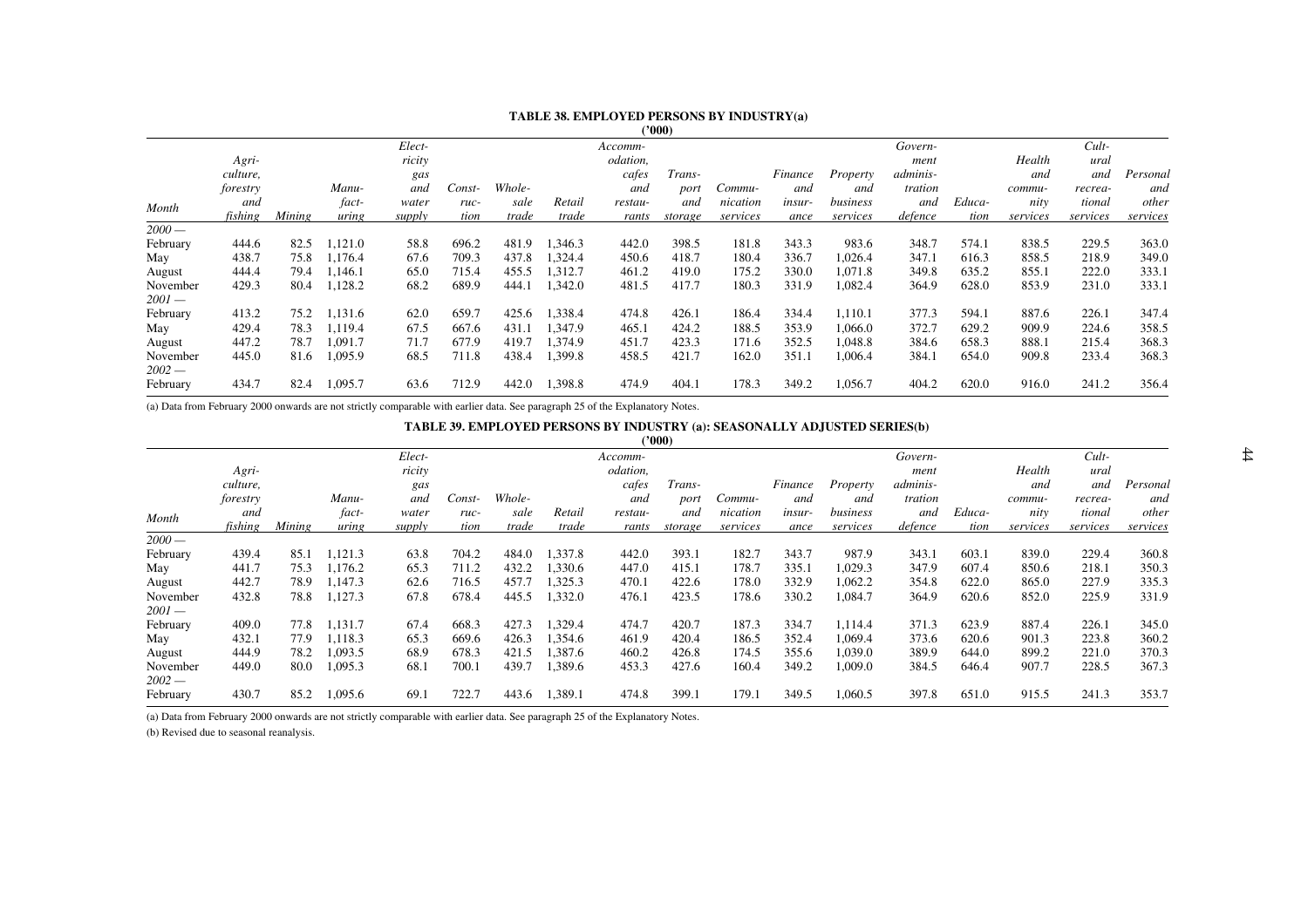#### **TABLE 40. EMPLOYED PERSONS BY INDUSTRY (a): TREND SERIES(b)**

|                     |          |        |         |        |        |        |         |          | ('000)  |          |         |          |          |        |          |          |          |
|---------------------|----------|--------|---------|--------|--------|--------|---------|----------|---------|----------|---------|----------|----------|--------|----------|----------|----------|
|                     |          |        |         | Elect- |        |        |         | Accomm-  |         |          |         |          | Govern-  |        |          | $Cult-$  |          |
|                     | Agri-    |        |         | ricity |        |        |         | odation, |         |          |         |          | ment     |        | Health   | ural     |          |
|                     | culture, |        |         | gas    |        |        |         | cafes    | Trans-  |          | Finance | Property | adminis- |        | and      | and      | Personal |
|                     | forestry |        | Manu-   | and    | Const- | Whole- |         | and      | port    | Commu-   | and     | and      | tration  |        | commu-   | recrea-  | and      |
| Month               | and      |        | fact-   | water  | ruc-   | sale   | Retail  | restau-  | and     | nication | insur-  | business | and      | Educa- | nity     | tional   | other    |
|                     | fishing  | Mining | uring   | supply | tion   | trade  | trade   | rants    | storage | services | ance    | services | defence  | tion   | services | services | services |
| $2000-$             |          |        |         |        |        |        |         |          |         |          |         |          |          |        |          |          |          |
| February            | 440.9    | 80.7   | 1,139.8 | 64.    | 707.7  | 473.1  | 1,333.6 | 442.0    | 403.1   | 181.6    | 341.1   | 997.5    | 343.3    | 605.0  | 840.5    | 224.1    | 356.3    |
| May                 | 442.8    | 79.5   | 1,152.8 | 64.1   | 712.2  | 455.5  | 1,330.6 | 454.1    | 410.1   | 180.0    | 337.3   | 1,026.0  | 347.9    | 610.2  | 850.7    | 224.1    | 348.4    |
| August              | 438.1    | 78.1   | 1,150.5 | 65.0   | 704.2  | 446.3  | 1,327.6 | 466.0    | 420.0   | 178.4    | 331.9   | 1,062.1  | 355.6    | 617.4  | 856.6    | 225.0    | 338.3    |
| November            | 428.1    | 77.9   | 1,139.2 | 66.0   | 686.5  | 441.0  | 1,326.9 | 474.3    | 423.3   | 181.4    | 331.6   | l,091.1  | 363.1    | 620.8  | 867.0    | 226.1    | 335.5    |
| $2001-$             |          |        |         |        |        |        |         |          |         |          |         |          |          |        |          |          |          |
| February            | 422.6    | 78.2   | 1,124.7 | 66.8   | 670.7  | 432.8  | 1,337.1 | 473.1    | 421.8   | 185.3    | 338.8   | 1,096.2  | 370.8    | 622.7  | 881.4    | 225.5    | 344.9    |
| May                 | 429.6    | 77.6   | 1,113.8 | 67.2   | 668.2  | 424.2  | 1,357.3 | 464.3    | 424.1   | 182.1    | 348.0   | 1.072.0  | 377.5    | 628.1  | 895.4    | 222.8    | 359.3    |
| August              | 440.2    | 78.7   | 1,102.4 | 67.6   | 681.8  | 427.6  | 1,377.0 | 459.5    | 424.3   | 174.9    | 352.5   | 1,043.4  | 383.7    | 637.6  | 903.6    | 224.4    | 366.1    |
| November<br>$2002-$ | 443.5    | 80.9   | 1,094.6 | 68.5   | 699.6  | 435.2  | 1,389.5 | 460.9    | 419.2   | 170.2    | 352.1   | 1,031.2  | 389.8    | 646.4  | 907.9    | 229.7    | 365.0    |
| February            | 439.3    | 83.6   | 1,091.5 | 69.3   | 718.9  | 442.4  | 1,395.1 | 466.7    | 410.5   | 170.0    | 349.4   | 1,035.4  | 395.2    | 653.7  | 913.1    | 236.9    | 359.7    |

(a) Data from February 2000 onwards are not strictly comparable with earlier data. See paragraph 25 of the Explanatory Notes.

(b) Revised due to seasonal reanalysis.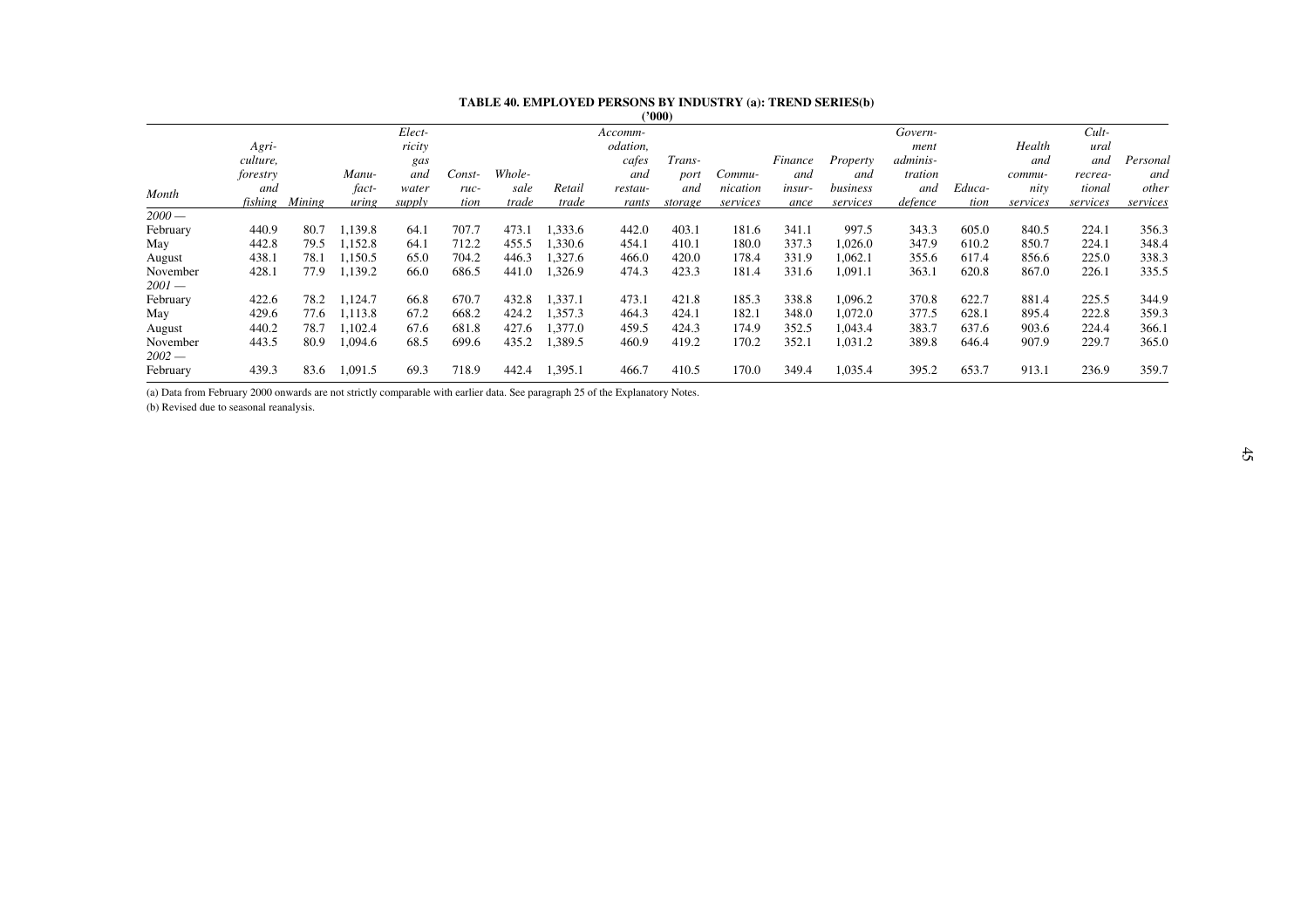|                                       |                          |         |                   |         |         | Total   |         |         |
|---------------------------------------|--------------------------|---------|-------------------|---------|---------|---------|---------|---------|
| Industry division                     | <b>Full-time</b> workers |         | Part-time workers |         |         |         |         |         |
|                                       | Males                    | Females | Males             | Females | Males   | Married | Total   | Persons |
| Agriculture, Forestry and Fishing     | 259.1                    | 70.7    | 38.9              | 65.9    | 298.0   | 112.0   | 136.7   | 434.7   |
| Mining                                | 71.3                     | 7.7     | $*1.4$            | $*2.0$  | 72.7    | 6.1     | 9.7     | 82.4    |
| Manufacturing                         | 774.5                    | 207.1   | 42.8              | 71.4    | 817.3   | 189.3   | 278.5   | 1,095.7 |
| Electricity, Gas and Water Supply     | 49.8                     | 10.6    | $*0.7$            | $*2.6$  | 50.4    | 7.3     | 13.2    | 63.6    |
| Construction                          | 574.8                    | 35.1    | 45.5              | 57.4    | 620.3   | 77.3    | 92.6    | 712.9   |
| <b>Wholesale Trade</b>                | 278.8                    | 91.6    | 24.4              | 47.1    | 303.2   | 93.6    | 138.8   | 442.0   |
| Retail Trade                          | 495.0                    | 265.7   | 193.5             | 444.6   | 688.4   | 343.5   | 710.3   | 1,398.8 |
| Accommodation, Cafes and Restaurants  | 138.1                    | 106.5   | 65.6              | 164.7   | 203.7   | 122.9   | 271.2   | 474.9   |
| <b>Transport and Storage</b>          | 279.4                    | 53.1    | 32.5              | 39.1    | 312.0   | 59.0    | 92.2    | 404.1   |
| <b>Communication Services</b>         | 114.3                    | 41.2    | 9.2               | 13.5    | 123.5   | 30.5    | 54.7    | 178.3   |
| Finance and Insurance                 | 144.2                    | 140.1   | 9.2               | 55.6    | 153.5   | 126.4   | 195.7   | 349.2   |
| Property and Business Services        | 496.3                    | 289.8   | 93.5              | 177.1   | 589.8   | 285.4   | 466.8   | 1,056.7 |
| Government Administration and Defence | 208.0                    | 133.9   | 16.2              | 46.0    | 224.3   | 114.9   | 179.9   | 404.2   |
| Education                             | 166.3                    | 254.4   | 33.4              | 165.8   | 199.8   | 287.2   | 420.2   | 620.0   |
| <b>Health and Community Services</b>  | 154.0                    | 374.9   | 47.0              | 340.2   | 201.0   | 465.9   | 715.0   | 916.0   |
| Cultural and Recreational Services    | 87.8                     | 56.2    | 37.3              | 59.9    | 125.1   | 55.6    | 116.2   | 241.2   |
| Personal and Other Services           | 152.9                    | 98.0    | 32.2              | 73.2    | 185.2   | 93.9    | 171.2   | 356.4   |
| <b>Total</b>                          | 4,444.8                  | 2,236.6 | 723.3             | 1,826.2 | 5,168.1 | 2,470.8 | 4,062.9 | 9,230.9 |

#### **TABLE 41. EMPLOYED PERSONS: INDUSTRY OF FULL-TIME AND PART-TIME WORKERS, FEBRUARY 2002 ('000)**

#### **TABLE 42. EMPLOYED PERSONS: INDUSTRY AND STATUS IN EMPLOYMENT, FEBRUARY 2002 ('000)**

|                                       |                  |         | VVV)        |         |                  |         |         |          |         |
|---------------------------------------|------------------|---------|-------------|---------|------------------|---------|---------|----------|---------|
|                                       |                  |         | Own account |         |                  |         |         |          |         |
|                                       | <i>Employers</i> |         | workers     |         | <i>Employees</i> |         |         | Total(a) |         |
| Industry division                     | Males            | Females | Males       | Females | Males            | Females | Males   | Females  | Persons |
| Agriculture, Forestry and Fishing     | 33.0             | 14.9    | 104.1       | 54.3    | 152.2            | 62.1    | 298.0   | 136.7    | 434.7   |
| Mining                                | $*0.2$           | $*0.0$  | $*2.6$      | $*0.7$  | 69.9             | 9.0     | 72.7    | 9.7      | 82.4    |
| Manufacturing                         | 15.4             | 6.2     | 38.1        | 15.3    | 761.6            | 255.7   | 817.3   | 278.5    | 1,095.7 |
| Electricity, Gas and Water Supply     | $*0.0$           | $*0.0$  | $*0.0$      | $*0.0$  | 50.4             | 13.0    | 50.4    | 13.2     | 63.6    |
| Construction                          | 37.3             | 9.3     | 171.3       | 20.7    | 410.4            | 59.6    | 620.3   | 92.6     | 712.9   |
| <b>Wholesale Trade</b>                | 8.6              | 5.2     | 18.2        | 6.6     | 275.2            | 125.2   | 303.2   | 138.8    | 442.0   |
| Retail Trade                          | 40.9             | 27.7    | 52.9        | 39.0    | 591.9            | 641.0   | 688.4   | 710.3    | 1,398.8 |
| Accommodation, Cafes and Restaurants  | 17.3             | 12.2    | 9.1         | 7.8     | 175.6            | 250.5   | 203.7   | 271.2    | 474.9   |
| <b>Transport and Storage</b>          | 6.7              | $*3.3$  | 47.5        | 6.4     | 257.4            | 81.4    | 312.0   | 92.2     | 404.1   |
| <b>Communication Services</b>         | $*2.0$           | $*0.3$  | 15.7        | $*3.4$  | 105.8            | 50.5    | 123.5   | 54.7     | 178.3   |
| Finance and Insurance                 | $*3.2$           | $*0.4$  | 10.7        | 4.5     | 139.5            | 190.3   | 153.5   | 195.7    | 349.2   |
| Property and Business Services        | 28.1             | 7.2     | 77.2        | 44.9    | 483.3            | 410.4   | 589.8   | 466.8    | 1,056.7 |
| Government Administration and Defence | $*0.0$           | $*0.0$  | $*0.3$      | $*0.0$  | 224.0            | 179.9   | 224.3   | 179.9    | 404.2   |
| Education                             | $*0.3$           | $*1.1$  | 4.9         | 10.7    | 194.5            | 408.4   | 199.8   | 420.2    | 620.0   |
| Health and Community Services         | 8.6              | $*3.5$  | 10.5        | 24.5    | 181.9            | 686.7   | 201.0   | 715.0    | 916.0   |
| Cultural and Recreational Services    | $*2.7$           | $*2.6$  | 20.9        | 15.3    | 100.8            | 97.0    | 125.1   | 116.2    | 241.2   |
| Personal and Other Services           | 6.5              | 9.5     | 31.8        | 23.5    | 145.9            | 136.5   | 185.2   | 171.2    | 356.4   |
| <b>Total</b>                          | 210.8            | 103.3   | 615.7       | 277.4   | 4,320.4          | 3,657.2 | 5,168.1 | 4,062.9  | 9,230.9 |
| Full-time workers                     | 201.2            | 57.4    | 487.8       | 114.5   | 3,750.9          | 2,061.8 | 4,444.8 | 2,236.6  | 6,681.4 |

(a) Includes contributing family workers.

#### **TABLE 43. EMPLOYED PERSONS: INDUSTRY, AGE AND BIRTHPLACE, FEBRUARY 2002**

|                                       |           |           | ('000)    |         |           |         |         |           |           |
|---------------------------------------|-----------|-----------|-----------|---------|-----------|---------|---------|-----------|-----------|
|                                       |           |           | Age group |         |           |         | Born    |           |           |
| Industry division                     |           |           |           |         |           | 55 and  |         | Born in   | outside   |
|                                       | $15 - 19$ | $20 - 24$ | $25 - 34$ | 35-44   | $45 - 54$ | over    | Total   | Australia | Australia |
| Agriculture, Forestry and Fishing     | 24.3      | 31.9      | 75.8      | 96.7    | 85.6      | 120.4   | 434.7   | 394.2     | 40.5      |
| Mining                                | $*2.1$    | $*3.1$    | 22.7      | 25.9    | 22.0      | 6.6     | 82.4    | 65.8      | 16.6      |
| Manufacturing                         | 39.9      | 105.6     | 281.9     | 294.6   | 246.3     | 127.5   | 1,095.7 | 738.3     | 357.2     |
| Electricity, Gas and Water Supply     | $*0.6$    | 5.9       | 14.5      | 18.6    | 17.6      | 6.4     | 63.6    | 49.3      | 14.3      |
| Construction                          | 40.7      | 81.6      | 177.9     | 187.7   | 151.6     | 73.4    | 712.9   | 542.2     | 170.7     |
| <b>Wholesale Trade</b>                | 13.7      | 34.2      | 120.8     | 114.6   | 104.4     | 54.3    | 442.0   | 328.2     | 113.8     |
| Retail Trade                          | 335.4     | 226.0     | 273.6     | 242.5   | 211.2     | 110.1   | 1,398.8 | 1,125.4   | 273.4     |
| Accommodation, Cafes and Restaurants  | 73.4      | 92.2      | 106.5     | 90.8    | 72.0      | 40.1    | 474.9   | 336.0     | 139.0     |
| <b>Transport and Storage</b>          | 7.0       | 30.6      | 96.4      | 110.4   | 104.0     | 55.7    | 404.1   | 304.2     | 99.9      |
| <b>Communication Services</b>         | $*3.5$    | 15.9      | 51.3      | 54.7    | 35.1      | 17.8    | 178.3   | 121.7     | 56.5      |
| Finance and Insurance                 | 5.6       | 39.8      | 114.7     | 92.1    | 66.7      | 30.4    | 349.2   | 252.4     | 96.8      |
| Property and Business Services        | 34.1      | 120.6     | 287.6     | 257.8   | 220.1     | 136.5   | 1,056.7 | 757.1     | 299.6     |
| Government Administration and Defence | 5.5       | 29.9      | 97.8      | 109.6   | 115.6     | 45.7    | 404.2   | 322.2     | 81.9      |
| Education                             | 15.4      | 48.1      | 119.0     | 171.3   | 187.5     | 78.6    | 620.0   | 489.0     | 131.0     |
| <b>Health and Community Services</b>  | 25.8      | 82.8      | 192.0     | 259.7   | 241.6     | 114.2   | 916.0   | 678.6     | 237.4     |
| Cultural and Recreational Services    | 25.0      | 36.9      | 65.4      | 49.7    | 42.7      | 21.5    | 241.2   | 190.7     | 50.5      |
| Personal and Other Services           | 25.4      | 37.4      | 89.4      | 87.6    | 79.5      | 37.0    | 356.4   | 284.0     | 72.4      |
| <b>Total</b>                          | 677.3     | 1,022.3   | 2,187.4   | 2,264.3 | 2,003.4   | 1,076.2 | 9,230.9 | 6,979.2   | 2,251.5   |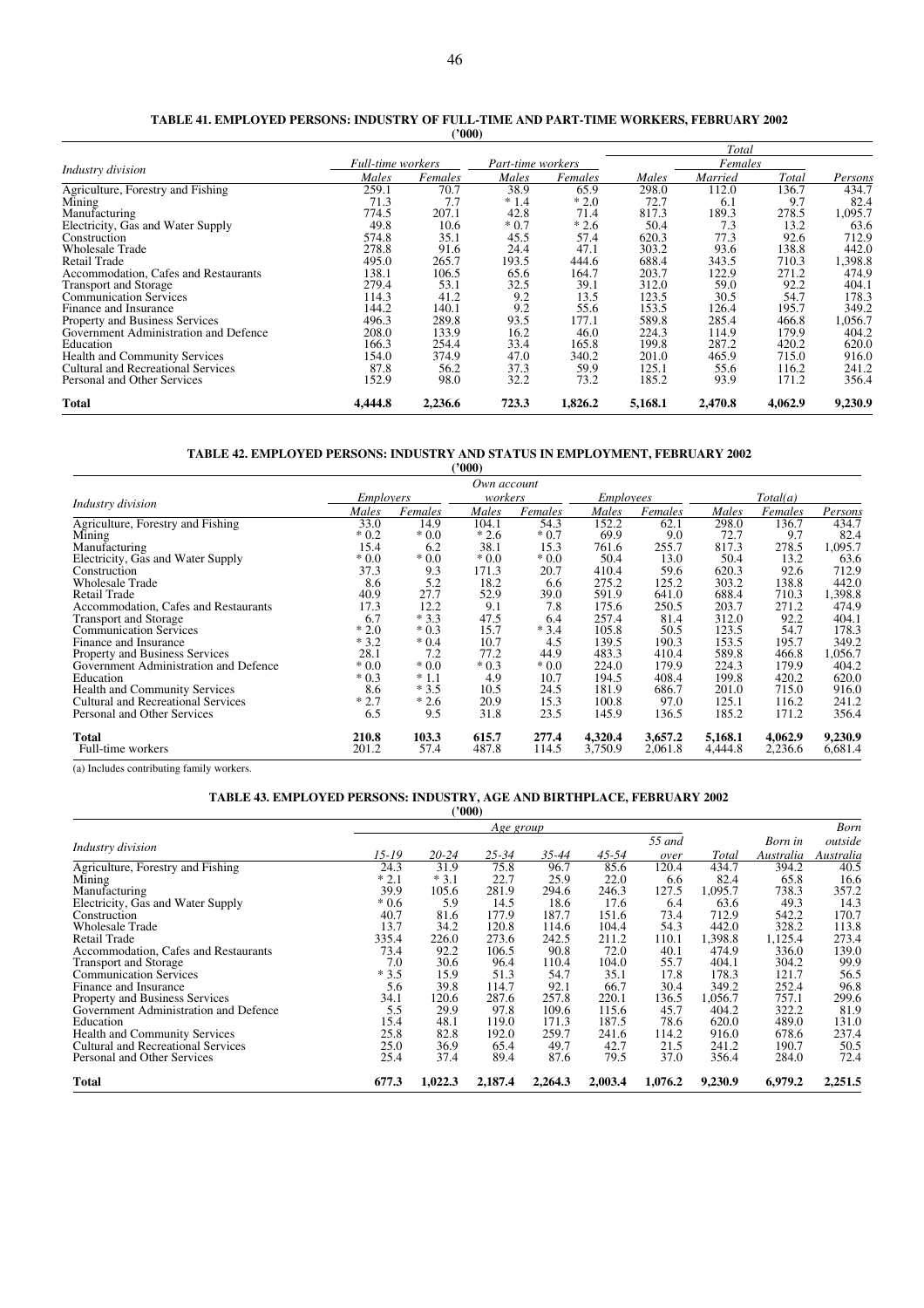|                                                                                                                                                                                                                                                                                                                                                                                                                                                                                                    |                                                                                                                                           |                                                                                                                                             |                                                                                                                                                                            |                                                                                                                                        | Hours worked                                                                                                                                |                                                                                                                                           |                                                                                                                                                 |                                                                                                                                                               |                                                                                                                                                |                                                                                                                                                           | Average                                                                                                                                                                 |
|----------------------------------------------------------------------------------------------------------------------------------------------------------------------------------------------------------------------------------------------------------------------------------------------------------------------------------------------------------------------------------------------------------------------------------------------------------------------------------------------------|-------------------------------------------------------------------------------------------------------------------------------------------|---------------------------------------------------------------------------------------------------------------------------------------------|----------------------------------------------------------------------------------------------------------------------------------------------------------------------------|----------------------------------------------------------------------------------------------------------------------------------------|---------------------------------------------------------------------------------------------------------------------------------------------|-------------------------------------------------------------------------------------------------------------------------------------------|-------------------------------------------------------------------------------------------------------------------------------------------------|---------------------------------------------------------------------------------------------------------------------------------------------------------------|------------------------------------------------------------------------------------------------------------------------------------------------|-----------------------------------------------------------------------------------------------------------------------------------------------------------|-------------------------------------------------------------------------------------------------------------------------------------------------------------------------|
| Industry division                                                                                                                                                                                                                                                                                                                                                                                                                                                                                  | 0                                                                                                                                         | $1 - 15$                                                                                                                                    | $16-29$                                                                                                                                                                    | $30 - 34$                                                                                                                              | 35-39                                                                                                                                       | 40<br>$-7000-$                                                                                                                            | 41-44                                                                                                                                           | 45-48                                                                                                                                                         | 49 and<br>over                                                                                                                                 | Total                                                                                                                                                     | weekly<br>hours<br>worked<br>(hours)                                                                                                                                    |
| Agriculture, Forestry and Fishing<br>Mining<br>Manufacturing<br>Electricity, Gas and Water Supply<br>Construction<br><b>Wholesale Trade</b><br>Retail Trade<br>Accommodation, Cafes and Restaurants<br>Transport and Storage<br><b>Communication Services</b><br>Finance and Insurance<br>Property and Business Services<br>Government Administration and Defence<br>Education<br><b>Health and Community Services</b><br>Cultural and Recreational Services<br>Personal and Other Services        | 14.5<br>5.7<br>31.0<br>$*2.7$<br>37.8<br>12.0<br>35.8<br>10.0<br>22.6<br>7.0<br>7.3<br>20.7<br>16.0<br>10.0<br>12.2<br>7.0<br>14.3        | 18.3<br>* 0.9<br>21.0<br>$*0.4$<br>26.4<br>10.1<br>105.8<br>29.3<br>11.8<br>$*3.7$<br>4.6<br>37.6<br>$*4.2$<br>13.3<br>19.0<br>18.2<br>18.3 | <b>MALES</b><br>24.5<br>$*2.4$<br>37.6<br>$*2.4$<br>41.4<br>12.3<br>65.6<br>30.4<br>21.1<br>6.5<br>5.8<br>47.2<br>17.7<br>14.6<br>19.8<br>16.5<br>16.8                     | 14.2<br>$*2.1$<br>37.1<br>4.8<br>30.5<br>14.9<br>33.9<br>11.9<br>18.9<br>8.4<br>$*4.1$<br>33.7<br>20.9<br>11.1<br>17.2<br>8.0<br>12.4  | 17.0<br>7.0<br>170.9<br>12.8<br>63.0<br>43.6<br>93.6<br>24.6<br>38.6<br>27.8<br>27.2<br>60.4<br>62.2<br>38.6<br>35.6<br>15.2<br>19.8        | 31.4<br>9.3<br>162.3<br>9.1<br>143.9<br>57.9<br>93.8<br>18.1<br>47.6<br>18.3<br>32.8<br>110.8<br>36.3<br>36.5<br>31.7<br>18.4<br>30.1     | 9.4<br>$*2.5$<br>61.1<br>$*3.6$<br>30.3<br>21.9<br>39.1<br>10.4<br>18.2<br>8.1<br>5.3<br>29.2<br>19.7<br>10.5<br>7.4<br>$*4.3$<br>7.7           | 22.6<br>11.8<br>110.7<br>6.9<br>77.1<br>38.8<br>56.7<br>13.7<br>28.7<br>12.1<br>20.1<br>69.4<br>21.6<br>14.6<br>17.1<br>10.0<br>18.3                          | 146.2<br>31.0<br>185.4<br>7.8<br>169.9<br>91.7<br>164.0<br>55.4<br>104.3<br>31.5<br>46.2<br>180.9<br>25.8<br>50.6<br>41.0<br>27.4<br>47.5      | 298.0<br>$72.7$<br>817.3<br>50.4<br>620.3<br>303.2<br>688.4<br>203.7<br>312.0<br>123.5<br>153.5<br>589.8<br>224.3<br>199.8<br>201.0<br>125.1<br>185.2     | 47.6<br>46.4<br>41.0<br>39.3<br>40.1<br>42.2<br>36.3<br>37.4<br>41.8<br>39.7<br>42.0<br>41.2<br>$36.\overline{3}$<br>38.2<br>36.2<br>35.1<br>36.5                       |
| Total employed                                                                                                                                                                                                                                                                                                                                                                                                                                                                                     | 266.8                                                                                                                                     | 342.9                                                                                                                                       | 382.8                                                                                                                                                                      | 283.9                                                                                                                                  | 757.7                                                                                                                                       | 888.4                                                                                                                                     | 288.7                                                                                                                                           | 550.3                                                                                                                                                         | 1,406.6                                                                                                                                        | 5,168.1                                                                                                                                                   | 39.9                                                                                                                                                                    |
| Agriculture, Forestry and Fishing<br>Mining<br>Manufacturing<br>Electricity, Gas and Water Supply<br>Construction<br>Wholesale Trade<br>Retail Trade<br>Accommodation, Cafes and Restaurants<br><b>Transport and Storage</b><br><b>Communication Services</b><br>Finance and Insurance<br>Property and Business Services<br>Government Administration and Defence<br>Education<br><b>Health and Community Services</b><br>Cultural and Recreational Services<br>Personal and Other Services        | 4.6<br>$*0.2$<br>8.4<br>$*0.4$<br>5.4<br>$*3.7$<br>18.8<br>5.9<br>$*3.2$<br>$*2.6$<br>7.0<br>15.7<br>9.9<br>13.4<br>32.5<br>* 2.8<br>8.8  | 29.9<br>$*1.4$<br>20.9<br>$*0.5$<br>30.2<br>14.8<br>63.2<br>26.2<br>10.2<br>$*3.0$<br>11.9<br>55.1<br>8.3<br>38.8<br>67.3<br>13.7<br>18.5   | <b>MARRIED FEMALES</b><br>20.5<br>$*1.3$<br>27.5<br>$*1.4$<br>15.4<br>16.8<br>94.1<br>33.3<br>12.9<br>5.6<br>28.8<br>52.2<br>21.0<br>63.5<br>113.0<br>10.9<br>16.6         | 9.6<br>$*0.2$<br>14.5<br>$*0.8$<br>5.9<br>8.4<br>33.2<br>11.1<br>6.1<br>$*2.7$<br>11.8<br>25.1<br>9.6<br>21.4<br>64.5<br>5.1<br>7.7    | 7.1<br>$*0.0$<br>40.9<br>$*1.4$<br>6.5<br>16.9<br>48.4<br>13.7<br>6.5<br>8.4<br>21.6<br>36.5<br>30.4<br>42.5<br>72.7<br>7.2<br>13.1         | 9.6<br>$*1.3$<br>30.9<br>$*1.4$<br>7.9<br>17.1<br>24.5<br>8.5<br>7.1<br>$*3.9$<br>21.4<br>39.0<br>12.4<br>31.8<br>52.5<br>5.4<br>9.0      | 4.7<br>$*0.3$<br>12.5<br>$*0.9$<br>$*0.9$<br>$*3.2$<br>12.8<br>$*1.7$<br>$*1.6$<br>$*0.6$<br>7.8<br>13.2<br>9.3<br>13.0<br>18.8<br>* 1.9<br>5.3 | $\overline{2.6}$<br>$*0.0$<br>13.5<br>$*0.0$<br>$*1.5$<br>$*4.2$<br>10.7<br>4.6<br>$*4.2$<br>$*0.8$<br>6.0<br>17.5<br>5.3<br>23.0<br>18.0<br>$*2.6$<br>$*4.1$ | 23.2<br>$*1.4$<br>20.3<br>$*0.6$<br>$*3.5$<br>8.6<br>37.7<br>17.7<br>$* \frac{7.2}{2.8}$<br>10.0<br>31.1<br>8.8<br>39.7<br>26.6<br>6.0<br>10.9 | 112.0<br>6.1<br>189.3<br>7.3<br>77.3<br>93.6<br>343.5<br>122.9<br>59.0<br>30.5<br>126.4<br>285.4<br>114.9<br>287.2<br>465.9<br>55.6<br>93.9               | 31.4<br>32.1<br>33.4<br>32.9<br>20.9<br>30.9<br>28.7<br>29.1<br>29.8<br>31.2<br>31.2<br>29.6<br>31.3<br>31.5<br>28.2<br>28.3<br>28.2                                    |
| Total employed                                                                                                                                                                                                                                                                                                                                                                                                                                                                                     | 143.3                                                                                                                                     | 414.1                                                                                                                                       | 534.8                                                                                                                                                                      | 237.7                                                                                                                                  | 373.8                                                                                                                                       | 283.7                                                                                                                                     | 108.5                                                                                                                                           | 118.6                                                                                                                                                         |                                                                                                                                                | 256.2 2,470.8                                                                                                                                             | 29.7                                                                                                                                                                    |
| Agriculture, Forestry and Fishing<br>Mining<br>Manufacturing<br>Electricity, Gas and Water Supply<br>Construction<br><b>Wholesale Trade</b><br>Retail Trade<br>Accommodation, Cafes and Restaurants<br><b>Transport and Storage</b><br><b>Communication Services</b><br>Finance and Insurance<br>Property and Business Services<br>Government Administration and Defence<br>Education<br><b>Health and Community Services</b><br>Cultural and Recreational Services<br>Personal and Other Services | 6.0<br>$*0.4$<br>11.0<br>* 0.9<br>6.1<br>4.5<br>43.7<br>13.4<br>6.9<br>$*3.4$<br>10.9<br>22.5<br>13.0<br>19.7<br>47.8<br>5.2<br>14.8      | 36.4<br>$*1.4$<br>28.1<br>$*0.5$<br>32.1<br>18.8<br>201.0<br>76.8<br>12.6<br>5.0<br>13.7<br>80.2<br>13.1<br>59.9<br>96.0<br>31.4<br>35.2    | <b>ALL FEMALES</b><br>25.2<br>$*1.5$<br>35.1<br>$*1.9$<br>17.6<br>22.8<br>176.5<br>63.5<br>18.1<br>8.3<br>36.2<br>72.4<br>31.0<br>83.8<br>160.9<br>20.6<br>25.2            | 10.7<br>$*0.2$<br>20.5<br>$*1.6$<br>6.1<br>13.6<br>60.6<br>22.5<br>8.2<br>4.7<br>16.0<br>36.5<br>12.5<br>30.9<br>95.7<br>10.5<br>15.1  | 9.8<br>$*0.8$<br>68.3<br>$*2.8$<br>10.4<br>25.9<br>88.8<br>30.7<br>11.1<br>15.1<br>40.3<br>74.8<br>49.9<br>66.4<br>119.1<br>15.9<br>26.7    | 12.1<br>$*1.7$<br>45.9<br>$*2.9$<br>9.6<br>26.0<br>45.8<br>17.8<br>13.2<br>8.2<br>36.4<br>72.3<br>22.0<br>48.2<br>92.7<br>9.7<br>18.1     | 5.2<br>$*0.3$<br>18.6<br>$*1.0$<br>$*2.9$<br>7.5<br>21.7<br>7.9<br>$*3.3$<br>$*1.4$<br>12.2<br>21.7<br>14.7<br>18.7<br>32.1<br>$*4.3$<br>9.7    | $*3.7$<br>$*1.1$<br>21.1<br>$*0.4$<br>$*2.9$<br>7.4<br>20.1<br>10.1<br>8.7<br>$*3.5$<br>12.5<br>34.3<br>9.3<br>31.2<br>28.8<br>6.4<br>8.2                     | 27.4<br>$*2.3$<br>29.9<br>$*1.2$<br>4.9<br>12.3<br>52.0<br>28.4<br>10.1<br>5.2<br>17.3<br>52.1<br>14.4<br>61.4<br>$^{42.0}_{12.1}$<br>18.3     | 136.7<br>9.7<br>278.5<br>13.2<br>92.6<br>138.8<br>710.3<br>271.2<br>92.2<br>54.7<br>195.7<br>466.8<br>179.9<br>420.2<br>715.0<br>116.2<br>171.2           | 31.1<br>36.8<br>34.2<br>34.2<br>$\frac{22.8}{32.2}$<br>24.9<br>26.4<br>30.7<br>33.1<br>33.0<br>31.2<br>32.1<br>31.8<br>$^{29.0}_{27.8}$<br>28.5                         |
| Total employed                                                                                                                                                                                                                                                                                                                                                                                                                                                                                     | 230.1                                                                                                                                     | 742.2                                                                                                                                       | 800.7                                                                                                                                                                      | 366.0                                                                                                                                  | 656.8                                                                                                                                       | 482.5                                                                                                                                     | 183.1                                                                                                                                           | 209.8                                                                                                                                                         |                                                                                                                                                | 391.6 4,062.9                                                                                                                                             | 29.4                                                                                                                                                                    |
| Agriculture, Forestry and Fishing<br>Mining<br>Manufacturing<br>Electricity, Gas and Water Supply<br>Construction<br>Wholesale Trade<br>Retail Trade<br>Accommodation, Cafes and Restaurants<br><b>Transport and Storage</b><br><b>Communication Services</b><br>Finance and Insurance<br>Property and Business Services<br>Government Administration and Defence<br>Education<br><b>Health and Community Services</b><br>Cultural and Recreational Services<br>Personal and Other Services        | 20.5<br>6.1<br>42.0<br>$*3.5$<br>43.9<br>16.5<br>$79.5$<br>$23.4$<br>29.5<br>10.5<br>18.2<br>43.2<br>28.9<br>29.7<br>60.0<br>12.3<br>29.1 | 54.7<br>$*2.3$<br>49.1<br>$*0.9$<br>58.6<br>28.9<br>306.8<br>106.1<br>24.4<br>8.7<br>18.4<br>117.9<br>17.3<br>73.2<br>115.0<br>49.5<br>53.5 | <b>PERSONS</b><br>49.8<br>$*3.9$<br>72.7<br>$*4.3$<br>59.0<br>35.1<br>242.2<br>$93.\overline{9}$<br>39.2<br>14.9<br>42.0<br>119.6<br>48.7<br>98.4<br>180.8<br>37.1<br>42.0 | 24.9<br>$*2.3$<br>57.6<br>6.3<br>36.6<br>28.4<br>94.6<br>34.4<br>27.2<br>13.1<br>20.1<br>70.2<br>33.4<br>42.0<br>112.8<br>18.5<br>27.4 | 26.8<br>$7.8$<br>239.2<br>15.6<br>73.3<br>69.5<br>182.4<br>55.3<br>49.7<br>42.8<br>67.5<br>135.2<br>112.0<br>105.0<br>154.6<br>31.0<br>46.5 | 43.4<br>10.9<br>208.2<br>12.0<br>153.5<br>84.0<br>139.6<br>35.9<br>60.8<br>26.6<br>69.3<br>183.0<br>58.3<br>84.8<br>124.4<br>28.0<br>48.2 | 14.6<br>$*2.8$<br>79.7<br>4.6<br>33.3<br>29.3<br>60.9<br>18.2<br>21.5<br>9.5<br>17.5<br>50.9<br>34.4<br>29.2<br>39.4<br>8.6<br>17.4             | 26.4<br>12.9<br>131.8<br>7.3<br>80.0<br>46.2<br>76.9<br>23.9<br>37.3<br>15.6<br>32.6<br>103.6<br>30.9<br>45.7<br>45.9<br>16.5<br>26.5                         | 173.6<br>33.3<br>215.3<br>9.0<br>174.7<br>104.0<br>216.1<br>83.9<br>114.4<br>36.7<br>63.6<br>233.0<br>40.3<br>111.9<br>83.0<br>39.6<br>65.8    | 434.7<br>82.4<br>1,095.7<br>63.6<br>712.9<br>442.0<br>1,398.8<br>474.9<br>404.1<br>178.3<br>349.2<br>1,056.7<br>404.2<br>620.0<br>916.0<br>241.2<br>356.4 | 42.4<br>$\frac{45.3}{39.3}$<br>$\frac{38.3}{37.8}$<br>39.1<br>$\frac{30.5}{31.1}$<br>$\frac{39.3}{37.7}$<br>$\frac{36.9}{36.8}$<br>34.4<br>33.8<br>30.6<br>31.6<br>32.6 |
| <b>Total employed</b>                                                                                                                                                                                                                                                                                                                                                                                                                                                                              |                                                                                                                                           | 496.9 1,085.1 1,183.5                                                                                                                       |                                                                                                                                                                            |                                                                                                                                        | 650.0 1,414.4 1,370.9                                                                                                                       |                                                                                                                                           | 471.9                                                                                                                                           |                                                                                                                                                               | 760.0 1,798.3 9,230.9                                                                                                                          |                                                                                                                                                           | 35.3                                                                                                                                                                    |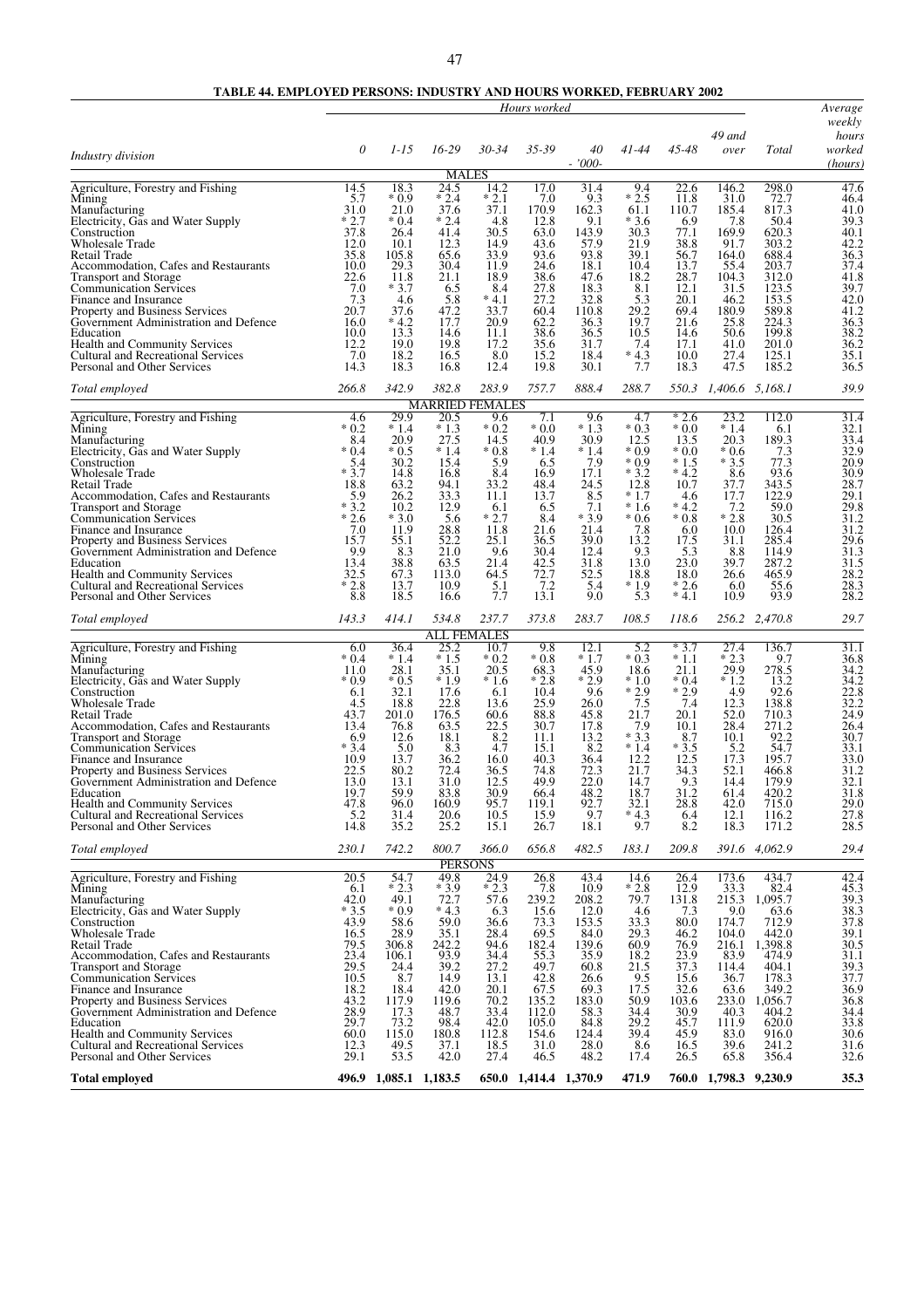**TABLE 45. EMPLOYED PERSONS: INDUSTRY BY OCCUPATION, FEBRUARY 2002**

|                                                        |                 |              | (2000)            |                |                        |               |                   |                            |                  |                |
|--------------------------------------------------------|-----------------|--------------|-------------------|----------------|------------------------|---------------|-------------------|----------------------------|------------------|----------------|
|                                                        |                 |              |                   |                | Occupation major group |               |                   |                            |                  |                |
|                                                        |                 |              |                   |                |                        |               |                   | Interme- Interme- Element- |                  |                |
|                                                        |                 |              |                   |                | Advan-                 | diate         | diate             | ary                        |                  |                |
|                                                        |                 |              |                   | Trades-        | ced                    |               | Clerical Product- |                            | Clerical Labour- |                |
|                                                        | <b>Managers</b> |              | Associ-           | persons        | Clerical               | <b>Sales</b>  | ion and           | <b>Sales</b>               | ers              |                |
|                                                        | and             |              | ate               | and            | and                    | and           | Trans-            | and                        | and              |                |
| Industry division                                      | Adminis-        |              | Profess- Profess- | Related        | Service                | Service       | port              | Service                    | Related          |                |
|                                                        | trators         | ionals       | ionals            | Workers        | Workers                |               | Workers Workers   | Workers                    | Workers          | Total          |
|                                                        |                 |              | <b>MALES</b>      |                |                        |               |                   |                            |                  |                |
| Agriculture, Forestry and Fishing                      | 168.3           | 10.9         | $*4.3$            | 16.4           | $*0.3$                 | $*3.5$        | 25.8              | $*0.3$                     | 68.4             | 298.0          |
| Mining                                                 | 4.8             | 14.3         | 5.9               | 17.3           | $*0.3$                 | $*0.9$        | 25.8              | $*0.4$                     | $*2.9$           | 72.7           |
| Manufacturing                                          | 87.0            | 71.4         | 43.7              | 274.3          | $*1.4$                 | 39.0          | 167.7             | 6.4                        | 126.5            | 817.3          |
| Electricity, Gas and Water Supply                      | $*1.9$          | 12.8         | 7.5               | 14.8           | $*0.2$                 | $*4.1$        | 4.8               | $*0.5$                     | $*3.9$           | 50.4           |
| Construction                                           | 53.2            | 18.4         | 37.8              | 354.1          | $*0.0$                 | 5.1           | 66.6              | $*2.0$                     | 83.1             | 620.3          |
| <b>Wholesale Trade</b>                                 | 58.4            | 24.7         | 28.3              | 37.0           | $*0.2$                 | 61.5          | 61.0              | 14.6                       | 17.4             | 303.2          |
| Retail Trade                                           | 14.9            | 13.8         | 127.1             | 176.2          | $*2.6$                 | 52.9          | 82.5              | 157.7                      | 60.7             | 688.4          |
| Accommodation, Cafes and Restaurants                   | $*2.2$          | $*2.0$       | 78.7              | 20.1           | $*0.5$                 | 49.7          | 5.4               | 14.9                       | 30.2             | 203.7          |
| <b>Transport and Storage</b>                           | 18.0            | 20.0         | 15.6              | 19.0           | $*2.9$                 | 30.0          | 183.6             | 10.8                       | 12.1<br>$*1.2$   | 312.0          |
| <b>Communication Services</b><br>Finance and Insurance | 7.9<br>14.6     | 24.1<br>27.7 | 17.6<br>64.2      | 20.2<br>$*0.9$ | $*0.3$<br>21.4         | 10.0<br>24.4  | 22.8<br>$*0.0$    | 19.6<br>$*0.3$             | $*0.0$           | 123.5<br>153.5 |
| Property and Business Services                         | 48.6            | 261.2        | 96.6              | 31.7           | 8.9                    | 30.2          | 18.8              | 42.8                       | 51.1             | 589.8          |
| Government Administration and Defence                  | 24.6            | 57.7         | 28.7              | 15.2           | $*3.0$                 | 43.1          | 22.1              | 4.4                        | 25.4             | 224.3          |
| Education                                              | 16.8            | 134.2        | 13.5              | 11.8           | $*0.0$                 | 12.6          | $*1.2$            | $*3.4$                     | 6.3              | 199.8          |
| <b>Health and Community Services</b>                   | 8.0             | 96.4         | 25.5              | 7.6            | $*1.0$                 | 34.5          | $*3.1$            | 5.1                        | 19.9             | 201.0          |
| <b>Cultural and Recreational Services</b>              | 9.5             | 38.5         | 24.7              | 18.1           | $*0.4$                 | 15.6          | $*2.6$            | 9.2                        | 6.5              | 125.1          |
| Personal and Other Services                            | 5.8             | 24.3         | 54.7              | 34.2           | $*1.2$                 | 15.4          | 10.5              | 10.8                       | 28.3             | 185.2          |
|                                                        |                 |              |                   |                |                        |               |                   |                            |                  |                |
| Total                                                  | 544.4           | 852.3        | 674.5             | 1,068.8        | 44.4                   | 432.6         | 704.1             | 303.1                      | 543.8            | 5,168.1        |
|                                                        |                 |              | <b>FEMALES</b>    |                |                        |               |                   |                            |                  |                |
| Agriculture, Forestry and Fishing                      | 69.8            | $*2.0$       | 5.8               | $*3.2$         | 12.4                   | 7.7           | $*2.8$            | $*0.9$                     | 32.1             | 136.7          |
| Mining                                                 | $*0.2$          | $*3.3$       | $*1.6$            | $*0.0$         | $*1.7$                 | $*1.2$        | $*0.9$            | $*0.2$                     | $*0.6$           | 9.7            |
| Manufacturing                                          | 15.4            | 32.3         | 15.3              | 19.6           | 27.9                   | 61.4          | 42.0              | 10.1                       | 54.4             | 278.5          |
| Electricity, Gas and Water Supply                      | $*0.8$          | $*1.8$       | $*2.7$            | $*0.0$         | $*2.4$                 | 5.2           | $*0.0$            | $*0.2$                     | $*0.1$           | 13.2           |
| Construction                                           | $*1.8$          | $*3.3$       | 9.2               | $*2.8$         | 41.2                   | 29.0          | $*1.5$            | $*2.2$                     | $*1.6$           | 92.6           |
| <b>Wholesale Trade</b>                                 | 10.4            | 15.2         | 10.3              | $*0.7$         | 23.0                   | 53.4          | 7.2               | 10.0                       | 8.6              | 138.8          |
| Retail Trade                                           | 4.6             | 13.8         | 94.9              | 13.0           | 27.1                   | 72.7          | 22.4              | 429.3                      | 32.3             | 710.3          |
| Accommodation, Cafes and Restaurants                   | $*0.9$          | $*2.0$       | 49.4              | 12.4           | 5.9                    | 125.9         | $*0.2$            | 22.6                       | 51.7             | 271.2          |
| <b>Transport and Storage</b>                           | $*2.0$          | 4.4          | 4.4               | $*0.5$         | 17.4                   | 45.8          | 6.8               | 8.6                        | $*2.3$           | 92.2           |
| <b>Communication Services</b>                          | $*1.4$          | 6.2          | 5.5               | $*0.3$         | $*3.0$                 | 18.4          | $*2.2$            | 17.7                       | $*0.2$           | 54.7           |
| Finance and Insurance                                  | 5.9             | 19.6         | 28.5              | $*0.0$         | 34.5                   | 104.5         | $*0.2$            | $*2.4$                     | $*0.2$           | 195.7          |
| Property and Business Services                         | 18.1            | 116.6        | 61.8              | $*2.2$         | 87.9                   | 100.8         | $*0.8$            | 20.9                       | 57.8             | 466.8          |
| Government Administration and Defence                  | 10.8            | 43.1         | 20.9              | $*0.7$         | 13.7                   | 75.1          | $*0.8$            | 7.4                        | 7.3              | 179.9          |
| Education                                              | 9.6             | 258.6        | 21.3              | $*1.9$         | 18.4                   | 95.2          | $*0.2$            | $*3.4$                     | 11.6             | 420.2          |
| Health and Community Services                          | 16.7            | 270.2        | 64.1              | 8.8            | 21.7                   | 273.0         | $*4.0$            | 11.8                       | 44.7             | 715.0          |
| <b>Cultural and Recreational Services</b>              | 9.5             | 26.8         | 15.9              | $*3.2$         | $*3.9$                 | 37.2          | $*0.4$            | 16.1                       | $*3.2$           | 116.2          |
| Personal and Other Services                            | $*2.9$          | 16.3         | 20.7              | 42.1           | 10.2                   | 43.2          | $*2.6$            | 24.9                       | 8.4              | 171.2          |
| Total                                                  | 180.9           | 835.4        | 432.4             | 111.4          | 352.4                  | 1,149.6       | 94.9              | 588.6                      | 317.1            | 4,062.9        |
|                                                        |                 |              |                   |                |                        |               |                   |                            |                  |                |
|                                                        |                 |              | <b>PERSONS</b>    |                |                        |               |                   |                            |                  |                |
| Agriculture, Forestry and Fishing                      | 238.1           | 12.9         | 10.1              | 19.6           | 12.7                   | 11.1          | 28.5              | $*1.1$                     | 100.4            | 434.7          |
| Mining                                                 | 5.0             | 17.7         | 7.5               | 17.3           | $*2.1$                 | $*2.1$        | 26.8              | $*0.6$                     | $*3.6$           | 82.4           |
| Manufacturing                                          | 102.4           | 103.6        | 59.0              | 293.9          | 29.3                   | 100.4         | 209.7             | 16.5                       | 180.8            | 1,095.7        |
| Electricity, Gas and Water Supply                      | $*2.7$          | 14.6         | 10.2              | 14.8           | $*2.5$                 | 9.3           | 4.8               | $*0.7$                     | $*4.0$           | 63.6           |
| Construction<br><b>Wholesale Trade</b>                 | 55.0<br>68.9    | 21.6<br>39.9 | 47.0<br>38.6      | 356.9<br>37.7  | 41.2<br>23.1           | 34.1<br>114.9 | 68.1<br>68.3      | $*4.3$<br>24.6             | 84.7<br>26.0     | 712.9<br>442.0 |
| Retail Trade                                           | 19.5            | 27.6         | 222.0             | 189.3          | 29.8                   | 125.6         | 104.9             | 587.0                      | 93.0             | 1,398.8        |
| Accommodation, Cafes and Restaurants                   | $*3.1$          | $*4.1$       | 128.1             | 32.6           | 6.4                    | 175.6         | 5.6               | 37.5                       | 82.0             | 474.9          |
| <b>Transport and Storage</b>                           | 19.9            | 24.4         | 20.0              | 19.5           | 20.3                   | 75.8          | 190.4             | 19.4                       | 14.4             | 404.1          |
| <b>Communication Services</b>                          | 9.3             | 30.2         | 23.1              | 20.5           | $*3.3$                 | 28.4          | 24.9              | 37.3                       | $*1.3$           | 178.3          |
| Finance and Insurance                                  | 20.5            | 47.3         | 92.7              | $*0.9$         | 55.9                   | 128.9         | $*0.2$            | $*2.7$                     | $*0.2$           | 349.2          |
| Property and Business Services                         | 66.7            | 377.8        | 158.4             | 33.9           | 96.8                   | 131.0         | 19.5              | 63.6                       | 108.9            | 1,056.7        |
| Government Administration and Defence                  | 35.4            | 100.7        | 49.6              | 15.9           | 16.7                   | 118.3         | 22.9              | 11.8                       | 32.7             | 404.2          |
| Education                                              | 26.4            | 392.8        | 34.8              | 13.7           | 18.4                   | 107.8         | $*1.3$            | 6.8                        | 17.9             | 620.0          |
| Health and Community Services                          | 24.7            | 366.6        | 89.6              | 16.4           | 22.7                   | 307.5         | 7.1               | 16.8                       | 64.5             | 916.0          |
| <b>Cultural and Recreational Services</b>              | 19.0            | 65.3         | 40.5              | 21.2           | $*4.3$                 | 52.8          | $*3.0$            | 25.2                       | 9.7              | 241.2          |
| Personal and Other Services                            | 8.7             | 40.6         | 75.5              | 76.3           | 11.4                   | 58.5          | 13.1              | 35.7                       | 36.7             | 356.4          |
|                                                        |                 |              |                   |                |                        |               |                   |                            |                  |                |
| <b>Total</b>                                           | 725.3           | 1,687.8      | 1,106.9           | 1,180.3        | 396.8                  | 1,582.2       | 799.1             | 891.7                      | 860.9            | 9,230.9        |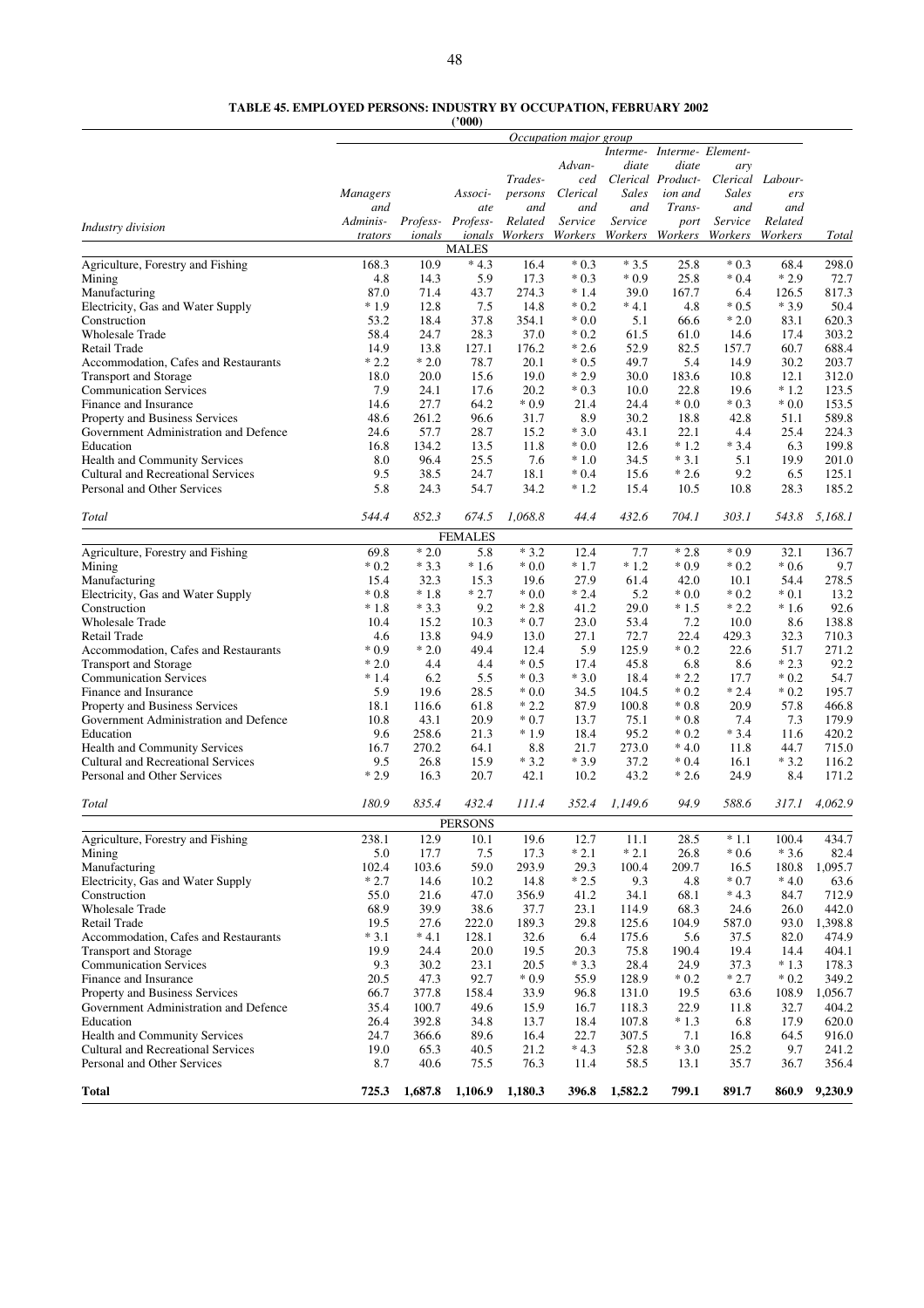| TABLE 46. EMPLOYED PERSONS BY INDUSTRY DIVISIONS AND SUBDIVISIONS FEBRUARY 2002 |  |
|---------------------------------------------------------------------------------|--|
| $^{\prime\prime}000$                                                            |  |

| ('000 |  |
|-------|--|
|-------|--|

| Industry division and subdivision                                                  |                | Females          |                  |                         |
|------------------------------------------------------------------------------------|----------------|------------------|------------------|-------------------------|
| <b>AGRICULTURE, FORESTRY AND FISHING</b>                                           | Males<br>298.0 | Married<br>112.0 | Total<br>136.7   | <u>Persons</u><br>434.7 |
| Agriculture                                                                        | 251.1          | 104.9            | 125.4            | 376.5                   |
| Services to Agriculture; Hunting and Trapping<br>Forestry and Logging              | 19.1<br>10.3   | $*4.2$<br>$*0.8$ | 6.1<br>$*1.6$    | 25.3<br>11.9            |
| Commercial Fishing                                                                 | 17.4           | $*2.1$           | $*3.5$           | 20.9                    |
| MINING                                                                             | 72.7           | 6.1              | 9.7              | 82.4                    |
| Coal Mining<br>Oil and Gas Extraction                                              | 17.5<br>$*3.7$ | $*1.0$<br>$*0.7$ | $*1.3$<br>$*0.9$ | 18.7<br>4.6             |
| Metal Ore Mining                                                                   | 30.6           | $*2.6$           | 4.5              | 35.1                    |
| Other Mining<br>Services to Mining                                                 | 7.9<br>12.9    | $*0.3$<br>$*1.5$ | $*0.3$<br>$*2.8$ | 8.2<br>15.8             |
|                                                                                    |                |                  |                  |                         |
| MANUFACTURING<br>Food, Beverage and Tobacco Manufacturing                          | 817.3<br>134.4 | 189.3<br>41.3    | 278.5<br>60.4    | 1,095.7<br>194.8        |
| Textile, Clothing, Footwear and Leather Manufacturing                              | 33.6           | 30.6             | 43.8             | 77.4                    |
| Wood and Paper Product Manufacturing<br>Printing, Publishing and Recorded Media    | 58.1<br>66.8   | 8.4<br>24.6      | 12.4<br>42.7     | 70.5<br>109.5           |
| Petroleum, Coal, Chemical and Associated Product Manufacturing                     | 73.2           | 20.6             | 30.6             | 103.7                   |
| Non-Metallic Mineral Product Manufacturing                                         | 35.9<br>145.2  | 5.3<br>14.2      | 7.8<br>18.2      | 43.7<br>163.3           |
| Metal Product Manufacturing<br>Machinery and Equipment Manufacturing               | 202.3          | 31.2             | 45.0             | 247.3                   |
| Other Manufacturing                                                                | 67.9           | 13.0             | 17.6             | 85.5                    |
| ELECTRICITY, GAS AND WATER SUPPLY                                                  | 50.4           | 7.3              | 13.2             | 63.6                    |
| Electricity and Gas Supply<br>Water Supply, Sewerage and Drainage Services         | 37.0<br>13.4   | 4.5<br>$*2.8$    | 7.6<br>5.6       | 44.5<br>19.0            |
|                                                                                    |                |                  |                  |                         |
| CONSTRUCTION<br>General Construction                                               | 620.3<br>231.9 | 77.3<br>25.4     | 92.6<br>34.2     | 712.9<br>266.0          |
| <b>Construction Trade Services</b>                                                 | 388.5          | 51.9             | 58.4             | 446.9                   |
| WHOLESALE TRADE                                                                    | 303.2          | 93.6             | 138.8            | 442.0                   |
| <b>Basic Material Wholesaling</b>                                                  | 79.6           | 19.3             | 27.6             | 107.2                   |
| Machinery and Motor Vehicle Wholesaling<br>Personal and Household Good Wholesaling | 112.6<br>111.0 | 26.6<br>47.7     | 38.6<br>72.6     | 151.2<br>183.6          |
| RETAIL TRADE                                                                       | 688.4          | 343.5            | 710.3            | 1,398.8                 |
| Food Retailing                                                                     | 244.1          | 124.5            | 306.9            | 551.0                   |
| Personal and Household Good Retailing                                              | 224.1<br>220.2 | 184.3            | 349.4            | 573.6                   |
| Motor Vehicle Retailing and Services                                               |                | 34.7             | 54.0             | 274.2                   |
| ACCOMMODATION, CAFES AND RESTAURANTS                                               | 203.7          | 122.9            | 271.2            | 474.9                   |
| TRANSPORT AND STORAGE                                                              | 312.0<br>187.2 | 59.0<br>25.5     | 92.2<br>33.8     | 404.1                   |
| Road Transport<br>Rail Transport                                                   | 25.6           | $*2.1$           | $*2.7$           | 220.9<br>28.3           |
| Water Transport                                                                    | 8.6            | $*1.6$           | $*3.7$           | 12.3                    |
| Air and Space Transport<br><b>Other Transport</b>                                  | 33.4<br>$*0.3$ | 10.8<br>$*0.0$   | 16.9<br>$*0.1$   | 50.3<br>$*0.4$          |
| Services to Transport                                                              | 40.2           | 16.0             | 30.2             | 70.4                    |
| Storage                                                                            | 16.6           | $*3.0$           | 4.9              | 21.5                    |
| COMMUNICATION SERVICES                                                             | 123.5          | 30.5             | 54.7             | 178.3                   |
| FINANCE AND INSURANCE                                                              | 153.5          | 126.4            | 195.7            | 349.2                   |
| <b>Finance</b><br>Insurance                                                        | 66.6<br>30.4   | 71.5<br>27.1     | 105.1<br>45.0    | 171.7<br>75.4           |
| Services to Finance and Insurance                                                  | 56.4           | 27.8             | 45.6             | 102.1                   |
| PROPERTY AND BUSINESS SERVICES                                                     | 589.8          | 285.4            | 466.8            | 1,056.7                 |
| <b>Property Services</b><br><b>Business Services</b>                               | 76.0<br>513.8  | 40.7<br>244.7    | 62.3<br>404.6    | 138.2<br>918.4          |
|                                                                                    |                |                  |                  |                         |
| GOVERNMENT ADMINISTRATION AND DEFENCE<br>Government Administration                 | 224.3<br>210.5 | 114.9<br>110.0   | 179.9<br>173.5   | 404.2<br>384.0          |
| Defence                                                                            | 13.8           | 5.0              | 6.4              | 20.2                    |
| <b>EDUCATION</b>                                                                   | 199.8          | 287.2            | 420.2            | 620.0                   |
| HEALTH AND COMMUNITY SERVICES                                                      | 201.0          | 465.9            | 715.0            | 916.0                   |
| <b>Health Services</b><br><b>Community Services</b>                                | 151.8<br>49.2  | 348.3<br>117.6   | 526.8<br>188.3   | 678.5<br>237.5          |
|                                                                                    |                |                  |                  |                         |
| CULTURE AND RECREATIONAL SERVICES<br>Motion Picture, Radio and Television Services | 125.1<br>28.4  | 55.6<br>8.9      | 116.2<br>21.4    | 241.2<br>49.8           |
| Libraries, Museums and the Arts                                                    | 35.6           | 19.3             | 37.3             | 72.9                    |
| Sport and Recreation                                                               | 61.1           | 27.5             | 57.5             | 118.6                   |
| PERSONAL AND OTHER SERVICES                                                        | 185.2          | 93.9             | 171.2            | 356.4                   |
| <b>Personal Services</b><br>Other Services                                         | 73.1<br>110.8  | 58.2<br>33.4     | 108.4<br>58.2    | 181.4<br>169.0          |
| Private Households Employing Staff                                                 | $*1.3$         | $*2.3$           | 4.6              | 5.9                     |
| <b>TOTAL</b>                                                                       | 5,168.1        | 2,470.8          | 4,062.9          | 9,230.9                 |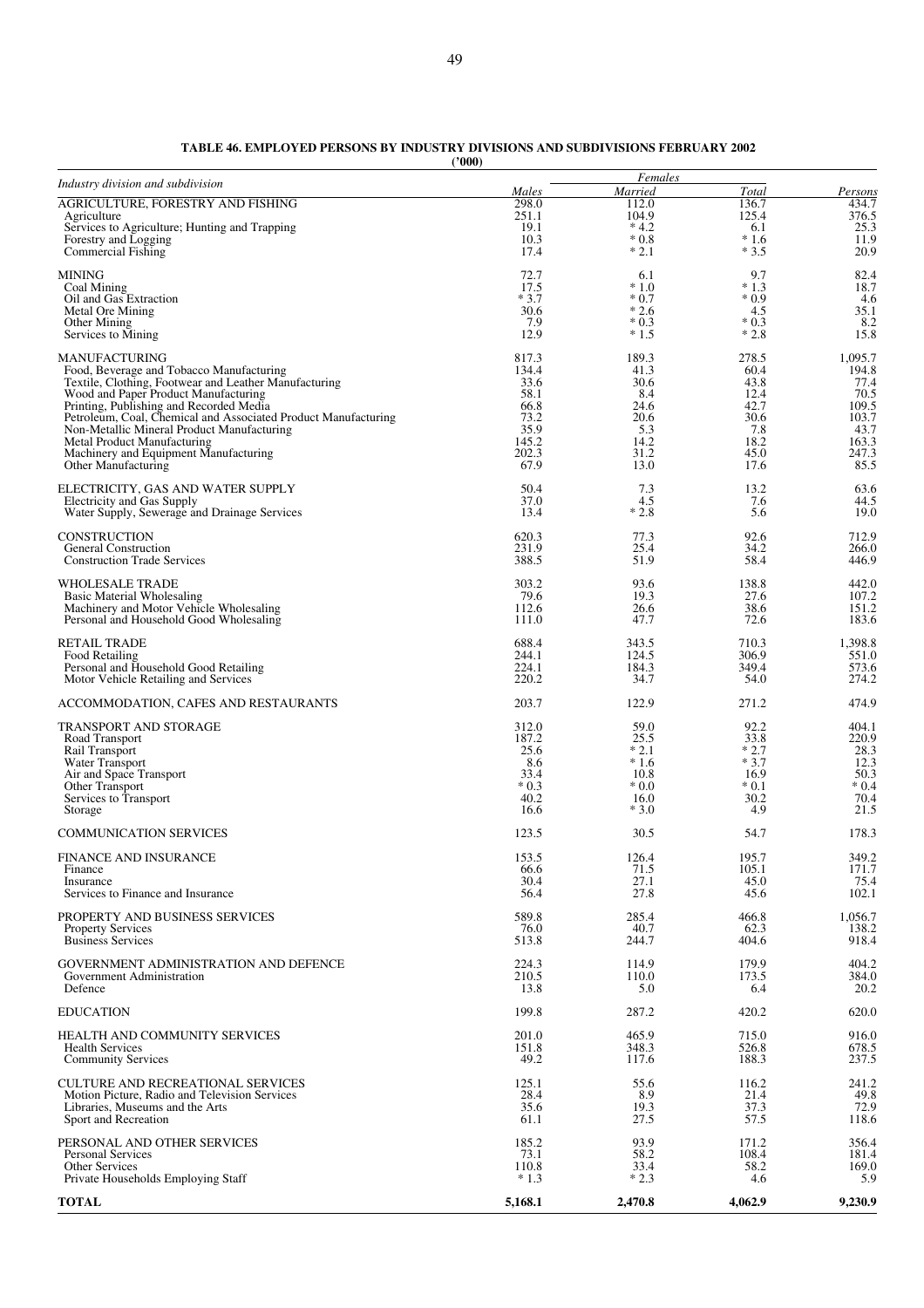#### **TABLE 47. EMPLOYED PERSONS: OCCUPATION OF FULL-TIME AND PART-TIME WORKERS, FEBRUARY 2002 ('000)**

|                                                  |                          |         | $\cdots$          |         |         | Total   |         |         |
|--------------------------------------------------|--------------------------|---------|-------------------|---------|---------|---------|---------|---------|
|                                                  | <b>Full-time</b> workers |         | Part-time workers |         |         | Females |         |         |
| Occupation major group                           | Males                    | Females | Males             | Females | Males   | Married | Total   | Persons |
| Managers and Administrators                      | 513.2                    | 137.2   | 31.1              | 43.7    | 544.4   | 138.9   | 180.9   | 725.3   |
| Professionals                                    | 767.6                    | 566.3   | 84.7              | 269.2   | 852.3   | 538.8   | 835.4   | 1.687.8 |
| Associate Professionals                          | 624.3                    | 323.8   | 50.1              | 108.6   | 674.5   | 286.5   | 432.4   | 1.106.9 |
| Tradespersons and Related Workers                | 997.4                    | 71.4    | 71.4              | 40.1    | 1,068.8 | 65.9    | 111.4   | 1,180.3 |
| <b>Advanced Clerical and Service Workers</b>     | 40.1                     | 173.5   | $*4.3$            | 178.9   | 44.4    | 268.7   | 352.4   | 396.8   |
| Intermediate Clerical, Sales and Service Workers | 358.9                    | 613.1   | 73.7              | 536.5   | 432.6   | 682.0   | 1.149.6 | 1,582.2 |
| Intermediate Production and Transport Workers    | 602.7                    | 58.1    | 101.4             | 36.8    | 704.1   | 60.5    | 94.9    | 799.1   |
| Elementary Clerical, Sales and Service Workers   | 162.0                    | 165.3   | 141.1             | 423.3   | 303.1   | 237.9   | 588.6   | 891.7   |
| Labourers and Related Workers                    | 378.4                    | 128.0   | 165.4             | 189.1   | 543.8   | 191.5   | 317.1   | 860.9   |
| <b>Total</b>                                     | 4,444.8                  | 2.236.6 | 723.3             | 1.826.2 | 5.168.1 | 2.470.8 | 4.062.9 | 9,230.9 |

#### **TABLE 48. EMPLOYED PERSONS: OCCUPATION AND STATUS IN EMPLOYMENT, FEBRUARY 2002**

|                                                  |                  |         | (2000)  |         |                  |         |         |          |         |
|--------------------------------------------------|------------------|---------|---------|---------|------------------|---------|---------|----------|---------|
| Own account                                      |                  |         |         |         |                  |         |         |          |         |
|                                                  | <i>Employers</i> |         | workers |         | <i>Employees</i> |         |         | Total(a) |         |
| Occupation major group                           | Males            | Females | Males   | Females | Males            | Females | Males   | Females  | Persons |
| Managers and Administrators                      | 44.8             | 12.5    | 110.9   | 49.0    | 388.0            | 118.1   | 544.4   | 180.9    | 725.3   |
| Professionals                                    | 35.7             | 9.2     | 77.2    | 46.9    | 739.0            | 778.7   | 852.3   | 835.4    | 1,687.8 |
| Associate Professionals                          | 55.7             | 31.7    | 68.9    | 42.6    | 549.3            | 356.4   | 674.5   | 432.4    | 1.106.9 |
| <b>Tradespersons and Related Workers</b>         | 49.8             | 8.3     | 193.1   | 21.3    | 823.6            | 81.1    | 1.068.8 | 111.4    | 1,180.3 |
| Advanced Clerical and Service Workers            | $*0.8$           | 18.9    | $*2.8$  | 36.4    | 40.3             | 289.6   | 44.4    | 352.4    | 396.8   |
| Intermediate Clerical, Sales and Service Workers | 4.6              | 12.8    | 15.2    | 40.2    | 411.0            | 1.091.1 | 432.6   | 1.149.6  | 1,582.2 |
| Intermediate Production and Transport Workers    | 10.2             | $*1.4$  | 81.6    | 7.1     | 609.6            | 86.0    | 704.1   | 94.9     | 799.1   |
| Elementary Clerical, Sales and Service Workers   | $*1.8$           | 4.4     | 15.6    | 16.3    | 284.4            | 565.3   | 303.1   | 588.6    | 891.7   |
| Labourers and Related Workers                    | 7.3              | $*3.9$  | 50.5    | 17.6    | 475.2            | 290.8   | 543.8   | 317.1    | 860.9   |
| <b>Total</b>                                     | 210.8            | 103.3   | 615.7   | 277.4   | 4,320.4          | 3,657.2 | 5,168.1 | 4,062.9  | 9,230.9 |
| Full-time workers                                | 201.2            | 57.4    | 487.8   | 114.5   | 3.750.9          | 2,061.8 | 4,444.8 | 2,236.6  | 6,681.4 |

(a) Includes contributing family workers.

#### **TABLE 49. EMPLOYED PERSONS: OCCUPATION, AGE AND BIRTHPLACE, FEBRUARY 2002**

|                                                  | ('000)    |           |           |         |           |                |         |                      |                      |  |
|--------------------------------------------------|-----------|-----------|-----------|---------|-----------|----------------|---------|----------------------|----------------------|--|
|                                                  |           | Age group |           |         |           |                |         |                      | <b>Born</b>          |  |
| Occupation major group                           | $15 - 19$ | $20 - 24$ | $25 - 34$ | 35-44   | $45 - 54$ | 55 and<br>over | Total   | Born in<br>Australia | outside<br>Australia |  |
| Managers and Administrators                      | $*2.6$    | 18.8      | 129.9     | 200.5   | 205.9     | 167.6          | 725.3   | 567.7                | 157.6                |  |
| Professionals                                    | 12.8      | 142.9     | 482.7     | 458.4   | 400.8     | 190.1          | 1,687.8 | 1,230.9              | 456.8                |  |
| Associate Professionals                          | 15.7      | 86.9      | 273.6     | 295.6   | 287.4     | 147.7          | 1.106.9 | 820.3                | 286.6                |  |
| <b>Tradespersons and Related Workers</b>         | 90.3      | 167.4     | 298.8     | 286.8   | 226.8     | 110.2          | 1.180.3 | 899.2                | 281.1                |  |
| <b>Advanced Clerical and Service Workers</b>     | 8.0       | 30.0      | 94.9      | 107.6   | 97.2      | 59.1           | 396.8   | 308.5                | 88.3                 |  |
| Intermediate Clerical, Sales and Service Workers | 107.0     | 247.5     | 388.0     | 377.0   | 324.9     | 138.0          | 1.582.2 | 1.210.8              | 371.1                |  |
| Intermediate Production and Transport Workers    | 47.0      | 73.9      | 185.9     | 218.5   | 173.0     | 100.8          | 799.1   | 590.3                | 208.8                |  |
| Elementary Clerical, Sales and Service Workers   | 266.2     | 151.8     | 158.7     | 131.4   | 115.7     | 67.8           | 891.7   | 718.3                | 173.4                |  |
| Labourers and Related Workers                    | 127.6     | 103.0     | 175.0     | 188.6   | 171.7     | 95.0           | 860.9   | 633.2                | 227.7                |  |
| <b>Total</b>                                     | 677.3     | 1.022.3   | 2.187.4   | 2.264.3 | 2,003.4   | 1.076.2        | 9.230.9 | 6.979.2              | 2.251.5              |  |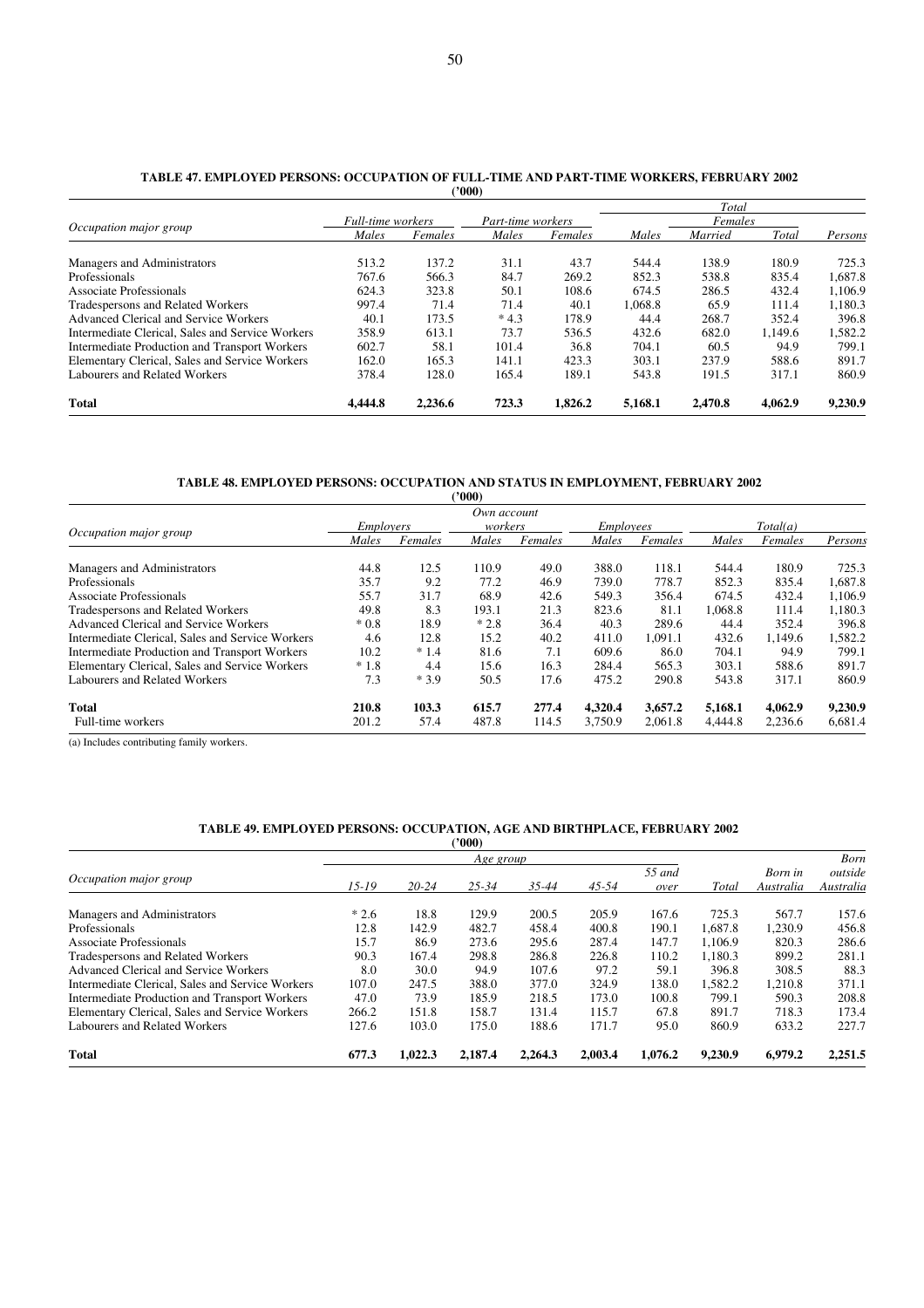# **TABLE 50. EMPLOYED PERSONS: OCCUPATION AND HOURS WORKED, FEBRUARY 2002**

|                                                                                 | Hours worked |                       |                        |              |                       |               | Average     |               |                       |                |                           |
|---------------------------------------------------------------------------------|--------------|-----------------------|------------------------|--------------|-----------------------|---------------|-------------|---------------|-----------------------|----------------|---------------------------|
|                                                                                 | 0            | $1 - 15$              | $16-29$                | $30 - 34$    | 35-39                 | 40            | $41 - 44$   | 45-48         | 49 and<br>over        | Total          | weekly<br>hours<br>worked |
| Occupation major group                                                          |              |                       |                        |              |                       | $-7000-$      |             |               |                       |                | (hours)                   |
|                                                                                 |              |                       | <b>MALES</b>           |              |                       |               |             |               |                       |                |                           |
|                                                                                 |              |                       |                        |              |                       |               |             |               |                       |                |                           |
| Managers and Administrators                                                     | 18.7         | 14.3                  | 21.6                   | 17.1         | 32.2                  | 69.9          | 19.2        | 62.2          | 289.2                 | 544.4          | 48.9                      |
| Professionals                                                                   | 37.0         | 31.8                  | 51.5                   | 41.1         | 130.9                 | 163.3         | 47.0        | 102.4         | 247.3                 | 852.3          | 41.5                      |
| <b>Associate Professionals</b>                                                  | 36.5         | 23.3                  | 28.8                   | 32.1         | 75.1                  | 98.4          | 30.7        | 78.9          | 270.7                 | 674.5          | 44.7                      |
| Tradespersons and Related Workers                                               | 60.9         | 39.3                  | 55.9                   | 52.8         | 178.4                 | 239.5         | 77.4        | 122.0         | 242.8                 | 1,068.8        | 39.9                      |
| <b>Advanced Clerical and Service Workers</b>                                    | $*2.4$       | $*1.3$                | $*2.4$                 | $*2.9$       | 8.2                   | 11.7          | $*1.5$      | $*2.9$        | 11.1                  | 44.4           | 39.9                      |
| Intermediate Clerical, Sales and Service Workers                                | 25.9         | 29.2                  | 43.4                   | 33.4         | 81.3                  | 76.7          | 30.9        | 42.1          | 69.7                  | 432.6          | 36.0                      |
| Intermediate Production and Transport Workers                                   | 39.5         | 43.5                  | 63.2                   | 39.6         | 119.0                 | 110.3         | 40.0        | 76.4          | 172.6                 | 704.1          | 39.3                      |
| Elementary Clerical, Sales and Service Workers                                  | 16.1         | 70.2                  | 45.9                   | 29.6         | 39.6                  | 37.3          | 15.1        | 17.5          | 31.8                  | 303.1          | 29.3                      |
| Labourers and Related Workers                                                   | 29.7         | 90.0                  | 70.1                   | 35.3         | 93.0                  | 81.4          | 27.0        | 45.9          | 71.5                  | 543.8          | 32.4                      |
| Total employed                                                                  | 266.8        | 342.9                 | 382.8                  | 283.9        | 757.7                 | 888.4         | 288.7       | 550.3         | 1,406.6 5,168.1       |                | 39.9                      |
|                                                                                 |              |                       | <b>MARRIED FEMALES</b> |              |                       |               |             |               |                       |                |                           |
|                                                                                 |              |                       |                        |              |                       |               |             |               |                       |                |                           |
| Managers and Administrators                                                     | 4.7          | 20.3                  | 16.2                   | 9.0          | 11.7                  | 15.2          | 6.4         | 12.2          | 43.2                  | 138.9          | 38.4                      |
| Professionals                                                                   | 32.3         | 65.8                  | 103.4                  | 45.9         | 72.0                  | 71.7          | 29.1        | 39.8          | 78.7                  | 538.8          | 32.1                      |
| <b>Associate Professionals</b>                                                  | 15.4         | 27.1                  | 41.4                   | 27.6         | 40.9                  | 39.0          | 14.7        | 18.3          | 62.1                  | 286.5          | 36.3                      |
| Tradespersons and Related Workers                                               | $*3.4$       | 9.3                   | 13.2                   | 6.2          | 10.6                  | 8.7           | $*3.4$      | $*2.1$        | 8.9                   | 65.9           | 31.9                      |
| <b>Advanced Clerical and Service Workers</b>                                    | 19.9         | 71.2                  | 56.4                   | 27.3         | 35.2                  | 29.7          | 10.6        | 7.5           | 10.9                  | 268.7          | 24.2                      |
| Intermediate Clerical, Sales and Service Workers                                | 34.2         | 112.2                 | 168.2                  | 80.1         | 126.0                 | 76.1          | 28.1        | 25.2          | 31.9                  | 682.0          | 28.1                      |
| Intermediate Production and Transport Workers                                   | $*1.3$       | 7.0                   | 12.8                   | 4.6          | 18.3                  | 7.4           | $*2.5$      | $*2.2$        | 4.4                   | 60.5           | 32.1                      |
| Elementary Clerical, Sales and Service Workers<br>Labourers and Related Workers | 17.6<br>14.5 | 52.7<br>48.5          | 77.4<br>45.8           | 21.9<br>15.2 | 33.5<br>25.5          | 16.4<br>19.5  | 6.6<br>7.2  | $*4.0$<br>7.3 | 8.0<br>8.1            | 237.9<br>191.5 | 24.2<br>25.0              |
|                                                                                 |              |                       |                        |              |                       |               |             |               |                       |                |                           |
| Total employed                                                                  | 143.3        | 414.1                 | 534.8                  | 237.7        | 373.8                 | 283.7         | 108.5       | 118.6         |                       | 256.2 2,470.8  | 29.7                      |
|                                                                                 |              |                       | <b>ALL FEMALES</b>     |              |                       |               |             |               |                       |                |                           |
|                                                                                 | 6.0          | 21.7                  |                        |              |                       |               |             |               |                       | 180.9          | 39.9                      |
| Managers and Administrators<br>Professionals                                    | 46.1         | 86.7                  | 18.3<br>139.4          | 11.3<br>69.3 | 16.8<br>121.8         | 20.8<br>125.2 | 8.8<br>48.8 | 18.5<br>69.5  | 58.7<br>128.7         | 835.4          | 33.6                      |
| <b>Associate Professionals</b>                                                  | 21.1         | 35.7                  | 57.9                   | 35.5         | 73.2                  | 63.7          | 23.6        | 32.1          | 89.5                  | 432.4          | 36.8                      |
| Tradespersons and Related Workers                                               | 6.7          | 14.6                  | 18.2                   | 11.0         | 20.9                  | 12.9          | 7.2         | 5.6           | 14.2                  | 111.4          | 32.5                      |
| Advanced Clerical and Service Workers                                           | 23.2         | 78.5                  | 66.6                   | 32.6         | 60.3                  | 48.5          | 15.3        | 11.7          | 15.6                  | 352.4          | 26.4                      |
| Intermediate Clerical, Sales and Service Workers                                | 60.8         | 194.7                 | 252.1                  | 126.6        | 225.8                 | 136.5         | 52.7        | 47.0          | 53.4                  | 1,149.6        | 28.4                      |
| Intermediate Production and Transport Workers                                   | $*4.0$       | 13.5                  | 19.1                   | 6.8          | 25.4                  | 10.7          | $*3.9$      | $*3.5$        | 8.1                   | 94.9           | 30.9                      |
| Elementary Clerical, Sales and Service Workers                                  | 42.1         | 199.4                 | 160.4                  | 47.9         | 69.9                  | 33.6          | 13.7        | 10.0          | 11.6                  | 588.6          | 21.1                      |
| Labourers and Related Workers                                                   | 19.9         | 97.4                  | 68.7                   | 25.0         | 42.6                  | 30.7          | 9.2         | 11.7          | 11.9                  | 317.1          | 23.8                      |
| Total employed                                                                  | 230.1        | 742.2                 | 800.7                  | 366.0        | 656.8                 | 482.5         | 183.1       | 209.8         |                       | 391.6 4,062.9  | 29.4                      |
|                                                                                 |              |                       | <b>PERSONS</b>         |              |                       |               |             |               |                       |                |                           |
|                                                                                 |              |                       |                        |              |                       |               |             |               |                       |                |                           |
| Managers and Administrators                                                     | 24.7         | 36.0                  | 39.9                   | 28.5         | 49.0                  | 90.7          | 28.0        | 80.7          | 347.9                 | 725.3          | 46.6                      |
| Professionals                                                                   | 83.2         | 118.5                 | 190.8                  | 110.4        | 252.7                 | 288.5         | 95.7        | 172.0         | 376.0                 | 1,687.8        | 37.6                      |
| Associate Professionals                                                         | 57.6         | 59.0                  | 86.8                   | 67.7         | 148.3                 | 162.1         | 54.3        | 111.0         |                       | 360.2 1,106.9  | 41.6                      |
| Tradespersons and Related Workers                                               | 67.6         | 53.9                  | 74.1                   | 63.8         | 199.3                 | 252.4         | 84.6        | 127.6         |                       | 257.0 1,180.3  | 39.2                      |
| Advanced Clerical and Service Workers                                           | 25.7         | 79.8                  | 69.0                   | 35.5         | 68.5                  | 60.2          | 16.9        | 14.6          | 26.7                  | 396.8          | 27.9                      |
| Intermediate Clerical, Sales and Service Workers                                | 86.8         | 223.9                 | 295.5                  | 159.9        | 307.2                 | 213.2         | 83.5        | 89.1          |                       | 123.1 1,582.2  | 30.5                      |
| <b>Intermediate Production and Transport Workers</b>                            | 43.6         | 57.0                  | 82.3                   | 46.3         | 144.4                 | 120.9         | 43.9        | 79.9          | 180.7                 | 799.1          | 38.3                      |
| Elementary Clerical, Sales and Service Workers                                  | 58.3         | 269.6                 | 206.3                  | 77.4         | 109.5                 | 70.9          | 28.7        | 27.5          | 43.3                  | 891.7          | 23.9                      |
| Labourers and Related Workers                                                   | 49.6         | 187.4                 | 138.8                  | 60.4         | 135.5                 | 112.0         | 36.2        | 57.5          | 83.4                  | 860.9          | 29.2                      |
| <b>Total employed</b>                                                           |              | 496.9 1,085.1 1,183.5 |                        |              | 650.0 1,414.4 1,370.9 |               | 471.9       |               | 760.0 1,798.3 9,230.9 |                | 35.3                      |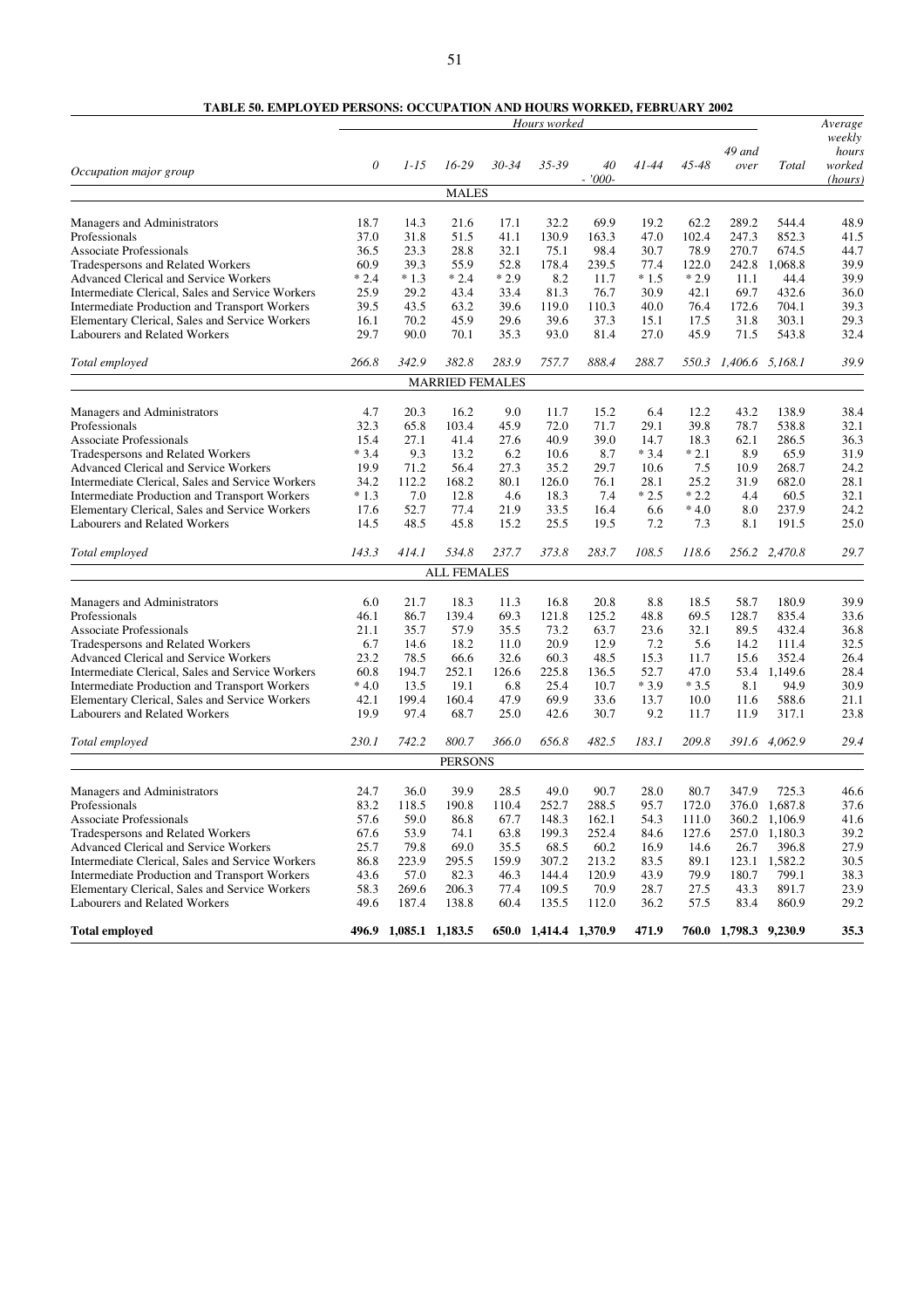| ('000) |
|--------|
|        |

| Occupation major and sub-major group                     |         | Females |         |         |  |
|----------------------------------------------------------|---------|---------|---------|---------|--|
|                                                          | Males   | Married | Total   | Persons |  |
| <b>MANAGERS AND ADMINISTRATORS</b>                       | 544.4   | 138.9   | 180.9   | 725.3   |  |
| <b>Generalist Managers</b>                               | 130.4   | 11.9    | 17.4    | 147.9   |  |
| <b>Specialist Managers</b>                               | 245.9   | 62.7    | 94.0    | 339.9   |  |
| Farmers and Farm Managers                                | 168.0   | 64.4    | 69.4    | 237.4   |  |
| <b>PROFESSIONALS</b>                                     | 852.3   | 538.8   | 835.4   | 1,687.8 |  |
| Science, Building and Engineering Professionals          | 152.0   | 20.8    | 36.7    | 188.7   |  |
| Business and Information Professionals                   | 334.4   | 107.6   | 183.1   | 517.5   |  |
| <b>Health Professionals</b>                              | 81.8    | 159.3   | 234.8   | 316.6   |  |
| <b>Nursing Professionals</b>                             | 19.2    | 109.3   | 161.8   | 181.0   |  |
| <b>Education Professionals</b>                           | 119.5   | 174.7   | 245.0   | 364.5   |  |
| <b>School Teachers</b>                                   | 77.4    | 142.0   | 198.2   | 275.6   |  |
| Social, Arts and Miscellaneous Professionals             | 164.7   | 76.4    | 135.8   | 300.5   |  |
| ASSOCIATE PROFESSIONALS                                  | 674.5   | 286.5   | 432.4   | 1,106.9 |  |
| Science, Engineering and Related Associate Professionals | 103.8   | 14.2    | 27.6    | 131.4   |  |
| Business and Administration Associate Professionals      | 201.8   | 103.4   | 157.7   | 359.4   |  |
| Managing Supervisors (Sales and Service)                 | 278.6   | 129.2   | 180.1   | 458.6   |  |
| Health and Welfare Associate Professionals               | 17.5    | 26.3    | 39.6    | 57.1    |  |
| Other Associate Professionals                            | 72.9    | 13.4    | 27.4    | 100.3   |  |
| Police Officers                                          | 40.4    | $*4.3$  | 8.3     | 48.7    |  |
| TRADESPERSONS AND RELATED WORKERS                        | 1,068.8 | 65.9    | 111.4   | 1,180.3 |  |
| Mechanical and Fabrication Engineering Tradespersons     | 193.8   | $*0.7$  | $*1.0$  | 194.8   |  |
| <b>Automotive Tradespersons</b>                          | 143.2   | $*0.4$  | $*0.9$  | 144.2   |  |
| Electrical and Electronics Tradespersons                 | 168.7   | $*1.1$  | $*1.8$  | 170.5   |  |
| <b>Construction Tradespersons</b>                        | 284.7   | $*1.9$  | $*3.5$  | 288.2   |  |
| Food Tradespersons                                       | 64.2    | 14.8    | 27.5    | 91.6    |  |
| Skilled Agricultural and Horticultural Workers           | 72.5    | 6.2     | 9.0     | 81.4    |  |
| Other Tradespersons and Related Workers                  | 141.8   | 40.8    | 67.7    | 209.5   |  |
| ADVANCED CLERICAL AND SERVICE WORKERS                    | 44.4    | 268.7   | 352.4   | 396.8   |  |
| Secretaries and Personal Assistants                      | $*4.0$  | 138.7   | 189.4   | 193.5   |  |
| Other Advanced Clerical and Service Workers              | 40.4    | 130.0   | 163.0   | 203.3   |  |
| INTERMEDIATE CLERICAL, SALES AND SERVICE WORKERS         | 432.6   | 682.0   | 1,149.6 | 1,582.2 |  |
| <b>Intermediate Clerical Workers</b>                     | 205.5   | 440.3   | 682.7   | 888.2   |  |
| Intermediate Sales and Related Workers                   | 108.5   | 25.5    | 43.2    | 151.7   |  |
| <b>Intermediate Service Workers</b>                      | 118.6   | 216.2   | 423.7   | 542.3   |  |
| INTERMEDIATE PRODUCTION AND TRANSPORT WORKERS            | 704.1   | 60.5    | 94.9    | 799.1   |  |
| <b>Intermediate Plant Operators</b>                      | 182.4   | 4.4     | 6.4     | 188.9   |  |
| Intermediate Machine Operators                           | 50.6    | 23.8    | 33.6    | 84.2    |  |
| Road and Rail Transport Drivers                          | 276.7   | 7.8     | 13.3    | 290.1   |  |
| Other Intermediate Production and Transport Workers      | 194.4   | 24.4    | 41.6    | 236.0   |  |
| ELEMENTARY CLERICAL, SALES AND SERVICE WORKERS           | 303.1   | 237.9   | 588.6   | 891.7   |  |
| <b>Elementary Clerks</b>                                 | 25.1    | 18.0    | 32.4    | 57.5    |  |
| <b>Elementary Sales Workers</b>                          | 206.5   | 197.8   | 511.9   | 718.4   |  |
| <b>Elementary Service Workers</b>                        | 71.5    | 22.1    | 44.3    | 115.8   |  |
| LABOURERS AND RELATED WORKERS                            | 543.8   | 191.5   | 317.1   | 860.9   |  |
| Cleaners                                                 | 85.0    | 81.5    | 125.5   | 210.5   |  |
| <b>Factory Labourers</b>                                 | 134.4   | 47.6    | 73.4    | 207.8   |  |
| Other Labourers and Related Workers                      | 324.5   | 62.4    | 118.1   | 442.6   |  |
| <b>TOTAL</b>                                             | 5,168.1 | 2,470.8 | 4,062.9 | 9,230.9 |  |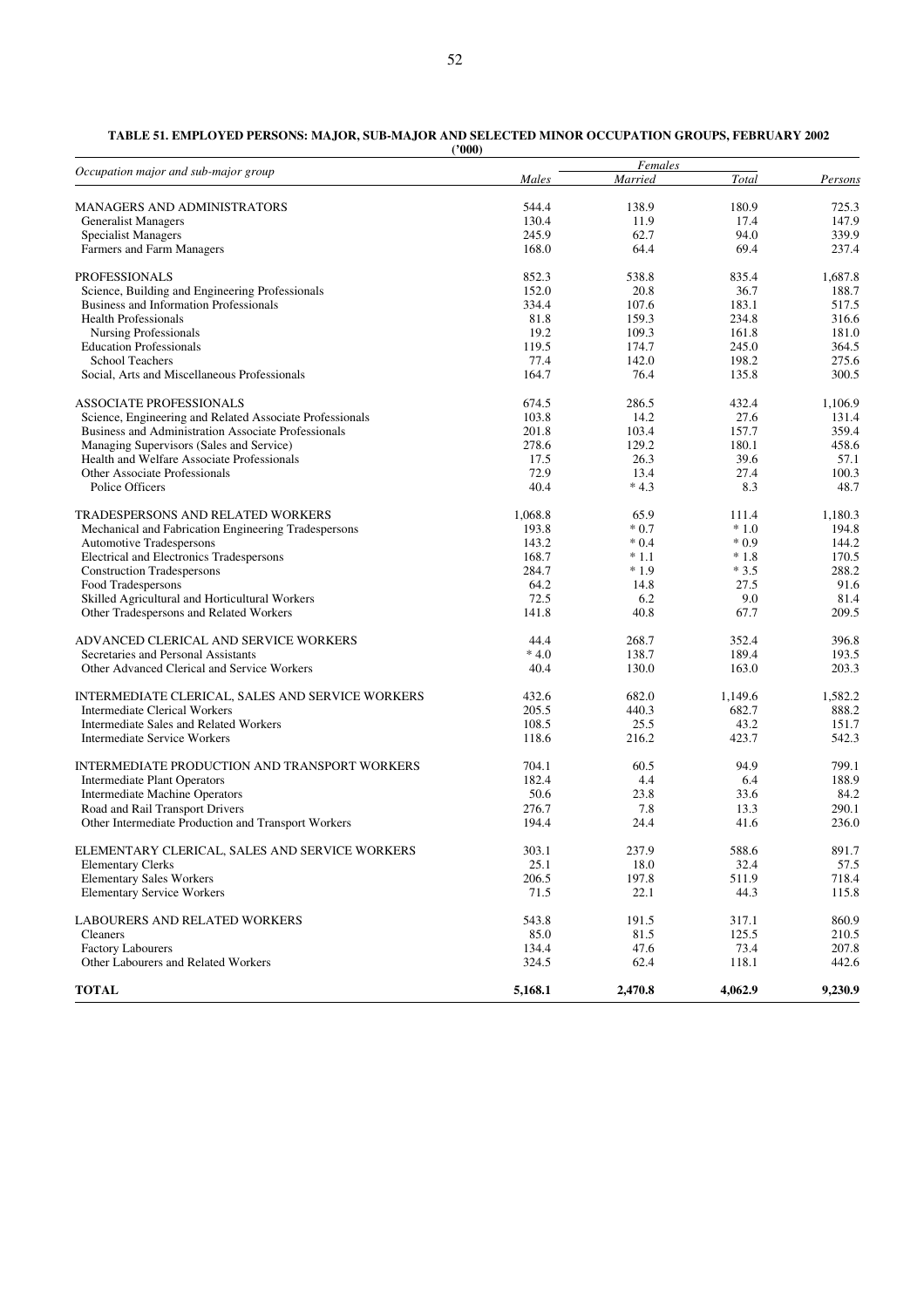# **TABLE 52. UNEMPLOYMENT RATES: INDUSTRY AND OCCUPATION OF LAST JOB, FEBRUARY 2002**

**(per cent)**

|                                                        | Males  | Females | Persons |
|--------------------------------------------------------|--------|---------|---------|
| Had worked for two weeks or more in the last two years | 4.9    | 3.9     | 4.5     |
| Industry division -                                    |        |         |         |
| Agriculture, Forestry and Fishing                      | 6.3    | 3.9     | 5.6     |
| Mining                                                 | $*2.6$ | $*4.7$  | $*2.9$  |
| Manufacturing                                          | 5.5    | 5.3     | 5.4     |
| Electricity, Gas and Water Supply                      | $*2.7$ | $*4.3$  | $*3.1$  |
| Construction                                           | 5.6    | $*2.0$  | 5.1     |
| <b>Wholesale Trade</b>                                 | 3.9    | 4.2     | 4.0     |
| <b>Retail Trade</b>                                    | 5.4    | 5.1     | 5.3     |
| Accommodation, Cafes and Restaurants                   | 7.4    | 7.4     | 7.4     |
| <b>Transport and Storage</b>                           | 3.9    | 4.6     | 4.1     |
| <b>Communication Services</b>                          | 5.5    | 7.7     | 6.2     |
| Finance and Insurance                                  | 3.5    | 2.7     | 3.1     |
| Property and Business Services                         | 5.1    | 3.5     | 4.4     |
| Government Administration and Defence                  | 3.5    | $*2.2$  | 2.9     |
| Education                                              | 2.5    | 2.9     | 2.8     |
| Health and Community Services                          | $*1.8$ | 2.4     | 2.3     |
| <b>Cultural and Recreational Services</b>              | 6.6    | 3.6     | 5.2     |
| Personal and Other Services                            | 3.5    | 3.4     | 3.5     |
| Occupation group $-$                                   |        |         |         |
| Managers and Administrators                            | 1.8    | $*1.3$  | 1.7     |
| Professionals                                          | 2.6    | 2.4     | 2.5     |
| <b>Associate Professionals</b>                         | 2.2    | 2.2     | 2.2     |
| Tradespersons and Related Workers                      | 4.2    | $*3.6$  | 4.2     |
| Advanced Clerical and Service Workers                  | $*5.3$ | 1.8     | 2.2     |
| Intermediate Clerical, Sales and Service Workers       | 4.4    | 4.5     | 4.5     |
| Intermediate Production and Transport Workers          | 6.1    | $*4.1$  | 5.9     |
| Elementary Clerical, Sales and Service Workers         | 8.8    | 6.4     | 7.2     |
| Labourers and Related Workers                          | 11.8   | 7.6     | 10.3    |
| <b>Total</b>                                           | 7.5    | 7.1     | 7.3     |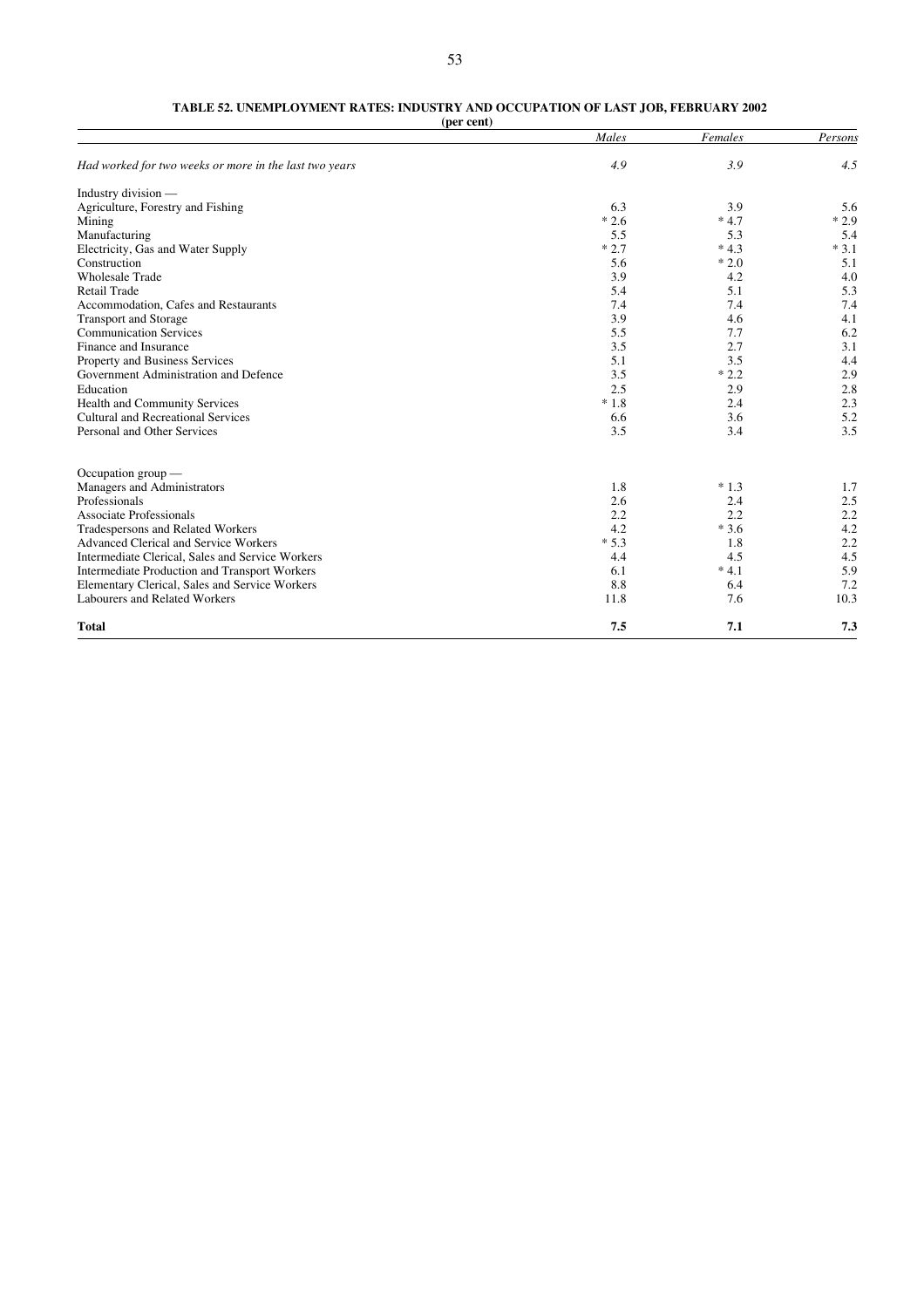# EXPLANATORY NOTES

| <b>INTRODUCTION</b>                     | This publication contains estimates of the civilian labour force<br>1<br>derived from the Labour Force Survey component of the Monthly<br>Population Survey. Estimates of the labour force characteristics of family<br>members and of family composition are also included.                                                                                                                                                                                                                                                                                                                                                                                             |  |  |  |  |  |
|-----------------------------------------|--------------------------------------------------------------------------------------------------------------------------------------------------------------------------------------------------------------------------------------------------------------------------------------------------------------------------------------------------------------------------------------------------------------------------------------------------------------------------------------------------------------------------------------------------------------------------------------------------------------------------------------------------------------------------|--|--|--|--|--|
|                                         | Estimates of the civilian labour force are available for over 77<br>$\mathbf{2}$<br>regions across Australia and are shown in various publications produced<br>by State offices of the ABS. These data are also available as a special data<br>service. For details, contact any ABS office.                                                                                                                                                                                                                                                                                                                                                                             |  |  |  |  |  |
|                                         | 3<br>Preliminary survey results are published in advance of this more<br>detailed publication in Labour Force, Australia, Preliminary (6202.0).                                                                                                                                                                                                                                                                                                                                                                                                                                                                                                                          |  |  |  |  |  |
|                                         | 4<br>Although emphasis in the population survey is placed on the regular<br>collection of specific data on demographic and labour force<br>characteristics of the population, supplementary and special surveys of<br>particular aspects of the labour force or of other subjects are carried out<br>from time to time. Statistics from these surveys are available on request.<br>A list of survey publications on labour force and related topics appears at<br>the end of this publication.                                                                                                                                                                           |  |  |  |  |  |
| CONCEPTS, SOURCES AND<br><b>METHODS</b> | The conceptual framework used in Australia's Labour Force Survey<br>5<br>aligns closely with the standards and guidelines set out in Resolutions of<br>the International Conference of Labour Statisticians. Descriptions of the<br>underlying concepts and structure of Australia's labour force statistics,<br>and the sources and methods used in compiling the estimates, are<br>presented in Labour Statistics: Concepts, Sources and Methods (Cat. no.<br>6102.0) which is also available on the ABS website www.abs.gov.au<br>(Statistics-Statistical Concepts Library).                                                                                          |  |  |  |  |  |
| MONTHLY POPULATION<br><b>SURVEY</b>     | The population survey is based on a multi-stage area sample of<br>6<br>private dwellings (currently about 30,000 houses, flats, etc.) and a list<br>sample of non-private dwellings (hotels, motels, etc.), and covers about<br>0.5% of the population of Australia. The information is obtained from the<br>occupants of selected dwellings by specially trained interviewers. The<br>information obtained relates to the week before the interview (i.e the<br>reference week).                                                                                                                                                                                        |  |  |  |  |  |
|                                         | $\mathbf{7}$<br>The interviews are generally conducted during the two weeks<br>beginning on the Monday between the 6th and 12th of each month.<br>Each year, to deal with operational difficulties involved with collecting<br>and processing the Labour Force Survey around the Christmas and New<br>Year holiday period, interviews for December start four weeks after<br>November interviews start, and January interviews start five weeks after<br>December interviews start. In addition, circumstances that present<br>significant operational difficulties for survey collection can result in a<br>change to the normal pattern for the start of interviewing. |  |  |  |  |  |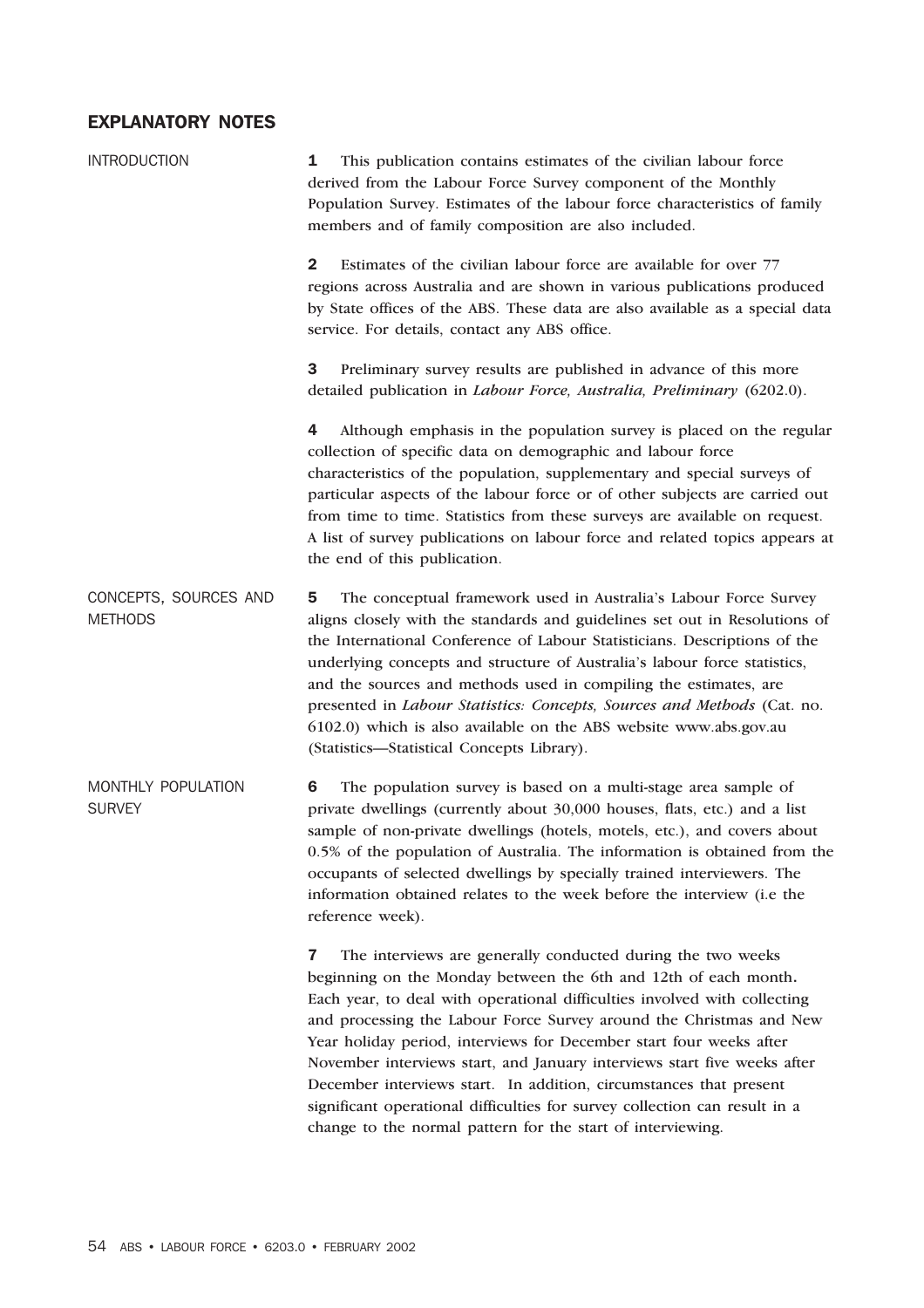MONTHLY POPULATION SURVEY *continued* 8 Estimates from the Labour Force Survey are published first in *Labour Force, Australia, Preliminary* (Cat. no. 6202.0) 31 days after the commencement of interviews for that month, with the exception of estimates for each December which are published 38 days after the commencement of interviews.

TELEPHONE INTERVIEWING 9 The ABS introduced the use of telephone interviewing into the Labour Force Survey over the period August 1996 to February 1997. Households selected for the Labour Force Survey are interviewed each month for eight months, with one-eighth of the sample being replaced each month. The first interview is conducted face-to-face. Subsequent interviews are then conducted by telephone (if acceptable to the respondent). The method was phased in by switching each incoming sample group over to telephone interviewing in its second month in the survey.

> 10 During the period of implementation, the new method produced different estimates than would have been obtained under the old methodology. The effect peaked in November 1996, when it is estimated that the published estimate of total employment was about 36,000 to 48,000 lower than would have been measured under the old methodology. The effect dissipated over the final months of implementation and was no longer discernible from February 1997. Therefore, the estimates for February 1997 and onwards are directly comparable to estimates for periods prior to August 1996.

SCOPE 11 The Labour Force Survey includes all persons aged 15 years and over except:

- members of the permanent defence forces;
- certain diplomatic personnel of overseas governments customarily excluded from census and estimated population counts;
- overseas residents in Australia; and
- members of non-Australian defence forces (and their dependants) stationed in Australia.

From July 1993 Jervis Bay Territory has been excluded from the scope of the survey. Before July 1993 it was included in estimates for the Australian Capital Territory.

COVERAGE 12 In the Labour Force Survey, coverage rules are applied which aim to ensure that each person is associated with only one dwelling, and hence has only one chance of selection. The chance of a person being enumerated at two separate dwellings in the one survey is considered to be negligible. See paragraph 52 for information about the effect of the coverage rules on family statistics.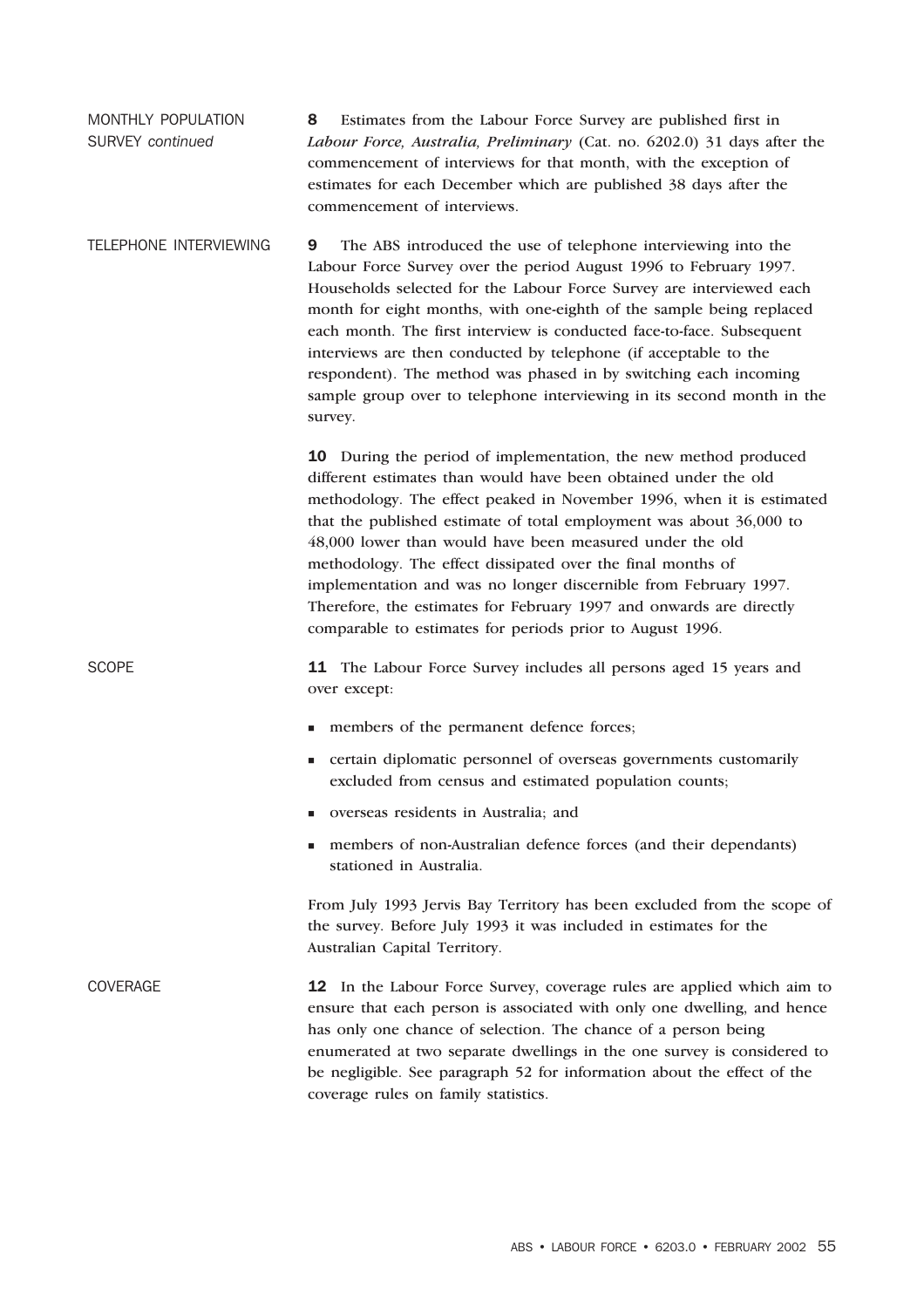- COVERAGE *continued* 13 Persons who are away from their usual residence for six weeks or less at the time of interview are enumerated at their usual residence (relevant information may be obtained from other usual residents present at the time of the survey).
- POPULATION BENCHMARKS 14 Labour Force Survey estimates of persons employed, unemployed and not in the labour force are calculated in such a way as to add up to the independently estimated distribution of the usually resident population aged 15 and over by age and sex. This procedure compensates for under-enumeration in the survey, and leads to more reliable estimates. Persons who, at the time of interview, are overseas for more than six weeks but for less than 12 months are included in the independent population statistics (benchmarks) and are thus provided for in the calculation of the estimates. The benchmarks are the latest available estimates at the time the Labour Force Survey is conducted, but they usually differ from the official population estimates subsequently published in *Australian Demographic Statistics* (3101.0) because they are derived from incomplete information about population changes.
- REVISION OF POPULATION **BENCHMARKS** 15 Survey estimates are not revised for the usually small amendments of population benchmarks arising from new data on deaths and overseas and internal migration. Revisions are made, however, after each Census of Population and Housing, and when population estimation bases are reviewed. These revisions affect original, seasonally adjusted and trend estimates. The last such revision was made in February 1999 to take account of the results of the 1996 Census of Population and Housing. This revision affected all the monthly estimates from January 1995 to January 1999.
	- 16 Population benchmarks used in the estimation of Labour Force Survey data are compiled according to place of usual residence. An explanation of the place of usual residence conceptual basis for population estimates is given in *Demographic Estimates and Projections: Concepts, Sources and Methods* (3228.0) which is available on the ABS web site www.abs.gov.au under Statistical Concepts Library.
- HISTORY OF THE SURVEY 17 National surveys were conducted in February, May, August and November each year from 1964 to February 1978. The survey has been conducted on a monthly basis since February 1978.
- QUESTIONNAIRE CHANGES 18 The questionnaire used in the survey for the collection of labour force data has been revised from time to time. Details of these changes have been published in *Information Paper: Questionnaires Used in the Labour Force Survey* (6232.0) in March 1978, December 1981, August 1984, June 1986, June 1991, March 1993 and May 2001.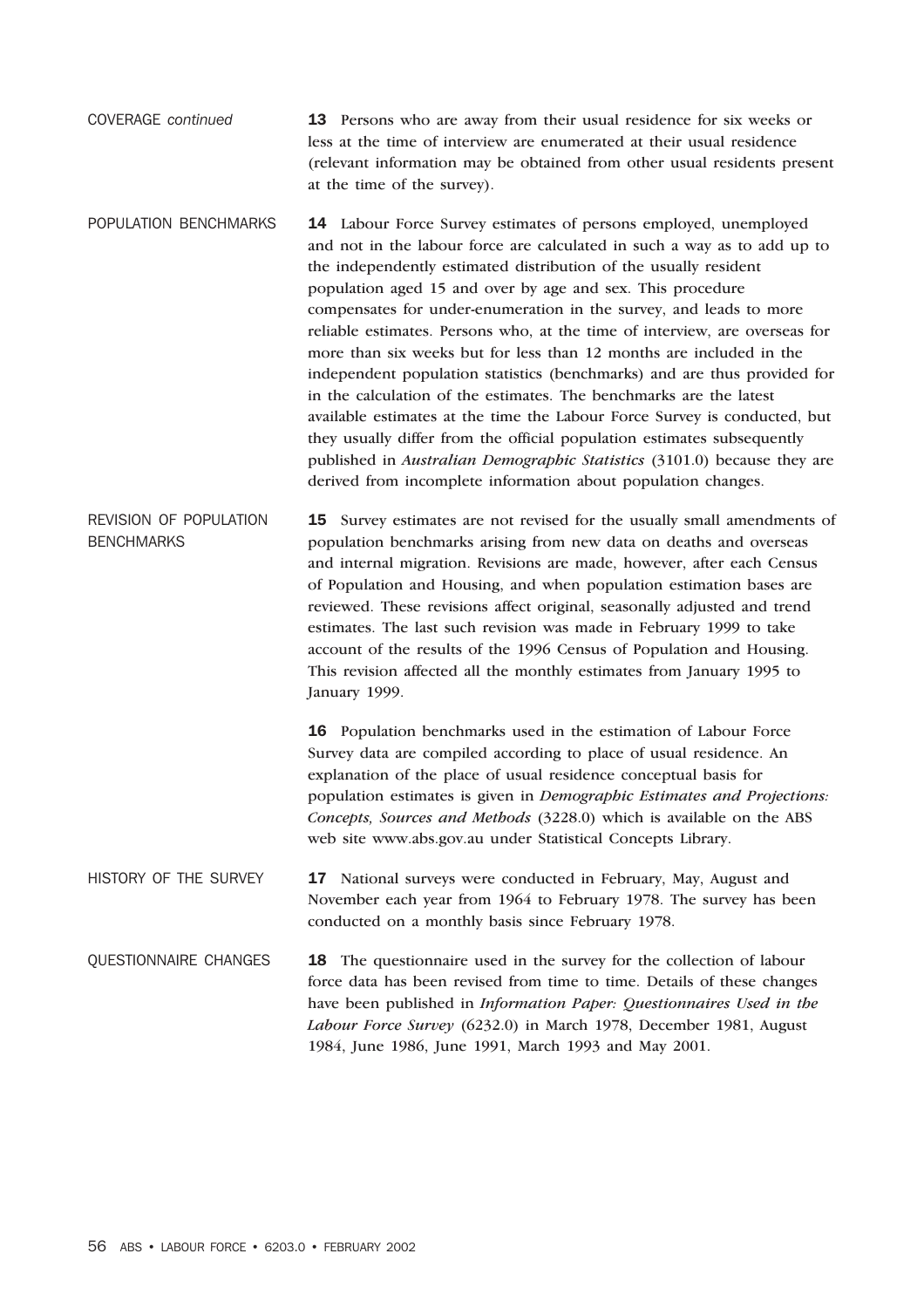QUESTIONNAIRE CHANGES *continued* 19 From April 2001, the Labour Force Survey has been conducted using a redesigned questionnaire containing additional data items and some minor definitional changes. Core labour force series have been revised for the period April 1986 to March 2001 to ensure continuity. For further details, see *Information Paper: Implementing the Redesigned Labour Force Survey Questionnaire* (Cat. no. 6295.0).

TREATMENT OF FUTURE **STARTERS** 20 Future starters are those persons who were not employed during the reference week, and were waiting to start a new job within four weeks from the end of the reference week, and could have started in the reference week if the job had been available then.

> 21 The current Labour Force Survey definition of unemployed only includes the subset of future starters who had actively looked for work in the four weeks to the end of the reference week (see Glossary). However, International Labour Organisation guidelines do not require future starters to be actively looking for work in order to be classified as unemployed. Hence, the current Labour Force Survey treatment of future starters is not fully consistent with the International Labour Organisation standards because the precondition of active job search is not waived, with the result that some future starters are defined as not in the labour force.

22 ABS considers that the Labour Force Survey definition of unemployed should be aligned with International Labour Organisation recommendations for the treatment of future starters (that is, all future starters should be classified as unemployed). The redesigned questionnaire introduced in April 2001 provides for the more complete identification of future starters to support this definitional change. However, due to concerns that such a change could possibly result in a break in the core labour force series, ABS decided to postpone implementation of this change until early 2004, when historical series will be revised to align with new benchmarks from the 2001 Population Census. This delay provides the time necessary to monitor the likely impact on core series of the changed treatment of future starters, using data from the redesigned questionnaire from April 2001 onwards. Analysis of data from the February 2002 Labour Force Survey shows that an estimated 18,500 future starters were not actively looking for work, and hence were classified as not in the labour force.

INCLUSION OF CONTRIBUTING FAMILY WORKERS 23 In April 1986, the questionnaire was revised following the extension of the definition of employed persons to include persons who worked without pay between 1–14 hours per week in a family business or on a farm (i.e. contributing family workers). This definition aligned the Australian labour force concepts with the set of definitions adopted by the 13th International Conference of Labour Statisticians in October 1982.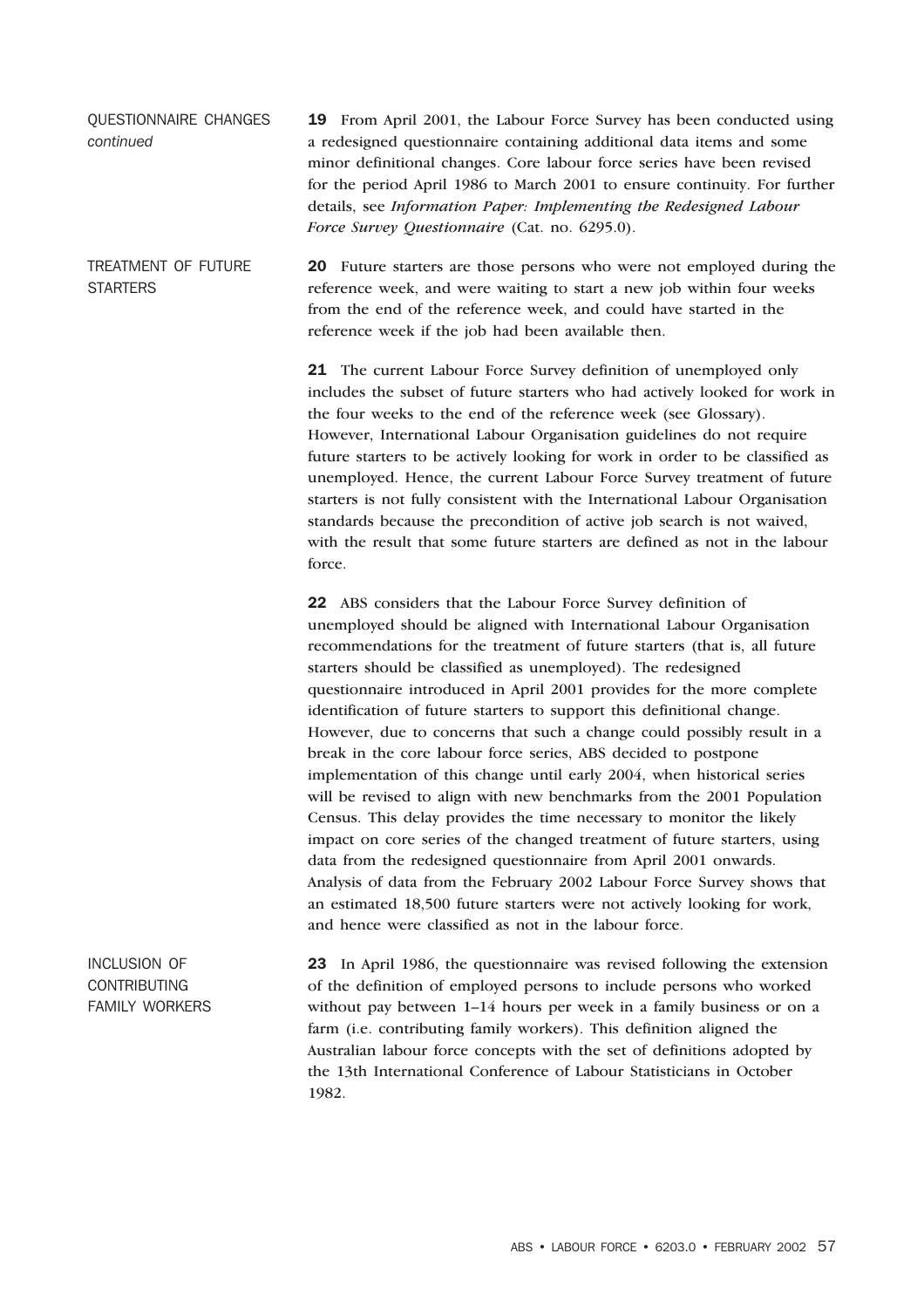INCLUSION OF CONTRIBUTING FAMILY WORKERS *continued* 24 Previously, contributing family workers who worked 1–14 hours, or who had such a job but were not at work, were defined as either unemployed or not in the labour force, depending on whether they were actively looking for work. In order to assist users to assess the impact of the change, estimates for March 1986 based on the new definition were shown in footnotes to tables 1 and 2 of the February, March and April 1987 issues of this publication.

COMPARABILITY OF SERIES 25 As a result of changes in coding methods, estimates classified by industry, occupation and status in employment data from February 2000 onwards are not strictly comparable with earlier periods. For details on the changes to industry and occupation refer to the article in the November 1999 issue of this publication. For details of the change to status in employment see the article in the May 2000 issue of this publication.

> 26 From December 1989 onwards, the category *Other families* was split into *One-parent families* and *Other families*. In March 1994, *Relationship in household* and *Family type* classifications were introduced to align with ABS standards. From April 2001, same sex couples are included in couple families; previously these persons were included in *One-parent families* or as a *Non-family member*.

> 27 Estimates of the number of families in this publication are not strictly comparable with those in publications prior to the April 1986 issue. This is due to the adoption of a weighting procedure where the weight for a family is determined using an average of the weights for all family members responding to the Labour Force Survey. Previously, the weight used to derive estimates of the number of families was determined by nomination of a proxy 'head of household' as representative of the family. Additional tables were included in the April 1986 issue of this publication to show the impact of this new procedure.

SURVEY SAMPLE REDESIGN 28 Following each Population Census, the ABS reselects the Labour Force Survey sample to take into account the new information which is obtained from the Census. The sample that was used in the Labour Force Survey from September 1992 to August 1997 has been replaced by a new sample selected using information collected in the 1996 Census. The new sample was phased in over the period September 1997 to April 1998. For additional information, see *Information Paper: Labour Force Survey Sample Design* (6269.0).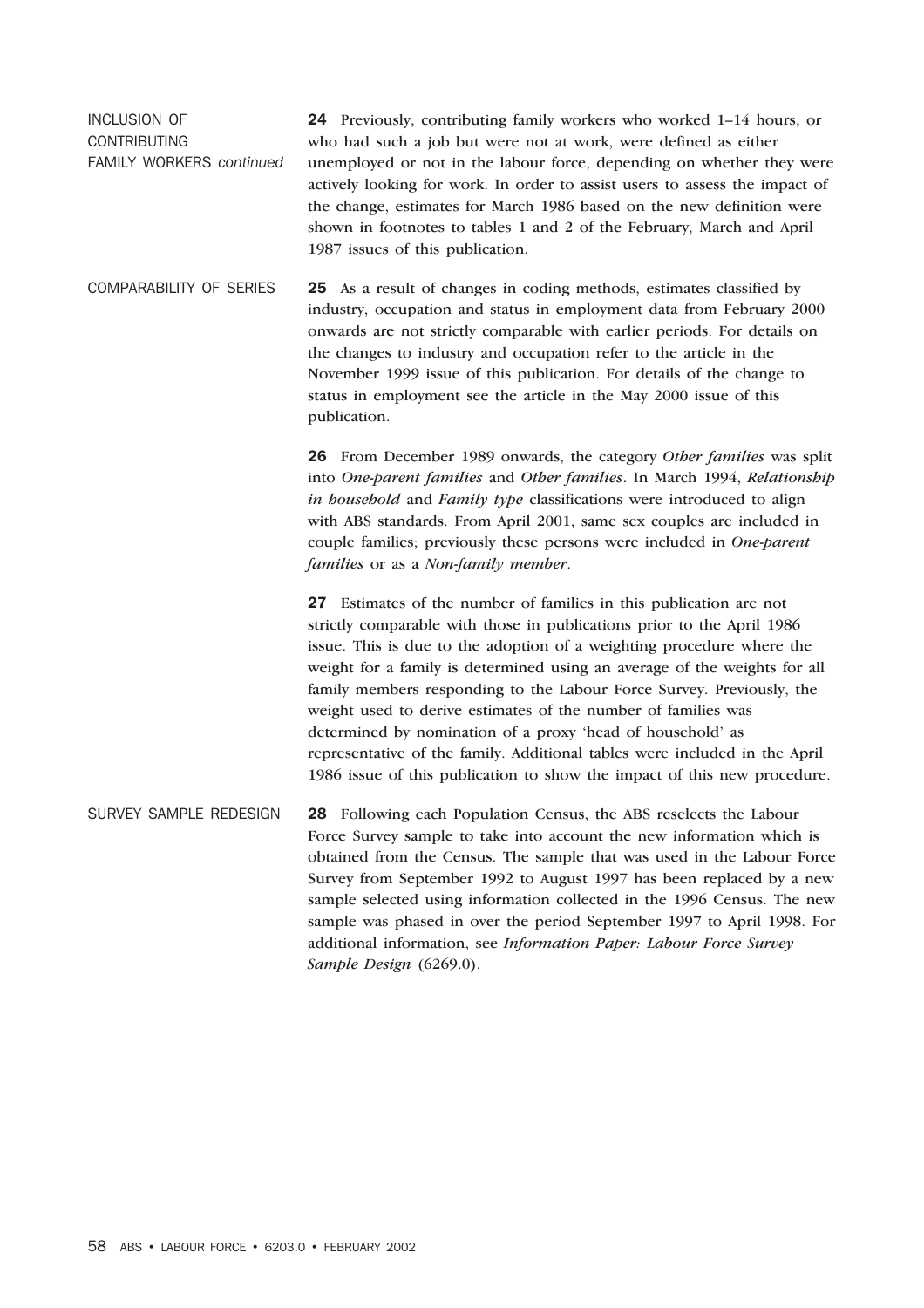# SURVEY SAMPLE REDESIGN *continued*

29 The sampling fractions for each State/Territory differ in order to yield reliable estimates of the main labour force aggregates for each State and Territory. The sampling fractions for the current sample together with the sampling fractions determined from the 1991 Census are:

|                              | 1991 Census<br>redesign | 1996 Census<br>redesign |
|------------------------------|-------------------------|-------------------------|
| <b>New South Wales</b>       | 1 in 277                | 1 in 300                |
| Victoria                     | 1 in 242                | 1 in 257                |
| Queensland                   | 1 in 195                | 1 in 222                |
| South Australia              | 1 in 139                | 1 in 147                |
| Western Australia            | 1 in 146                | 1 in 160                |
| Tasmania                     | 1 in 75                 | 1 in 83                 |
| Northern Territory           | 1 in 75                 | 1 in 85                 |
| Australian Capital Territory | 1 in 75                 | 1 in 85                 |

# RELIABILITY OF THE ESTIMATES

30 Estimates in this publication are subject to two sources of error:

- sampling error: since the estimates are based on information obtained from occupants of a sample of dwellings they, and the movements derived from them, may differ from the figures that would have been produced if all dwellings had been included in the survey. More information on this topic is given in the Technical Notes; and
- non-sampling error: inaccuracies may occur because of imperfections in reporting by respondents and interviewers and errors made in coding and processing data. These inaccuracies may occur in any enumeration, whether it be a full count or a sample. Every effort is made to reduce the non-sampling error to a minimum by careful design of questionnaires, intensive training and supervision of interviewers and efficient operating procedures.

DIFFERENCES BETWEEN LABOUR FORCE SURVEY ESTIMATES AND OTHER **FSTIMATES** 

31 The results of the 1996 Census of Population and Housing show that labour force estimates derived from the Census differ from those derived from the Labour Force Survey.

32 The broad concepts underlying the measures of the labour force and its components, employment and unemployment, are similar in the Census and the survey.

33 There are considerable differences in both the collection methodology adopted (including the detailed questions asked) and estimation procedures. Factors contributing to differences in estimates include under-enumeration in the Population Census for which census labour force estimates have not been adjusted, the use in the Labour Force Survey of population benchmarks derived from incomplete information about population change (see paragraph 14), the inclusion of permanent defence forces in census estimates, the personal interview approach adopted in the survey as opposed to self-enumeration of census schedules, differing questions used to determine labour force characteristics, and differing methods of adjustment for non-response to the survey or Census.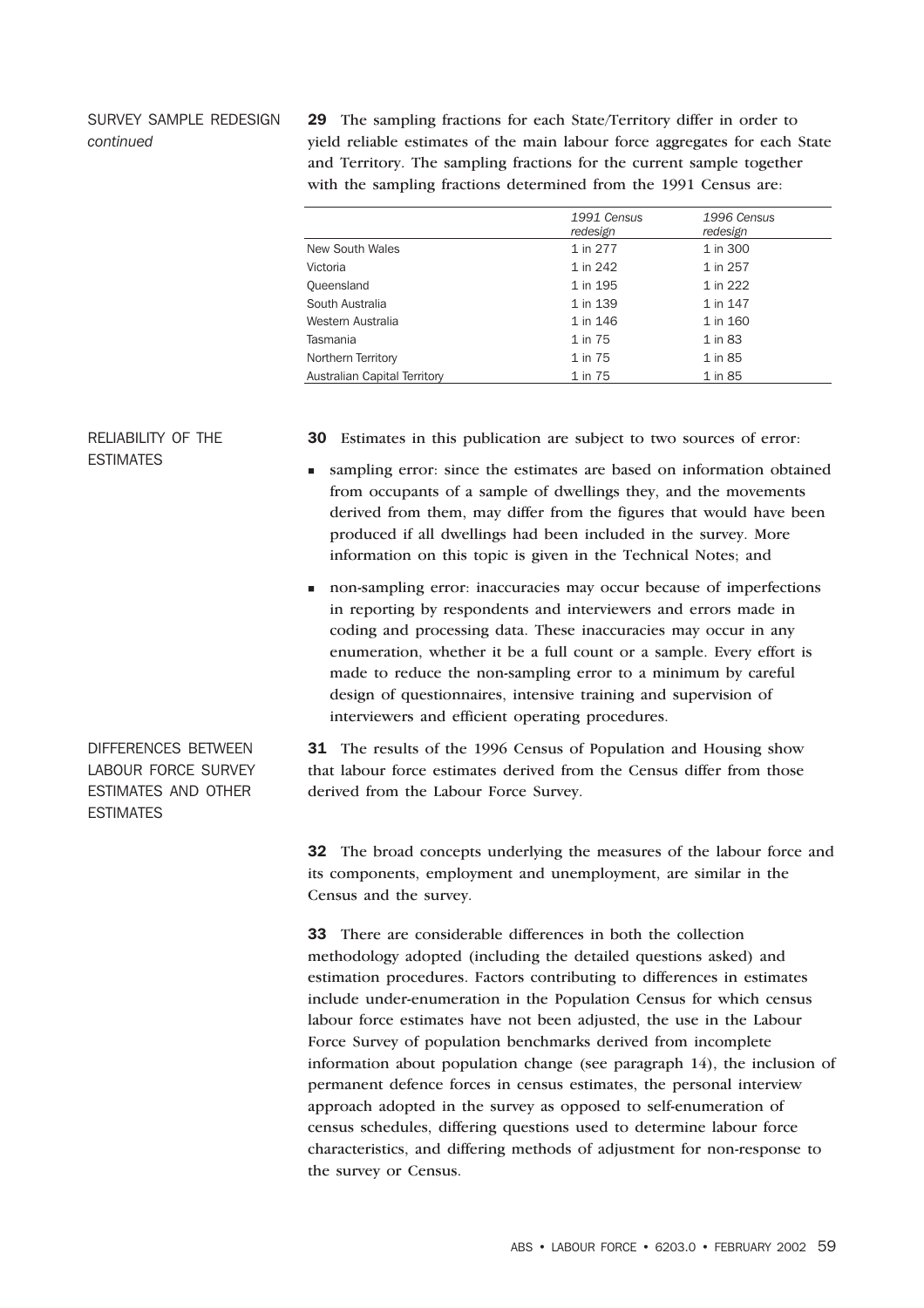DIFFERENCES BETWEEN LABOUR FORCE SURVEY ESTIMATES AND OTHER ESTIMATES *continued*

34 The Labour Force Survey provides detailed and up-to-date estimates of employment and unemployment for Australia, States and regions, whereas the Census of Population and Housing provides counts for small areas but in less detail than is available from the survey.

35 These considerations should be borne in mind when comparisons are made between Population Census and Labour Force Survey estimates.

36 Comparability with estimates produced from the quarterly Survey of Employment and Earnings is affected by the use of a different survey methodology and definitions. The Labour Force Survey provides estimates of people in jobs whereas the Survey of Employment and Earnings provides an estimate of the number of jobs held by employees. A more detailed description of the differences between these two series is available on request.

SEASONAL ADJUSTMENT 37 Seasonally adjusted series are published in tables 2, 8 and 24. Seasonal adjustment is a means of removing the estimated effects of normal seasonal variation from the series so that the effects of other influences on the series can be recognised more clearly. Seasonal adjustment does not remove the irregular or non-seasonal influences which may be present in any particular month. This means that month-to-month movements of the seasonally adjusted estimates may not be reliable indicators of trend behaviour. For example, irregular factors unrelated to the trend account for more than half the seasonally adjusted movement in series at the Australia level, with the following frequency:

| Series             | Monthly movements |
|--------------------|-------------------|
| Employment         | 6 in 10           |
| Unemployment       | 8 in 10           |
| Unemployment rate  | 8 in 10           |
| Participation rate | 9 in 10           |

38 Seasonal factors are reviewed annually to take account of each additional year's original data. Information about the most recent annual review of seasonal factors is published in the feature article in this publication.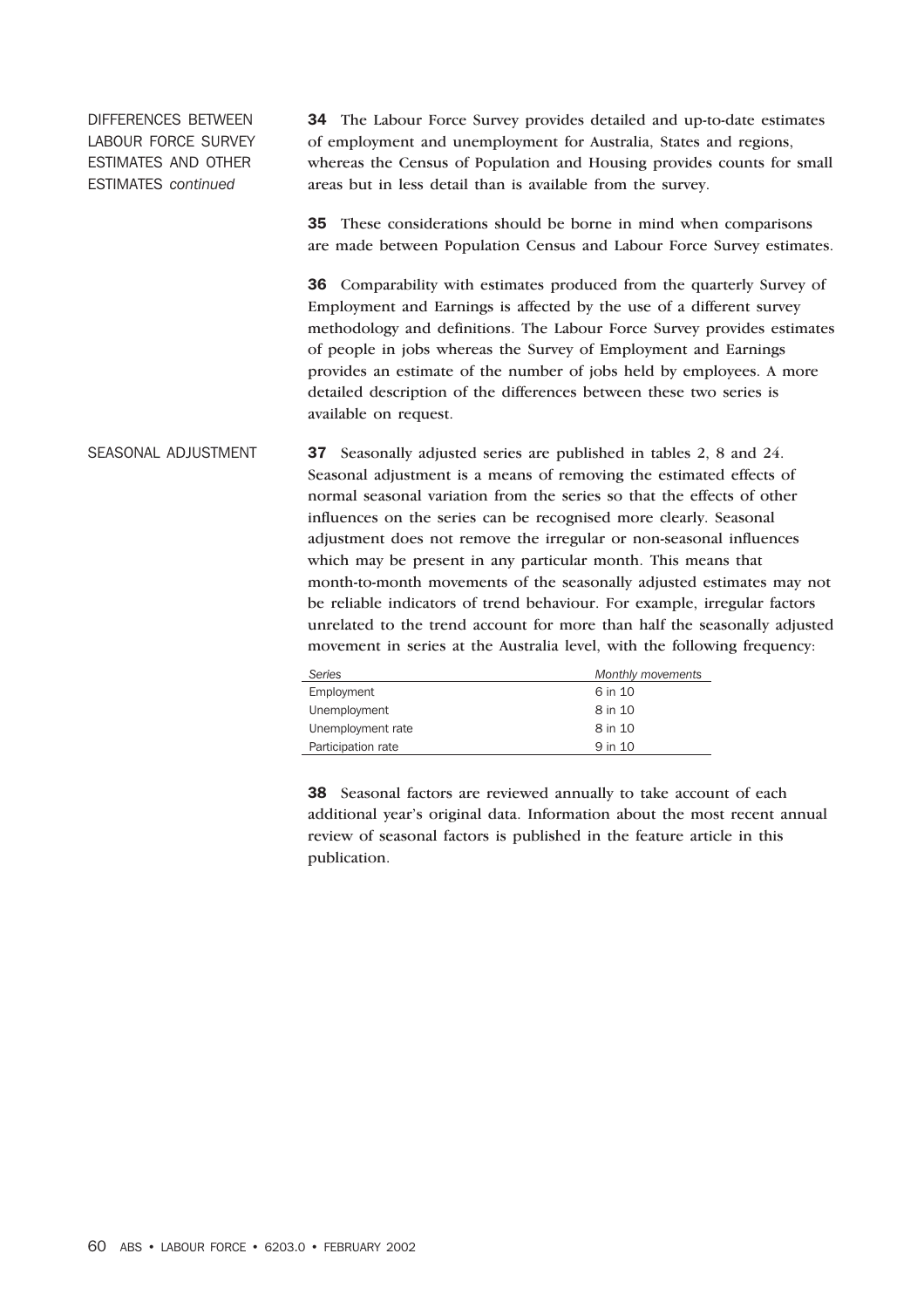TREND ESTIMATION 39 Smoothing seasonally adjusted series produces a measure of trend by reducing the impact of the irregular component of the series. The monthly trend estimates are derived by applying a 13-term Henderson-weighted moving average to all months except the last six. The last six monthly trend estimates are obtained by applying surrogates of the Henderson average to the seasonally adjusted series. Quarterly trend estimates (e.g. employment by industry) are derived by applying a 7-term Henderson moving average to the seasonally adjusted series. The 7-term Henderson average also uses surrogate forms of the average as the end of a time series is approached. Unlike the surrogate weights of the 13-term Henderson used on monthly data, the weights employed here are tailored to suit the particular characteristics of individual series. These trend series are used to analyse the underlying behaviour of the series over time. Trend series graphs are shown on pages 4 to 7 with the trend series published in tables 3, 9 and 24. Long term data are available

> 40 While this smoothing technique enables estimates to be produced which include the latest month, it does result in revisions to the most recent months as additional observations become available. Generally, subsequent revisions become smaller, and after three months or two quarters have a negligible impact on the series. There will also be revisions as a result of the annual review of seasonal factors mentioned above in paragraph 38.

on the ABS on-line data dissemination service, AusStats.

41 Trend estimates for the Australian Capital Territory and the Northern Territory are published in table 9. Original estimates for the two Territories have shown, historically, a high degree of variability, which can lead to considerable revisions to the seasonally adjusted estimates after each annual seasonal factor re-analysis. Seasonally adjusted estimates are not currently published for the two Territories. The most recent six months trend estimates are subject to revision. For the three most recent months, the revision may be relatively large. Inferences about trends drawn from smoothed seasonally adjusted (trend) estimates for months earlier than the latest three months are unlikely to be affected by month-to-month revisions. They may, however, be revised as a result of the annual re-analysis of seasonal factors.

42 Users may wish to refer to the ABS publication *A Guide to Interpreting Time Series — Monitoring 'Trends' an Overview (1348.0)* for further information about trend estimates. Details of the trend weighting patterns are available on request from the Assistant Director, Time Series Analysis on Canberra 02 6252 6345.

MONTH-TO-MONTH MOVEMENTS 43 Care should be taken in the interpretation of month-to-month movements in these estimates. Survey estimates are subject to sampling and non-sampling variability as explained in paragraph 30.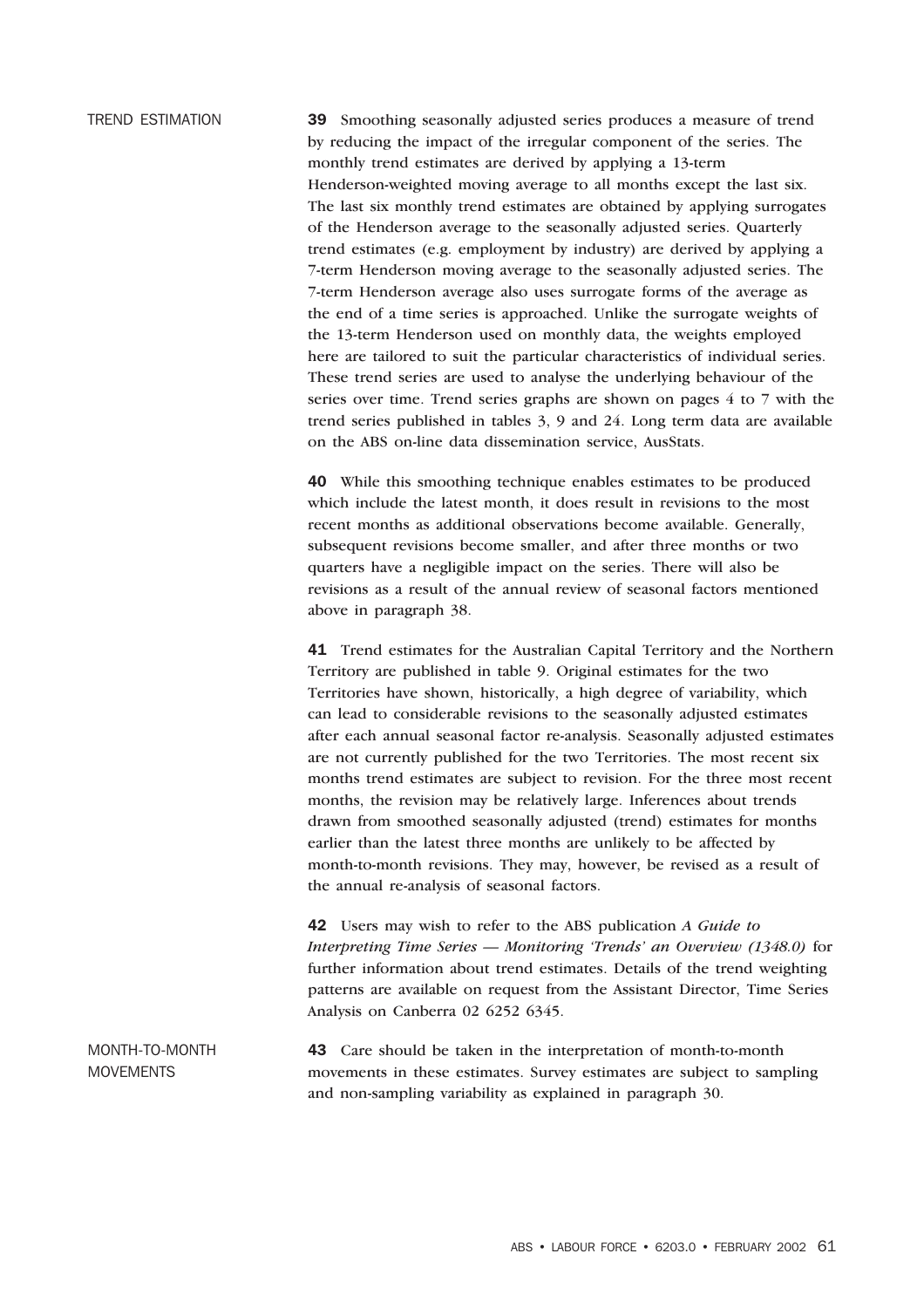GROSS FLOWS 44 In order to minimise respondent load and at the same time maintain continuity within the population survey sample, one-eighth of the dwellings are replaced after each survey. Adoption of this rotation procedure, whereby about seven-eighths of the sample remains unchanged from one month to the next, enables more reliable measurements of changes in the labour force characteristics of the population to be made than would be possible if a new sample were introduced each month.

> 45 Because a high proportion of private dwellings selected in one survey remains in the sample for the following survey, it is possible to match the characteristics of most of the persons in those dwellings from one month to the next, to record any changes that occur, and hence to produce estimates of flows between the different categories of the population and labour force.

46 The procedures used to select persons in non-private dwellings preclude the possibility of matching any of them who may be included in successive surveys. The mobility of the population and non-response in either or both surveys means that about 10% of persons in private dwellings which are included in the sample in successive months cannot be matched. The introduction of the new sample means less persons will be common between August, September and October 1997. Normally those who can be matched represent about 80% of all persons in the survey.

47 Changes in the characteristics of this latter group are shown in the gross flows table (table 28). About two-thirds of the remaining (unmatched) 20% of persons in the survey are likely to have characteristics similar to those in the matched group, but the characteristics of the other third are likely to be somewhat different.

48 Gross flow estimates relate only to those persons in private dwellings for whom information was obtained in successive surveys. The expansion factors used in calculating the estimates were those applying to the second of each pair of months. Note that the estimates have not been adjusted to account for the unmatched sample component.

49 Although it is not possible to provide gross flow estimates for all persons in the survey it is considered that the estimates derived from matched records will be a useful guide to the proportions of the movements between categories which underlie the changes in monthly levels. When comparing flows for different periods it is important to take into account the population represented by the matched sample, as shown in the last line of the table.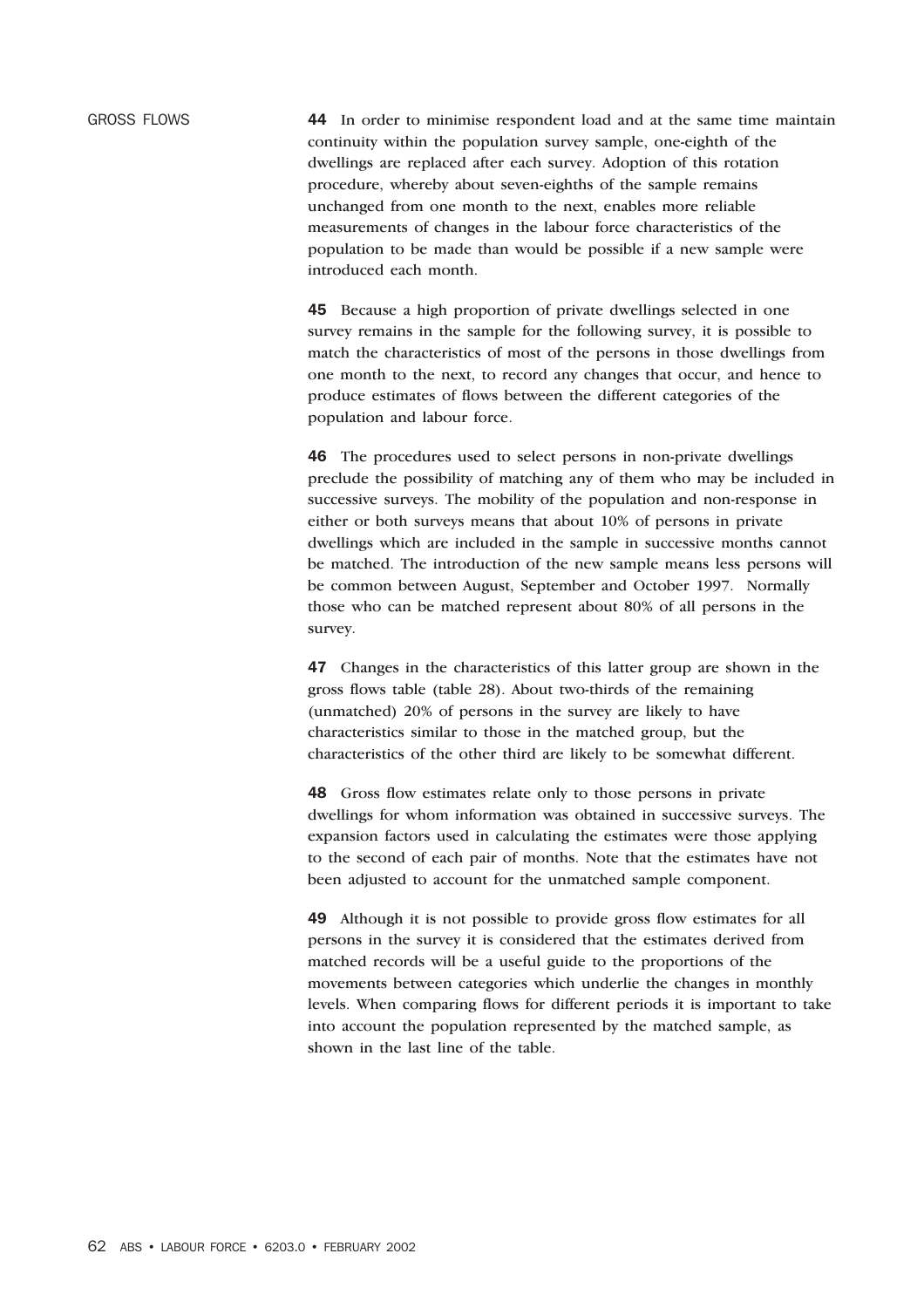GROSS FLOWS *continued* 50 While every effort is made to reduce non-sampling errors to a minimum, any such errors affecting labour force status will tend to accumulate in the gross flow statistics rather than to cancel out. The estimates are also subject to sampling variability, as explained in the Technical Notes. For these reasons the estimates of flows should be used with caution. The standard errors may be obtained from table A of the Technical Notes.

LABOUR FORCE STATUS AND OTHER CHARACTERISTICS OF FAMILIES 51 As a part of survey procedures, family relationships are determined each month, enabling both the estimation of persons cross-classified by their relationship in the household and the estimation of families. This publication contains tables showing the labour force status and family status of individuals and families classified by family type, number of family members, the labour force status of persons within families, the number of children under 15 present, and the number of dependants present.

> **52** Because of the survey coverage rules, persons who usually live with other members of their family may, at the time of the survey, be enumerated as not living with all the usual members of their family. This situation is more likely for persons who are enumerated as visitors to other private dwellings or as persons staying in non-private dwellings (hotels, hospitals, etc.). The determination of family structure and family characteristics in such cases is difficult. Thus, survey questions used to determine family relationships are restricted to persons enumerated as usual residents of private dwellings. That is, the following persons are excluded:

- all persons enumerated in non-private dwellings (including hotels, motels, hospitals and other institutions); and
- persons enumerated as visitors to (rather than usual residents of) private dwellings.

53 In addition, in those households where it is not possible to obtain information relating to all the usual residents, no family information is recorded. Thus persons living in households which include a member of the permanent defence forces, who is outside the scope of the population survey, are excluded from survey questions used to determine family relationships because family information could not be obtained from each usual resident. Similarly, households which, at the time of the survey, have one or more of their usual residents away for more than six weeks, are excluded from the family relationship questions. This also applies to households from which an incomplete or inadequate questionnaire was obtained for any usual resident in on scope and coverage. A summary of those persons for whom family information is obtained as well as those usual residents of private dwellings for whom complete family information cannot be obtained, and those persons specifically excluded from the family determination procedures is contained in the family tables. Generally, relationship in household is determined for more than 90% of all civilians aged 15 and over.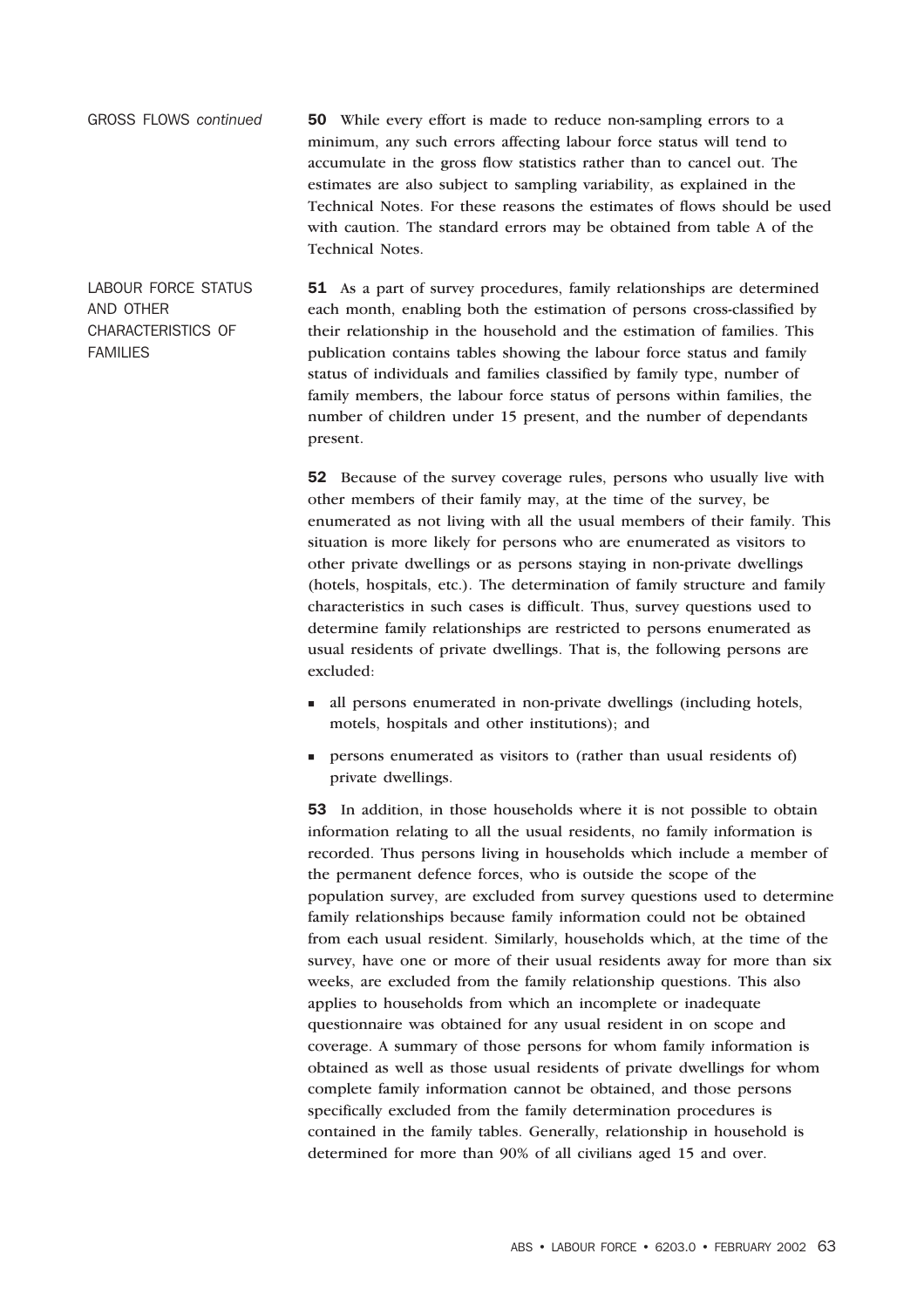BIRTHPLACE 54 From April 1991, labour force birthplace data are aggregated according to major groups of the *Standard Australian Classification of Countries (SACC)* (1269.0) and its predecessor. The SACC was developed by the ABS for use whenever demographic, labour and social statistics are classified by countries. 55 The SACC major groups are based on the concept of geographic proximity. They differ from the country groups presented in this publication prior to April 1991. For example, African countries are now covered by 'The Middle East and North Africa' and 'Africa (excluding North Africa)', while Asia has been split into 'Southeast Asia', 'Northeast Asia' and 'Southern Asia'. Data for selected individual countries will continue to be available in this publication. INDUSTRY 56 From August 1994, Labour Force Survey industry data are classified according to the Australian and New Zealand Standard Industrial Classification (ANZSIC), a detailed description of which appears in *ANZSIC 1993* (1292.0). Like the previous Australian Standard Industrial Classification (ASIC), ANZSIC classifies businesses according to their economic activities, in a structure consisting of 4 levels (Division, Subdivision, Group and Class). Labour Force Survey data are coded at the Group level, as was the practice under ASIC. 57 To enable the conversion of historical data from ASIC to ANZSIC for the period November 1984 to May 1994, a concordance was published in the August 1994 issue of this publication and in the *Information Paper — Labour Force Survey: Introduction of ANZSIC for Industry Data (Replacement Publication)* (6259.0). It has been found that the concordance, which was based on preliminary investigations, did not provide the most appropriate conversion for certain Group level industries. An improved concordance has now been applied to historical Labour Force Survey estimates. This concordance was published in an appendix to the May 1996 issue of this publication, and in a further issue of the above Information Paper. For further information about the new concordance or the availability of data, contact Mark Webb on Canberra 02 6252 6525. OCCUPATION 58 From August 1996, Labour Force Survey occupation data are classified according to the Australian Standard Classification of Occupations (ASCO) Second Edition, a detailed description of which appears in *ASCO — Australian Standard Classification of Occupations, Second Edition* (1220.0). The new version of the classification replaces ASCO First Edition, which was adopted in the survey in August 1986. Like ASCO First Edition, ASCO Second Edition is a skill-based classification of occupation. However, the structure of ASCO Second Edition comprises five hierarchical levels (Major Group, Sub-Major Group, Minor Group, Unit Group and Occupation) compared with four levels in ASCO First Edition (Major Group, Minor Group, Unit Group and Occupation). Under ASCO Second Edition, Labour Force Survey data are coded to the Unit Group level, as was the practice under ASCO First Edition.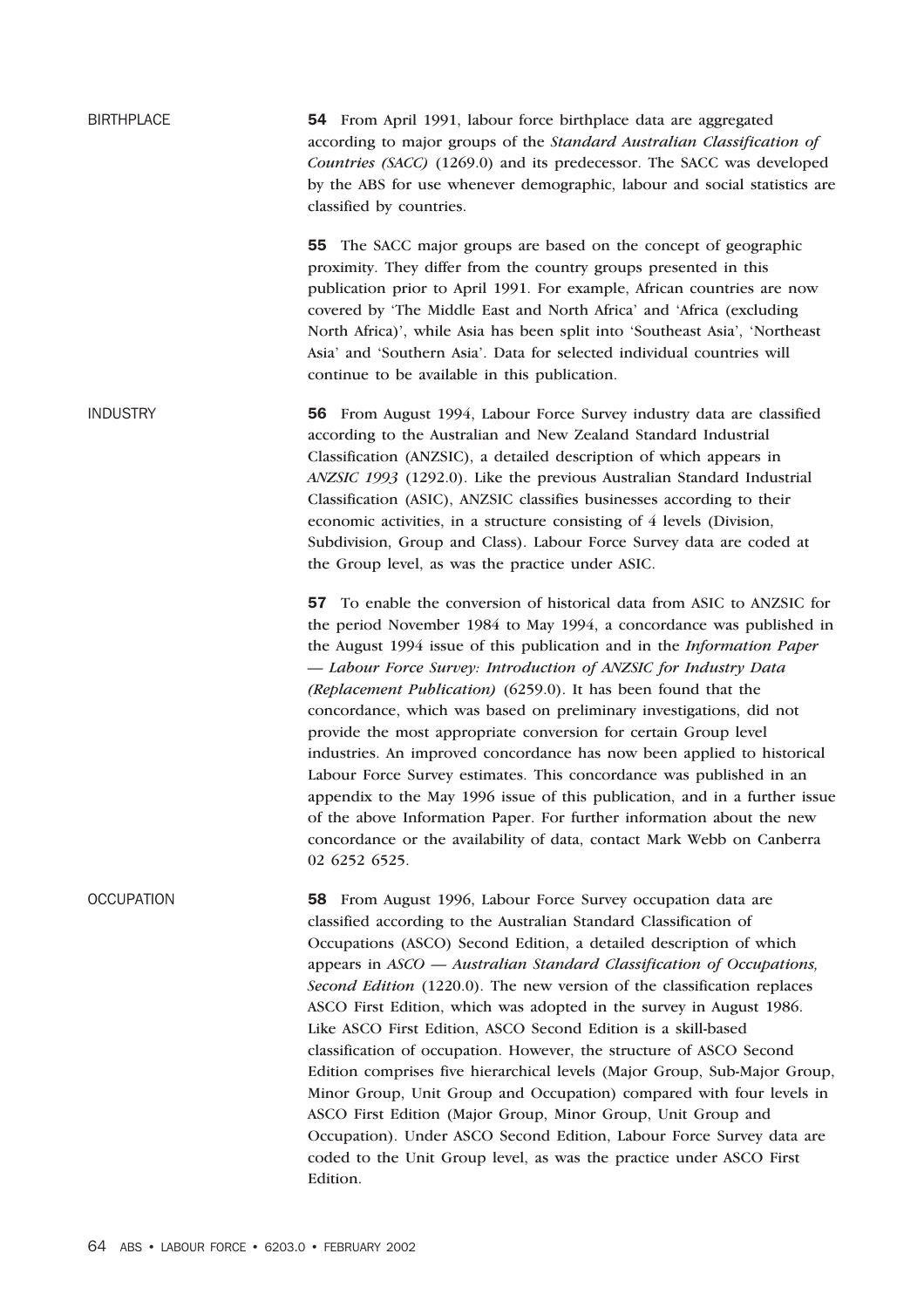| ADDITIONAL DATA             | 59 Some information is collected in the Labour Force Survey only four<br>months each year in February, May, August, November. For these<br>months, additional tables are included in this publication which present<br>data for: |
|-----------------------------|----------------------------------------------------------------------------------------------------------------------------------------------------------------------------------------------------------------------------------|
|                             | • employed persons classified by industry, occupation and status in<br>employment;                                                                                                                                               |
|                             | part-time workers' preference to work more hours; and                                                                                                                                                                            |
|                             | the last job details of unemployed persons.                                                                                                                                                                                      |
| <b>RELATED PUBLICATIONS</b> | 60 Users may also wish to refer to the following publications which<br>relate to the labour force and are available on request:                                                                                                  |
|                             | Labour Force, Australia, Preliminary $(6202.0)$ — issued monthly                                                                                                                                                                 |
|                             | Labour Statistics: Concepts, Sources and Methods (6102.0)                                                                                                                                                                        |
|                             | Labour Force, Teenage Employment and Unemployment, Australia,<br>Preliminary - Data Report (6202.0.40.001) - issued monthly                                                                                                      |
|                             | Labour Force, Selected Summary Tables, Australia<br>$(6291.0.40.001)$ - issued monthly                                                                                                                                           |
|                             | Labour Force, Australia, 1978 - 1995 (6204.0)                                                                                                                                                                                    |
|                             | Labour Force Projections, Australia: 1999 to 2016 (6260.0)                                                                                                                                                                       |
|                             | Labour Force, New South Wales and Australian Capital Territory<br>$(6201.1)$ - issued quarterly                                                                                                                                  |
|                             | Labour Force, Victoria $(6202.2)$ — issued quarterly                                                                                                                                                                             |
|                             | Labour Force Status and Other Characteristics of Families, Australia<br>$(6224.0)$ — issued annually                                                                                                                             |
|                             | <i>Wage and Salary Earners, Australia</i> $(6248.0)$ — issued quarterly                                                                                                                                                          |
|                             | Information Paper: Questionnaires Used in the Labour Force Survey<br>(6232.0)                                                                                                                                                    |
|                             | Information Paper: Labour Force Survey Sample Design (6269.0)                                                                                                                                                                    |
|                             | Information Paper: Regional Labour Force Statistics (6262.0)                                                                                                                                                                     |
|                             | Information Paper: Implementing the Redesigned Labour Force Survey<br>Questionnaire (6295.0)                                                                                                                                     |
|                             | A Guide to Interpreting Time Series - Monitoring "Trends" An Overview<br>(1348.0)                                                                                                                                                |
|                             |                                                                                                                                                                                                                                  |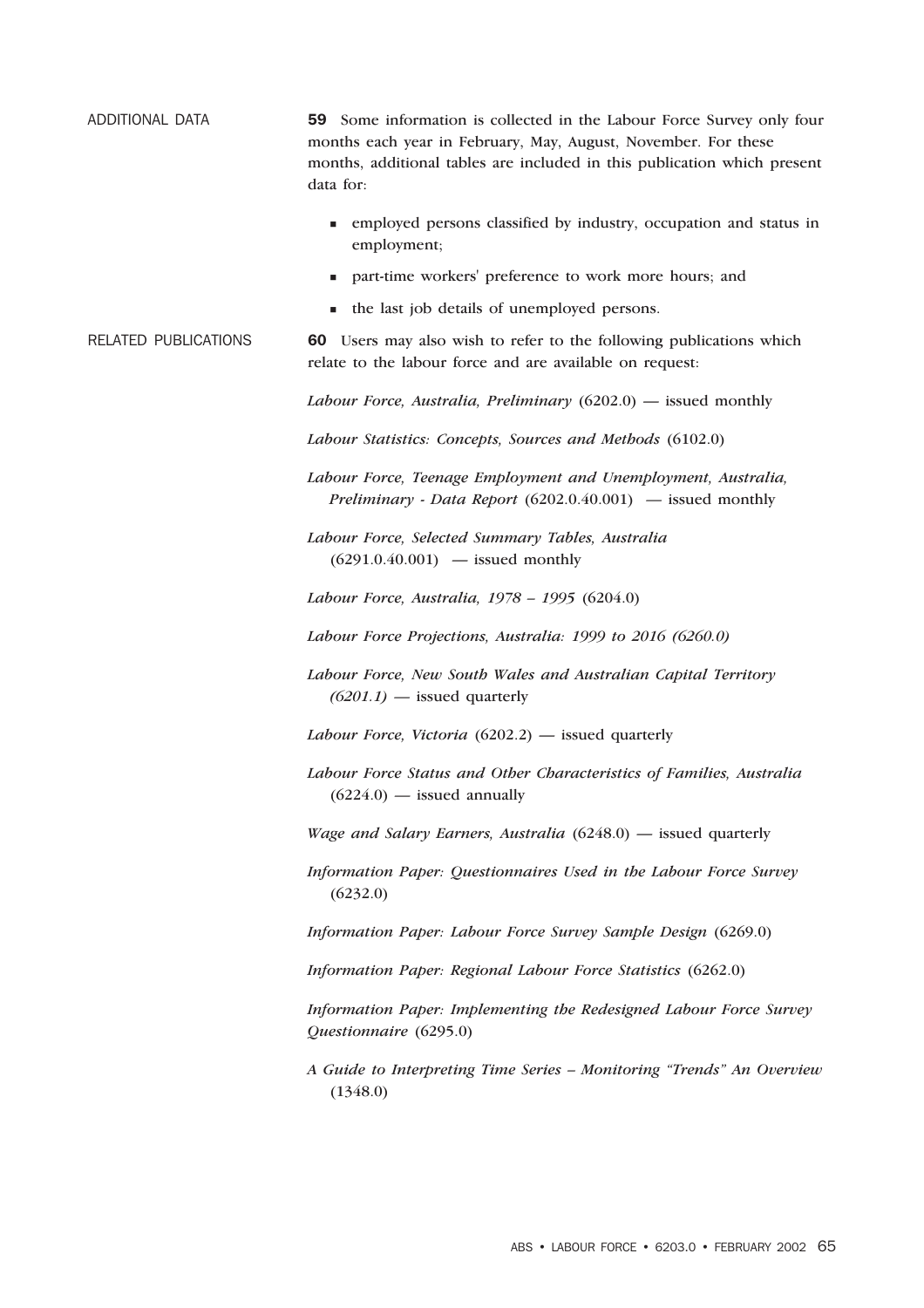| <b>RELATED PUBLICATIONS</b><br>continued | Labour Force Survey: Introduction of ANZSIC for Industry data<br>(Replacement publication) (6259.0)                                                                                                                                                                                                                                                                                                                       |  |  |  |  |  |
|------------------------------------------|---------------------------------------------------------------------------------------------------------------------------------------------------------------------------------------------------------------------------------------------------------------------------------------------------------------------------------------------------------------------------------------------------------------------------|--|--|--|--|--|
|                                          | Directory of Labour Market and Social Survey Data (Choosing data<br>from the ABS Household Survey Program) (1135.0).                                                                                                                                                                                                                                                                                                      |  |  |  |  |  |
|                                          | 61 Current publications produced by the ABS are listed in the<br>Catalogue of Publications and Products, Australia (1101.0). The ABS<br>also issues, on Tuesdays and Fridays, a Release Advice (1105.0) which<br>lists publications to be released in the next few days. The Catalogue and<br>Release Advice are available from any ABS office or from the ABS<br>Information Service on the ABS web site www.abs.gov.au. |  |  |  |  |  |
| DATA AVAILABLE ON<br><b>REQUEST</b>      | 62 As well as statistics included in this publication, the ABS may have<br>other relevant data available. Inquiries should be made to Mark Webb on<br>Canberra 02 6252 6525 or any ABS office.                                                                                                                                                                                                                            |  |  |  |  |  |
| <b>ROUNDING</b>                          | 63 Estimates have been rounded and discrepancies may occur between<br>sums of the component items and totals.                                                                                                                                                                                                                                                                                                             |  |  |  |  |  |
| SYMBOLS AND OTHER<br><b>USAGES</b>       | subject to sampling variability too high for most<br>∗<br>practical uses. See paragraph 7 of the Technical Notes<br>not available<br>n.a.<br>not applicable<br>$\ddotsc$<br>not elsewhere classified<br>n.e.c.<br>revised<br>r                                                                                                                                                                                            |  |  |  |  |  |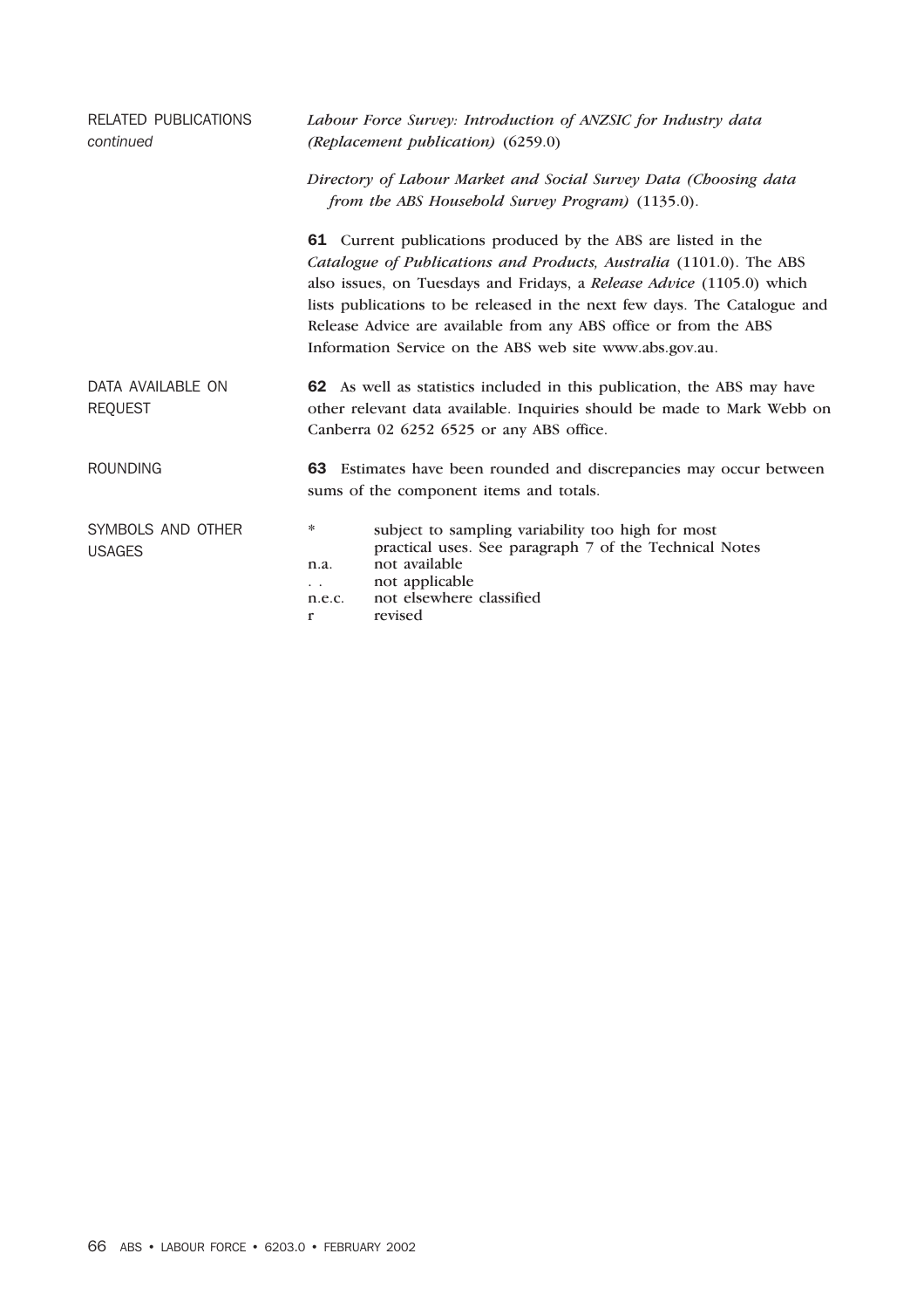# **TECHNICAL NOTES** 1 A new sample for the Labour Force Survey has been phased in over the period September 1997 to April 1998. For information about the sample design see *Information Paper: Labour Force Survey Sample Design* (6269.0).

ESTIMATION PROCEDURE 2 The labour force estimates are derived from the population survey by use of a complex ratio estimation procedure, which ensures that the survey estimates conform to an independently estimated distribution of the population by age and sex, rather than to the age and sex distribution within the sample itself.

RELIABILITY OF THE ESTIMATES 3 Two types of error are possible in an estimate based on a sample survey: sampling error and non-sampling error. The *sampling error* is a measure of the variability that occurs by chance because a sample, rather than the entire population, is surveyed. Since the estimates in this publication are based on information obtained from occupants of a sample of dwellings they, and the movements derived from them, are subject to sampling variability; that is, they may differ from the estimates that would have been produced if all dwellings had been included in the surveys. One measure of the likely difference is given by the *standard error*, which indicates the extent to which an estimate might have varied by chance because only a sample of dwellings was included. There are about two chances in three that the estimate that would have been obtained if all dwellings had been included will differ by less than one standard error from a sample estimate, and about nineteen chances in twenty that the difference will be less than two standard errors. Another measure of sampling variability is the *relative standard error* which is obtained by expressing the standard error as a percentage of the estimate to which it refers. The relative standard error is a useful measure in that it provides an immediate indication of the percentage errors likely to have occurred due to sampling, and thus avoids the need to refer also to the size of the estimate.

> 4 The imprecision due to sampling variability, which is measured by the standard error, should not be confused with inaccuracies that may occur because of imperfections in reporting by respondents, errors made in collection such as in recording and coding data, and errors made in processing the data. Inaccuracies of this kind are referred to as the *non-sampling error* and they may occur in any enumeration, whether it be a full count or a sample. It is not possible to quantify non-sampling error, but every effort is made to reduce it to a minimum by careful design of questionnaires, intensive training and supervision of interviewers and efficient operating procedures. For the examples in paragraph 9 it is assumed to be zero. In practice, the potential for non-sampling error adds to the uncertainty of the estimates caused by sampling variability.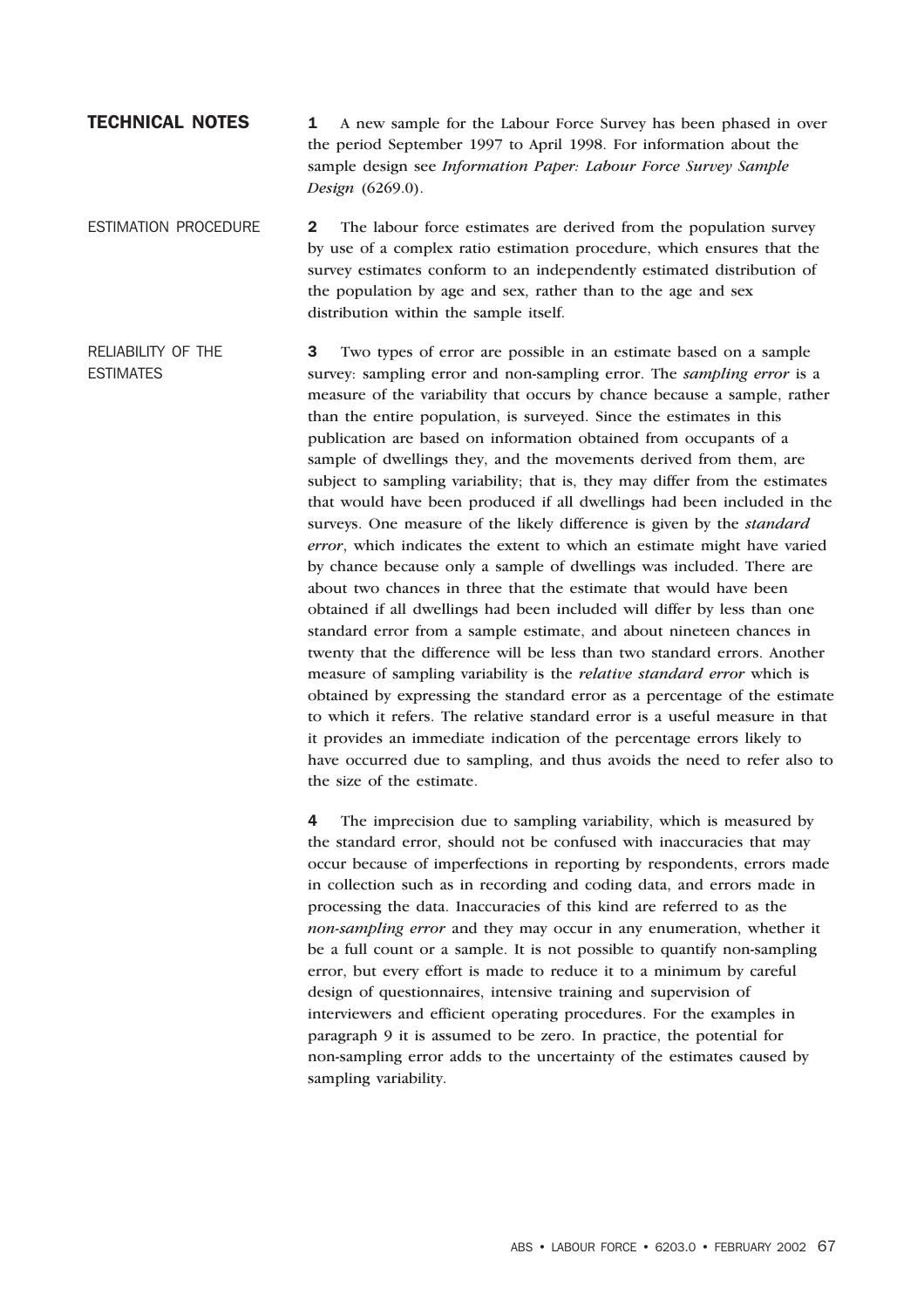RELIABILITY OF THE ESTIMATES *continued* 5 Space does not allow for the separate indication of the standard errors of all estimates in this publication. Standard errors of estimates for the latest month and of estimates of movements since the previous month are shown in table 1. Standard errors of other estimates and other monthly movements should be determined by using tables A and B.

6 The size of the standard error increases with the level of the estimate, so that the larger the estimate the larger is the standard error. However, it should be noted that the larger the sample estimate the smaller will be the standard error in percentage terms. Thus, larger sample estimates will be relatively more reliable than smaller estimates.

7 As the standard errors in table A show*, the smaller the estimate the higher is the relative standard error.* Very small estimates are subject to such high standard errors (relative to the size of the estimate) as to detract seriously from their value for most reasonable uses. In the tables in this publication, only estimates with relative standard errors of 25% or less, and percentages based on such estimates, are considered sufficiently reliable for most purposes. However, estimates and percentages with larger relative standard errors have been included and are preceded by an asterisk (e.g. \*3.4) to indicate they are subject to high standard errors and should be used with caution.

8 The movement in the level of an estimate is also subject to sampling variability. The standard error of the movement depends on the levels of the estimates from which the movement is obtained rather than the size of the movement. An indication of the magnitude of standard errors of monthly movements is given in table B. The estimates of standard error of monthly movements apply only to estimates of movements between two consecutive months. Movements between corresponding months of consecutive quarters (quarterly movements), corresponding months of consecutive years (annual movements) and other non-consecutive months, will generally be subject to somewhat greater sampling variability than is indicated in table B. Standard errors of *quarterly* movements can be obtained by multiplying the figures in table A by 1.04. Standard errors of all *six monthly* movements can be obtained by multiplying the figures in table A by 1.28. When using table A or table B to calculate standard errors of movements, refer to the larger of the two estimates from which the movement is derived.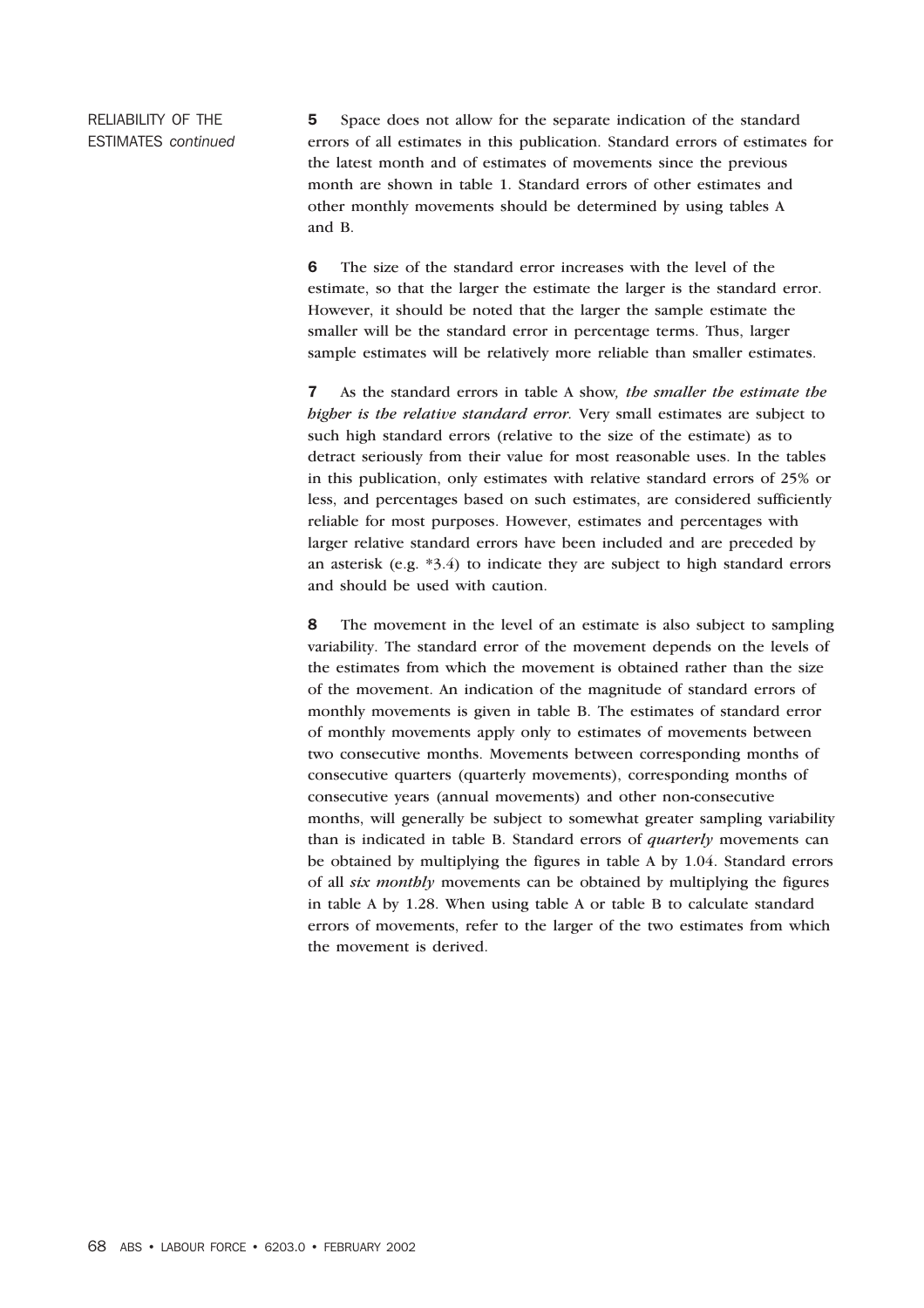RELIABILITY OF THE ESTIMATES *continued*

9 Examples of the calculation and use of standard errors are given below:

 Consider an estimate for Australia of 500,000 employed persons aged 15–19 years. By referring to table A, in the row for an estimate of 500,000 and the column for Australia, a standard error of 8,700 is obtained. There are about two chances in three that the true value (the number that would have been obtained if the whole population had been included in the survey) is within the range 491,300 to 508,700. There are about nineteen chances in twenty that the true value is in the range 482,600 to 517,400.



19 chances in 20 that the true value is in this range

 Consider estimates for females employed part time in Australia of 1,390,000 in one month and 1,400,000 in the next month. This represents an upward movement of 10,000. By referring to table B for the larger estimate of 1,400,000, a movement standard error of 9,200 is obtained (after applying linear interpolation and rounding). Therefore, there are about two chances in three that the true movement is in the range  $+800$  to  $+19,200$  and about nineteen chances in twenty that the true movement is in the range –8,400 to +28,400.



19 chances in 20 that the true value is in this range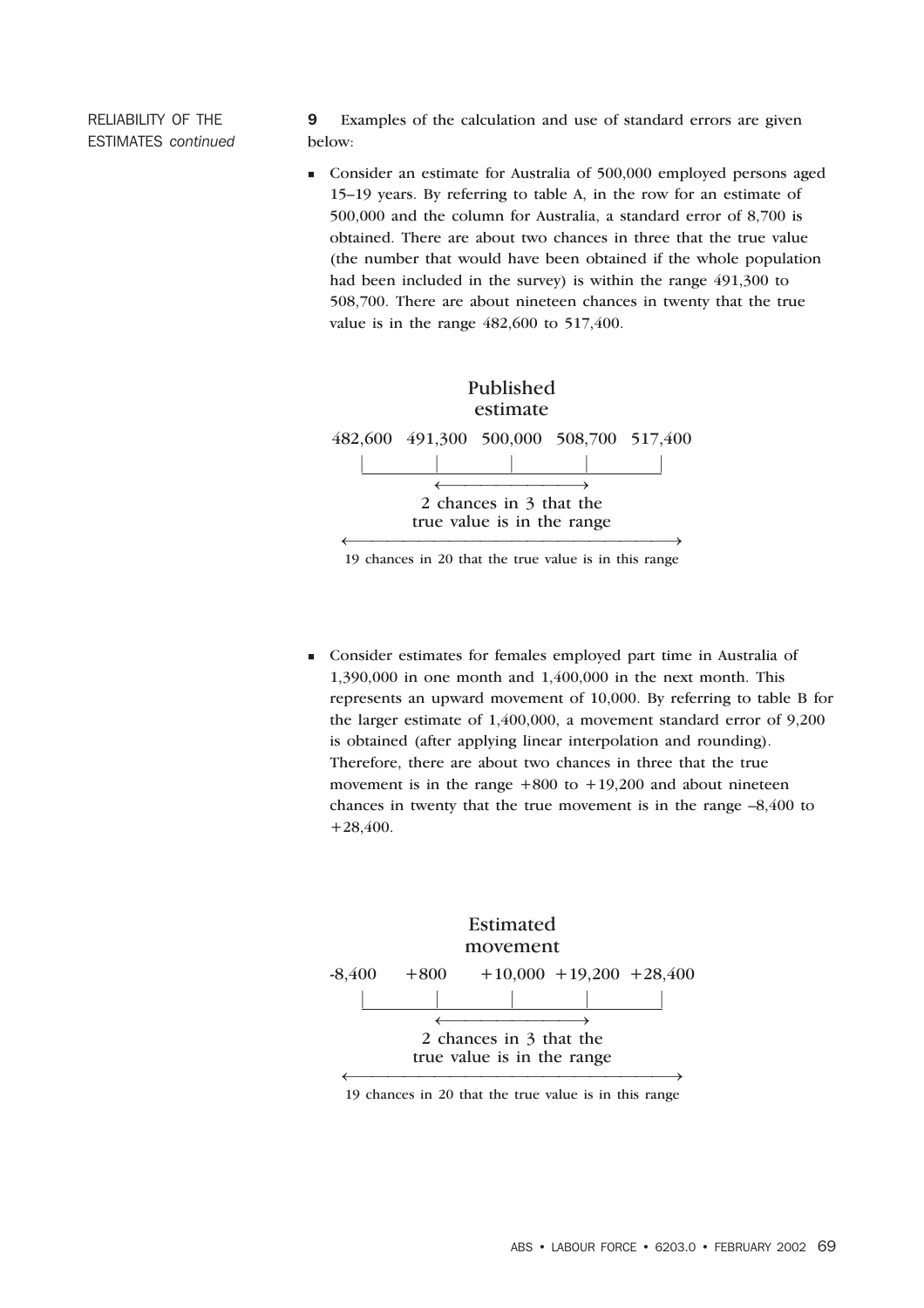RELIABILITY OF THE ESTIMATES *continued*

10 The relative standard errors of estimates of *aggregate hours worked, average hours worked, average duration of unemployment*, and *median duration of unemployment* are obtained by first finding the relative standard error of the estimate of the total number of persons contributing to the estimate (see table A) and then multiplying the figure so obtained by the following relevant factors:

- aggregate hours worked: 1.4;
- average hours worked: 0.9;
- average duration of unemployment: 1.5; and
- median duration of unemployment: 1.7.

The levels at which these and other labour force estimates have a relative standard error of 25% are shown in table C.

11 The following is an example of the calculation of standard errors where the use of a factor is required:

 Consider a median duration of unemployment for Australia of 30 weeks, with an estimate of 1,000,000 persons unemployed. Table A gives the standard error as 11,350 which is 1.1% as a *relative standard error.* The factor of 1.7 (see paragraph 10) is applied to the relative standard error of 1.1% to obtain 1.9%. Therefore the *standard error* for the median duration of unemployment is 1.9% of 30 weeks, i.e. about half of one week. So there are two chances in three that the median duration of unemployment is between 29.5 and 30.5 weeks, and about nineteen chances in twenty that it is between 29 and 31 weeks.

12 Proportions and percentages (for example, unemployment rates) formed from the ratio of two estimates are also subject to sampling error. The size of the error depends on the accuracy of both the numerator and denominator. The formula for the relative standard error (RSE) of a proportion or percentage is given below:

$$
RSE (x / y) = \sqrt{[RSE (x)]^{2} - [RSE (y)]^{2}}
$$

13 Standard errors contained in tables A and B are designed to provide an average standard error applicable for all monthly Labour Force Survey estimates. Analysis of the standard errors applicable to particular survey estimates has shown that the standard errors of estimates of employment are generally 5% lower than those shown in tables A and B, while standard errors for estimates of unemployment and persons not in the labour force are both approximately 4% higher than those shown in the tables.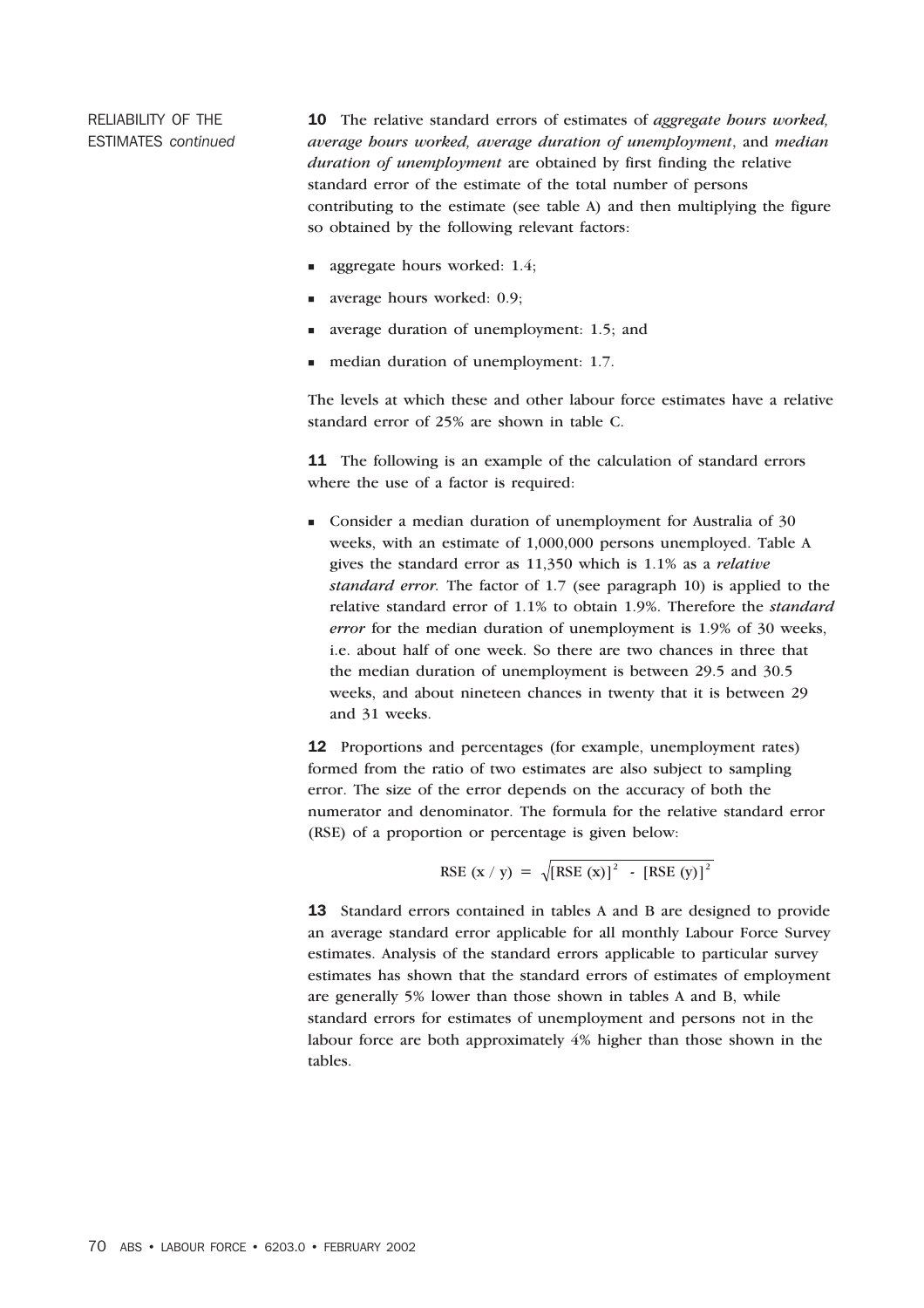# A STANDARD ERRORS OF ESTIMATES FROM SEPTEMBER 1997(a)

|            | <b>NSW</b> | Vic.    | Qld     | <b>SA</b> | <b>WA</b> | Tas.    | ΝT      | <b>ACT</b> | Aust.   |      |
|------------|------------|---------|---------|-----------|-----------|---------|---------|------------|---------|------|
| Size of    |            |         |         |           |           |         |         |            |         |      |
| estimate   | no.        | no.     | no.     | no.       | no.       | no.     | no.     | no.        | no.     | %    |
| 100        |            |         |         |           |           | 100     | 100     | 130        |         |      |
| 200        |            |         |         | 210       | 210       | 140     | 130     | 160        | 140     | 70.0 |
| 300        | 220        | 230     | 310     | 250       | 260       | 160     | 150     | 180        | 180     | 60.0 |
| 500        | 320        | 320     | 390     | 310       | 330       | 200     | 190     | 210        | 270     | 54.0 |
| 700        | 400        | 390     | 460     | 360       | 380       | 230     | 220     | 240        | 340     | 48.6 |
| 1 0 0 0    | 520        | 490     | 540     | 410       | 450       | 270     | 250     | 270        | 440     | 44.0 |
| 1500       | 670        | 620     | 650     | 490       | 540       | 320     | 290     | 310        | 570     | 38.0 |
| 2 0 0 0    | 800        | 740     | 740     | 550       | 610       | 360     | 330     | 340        | 700     | 35.0 |
| 2 500      | 900        | 850     | 800     | 600       | 650       | 400     | 350     | 350        | 800     | 32.0 |
| 3 0 0 0    | 1 0 0 0    | 900     | 900     | 650       | 700       | 400     | 400     | 400        | 900     | 30.0 |
| 3500       | 1 100      | 1 0 0 0 | 950     | 700       | 750       | 450     | 400     | 400        | 950     | 27.1 |
| 4 0 0 0    | 1 200      | 1 0 5 0 | 1 0 0 0 | 750       | 800       | 450     | 450     | 450        | 1 0 5 0 | 26.3 |
| 5 0 0 0    | 1 3 5 0    | 1 200   | 1 100   | 800       | 900       | 500     | 450     | 500        | 1 200   | 24.0 |
| 7 000      | 1 600      | 1 400   | 1 300   | 900       | 1 0 5 0   | 600     | 550     | 550        | 1450    | 20.7 |
| 10 000     | 1 900      | 1650    | 1500    | 1 0 5 0   | 1 200     | 700     | 600     | 600        | 1700    | 17.0 |
| 15 000     | 2 300      | 1950    | 1800    | 1 2 5 0   | 1 400     | 800     | 700     | 750        | 2 100   | 14.0 |
| 20 000     | 2 600      | 2 200   | 2 0 5 0 | 1 400     | 1550      | 900     | 800     | 800        | 2 4 5 0 | 12.3 |
| 30 000     | 3 100      | 2 600   | 2 400   | 1650      | 1850      | 1050    | 900     | 950        | 2950    | 9.8  |
| 40 000     | 3 4 5 0    | 2 900   | 2 7 5 0 | 1850      | 2 0 5 0   | 1 1 5 0 | 1 0 0 0 | 1 100      | 3 3 0 0 | 8.3  |
| 50 000     | 3 700      | 3 100   | 3 0 0 0 | 2050      | 2 2 0 0   | 1 2 5 0 | 1 100   | 1 200      | 3 6 5 0 | 7.3  |
| 100 000    | 4 600      | 3 900   | 4 0 0 0 | 2 700     | 2850      | 1600    | 1 400   | 1650       | 4 7 5 0 | 4.8  |
| 150 000    | 5 2 5 0    | 4 5 5 0 | 4 700   | 3 2 0 0   | 3 3 0 0   | 1900    | 1600    | 1950       | 5 500   | 3.7  |
| 200 000    | 5 7 5 0    | 5 100   | 5 300   | 3550      | 3650      | 2 100   | 1800    | 2 2 5 0    | 6 1 5 0 | 3.1  |
| 300 000    | 6 700      | 6 0 5 0 | 6 2 5 0 | 4 200     | 4 150     | 2 4 5 0 |         | 2 700      | 7 1 5 0 | 2.4  |
| 500 000    | 8 3 5 0    | 7 5 5 0 | 7650    | 5 100     | 4950      | 2 9 0 0 |         |            | 8700    | 1.7  |
| 1 000 000  | 11 650     | 10 600  | 10 000  | 6700      | 6 150     |         |         |            | 11 350  | 1.1  |
| 2 000 000  | 17 150     | 15 400  | 13 0 50 | 8750      | 7 600     |         |         |            | 15 000  | 0.8  |
| 5 000 000  | 30 750     | 26 500  | 18 400  |           |           |         |         |            | 23 000  | 0.5  |
| 10 000 000 |            |         |         |           |           |         |         |            | 40 350  | 0.4  |

(a) For standard errors for earlier period, see previous issues of this publication.

STANDARD ERRORS OF ESTIMATES OF MONTHLY MOVEMENTS FOR OCTOBER 1997 TO NOVEMBER 1997 ONWARDS(a) ONWARDS(a)

| Size of         |            |         |         |           |           |         |         |            |         |
|-----------------|------------|---------|---------|-----------|-----------|---------|---------|------------|---------|
| larger estimate | <b>NSW</b> | Vic.    | Qld     | <b>SA</b> | <b>WA</b> | Tas.    | NT      | <b>ACT</b> | Aust.   |
| 100             |            |         |         |           |           | 100     | 90      | 100        | 310     |
| 200             |            |         | 330     | 210       | 270       | 130     | 110     | 130        | 400     |
| 300             | 490        | 400     | 380     | 240       | 300       | 150     | 130     | 140        | 460     |
| 500             | 580        | 480     | 450     | 280       | 360       | 180     | 160     | 170        | 550     |
| 700             | 650        | 530     | 500     | 320       | 400       | 200     | 180     | 190        | 630     |
| 1 0 0 0         | 730        | 600     | 570     | 360       | 450       | 220     | 210     | 210        | 710     |
| 1500            | 840        | 690     | 660     | 420       | 520       | 260     | 240     | 240        | 820     |
| 2 0 0 0         | 920        | 760     | 730     | 460       | 570       | 280     | 270     | 270        | 910     |
| 2 500           | 1 0 0 0    | 820     | 780     | 500       | 610       | 310     | 300     | 290        | 980     |
| 3 0 0 0         | 1 0 6 0    | 880     | 840     | 530       | 650       | 330     | 320     | 310        | 1 0 5 0 |
| 4 0 0 0         | 1 1 7 0    | 970     | 920     | 590       | 720       | 360     | 360     | 340        | 1 1 6 0 |
| 5 0 0 0         | 1 2 6 0    | 1 0 4 0 | 1 0 0 0 | 630       | 770       | 390     | 390     | 360        | 1 2 6 0 |
| 7 0 0 0         | 1 4 1 0    | 1 170   | 1 1 2 0 | 710       | 860       | 440     | 440     | 400        | 1 4 2 0 |
| 10 000          | 1590       | 1 3 2 0 | 1 2 7 0 | 810       | 970       | 500     | 500     | 450        | 1610    |
| 15 000          | 1820       | 1520    | 1 4 6 0 | 930       | 1 1 1 0   | 570     | 590     | 520        | 1860    |
| 20 000          | 2 0 1 0    | 1670    | 1610    | 1 0 3 0   | 1 2 2 0   | 630     | 660     | 570        | 2 0 6 0 |
| 30 000          | 2 300      | 1920    | 1860    | 1 1 9 0   | 1 3 9 0   | 730     | 770     | 650        | 2 3 8 0 |
| 50 000          | 2 7 4 0    | 2 2 9 0 | 2 2 2 0 | 1 4 2 0   | 1650      | 870     | 930     | 760        | 2850    |
| 70 000          | 3 0 6 0    | 2 5 6 0 | 2 4 9 0 | 1 600     | 1840      | 980     | 1 0 6 0 | 850        | 3 2 1 0 |
| 100 000         | 3 4 6 0    | 2890    | 2820    | 1810      | 2070      | 1 100   | 1 2 1 0 | 960        | 3 6 5 0 |
| 150 000         | 3 9 6 0    | 3 3 2 0 | 3 2 4 0 | 2 0 8 0   | 2 3 6 0   | 1 2 7 0 | 1410    | 1 0 9 0    | 4 2 1 0 |
| 200 000         | 4 3 7 0    | 3670    | 3580    | 2 300     | 2 600     | 1 400   | 1580    | 1 200      | 4670    |
| 300 000         | 5 0 0 0    | 4 2 1 0 | 4 1 2 0 | 2 6 6 0   | 2970      | 1610    |         | 1370       | 5 3 9 0 |
| 500 000         | 5950       | 5010    | 4920    | 3 1 8 0   | 3520      | 1930    |         |            | 6470    |
| 1 000 000       | 7 510      | 6 3 4 0 | 6 2 6 0 | 4 0 5 0   | 4 4 2 0   |         |         |            | 8 2 7 0 |
| 2 000 000       | 9 4 9 0    | 8 0 3 0 | 7960    | 5 1 6 0   | 5 5 5 0   |         |         |            | 10 580  |
| 5 000 000       | 12 9 20    | 10 970  | 10 930  |           |           |         |         |            | 14 660  |
| 10 000 000      |            |         |         |           |           |         |         |            | 18 750  |
|                 |            |         |         |           |           |         |         |            |         |

(a) For standard errors for earlier periods, see previous issues of this publication.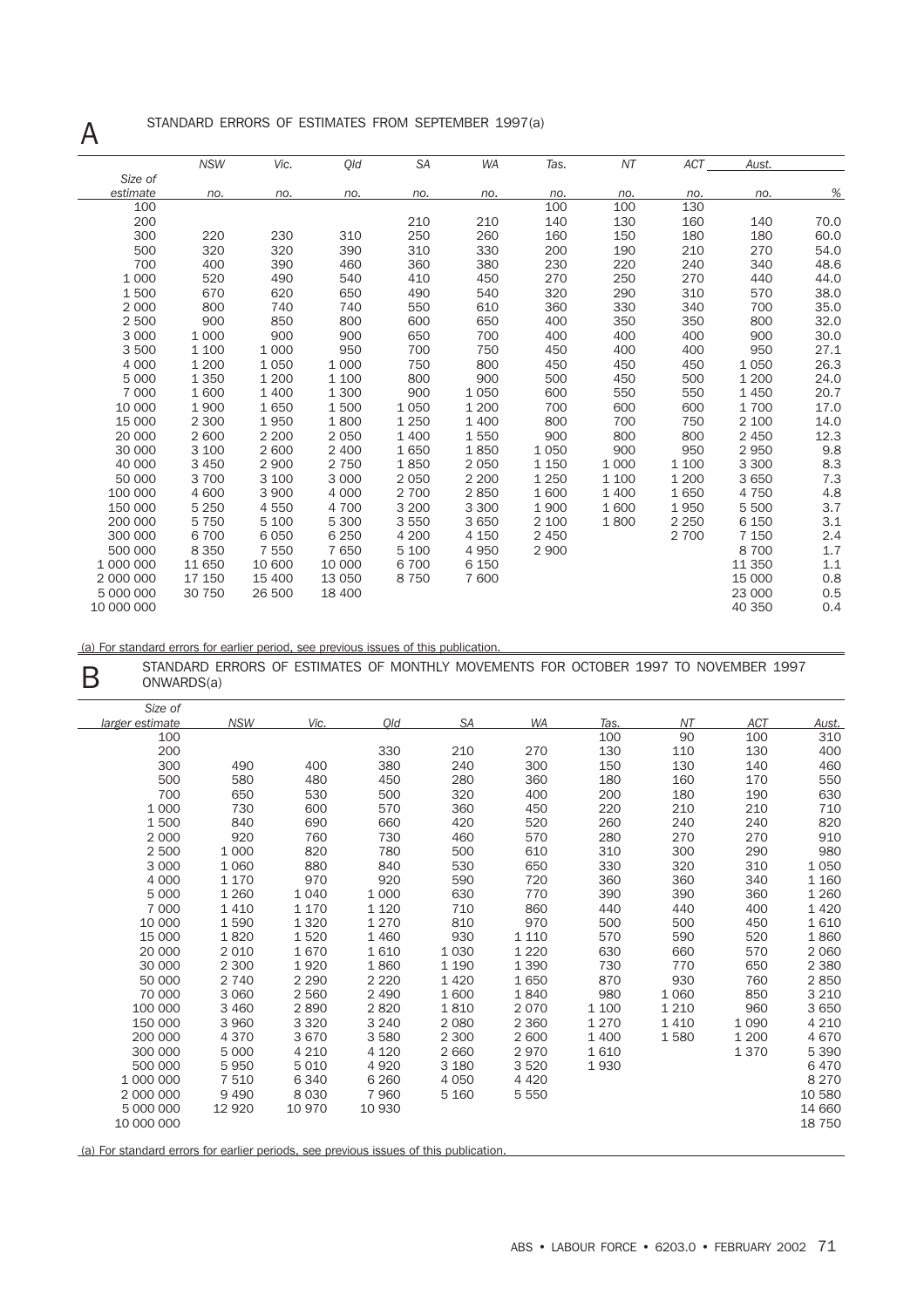## C LEVELS AT WHICH LABOUR FORCE ESTIMATES HAVE A RELATIVE STANDARD ERROR OF 25%(a) FROM<br>SEPTEMBER 1997(b) SEPTEMBER 1997(b)

|                                     | <b>NSW</b> | Vic.    | Old    | <b>SA</b> | <b>WA</b> | Tas.  | NΤ      | ACT     | Aust.   |
|-------------------------------------|------------|---------|--------|-----------|-----------|-------|---------|---------|---------|
| Estimates (c) of                    |            |         |        |           |           |       |         |         |         |
| Aggregate hours worked              | 10 600     | 8 2 0 0 | 7 200  | 4 0 0 0   | 4800      | 1800  | 1500    | 1800    | 8700    |
| Average hours worked                | 4 600      | 3800    | 3 700  | 2 0 0 0   | 2 4 0 0   | 800   | 700     | 1 0 0 0 | 3500    |
| Average duration of<br>unemployment | 10 400     | 9600    | 7 300  | 4 100     | 5 0 0 0   | 1800  | 1 100   | 1 9 0 0 | 10 400  |
| Median duration of<br>unemployment  | 16 800     | 12 700  | 10 800 | 6 0 0 0   | 7 200     | 2800  | 2 500   | 2 600   | 14 300  |
| All other estimates                 | 5 9 0 0    | 4 500   | 4 100  | 2 400     | 2800      | 1 100 | 1 0 0 0 | 1 100   | 4 4 0 0 |

(a) See Technical Notes, paragraph 10-11. (b) For standard errors for earlier periods, see previous issues of this publication. (c) The entries in this table refer to the number of persons contributing to the estimate.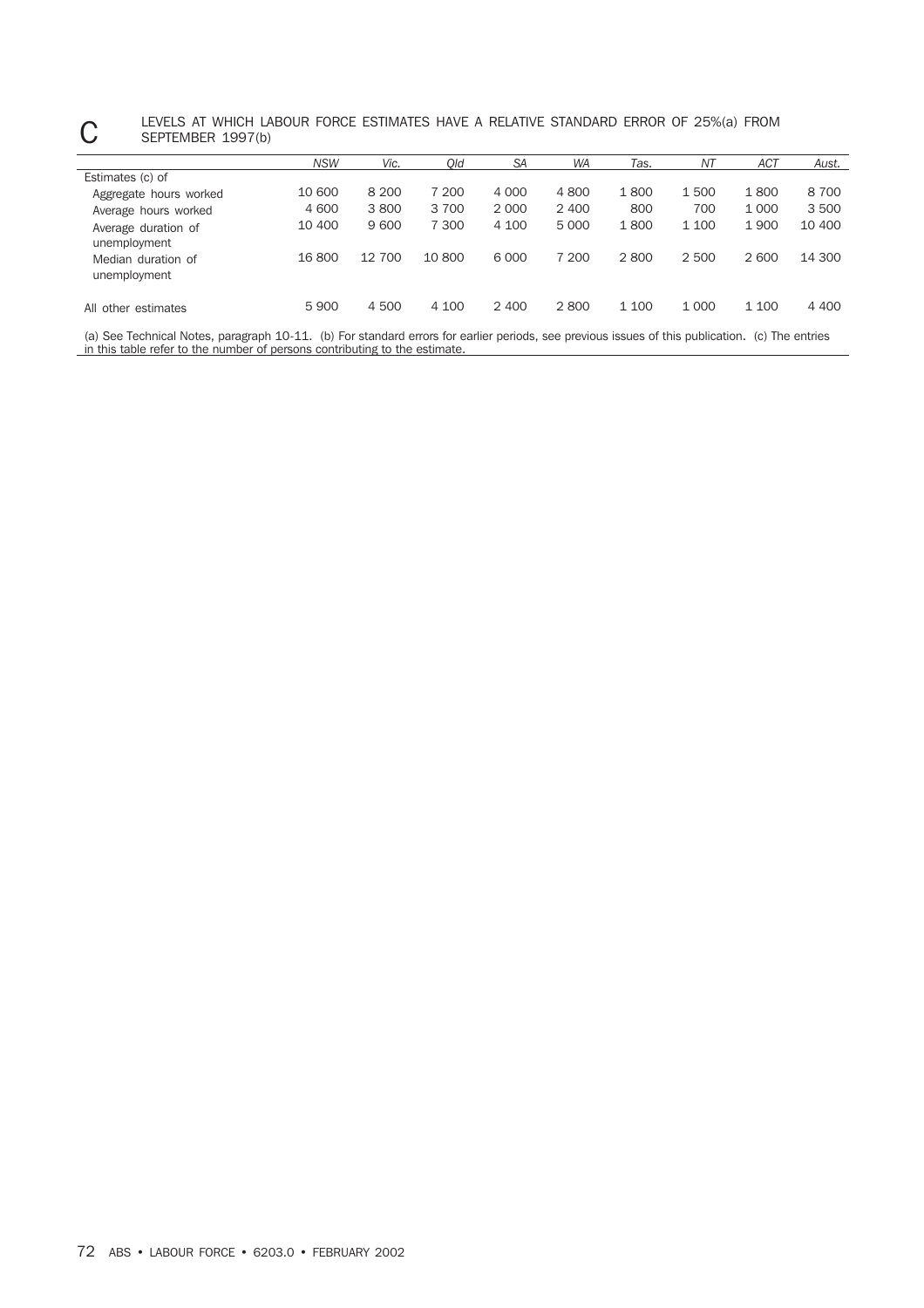### **GLOSSARY**

| <b>Actively looking for work</b>                                  | Includes writing, telephoning or applying in person to an employer for<br>work; answering an advertisement for a job; checking factory<br>noticeboards or the touchscreens at Centrelink offices; being registered<br>with Centrelink as a jobseeker; checking or registering with any other<br>employment agency; advertising or tendering for work; and contacting<br>friends or relatives. |
|-------------------------------------------------------------------|-----------------------------------------------------------------------------------------------------------------------------------------------------------------------------------------------------------------------------------------------------------------------------------------------------------------------------------------------------------------------------------------------|
| Aggregate hours worked                                            | The total number of hours a group of employed persons has actually<br>worked during the reference week, not necessarily hours paid for.                                                                                                                                                                                                                                                       |
| <b>Attending school</b>                                           | Persons aged 15-19 years enrolled at secondary or high school in the<br>reference week.                                                                                                                                                                                                                                                                                                       |
| <b>Attending tertiary</b><br>educational institution<br>full time | Persons aged 15-24 years who, were enrolled full time at a TAFE college,<br>university, or other educational institution in the reference week, except<br>those persons aged 15-19 years who were still attending school.                                                                                                                                                                     |
| Average duration of<br>unemployment                               | For a group of unemployed persons, the aggregate duration of<br>unemployment divided by the number of persons in the group.                                                                                                                                                                                                                                                                   |
| <b>Average family size</b>                                        | For any group of families, the total number of family members divided<br>by the number of families in the group.                                                                                                                                                                                                                                                                              |
| Average hours worked                                              | Aggregate hours worked by a group divided by the number of persons in<br>that group.                                                                                                                                                                                                                                                                                                          |
| <b>Birthplace</b>                                                 | From April 1991, classified according to the Standard Australian<br>Classification of Countries (SACC) (1269.0).                                                                                                                                                                                                                                                                              |
| <b>Civilian population aged</b><br>15 years and over              | All usual residents of Australia aged 15 years and over except members of<br>the permanent defence forces, certain diplomatic personnel of overseas<br>governments customarily excluded from census and estimated population<br>counts, overseas residents in Australia, and members of non-Australian<br>defence forces (and their dependants) stationed in Australia.                       |
| <b>Contributing family worker</b>                                 | A person who works without pay, in an economic enterprise operated by<br>a relative. (This category was formerly entitled unpaid family helper).                                                                                                                                                                                                                                              |
| <b>Couple families</b>                                            | A family based on two persons who are in a registered or de-facto<br>marriage and who are usually resident in the same household.                                                                                                                                                                                                                                                             |
| <b>Dependent child</b>                                            | Any child in a family under 15 years of age or aged 15-24 years who is a<br>full-time student (except those who have a partner or child of their own<br>usually resident in the household).                                                                                                                                                                                                   |
| <b>Dependent student</b>                                          | A child who is 15-24 years of age and who attends a secondary school,<br>or tertiary educational institution as a full-time student, and who has no<br>partner or child of his or her own usually resident in the same<br>household.                                                                                                                                                          |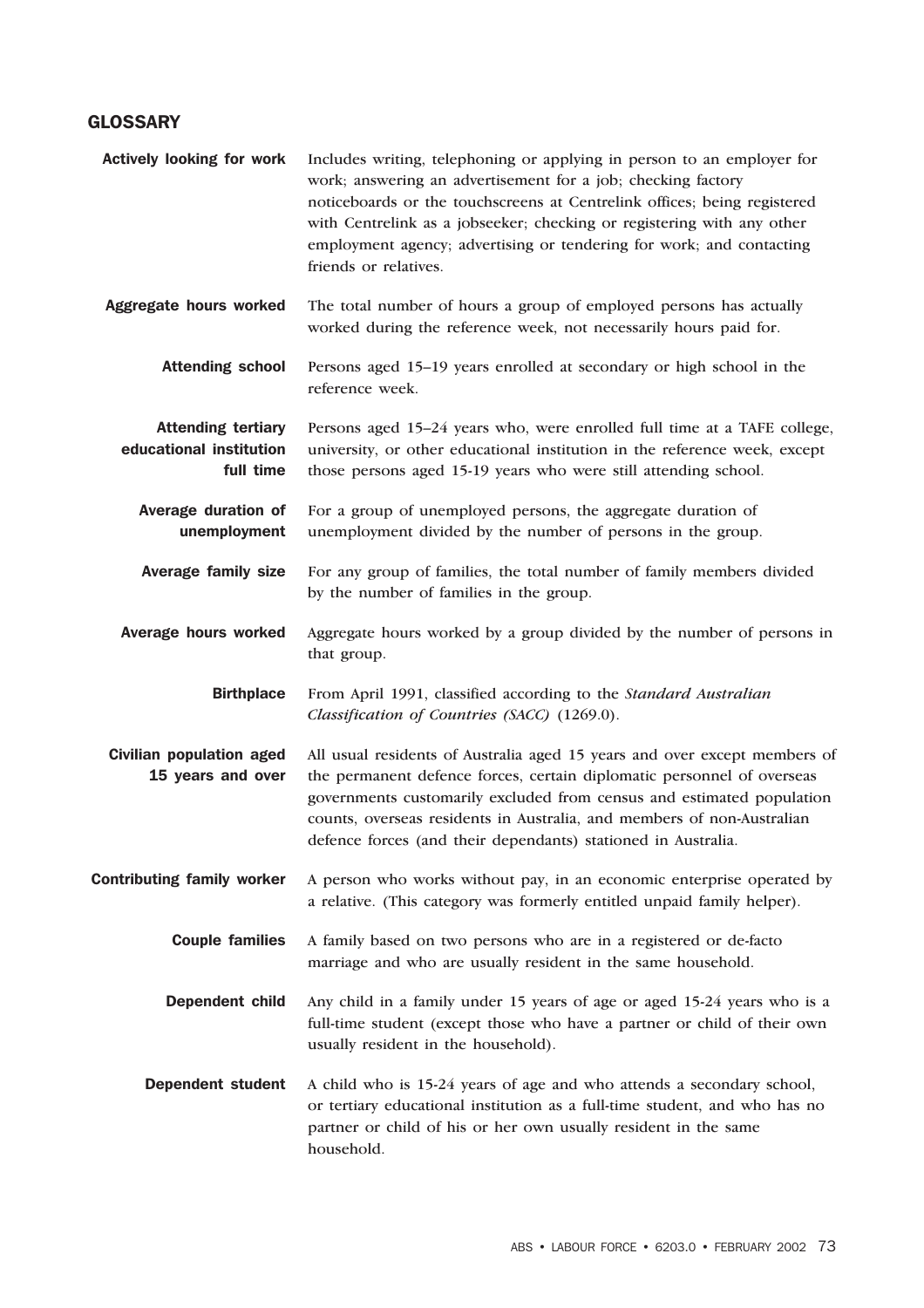- **Duration of unemployment** The elapsed period to the end of the reference week since a person began looking for work, or since a person last worked for two weeks or more, whichever is the shorter. Brief periods of work (of less than two weeks) since the person began looking for work are disregarded.
	- Employed Persons aged 15 years and over who, during the reference week:
		- worked for one hour or more for pay, profit, commission or payment in kind, in a job or business or on a farm (comprising employees, employers and own account workers); or
		- worked for one hour or more without pay in a family business or on a farm (i.e. contributing family workers); or
		- were employees who had a job but were not at work and were:
			- away from work for less than four weeks up to the end of the reference week; or
			- away from work for more than four weeks up to the end of the reference week and received pay for some or all of the four week period to the end of the reference week; or
			- away from work as a standard work or shift arrangement; or
			- on strike or locked out; or
			- on workers' compensation and expected to return to their job; or
		- were employers or own account workers who had a job, business or farm, but were not at work.
	- **Employee** A person who works for a public or private employer and receives remuneration in wages, salary, a retainer fee by their employer while working on a commission basis, tips, piece-rates or payment in kind, or a person who operates his or her own incorporated enterprise with or without hiring employees.
	- Employer A person who operates his or her own unincorporated economic enterprise or engages independently in a profession or trade, and hires one or more employees.

#### Employment/population ratio For any group, the number of employed persons expressed as a percentage of the civilian population aged 15 years and over in the same group.

Family Two or more persons, one of whom is at least 15 years of age, who are related by blood, marriage (registered or de facto), adoption, step or fostering; and who are usually resident in the same household. The basis of a family is formed by identifying the presence of a couple relationship, lone parent-child relationship or other blood relationship. Some households will, therefore, contain more than one family.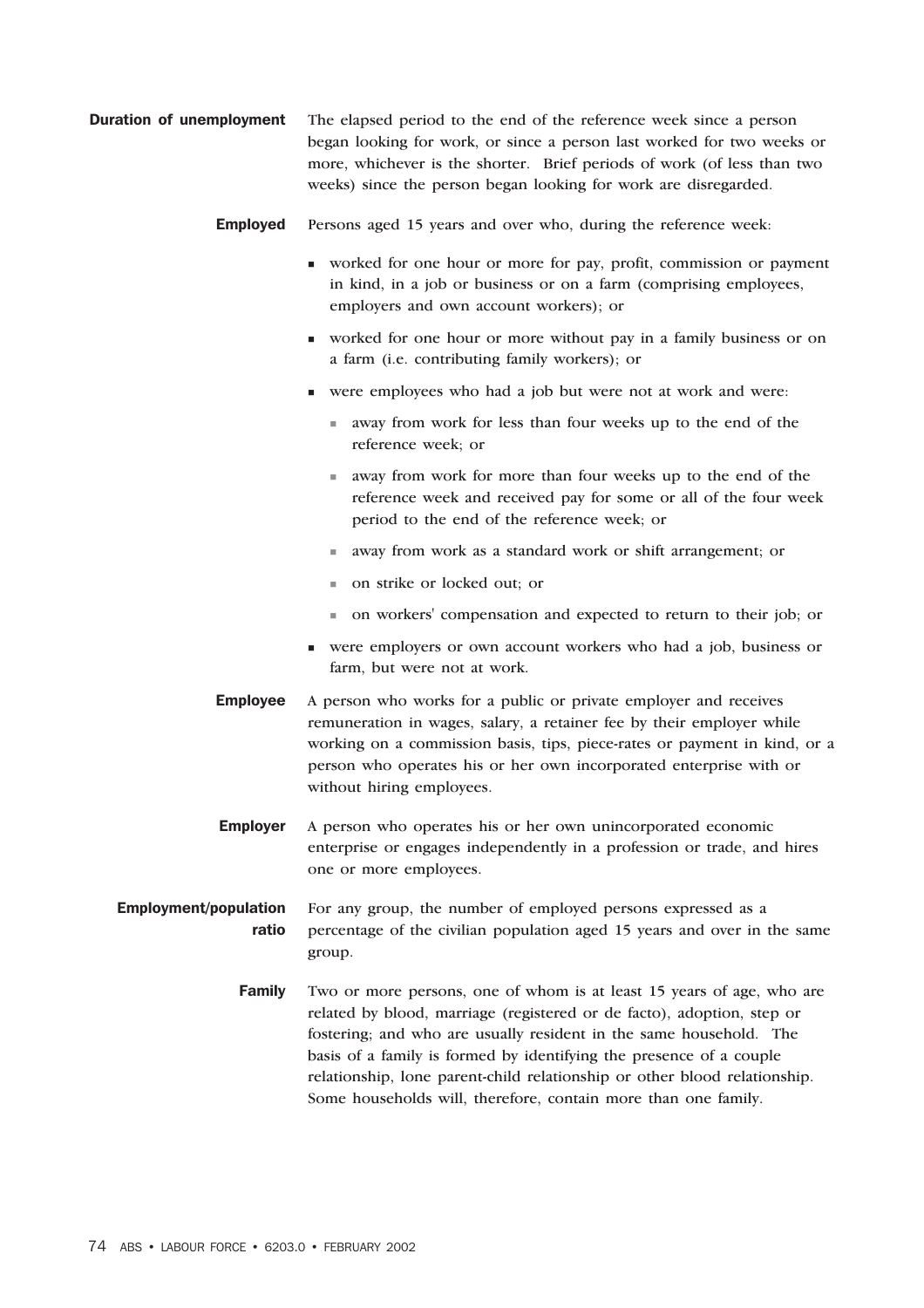- Family reference person In families which are not couple families or one parent families, as defined, the family reference person is the eldest person in the household (this was formerly entitled family head).
	- Former workers Unemployed persons who have previously worked for two weeks or more but not in the past two years.
	- Full-time workers Employed persons who usually worked 35 hours or more a week (in all jobs) and those who, although usually working less than 35 hours a week, worked 35 hours or more during the reference week.
		- Household A group of one or more persons in a private dwelling who consider themselves to be separate from other persons (if any) in the dwelling, and who make regular provision to take meals separately from other persons, i.e. at different times or in different rooms. Lodgers who receive accommodation but not meals are treated as separate households. Boarders who receive both accommodation and meals are not treated as separate households. A household may consist of any number of families and non-family members.
			- Industry From August 1994, classified according to the *Australian and New Zealand Standard Industrial Classification (ANZSIC) 1993* (1292.0).
		- Job leavers Unemployed persons who have worked for two weeks or more in the past two years and *left that job voluntarily*, for example, because of unsatisfactory work arrangements/pay/hours; the job was a holiday job or they left the job to return to studies; or their last job was running their own business and they closed down or sold that business for reasons other than financial difficulties.
		- Job losers Unemployed persons who have worked for two weeks or more in the past two years and *left that job involuntarily*, that is, were laid off or retrenched from that job, left that job because of their own ill-health or injury, the job was seasonal or temporary; or their last job was running their own business and the business closed down because of financial difficulties.
		- Labour force For any group, persons who were employed or unemployed, as defined.
	- Labour force status A classification of the civilian population aged 15 years and over into employed, unemployed or not in the labour force, as defined. The definitions conform closely to the international standard definitions adopted by the International Conferences of Labour Statisticians.
		- Lone parent A person who has no spouse or partner present in the household but who forms a parent-child relationship with at least one dependent or non-dependent child usually resident in the household.
		- Lone person A person who makes provision for their food and other essentials for living, without combining with any other person to form part of a multi-person household. They may live in a dwelling on their own or share a dwelling with another individual or family.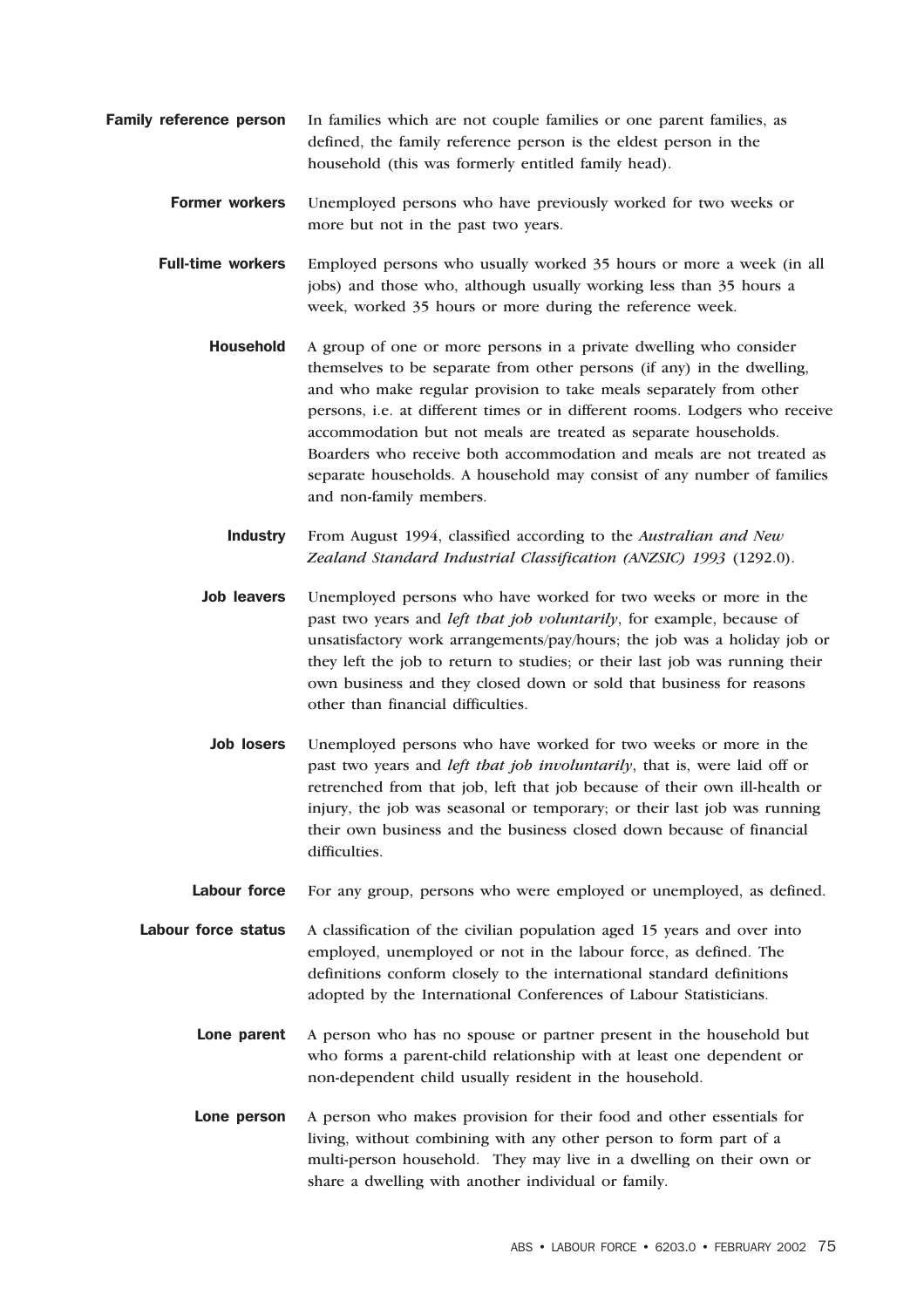**Long-term unemployed** Persons unemployed for a period of 52 weeks or more.

Main English speaking countries The United Kingdom, Ireland, South Africa, Canada, the United States of America and New Zealand.

- Marital status A person is classified as married (husband, wife or partner) if they are living with another person of the same or opposite sex in either a registered or de facto marriage. The not married category comprises persons who live alone or with other family members, those in shared accommodation, and persons who, although reported as married, did not have a spouse or partner who usually lived in the household.
- Median duration of unemployment The duration which divides unemployed persons into two equal groups, one comprising persons whose duration of unemployment is above the median, and the other, persons whose duration is below it.
- Non-dependent child A child of a couple or lone parent usually resident in the household, aged over 15 years and who is not a dependent student aged 15-24 years, and who has no partner or child of their own usually resident in the household.
- Non-family member A person who is not related to any other member of the household in which they are living.
- Not in the labour force Persons who were not in the categories employed or unemployed as defined.

Occupation From August 1996, classified according to the *Australian Standard Classification of Occupations, Second Edition 1996* (Cat. no. 1220.0)*.* See *Information Paper: ASCO – Australian Standard Classification of Occupations* (1221.0)*.*

- **One-parent family** A family consisting of a lone parent with at least one dependent or non-dependent child (regardless of age) who is also usually resident in the household.
	- **Other family** Related individuals residing in the same household who do not form a couple or parent-child relationship with any other person in the household and are not attached to a couple or one parent family in the household. If two brothers, for example, are living together and neither is a spouse, a lone parent or a child, then they are classified as other family.
- Own-account worker A person who operates his or her own unincorporated economic enterprise or engages independently in a profession or trade, and hires no employees (this category was formerly entitled self employed).
	- **Participation rate** For any group, the labour force expressed as a percentage of the civilian population aged 15 years and over in the same group.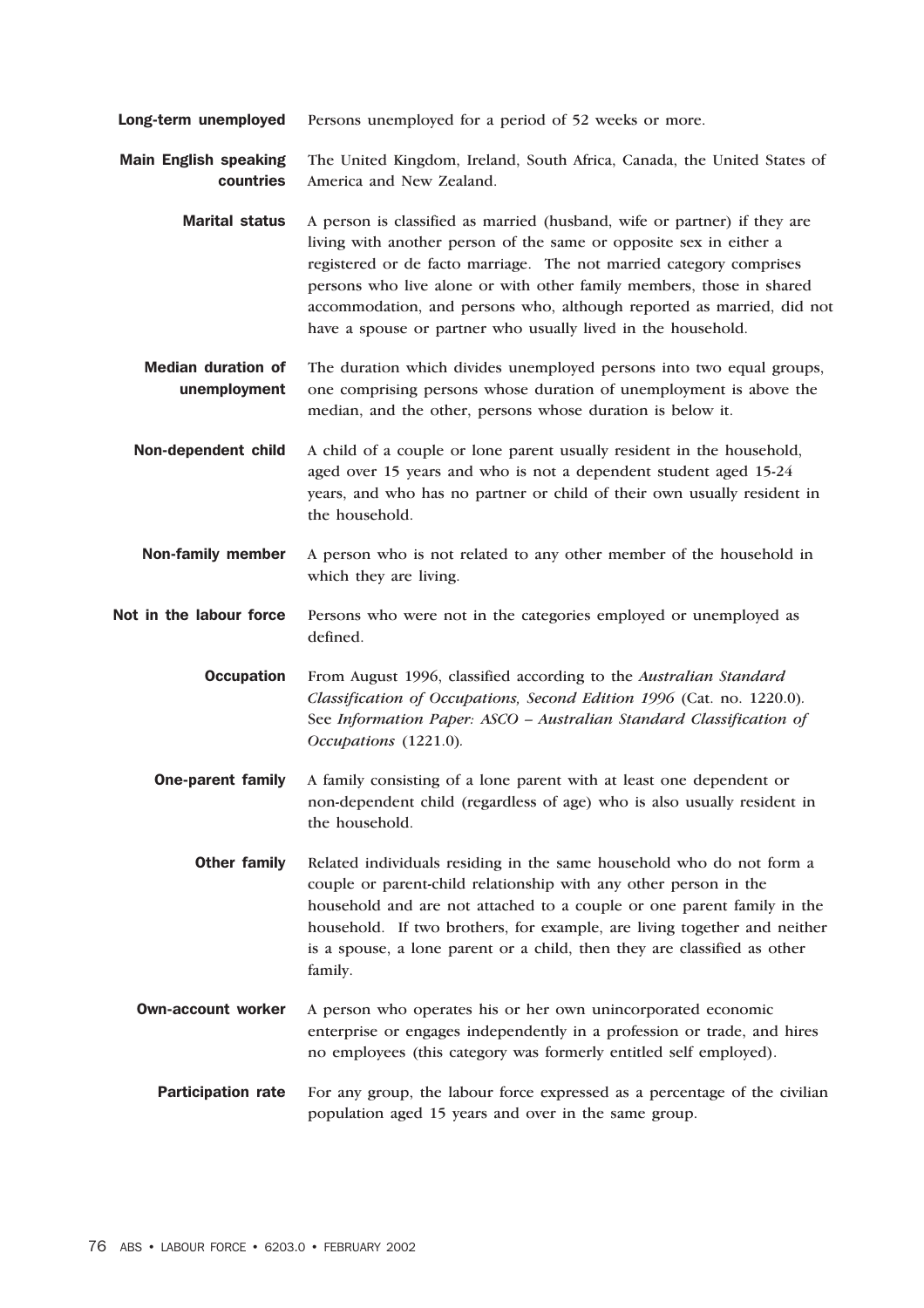**Part-time workers** Employed persons who usually worked less than 35 hours a week (in all jobs) and either did so during the reference week, or were not at work in the reference week. Seasonally adjusted series A time series of estimates with the estimated effects of normal seasonal variation removed. See paragraphs 37 and 38 of the Explanatory Notes for more detail. **State capital cities** The areas determining the six State capital cities are the Statistical Divisions for those capital cities defined in the *Statistical Geography: Volume 1 - Australian Standard Geographical Classification (ASGC)*  $(1216.0).$ Status in employment Employed persons classified by whether they were employers, own account workers, employees, or contributing family workers. Trend series A smoothed seasonally adjusted series of estimates. See paragraphs 39 to 42 of the Explanatory Notes for more detail. Unemployed Persons aged 15 years and over who were not employed during the reference week, and: had actively looked for full-time or part-time work at any time in the four weeks up to the end of the reference week and: were available for work in the reference week; or were waiting to start a new job within four weeks from the end of the reference week, and could have started in the reference week if the job had been available then. Unemployed looking for first full-time job Unemployed persons looking for full-time work who had never worked full time for two weeks or more. Unemployed looking for first job Unemployed persons who had never worked for two weeks or more. Unemployed looking for full-time work Unemployed persons who: actively looked for full-time work and were available for work in the reference week; or actively looked for work and were not available for work in the reference week because they were waiting to start a new full-time job. Unemployed looking for part-time work Unemployed persons who: actively looked for part-time work only and were available for work in the reference week; or actively looked for work and were not available for work in the reference week because they were waiting to start a new part-time job.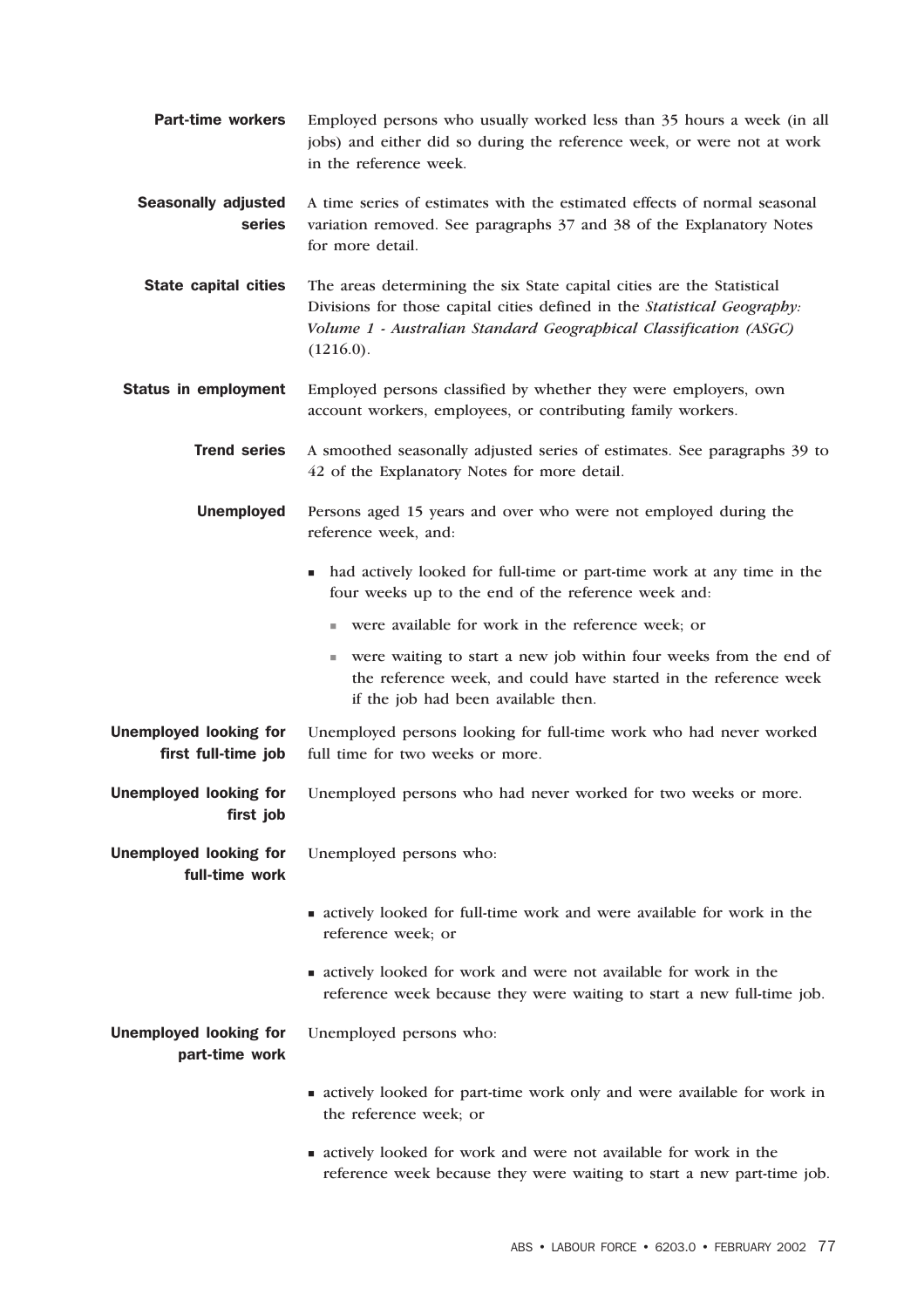| Unemployed persons         | Unemployed persons who had worked for two weeks or more in the last                                                 |
|----------------------------|---------------------------------------------------------------------------------------------------------------------|
| classified by industry and | two years are classified according to the industry and occupation of their                                          |
| occupation                 | most recent job.                                                                                                    |
| Unemployment rate          | For any group, the number of unemployed persons expressed as a<br>percentage of the labour force in the same group. |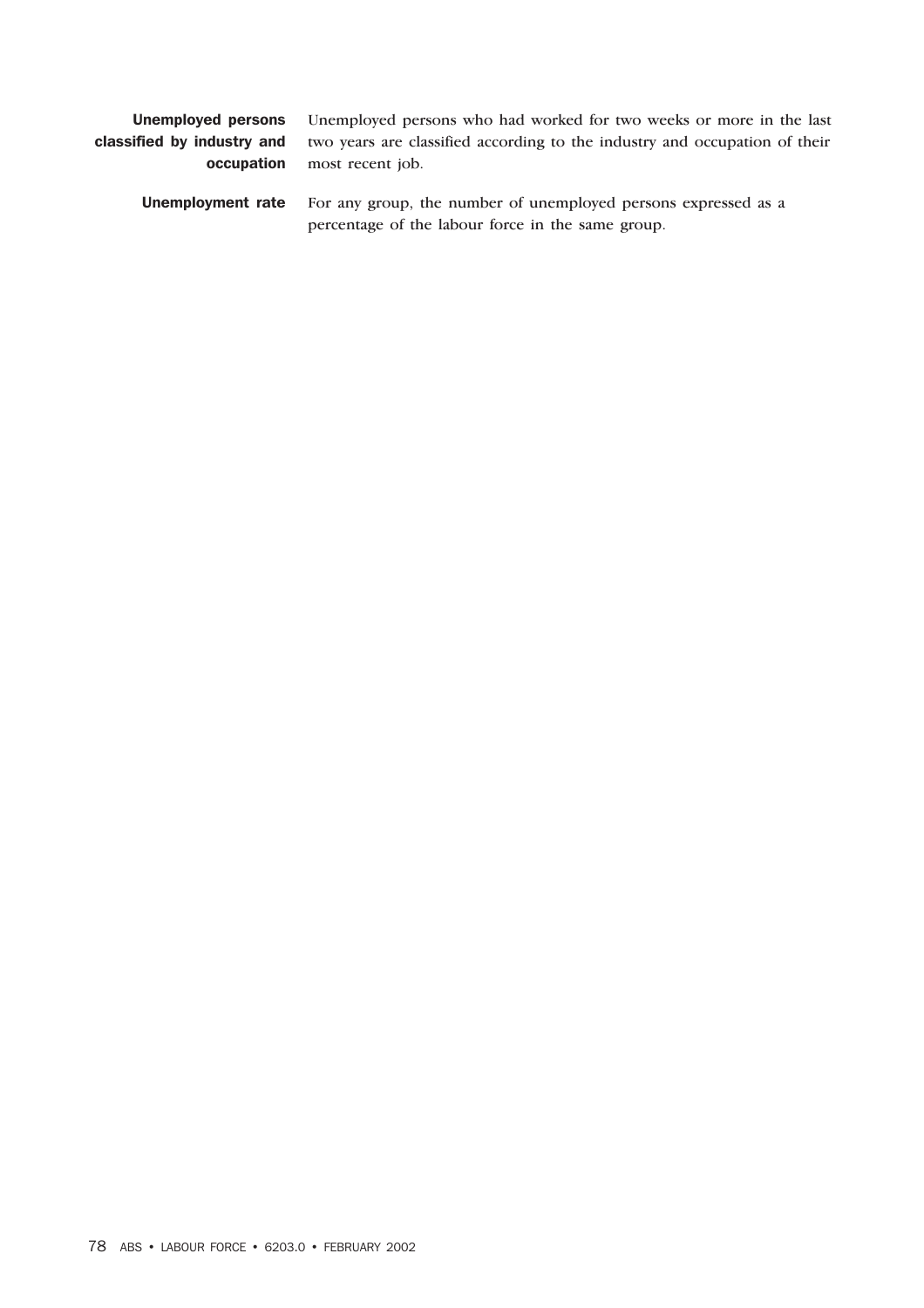### *SUPPLEMENTARY SURVEYS*

The Monthly Population Survey program collects data on particular aspects of the labour force. The following is an historical list of supplementary surveys to the monthly labour force surveys. The data are available in publication form, by subscription or on request. It may be possible to order unpublished data from these surveys by contacting the ABS.

| <b>TITLE</b>                                                                | <b>CATALOGUE</b><br><b>NUMBER</b> |
|-----------------------------------------------------------------------------|-----------------------------------|
| ■ Career Experience. Irregular. Latest issue November 1998                  | 6254.0                            |
| Career Paths of Persons with Trade Qualifications.                          |                                   |
| Final issue 1993 (Discontinued)                                             | 6243.0                            |
| ■ Child Care. Irregular. Latest issue June 1999                             | 4402.0                            |
| ■ Education and Training Experience. Irregular. Latest issue 1997           | 6278.0                            |
| Education and Work. Annual. Latest issue May 2001                           | 6227.0                            |
| Employee Earnings, Benefits and Trade Union Membership.                     |                                   |
| Annual. Latest issue August 2001                                            | 6310.0                            |
| ■ Employment Benefits. Final issue August 1994 (Discontinued)               | 6334.0.40.001                     |
| Forms of Employment. Irregular. Latest issue August 1998.                   | 6359.0                            |
| I Job Search Experience of Unemployed Persons. Annual.                      |                                   |
| Latest issue July 2001                                                      | 6222.0                            |
| Labour Force Experience. Two yearly. Latest issue February 2001             | 6206.0                            |
| Labour Force Status and Educational Attainment. Final issue                 |                                   |
| February 1994 (Discontinued)                                                | 6235.0                            |
| ■ Labour Force Status and Other Characteristics of Families.                |                                   |
| Annual. Final issue June 2000 (Discontinued)                                | 6224.0                            |
| ■ Labour Force Status and Other Characteristics of Migrants.                |                                   |
| Irregular. Latest issue November 1999                                       | 6250.0                            |
| ■ Labour Mobility. Two-yearly. Latest issue February 2000                   | 6209.0                            |
| Locations of Work. Irregular. Latest issue June 2000                        | 6275.0                            |
| ■ Multiple Jobholding. Irregular. Latest issue August 1997                  | 6216.0                            |
| ■ Participation in Education. Final issue September 1999 (Discontinued)     | 6272.0                            |
| <b>Persons Not in the Labour Force. Annual. Latest issue September 2000</b> | 6220.0                            |
| ■ Persons Who had Re-entered the Labour Force.                              |                                   |
| Final issue July 1995 (Discontinued)                                        | 6264.0.40.001                     |
| Persons Who Have Left the Labour Force. Final issue                         |                                   |
| September 1994 (Discontinued)                                               | 6267.0.40.001                     |
| Retirement and Retirement Intentions. Irregular. Latest issue               |                                   |
| November 1997                                                               | 6238.0                            |
| Retrenchment and Redundancy. Irregular. Latest issue July 1997              | 6266.0                            |
| ■ Successful and Unsuccessful Job Search Experience. Two-yearly.            |                                   |
| Latest issue July 2000                                                      | 6245.0                            |
| ■ Superannuation. Final issue November 1995 (Discontinued)                  | 6319.0                            |
| Trade Union Members. Final issue August 1996 (Discontinued)                 | 6325.0                            |
| ■ Underemployed Workers. Annual. Latest issue September 2000                | 6265.0                            |
| ■ Work Related Injuries. Irregular. Latest issue September 2000             | 6324.0                            |
| ■ Working Arrangements. Irregular. Latest issue November 2000               | 6342.0                            |
| Reference month<br><b>Topic</b>                                             | <b>Release</b>                    |

| <b>FORTHCOMING</b>    | <b>Topic</b>                                                     | Reference month | Release    |
|-----------------------|------------------------------------------------------------------|-----------------|------------|
| SUPPLEMENTARY SURVEYS | Persons Not in the<br>Labour Force                               | Sept 2001       | April 2002 |
| INOUIRIES             | For further information on the Labour Force supplementary survey |                 |            |

publications listed above, contact the National Information and Referral Service on 1300 135 070.